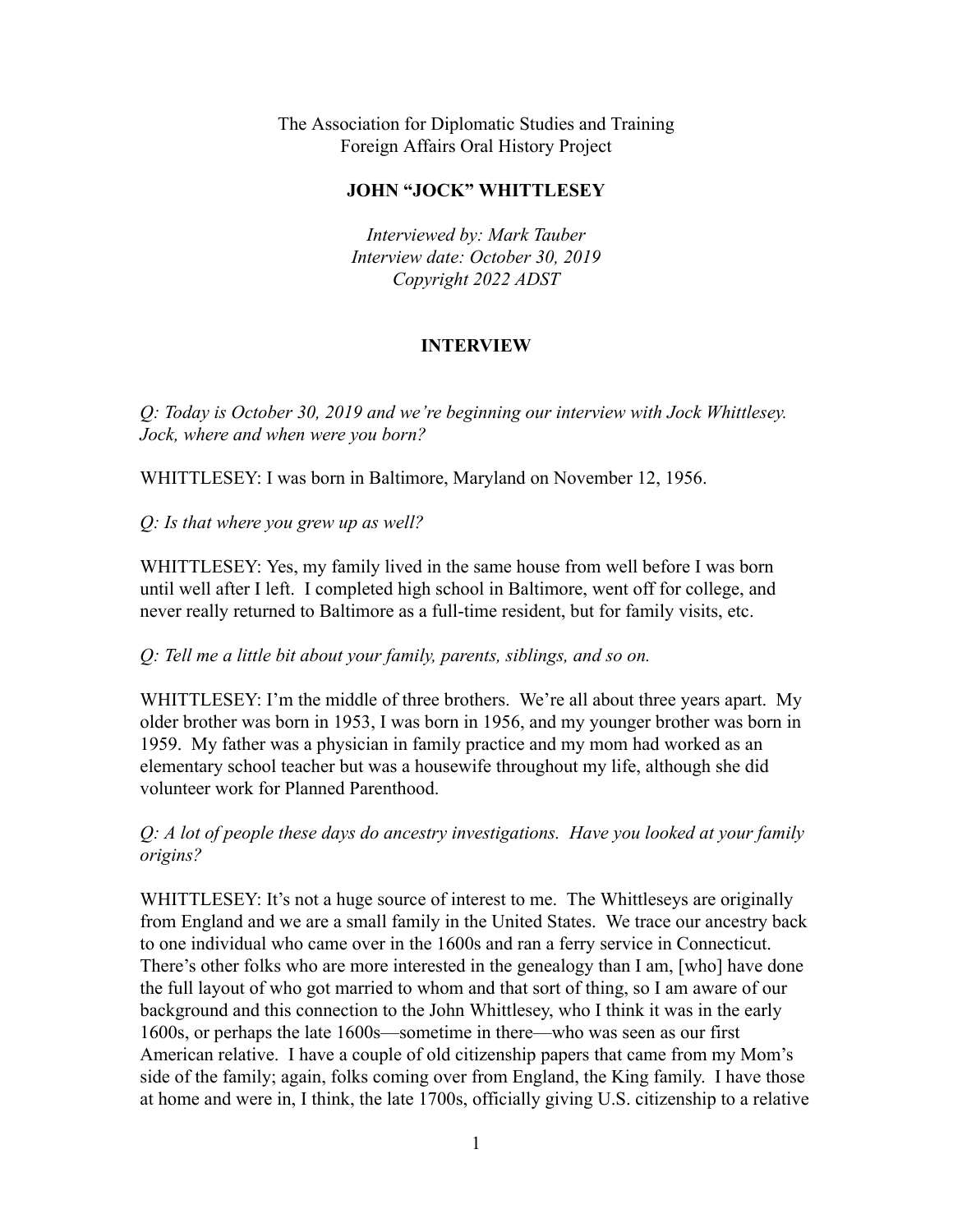on my Mom's side. So those are the things that I recall from it. Not a huge source of interest to me.

# *Q: How did your parents meet?*

WHITTLESEY: My father was a medical student and one of his colleagues was my mother's brother. They invited Dad over for a family dinner one night presumably to meet my Mom.

# *Q: Were they also both from the Baltimore area?*

WHITTLESEY: Mom is the Baltimore connection. Dad came from Massachusetts and went to [Johns] Hopkins Medical School.

*Q: Baltimore's a relatively big city. Whereabouts in the city, what sort of neighborhood or area did you grow up in?*

WHITTLESEY: I grew up in a place called Roland Park. I went to a private school called Gilman which is in Roland Park and geographically is in the north central part of the city, not far from Hopkins University.

# *Q: Elementary school, are there any recollections? Did you also go to a private elementary school?*

WHITTLESEY: Yes, I went to a school called Friends, which was the Society of Friends, a Quaker-linked school for elementary that was K through 7, and I went to Gilman, another Baltimore private school, starting in  $8<sup>th</sup>$  grade.

# *Q: Were they very religious, either the Quaker school or Gilman?*

WHITTLESEY: Not particularly. We had a Quaker style, I think they called it a meeting, once a week or something like that. Their sort of silent worship, I remember those at Friends, but at least to elementary school kids, it was not a strongly promoted religious value. We might have absorbed a little bit through that, but the Friends are a pretty quiet group of folks and also small, so at that point the school, I suspect, had some modest connections with the society of Friends but not a huge one. Whatever Quaker religious aspects there were, they were very lightly pushed. Same for Gilman, a general Christian background and there would be prayers occasionally in school, maybe an after school religious studies class once in a while, but again very light and general. It was Christian affiliated, sort of multi-denominational. We had Jewish kids attending, we had Christians, probably some Muslims, and it was just not a huge aspect of the educational experience. Both Friends and Gilman are still there and still going strong.

# *Q: From elementary school do you have any strong recollections about things that you learned or extracurricular activities, Boy Scouts, Cub Scouts, or music and so on?*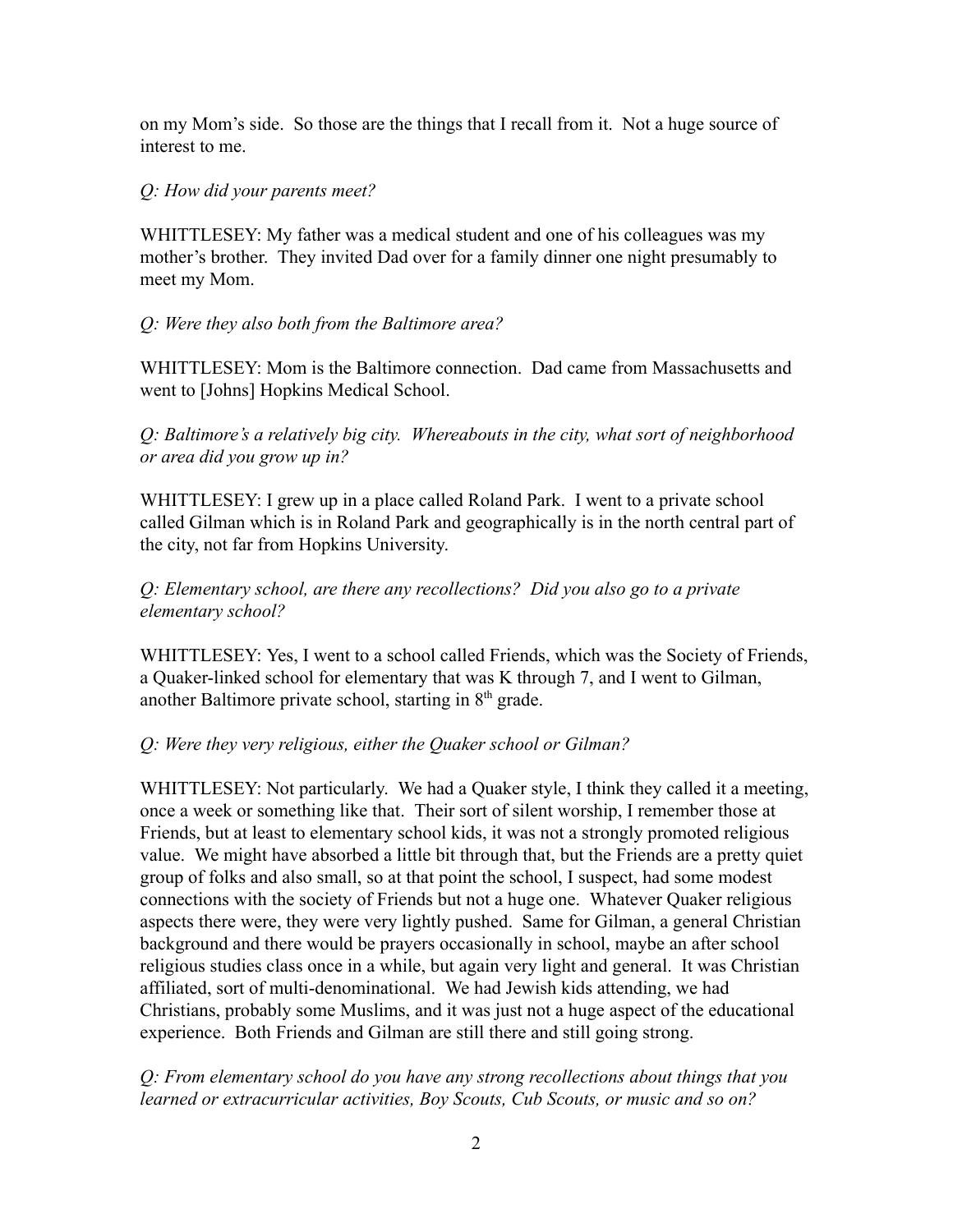WHITTLESEY: I was not in Cub Scouts or Boy Scouts. Family vacations would be one thing I remember, but I don't recall a particular—I guess I was just a regular kid going to school, and going with the flow, and that was fine. I didn't have any experiences that kind of crystallized anything for me in terms of witnessing something extraordinary or having some kind of particular skill that emerged in either elementary school or high school. [It was] just going along through the program and sports after school. I was not a standout athlete nor was I an intellectually gifted student, as some of my colleagues were. I think it was just a typical, average educational experience.

## *Q: While you were growing up you mentioned \_\_\_\_\_. Did your family take long trips or overseas trips? Was travel a major…?*

WHITTLESEY: We did a couple of typical family trips to places like the Grand Tetons and Yellowstone. We have relatives in Maine and we went up there a couple of times—I don't recall anything. I went over to Europe with my Mom and Dad but I was in high school at that point, and we went to London and Paris, that kind of thing. It was not a, again from my perspective—Even now sort of looking back to a typical experience that my family had, I didn't consider us to be particularly wealthy, but I didn't look at it carefully. We were certainly comfortable financially, so for my peer group, that seemed to be the typical sort of thing that people would do. They would go off and have a vacation somewhere, a couple of weeks to a family visit or to a national park somewhere.

*Q: As you're going through high school, were you encouraged to read for pleasure, other than some people begin to have windows opened by reading certain kinds of fiction or even newspapers?*

WHITTLESEY: I was a pretty consistent and happy reader. Reading was something I enjoyed doing and did a lot of. I don't recall any particular intellectual direction that that took, just submarine books. and James Bond books—going through a whole bunch of those at some point—World War II, ship stories, baseball books. My folks were very hands off in terms of their parenting style; something I've come to appreciate as an adult [laughter]. We were not in a pressurized intellectual environment where expectations were laid out as to what I had to do and what I was getting ready to do, and that sort of thing. I really was left to feel my own way, and I think that was a good approach by my parents. [It] led to some decisions that took a long time to develop and no doubt some wasted time, but mom and dad were willing to put up with that. I had a part-time job in high school. I worked for a florist as a delivery-type person, worked at the liquor store maintaining stock, and neighborhood kinds of businesses. So that's how I spent my time.

*Q: The other thing, as you are coming to adulthood, as you're going through high school, the counterculture is revving up. Did that affect you or the school in any way?*

WHITTLESEY: I think I was a little bit young to really take on a strong impression of that. President Kennedy was assassinated when I was a young boy. I was 7 or 8 [years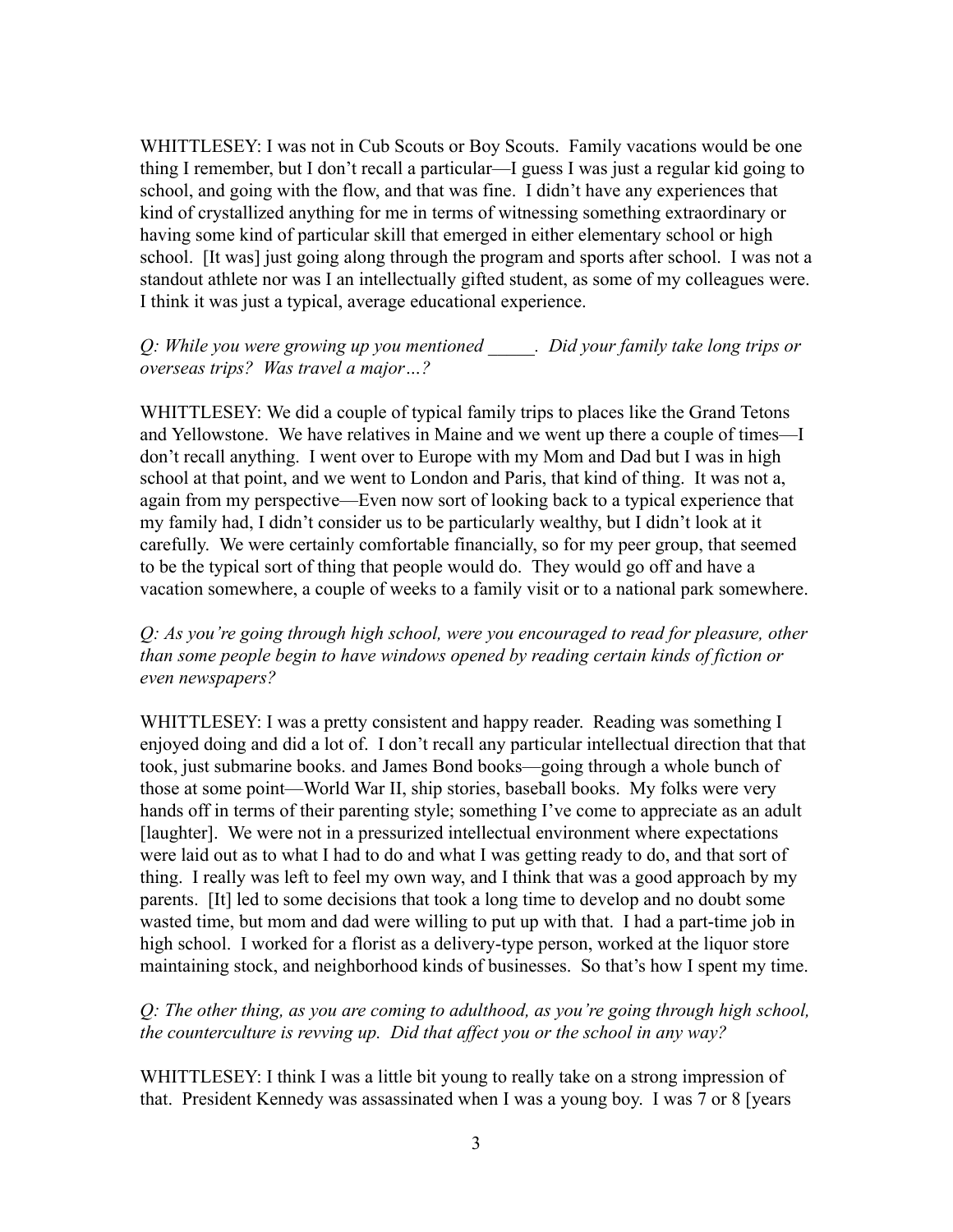old], something like that. We had riots in Baltimore following Martin Luther King's assassination. These are events that I remember. The Vietnam War was coming to a close as I was entering high school. I remember talking to my Dad about the Vietnam War and remembering his comment that this was going to be a war that we were going to lose. I recall that clearly. But most of these things were a few years distant from my personal viewpoint. I graduated from high school in 1974, so this was really the tail end of a lot of the major trends that were taking place in the '60s.

## *Q: Your high school, I imagine it was a relatively small school because it's a private school, but did it have much in the way of a diverse student body?*

WHITTLESEY: You're talking about a private school that essentially catered to well-off people, the professional class. I can't remember when it started, but it was 75 or 100 years old at least. It's located in what amounts to an upper-middle class or upper-class part of town, well off, so there was this whole aura of the upper-middle class of primarily Caucasian with some Jewish components to it. So, you're talking about the doctors and lawyers of town who in those days were—I don't want to overemphasize this as being the ruling class, but these were folks who were in well-respected, well-paying professional jobs, had all been educated and had gone to Princeton, and my Dad went to Bowdoin. My mom went to Vassar, which you know for somebody who was born in 1921, that's not an insignificant achievement. My Dad went through medical school. So these are people who are educated and well off and what would be called "polite society." So, the headmaster of the school, a guy named Redmond Finney, to his credit saw the social trends and took it as a personal mission to expand the African-American footprint at Gilman specifically. He went out and put his personal energy into finding African-American teachers and recruiting African-American students and bringing them into Gilman. The first African-American students at Gilman were a few years earlier than I was, but not by a lot. You can assume that prior to that it was the Caucasian of European descent, Jewish component there, but I don't think there was a single Black person in there. Probably [there were] some Asians, but maybe single-digit percentages. Anyway, he [Finney] went in and that started the development of the African-American presence at Gilman. He was the personal mover on that and made it happen and found ways to support these guys and found good people to mentor them and to be leaders on the campus. That has continued to this day.

#### *Q: In high school you mentioned you didn't get particularly involved with extracurricular activities. Were there any other activities in high school that stand out in your mind?*

WHITTLESEY: I worked on stage crew doing theater productions. That was something I did for several years. We all did sports and that was a required part of our education. Those were the things that I recall. I was not the star in the high school play. I was not the star athlete, but I was on the team, part of the stage crew with my friends and this was one of the things we did together.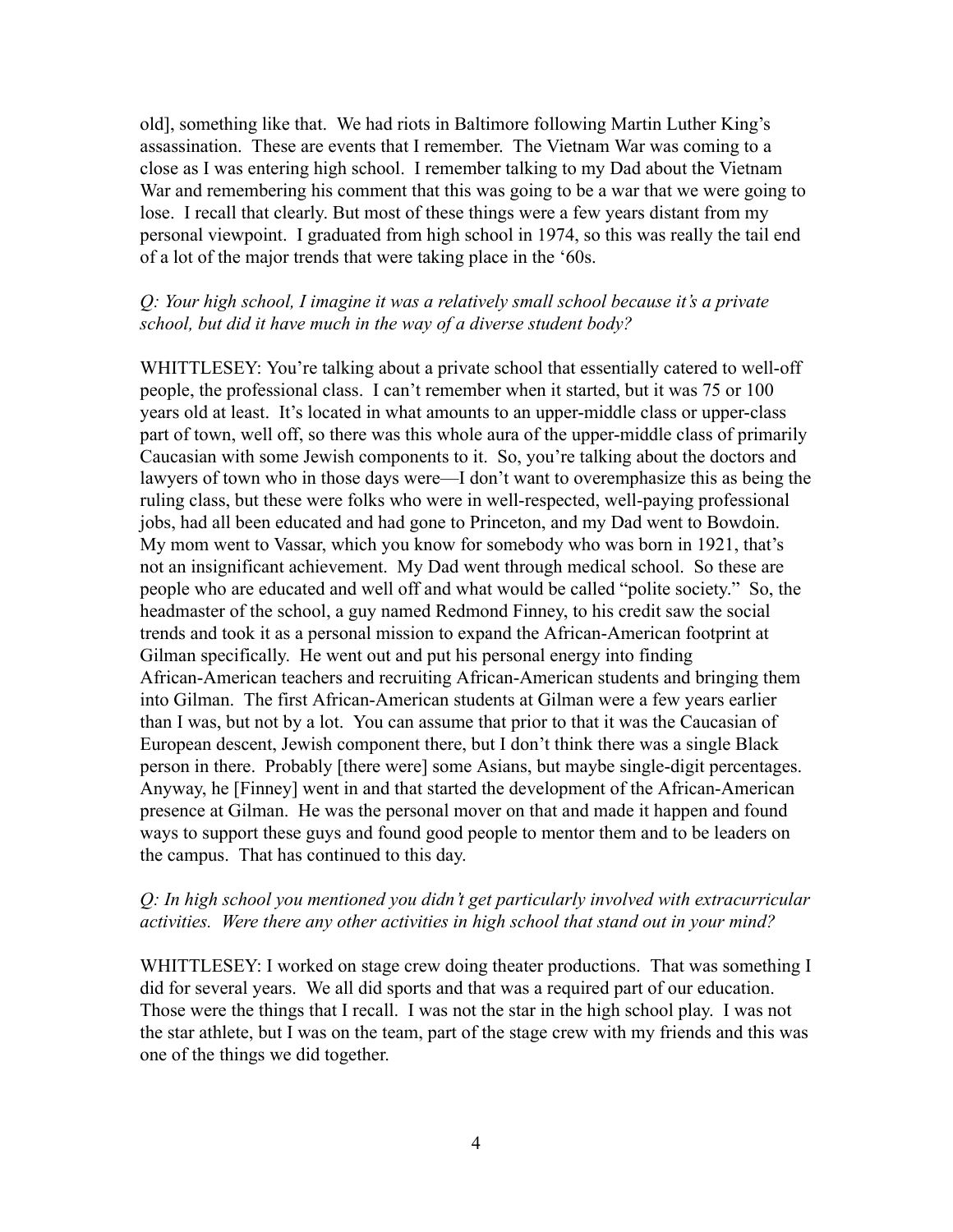# *Q: As both of your parents went to college I imagine as you're approaching graduation from high school they're beginning to talk to you about college. How did that go?*

WHITTLESEY: That was an area where I don't recall a single conversation with my parents about, "What kind of place are you going to go to?" They really let me do that all on my own, and consequently it was a very poorly managed process without a lot of thinking or energy on my part. This is all just to show you what kind of person I was, and probably still am. But they were willing to let me manage that and find my own way.

I think it was a given that I would go to college. I have a son now who's gone through the college application process and it's much more intense, much more in depth. What we went through would be kind of shockingly light and quick compared to what students do now, where they're planning these things for years [with] a lot of college visits, pretests, and these kinds of things. We took the SATs and all that.

Gilman certainly had a reputation of being a very high-quality school and if you take a typical school here, even good ones, Gilman would compare quite well. I mean it had multiple people go to top schools, Princeton, Yale, Harvard, Brown, Penn, that kind of thing. Perhaps 15–20 percent of my class would have been in what are now considered the most difficult schools to get into. That was just the way it was. People went off to Princeton. If you went to a high school around here in Washington or a Baltimore city school and you have one person get into an Ivy League…Wow, here's our Ivy League student! At Gilman that was just sort of accepted as the way things were, and you had your parents and the people you interacted with [who] had been to those schools. There was an, I won't say expectation, but that was just simply the natural way that society worked. You're in an educated group, you've got smart kids, they apply to Ivy League schools, they get in, and they attend.

I always tell people now whom I talk to about college that I was just so pathetically under informed about the college experience that it would bring tears to their eyes, if I'd made it all up. I just had no idea who I was as a person, as a human being...

# *Q: [laughter]*

WHITTLESEY: ...what the schools were all about, how we would interact. I was just hopelessly naïve and underinformed. I sort of went through this process in a very superficial way. I applied to five or six schools [and] I got into Emory University. I had some friends who went there and probably had heard from them, "Oh this is a good place." That was as far as my thinking went. College counselor says, "Emory's fine," [and] my friends were there. Well okay, go ahead. So that's where I went for my first two years of college.

# *Q: Were your parents satisfied with that?*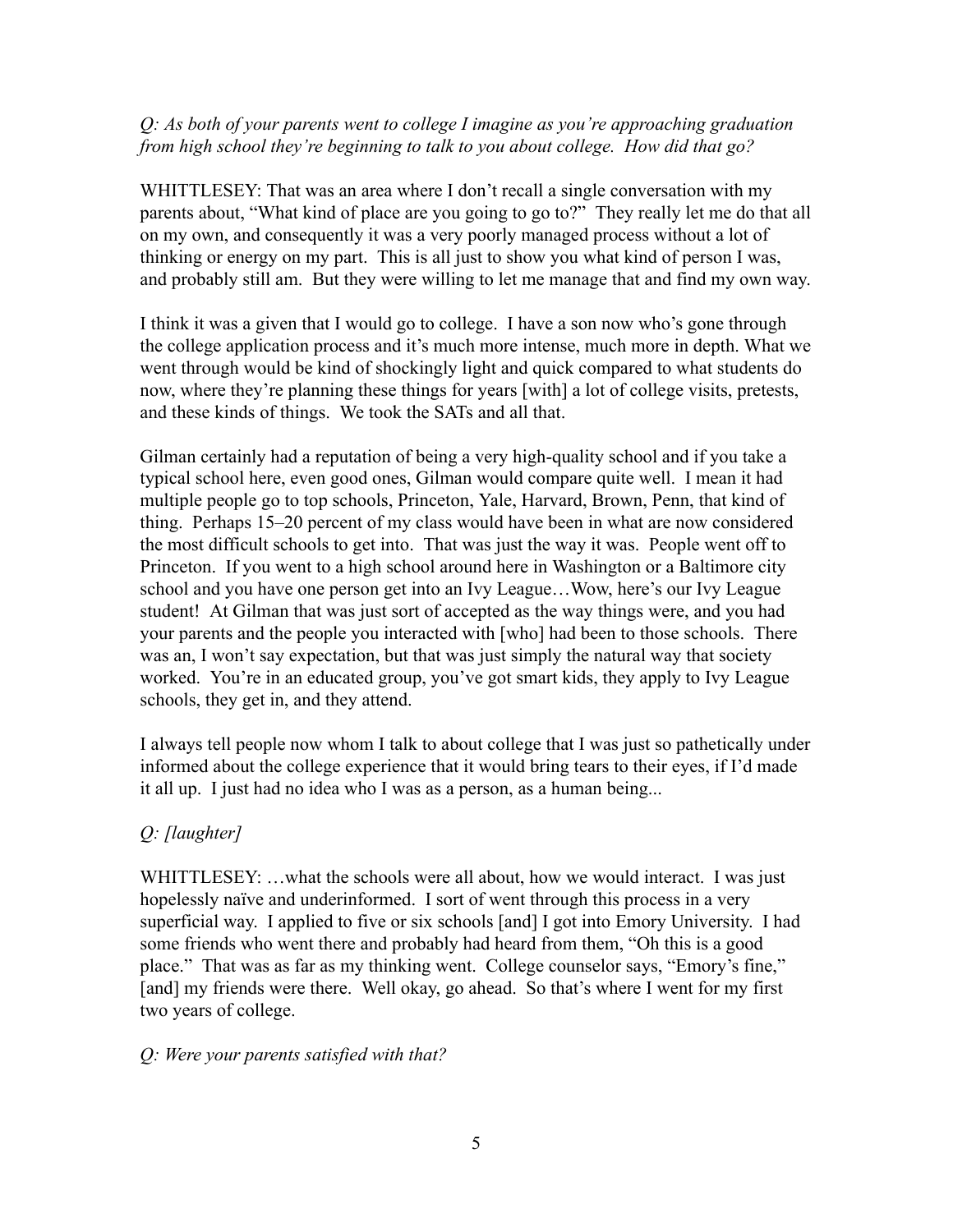WHITTLESEY: Perfectly. I never heard of a single word about, "You should have done this." "Why didn't you do that?" "How come you're not going to…? My Dad went to Bowdoin, which even then was a very tough school to get into. I think I applied to Bowdoin and didn't get in. That should have been a clue about my intellectual capability, but I never got any kind of pressure or criticism from my folks. They were very, very hands off and accepting. "This is what you're doing, and we're okay with that," just didn't come up. It just was a nonissue as far as I was concerned. It would have surprised me if my Mom had taken me aside one day and said, "Why didn't you …? How come you're not going to Princeton, or something like that." Several of her relatives had gone to Princeton, but I never got any of that. So good for them.

#### *Q: Going from Gilman, a relatively small high school, you get to Emory, a big university. What was that like?*

WHITTLESEY: That was a real shock to me in multiple ways, and I think my first step in leaving the home bubble of Baltimore and Gilman, which was a very familiar environment, very comfortable. I'll just mention a few things that I recall even now.

One is that my high school's athletic facilities were head and shoulders above Emory's collegiate athletic facilities. I got down there and I thought, "Wow!" That was really a surprise. Their gym was small and their fields were modest. It would have been different, of course, if I had gone to some power athletic school, but at Emory it was just not a big deal. So, my high school facilities were much better than Emory's.

One of the things I recall going to Gilman [was] being raised in this—I don't want to call it a hothouse atmosphere, but certainly a limited circle where your father is in a highly respected job, and money is not an issue. You live in a nice part of town, all of these things. You're going to what is represented as a top-quality private school; essentially the best education money can buy. I don't want to blow it completely out of proportion, but there was certainly that sense that Gilman was a top-quality school, much, much better than the Baltimore city public schools. I have no doubt that's absolutely true.

But when I got to Emory there were a lot of students there—Emory at the time and probably still is, a very medicine-oriented school [with] pre-medical studies at Emory chemistry, bio, all those sort of hard sciences—drew a lot of kids. We had a big contingent from the Long Island area of New York, and these were some really well-prepared and intelligent and just much, much better students than I was. I struggled the first year. My grades were not good. I was taking courses that I really didn't belong in; I didn't have the background, but I was too stupid to recognize it and found out the hard way. "Hey, you really can't handle yourself in this class. These other kids have had calculus in high school." I was like, "I went to Gilman," and then, all of a sudden, that doesn't help you anymore. You're in there with some kids who have really gone through—They probably went to excellent public schools, Great Neck, New York, and places like that where they have a very high level of achievement and education.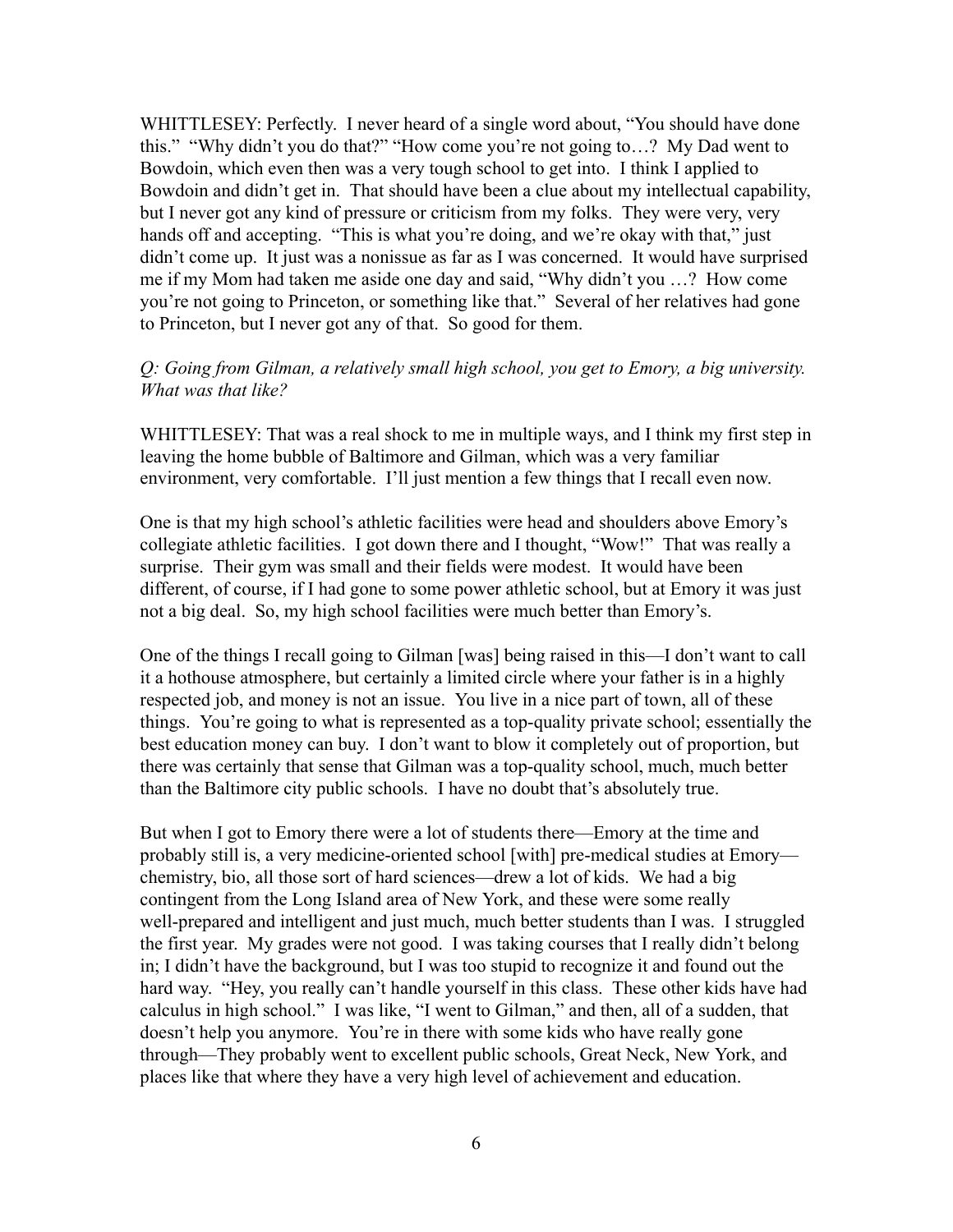So, all of a sudden I was floundering around in my first couple of semesters to figure out what I wanted to do. I hadn't thought, I didn't have a clue about what I wanted to do, what kind of person I was, what I was psychologically and intellectually adept or suited for. So when I started being not a deep thinker on it, "Well, I'll do what my father did. I'll try out to do pre-med, since I know a little bit about it. I can see my Dad loves it, and it's a great career." I didn't even bother to think about, "Well, he's a different person than I am." So I started this pre-med track in Emory and I just went absolutely nowhere. The hard sciences were not—I didn't have the background, and it became clear that that was not what I was good at nor was going to succeed at.

So I found my way into economics, which I liked. I probably just took an econ course or two out of either a requirement to have a general range of courses that Emory would require, or that somebody had said "Well, this is good, you should take this," or it's not impossible that my Dad thought that this would be something good to know. In any case I took that and started thinking, "Maybe I should lean more towards economics and the business side of things. So I thought, "Okay, now we're getting somewhere."

So, in my sophomore year I decided to transfer because Emory was a real center for the hard sciences but not as well-known in business and economics. So I applied to and my Dad, to his credit and I'm sure my Mom and he were in cahoots on this, suggested Georgetown Foreign Service School. This is something you might be good at. So I applied there. I might even have applied to Princeton out of some thought—But I applied to and got into the University of Pennsylvania in Philadelphia because they were, and still are, known for the Wharton School and their business and economic side of things. So off I went to Penn, starting in my junior year. I did [my] freshman and sophomore year at Emory, then junior and senior at Penn. I graduated from Penn in 1978.

#### *Q: During your college years, did you join a fraternity?*

WHITTLESEY: No. That was something that they had a lot of at Emory and I'm not quite sure why, but it's just something I stayed away from. I don't know what my thinking process was, whether I thought it's rushing things. Literally they called it Rush when you start your freshman year. You have no idea what's going on, and all of a sudden you're committing a big chunk of your life to this group and you don't know them. I just stayed out of it, and I'm happy with that decision.

# *Q: As you transferred to Philadelphia and UP, were you prepared for city life? Emory isn't really a big city.*

WHITTLESEY: Yes, sort of a suburban campus. To my knowledge, I don't think I even visited Penn before I went there. I was totally flying blind with minor thoughts rolling through my mind, but no serious effort to check the place out and ask difficult questions about what it was all about. I guess I'm just that kind of person. You can just show up and away you go. It didn't bother me that Penn was in an urban [setting]; that was the way it was. It seemed actually pretty. You've heard a lot about the urban campus of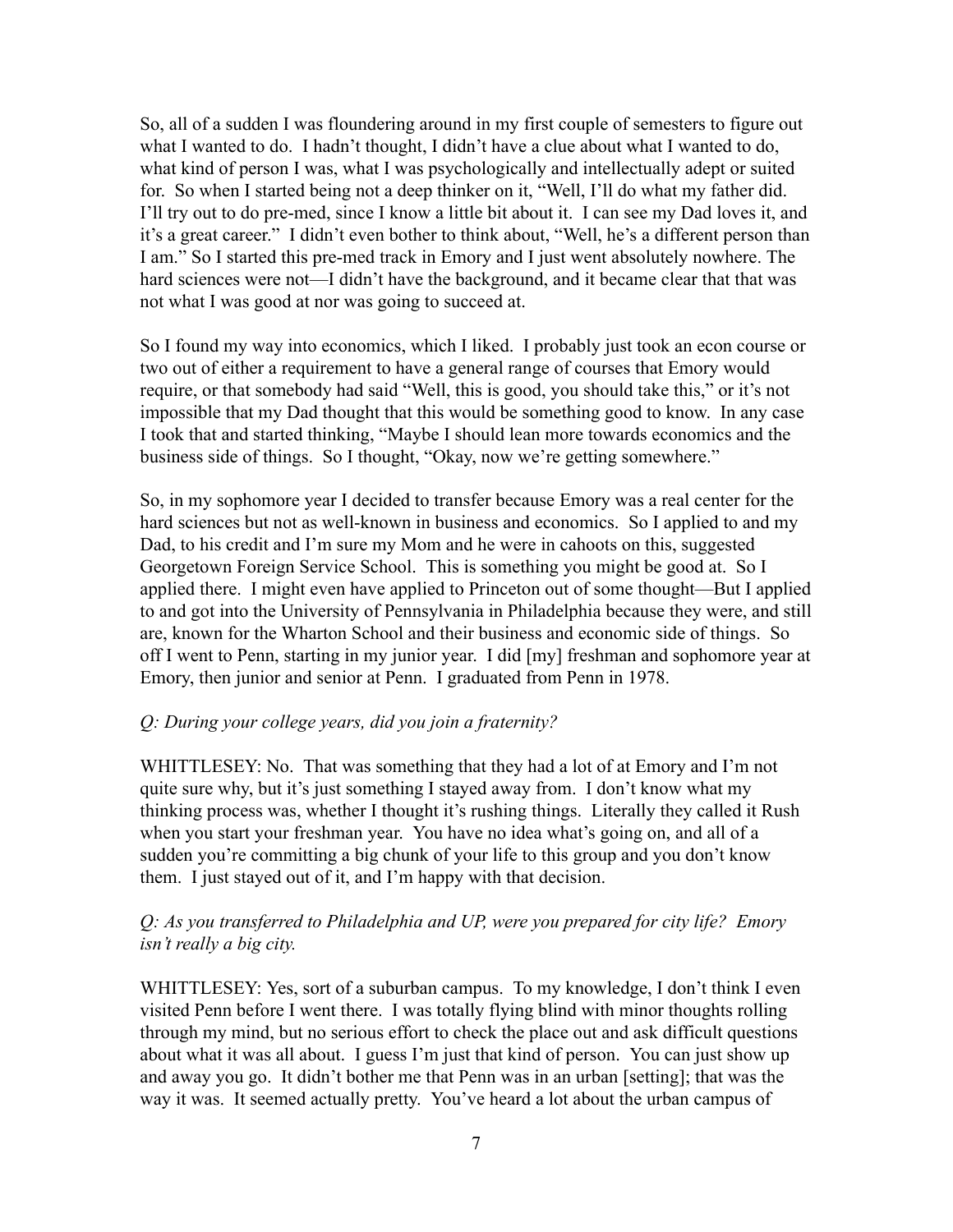Penn, but I remember thinking, "Oh, it's actually a little bit better than I thought." It's not like being in Manhattan; there are some trees! It was not just walking down a city street, it had a campus feel to it, to me.

One thing I remember, I don't know at what point I did this, probably in high school, but my parents had heard about—I think they would call it now like a personality inventory or something like that. I'm trying to remember the name, Johnson O'Connor, I think it was. They [my parents] said, "You should do this." It took a weekend or something like that, and the idea was that they'd give you an assessment. One of my cousins had done it, and these things kind of float through your social circle. My Dad had gotten onto this as something that was [worth] doing. So I think it was something my younger brother and I both did. The idea was to get somebody who does this for a living and really take a hard look at, "Here's something that you're good at, and here's something that you're not good at."

I remember the person at the end where they sit you down and say, "Okay, here's what we've found." They give you all kinds of different tests trying to draw out what kind of skills you have. Can you think three dimensionally? Do you have a mathematical or logical predilection? Are you good with languages, and things like that? What's your learning style? Where are your basic capabilities? I remember I was average in a lot of things, and I said to the lady, "Well, it looks like I'm not good at anything!" [laughter]

To her credit, and it was such a brilliant thought, she said, "Don't look at it that way. You actually have a lot of capabilities in different areas. Yes, you're not an outstanding mathematician or you're not super in this thing, but you have a wide range of skills at a decent level, so here's some of the things you should think about as possible careers." Politics and government were on that list.

That, I think, started things off and I worked as a summer intern for a U.S. senator probably between my freshman and sophomore years, or sophomore and junior years, for Senator Mac Mathias from Maryland. He had some distant family connection with my family. My grandmother knew him, or my parents had met him, that kind of thing. So, there was this sort of old school connection there. I did that one summer and I think it was right in the middle of my college years.

So, Johnson O'Connor, I think, led directly to the internship with Senator Mathias. It started me on a road that didn't reach fruition for a few years, but that was the first step. If I had been paying more attention, I would maybe have focused on that a little bit more at the beginning of a career, but when I ended up graduating from Penn, I majored in political science and economics.

[Next] I ended up going out to California where my brother worked and lived and started working for a computer company.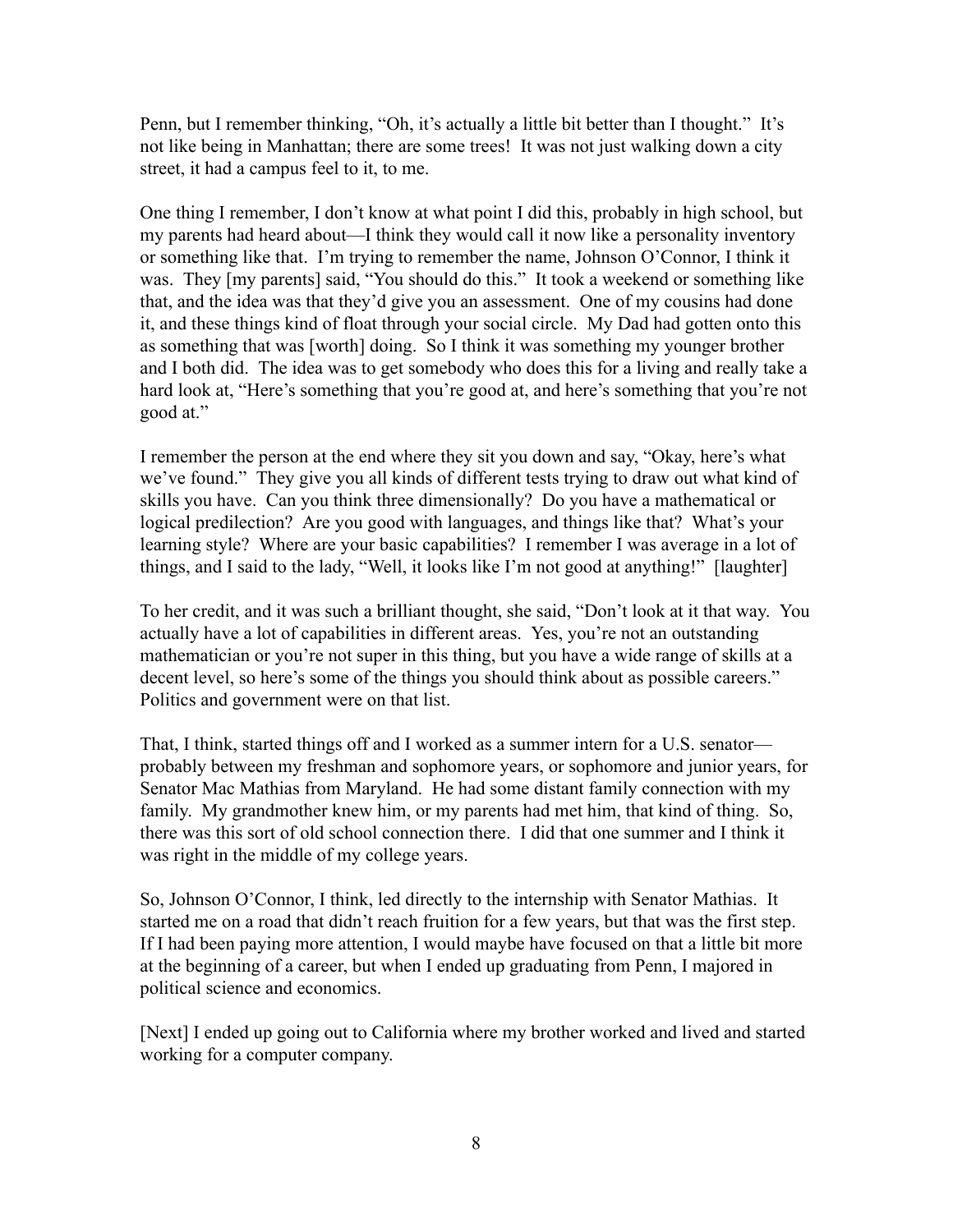## *Q: One second. Before we go to the computer company, while you were in University of Pennsylvania you had an internship, were there any other extracurricular college jobs that stand out in your mind?*

WHITTLESEY: Not particularly. I played soccer for a year at Emory but I didn't do that at Penn. I was not heavily engaged in the extracurricular activities at Penn. I think a combination of concern out of focusing on academics and not wanting to spread myself too thin, but also coming in as a junior where you don't know anybody, the social groups are all set, that kind of thing.

If we could take a break…

While we were having our break, I was thinking about my years growing up and education and college and the sorts of things I remembered. I'll start in the middle and go backwards. When I went to Penn I was looking at the course list that you could take. I had done a paper in high school on China and the United States because that was one thing that did happen when I was relatively aware of what was going on, and that was Nixon's opening of China. That was something that was in the news. My family would get *Life* magazine and *Time* magazine, so there were discussions about these things. I had thought about taking Chinese language when I was at Penn. I thought maybe there's a possibility—But in one of those little quirks, the course I read in the syllabus [said] you have to take two semesters of it. I think the idea was that you wanted to have a longer exposure, and I was really worried about starting it and not finding it to be something that I could do, and either wasting time or getting an F, these sorts of things. It kind of put me in an uncomfortable mood to think, "What if I'm locked in to taking this or something," so I ended up not taking it. That was a huge, very thoughtless act on my part that a little more research would have, I'm sure, resolved in a better way.

It made me think about this China thread that has run through my life essentially from high school on. I think it began with my father, a physician as I mentioned. He had a professional colleague who was from China. I don't know whether from mainland China or Taiwan. At that point I was too uninformed to think about these things. Dr. Chu lived in Baltimore. His kids went to school at our schools, and I'd heard their names a couple of times. My dad was a big admirer, shall we say, of Dr. Chu and I sort of remember a couple of times him [dad] mentioning this is somebody who's really has a lot of admirable qualities, his daughter is smart, and all these things that we respect about immigrants, and particularly about Asians.

I don't know whether that was related, but my best friend in high school was half Chinese. His father was from mainland China, his mother's an American. He was somebody I was spending a lot of time with and got to know his father a little bit. I did a paper about China in high school because of the Nixon thing. So that was sort of the beginning of some interest in China. I'd been reading about China and Nixon's opening up of China, and my friend was half Chinese, so I ended up taking an international relations course at Penn, something like that. I didn't take the Chinese [language] course,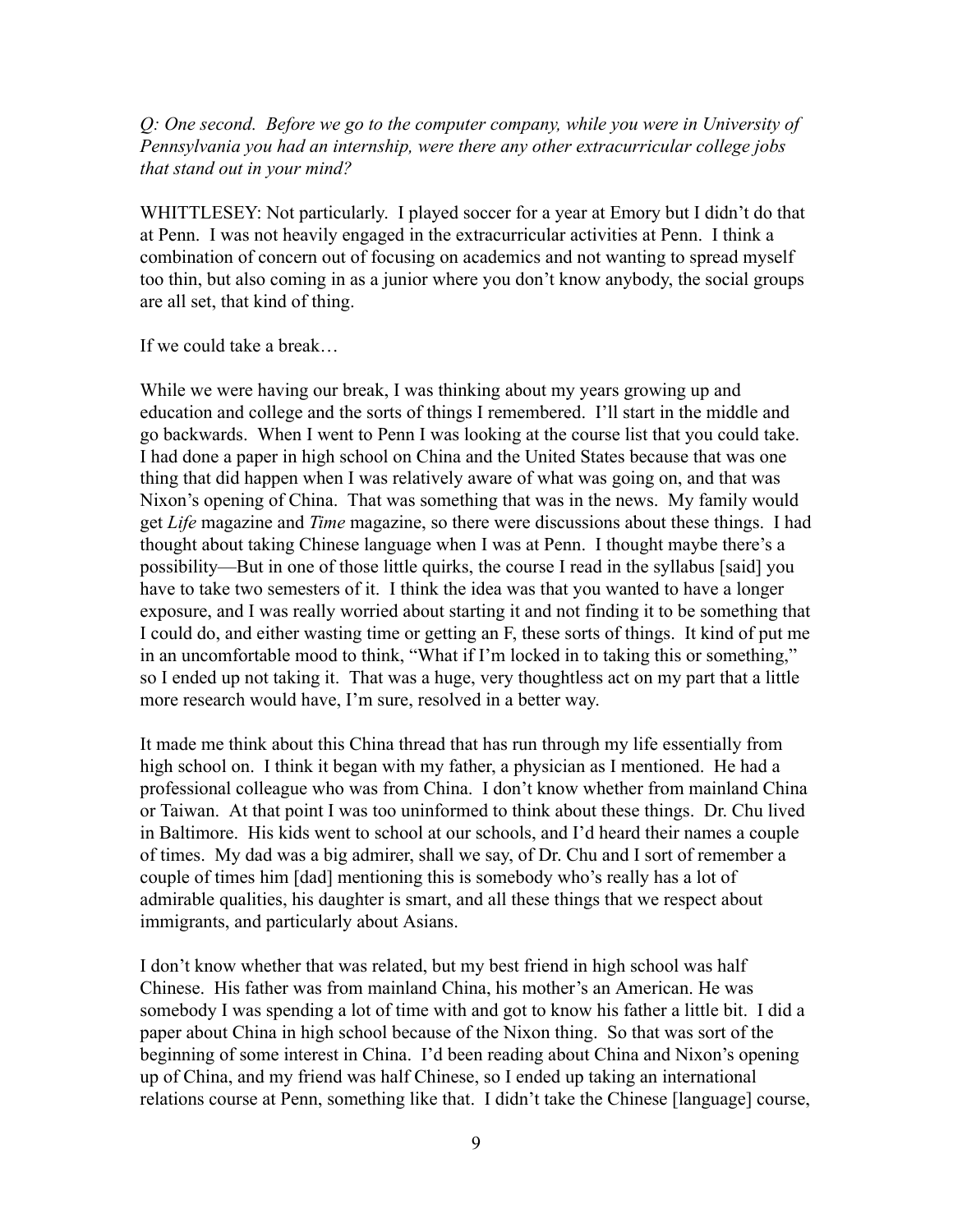which was just a huge mistake on my part, although it took me a long time to figure that out.

When I finally graduated with economics and political science [majors], I thought I'd become a business person. I went out to California where my brother lived, in part because he lived in Orange County, California where they have wonderful weather. After two years going through West Philadelphia winters, I was more than ready. I had applied to the University of Chicago at that point for an MBA. That was kind of my game plan, and I thought, "I really don't want to spend two more years right away in a cold northern urban city busting my ass at school. So, I'll take a year off and then I'll do my MBA." So I went out to California with a plan to spend a year out there working or doing whatever.

My brother worked for a small entrepreneurial computer company and somehow managed to arrange a modest job there [for me] in their purchasing and procurement. You're talking about a company that had maybe 15 or 20 people. It was kind of unstructured, and I just loved being out in California. There was this whole sense of the computer industry taking off. This was when the original IBM-PC and Microsoft started. I can't remember whatever the name was of the first go-round of Bill Gates's operating system, MS DOS or something like that. Anyway there was the sense computers were really starting to grow at a rapid pace and beginning to play a major role. I got into programming just by accident because of working at this company. The heavy hitters, the people who were really at the center of the action and the fun at that company were the programmers. They were the cool kids, so I started to do that and learnt how to program. So I found my way into the world of computers, but without the slightest bit of background, academic training and things like that. That's what I started to do.

I got laid off from that company and found another job doing computer programming, and this was really the one event that really changed my life, you know, a knife-edge happening, and that was the company I was working for out in California got a contract to support a company in Hong Kong with software.

# *Q: In what year?*

WHITTLESEY: That would have been probably 1979. I worked for the original company, probably a year, from summer of 1978 to somewhere in 1979 or something like that, and then got laid off. I got a job at the second company, starting in the middle of 1979, and worked for them for a few months. Then towards the end of the year this opportunity came up to work with a company called [Hong Kong] Cable and Wireless, which at that time was a big telecommunications company. They ran the telephone system of Hong Kong. They had purchased one of these systems that I was familiar with and the people that I worked for said, "Do you want to come over and work in Hong Kong?" So I was like, "Yes! I do want to come over!"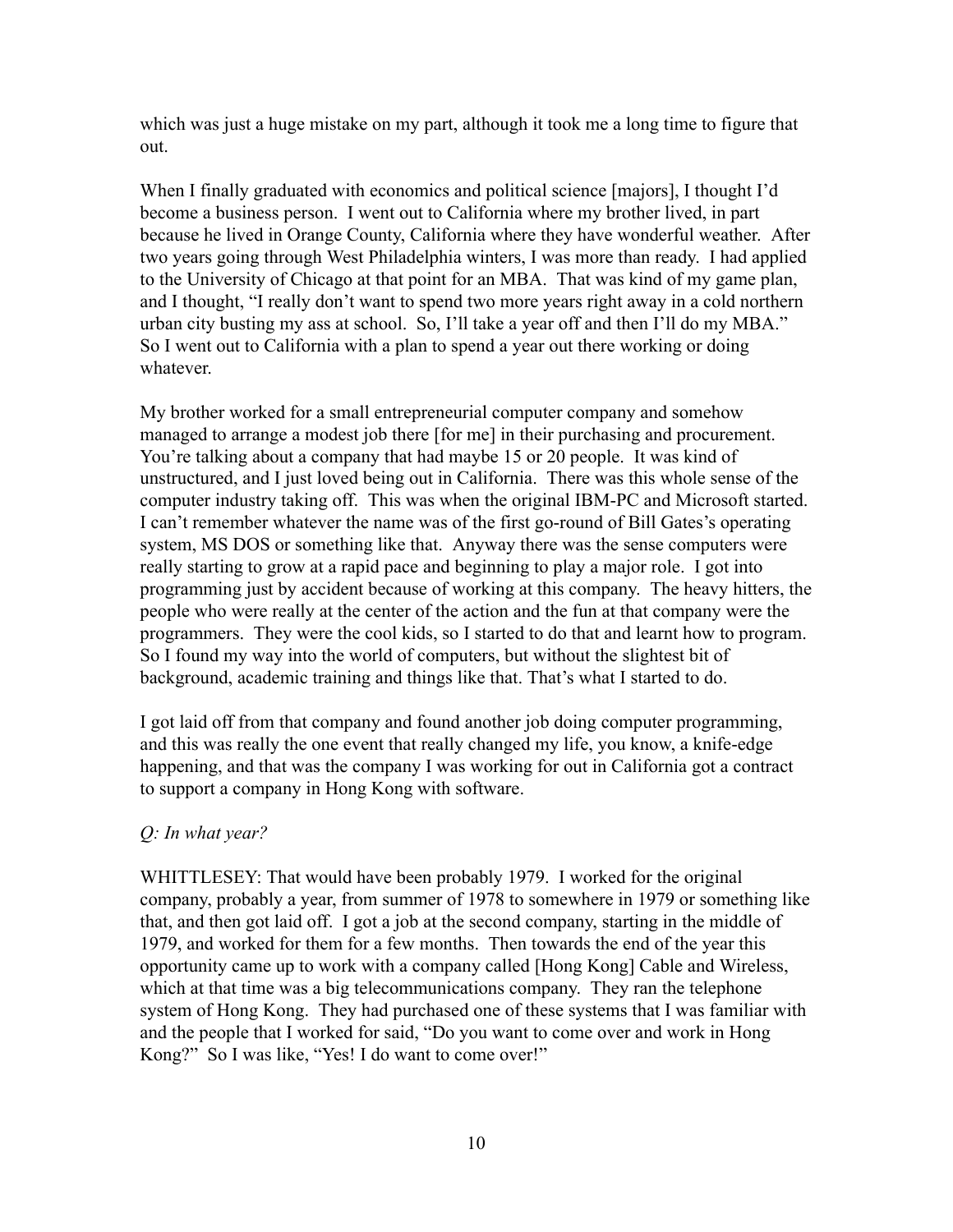I think that the international bug had been sitting in there [in me] for a long time and this was really the moment where it came out, and things were just never the same after that. The business person I worked for was—He was more of an operator than a serious businessman. He was always in some kind of shady [dealings] near the foul lines of behavior, money, and things like that. Not exactly a blue-ribbon personality. But it gave me what I was looking for, which was a job. I was in my early 20s. I didn't really care about things like health care and, if I got a check occasionally, that would be nice. The opportunity to go to Hong Kong was absolutely irresistible.

From a business standpoint, it was a complete failure, but from the social standpoint, it was a real success. Typical of me, I got off the plane in Hong Kong just having absolutely no idea what Hong Kong was like. It was pathetic how little I knew about it, how incurious I was, and sort of willing to follow the first thought that came into my mind. Because I knew Hong Kong was a British colony, I thought it was going to be sort of like Bermuda. I had this vision of grassy lawns and stuff like that. So I got to Hong Kong and it's totally urban, [but I] just had the best time of my life there. I was by myself, I had no commitments anywhere, I didn't have any debts, so I was really on my own. You've probably been there, but if you haven't, Hong Kong is a wonderful spot. I would just get out and walk around and soak in this wonderful atmosphere of Hong Kong. I met my wife-to-be there one night, so life was good.

I was there for most of 1980. The job kind of came to an end. The quality of the business arrangements was just not working, and things were starting to fall apart. My then girlfriend, wife to be, had already applied to go to school in the United States, so she was on her way in the fall of 1980 to go to University of Wisconsin at Eau Claire. I came back ostensibly to continue the work of this company that I'd worked for in Hong Kong. That sort of fell apart in a couple of months, but I continued to do computer programming. I moved back to California where my brother was. My wife transferred the next year to go to the University of California Irvine, so we were together. She probably came over [to California from Wisconsin] in the summer of 1981, that would make sense. So I was doing computer programming. After a year at the University of Wisconsin, she was at the University of California. Then she applied to and got into Georgetown [graduate school]. So the plot is starting to thicken a little bit here.

I was still doing computer programming, just business things, inventory and customer lists, and invoices, that kind of thing. But she [wife] was going to get her Masters and eventually her Ph.D. from Georgetown in linguistics, so we came back to Washington. I had family back here in Washington, so it was kind of a comfortable environment for me. So that kind of set us up.

I decided to start working on computer mapping. I was interested in maps. That's another thing that has been with me a long time. It's not like I took a course. It was something around that I enjoyed, so I thought maybe I would enjoy doing computer mapping applications. So I studied, applied to, and got into the Master's program in geography at the University of Maryland. I worked on computer maps with the thought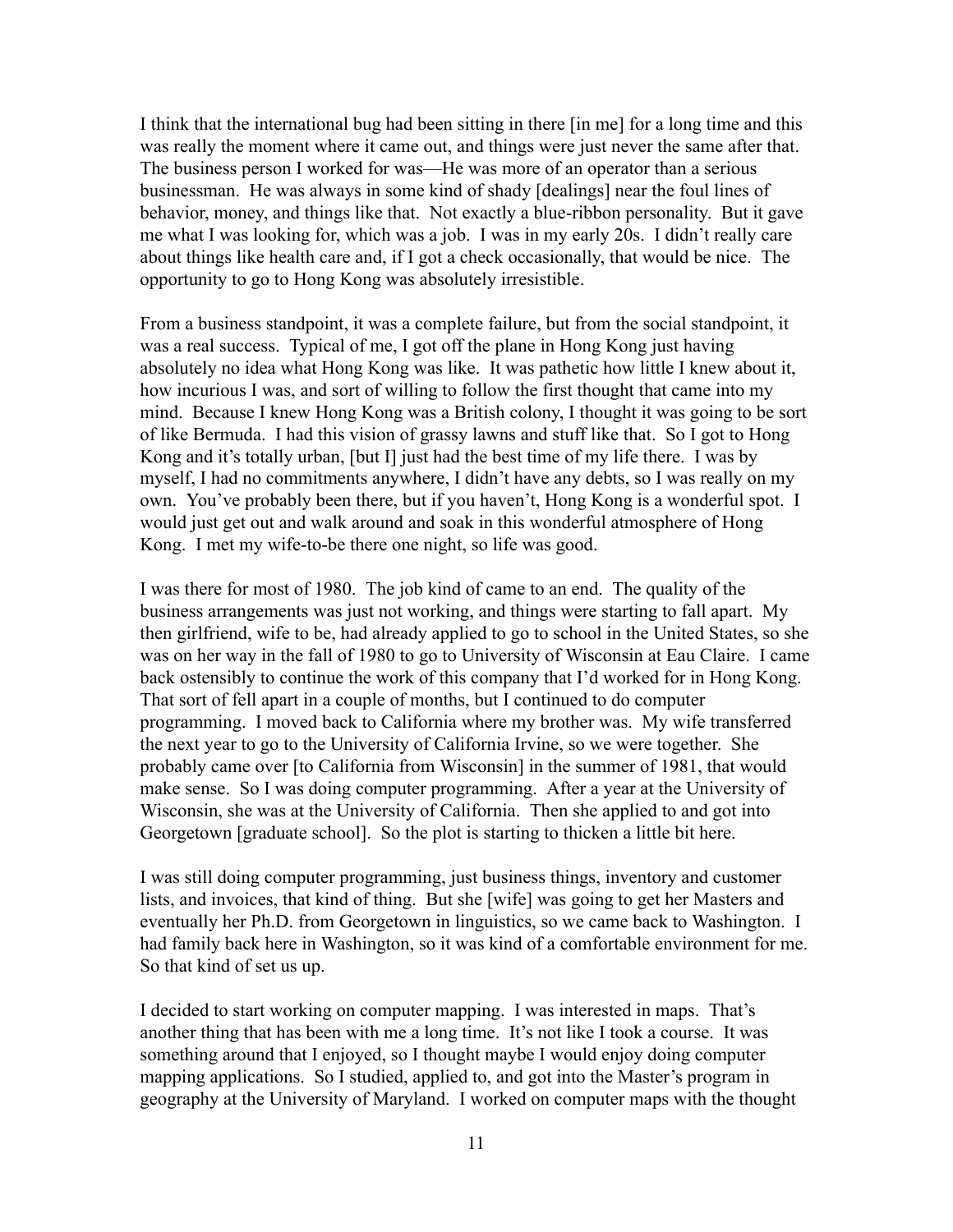that I can do something, which although at a vastly lower level, would be similar to Google Maps where you can use the data management capabilities of a computer to do route finding and things like that. This was at a—completely honest—kindergarten level compared to what's on your phone now. But that was the general point. I was interested in geography as a field of study, and then focused on computer maps because I was interested in maps and I had the computer background. I thought maybe that would work as a product. I was looking for something that I could make some money at, and that ended up not particularly working out, but I did work on computer maps on my own for several years while doing regular business consulting programming to make a living.

So now we're in the mid to late '80s. I graduated from Maryland [University of Maryland College Park]. I just went part time. Part-time student, part-time working. I graduated, I think, in 1989. I took it very slow for a few years to do my Masters. Then at some point in there, my wife and I started traveling. I'm trying to think, we did a lot of travel, for sure, in the United States, but we did some international travel. That sort of started us with this global viewpoint that has led to the State Department.

*Q: This period from roughly 1981 to 1989, you met your future wife, you've come back to the United States. You're taking a slow pace toward a Master's degree. Was your wife working at that time, or what was she doing?*

WHITTLESEY: She was a full-time student, no kind of serious outside job. I think she worked at the library at Georgetown. She had a job while we were in California at a cookware store to make a little money, but these were just financial for some income, nothing professional about it.

*Q: Did she end up getting a Ph.D.?*

WHITTLESEY: She did. She got a Masters and a Ph.D. consecutively, straight through, at Georgetown, and she graduated at roughly the same time [as me]. She might have gotten her degree in 1989–90, I've forgotten the exact year.

#### *Q: Was it in a particular language or was it more general?*

WHITTLESEY: No, she was interested in the structure of languages, the way languages work as a system, or the grammar of things and the way those systems interact. It's more of a technical side than the actual practitioner side of knowing a foreign language. It's more the science of language.

#### *Q: When did you guys get married?*

WHITTLESEY: We didn't get married until 1990. We were living together for a long time, but I finally persuaded her that this would be a good idea, so we got married. We were together almost ten years before we got married.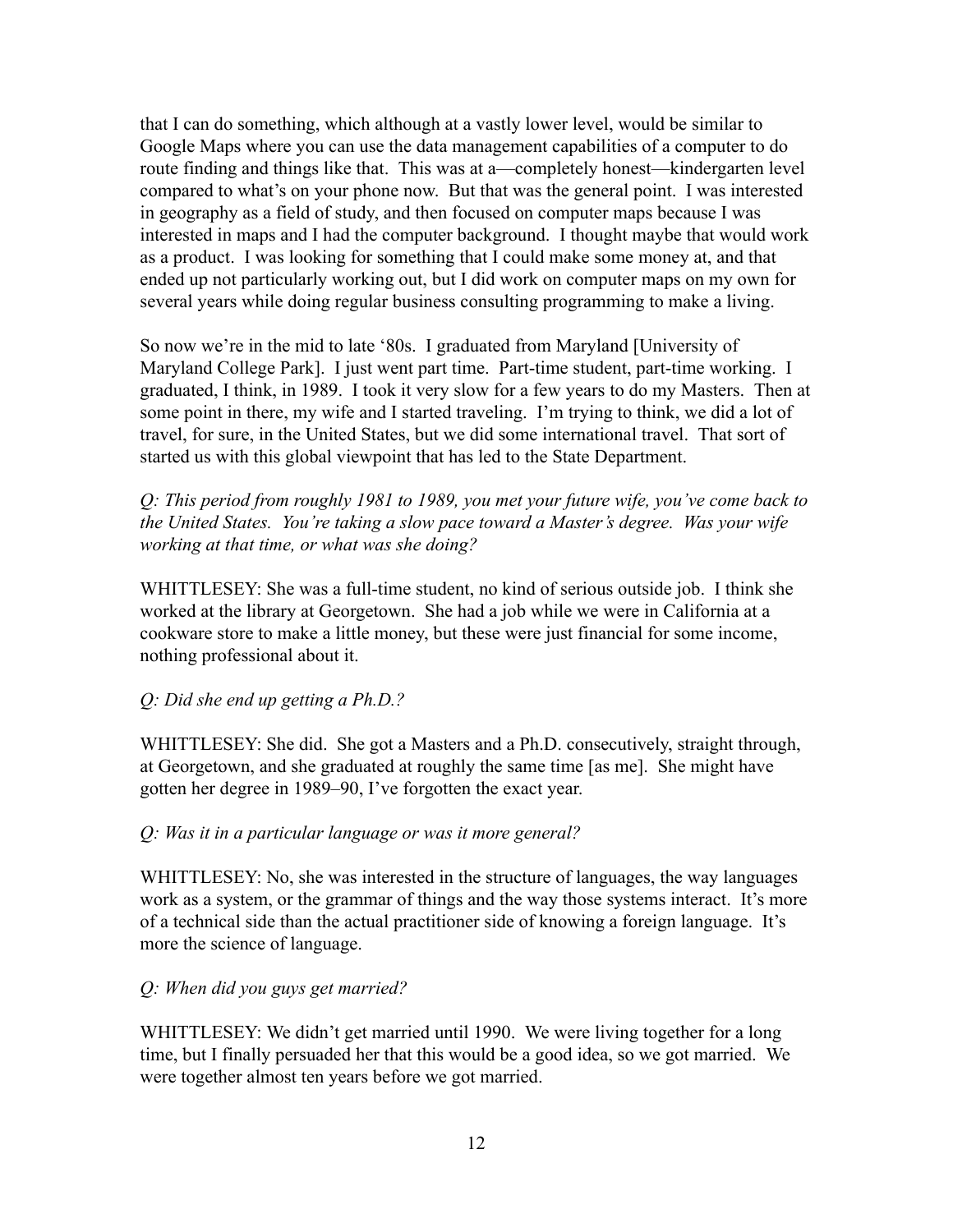*Q: In the course of these 10 years you're continuing to program, and I imagine ever more sophisticated, because computers were becoming more sophisticated. But you're also now beginning to travel with your future wife. How did it coalesce that you became interested in international work or service?*

WHITTLESEY: One of the things was that when we were still living in California, I had contacts in the computer programming industry. I guess we must have been back in Washington and wanting to travel. I can't remember how the idea came up. We were still in California at that time—I'll have to ask my wife what the exact timing was—but the idea was you can go work in Australia, because somebody had some contacts [in Australia] in the same computer system industry. Somebody knew somebody who worked there, and so this was sort of the happy marriage of "you can get work in Australia and that will let you stay there longer so that you have time to enjoy it." We did a Pacific Rim trip that was focused on doing some computer programming work in the Sydney area. This was a raging success just from a social standpoint. The work side of it didn't generate any huge changes, but we had some money coming in and we stayed in Sydney for three months, and saw a lot of Australia. Then [we] did a special airfare, one of those keep-going airfares where you stop [at a series of places] and [then] come back. So that was the connection between the programming and the international work and gave me the opportunity to travel and see places. Of course having been in Hong Kong, that opens up your interest in continuing that and wanting to see other places. That all worked out nicely. But I must say I've lost the exact timing there [probably 1982]. I remember being in California and wanting to get a phone call or being on the phone with this guy in Sydney about the work there so that must have been fairly early.

Monique got into Georgetown, [so] we moved back here [to Washington DC], but [I kept a] sort of interest in international work. That seed got firmly implanted through the Hong Kong and the Australian travel experience that was in the early '80s for me.

## *Q: In the early '90s you're married but you're back in the Washington area. How did you end up being interested in the Foreign Service?*

WHITTLESEY: This is actually easy to explain. My dad had probably mentioned this a few times in a very non-pressurized way like, "You should think about the Georgetown School of Foreign Service or something." I had applied to the Walsh School [in 1976] as a transfer student and didn't get in, but it was something that came up and maybe the Johnson O'Connor people said, "This is the field you would be good at." It wasn't something where it's, "Ah, that's what I'm going to do." I think at a minimum I kind of put that on the table as an option, something that I heard about and done at least a little bit of thinking about, but had not pursued strongly.

There was the combination of travel with my wife, which we both enjoyed a lot, and the nature of my work as a computer programmer, which I found increasingly kind of unfulfilling, I guess, would be a good word for that. The computer industry changes. You have to have a way to stay informed, and with my style of work, which was essentially a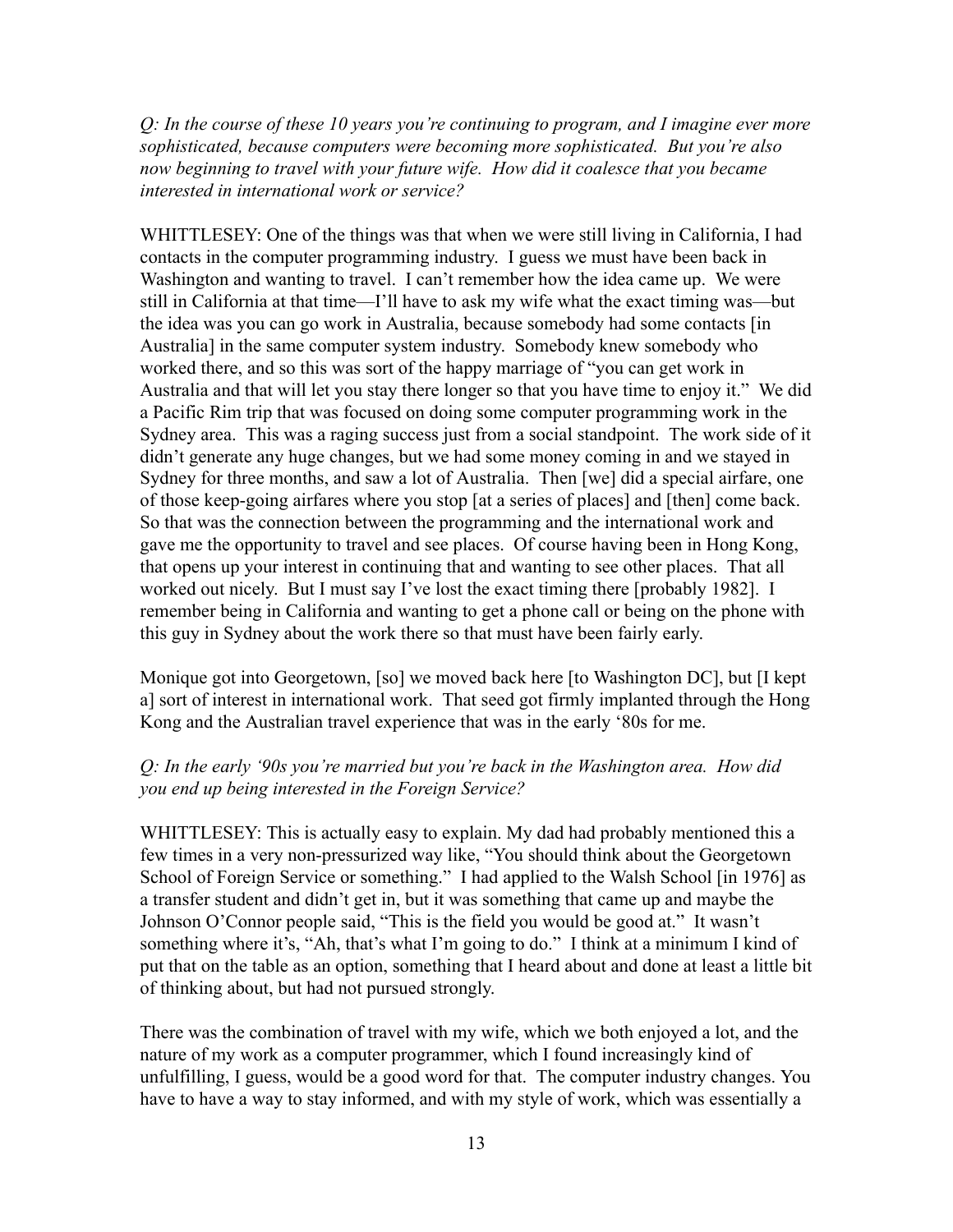self-employed person, I didn't see that working. I also found the work itself less interesting. You're dealing with customer lists, and managing data for businesses and things like that. I was, "Okay, I've done that and I'll do it again and again." It just didn't kind of excite me. And there was also this sense that the industry is going to move on past your skill set, and where are you going to be in five or 10 years? There was a clear thought in my mind that this is something that's not going to end overnight, but it's going to taper off here and you need to be thinking about what you're going to do [next].

It was my wife who actually came up with the idea of applying for the Foreign Service. I don't know where she got it from—We had a Foreign Service Officer in our apartment building—but she [my wife] was the one who put that right in front of me and said, "This is something you should think about."

I remember talking to the Foreign Service Officer who had a Christmas party or something and we were talking about his work. He was probably retired at that point, but I do remember him describing the Foreign Service, and my thinking that that sounds absolutely fantastic! [Laughter] So, that was really the beginning of it.

It had come up in conversations through my childhood with my dad, exposure to things Chinese through school, the travel experience going to Hong Kong, then really being an international person from that point on. My wife is not just an ethnic Chinese, but somebody who was from a foreign country. That's something that I live with every day, even now. This started my interest in geography and travel, so that kind of broke the dam, I guess. I applied for the Foreign Service Officer exam, took it, and I guess I did okay on the written part. [Then] I did the interview and lo and behold, I got selected! Then [I was] trying to get off the waiting list and get into an A-100 (entry training) class and those types of things. I started at FSI (Foreign Service Institute) back in the bad old days in Rosslyn where there really was an A-100 office!

# *Q: Which were the years you began taking the test until you were actually hired?*

WHITTLESEY: My A-100 started in March 1992. I was in the 62<sup>nd</sup> A-100 class. I must say I don't remember when I took the written test but it probably would have been in 1990 or 1991. I remember a couple of things about that. One, which probably hasn't changed at all, is the State Department was so opaque and mysterious about what the classes were, and when, and how many, and how you should approach this. What it was all about. It was just very difficult to grasp that. I hope that they're better at marketing, in a good way, "This is what it's all about."

In those days the U.S. Information Agency existed and that was put forth to me as an option that you can join the USIA as an information officer. I talked to somebody and I think he ended up being a friend of mine who later joined the State Department [when USIA merged into State].. I talked to him about what USIA was all about and it didn't quite sound like what I wanted to do. Finally the gears turned at State and I got pulled into the  $62<sup>nd</sup>$  A-100 class and that was really the right thing for me.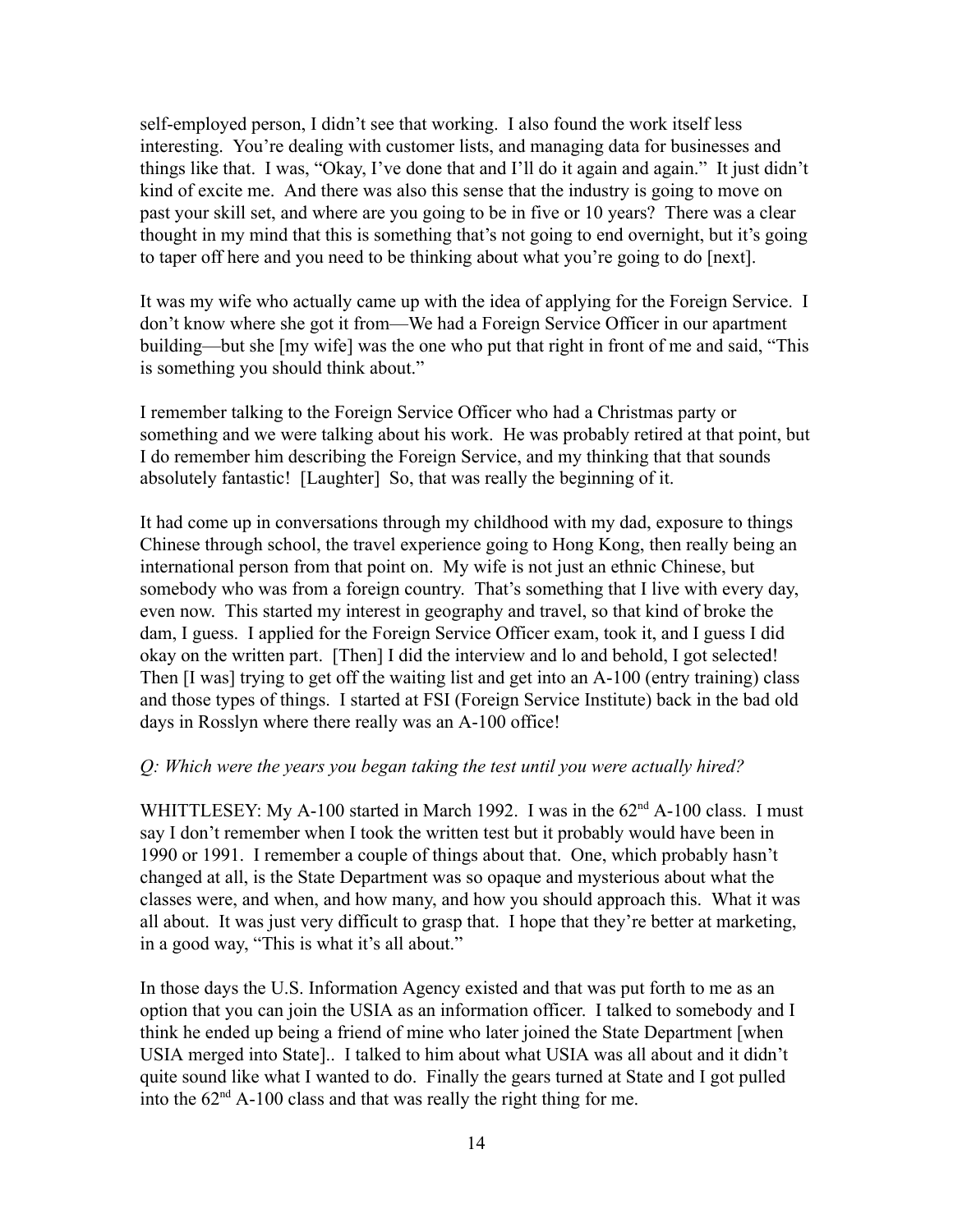# *Q: Were you hired into a cone or was that the time when they were hiring people without a cone and you subsequently determined?*

WHITTLESEY: Second option there. You were brought in without the cone and you did an initial tour, the entry-level officer tours, and at some point we put in a preference list. That all happened during my first tour, which was in Greece from 1993 to 1995. A friend of mine who was in the same general category as me and I put in our requests for "coning." Would you want to be a consular officer? Would you want to be a political officer? Those sorts of things. It was all a little bit mysterious and the State Department was not particularly good at giving you a sense of what it was all about.

I also remember when we did the interview portion of the [Foreign Service Officer entry] test, which was here [in Washington DC]. Fortunately I lived in Washington so it was nice and easy for me. I had some contact later with the senior officer supervising or testing the oral part of the test. We had various written things [exercises]. We had an interview. They were asking me about...here's a scenario: what would you do? I remember one of the questions was, "Let's say you're running a library, what kind of magazines would you want?" We did what these days would be the equivalent of a tabletop exercise to see how you interacted with the other three or four people who had been brought in and faced some kind of hypothetical problem that required you to try to reach a consensus to get something done, or you're facing a problem and some role-playing types of things.

We did the "inbox exercise" and I still remember that distinctly because I had been managing a small business, a lot of this was fairly familiar to me. I was used to getting stuff in and maybe writing a reply or making a decision about something, so I started working on it, and like, "Okay, I can do this." There was always something buried in your inbox like "This is an emergency, take care of this right away!" I didn't grasp that, so I just sort of methodically started working from the top down in conventional thinking style. I remember thinking this is routine office management-type things to me. I didn't have any kind of brilliant approach to quickly scan to see [an overview]. The idea was that you had just shown up at Post and this is Day 1 and you're faced with this inbox. I don't remember thinking, "Oh I am just crushing this! I'm clearly fantastic at this, and I got this all figured out, it's great." It seemed very routine to me.

Then I remember we worked with the supervisors at the very end of the day. They bring you in to say, "Yes, we're going to offer you a job." Or, "Thanks, but we're going to look elsewhere." So I got the offer and I remember walking out and some of the other guys said—I was probably a bit older than the typical other folks that were there—"Did you get in?" "Yeah, they made me an offer!" They [the other candidates] were nice. They said something like, "Well, you clearly looked to us like you knew what was going on, and we're not surprised to hear that." That was nice.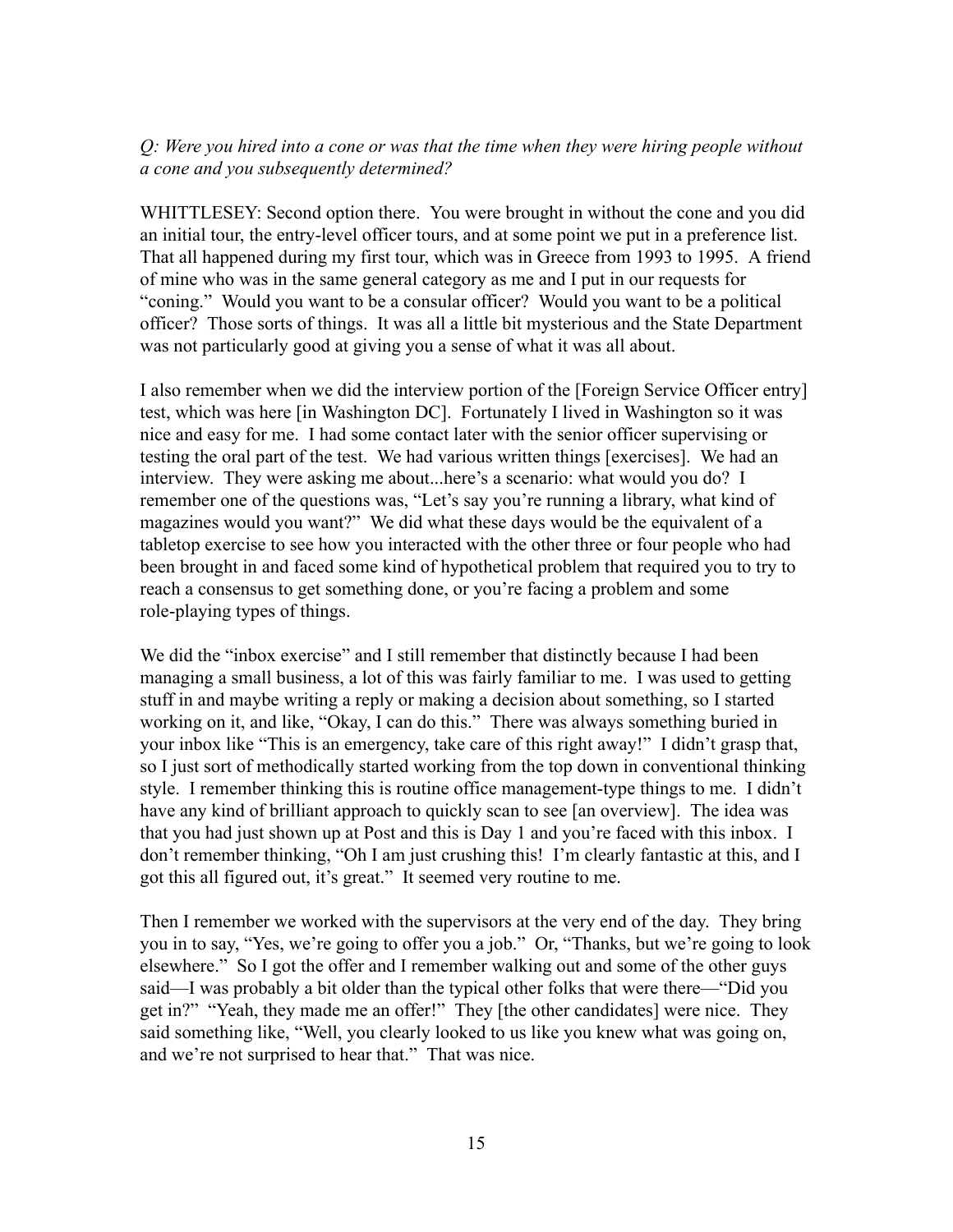So A-100 and Rosslyn in March of 1992. I'd been making not great, but pretty solid money as a computer programmer. That went down significantly when I started at the State Department. We also didn't get per diem because I was already a Washington resident! "Grrr, I could really use this because I'm going to be here for a year."

## *Q: Oh, because they were going to give you Greek language training?*

WHITTLESEY: Right, I had six months of everything else: A-100 and ConGen Rosslyn and tradecraft, and then Greek language training, so I was essentially heading out to post a year after I arrived. I had the financial resources to hang in there with my modest salary. I came in as probably an [FS-0]5 or an 04, I've forgotten exactly which, so [I had] a little income. It seemed everybody else was getting per diem and they're in great shape, their housing is paid for and everything.

# *Q: When you did the A-100 course, obviously you're given a list of places to bid on but you're also given the type of job. How did you set up your first bid list?*

WHITTLESEY: I think it was mostly the quality and the nature of the place rather than the specific job. I did not have the perspective that I'm a political officer and I will go anywhere where they'll give me a political job. I think we were all a little bit unenthusiastic about going to what we would call a "visa mill" where you would work as a consular officer in someplace on the Mexican border, the Dominican Republic, or those types of places. Amazingly enough, we weren't fighting any wars at that point, so that was not an issue, but I also wanted a reasonable quality of life. Lagos, Nigeria was on the list and I was like, "That doesn't attract me." I ended up putting Greece as my preferred place and I got it, so everything worked out well in that regard. I didn't have a professional goal at that point other than just to get on board and work my way through my first junior officer tours. I think I was probably heading for the economic cone, but that option was just not in the cards as an entry level officer at that point.

# *Q: So was the assignment in Greece a consular tour?*

WHITTLESEY: It was a rotational job, so I got a little bit of econ, I did some time in the political section, and I did essentially a year of visa work. That was also fine with me. It gave me a little bit of exposure to the different kinds of work.

*Q: Before you go to [talk about] Greece, you were talking about being in A-100 and getting all the training. What were your impressions of it, because now you're going from the private sector to the public sector, and you've never done it before? How did you react?*

WHITTLESEY: I was in the  $62<sup>nd</sup> A-100$  class and we had a mixed group of folks, typical, I guess, of an A-100. The one thing we were well known for, both to ourselves and around the school, was that it was the first A-100 that was more than 50 percent female. It was right on the knife edge and then one of the men dropped out, so the ladies would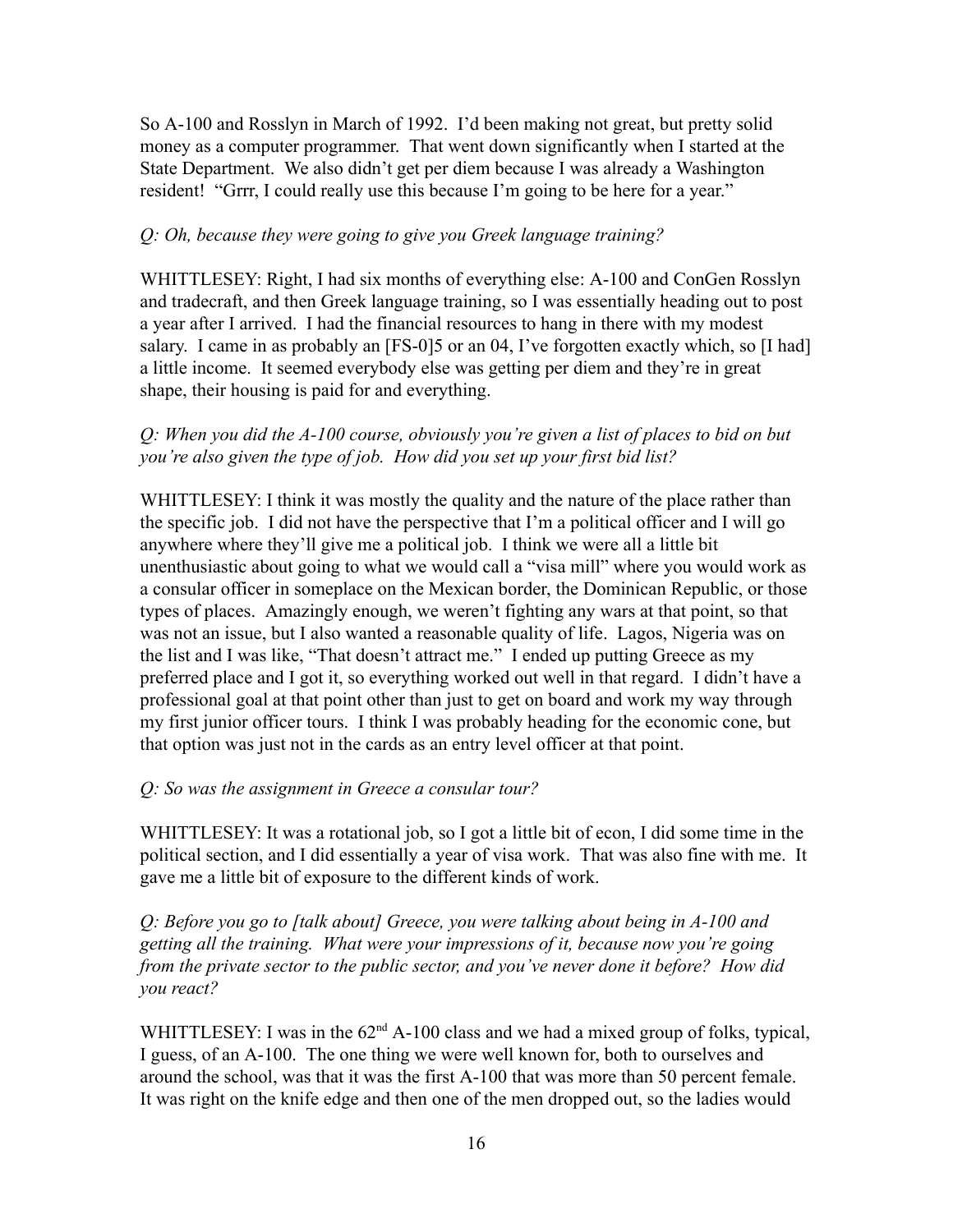always make a joke, "Thank you, Spiro!" He was one of the guys who decided not to proceed with the Foreign Service, because that made the 51 or 52 or 53 percent or whatever it was. But it was a mixed group. We had folks who had been probably teachers, finance folks, banker-insurance types, some other folks I can't remember. Maybe a journalist or two in there. There was a retired military guy who was a little bit older, a couple of other ex-military, and some from other U.S. government agencies.

I don't recall any strong impressions of everybody being this way or everybody was that way. It was obviously a pretty high-performing group. People had been in reasonably challenging careers and had done stuff with their lives. Some of the folks had traveled; other folks not so much. We were very mixed gender, mixed age, mixed backgrounds. We had a few African Americans, a Japanese American; I can't remember all the groups. I'd have to sit down and look at the list again to remind myself. A majority Caucasian, but definitely a mixture of other folks in there, and that was just accepted as the natural course of events. That's who made it, and away we went.

## *Q: Was the training you received adequate for your first tour? Did it prepare you well?*

WHITTLESEY: I would say no. We did at one point—They probably still do this—an offsite where we went off to someplace in West Virginia, within striking distance of Washington, but off in a hotel somewhere to do what amounted to a long-term role play at an embassy. They had some retired Foreign Service people, or people who had worked at FSI come along with us, essentially to advise. I remember thinking that we really didn't know enough about how the Foreign Service operated to really make that a valuable experience. It just got thrown in there. One of the things that I think struck me from the beginning of our time in A-100 is the need to interact with folks, this sort of sociability, and not in a friendliness way, but your ability to get along with and work with other people that was emphasized. That part they did get right. That was a message that not only was accurate but kind of sank in with me.

# *Q: Interpersonal skills.*

WHITTLESEY: Right. And not only that you had them. I had never really looked at myself as being talented in that way. One thing that was clear was this is a place where you have to push yourself a little bit to be outgoing, raise your hand, participate; you don't want to be a wallflower. This is what it's all about; it's engaging with other people, and that really connected with me in a big way when we started A-100.

They asked folks to be what amounted to be officers for the class, or a committee to take care of class business. I was one of the folks who volunteered for that. I was whatever they called it, the chairman, or the—I think president would be a bit pompous—but the head of the little group who managed the class. So if we needed to get people to sign up for stuff, or we wanted to do a social activity, our little committee would take care of that. I was involved in that and I think probably on the strength of that was when we had our offsite and we were doing the embassy simulation, I was the DCM. I remember just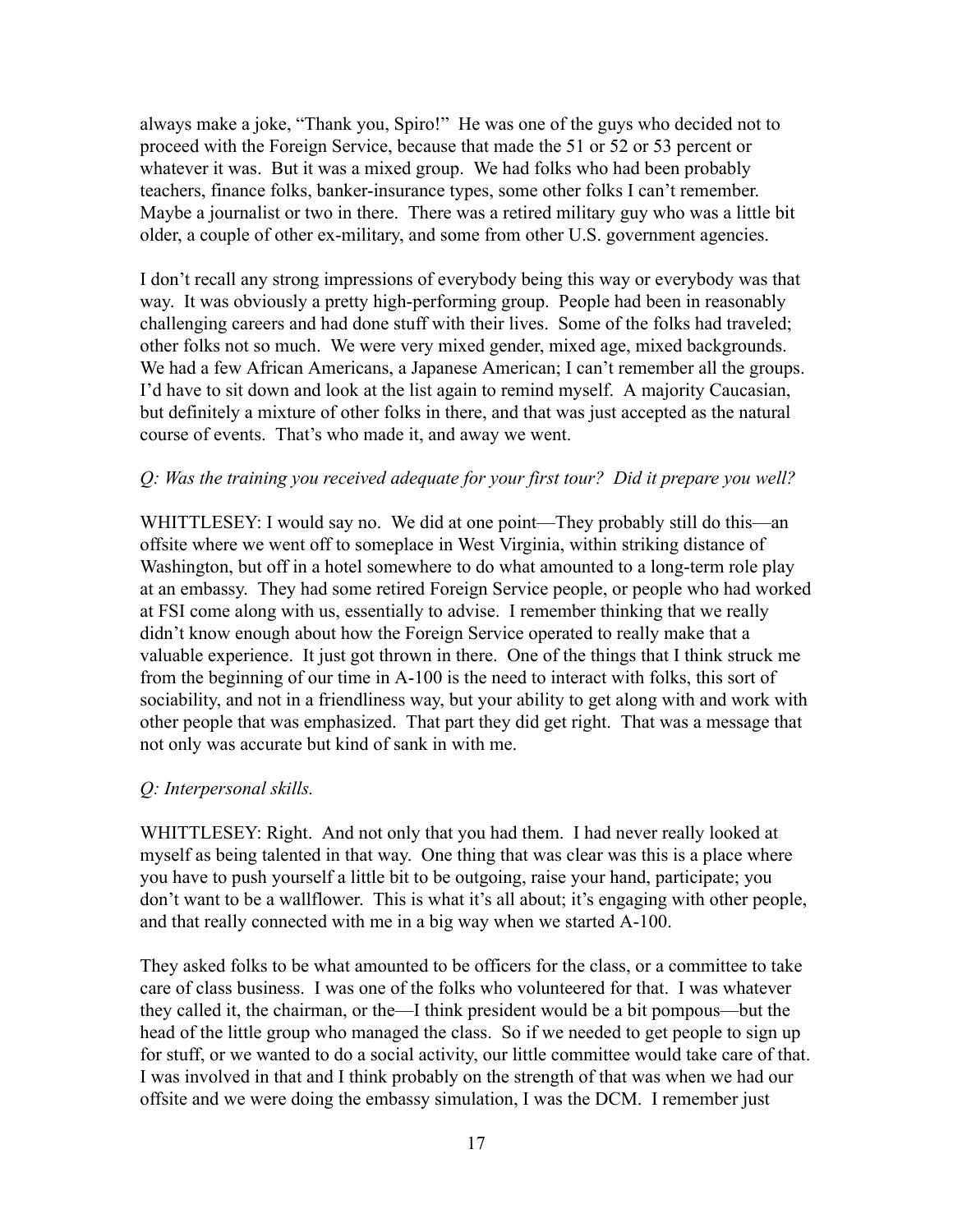having no idea what that was all about. Therefore I think the simulation and role play itself was not as helpful as it could have been.

They went over a lot of the nuts and bolts of federal work. There was getting lined up for your bank account, and direct deposit; the mechanics of it. I'm sure we spent some time talking about representation. I think that was another theme that came up a lot. They made it sound like we had to do a lot of entertaining, and I ended up doing very little of that throughout my career. I think that was something that was not particularly accurate, but the idea that you were engaging with other people in a social setting for professional aims was a message that came over very clearly. So those were the things that stood out for me.

# *Q: You had applied for the position in Greece. Was your position the economic and consular position at a 3/3 [language level], or were you not expected to speak Greek?*

WHITTLESEY: 2/2 because it's an entry level [position]. We had folks who did six months versus nine months [of language training], or something like that. These were some of the folks who became longtime friends of ours who had gone through either the six-month course and were going out as entry level officers, or some more senior people who were taking the nine-month course and were going as heads of sections, etc. That was good exposure to make some real friends and to begin to hear about how these things worked in reality. I think I still probably didn't have enough of a conceptual framework to take on board all of that information. But you're starting a learning process and it's a little messy, always.

# *Q: My last question for today. As all this is going on with you, what's going on with your wife? Is she thinking about a job when you move to Greece? What's her situation?*

WHITTLESEY: One of the things that I will always admire her for is that she did the entire A-100 [orientation course], like every single day, as a spouse. I think almost nobody else did that. They might come for individual things, but that was typical of her commitment to this. She wanted to know what it was all about and she and I were just keen to go to A-100 every day. That was the way it was for the entire length of the training. She took the Greek language course, so she bought in 100 percent. That's just her kind of viewpoint. Other spouses would kind of drift in and some of [my colleagues] were probably single, but she really took it on herself to learn about the State Department and the Foreign Service and what this new life was going to be about. So bless her for that.

I am not sure she had a distinct plan in terms of work. I'm sure in A-100 they talked about spousal employment and work agreements, so she knew what the outlines of that were, but if she was going to do something, I think [our plan] was going to be that she would figure it out when we got there. She was fantastic at that, and in future discussions we can talk a lot about that, because it's one of the qualities that you really need as a Foreign Service spouse.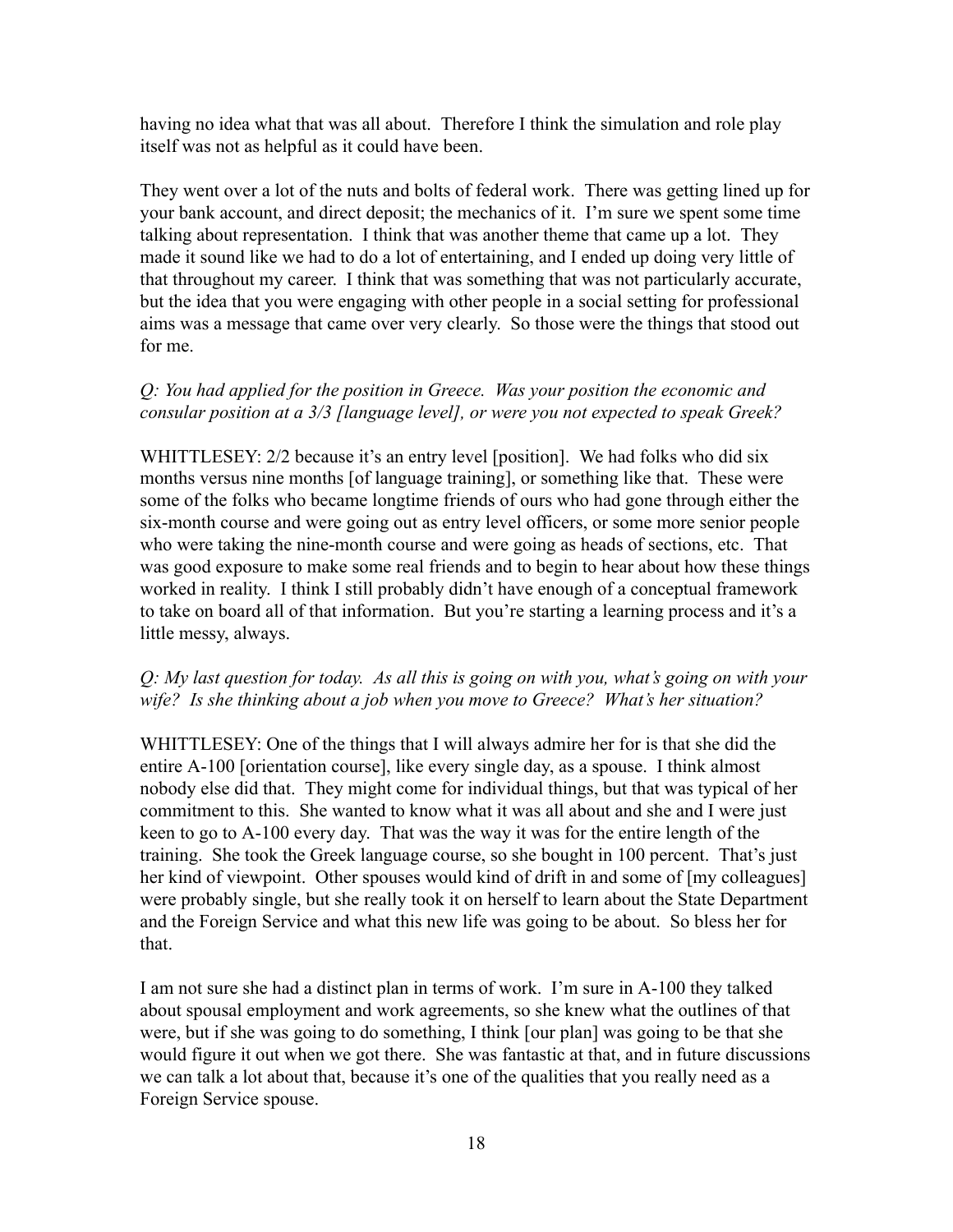We have never as an institution solved that problem. It's probably more difficult now but she was a good example of somebody who had real credentials. I don't want to demean folks who focus on their families, but she had a solid professional-level education and was interested in applying that, and then did that in these very special circumstances. It's to her great credit that she was flexible enough and tough enough to make it work in all of these different tours that we had. She also participated, as we'll talk about I'm sure in the future, in a lot of the social activities. She was really a true partner in this whole process, and made a lot of difference to me because she knew a lot about what was going on, and wasn't just, "Well, how was work today, honey?" She knew who the people were. She was on a first-name basis with my colleagues. She spoke the language; she knew the society. She knew the State Department, and she could not only work through that for her own benefit, but obviously for mine, and to understand where I was coming from and what my situation was.

*Q: Great. Let's end here for today, and then we'll pick up as you go to Greece and how that first tour was and so on.*

WHITTLESEY: Sure. That would be great.

*Q: We're resuming our interview with Jock Whittlesey as he begins his first tour in the Foreign Service in Greece, and that year was…*

#### WHITTLESEY: 1993.

*Q: Did you have to do any special preparations before you left? How did that go?*

WHITTLESEY: Greece was my first Foreign Service tour so I had some background training [at] what we'd [call] ConGen Rosslyn, because I was going to work as a consular officer for part of my tour. I think I did a couple of general tradecraft courses on Foreign Service writing, and things like that. I took the short Greek language course, six months' worth of Greek language. So, starting probably in September 1992 [and] going into the beginning of 1993. I finished that off and then went off to Greece.

# *Q: How did you find Greek language training? Greek is a little more difficult than a basic, let's say, Romance language?*

WHITTLESEY: I was not particularly adept at it, but I thought it was super interesting because of its linkages to English, which made the class absolutely fun to take. There was a lot of excitement about being a Foreign Service Officer going off to Greece. I had a lot of positive energy in this, and I was doing essentially nothing during that [period] except being a full-time student. My wife did it with me, so we really enjoyed it. It was also a good opportunity to interact with some of the more experienced Foreign Service Officers who were also taking Greek language training and would be our colleagues in Greece. I really enjoyed it and, as I said, the linkages to English were really fascinating.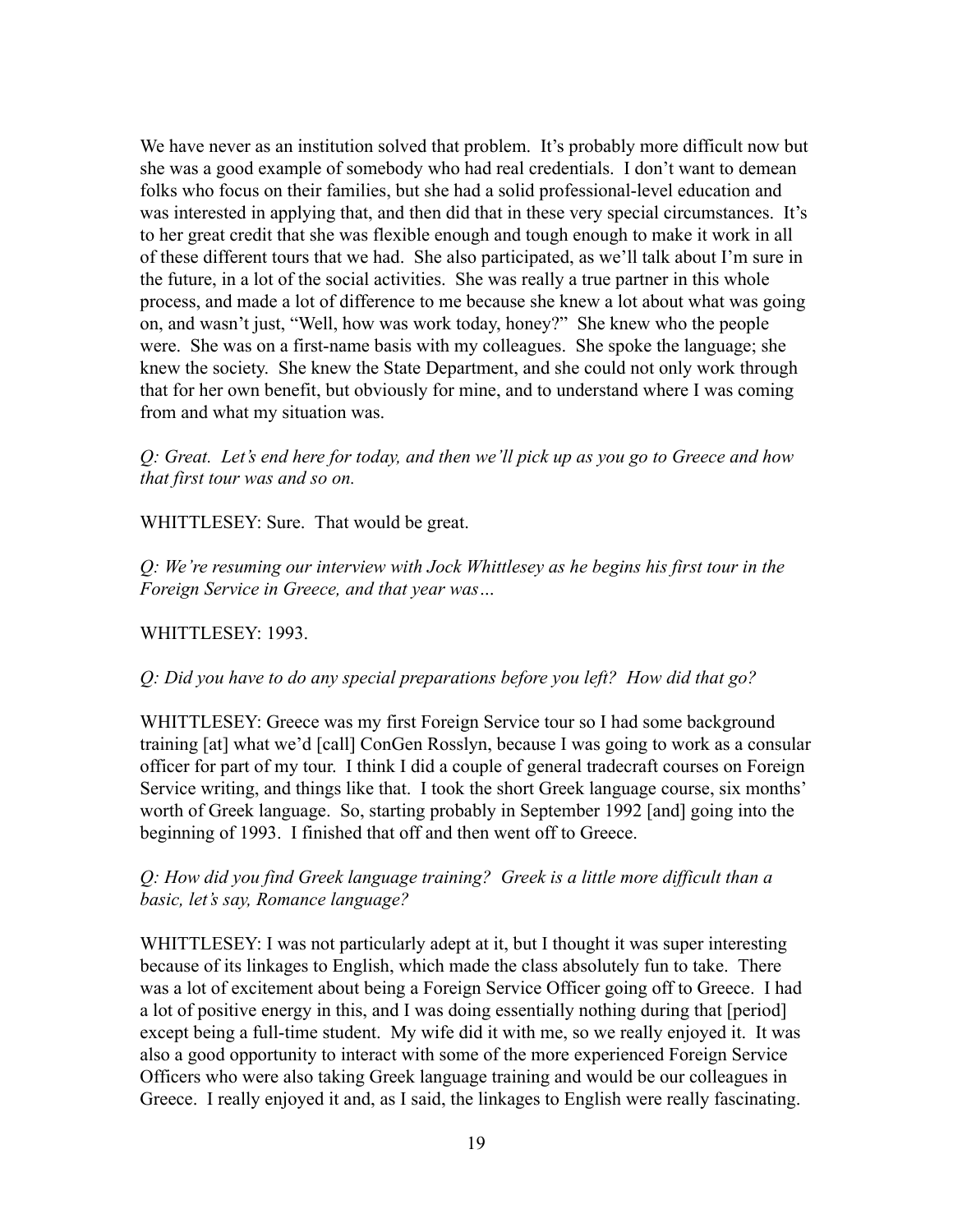## *Q: You arrived there [in Greece] in 1993 and you're going there as a vice consul. Take a moment to describe what the embassy community was like back then in the mid-90s.*

WHITTLESEY: We had just had a political-appointee ambassador leave Greece, and I think the DCM also had just left. When I got there the new DCM, a Foreign Service professional named Williams was, I suppose, acting as a charge d'affaires. We didn't get an appointed, confirmed ambassador for several months. That would eventually be Tom Niles, who had been ambassador to NATO [and] I think ambassador to Canada, among other things, so two professionals running the show. That seemed a bit distant to me in my daily work of trying to figure out how to run a Visa Section, and just learning the soft culture of the Foreign Service when you're operating overseas—what it's like, wanting to do a good job and understand what's going on. All the positive things that you put into a brand-new career and figuring out how all that works was where all my energy went.

#### *Q: Were you able to get housing and get yourself settled easily?*

WHITTLESEY: It went okay. I'm trying to remember how long we stayed in our first house. We eventually ran into a problem with the landlord and moved to another house, but that also went pretty smoothly as far as the embassy was concerned. I didn't feel particularly stressed by that and it all seemed to go along okay. The GSO, the administration folks in the embassy, there was a sufficient number of them and they had enough money to do things, so I felt like I was reasonably well-supported by them. That part of it went okay, and our housing was fine.

## *Q: When you arrived, did you find that the amount of Greek that you got was [sufficient] for your day-to-day activities?*

WHITTLESEY: One of the things we did literally on the way to Greece was to spend a day at Kennedy Airport in New York and to see how it worked. We talked to immigration folks and then we went out to the airport for a morning or for an afternoon to see how that worked. I remember it was timed so there would be a plane coming in from Greece. I was standing there behind the interviewing officer who would be taking people as they came through the immigration line. The Greek folk started coming in. There was somebody who didn't speak very good English, so the person in front of them said, "You know the lady behind me doesn't speak very good English. Would you like me to stick around and do some translating?" So here I am, "Mr. Foreign Service", and I replied, "No problem, I'll take care of that." I'd just had Greek language training, this would be a good chance for me to try things out. The first and simplest question that the interviewing officer wanted to ask was that he wanted to see the person's airplane ticket. I just totally blanked on the word for ticket. I got it mixed up with another word in Greek that sounds similar—*eisitirio* and *estiatorio*—and I just totally locked up. This is a woman, and I'm miming a man taking a ticket out of my jacket pocket. It was a quick lesson in humility! [Laughter] I'm talking about real humility, like you are not as good as you thought five minutes ago!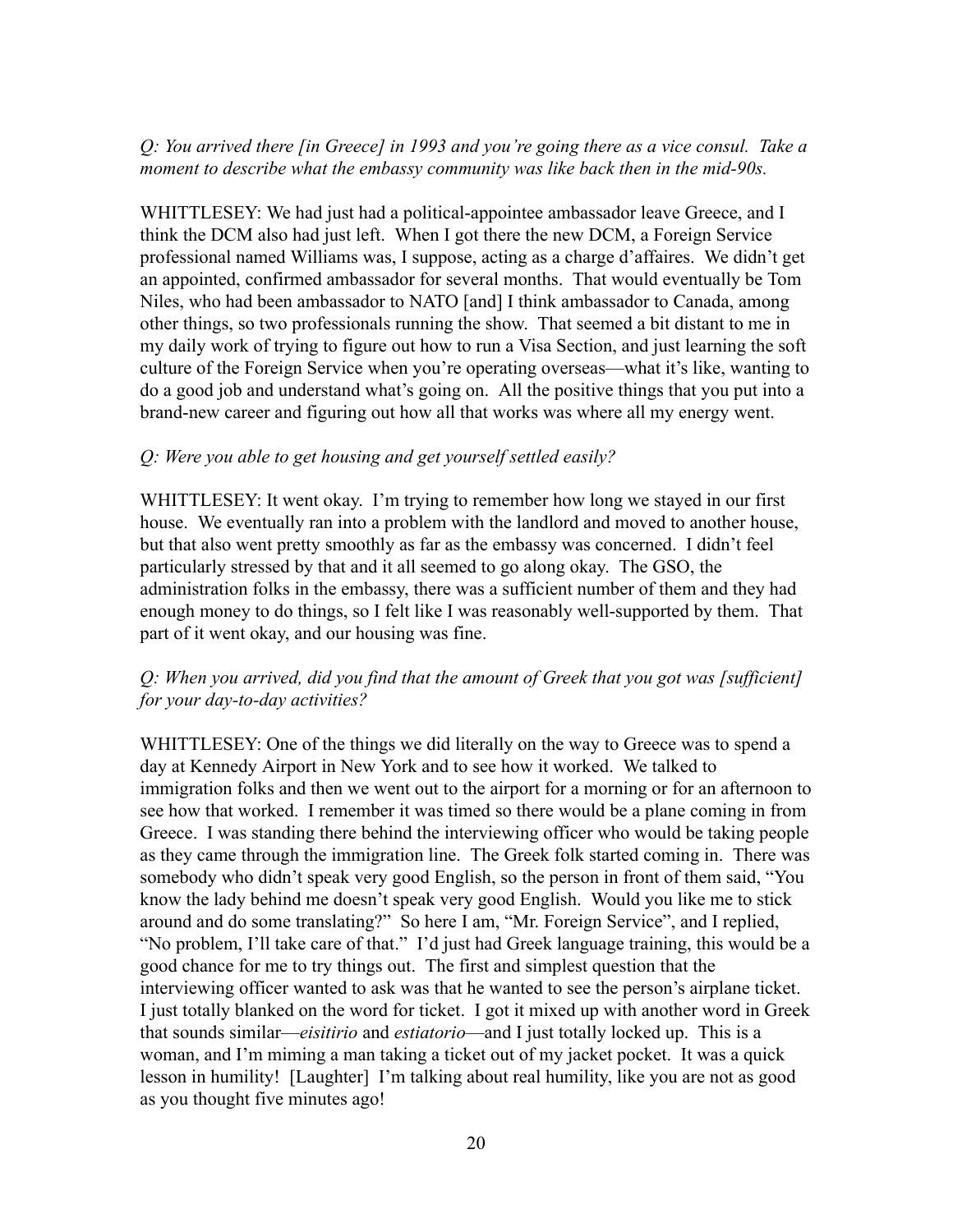I think my experience in Greece bore out my feeling that some more language [training] would have been useful. I had a bare minimum, very basic, [and I am] sure I made lots of mistakes. It was, I guess, enough for the task, but more would have been helpful.

## *Q: When you arrived at the Consular Section in the embassy, how was it divided up? What were all the different responsibilities?*

WHITTLESEY: I guess it was three sections, maybe four, depending on how you count them. For the State Department people we had a Nonimmigrant Visa Section where I started out, an Immigrant Visa Section, and American Citizen Services.

## *Q: So there was no independent Fraud Section, for example, or…*

WHITTLESEY: I don't remember a fraud officer. We did have an actual person, they must have been from Immigration and Naturalization (Service), where they lived bureaucratically before the Department of Homeland Security, that was in the Justice [department], or maybe they were just a standalone agency. Anyway, we had people who were real immigration professionals. They might have a fraud officer, but it was not a heavy fraud post, as I found out. I think my training might have painted a little more dire picture of fraud and visa misrepresentation in Greece than turned out to be the reality. We had a few people who didn't qualify, but in general, it was pretty easy. Over time, my feeling developed that it was a pretty straightforward place to work, and not the heavy place with a lot of fraud or real dangers the way some other posts would have been.

## *Q: What were the unique aspects of the nonimmigrant visa activities you did? For example, were there many third-country nationals or were there security risks, etc.?*

WHITTLESEY: At the time the terrorism problem had not risen to the level that it's at now. I was certainly aware of it. I think the biggest third-country issue had to do with Albanians coming to Greece. At that point Albania was, and probably still is, an extremely poor country, not exactly similar, but analogous to Haitians and the Caribbean countries, with desperate economic problems and a lot of people trying to scrape a living nearby. So we had a fair number of Albanians come through, but in general Athens was not, I think, a particularly challenging place. Greece being a maritime place, we had a fair number of seamen visas. There were some peculiarities of Greece, but in general, it was not too bad, and I do remember feeling very, very relieved that the senior FSN [Foreign Service National] in the Nonimmigrant Visa Section had lived in Chicago for several years, if not many, and was really a fluent English speaker. My tension level went down, right on the spot, listening to him as we met and listening to him talk. I thought, I can really communicate with this person, his English is excellent.

I don't know whether you want to explore this in a little more depth, but we did have two separate corruption scandals in our section while I was there. In one, an FSN had been taking money from applicants-to-be and saying, "If you pay this amount of money, I will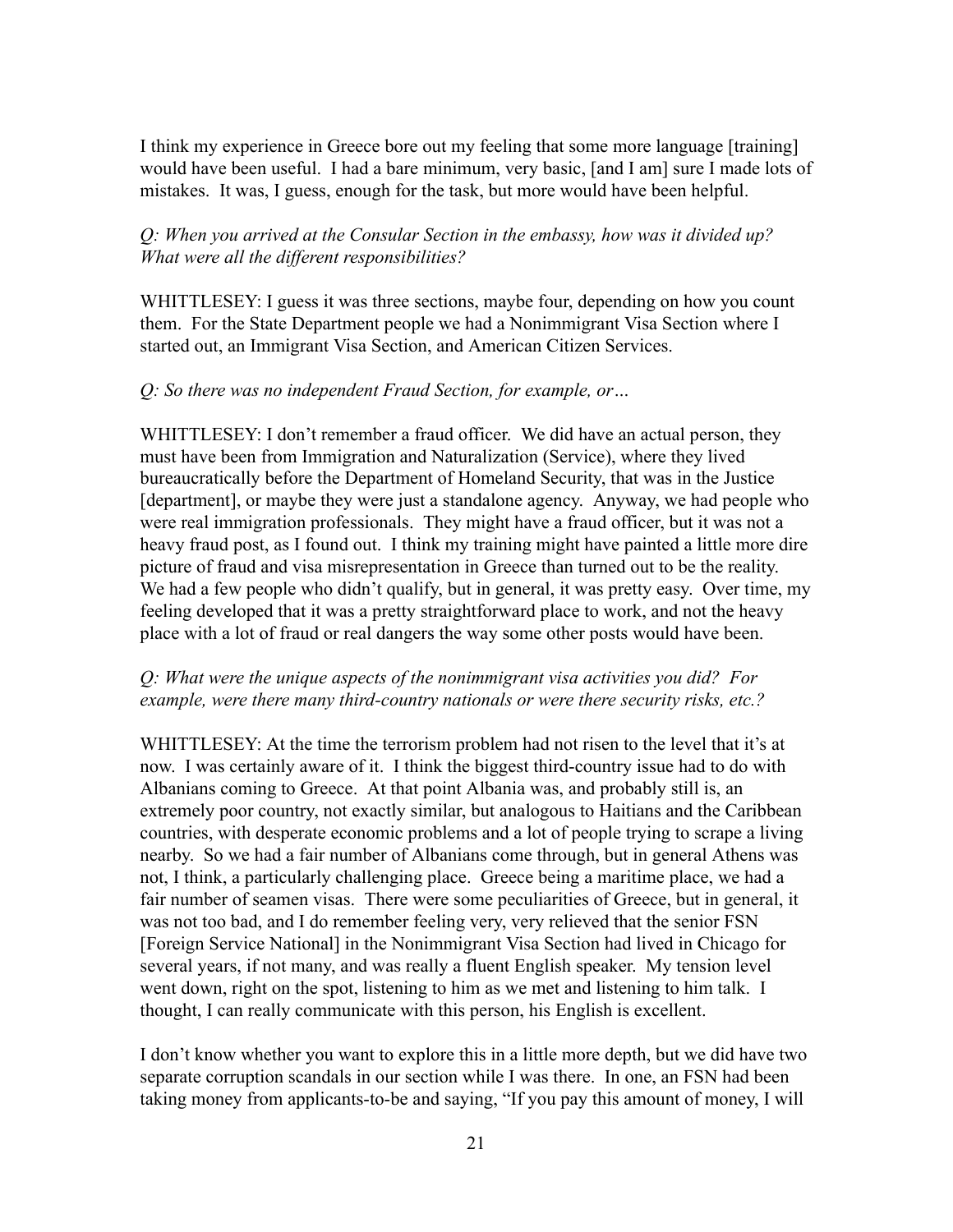make sure that you get [the visa]." There was concern on the Greek side [about visas] that made this a winning proposal for a lot of people. Somehow that [scam] came to light and they brought the FSN to the United States on some pretext and arrested him as he got off the plane. That was a real shocker to me.

The other person had—I'm trying to remember the relative timing of these two things, whether it happened at the same time. It all came out in the analysis, discussions, and interviews that happened with respect to the blatant bribery part of the scandal. I think the senior FSN had accepted free hotel rooms or something like that, which was an absolute no-no, as far as ethical practice; he knew better. I wasn't completely surprised at the time; this is something that's part of their Greek culture. "I'll treat you; you're my friend," since we're talking a lot about *quid pro quo* [laughter]. He also got fired and I remember the Marines literally walking him out of the embassy and having the security people go through his desk after he had left, all that sort of thing. That was pretty serious, but it was also confined to those individuals.

I worked for a very pleasant and experienced guy, Consul General Danny Root. A couple of different, senior FSOs, were heads of the Visa Section. It was certainly a strong learning curve for me trying to come up with how the Visa Section actually operated on a day-to-day basis. It was not that I roared through it without a mistake or without any questions, but it was manageable.

# *Q: Do you recall any particular nonimmigrant visa cases that really drew a lot of your attention or required a lot of effort?*

WHITTLESEY: One that comes to my mind immediately was some poor child who had fallen off a boat or something like that and suffered a horrendous injury. They were trying to get him on an airplane as quickly as possible [to fly to the United States] to have medical treatment. Our part in that was pretty mechanical. I think the kid was 10 or 12, something like that. It was a horrendous situation, but at least we were playing a positive role.

Other individual cases don't come to mind, other than the regular procession of Albanians who were almost an automatic [visa] rejection, and we would make stupid jokes about that. But in general, there's a fairly good-sized Greek community in the United States [and] there's a lot of back and forth. Greece is not a place that has huge security problems with respect to people wishing to do us ill. I think the worst thing that would probably happen if somebody decided to stay would be that they would open a pizza parlor, had work in their uncle's shop, or something pretty harmless in the larger scheme of things. From that standpoint it was a nice place to break into the business a little bit.

# *Q: Did they rotate you through the section?*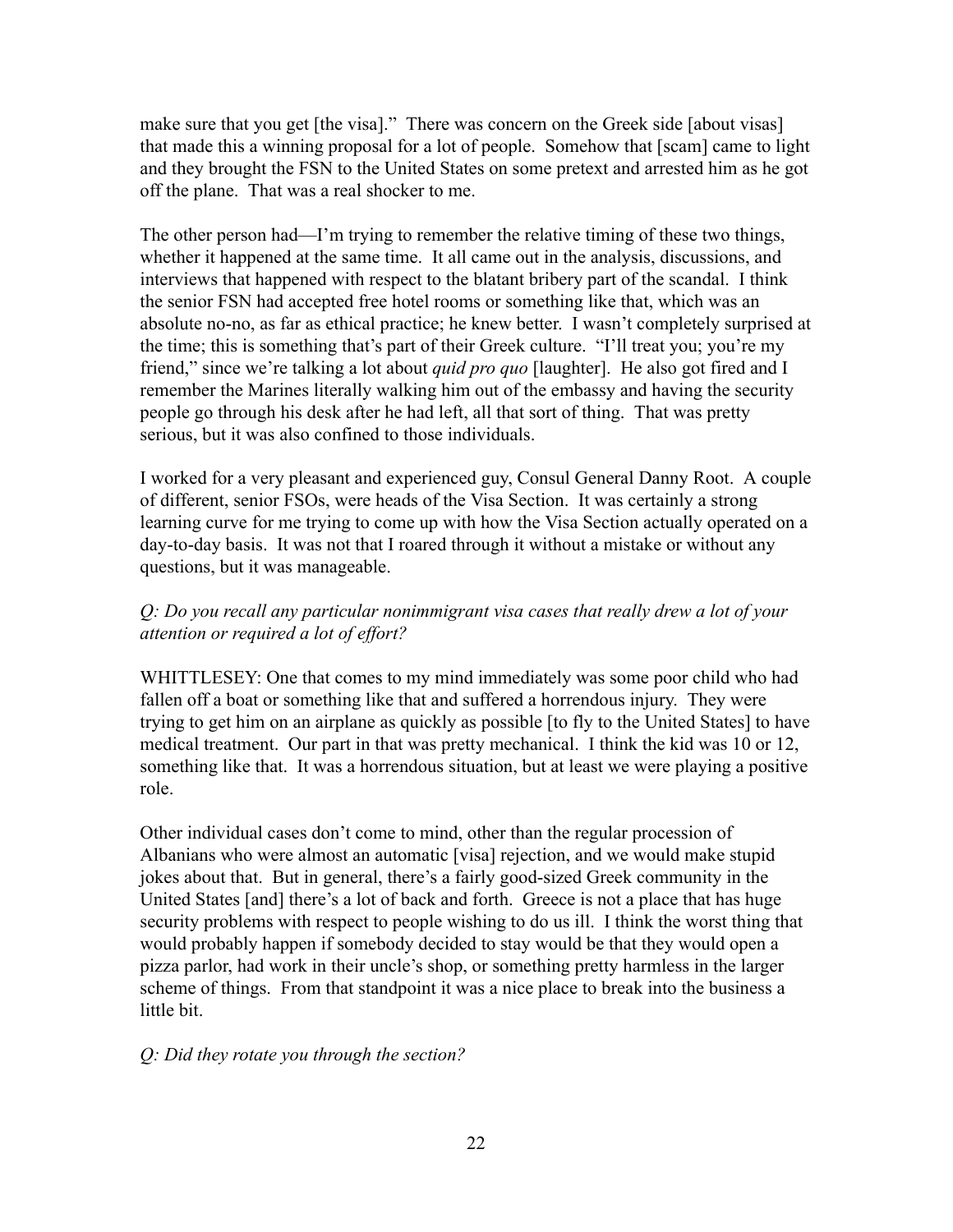WHITTLESEY: Yes. Most of my consular time was in nonimmigrant visas. I did maybe six or seven months at least in nonimmigrant visas, tourist visas. I did a couple of months in immigrant visas and a pretty short period of time in American Citizen Services, passports and things like that. That might have been a few weeks or a month, something like that. Most of it was in the Nonimmigrant Visa Section. My assignment there [in Athens] was two years long. I did roughly six months in the Economic Section and six months in the Political Section.

# *Q: When you moved into the Economic and Political Sections were any of your experiences or contacts from the Consular Section useful for you?*

WHITTLESEY: I think it ran the other way. I remember somebody had helped me out with—I was interested in becoming an economic officer; I was what we call an "unconed person." I wanted to show my ability to work on economic issues so I connected with a person from Delta Airlines, a Greek-American who was Delta's general manager in Athens, and we had a conversation. I wrote up a short cable about that while I was in the Visa Section, which was probably not a good idea for me. I think that was really more than I should have been doing and it took time. It wasn't a huge amount of time, but I think I should have just stuck to what I was supposed to be doing there. I don't recall it working the other way around where somebody I had met through the Visa Section turned out to be helpful in the Political or Econ Section. I don't recall any of those experiences.

# *Q: When you were in the Political and the Economic Sections, what areas did you cover? What were your responsibilities?*

WHITTLESEY: I remember we had an aviation issue related to servicing Delta's planes. I've forgotten most of the details but Greece had certain restrictions. When a foreign airline comes in, they basically negotiate an agreement with the host government that spells out what they're able to do and what they're not able to do, and there was a little squabble over that. Delta wanted to adopt some practice that the Greeks said was not allowed under that agreement. Delta claimed it was, so we had a little bit of a push and shove on that. I would say again this was nothing huge, but important enough that Delta wanted to [press the issue]. I guess [Delta] had a cost-saving measure that they wanted to apply that the Greeks felt was prohibited under their agreement. At some point we had diplomatic notes going back and forth, and the Greeks eventually said something along the lines of, that their concerns over this issue were suspended or something like that. It wasn't quite like, "We're giving up," but it's like, "We're not going to actively dispute this anymore."

Then somebody said, "When [the Greeks] said 'suspend,' do you think they were [agreeing with us]? Maybe their English isn't good enough, and what they really mean is they renounce their view?" Somebody else said, "No, I think they know exactly what word they're using. And suspend is exactly what they want." I remember somebody's comment to that effect and thinking that was one of those times in the Foreign Service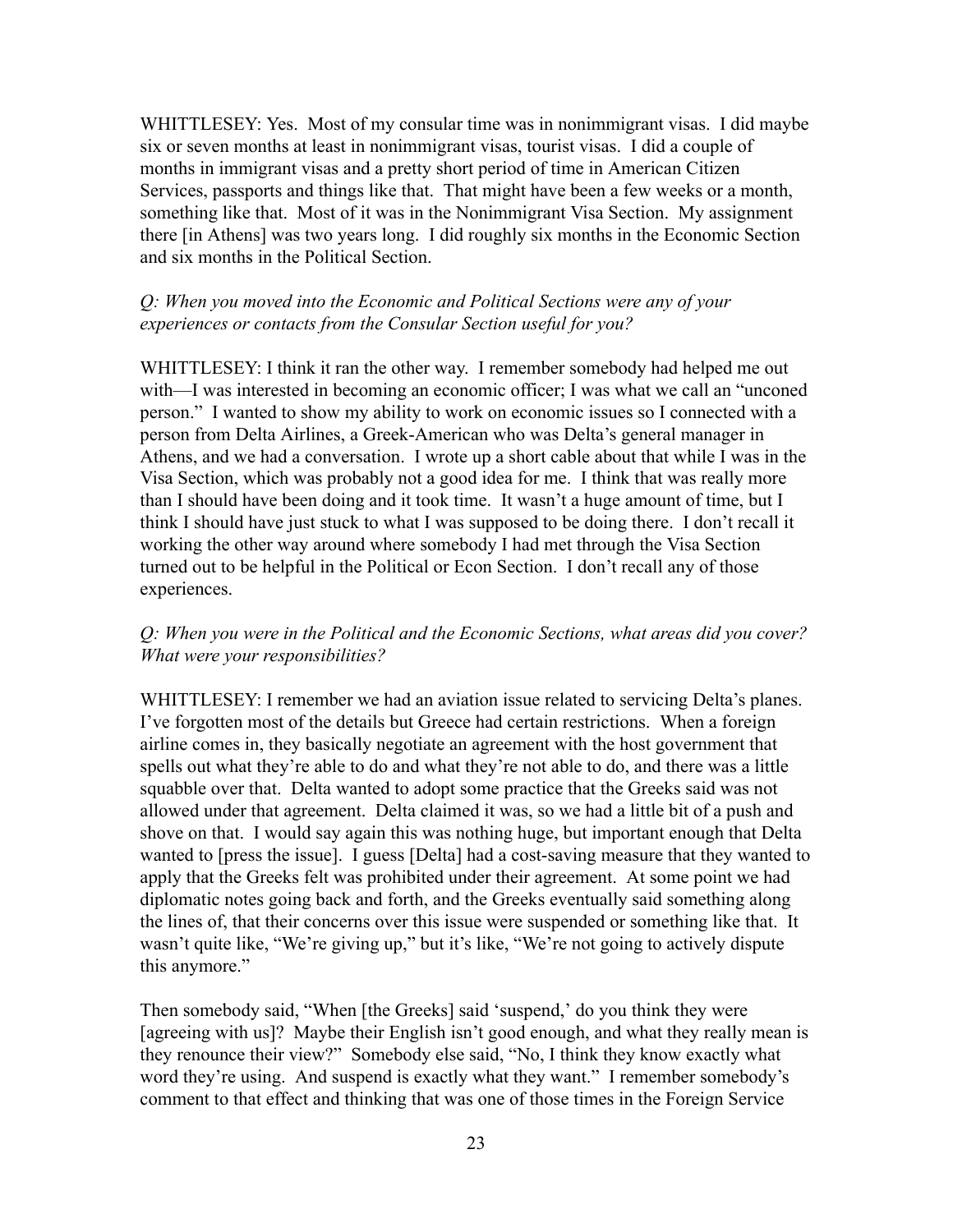where you have to truly respect the people with whom you work on the other side of the table from. Thinking they don't know their stuff, or their English is poor, or other things that in effect denigrate them a little bit, that can be very easy to do. I think in most cases, it's not fair to our professional colleagues. You have to watch out to not underestimate people. It's a stupid as well as an impolite thing to do. That was one of those cases where it was clear these guys know exactly what they're talking about. They can read that just as well as you can, and they're coming at it from their standpoint, and you have to take that as it comes from a peer, not from somebody who is still learning the ropes and things like that.

*Q: What about in the Political Section? Do you recall any particular things you reported on that at the time were important? You know, you think back and you go, "Well you know I really learned something there."*

WHITTLESEY: I remember going to a meeting with the Greek intelligence services, and that was quite eye-opening. I was somewhere between naïve and undereducated about the whole intelligence apparatus. I had some sense of what went on, but it was very interesting to hear that conversation. I remember that distinctly. I'll leave it at that.

## *Q: And while you were there, were there major bilateral issues or bilateral irritants that had an effect on you either personally or professionally?*

WHITTLESEY: I don't recall any kind of huge issues, no. A couple of things happened during that time. I think Andreas Papandreou died. I knew (Maria Amalia) "Melina" Mercouri, who was a very famous Greek actress, died. So those were the major events. We were a little bit concerned about terrorism aimed at us. The CIA head of station had been killed in a bomb attack several years prior to my arriving, but those are things that people pay attention to, and don't forget easily. We were fairly cautious with our security arrangements. We had a lot of armored vehicles and things like that. The DCM at the Turkish embassy was killed while we were there, so that's serious stuff. Those were some of the events that occurred during my time that I recall.

#### *Q: Did your job require you to travel in Greece at all?*

WHITTLESEY: I did one or two things professionally, but not particularly related to politics or the economy. That kind of work kept me pretty much in Athens. My wife and I did a lot of personal traveling and I remember getting an embassy vehicle and driving to a place called Missalonghi in northern Greece to represent the embassy at a cultural festival. We also went to a Greek play in an ancient Greek theater [Epidaurus]. That was just super cool. Essentially the invitation had come to the ambassador and he couldn't go, so I got these tickets handed to me. To sit in the VIP seats, right in the middle of this and you're watching a play that's several thousand years old in the original place. It was just super fantastic.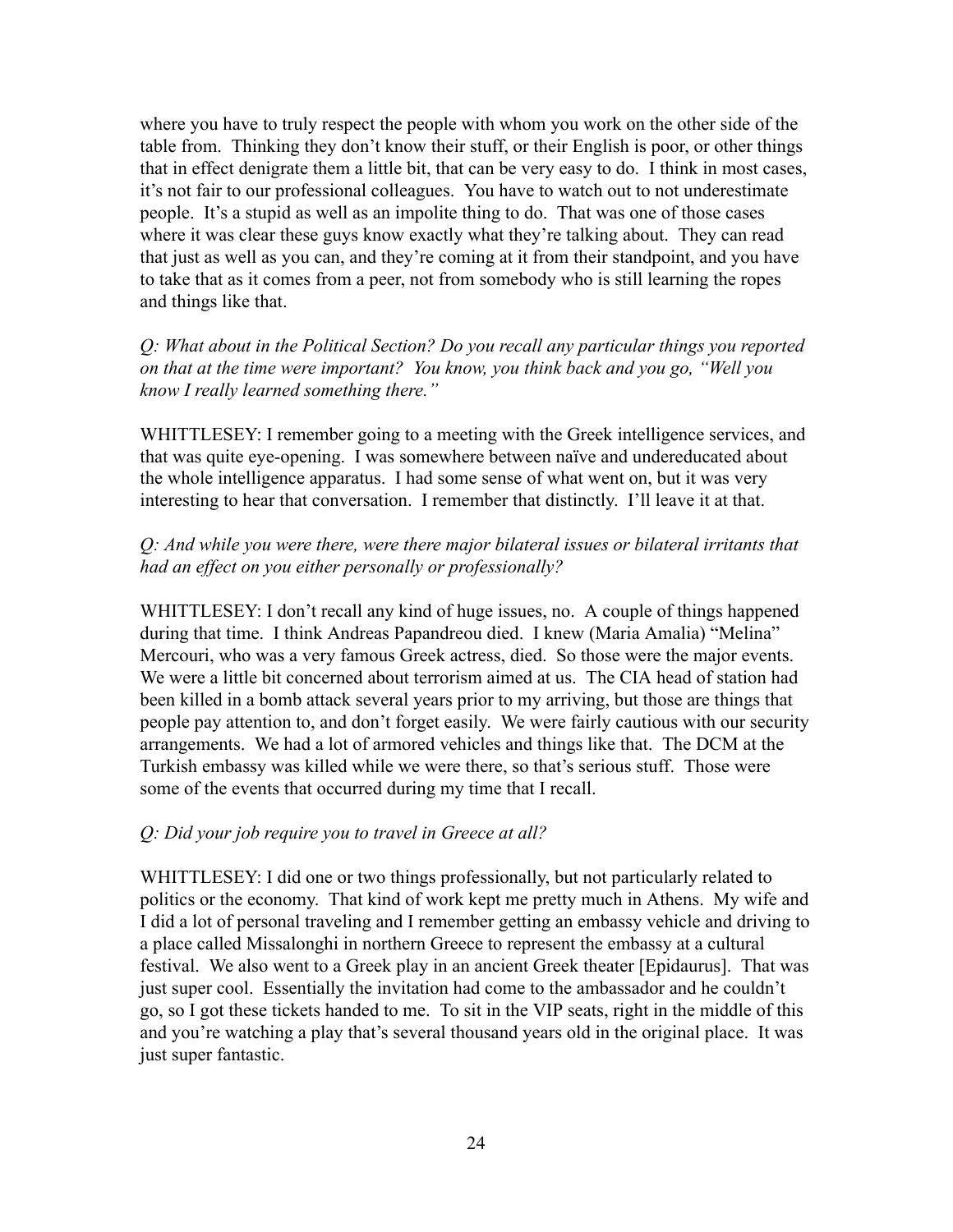I went once to a parade of some type, something along the lines of Mardi Gras. I can't remember exactly what it was, but it was very outrageous and over the top and a fun day. I represented the embassy, and I did that a couple of times with my wife. Those things go a long way to giving you some opportunities that are fun and make the embassy experience more than just a job.

# *Q: Speaking of your wife, did she work while you were there?*

WHITTLESEY: She did a couple of small things at the embassy. There were some American schools there—She has a Ph.D. degree so she's well plugged into the educational world and has real credentials there—so she worked on a couple of projects at colleges that were in Athens and that had American connections. That was good.

# *Q: While you were there were you able to improve your knowledge and use of Greek?*

WHITTLESEY: I tried to use it as much as possible. I assume you're familiar with the language ranking. I came in with a 2/2 and I tested when I left at a 3/3, so a little better.

# *Q: That's certainly…*

WHITTLESEY: A little bit better. Because it was our first tour [and] it was a country with very deep historical and cultural roots, a very rich past, and a lot of great places to visit and travel opportunities, so we did a lot of that. We'd go out to some of the Greek islands, to ancient ruins, Olympia, Sparta, and on and on. Greece is full of those types of places. So we did a lot of traveling and saw a lot of the country. It's not a big place, so we were able to see a fair amount of it in our two years there.

*Q: Proceeding through the two years, after one year there, were you beginning to think about where you're going to go next? How did that go? What were you thinking about and what sorts of criteria were you using?*

WHITTLESEY: This may also have been somewhat naïve on my part, but the word that we got from Washington was that the [Washington-based] assignments officers will have much more of a say in where you go for your second tour than they will later in your career. The other component of that decision was that, having gotten Greek language training, there was also informally, either through word of mouth or that sort of thing, people would say, "They won't give you back-to-back language training. If you have another language you can use that." That kind of left me a little bit high and dry, because Greek is a "boutique language;" you're only going to use it there, or maybe in Cyprus. Otherwise I would be going to an English language post, and that's precisely what happened. I ended up going to Jamaica for my second tour.

*Q: That would begin in 1996.*

WHITTLESEY: 1995.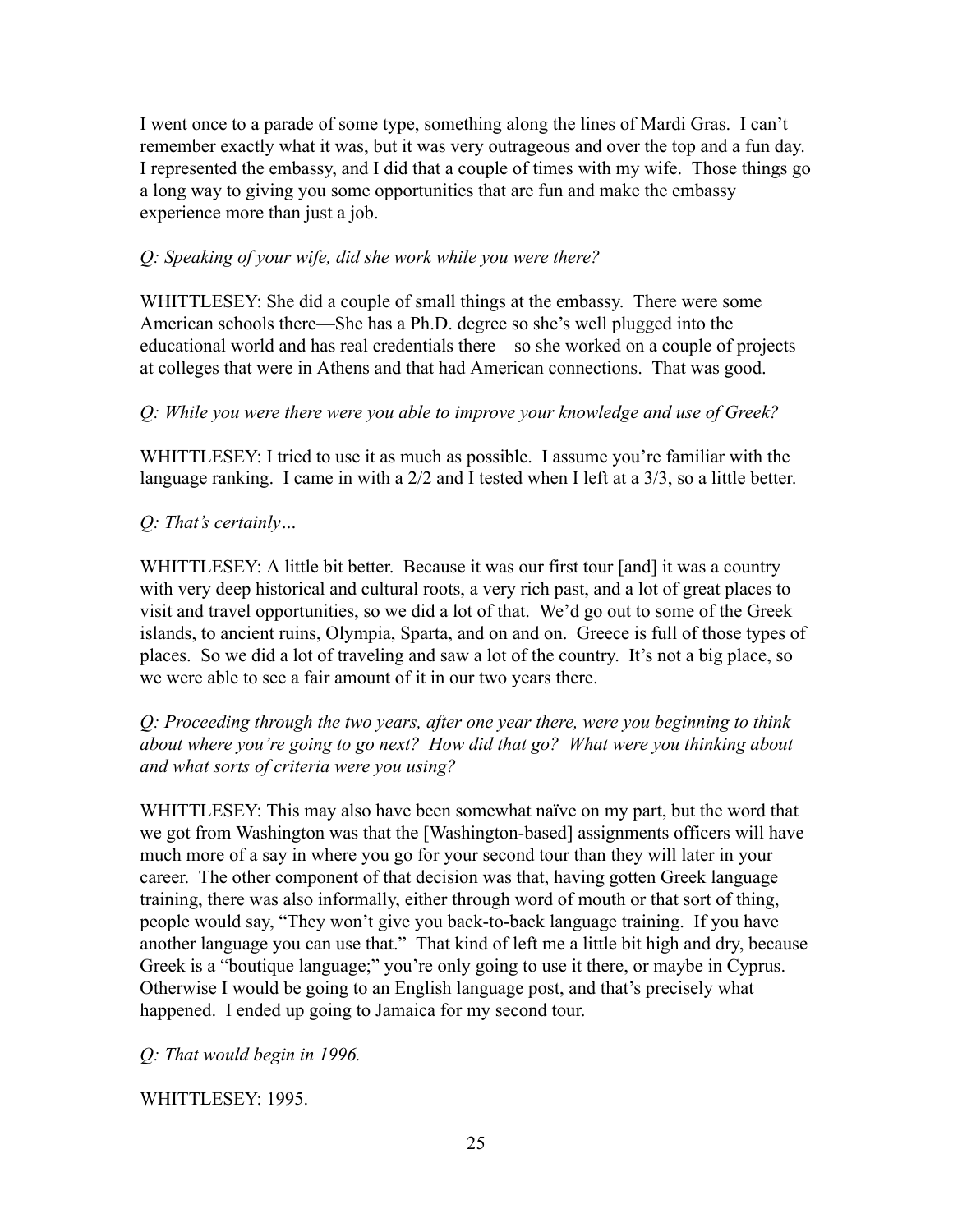# *Q: 1995. Okay.*

WHITTLESEY: Because there was no language training or no kind of long-term training, I had only home leave. I might have done a couple of short courses or something. [We] left Greece—I've forgotten at exactly what time, but it would have been maybe April or May 1995, and I was probably down in Jamaica within a couple of months of that.

*Q: You'd already had a year as a consular officer, how did they determine, or did they explain to you how they were assigning you within the embassy, what position?*

WHITTLESEY: Well, it was probably more of a concern to me than it was to the State Department. They had and still have a huge need for visa officers at these relatively early stages of your career. You have this long list of visa jobs that they're looking for people to fill and relatively few of what we would call a pure political or a pure economic job. Those were few and far between, and did not pan out for me at all. So I got the classic "visa-mill" job for my second tour.

*Q: A quick aside. My very first tour was in Jamaica as a visa officer from 1984-86, so just about ten years prior to yours, and I'm acquainted with the term "visa mill!" When you arrived in Jamaica, since you've already had a year as a consular officer, were you in any way in a supervisory position?*

WHITTLESEY: Maybe a little bit, because you had first-tour officers there who literally had not worked a minute on a visa line; they had just started. [Embassy Kingston] had a pretty good-sized Visa Section. I'm trying to remember how many American officers we had there but it was at least five or six. It seemed like quite a busy place to me, both on the nonimmigrant and on the immigrant visa sides. So nothing formal, but probably a little bit of, "Can you show them how to do that?" [I was] the equivalent of an immediate supervisor, somebody who could help out and lend a little bit of advice on a very short term. We had much more senior folks who would handle the difficult cases and do the real management, but in terms of, "I haven't seen one of these cases before. What should I do?" You're sitting next to the person, that kind of thing.

# *Q: When you arrived in Jamaica in the mid-90s, there was a major hurricane that seriously affected the infrastructure. What did they tell you in general about personal security?*

WHITTLESEY: That was more of a concern than hurricane damage. I don't remember when that [hurricane] would have been prior to my arrival, but it was certainly a couple of years, if not longer. There was no sense of, like now, going to the Bahamas where you would have immediate damage to houses and trees blown down. There was no kind of visible evidence of something. It may have had an impact a few years before, but things had had time to regrow and rebuild a little bit, so it was not a problem. The security was certainly an issue—crime, street crime. At some point we had visiting teams from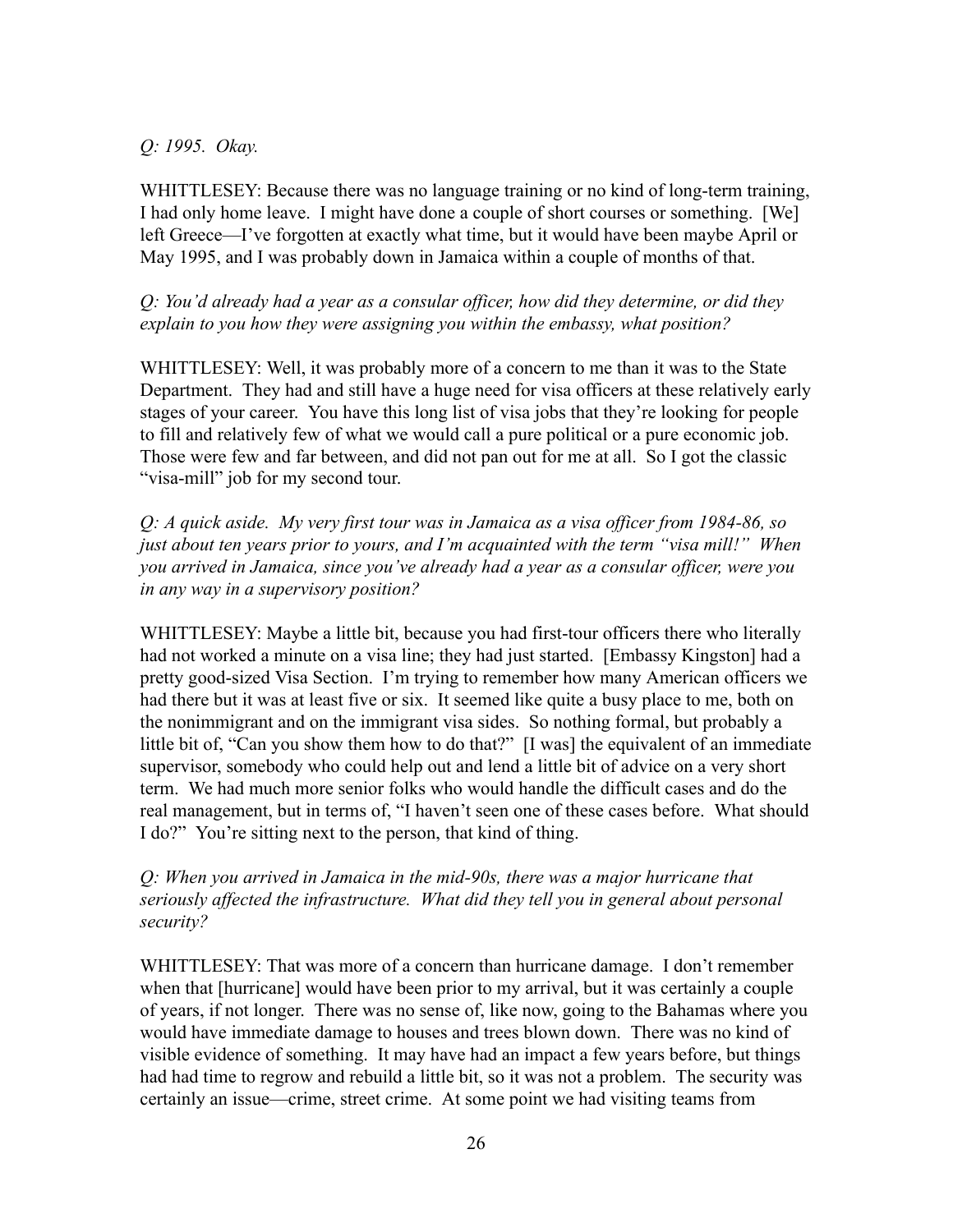Diplomatic Security come down and give us training about how you protect yourself. So the Department was pretty careful. It did what it could do with respect to giving us some tools to work with in terms of managing our security. We had armed guards at all the embassy residences and things like that, so it was clear that that was a major concern.

# *Q: How would you compare the activity of these officers in Greece to Jamaica? Roughly how many visa applicants did you see a day and that kind of thing?*

WHITTLESEY: Jamaica was much more of the "visa mill;" a much busier place, or at least it certainly seemed to me. It had a bigger Visa Section and I don't know what the statistics are, but there were just a handful of us in Athens and it was a much bigger operation in Jamaica. [There was] a different level of economic development in the two countries so you came at these visas from different starting points. The issuance rate in Greece was much higher than it was in Jamaica. You had lots of folks who were quite poor in Jamaica and who really could go to Miami, south Florida and get a job pushing a lawn mower, digging with a shovel, working agriculture, or something like that. A very low-end basic job and it still would have been better than what they had in Jamaica. Whereas in Greece, most folks were pretty comfortable and not really driven out of the country by the economy the way many people were in Jamaica where no doubt about it, it's a poor country. Lots of people had a very minimal standard of living, so to have the bright lights of the big city of Miami, a plane flight away, was a very strong inducement for them to go up and stay.

# *Q: As you were working on visitor visas, what were the major problems you encountered? In other words, was it fraud, was it counterfeiting of visas, or…?*

WHITTLESEY: We wouldn't see the counterfeiting part of that. That might get picked up by other people in the process, screened at the airport. I guess our primary focus would have been to make sure the person was telling us roughly what was going on. There were strong inducements for them to spin a yarn. That can be difficult to really tell when somebody's out-and-out lying to you when they're strongly motivated to do so. You had to be very skeptical of what was going on because there were real reasons for them to want to leave Jamaica; real reasons for them not to be telling you the truth.

# *Q: As a result of working in this section, did you end up having a lot of contacts with Jamaican police or other law enforcement agencies?*

WHITTLESEY: I don't recall that. I probably had a little bit more when I worked a brief amount of time in the American Citizen Services. There were some fun stories that came out of that experience, but there were two things I remember doing on nonimmigrant visas. One related to Bob Marley, the very famous Jamaican musician. He had died [in 1981] but his band and his Island Records were still a real powerhouse in Jamaica. The band came in one day for visas for a U.S. tour and that was fun to sort of see those guys. Their passports were an inch thick with visas from every country in the world—Japan,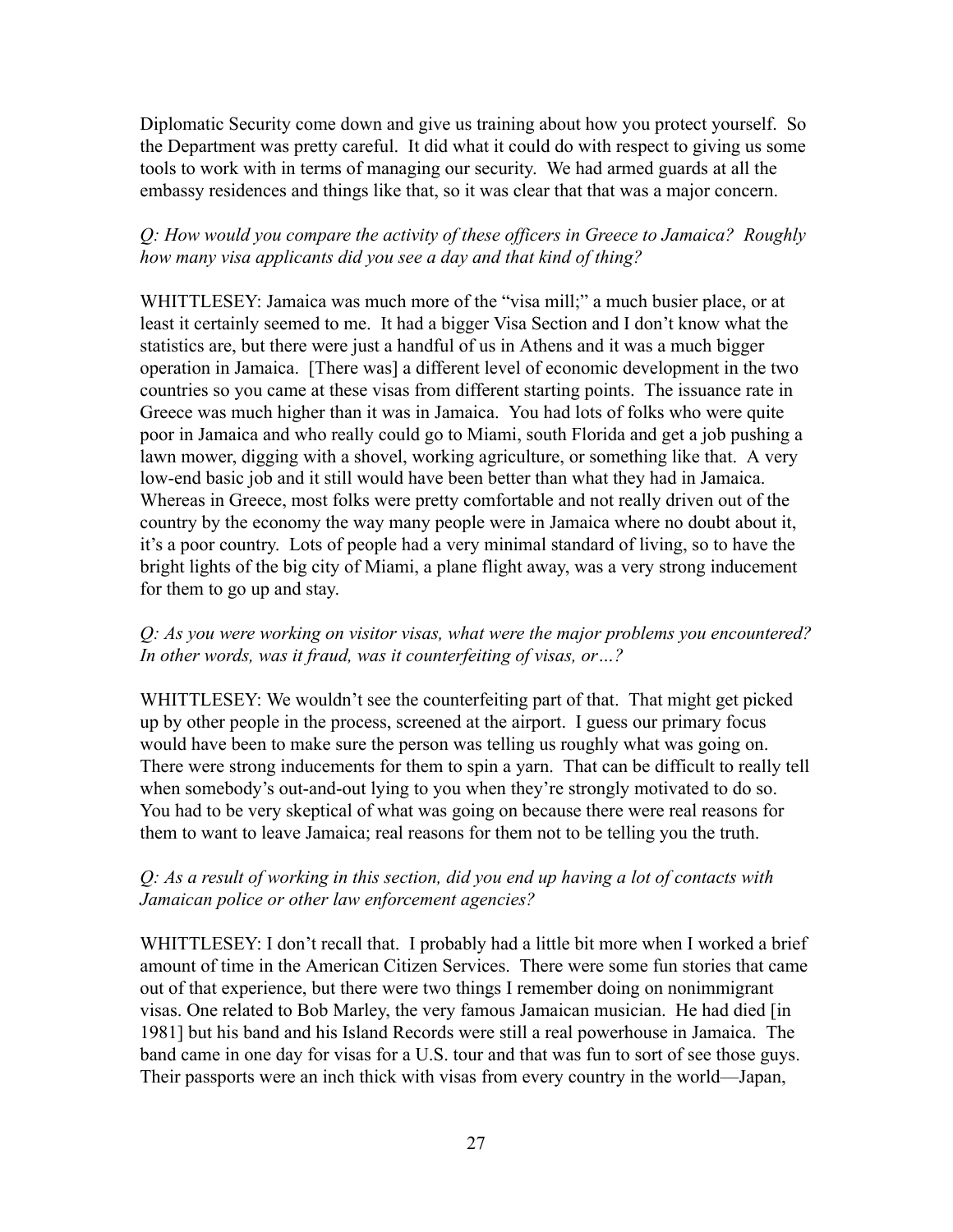Europe, and Russia. These were professional musicians who had been around. So that was fun.

I also remember a group of Air Jamaica—I think they were all females—flight attendants coming in for their visas. That was also a great day because they were all young and pretty and excited. They had just been hired and they were getting U.S. visas, so everyone was in a good mood, and it was just a very pleasant [laughter] half an hour there where we might have been a dozen of them, something like that, and we moved them through the process. They were going on aircrew visas, so slightly different than typical tourist visas. I just remembered that being an enjoyable thing.

Visa sections, as I'm sure you know, are full of unpleasant stories as well. I remember a lady who had had acid thrown on her going for medical treatment. A really young girl, who was maybe 13 or 14, had been impregnated, given birth, and her child had a heart problem and was getting a visa to go for gratis medical treatment at a hospital in Ft. Lauderdale or Miami. So there's some ugly and unpleasant things as well that come through. You see a lot of different things.

## *Q: You didn't by chance get to have to give visas to a famous Jamaican bobsled team?*

WHITTLESEY: I did! The quick answer is, "No," but I did work with the Jamaican Olympic team for, I think, the Summer Olympics, probably at Atlanta.

[Note: The 1998 Winter Games were held in Nagano, Japan. I think you adjudicated for the 1996 Atlanta Summer Olympic Games.]

Anyway, that was a part of my consular duties, the sort of thing as somebody who'd had a couple of years [of experience before] coming into Jamaica that you would do as a second tour officer that somebody right out of Washington would not do. That gave me some contact with real Jamaicans, the people who ran the Jamaican Olympic committee, and that was very fun to also see that level of society. These were the lawyers and the higher end of their economic structure. [They were] working in this very poor country, but I really enjoyed working with them. Everything sort of came out in the end. We didn't have any big problems. It was a fun process and something that I enjoyed working on.

#### *Q: Now turning to the immigrant visa side, I imagine that was pretty active, too.*

WHITTLESEY: Yeah, those were much more routine than nonimmigrant visas, because at that point—I don't even know how the system works these days, but for the immigrant visas, Immigration and Naturalization Service would approve them, so it's much more of an automatic issuance than the NIVs were, which really comes down to the officer on the spot trying to decide whether the person is telling you the truth and qualifies for the [nonimmigrant] visa. So [immigrant visas are] a little bit different, a little slower paced,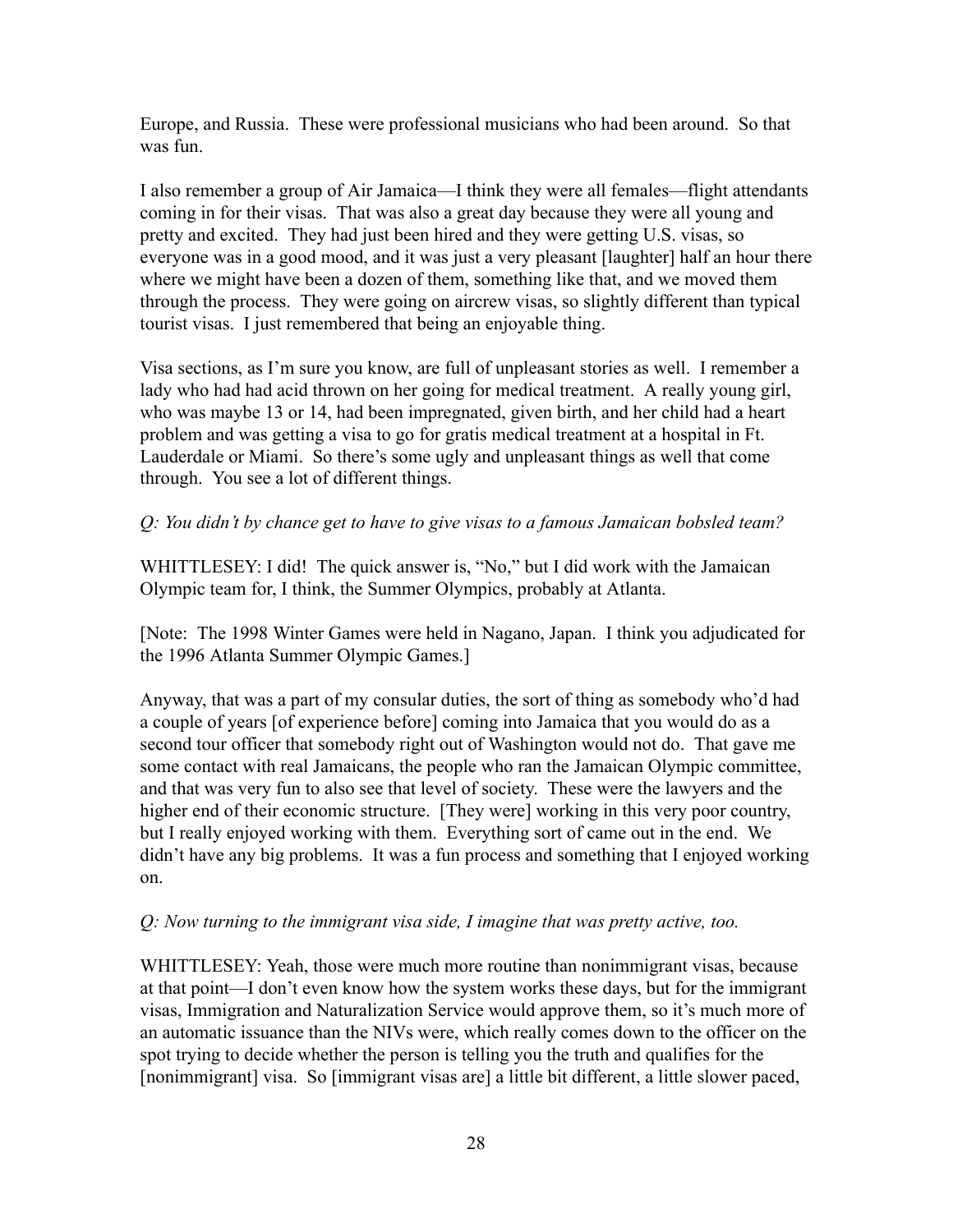a little bit more paper oriented. Do they have this? Do they have that document? That type of thing.

#### *Q: You were there in the mid-90s. The HIV epidemic had gotten much bigger and much worse. Did you find you had to turn down Jamaicans who had been exposed to HIV?*

WHITTLESEY: I don't recall that. I'm trying to think. Between Greece and Jamaica the number of times that I dealt with something that had a medical aspect to it was quite low; a handful of cases between those two assignments. It certainly wasn't a day-to-day issue.

## *Q: Often in relatively small countries like Jamaica, visa officers become generally widely known and sometimes even accosted. Did you experience that in Jamaica?*

WHITTLESEY: You're absolutely right. You're on the street, you stand out anyway as a Caucasian, you're instantly identifiable, and it's not difficult for people to remember. You see 100 people a day, they see you one time and they remember you pretty well! One time I remember distinctly, a guy came up to me outside a restaurant and he said, "Hey you work at the U.S. embassy," something like that. To go to the end of the story, he was [very] polite, nothing happened. He literally said, "Yeah, you turned me down," but he wasn't shouting at me, he wasn't threatening. It did make me think that next time that could be somebody who's really upset and wants to act out something there on the street with me. Nothing happened in that case, but it was a reminder that you know, you are visible and there are lots of folks out there who have good reasons to be unhappy with you and wouldn't mind mixing it up a little bit if they get the opportunity. Fortunately none of that happened.

My wife would drive around Jamaica. She got a job at the University of the West Indies, a Fulbright, so she was well connected with a group of her peers there. We'd take our car over to the university campus. You're talking about a place where there's a lot of tension, I think in part because of the economic situation, but just the nature of the society there. Small things can explode in a second. A relatively minor fender-bender car accident can all of a sudden just turn into a real confrontation where somebody wants to hurt you. These things happen. Fortunately, none of it did [to us], but it was always a concern, and always on the back of our minds when you're going around. Keeping an eye open just like [the Security Section] wants you to do; being careful to stay out of trouble.

#### *Q: Besides consular work, did you work in the economic or political sections?*

WHITTLESEY: Very briefly, which led to one of my favorite lines of the Foreign Service. When I got promoted at some point in my tour there, or maybe it was just my third-tour assignment that came through, the guy I was working for in the political section said, "Congratulations! You've reached the bottom of the ladder!" [Laughter] I thought it was an absolutely perfect way to describe finally coming up out of the junior-officer tours and the "visa-mill" assignments and then doing something that really was what I came to do in the Foreign Service.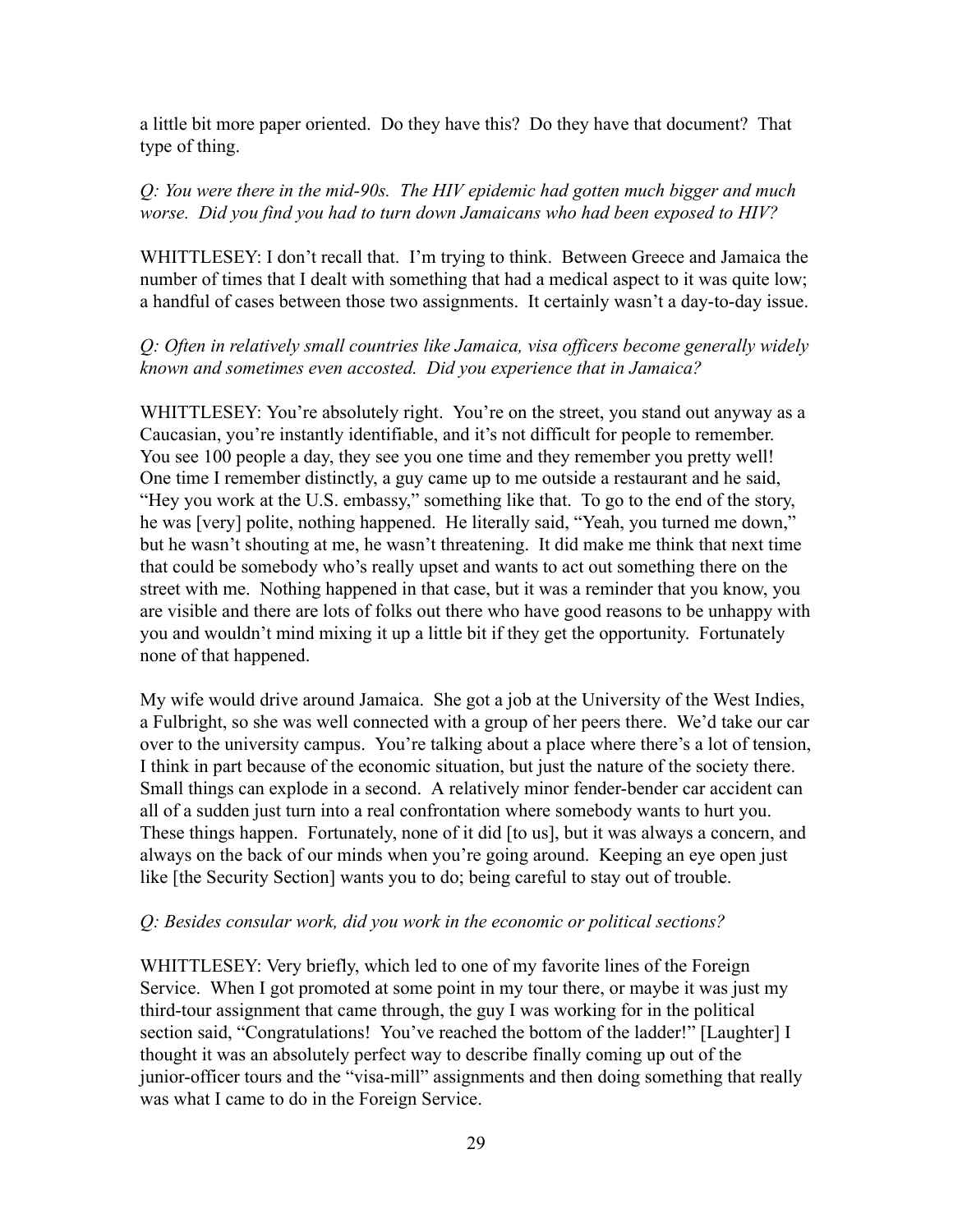I had brief contact with the political and the economic sections. I remember going with the ambassador to meet somebody high up in the Jamaican government. I don't know whether it was the prime minister or some ambassador-level, top-level person. I don't recall the substance of it, but I do remember the ambassador afterwards saying, "You should get a haircut and shine your shoes." He was an ex-Marine. He believed deeply in making a good impression, and I did not kind of come up to his standards with respect to my hair or my shoes. That remark stayed with me all these years. He certainly meant it in the best way that he wanted folks to look good and he wanted people to have a professional appearance. He believed in that as a tool of diplomacy, so it wasn't meant in a demeaning way, but it still hurt a little bit when he laid that on me. I was thinking he was going to say something nice like, "Thank you for helping out today." Instead I get this comment about my hair, which couldn't have been that bad, but that was his take.

## *Q: While you're a junior officer, typically the DCM serves as a mentor or sounding board for general career issues. Was that the case in Jamaica? Was it helpful?*

WHITTLESEY: We had much more of that in Athens, where Tom Miller, who went on to be an ambassador a couple of times, came in as the DCM. That was something he personally took on as a DCM. He knew that was his role, and he would get together with the JOs and he would talk and he was honest. We'd meet in the secure conference room and he'd say, "I will tell you what I really think, but it's got to stop at the doorway." So that was great to hear as a [junior officer]. You're feeling like you've got a little sense of what's going on at the top of the embassy.

Our problem in Jamaica was that the ambassador's office and the political and econ sections were a block down the street. The Consular Section was off on its own. Not far away, but we certainly didn't have daily contact with folks. We were somewhat isolated over there, which did not promote engagement between the consular section and the embassy. There were probably a couple of things we did. We tried to arrange events to talk to folks. I remember having conversations with some of the other agency folks, or the military folks, a small group of the JOs would get together with them. The DCM, John Vessey, might have done a little bit of that but I don't remember a huge amount. Most of it was stuff that we did on our own.

#### *Q: Did you have any major VIP visits? Was that part of your junior officer life?*

WHITTLESEY: Yeah. He was an ex-president by then, but Jimmy Carter came down for a couple of days. That was certainly the biggest [VIP visit] that we had, and I'm sure I had some minor role in that. Jamaica is just not a place that draws a lot of high-level attention, so I don't think we would have gotten the secretary of state. We might have gotten an assistant secretary or something like that. That would have been perhaps once, and then Jimmy Carter would have been the one VIP visit that we got.

*Q: Did you travel around the island much? Did you get to see life outside of Kingston?*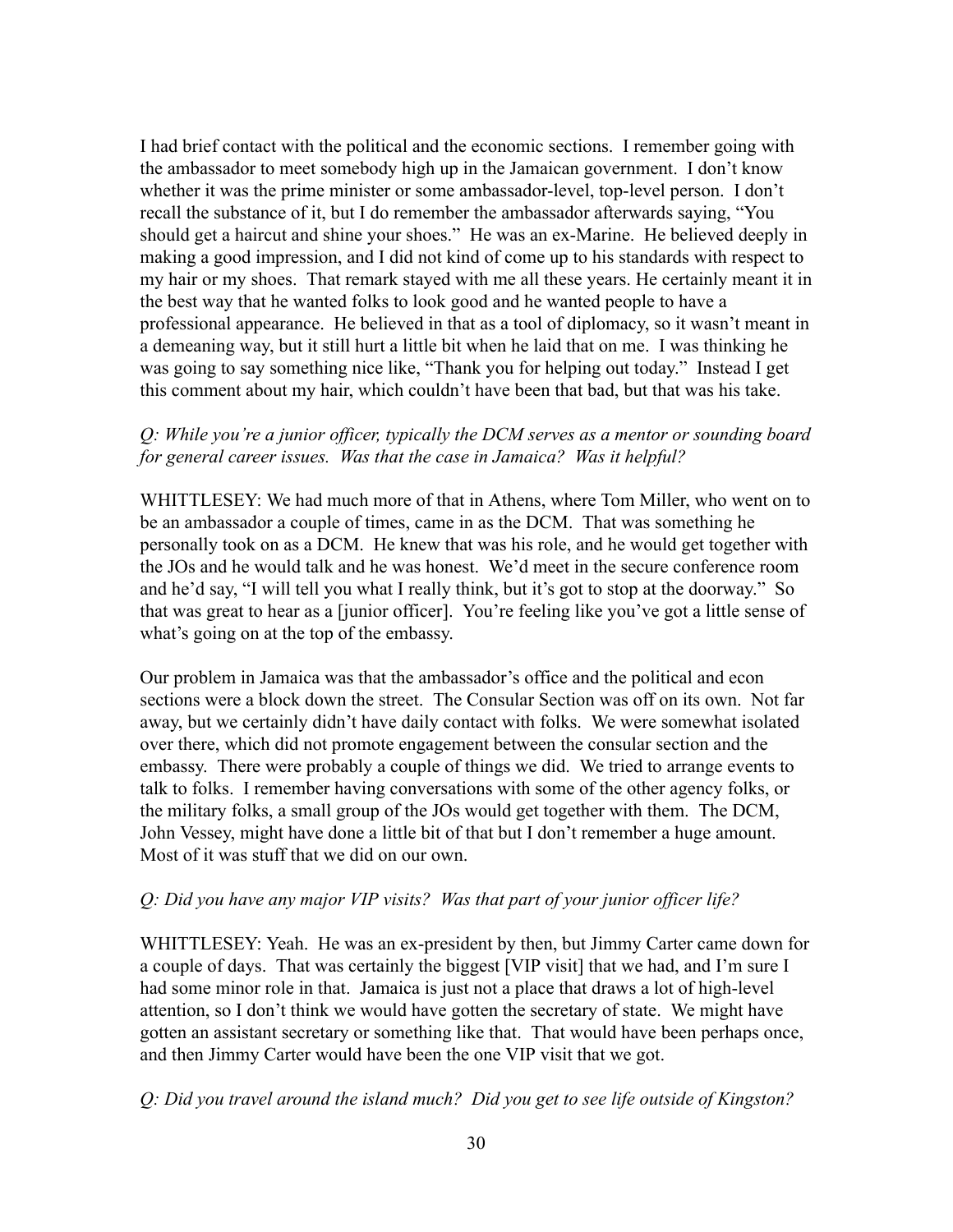WHITTLESEY: Yeah, Jamaica's a small place. We had a vehicle and I think we did pretty well. My wife and I throughout our tours made a real personal commitment to try and get out and see what's in the place. Some of that was just going up to resort hotels in Negril or on the North Shore and enjoying a quiet weekend, but we visited a bunch of places including a cultural event in the middle of Jamaica where a Jamaican folk hero [Cudjoe] had come from. They had a celebration, so that was interesting to see. I'm talking about just average folks in an out of the way place, and they put this event on once a year or something like that. It's not a professional gig at all. These are just farmers living their daily lives and then this event happens once a year, so it has this pleasantly informal air to it. You know, the sound system doesn't work quite right, and the schedule is just a mess, but nobody really cares too much. It's just a fun thing to do. We did that. I certainly remember that one time in the middle of Jamaica and I'm sure we did other things as well that got us out. So we've seen [Jamaica] end to end.

#### *Q: Any difficulty adapting to driving on the "wrong" side of the street?*

WHITTLESEY: I don't remember any particular problem with that. We never had any accidents, which was good. I do remember driving at night coming back from the North Shore. The roads in Jamaica are pretty modest; they don't have highways. These are just two-lane country roads, up and around hills. I know it sounds horribly racist, but a Negro at night in dark clothing on a narrow, unlit road is a real problem. So, I was really very nervous driving sometimes, because these are little villages, people are walking on the side of the road and they are really hard to see. If you come around a corner and your headlights might not be on them and all of a sudden, "Oh my God, there's a person there!" Nothing happened but it was certainly something that I was nervous about at the time. You have to be really careful driving because folks were out walking across the streets to visit their friend or something at 9 o'clock at night and they can be hard to see.

# *Q: As you look back on your two junior-officer tours, what were the major talents, abilities, or lessons that you took with you as you moved up?*

WHITTLESEY: I think it was mostly just getting familiar with the enterprise and who did what. You're trying to learn how the U.S. government operates, trying to follow economic issues or immigration issues. I'm trying to remember any sort of lightning bolt type of revelations, but [nothing] other than individual stories, which I want to mention because they're fun and I assume you're up for hearing some of these things.

# *Q: Absolutely!*

WHITTLESEY: One thing I remember in Jamaica, a moment where you think, "Now I understand this culture a little better." I got a group of people together to go have a conversation with the head of the Jamaican central bank. I remember thinking this is something that would never happen in a million years in Washington D.C. It would be the equivalent of going to see Jerome Powell or Alan Greenspan, etc. It would just never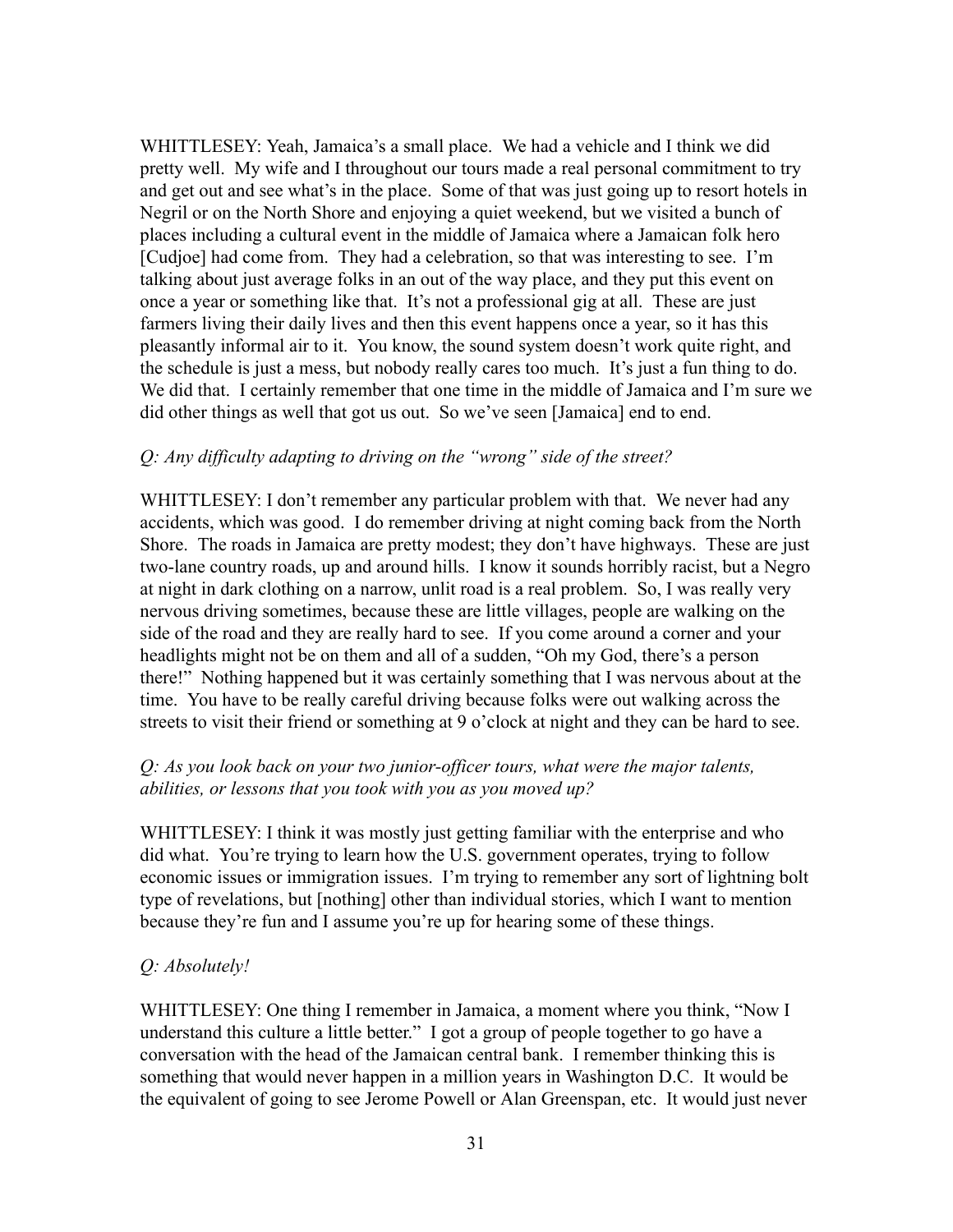happen. But Jamaica, because of its smaller size, more informal, it doesn't have all the pressures and scale of Washington D.C. You can call up, you get to the person's secretary, and say, "Hey, could Governor Smith spend half an hour with us to talk about what's going on at the Bank of Jamaica? And they'll say, "Yes!" Here it would be very unlikely just because you have huge numbers of people and people are very busy. Even if they would in theory like to sit with a bunch of novices and tell them about their job, they just don't have the time. But in Jamaica you could do that, and that was very nice.

I also remember the person, a lawyer, who was the head of the Jamaican Olympic Committee. This is a guy who could, if he wanted to, be in Ft. Lauderdale or Miami, but he chose to stay in Jamaica. That made me think carefully and deeply about somebody's ties to their home country and what they get out of life. Here he was in this poor, underequipped, struggling country that he could bail on any time he wanted, and yet he chose to stick it out with all the negatives because there were obviously positive things there as well.

I remember traveling to Negril. They had an absolutely fantastic hotel that we enjoyed up there, so that was nice.

I was alluding to some stories and incidents. The good stories, as you know, always happen when you're in American Citizens Services. One was visiting prisoners. A lot of the American folks in Jamaican jails were there for smuggling drugs. We took them Thanksgiving dinner. I remember one of the prisoners had put on a tie, and I was getting ready to say something like, "You really didn't have to do that," but I pulled that back a little bit, figuring this is a special occasion [for him and] dressing up a little bit and celebrating takes him just half a step away from this miserable environment he's in. So that was nice.

We visited a place called the Remand Center that was literally like a Dantean nightmare of prison cells on both sides. [There were] hot, sweaty, mostly African American faces or Negro faces, hands up on the bars as we walked through. It was quite a chilling sight to walk through this thing because it was so dark and [there were] dozens and dozens of people. [It was] not a huge place, but had a lot of folks in there and it was really a weird experience. Even the ACS chief said he thought it was scary. We weren't physically scared, but it was just unnerving. It was so different from your day-to-day experience. There were several of those things.

You had crazy people showing up in ACS who had run out of money [and were] trying to get home. That was also one of those little life lessons. It's not a big deal in a larger context of the Foreign Service, but you see people who are intentionally abandoned by their families. You think, well, these people have just had it with an adult son who might be in his early- to mid-20s or 30s and he's just one of these folks who does something wacky if he doesn't have his meds. An older guy who was certainly in his 30s or 40s was the same sort of thing. They don't take their medicine and they go off on some psychotic break. You track down the parents and they're like, "This is the  $14<sup>th</sup>$  time this has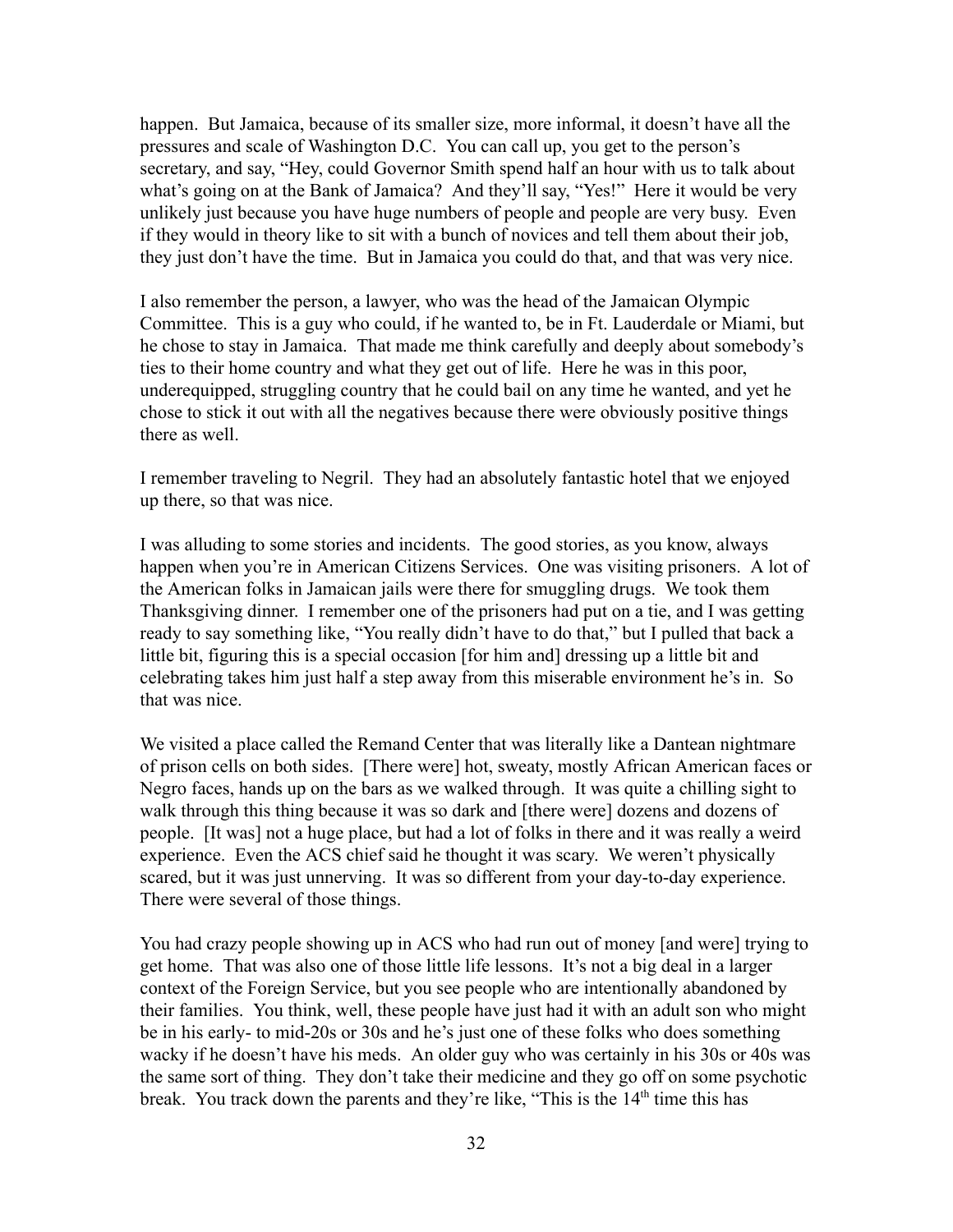happened, you know, he can deal with it himself." That was quite interesting and sad to see, but a little piece of reality.

# *Q: Your wife, you said, was there at least part of the time as a Fulbrighter. Did that introduce you to another side of Jamaican life? How did that affect things?*

WHITTLESEY: She certainly had more contacts with academic folk than I did. I had a little bit of that, but for her that was mostly in daylight hours when I would be at work, she would be at UWI (University of West Indies.) I'm sure I've been over there and met folks, and sat in the corner while she had a meeting or did a class or something like that. So it was interesting to see that side of it. All of a sudden you're seeing the parallels; this is the university system here. These are the young people who are trying to get educated who will be the leaders in a few years. These are the smart young Jamaicans. It gives you a more rounded picture of the society.

One of the things I recall during the break that I wanted to mention in terms of lessons that really did carry forward to the rest of my career was when I was working in the Immigrant Visa Section. I'm not positive, but it may have just been somebody who was trying to get a work visa or something like that. Anyway, there was a lot of back and forth and the person who was trying to get the visa had professional representation; they had a lawyer who was helping them try to get the visa. At the end I can't remember how it worked out, probably the lady got the visa, but the lawyer wrote a nice thank you letter and said that one of the things that he appreciated was that I was accessible. That was really an eye-opening moment, because that's something that's so easy to do, really. I mean, if somebody calls, you answer the phone. You get an email, you write back. [For] somebody who's on the outside trying to work their way through this giant bureaucracy and all this process, to have someone who will answer the phone and talk to them really makes a difference. That's something I continued to try to carry forward in my experience at State.

# *Q: Before we leave Jamaica, one last general question. Often embassies will begin exposing junior officers to public speaking opportunities. Did you do any of that in Greece or Jamaica?*

WHITTLESEY: I don't remember. I probably did it a couple of times but it would have been something small, no big events. It's something I've always enjoyed and wanted to do more of and felt that the State Department did not do enough to bring people into that world and give you the opportunities. So, that was something I almost always said "yes" to. Certainly if somebody came and asked me to do something, I would start with a, "Sure I'll do it." Then if there was some reason why you couldn't, you would decline. But most of the time, and not that it happened a lot, but on those occasions where somebody asked, I would try hard to make it happen.

Going to receptions and things like that, part of this accessibility thing is to be out there and talking to folks. That is something I took pretty seriously and wanted to participate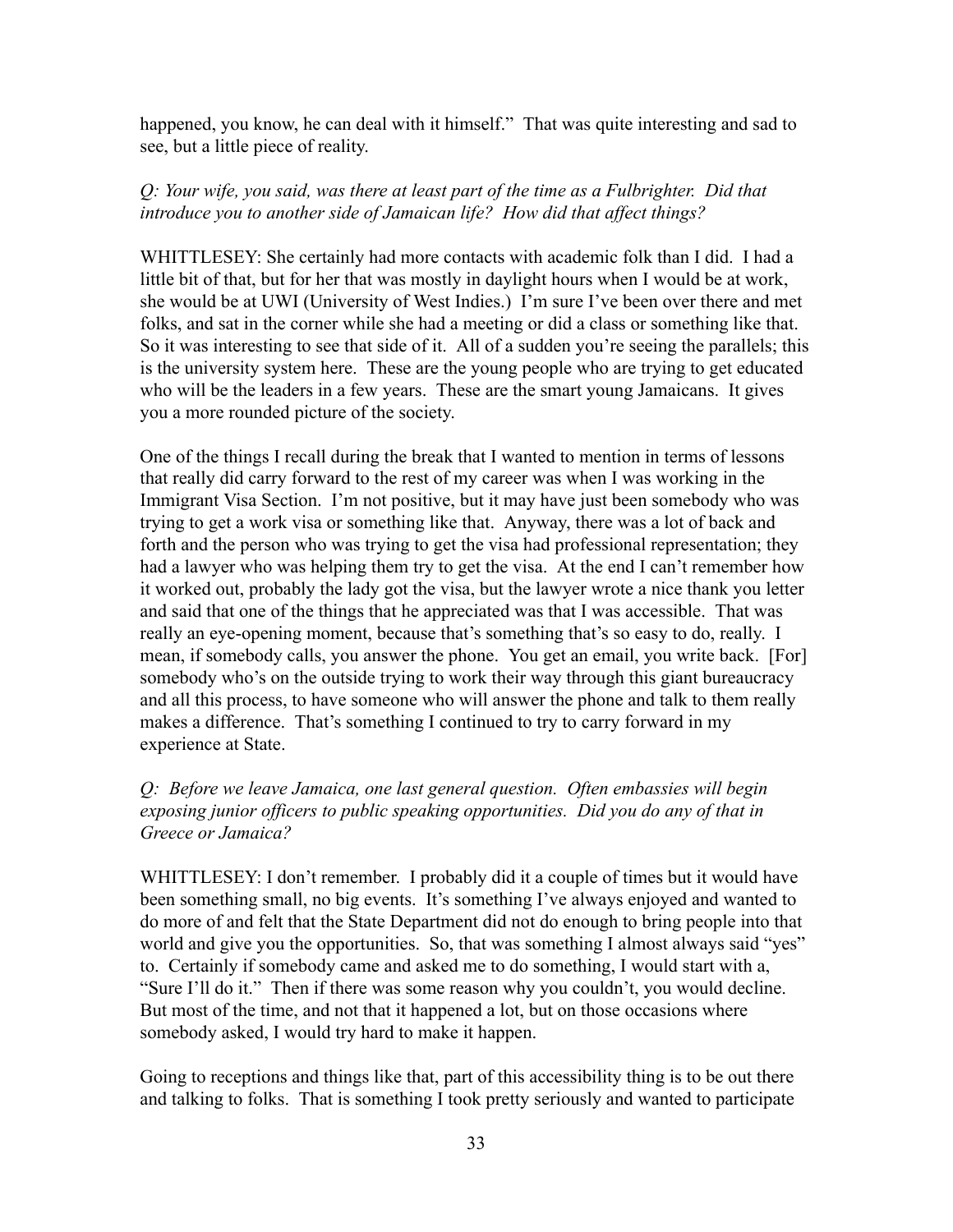in. Of course if the DCM or the ambassador has a party, they can just tell you to show up. But there may have been times where, "Well do you want to go?" Or "You can go or not go," I would go. I would try to make that a positive thing so I would be at the event and at the reception, those sorts of things. I think that's a big part of our job, just being out there, being who you are. That's part of being a diplomat.

*Q: We're approaching the end of four years in the Foreign Service, and generally you're looking toward receiving tenure and maybe being promoted to the next grade. Did that occur in these first four years?*

WHITTLESEY: I have forgotten the exact time. I certainly got tenured in there, which was nice. I also got assigned to the econ cone, which was what I wanted, so that was also very nice. I have lost track of the specific date when that happened, but in those first few years, both of those things happened.

# *Q: Then the next thing closest to the Foreign Service Officer's heart is where they're going to go next! How did that occur?*

WHITTLESEY: I don't remember a lot of the process here. I certainly talked to my wife and we would then be looking at bid lists and had opportunities, or at least theoretical opportunities, to go places. I wanted to do language training, something that I could use multiple times. I think I put in for an assignment in Japan somewhere, maybe Tokyo with Japanese language training. That did not workout but the Guangzhou assignment came up and because my wife is Chinese from Hong Kong, not from the mainland but culturally Chinese, that seemed like a good fit for us. So off to language training we went. That was really the start in putting the junior-officer training, the "visa mill" stuff—I was just absolutely delighted to put that behind me. I guess some folks enjoy that. I did not care for it. It was too…. I always compare it to working in a bank, too retail. Next person, next person, next person, this relentless pressure to move people through, make decisions, get the line shorter, finish the day's applications, etc. It's just not what I enjoy as a person and not what I got into the Foreign Service to do.

# *Q: Any children come along yet?*

WHITTLESEY: Yes. Because of the assignment to Guangzhou, I had two years of language training. The first was here at FSI [in Washington DC] and my son was born at the end of that year. He was born in May 1998, at the end of the first year [of language training]. That actually worked out perfectly because we were here for the entire pregnancy and had first-world medical care. My parents were in Baltimore and got a chance to see the whole thing when my son was just a newborn and all of that. So that all worked out beautifully.

Then we went to Taiwan for the second year of language training. I can't remember whether it was one or two people, maybe not even that, going to the mainland for language training. Taiwan was still the center for language training for the Chinese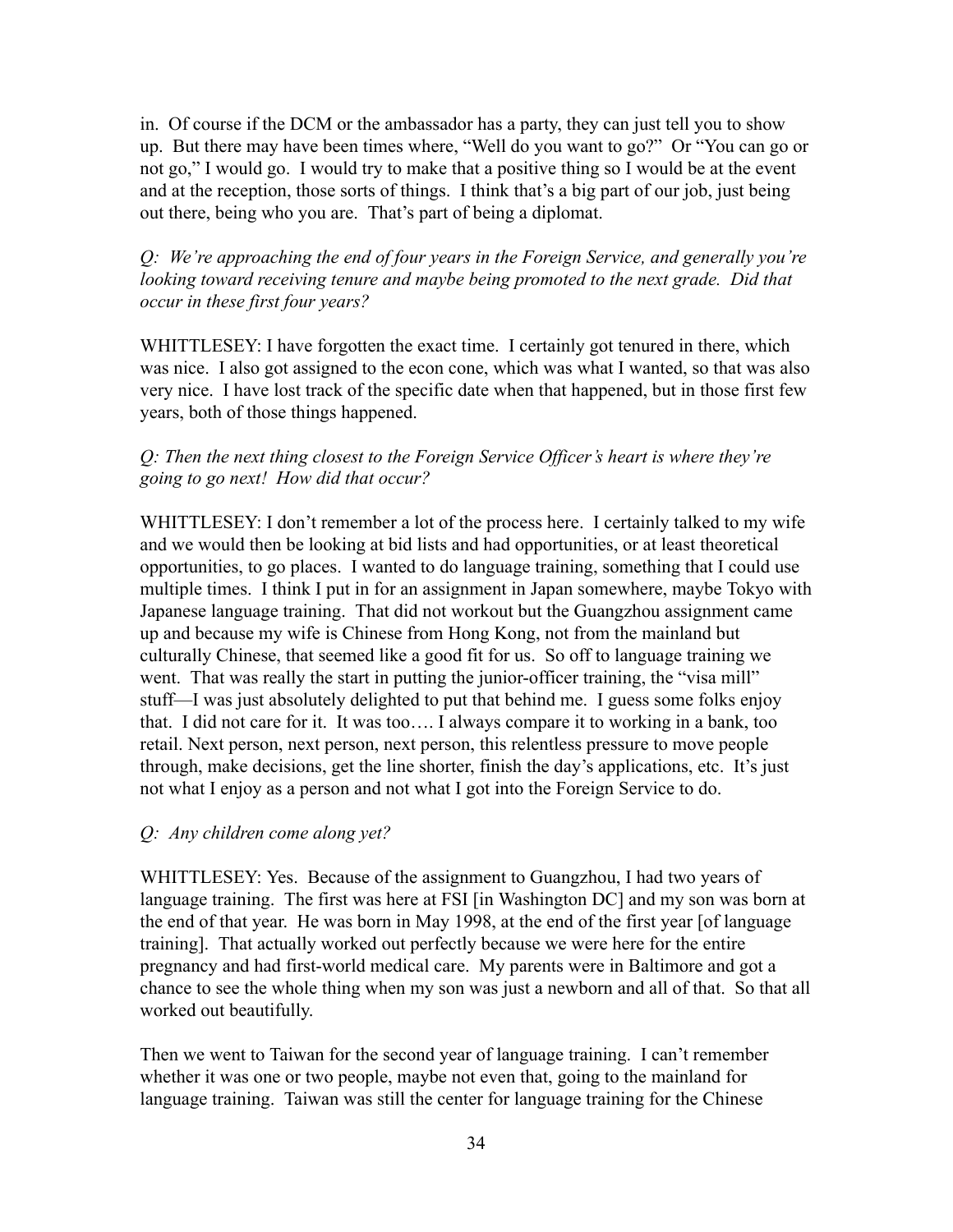section at that point. Most of us went to Taiwan and did the language course there, which was ideal for my particular situation with a young baby. You have very regular hours; you're finished at 3 or 3:30 every afternoon. You have time to relieve your wife if she needs to do something. We lived in a pleasant part of Taipei up on a mountain near a university that was quiet and peaceful and had grass around it. We weren't in the typical hustle-bustle apartment, not that that was an impossible issue, but it was nice to have a house that was peaceful with a green lawn outside. It was very, very nice.

## *Q: What was it like taking Chinese? How well did you take to it? How good was the teaching?*

WHITTLESEY: I think my language-learning gifts are modest. I wanted to learn it. I did my best. I was right in the middle of the pack there and I did the two-year course. I got a 3/3. There were a couple of guys in the class who really put some serious [effort] into it and were hand-writing characters and things like that. That is a major commitment and took a lot of time. I can say that because I had a kid probably I just didn't want to go that far with it. Chinese in particular, and probably some of the other very difficult languages, you can put into them as much as you have in the tank. It's all good. But I just got on the [language training] train, I rode it for two years, and I got off where I was supposed to be. I never felt that I was particularly gifted or adept at it. Adequate. I could make myself understood. Certainly had lots of gaps in my knowledge and a lot would depend—I think one of the things that I take away and what I tell people about learning languages that I got from my experience from Chinese is it's all about your language management skills, your conversation management more than anything else. A lot depends on the context that you're in. Somebody can sit there and listen to a person give a speech or something like that and follow along. That is very impressive, or even worse, listening to two native speakers converse—very, very tough. But if you are in there talking to somebody, you can say "Huh?" Or "Is this what you said?" That's kind of the ballpark I was in. I was not going to blow anybody away with my Chinese, but I could get through and you find out that most folks are willing to meet you halfway and work with you to make things understood. They're not looking down their noses and saying, "Wow, your Chinese really sucks," trying to embarrass you. Most of the time they're working with you.

#### *Q: When you were taking Chinese were you also studying for the job you were to have?*

WHITTLESEY: We would get cultural classes as part of our language classes. Not so much on the specifics of the job, but history, cultural things, music, current events, etc. It gives you a broader context of what's happening in the country, holidays, and those types of things. Here at FSI, if it's the New Year they'll have a New Year's party to demonstrate what Chinese New Year is all about. Those sorts of things matter a lot when you're going to a country. You understand the cultural dynamic that's going on there.

Of course I had a huge advantage having married a Chinese person. This was her culture, so it was just a gigantic crutch to me that I had somebody [for whom] this was her native culture. No question about it, it's not even like an American-born Chinese whose mother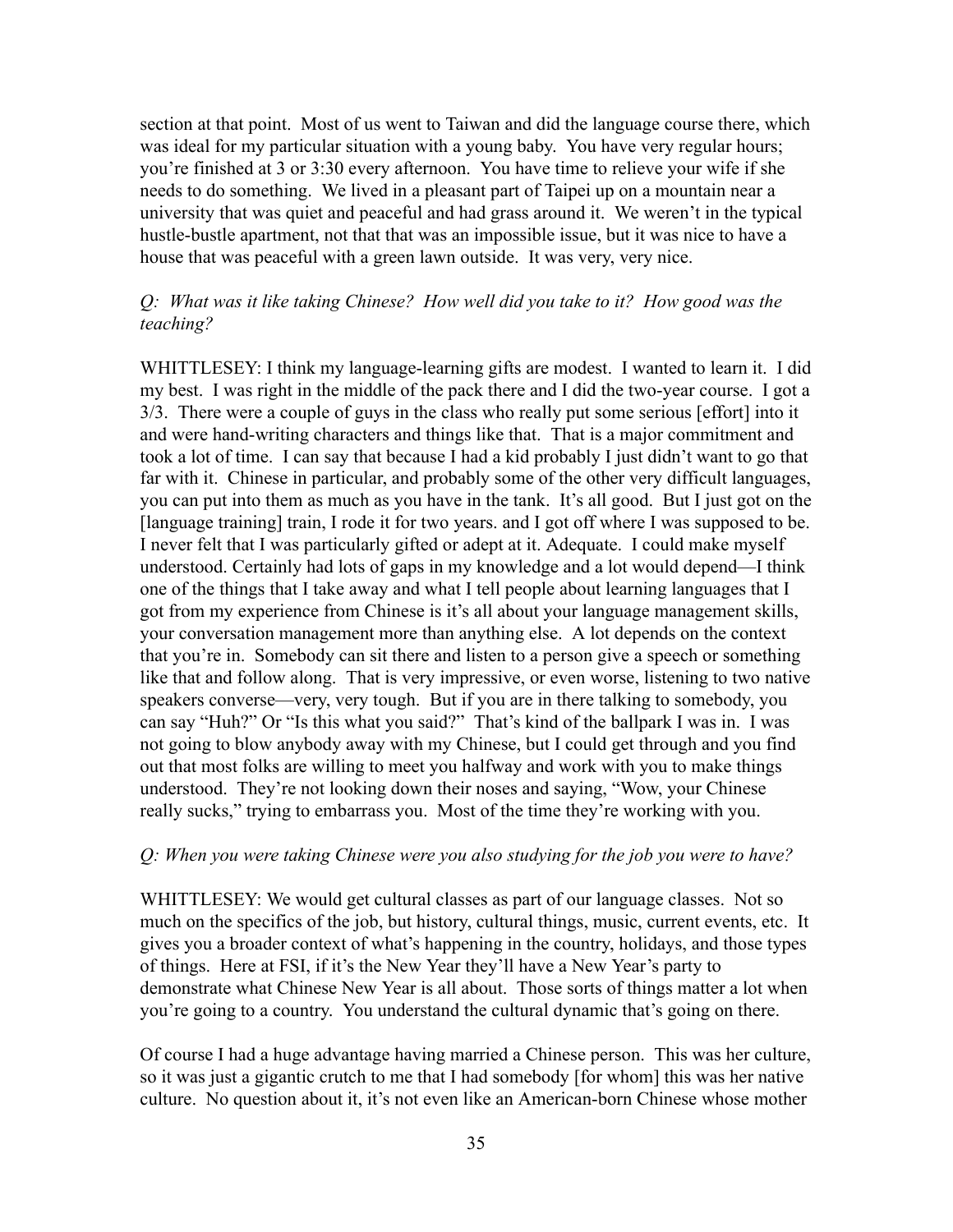or grandmother had immigrated. This was somebody who was brought up in that culture and knew everything about it, totally familiar. So I got a big help from that and we can talk about it when we move on to talk [about my assignment after] Guangzhou and Beijing. When I left the Chinese world, those crutches got kicked out from underneath me and it was a real psychological adjustment to go to Jordan where I did not have a spouse who was from that country. I did not have language skills, and I did not have any experience living in that country so it all kind of came down on my neck the first day I got off the plane in Jordan. But going into Chinese culture was the exact opposite. All the things were pulling in my direction. My wife was Chinese, I had lived in Hong Kong before, and I had hung out with Chinese people for years and years. [I was] completely comfortable in the culture and learning the language. I knew some of the history and those types of things, so all of that created a very positive atmosphere for me to go work in China.

*Q: Maybe this is a good place to pause. We're right on the edge of your arriving in Guangzhou and in your economic cone as well. Maybe we'll pick that up at the next session and follow you through that tour.*

#### WHITTLESEY: All right.

*Q: We're resuming our interview with Jock Whittlesey as he begins Chinese language training in 1977?*

WHITTLESEY: 1997. So, my job to-be was going to be an economic officer. My tour, which was going to be in Guangzhou, China, was my first, I will say, "real" State Department tour in my chosen field of economics and reporting. I was just as pleased as punch because I had a long-standing [interest] in China, had been to Hong Kong, my wife is from Hong Kong, so I had a lot of natural interest in learning about the culture. The two-year language course was just great as far as I was concerned.

*Q: A quick question about the language. You're learning Mandarin. Your wife is from Hong Kong where I imagine Cantonese was spoken.*

WHITTLESEY: Correct.

*Q: And Guangzhou is far enough south so it's more Cantonese than Mandarin?*

WHITTLESEY: Yes, that's where Cantonese comes from. Guangzhou was Canton in the old days in the English-style of nomenclature. As it turned out, I wasn't quite sure about how that was going to play out. Under the People's Republic, what we call Mandarin—the standard Chinese, the northern dialect—is the lingua franca of government, the press, education, so almost everybody speaks Mandarin proficiently, such as the folks you're going to deal with as a consular official. I think in two years working in Guangzhou, I met one person who was not capable of carrying on a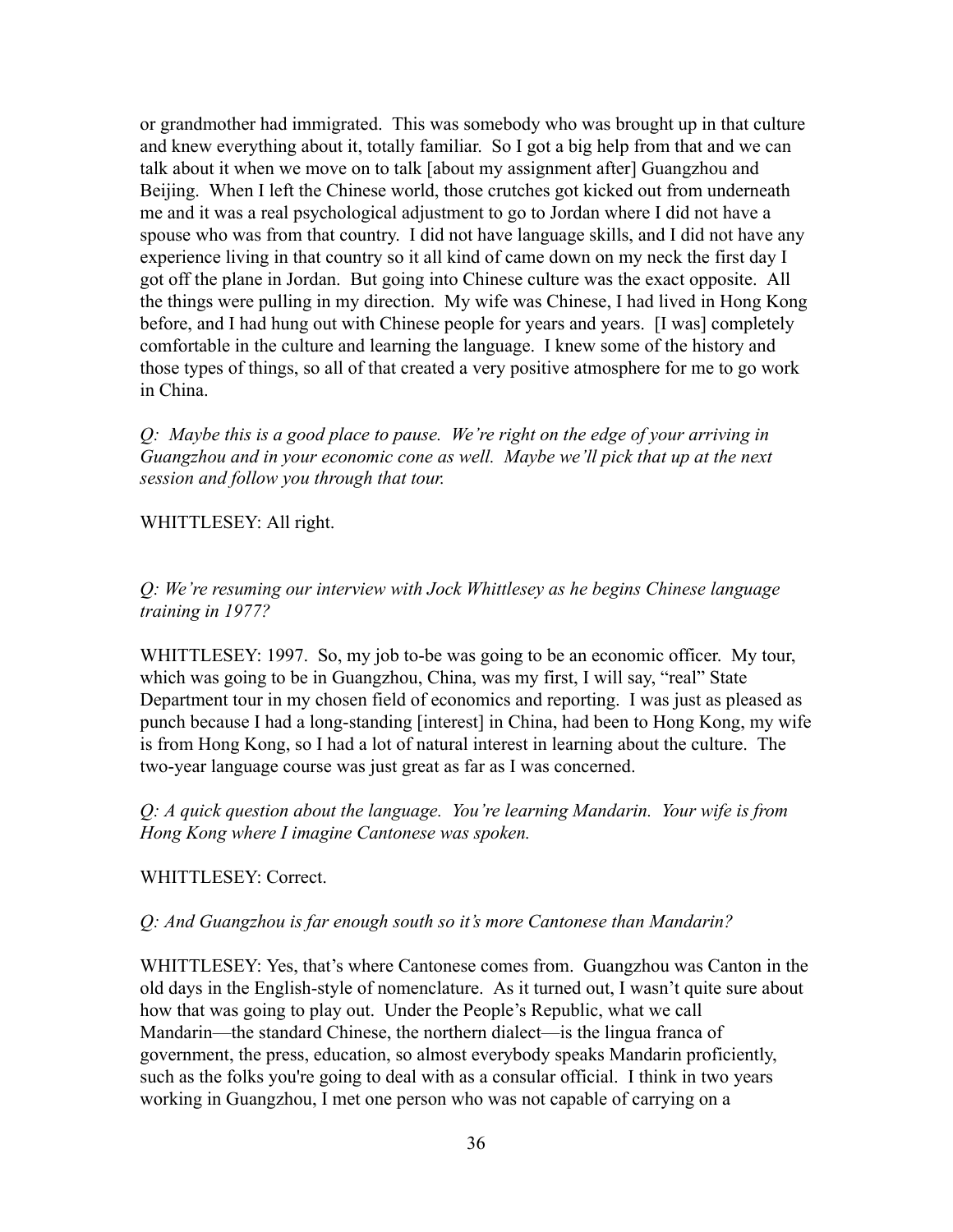conversation in Mandarin. My job at this point was to learn Mandarin as well as I could, and I worked on that. I also took advantage of the time to study the history and culture of the Chinese. Our son was born at the end of my first year of language training, so we had prenatal duties during language training. I had other things as well, but it was very interesting to study Chinese and I really enjoyed it. I wish I had been better at it, but some things you can't control and your native ability to learn a difficult language is one of them. I took my best shot at it and did okay, but I'm far from a beautiful speaker of Mandarin.

The first year was at Washington here at FSI and that wrapped up sometime in May 1998. Then my wife and I, accompanied by our son who was born at the end of May, went off to Taiwan in July, I think, and went to the Chinese language school, which is a State Department dedicated language school for us, which was also lovely, up in the hills outside of Taipei. What we referred to as "CLASS" probably something like Chinese language and studies [Chinese Language and Area Studies School]. I can't remember all the details of it. We lived within walking distance of this little school, which was in an old set of buildings that at some point had been [used] by the U.S. military. They had left decades before and the State Department grabbed this little compound. It was just a great place to study and be close to my wife and infant son, so that was great. So that all moved forward as it should have.

### *Q: Did the fact that you were essentially in a Chinese immersive environment help?*

WHITTLESEY: I think so. The problem was that in Taiwan they speak their native language, a slightly different version of Chinese yet again, a dialect, because most of them came from the southeast coast. They speak a dialect that has a slightly different pronunciation; certainly enough to mess you up when you're a language student! It was not like you went effortlessly into this native speaker environment where you could hear the stuff that you got in class and go out and turn on the TV, or walk down the street and have, but it was helpful. I'm sure everybody has their own set of language learning issues. I remember going to the barber and quickly realizing that.

### [break]

WHITTLESEY: So I was talking about the difference between learning standard mandarin and what they speak in Taiwan, but regardless of what language we're talking about, when I went in to get my hair cut, all of a sudden I realized "a little off the side" and "tapered in the back" requires some special vocabulary! So, just one of many instances where you realize, Hey this is [tough]. So to get to your basic point, yes, it was nice to be in a Chinese environment, if for nothing else than you start to familiarize yourself a little bit with the culture and what people are like on the street level, regardless of how well you speak their language. So it was great. I had a very enjoyable and interesting time there and the language experience was good.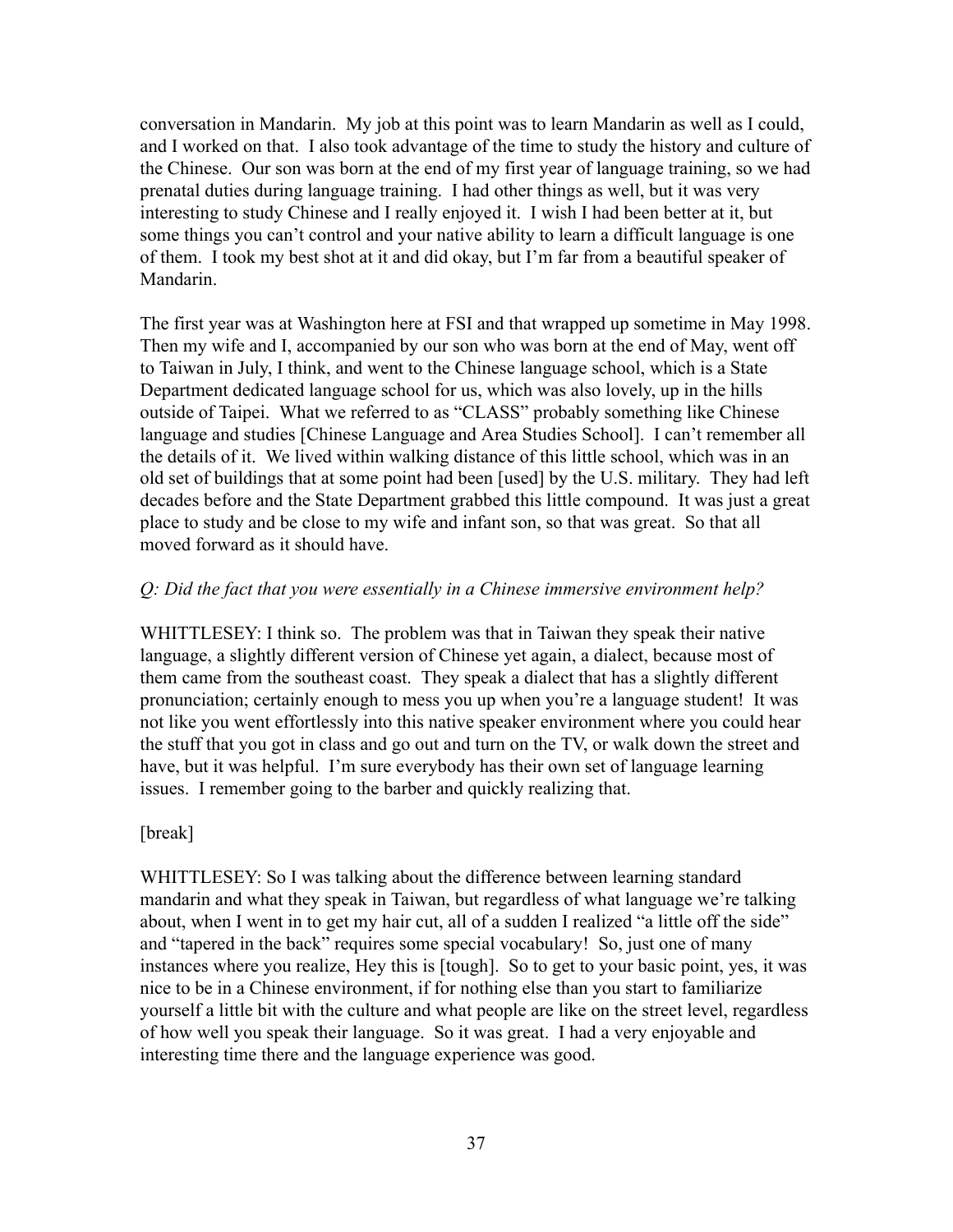Right at the end of our training period, the U.S. bombed the Chinese embassy in Belgrade. And I remember kind of walking into the school, the small language school that we went to, and seeing this headline and thinking, "This is going to be a problem for the next 10, 20 years between the U.S. and China." So that was a tough way to get off onto a career working in China. But these are the things that happen when you're a diplomat. You don't ask for anything along those lines, but it happens.

So my son at that point was just about a year old, and we went off to Guangzhou, which is in southern China, just over the border, I mean just 30 or 40 miles, with Hong Kong. And the U.S. consulate there is on what might be thought of a sort of run-down but pleasantly quiet, old part of the city which had been sort of the western [European] district in the old days, Shamian Island, so it was really quite a nice place. I haven't been back since so I don't know what it's like now but it certainly had the capability of being a lovely area. It was relatively open and quiet, which in a big Chinese city is hard to come by. We were right next to a 5-star hotel, the White Swan Hotel, which gave us access to restaurants, they had a swimming pool, things like that, so everything was just fine as far as I was concerned. We were in a small group of folks who were working [there] on these things, and so away I went as a young, or shall I say maybe not young, but a novice economic officer.

#### *Q: How big was the consulate when you arrived in the late 90s?*

WHITTLESEY: Well the only part of it that I remember clearly was our reporting section which was small. There were just 3 of us. We had one pol econ chief, one political officer and me as the econ officer, and we had maybe 3 Foreign Service National employees who worked with us and would do research and follow the press, and come with us on trips, and that type of thing. The administrative section was also small, maybe 1 or 2 or 3 officers. In terms of numbers, by far the biggest part of the consulate was the consular section. A lot of visas. They did all, ALL, of the immigrant visas for China because going back in the old days, I think that's still the case too, that because Guangzhou or Canton was the outlet, the point of interchange for China with the outside world. Everything went through there, and plus most of the people who were emigrating from China were from that area, so it made a lot of sense [to do immigrant visas there]. The folks who came over and worked on the California railroads and the gold rush, sort of the first spurt of Chinese migration to the U.S, virtually all [of them] came from this part of the world. This is why, when you go to an old, long-standing chinatown in the U.S., Cantonese is usually the language. Now that's been overtaken by the growth and opening of the People's Republic, so now you hear a lot more mandarin.

So [there was a] big consular operation and I was just absolutely thrilled not to have anything to do with it! [Laughter] I was just very pleased to be working on economic issues, but that was broad enough. I didn't have any particular interest in environmental things, but it sort of came up in the regular course of work. Most of my time was spent on banking and investment and trade and macroeconomics. I was an econ major in my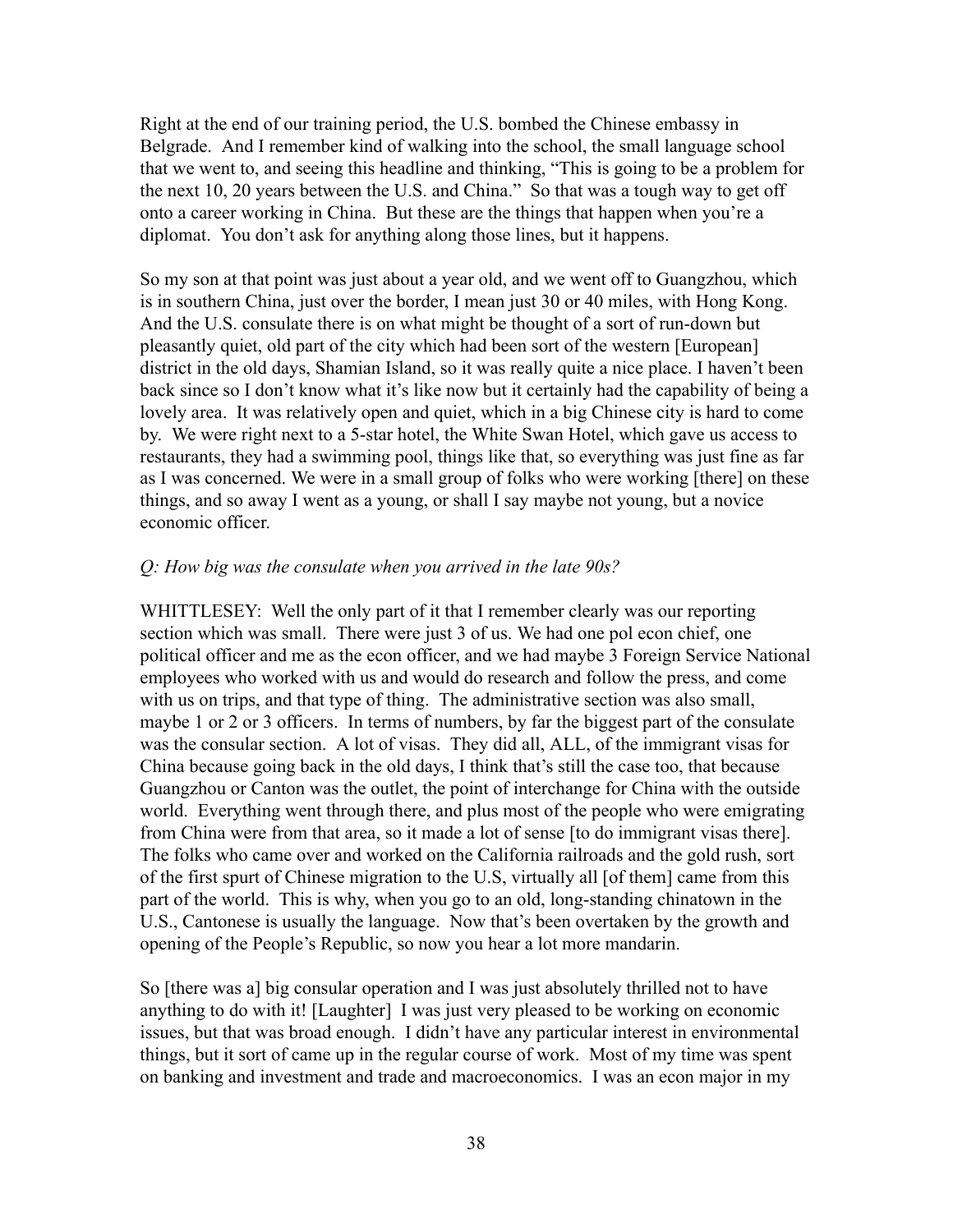undergrad so I sort of felt comfortable in that world. So that's what I spent most of my time working on.

*Q: So quick question since you've mentioned environment. Was the environment you were living in relatively clean or were you dealing with issues like polluted air, polluted water, other things like that?*

WHITTLESEY: I think the answer is yes but there was also nowhere near as much attention paid to [pollution] as would be the case later. At the time I got to Beijing, which followed my Guangzhou tour, my first Beijing tour ,I think people were not really focused on [pollution]. There were always complaints about the air quality and things like that, but it never really kind of crystallized, certainly not as a political issue.

### *Q: And you and your family didn't suffer any ill effects from pollution?*

WHITTLESEY: We didn't notice anything because we were right on the Pearl River. The consulate was in a building that was owned by a former company like Shell Oil or one of the big international oil companies, right on the river. It was hard to distinguish pollution from haze. They have kind of a murky atmosphere anyway, so [it was a] very humid ecosystem. The atmosphere is kind of heavy anyway, and then you lay on top of that coal smoke and coal from ships, a lot of river traffic, so you could smell the air from time to time, things like that. But I never sort of, I never felt I was getting sick from it or that it affected my health in any way, or that it represented some kind of an opportunity for us to deal with. It was just kind of accepted on its face and didn't become much of an issue. I think people were much more focused on the, as typical, the economy and trade and things like that.

So I spent two years there.

# *Q: Oh wait, one last sort of general atmosphere question. You were in the reporting section. Was there also a separate commercial section?*

WHITTLESEY: Yes. And they were located in a different physical building. We had a commercial section, we had an agriculture section. These were both pretty small. And the public affairs section was in yet another building in Guangzhou, so our physical facilities were scattered. We would get together. I remember Ned Quisdorf was the commercial officer, Sam Wong was the Ag person, and the three of us, with maybe my boss and one or two other folks, would get together for lunch periodically just to kind of talk over what's coming up, those types of things.

Our ambassador visited at some point. I've forgotten the details of it. I was there from 1999 to 2001, so [there were] a couple events of note. We went through the Y2K issue there, and I think the State Department sort of prepared as well as it could for something like that where you're thinking, if this for some reason goes really bad, we're in trouble. You know you're in a place that's not sophisticated. This is another world with respect to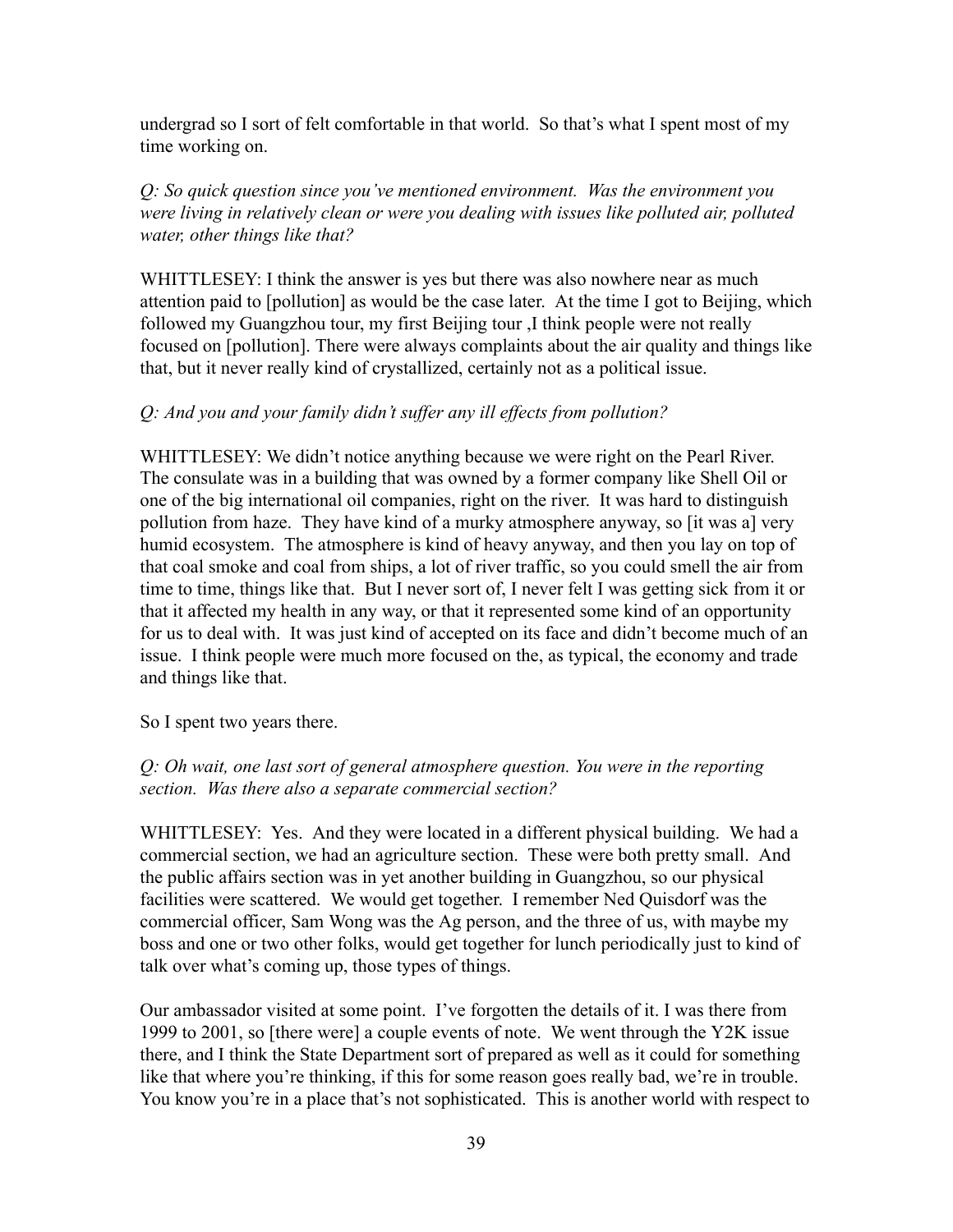what would be typical for the internet and things like that, if their computers stopped working and the electronic infrastructure, even back then it would have been very problematic. So I think they took everything very seriously and we were given flashlights and they stocked up on water and probably MREs, Meals Ready to Eat, and had a big pile of cash so they could buy their way out with airline tickets and things like that. But that turned out to be kind of a non-event as everybody knows.

*Q: I have a vague recollection of the issue of Y2K in china with an article somewhere, maybe it was the Economist or somewhere else, where average Chinese were saying, "Oh we don't have a problem! We still use the abacus!" Is that true?*

WHITTLESEY: Only for, they might use that at a street stall or something like that where a couple of quick, well you got 6 of those at this price per pound and you could rattle those sorts of things off but any kind of sophisticated business operation would have been electronic at that point, so I think that's a little bit of - I don't know quite the word, but aggrandizing their traditional culture. The one thing that happened relative to that was somebody had a party to celebrate the change of the millennium and we were watching the television where it would have scenes from around the world and like two minutes after midnight the screen went blank for two seconds, and our general services officer was in there, and it was just long enough to catch your attention, and she said, "That was not funny!" I just remember her, thinking, oh my God, this is it! We're losing touch with the outside world. But as you know, everything went fine, but there was just that split second where everyone thought, maybe this IS a problem!

The ambassador when I first got to Guangzhou, I think, was Ambassador Sasser up in Beijing because I remember seeing pictures of him. There were pretty fierce anti-American demonstrations at all of our consulates, and parts of the embassy in Beijing took a beating from people throwing rocks and ink bottles and those types of things. I remember seeing a picture of Ambassador Sasser, and it was pretty cosmetic but still very unpleasant, things had gotten through the windows and things like that. He left sometime in there. It was not critical. I wasn't too connected with the embassy so I wasn't following that closely. Our consul general at that point was Ed McKeon, M-c-K-e-o-n, and at some point during my tour, Ambassador Sasser left, and he was replaced by a guy named Joe Prueher (**Joseph Wilson Prueher),** who was a career navy person, and ended up... I think his final assignment was as the commander of PACOM, the Pacific Command, so this was like way up at the top of the military hierarchy. And he came in to be our ambassador and a good thing it was too because at the end, first of all, he was very well thought of, he had the credibility to deal with military issues. So, for example, on the military bombing of the Belgrade embassy, he could speak authoritatively on that in a way that a State Department person couldn't. I doubt that persuaded a lot of people on the Chinese side, but at least he was somebody who could say, I've been in the military my whole life. This is the way things happened, and this is why this would not have been a pre-planned thing, something like that.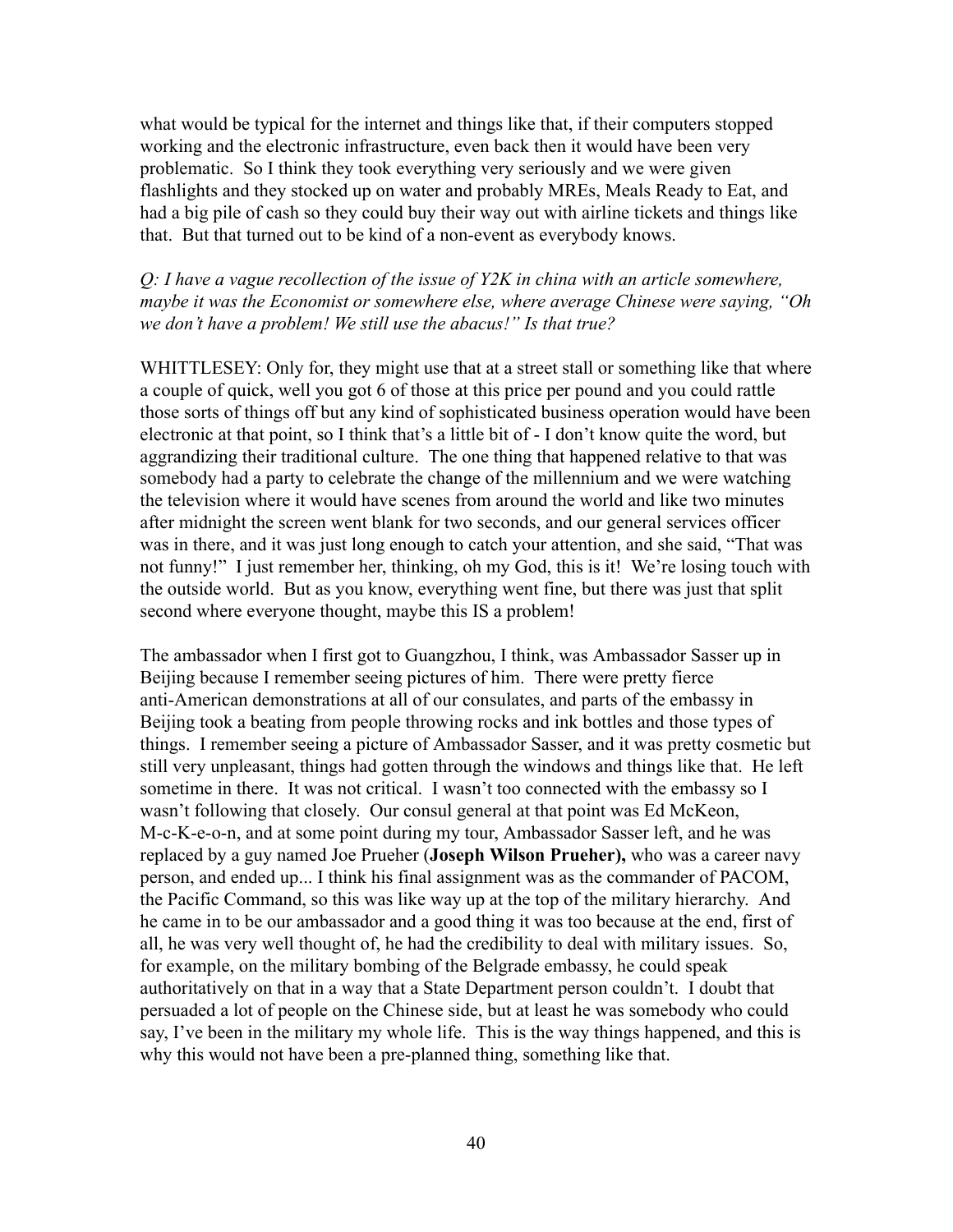The other thing that happened towards the end, right at the end of my time there, I think, also when Ambassador Prueher was still there. There was the collision between a U.S. spy plane and an EP3 which is a sort of a low-and-slow propeller plane and some kind of Chinese fighter jet that they had scrambled to look at the EP3 as it trundled along out in international waters. They bumped into each other and the Chinese jet crashed into the ocean. The pilot was lost, never found the wreckage, and the U.S. plane had to make an emergency landing on Hainan Island which was part of our consular district. So this was absolutely blockbuster, front-page, global news. My role was completely insignificant, but folks from our consulate were very heavily involved in that and that was quite the issue for at least, I think, 10 days or maybe a bit longer than that, while the U.S. crew was held by the Chinese and having some negotiations about that. The Chinese wanted a letter of apology and this sort of thing. So Ambassador Prueher was right in the middle of those discussions, and I think that was fairly early in the George W. Bush administration. I think it was important in the sense of establishing [Bush's] bona fides as a commander in chief, and establishing the nature of the U.S.-China relationship, those kinds of things. So that was interesting.

I am ready to move on from Guangzhou.

### *Q: Wait, I have one or two more questions. So while you were in Guangzhou, what were your reporting responsibilities? What areas were you expected to cover?*

WHITTLESEY: The entire economic frontier. U.S. investment in China. The Chinese banking industry was always of interest to the U.S. Issues of Federal Express getting established there [in Guangzhou] and how were they doing? How were they being treated by the Chinese? The whole manufacturing sector in South China, which is really right there in our district, the Pearl River delta. The Pearl River goes right through Guangzhou, but that whole Pearl River delta river area is one gigantic factory complex. This was one of the huge trends in the development of the Chinese economy, this development of essentially a real industrial age, not too modern, but modern enough to become a global manufacturing center. [Industry was] using in those days the vast labor resources of China. So you're pulling in people. You have internal migrations from all over China, because [the Pearl River delta] was where the jobs were, and so people came down to Guangdong, the name of the province, to Guangdong province and found a job in manufacturing somewhere.

I visited factories from time to time and that was always interesting. A couple [visits] I remember for no particular reason. One was made play-doh. So a play-doh factory. A toy factory. A place that made coffee pots and domestic equipment, those types of things. I went to a place that did some kind of aluminum smelting or extruding of aluminum parts. A place that made gas heaters. Garment places, on and on. Those were always interesting, to see how things are really made there. [They were] quite a window into Chinese culture and the state of the economy at that point. When I went to the place that was one of the toy factories, it was just an extraordinary scene. The place is the size of an airplane hangar, and [there were] 1,500 young Chinese women, and they were, I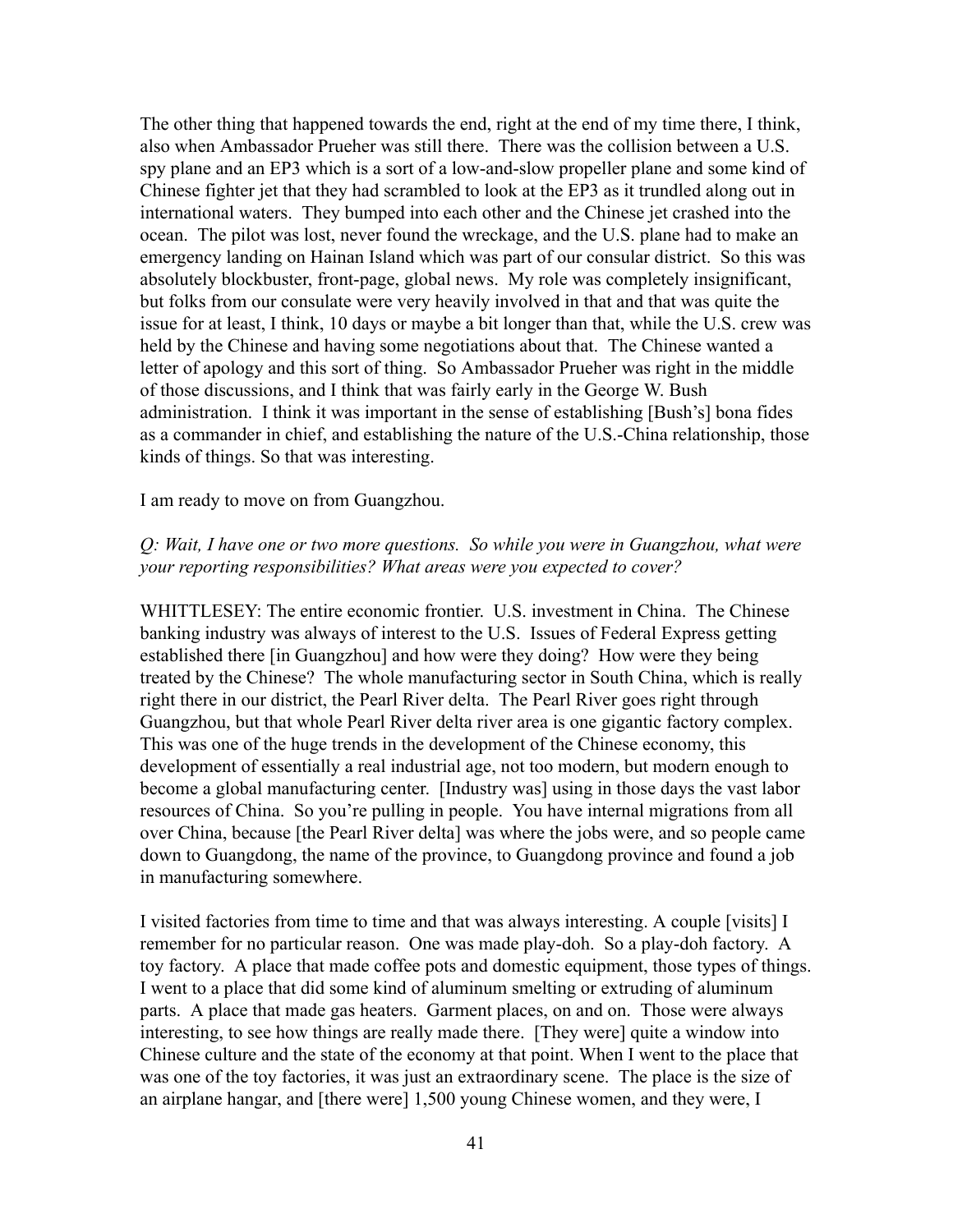assume 99.9% were women, all there at these long benches painting things or assembling these toys, and me just sort of in the midst of all this humanity. It was quite interesting.

# *Q: Were you ever allowed to take a photo of that? For historical purposes it would be fascinating to see those old photos.*

WHITTLESEY: I would have to go back to.... I must say I don't [have any]. I must say this is pre cellphone days. I think most people would have…. The Chinese are kind of reluctant in those circumstances. They're not usually like, "Oh sure, go ahead and take a picture!" They would be [saying], I'm answering on a theoretical basis, "no." I think they would be reluctant in those circumstances to have people taking pictures, you know, always concerned about how this looks to the outside world. Usually our view going in would be, well, they're at least letting us in to see. Let's not overextend our welcome and put them in an awkward spot. This type of thing.

# *Q: As a reporting officer, were there any particular issues that you had to approach the Chinese and say we have some problem with this?*

WHITTLESEY: Intellectual property is always an issue. Treatment of American companies, investment standards. But intellectual property would probably be the issue where we had the biggest concerns.

One of the companies in Guangzhou that I was most familiar with was, and this was a typical business arrangement of the time, a joint venture between a Chinese company and a U.S. company, to do maintenance of commercial aircraft. So Boeing 777's, we didn't have 777's at that point, but whatever was flying, the big Boeings and Air Buses, these guys would fix them. And so that was a U.S.-Chinese joint venture. So we talked to them about how's it going, and what kind of roles are you seeing?

You get into things such as whether there were restrictions on moving money around, can [the companies] get visas for people to travel either in or out, access to parts, customs.

Down in Shenzhen, which is literally right across the river, pretty close to Guangzhou, but right across the river, at least the Hong Kong line, not the downtown city, [Shenzhen] was getting established as a technology center. So what was then called Lucent, which was sort of the R&D arm of AT&T, maybe spun off. We visited their facilities, talked to them. Somebody else was making some quite high-technology items, and we talked to them about customs, their relationship with Chinese customs for getting stuff out of the country, or getting the parts they needed into the country, those types of things. It was a really enjoyable portfolio. I always said there's not an issue that you can touch that doesn't matter in south China in particular. I mean, this was just a giant economy on the move, critically important to the U.S. so whatever you wanted to talk about was interesting and there were plenty of folks back in Washington who wanted to hear all about it, so you had that nice sense of people caring about your work, those types of things. So that was quite interesting.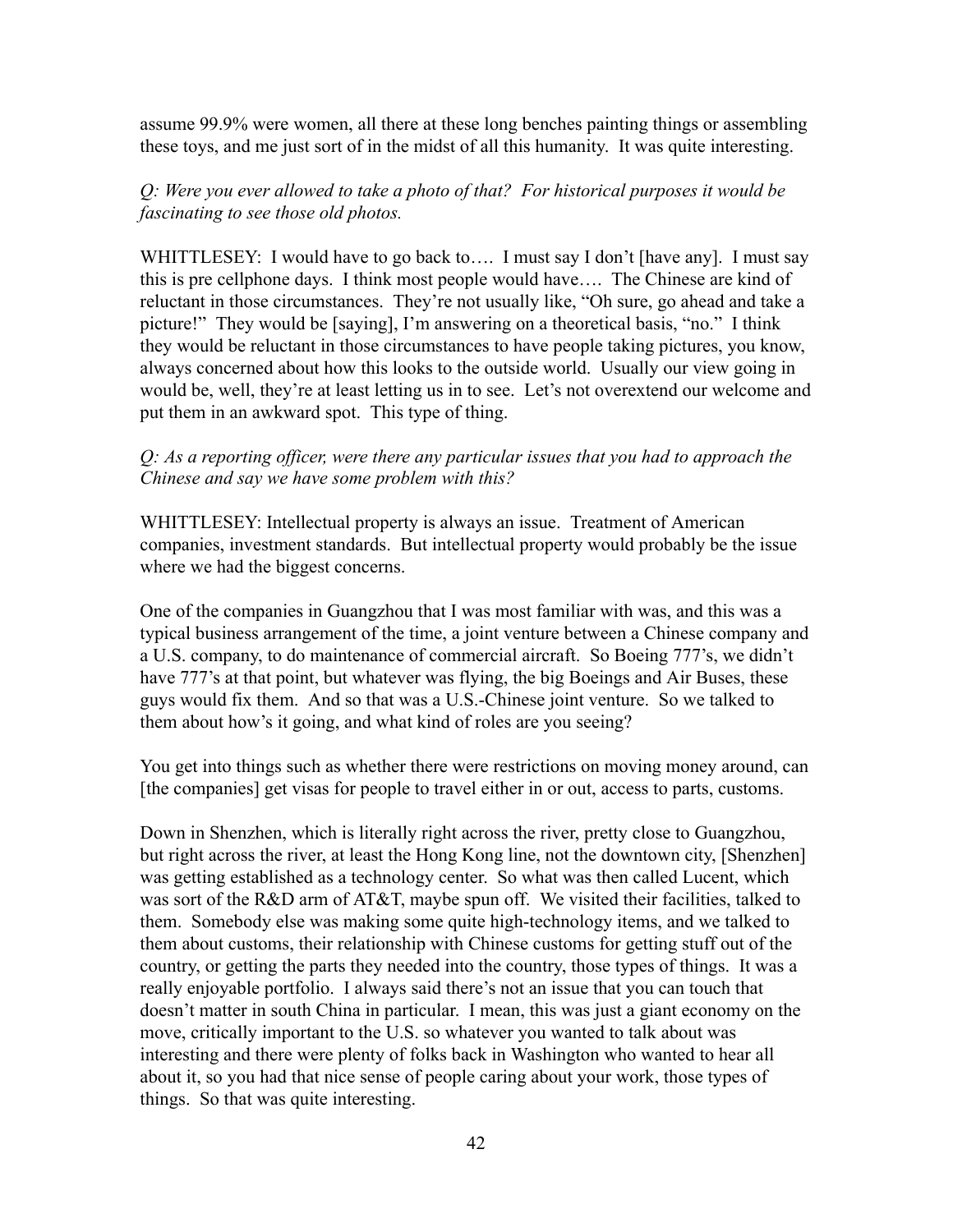# *Q: A last question about your reporting. Were you called on to, or did you write a crystal ball cable like, Hey Washington you ought to be looking at this trend?*

WHITTLESEY: I don't remember anything in particular. I think it's tough enough figuring out what's happening now. As they say, predictions are tough, especially as they relate to the future! So I don't remember such a clear view that I could point to something that was an emerging trend. It was just hanging on to what was going on, and this was still moving pretty fast and it took all my attention. I was the sole person. I mean this is an area that's got maybe 200 million people, certainly a GDP in the hundreds of billions of dollars and [was] important to China as part of their national economy and important to the U.S. with a global role, so there was lots and lots to think about and to see and to understand there, and it was great.

### *Q: Speaking of which, just as a snapshot, as you traveled as a consular office in your district, was there anything that stuck out to you as you think back on it?*

WHITTLESEY: I'm trying to think if I ever was really shocked by something. I don't remember anything that kind of rises to the level of what you're talking about. You are always trying to, I mean this was just completely [new]. I mean, I'd never been in China before. So [I was] not exactly starting from ground zero, but from a low base of understanding. So [I was just trying] to understand how things worked there and what life was like. There was a part of their society that was still, at that point, a lot of manual labor and kind of old-style buildings. It was not the gleaming modern metropolis. I mean, people go to Shanghai or Beijing or Guangzhou and see parts of it,, but there was lots of it that was still kind of old style…. People living in cramped, grungy old apartments. [Most] people didn't have cars back then. You had a lot of hand labor, I mean literally people pushing carts and things like that. I mean, it wasn't quite like horses in the street but it was not by any means as thoroughly as modern as you would have found in the West at that point.

### *Q: Did your wife work while she was there?*

WHITTLESEY: No, not that I recall. Our son was still an infant, 1-2 years old, so that really took her full time.

*Q: Okay. Now as you're approaching the end of this tour, you've invested two years of your life in learning Chinese and you're looking ahead to where you're going next. What were your considerations for where you wanted to go next?*

WHITTLESEY: Well my thought was to see if I could stay in China because having put this effort into learning Chinese, being familiar with at least part of the China and [having] some exposure to greater China, other parts of the country, that seemed like a good proposition to me, as opposed to going off somewhere [else] and coming back in 5 years and having my language just completely disappear at that point. So it made sense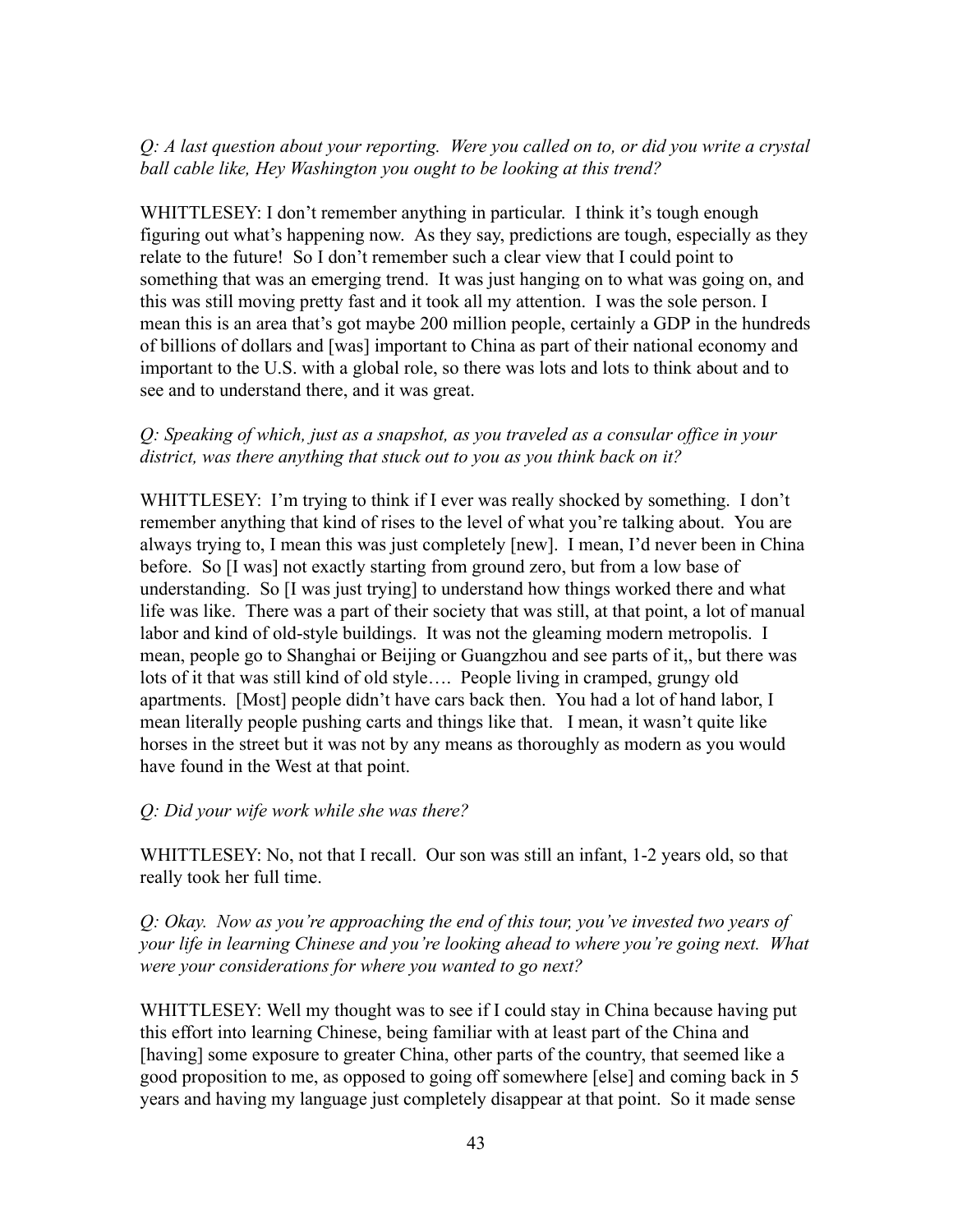to try to line up an onward job and stay in China. I'm trying to remember how that all worked out. I'm sure it was quite mysterious to me, because in China, the Chinese positions are advertised in the State Department very far ahead of time because if the person doesn't have language, they need two years to get the language training. So you kind of have to start that [job-application] process, even if you have the language, that job is going to be advertised and filled essentially 3 years before you get there, and that was probably not clear to me when I got there. I don't recall the details, but knowing my own lack of familiarity with the assignment process and all that, but somebody fortunately was able to give me a sense of the way the process worked, and I was able to connect with a job in the Environment Section in [Embassy] Beijing that lined up timewise with when I would be leaving Guangzhou. That assignment was confirmed. So I was actually fairly [lucky]. That would have happened pretty early in my Guangzhou assignment, because otherwise that position would have been filled with somebody else and gone before I ever thought to look there. So that meant, which is unusual for the Foreign Service, I had multiple years ahead of me where I knew exactly what I was going to be doing. It was actually a fairly comfortable situation for me, as opposed to [thinking], well, I'm leaving next summer and I have absolutely no idea where I'm going to be. That decision had been made a couple of years [before going to Beijing], probably when I just started in Guangzhou, to commit to the Beijing job. So I had basically five years ahead of me in China and I knew that. That was a nice relaxing, at least for me, situation to be in.

I did not get a particularly helpful description of the job. I had contacted both the person who was the head of the section, and the guy I was going to replace. The head of the section was Kurt Tong, who has gone on to heights of glory as our ambassador to APEC. He was the consul general in Hong Kong, DCM in Tokyo, so a very high-quality foreign service officer, somebody who did well for good reasons in his career. And the person I replaced was a guy named David Cowhig. His description of the job and what I ended up doing seemed quite different, as I recall, but it was not problematic for me. Just that it was a little off the mark, I think. But [the job description was] interesting enough to have me say yes. But as I'm sure you know, a lot of State Department jobs vary according to who's in the position. They bring [their own] interests, or some event crystallizes something, or for some reason or other they get pushed to look in one direction. The next person comes in and maybe that issue has passed and something else is coming up, or the new person knows something, and is familiar with an area that the first person was not. So there's a lot of variability, especially in something like environment and science and health where these can be very situationally dependent. It's not like you're the human rights officer and the agenda is pretty clear as you start your job. So it was a wide open field. We left Guangzhou in the summer of 2001 and moved up to Beijing and started our tour there.

*Q: So a quick question about the nature of the work. Were you filling a spot in the economic section or was your destination the environment science technology health [ESTH] office?*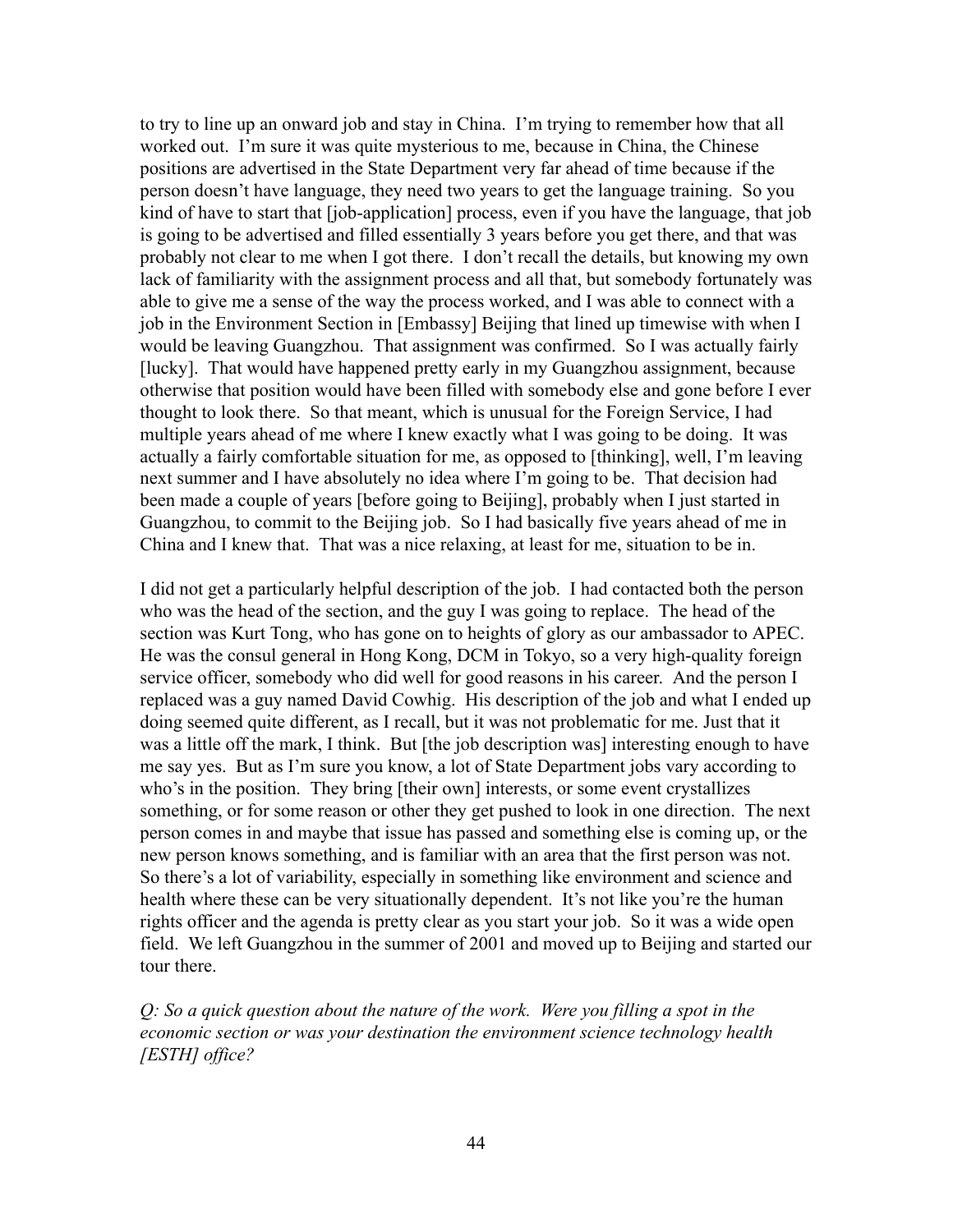WHITTLESEY: We [ESTH] were a separate section, which was not always the way it was. Around the world, the State Department in its infinite wisdom has a lot of variability in the way [embassies are organized]. Places that might have one or two environment officers, they might be part of the economic section and report to the econ counselor. In Beijing [ESTH] was felt to be an important enough role that what we abbreviate as ESTH, environment, science, technology, and health, was a stand-alone section. The head of our section, Kurt, when I first got there, sat on the country team and reported directly to the DCM. We were not part of the econ section. And we also had our own little office, which was lovely. This predated the new embassy in Beijing, which opened in 2008.

We were in the original embassy compound, which was a series of outdated buildings which we had patched up and added to, and so on and so forth over the years, to cope with our expanding footprint. Guang Hua Lu (Road) was in sort of the diplomatic part of town. And our building was a new building. It was built by [the embassy] on a part of the main chancery grounds but as a separate building. It had been the commercial services office and they outgrew it completely and just pulled up stakes and went into a big commercial building well away from the main complex but [their departure] left this nice relatively new and modern building for [ESTH], so that was lovely. It was also not controlled, it was not classified space, and so we could come and go much more easily. In those days, there was an embassy swimming pool right behind our office so a couple times I went swimming during lunch, things like that. So it was also very nice in that I had a window, could look outside. We had our FSNs work right there with us, the Foreign Service National local employees. There was a nice physical setting.

One of the things that Ambassador Prueher had done, I believe was primarily his initiative, was to upgrade the housing for us in Beijing. His timing was excellent. The embassy had gotten leases or purchased, I don't know the details of the arrangements, what amounts, what here would be considered, kind of a planned community, a gated community. It was out near the airport, so [it was] not physically close to the embassy but well above in quality and size this sort of even the diplomatic housing apartments that the Chinese government had been offering in years past which were completely adequate by Chinese standards, but were not super attractive to somebody who had been living in a house or a townhouse in the Washington DC area. So these [new houses] were individual houses, they had macroscopic lawns, but there was…. You could park your car, you had a garage, air conditioning, all sorts of things built in and not the sort of typical cement and tile Chinese apartment buildings that characterized a lot of Beijing. And the international school was quite close by. Our complex was called River Gardens, it's still there, and still has a lot of embassy folks. Maybe not so many now. Because the housing options in the city have improved a little bit. But anyway [River Gardens] was a very nice place. Because it's in an enclosed gated community you could walk down the streets without breathing a lot of smoke, and without getting hit by a car rushing by. Our son learned to bicycle there. They had a swimming pool with an indoor and an outdoor pool, there was a little store, and so it was quite a reasonable standard of living as far as we were concerned. So that was all good. And again, because my wife is Chinese, and is a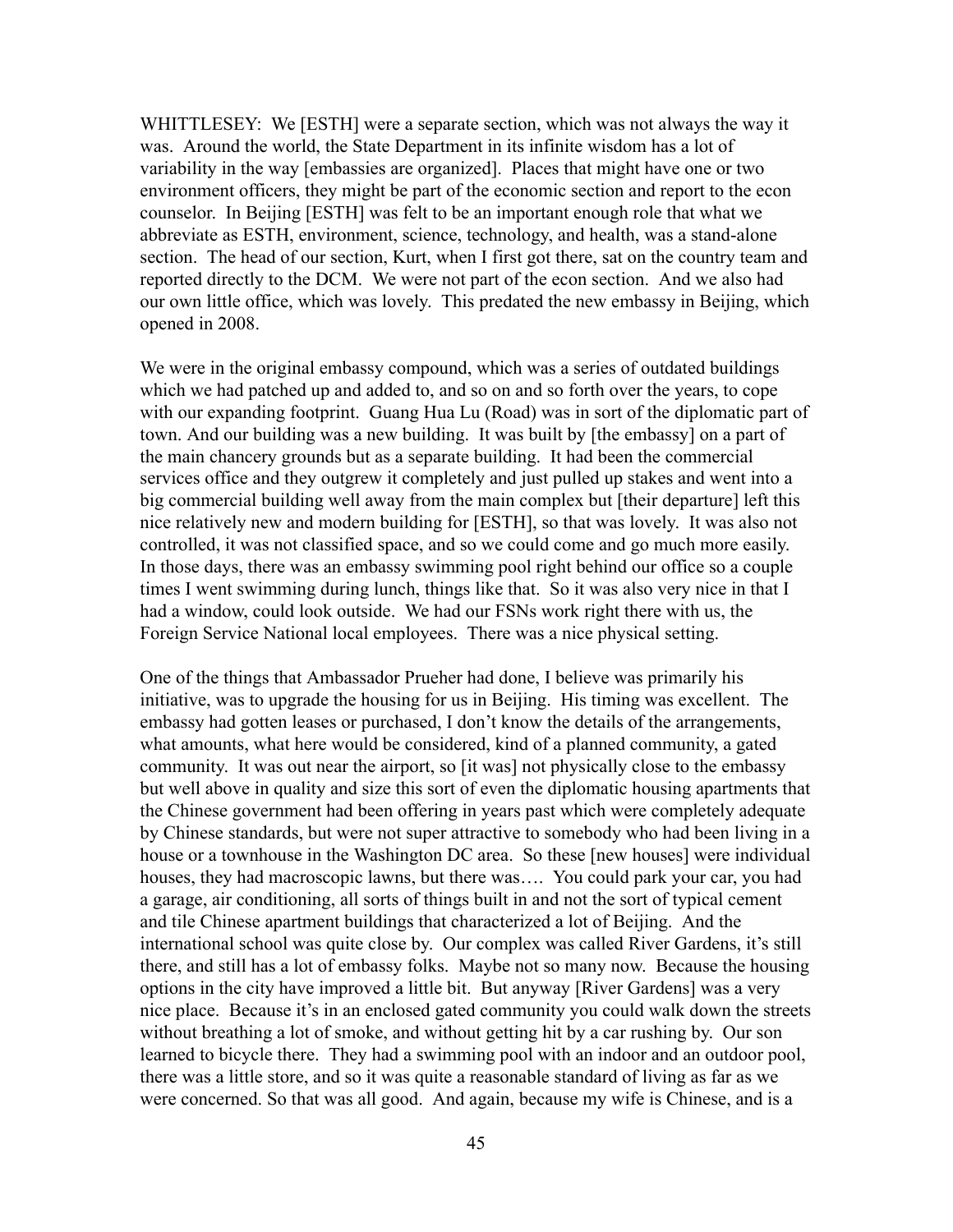native speaker of Cantonese but can speak mandarin at a near native level, [I had] absolutely no problem. I mean, she could go out on her own. I didn't have any concerns about getting a phone call like, "I have no idea where I am," or the car won't start. She was much better at dealing with those things than I was. So I was very relaxed about that.

Our son went to a preschool right inside that [River Garden] complex. They had made over a large house into a little Montessori school so he went there for a couple of years. So our home life was good.

So my portfolio…. If I could go on and talk about that in Beijing, I was there from 2001 to 2004 and there were probably four or five officers in the environment section, which made it a pretty good-sized [ESTH] section by U.S. embassy global terms. I always told people this is the biggest [ESTH section] in the world. I think that is still true.

# *Q: I believe it is.*

WHITTLESEY: So we had four or five, maybe six officers, depending on who was coming and going, we had an office manager, and three or four foreign service nationals there with us, so by the time everybody got there, it would have been 8-10,11 people in our staff meetings, so that's a pretty good size.

I got to the embassy in the fall of 2001. I don't recall other than residual flutter over the EP3 collision. That would have been less than a year before that. But in general we were in a fairly positive and forward-looking phase in our relationship with China. George W. Bush was the president at that point. A guy named Sandy R-A-N-D-T was the ambassador. He had been a trade lawyer in Hong Kong. Michael Marine was the deputy chief of mission, a Foreign Service pro with a lot of years [of experience] and knew his job perfectly, and was good at managing. [He was] a very down-to-earth, no-nonsense guy. Kurt Tong was the head of the [ESTH] section. I enjoyed working with him. So I focused on, I think essentially through my years there, 2001 to 2004, on a lot of natural resource issues, such as water, forests, desertification, and grasslands. I was in charge of pandas, so that was fun. And I've got a couple of little stories about that you might find interesting.

Probably fisheries would have been another aspect of my work. The air pollution problem had not particularly taken root yet. That was still something in the future. Climate change was also [in its] early days. The Rio Earth Summit had taken place and we had the framework convention and so on and so forth, but as a political issue, [climate change] had not really taken root, so [my work] tended to be much more focused on individual topics. Fresh water, forestry and things like that. It was a very enjoyable set of issues to work on. Generally pretty positive.

The Chinese, despite this sort of umbrella high level concerns about working with the U.S., the people in the ministries and agencies that we dealt with who handled those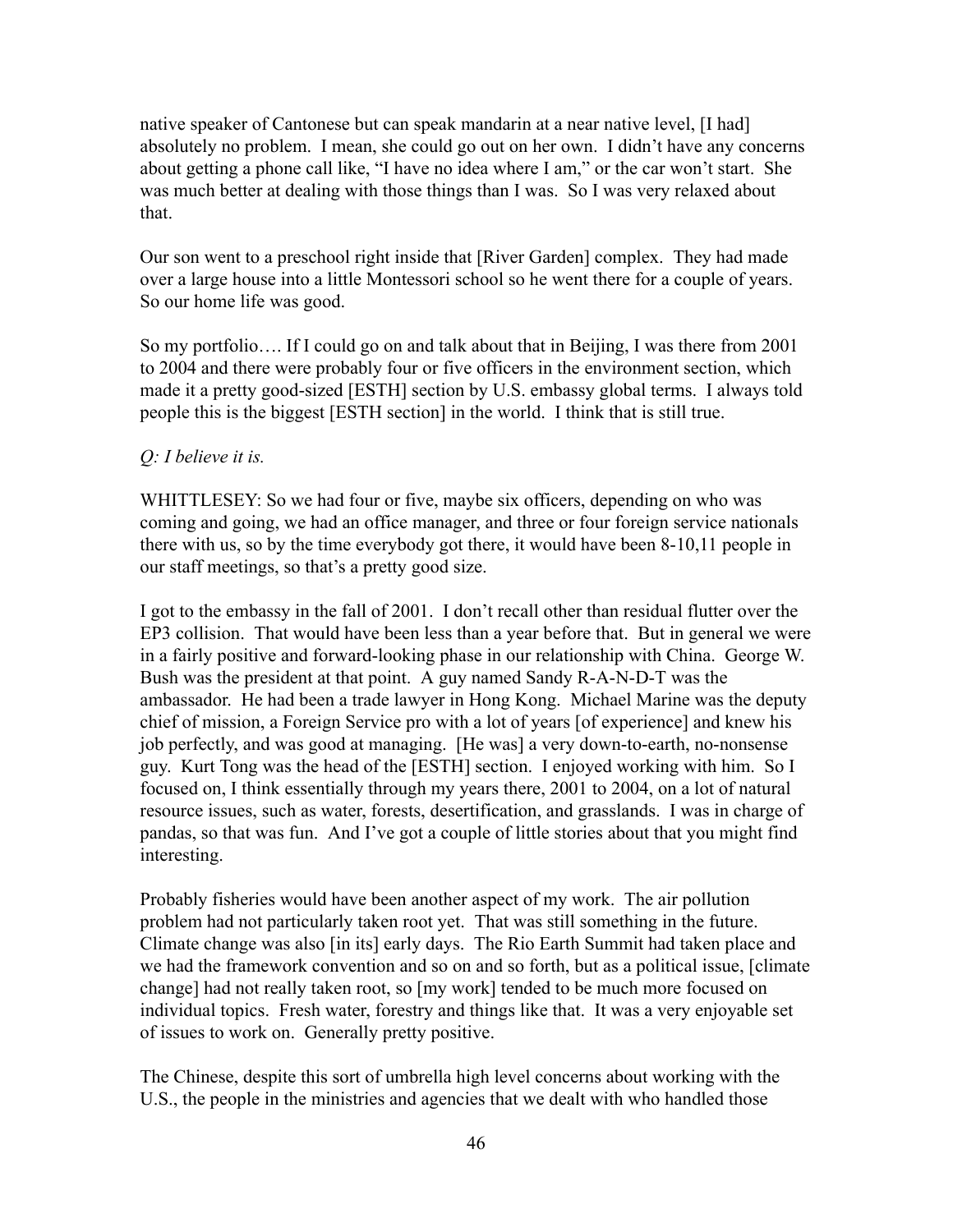issues, like forestry on a day to day basis, had a lot of respect for the U.S. agencies. They knew they had a lot to learn. They were humble in a good way that 'Hey we're facing the same issues you are. How do you deal with this?" And so that's a very enjoyable and pleasant work atmosphere and, yes, the president of China or the chairman of the party would be criticizing us for whatever, trying to "ruin" China, "keep China down," this sort of overall political context, but then a couple of levels from that there was a lot of business being done in a very respectful way.

Also [true for] the folks who came over, including, and I think they're still working on it, trying to set up a national parks system in China. So we had [many] high-level visitors. This was a bit of a double-edged sword. Everybody in the U.S. government wanted to come to China and visit. It was cool, it was very interesting, and so we would get very high-level folks. That gave us a lot of work, but at the same time you had the sense that you were really working on something important. These are two giant countries with a lot of global interests, working on some issues that I thought were important. That was a nice setting to be in, where you had access to this very active and forward-looking set of issues that made a difference. I took some great trips with people out to the western part of the country looking at desert issues, water issues at various places.

A great trip I took was getting to the pandas. When we, the United States, got our pandas from China in the Nixon era, there was an arrangement made [that] wasn't just like putting a couple of animals in a box and sending them over. There was an agreement established that required mutual visits and scientific exchanges to promote the wild population of pandas, to keep them alive as a species and hopefully to have them thrive. So there was some scientific and conservation agenda behind this. One of the most fun trips I did was to take the U.S. panda delegation one year. We visited the panda centers in Cheng Du, we went on a field trip from [Cheng Du] to the areas where [the pandas] lived. We walked up hillsides looking for them and had professional level discussions with the folk whom we visited. I literally got to sit next to a panda on a park bench. That picture I still have!

#### *Q: That's wonderful.*

WHITTLESEY: [In the picture] I'm kind of looking at the panda. Of course everybody wants to get their picture taken [with a panda]. This was not exactly caveman thinking, but certainly another era in terms of human contact with the bears. But they had one [panda] that was people-friendly and would sit there and they gave it an apple to eat and you could get your picture taken with it. So I was touching it. It was like 50-60 pounds. I mean, it was not a little handful. This was a cub. And I was touching its fur just to feel what it's like and it's surprisingly rough. You know you think, oh, it's a panda that's going to have this silky beautiful fur. No. This is a wild animal that lives outdoors year round in some fairly challenging conditions, and it's not a stuffed toy. And I went out another time with my family and we got our picture taken [with a panda] and my son. I remember the panda was eating the apple and my son was picking up the bits of apple. The [panda] was sitting there so the apple bits were falling on the panda's stomach, and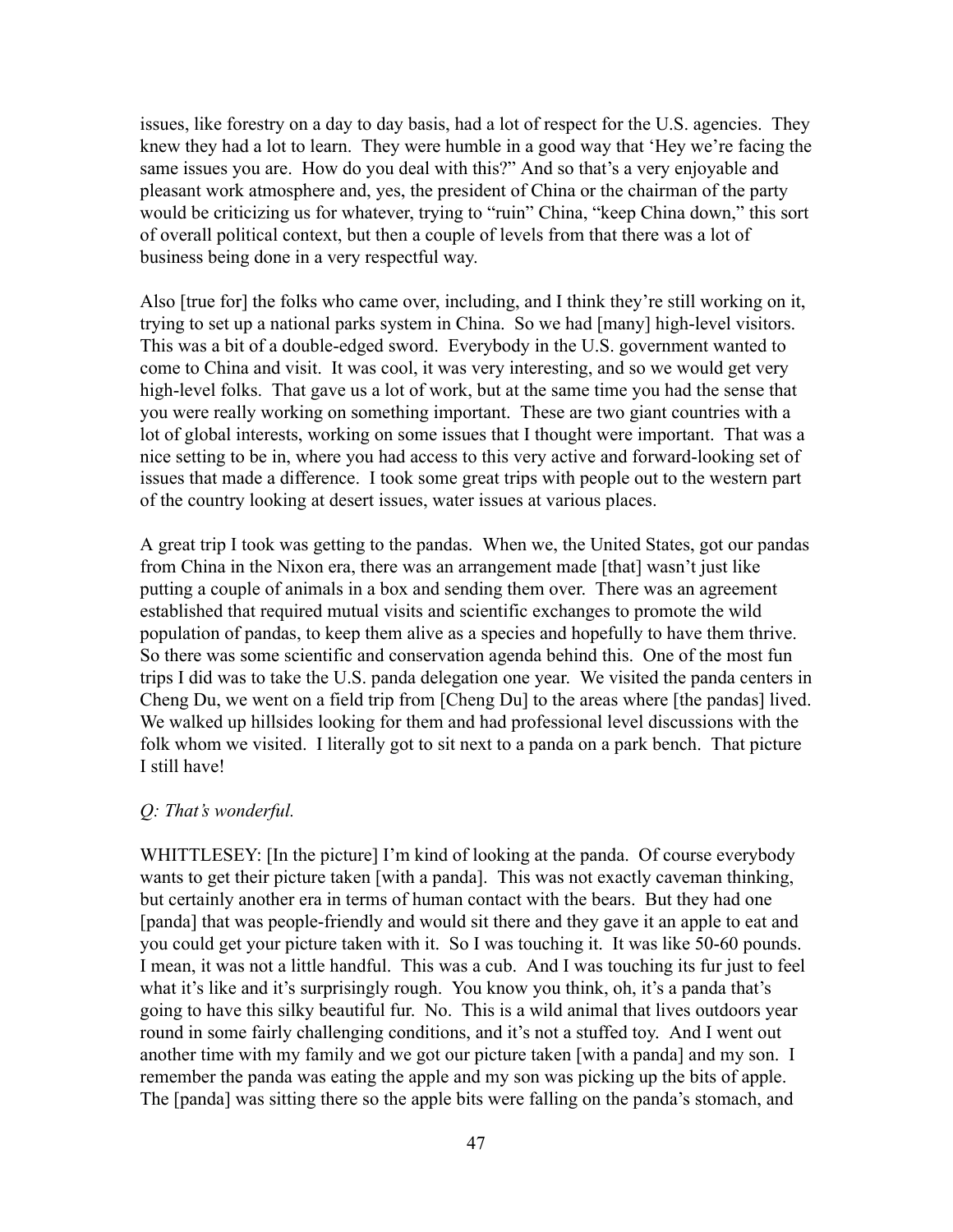my son said, you've got to clean them up! Taking the little bits of apple off the panda. But it was great to see the real deal. And even with pandas…. That was, I think, a little bit of a shock to me, that you have this incredible natural resource, the panda, globally unique, tightly tied to Chinese culture and their view of themselves and their position in the world, and [China] still had villagers living and working in that area where the [pandas] were. And I thought, that is really shocking that [China] can't even, their political system can't even deal with 4,000 villagers here in this place. [The area was] just completely unique and critical for these animals. So that [lack of action] surprised me a little bit.

Their physical facilities for the pandas were pretty stark. I think if you went maybe a little bit behind the scenes, the [Smithsonian] national zoo has the resources to put into making nice enclosures that are a little bit more pleasant. I mean this was much more of a jail cell kind of thing. Just bars, and tiles, and things like that. It had kind of a rough edge to it that surprised me a little bit, given the importance of the animal. I mean we're not talking about something that nobody's ever heard of, some kind of ferret or something. I mean this is this unique, precious symbol, and it's a big animal too. So the infrastructure was a little harsh.

But I was there with the U.S. delegation, real experts. A guy who was the panda person in the Atlanta zoo, the head of the U.S. national zoo, the international head from [U.S.] Fish & Wildlife, and a biologist type from Fish and Wildlife who was more at the endangered species working level but somebody who knew a lot about animals and wildlife. Those are the folks I remember. [There was] another working-level person who was more of the biologist type. We drove around for a week out in Szechuan and in that area near Cheng Du, visiting different panda facilities and talking to folks and going out to where pandas might be found. We never did see one out in the wild. But it was very interesting to talk to these folks and learn about pandas.

### *Q: At that time in the early 2000s what was the general understanding about how close to extinction the pandas were and what the trend line was?*

WHITTLESEY: I think it's not a lot different than what it is now, that [the panda population] was at a low but stable level. First of all, it's hard for people to figure out how many [pandas] there are. These are somewhat reclusive animals and they live in very difficult terrain. They're in the mountains, so it's not like you can fly over with a satellite or even a drone, which didn't exist at that point, or a helicopter or an airplane and say "there's a herd of them over there!" So just getting numbers on [pandas] was tough. I think [China's] focus was the captive breeding program, literally just trying to produce the biological reserve to have the animals alive and even if they were in a zoo environment. There's a lot to learn about what they eat, and the structure of... not exactly their lifestyle [laughter], but I'm trying to think of the right word for their daily habits and things like that.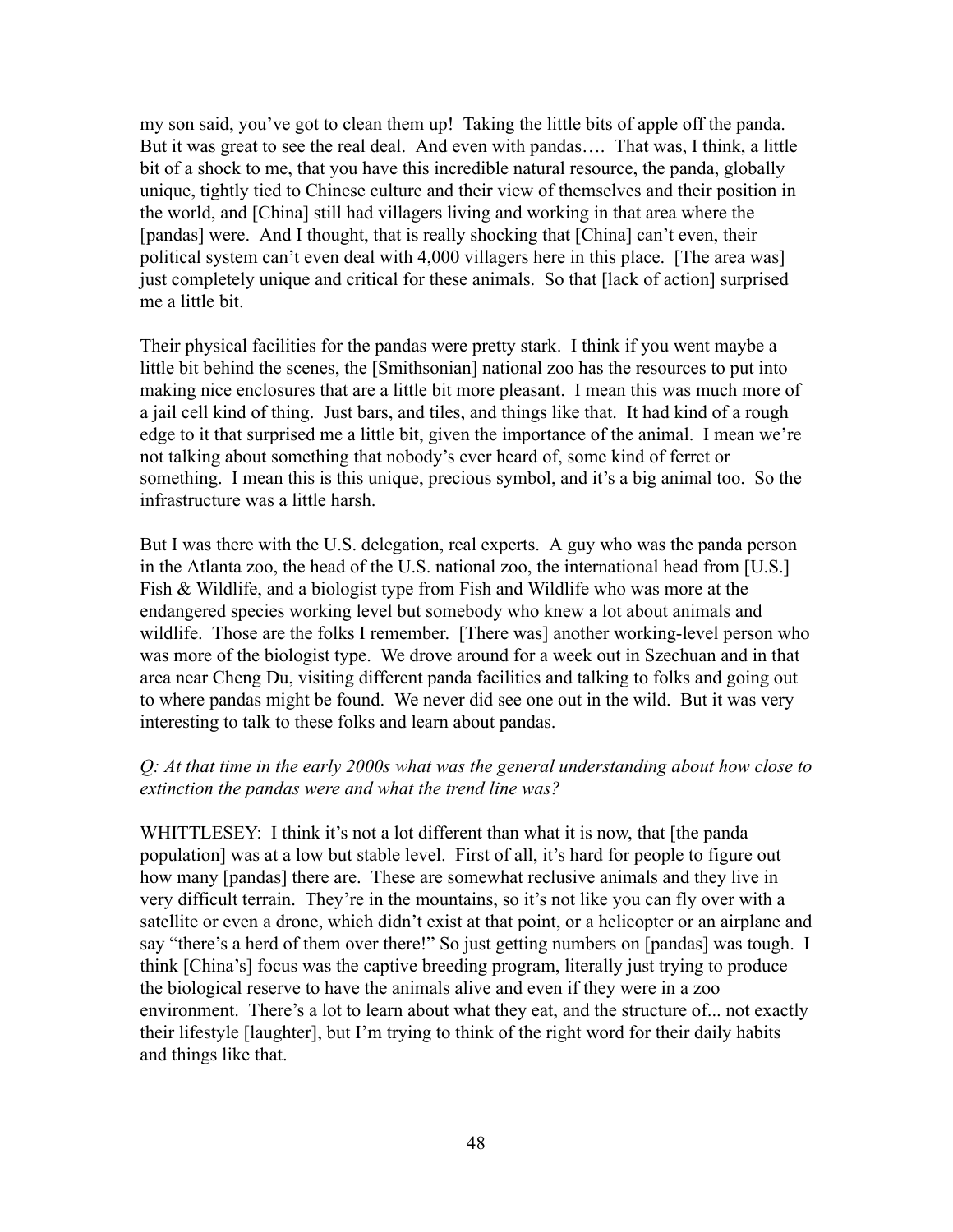So one of the things that was going on throughout my time there was that the Memphis Zoo was very interested in getting pandas. And to go to the end of the story, they were able to strike an agreement with the Chinese and have a couple of pandas sent over to their zoo. I don't recall the specifics but because Federal Express is [headquartered in Memphis] …

#### *Q: Would they really send them with Federal Express?*

#### WHITTLESEY: Yes!

### *Q: Holy cow!*

WHITTLESEY: They still do that. When they repatriated the baby [panda from Washington DC], that was a dedicated FedEx plane. It's hard to imagine that [the Memphis Zoo was] able to pull this off. Obviously a group of folks, somebody at the Memphis Zoo said, and it could only have been somebody up at the high echelons, probably the top one or two people, said, "We should try to get some pandas." And I'm just speculating here, but trying to understand how this might have worked, they would have formed a committee, with a chairman and a donor group to sort of make this work in the larger context. Because Memphis is not a huge city, but they got FedEx there and I guess they've got a decent zoo and someone said let's make this happen, because this is a multiyear effort. You don't just fill out an application and fax it in and hope that you get it. You have to do [some] wining and dining, sort of relationship-building, people fly back and forth, and so Memphis was willing to get in there and do that. They had consultants and the whole [package], I mean it was a serious effort, and I don't know exactly when they started, but at the end of this, by golly, they got the Chinese to agree. They structured one of these agreements to send a couple of pandas over to the Memphis zoo. So that was one of the highlights of my tour.

FedEx and the other folks who literally put [the pandas] on a plane said, "Let's get the ambassador to come out and get his picture taken." I mean this was the photo opportunity of a lifetime. So we were able to get, and I don't remember if I had this idea or if it was somebody else, but [we said] let's get a couple embassy kids to come out, and so [the Chinese] said, fine, it's okay. You can have two spots. And I remember this was one of the few times in my entire State Department career where I saw the ambassador give a direct order: "My daughter is going to get one of those spots! Any difficulty understanding that?" "No, Mr. Ambassador." And I was glad he did that. I mean that poor child [the ambassador's daughter]; 13 years old. Her father is out every night and living in this high-pressure, high-work environment. That poor child certainly deserved to have a little something nice happen because of that. [A second embassy child] got the other spot. We had a drawing or something for the other spot. Somebody else got to go out there, got their picture taken. So the pandas are in big cages, and FedEx [loaded them], and off they go. So that was a lot of fun.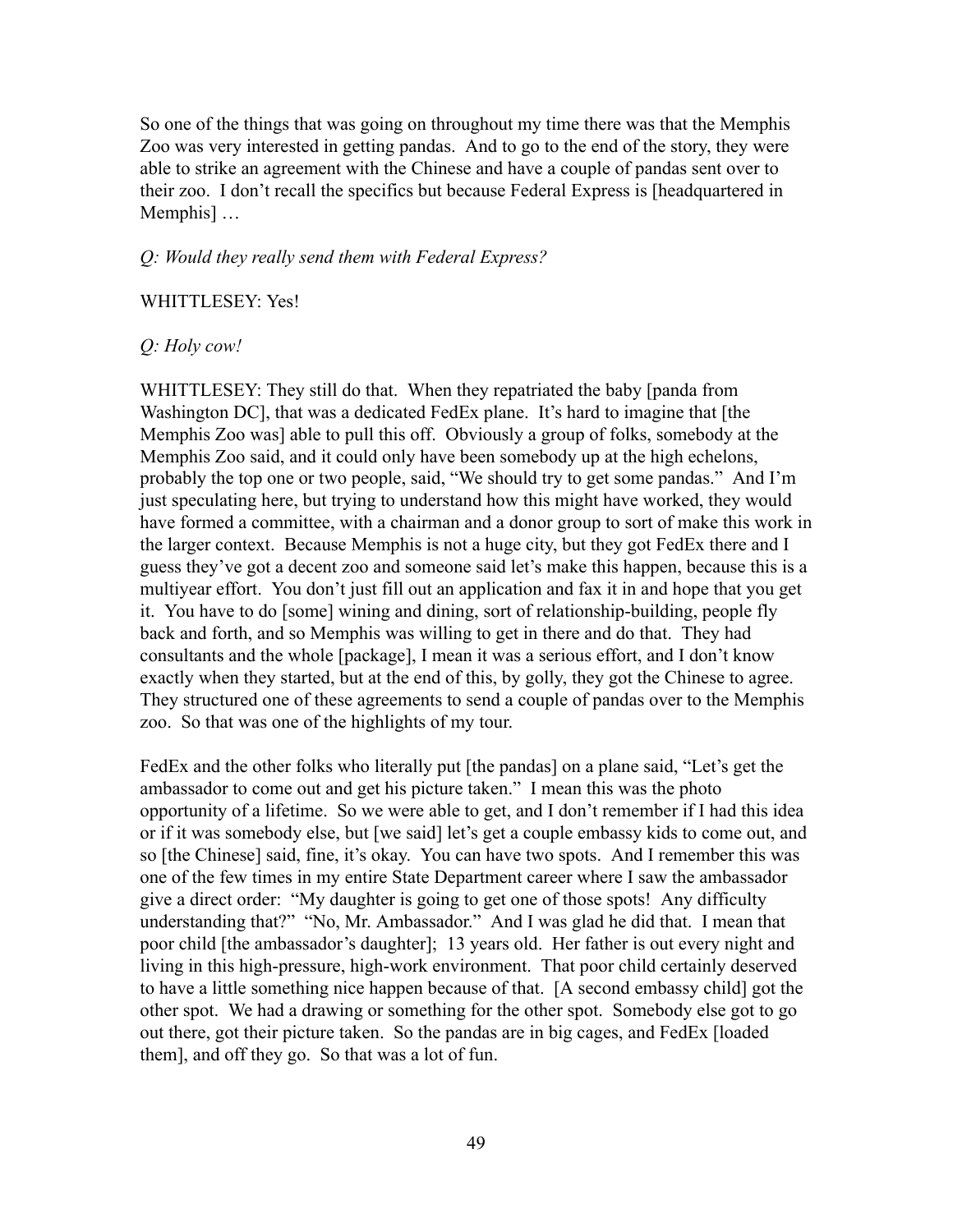But as I said, I got to travel around a lot. Because our son was still fairly small at that point, it was easy to travel. As I also mentioned previously, my wife was completely comfortable and capable of traveling in China on her own. She didn't [need my help]. She was much more likely to help me than vice versa. We both enjoyed traveling and getting out so we saw a lot of China in our tours there, including going out to, I think we were in Guangzhou at that time, to go to Tibet.

#### *Q: Wow, how long were you able to spend in Tibet?*

WHITTLESEY: It was maybe 3 days, 4 days, something like that. It was not a long period of time. But Phil was still amazingly young and I think now he was probably too young to [travel there], because the physical demands of going out there are intense. You're at over 10,000 feet of elevation. He was still a little baby. But we pressed on, did that. We went out to Xinjiang, the western [province] which is essentially now a large jail cell for the Uighur people. I did other trips out there without my family on business because they had floods or maybe had an earthquake or something out there and we provided [relief]. Part of my job was to do disaster relief, so the Red Cross took us out there and we were taken around to places that had been flooded [or had earthquakes]. I went to several floods. These were on different occasions, but [visited] several areas that had been flooded or had an earthquake and things like that. [This was] the equivalent of handing over the big check and getting our picture taken and doing a little photo op type of thing. Showing that the American people were supporting these folks in their time of need.

So we got to [travel], both myself on my own on business, and also with my wife. We got to see some of the more remote and less visible parts of China, which is one of the great things about being a diplomat. You have the time and the travel skills to make that happen. I doubt that anybody could just get on a plane now and go out to Xinjiang, but at that time it was still relatively open. And that was just something that we could do that almost nobody else could, because the folks who were coming to China, they wanted to see Beijing and Shanghai and go to see the terracotta warriors in Xian. And that's going to be about it. And getting out to Kashgar was just not going to happen for most folks, so it was a great opportunity to see all over China.

We went to the northeast in the winter for the ice festival, you know, all of those [travel] things. When you're there for multiple years, you have the time to set those things up and pick those off, which you couldn't do if you were just coming in for even a couple weeks or a month. We went throughout the southwest and to the far west and multiple times to see the terracotta warriors, all those types of things. And I think there's a lot of value for a diplomat to do those types of things. [There is value in] seeing the daily life that the people maintain, what they're concerned about. I got to visit the Yellow River with some real water experts from the U.S. I mean, this is one of the real joys of the diplomatic world. You're not an expert, but they are, and you get to spend time with them, and [ask] what's going on here? What do I need to know? And they are all too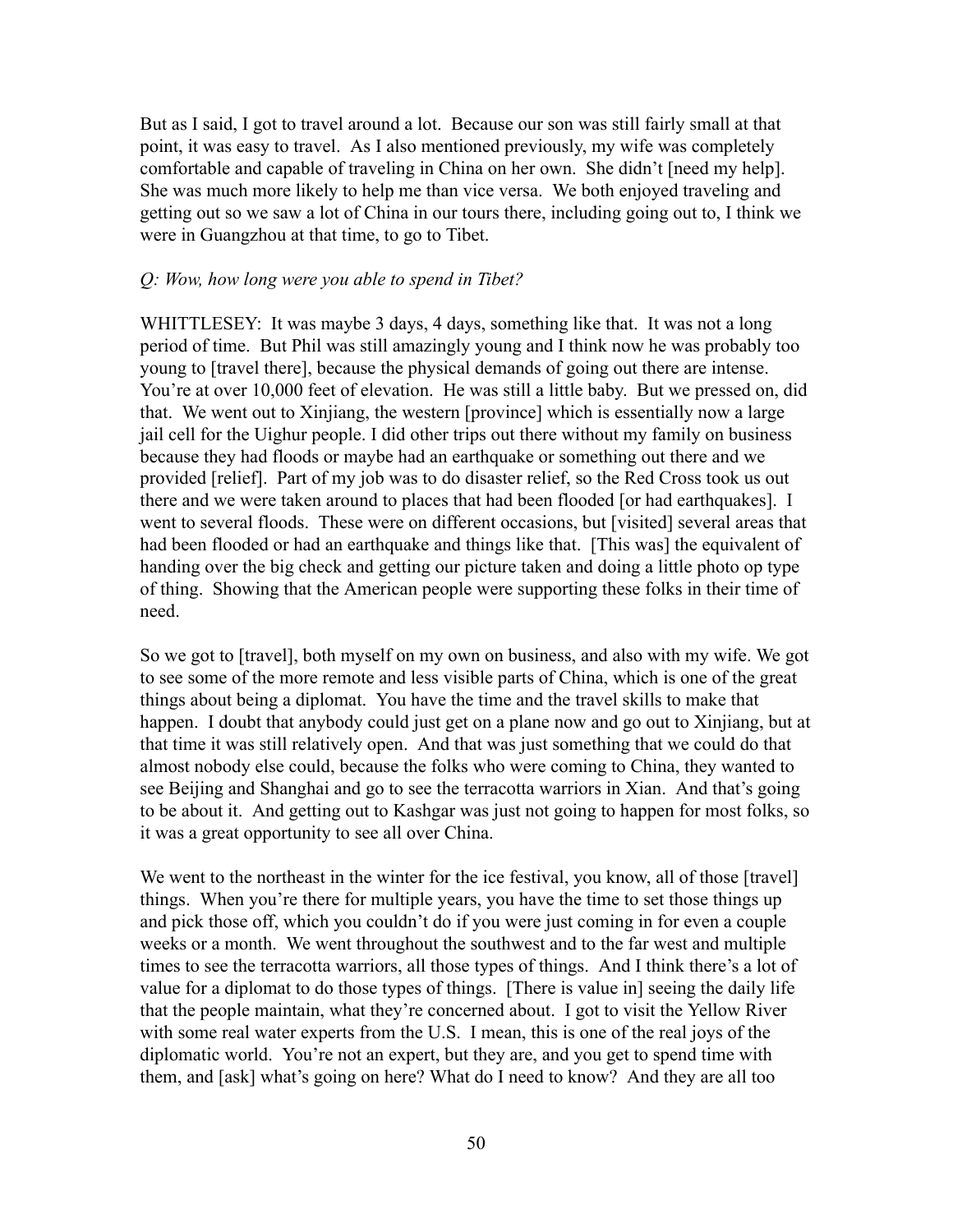happy to talk about these things. You really get quite an education in some of these [trips].

*Q: Absolutely. A similar experience happened with me as a public affairs officer where I got to hang out with the Fulbrighters. Every one of them is a genius in something. And maybe you're not that interested in carbon fiber or whatever, but somebody, one of those Fulbrighters is going to be a genius about something you're interested in and you're going to get a lifetime of experience with a year [by] periodically talking to these people*

WHITTLESEY: Yup. I think it was when I was in Guangzhou, if I could rewind just a little bit. You reminded me of one of those things that I knew I would forget while we were talking about Guangzhou. But one of the things I did down there was because the U.S…. I think a lot of people don't appreciate, even now, how knitted together the U.S. is with China. We have a wide range of agreements and understandings and relationships between our various departments, and it kind of goes across all [of the] government, including the military and folks you would think would not necessarily have a tight relationship.

But one of the things I did when I was in Guangzhou, essentially because there was nobody else to do it, was to go with somebody from the Nuclear Regulatory Commission to visit a nuclear power plant in China, called Daya Bay, near Shenzhen. It had this unique relationship where [the power plant is] in China, but it supplied electricity to Hong Kong. But anyway they had a relationship, and this is typical of many issues where the folks who are dealing with day to day issues in China, I mean they have serious, real responsibilities. You're running a nuclear plant, you know, you don't want to screw up. So you are, I won't say desperate, but let's just say you're very interested in getting people to help you out. And so [you ask the Chinese], "Do you want to have a U.S. nuclear expert come and watch [your operation]?" [They would answer,] "You bet I do! I want to know exactly what he thinks about this."

So this was one of those [visits]. I didn't know anything about nuclear plants, but they talked, and you talk to your own folks to ask what are we looking for here? What are the issues? And they give you the real inside scoop and it was just absolutely thrilling to hear what's going on in this society. [China is] this giant country with a huge amount of global influence and you are right there with somebody who's got a pretty significant role, given the nature of things. I mean, China's got a huge population but the number of folks who can run a nuclear plant is not big! So you're talking about somebody who is at the top of the top, who has the background and the experience and the knowledge. These are sophisticated people, even in a country where you still have a lot of plain old dirt farmers and stuff like that. When you get up to somebody who's deputy minister, minister, head of an agency, running a big facility, these are not hicks. These are folks that have been around, know the issues, have traveled and are sophisticated folks. It's very enjoyable and fun and challenging to interact with them.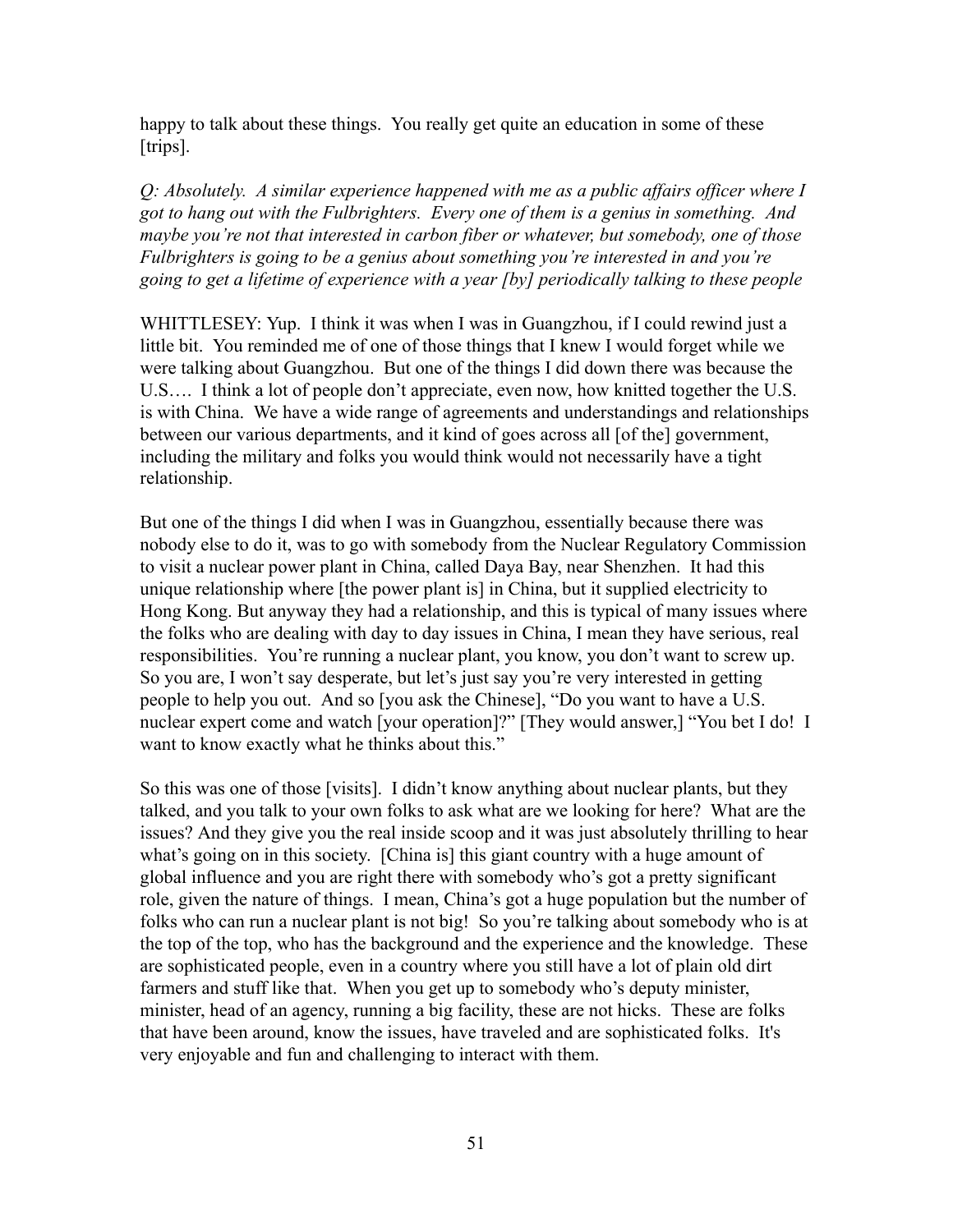So going through the nuclear plant was fun. One of the things I remember the most: this particular plant had been built by a French company. The French have a big nuclear company, I can't remember whether it was Electricite de France, or another big French energy company. I guess the building and the operation of the plant was somewhat of a joint venture. I've forgotten the details. But we got to the plant the night before and we were going to have our tour and meetings and stuff the next day. I remember we went out to dinner. [Later] I went out [to a convenience store] to get something, and I was walking back to my room and somebody kind of came out of the darkness. I was a little sort of, just caught my attention, I guess. I realized that this person, who turned out to be a French person, not a Chinese person, had just had way too much to drink and was literally staggering. And once I sort of figured out the situation, that he was not going to [attack me], [and that] he could make his way home, I remember thinking this guy's going to be in a nuclear plant control room tomorrow. Do I really want somebody who is near the edge of incapacity hungover in a nuclear plant in the morning? Obviously nothing untoward happened, but it was just one of those funny little scenarios.

Anyway, the general point is that because of my particular issues, and I mean me as one person in the Embassy, I got to travel a lot and to a lot of very interesting places, and that had really kind of grabbed my attention in a way. Even other people in the embassy would comment, "You get around," "Your trips sound like fun. When we go, it's just to meet the people from the Foreign Affairs Bureau in the capital city and it sucks but you're out in the forests, or at the lake, or at the dam, or this sort of thing" So that was fun.

# *Q: As you think back, were there particular U.S. policies that you followed that you were very concerned about?*

WHITTLESEY: No, nothing that I recall, certainly at this stage, that concerned me or that I really felt was misguided. In general, I thought we were pretty, we were in a very positive role, helping out in all of these different things. We had a very active relationship, and there was nothing that I was looking at that I was thinking "Oh God, I mean, we're not doing ourselves any favors with that. This is blind." No, I thought we were doing good work as diplomats there to engage with this giant country on very specific issues that did have global impact. One of our missions as diplomats is to find areas that affect the U.S. And yes, it does matter if the Chinese are safely managing their nuclear power. And it does matter if they are conserving forests. And it does matter if they're protecting endangered species. And [that] their fishing industry follows certain rules and that they have adequate water resources and things like that. So our interests were not difficult at all to follow, and if I could mention this scenario that happened toward the end of my tour there…

I think it was maybe the year 2002 or 2003 as a good example of that. And that was a health outbreak called SARS. Let me think if I can recall what SARS means. Something Acute Respiratory Syndrome. What would "s" be? But S-A-R-S. Something acute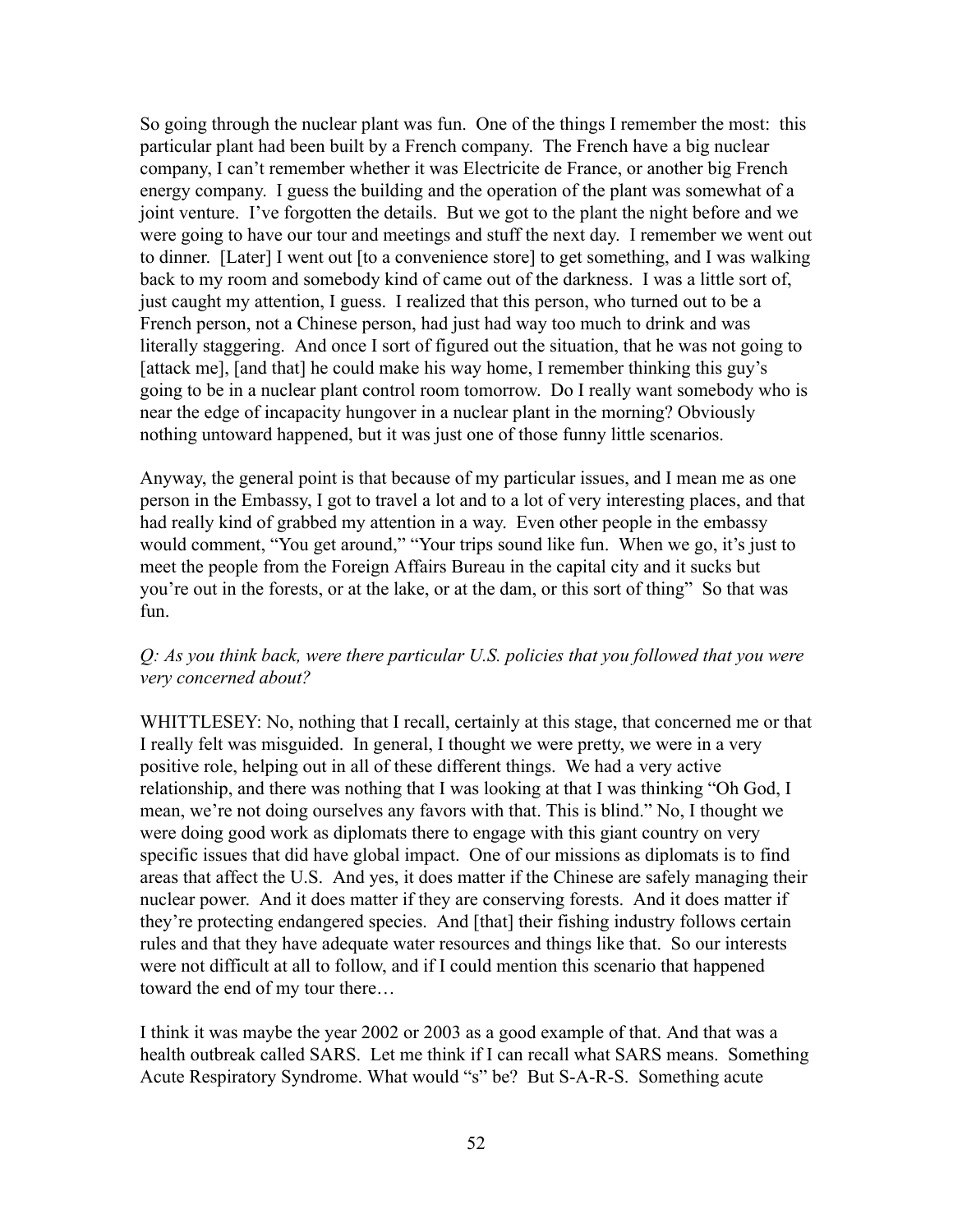respiratory syndrome. And this was China which because of its high population and because of the climate in certain places…

### *Q: Severe Acute Respiratory Syndrome*

WHITTLESEY: Okay. Because you have people living in proximity with animals, literally, the family pigs are in the front courtyard and the chickens are running around. This kind of human-animal interchange is considered by scientists to be a real threat for viruses and other diseases. At some point it became clear that this respiratory problem that got labeled SARS had started to break out a little bit. This was a situation where the Chinese were a little bit caught because it's one of those situations where they can't hide behind their political rhetoric any more. They've got a problem and they need help. So somebody has to say, hey, we've got an emergency here. Can you help? What the hell do we do here? They don't have the kind of broad-based scientific enterprise that we would have in the U.S. with legions of well trained, experienced people. [China has] got a thin layer of folks on the top who know exactly what's going on and a lot of folks [underneath them] who are under-trained and under-experienced. But of course at the same time, they don't want to admit all this in public. There's a little bit of a delicate discussion that has to take place so that they don't seem like idiots to the outside world who can't manage their own affairs.

Fortunately the World Health Organization has an office in Beijing which was lovely for us, and for the Chinese, because it gave a kind of a neutral broker who could in effect represent global interests in a serious way without China saying, "Well we can't handle this. We have to bring in the U.S." I mean that was maybe a political step too far for them to take. But dealing with the World Health Organization on an international basis, that was much more palatable.

So there was real concern that this was going to be a major epidemic.

# *Q: And once it gets into one person, if you're not able to track it, airlines, and people just catching it in the airline cabin!*

WHITTLESEY: Exactly. So this is why, for that reason alone, this is why the U.S.-China relationship is so critical because yes, what happens in this little village in Guangxi province that nobody ever heard of that has 500 people in it, that can shut down New York City in ten days if you're not careful.

So this process started to unfold before our eyes in Beijing. There were of course a lot of rumors and this lifted the veil on a lot of the bad Chinese practices of failing to report information accurately and fully, and giving you the happy talk of "We got this under control," and, "Don't worry about it. Everything's going to be fine." The Chinese hosts themselves [this time] are like "No, we've [never faced] this before." A lot of them, and you're talking about at that point at least 15 million people in the Beijing metro area, a lot of folks are like, "I'm out of here." And they literally got on trains and went home [to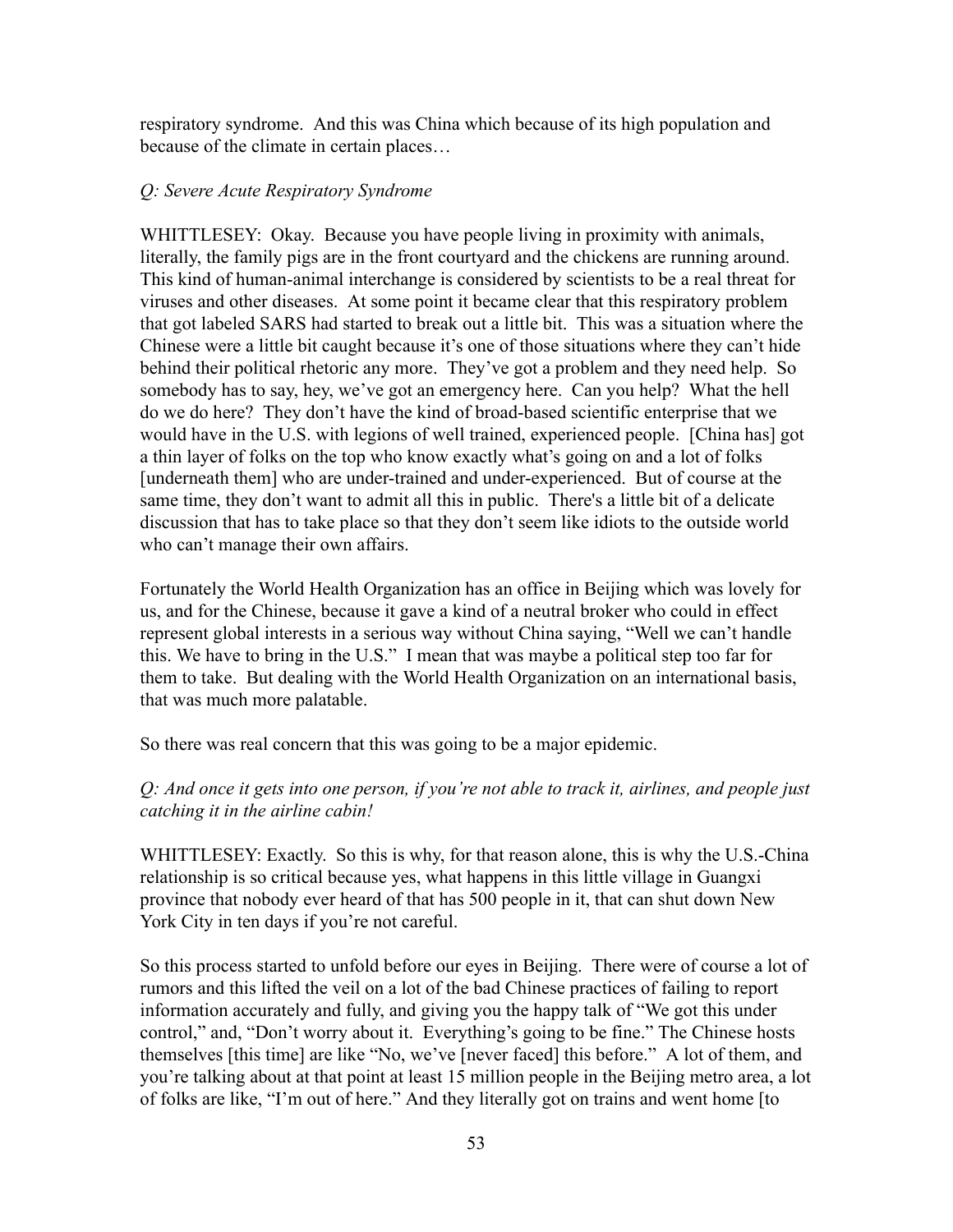other cities and villages.] So you had, for a few days there, you had just absolute pandemonium with - probably got to the level of people hanging off of trains to get out of town, but certainly every train was packed. And the city [Beijing] literally started to shut down a little bit, because it would be the equivalent of – and I hope I can do this while being fair to our neighbors from central America who populate the U.S. If they suddenly all decided to go home, things where you have a large Latin population [such as] taking care of restaurants and even things like lawn care and manual trades, construction industry…. Imagine what would happen to the construction industry if everybody who had a passport from a central American country left town, things would just shut down, and restaurants wouldn't be able to function and things like that. So this is what started to happen in Beijing.

So it was very, very interesting, and a little bit scary. We had town hall meetings at the embassy. We were given the opportunity to fly out if we wanted to, if you really feel you can't, you're not comfortable staying here, you can be repatriated. Several people took that option. Maybe somebody who had an underlying health issue, or a young baby, or something like that. "I want to be back in Seattle; I don't want to be in Beijing" when some epidemic is raging.

And I remember some people from the Centers for Disease Control (CDC) came over and we took them around because we were the health section. We had some folks [stationed] there from CDC, representatives, but they were only a couple of folks and they needed some manpower. So we helped out to take some of their visitors around. I remember somebody asking the guy, "Is this something we need to be worried about? What are we facing here?" I just remember the upshot of his answer was [that] a little panic is not completely out of the question here! This theoretically could [go badly], and this is the thing about health, you never …

*Q: Just look at the Ebola issue. And ultimately it was dealt with, as one might say, as quickly and efficiently as possible, given the conditions, but it could have been much worse.*

WHITTLESEY: Yeah. SARS was certainly in that category and when it's happening right in front of you, you don't know which way the dial is going to move, and sure, the last 100 times this has happened, it died out and everybody kind of goes back to the way things were, but there's probabilities instead of being one in ten million, now we're like one in 100,000. It's like, "Okay, we're starting to get to the point where, yes, you do have to be concerned about this." And as I said, the potential risks are huge. We were facing some very interesting [issues], and having some very interesting discussions.

This is also not abstract, all of a sudden, because, well, if this is really going bad in Beijing where *we* are, maybe Japan is not going to be too happy about a planeload of people [showing up.] "Sorry about your American passport, but didn't you just come from where this outbreak is?" "Yeah." "See you later! Yeah, head on back because you cannot land here."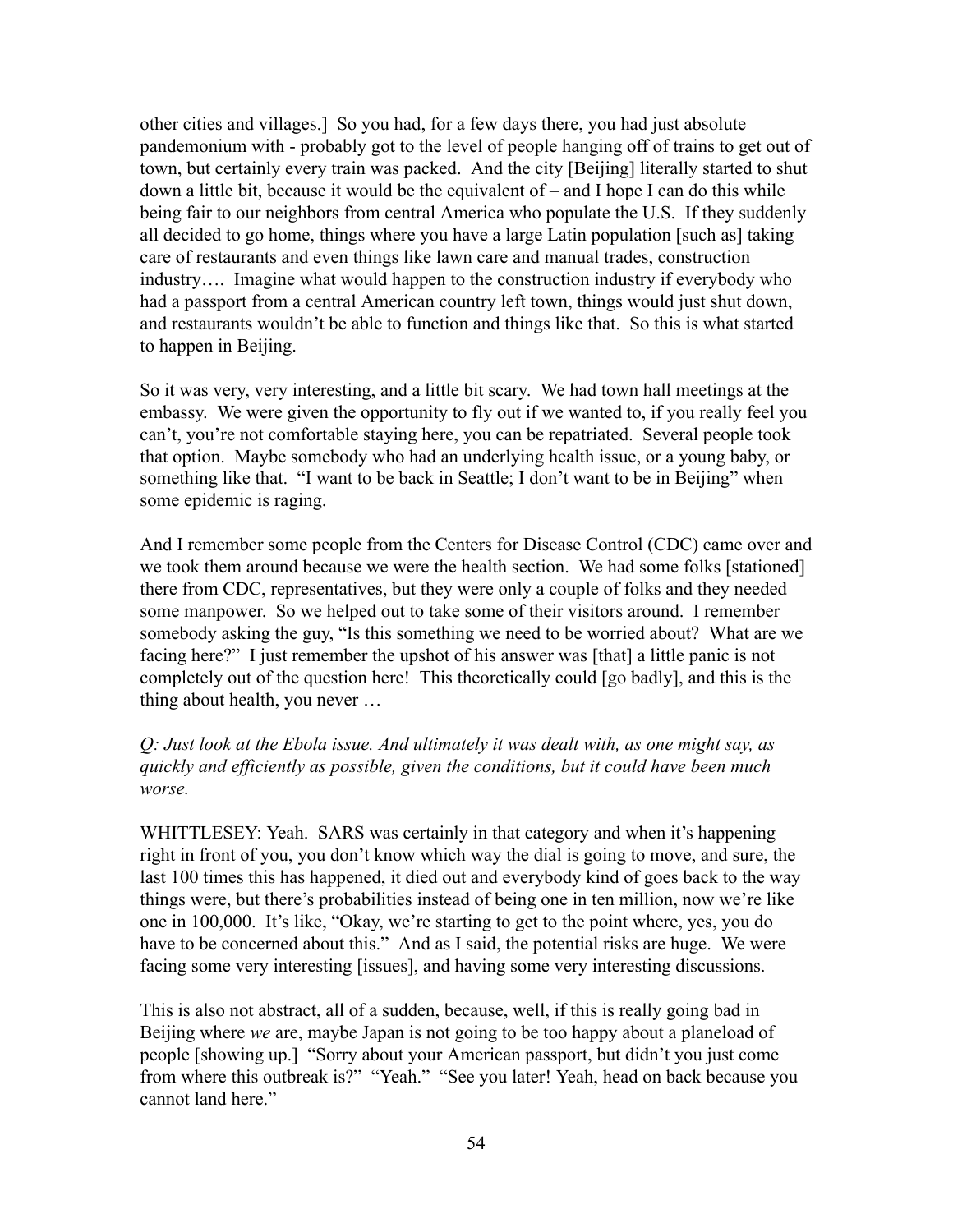All of those things for us as American diplomats [that] would have been the typical [departure] maneuvers in case of civil strife or something: [you would] go to Singapore, get on a plane, get the military to fly you out. Well, the Chinese would never in 100 years let a U.S. military plane land in Beijing to remove American citizens! Singapore may just say, "No, sorry, you guys are stuck there. We have our citizens to protect. You're our good friends, but we cannot risk bringing a highly contagious and potentially fatal disease into our population."

So all of a sudden, all these things that we kind of lean on as diplomats around the world, those are getting knocked out from under you. So it was very interesting [for] maybe a few weeks, while all this played out. The Chinese were, we'll say, and I'll end on this, they were up to their old tricks of not sharing information to the point that WHO people would go to inspect a hospital and the Chinese were reportedly moving patients around so that [the patients] wouldn't be [discovered] by the inspectors.

The short term effects turned out to be negligible. SARS kind of died down. People came back and went to work and everything sort of resumed its normal course. But to their credit, a group, and I don't know who they are, but a group of folks in the Chinese government and particularly in their health ministry and academic enterprise, said, "We [China] cannot do this again. This is not good for us as Chinese people to have a potential for a raging epidemic to take root in our society." The old rules just won't work. The typical "hide it," "Don't let people know," "Sorry [but we] don't manage health emergencies like that."

When I went back in 2014 to 2017, the medical world was the one part of the Chinese, and to a certain extent the environmental people also, was the one part of the Chinese government that had really moved forward and seriously engaged the international community and pulled themselves up as best they could in a good-faith effort to conform to national standards. And not just by saying it, and rhetorically committing to doing the right thing. I mean, they said, here's what you have got to do. You've got to have information, you've got to have resources, you've got to sit on the committees, you've got to have experts in place, and they took that on in a serious, mature, and wise way.

I think they moved their thinking forward so when we had Ebola, they were the folks who were saying, "Yes, we agree with you. We've got to work with you. China needs to be in the game, this is going to affect us." And all of a sudden you find, "Well gosh, there's 200,000 African people living in Guangzhou! If somebody gets off a plane from one of these [infected] places, you're going to be in big trouble!" The Chinese didn't have any trouble understanding that. And so that means that you have [Chinese] folks internally advocating. I'm just making this up for purposes of illustrating the thought process, but for example, the health minister goes to the president and says, "We've got to get on this issue and be engaged." They're a voice for – I'm sure they do it in a polite and deferential Chinese way, but also with an unmistakable view that this matters to us [the Chinese].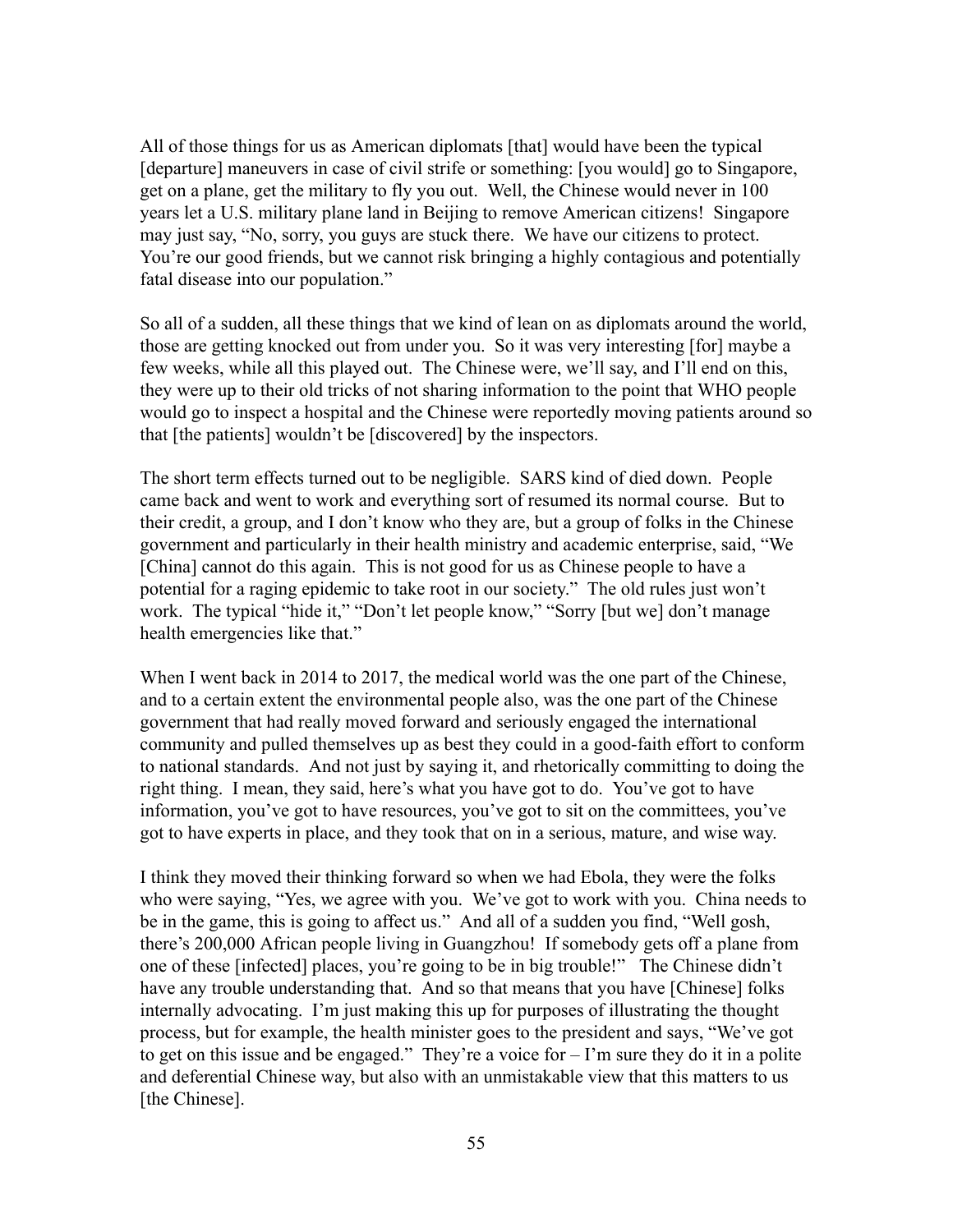That kind of internal advocacy is what you're seeking all along as a diplomat, to get somebody to understand, here's why the United States has a transparent information system and why it has regular reporting for health issues, and here's why we invest in this sort of thing. And here's why you should be sending your people to do this epidemiology training and participate at WHO because next time, it's going to be you. This was a case where it really was, and while avoiding an immediate disaster, it [SARS] was scary enough and real enough for them that they got the message and made a big change.

### *Q: Wow. Fantastic.*

WHITTLESEY: So it was very fun and interesting and exciting to be there while that was happening. Like reality: you don't know how it's going to work out.

*Q: One last question is before we break, you were there over the period of 9/11. Did that have any impact on your work in Beijing?*

WHITTLESEY: I don't think so.

*Q: I understand it's certainly very far away and the Chinese have pretty tightly controlled borders, but rather an extensive secret system of observing and surveilling things.*

WHITTLESEY: Yeah, I remember turning on the TV and seeing what turned out to be the world trade center in flames, and I thought, oh, some crappy hotel in Bangkok has gone up in flames, and then I'm like, this is in New York! And calling up Kurt (Tong) and saying, hey man, you better turn on the TV. This is going to be important for us.

*Q: You know, it's funny. I saw it on TV in the last place you'd expect. I had finished canoeing in western North Carolina, and there was a general store and I just went in there to get a coke or something, and it was on the TV in the little general store, and the sales person behind the desk said, you might want to watch this. So I looked and I saw the plane go into the first tower, and my first thought was, there had been some breakdown in the air traffic control that this was some crazy awful disaster that happens once in 100 years, and it just didn't even dawn on me that it could have been a terrorist attack until 15-20 minutes later when you saw – no, this can't be. Lightning doesn't strike twice that way.*

WHITTLESEY: I must say that the Chinese were not involved in (post 9/11) policymaking). It wasn't their people who carried out these attacks. It didn't happen on their turf, it was not a Chinese plane. They just didn't have a clear interest. I'm trying to state this in a neutral way. I mean it just wasn't part of their... it didn't affect them, it didn't involve them, shall we say, directly. I'm sure they were watching and began the sort of thinking about terrorism that has now pervaded the global political class. But in terms of our daily work, I don't recall any particularly strong influences there.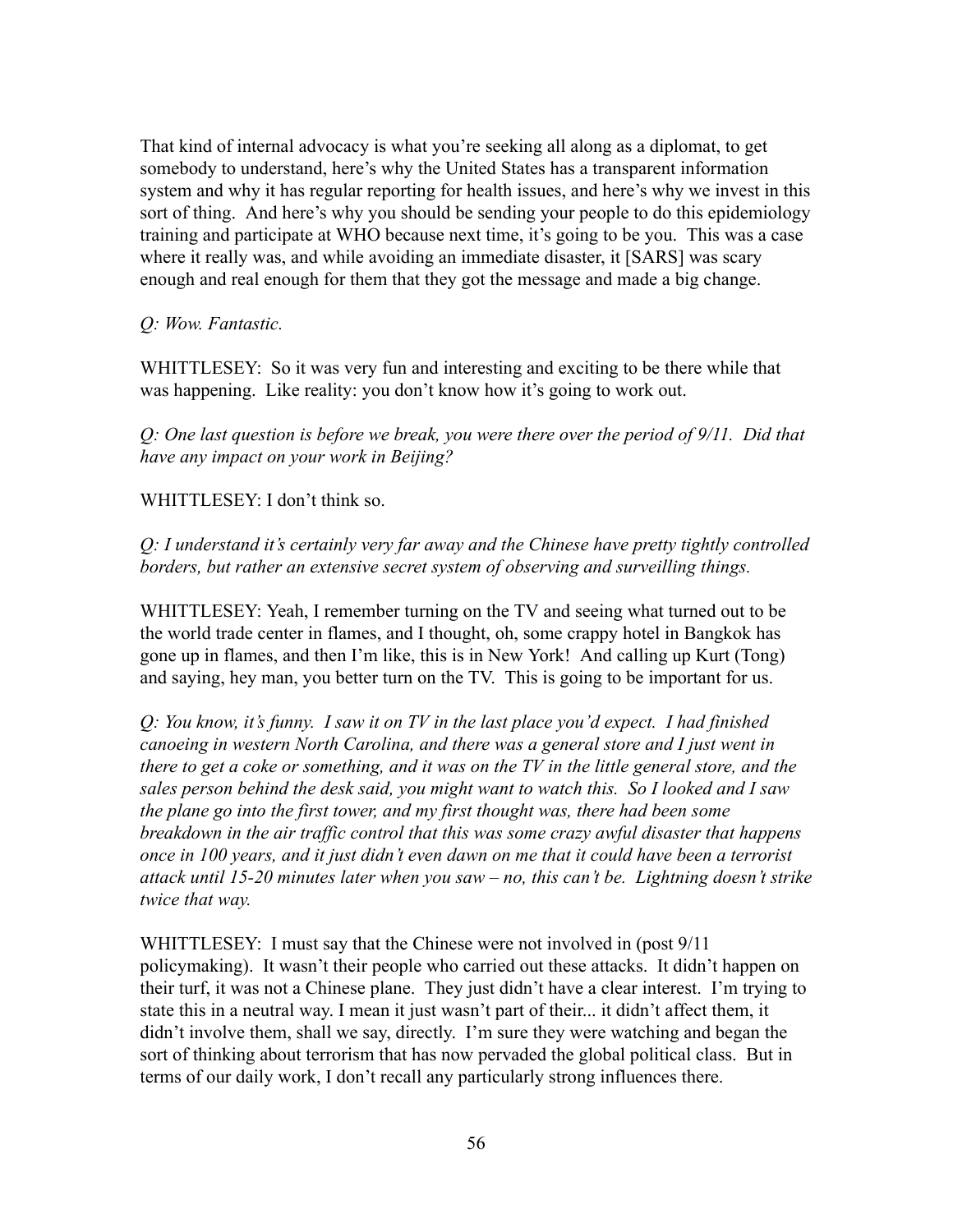*Q: Okay.*

WHITTLESEY: I'm sure we got expressions of condolence and things like that.

*Q: All right, so let's pause here and maybe what we can do is reach the end of your Beijing assignment and move on from there.*

WHITTLESEY: Sure, that would be fine.

*Q: We're resuming our interview with Jock Whittlesey as he completes his tour in Beijing as the natural resources officer.*

WHITTLESEY: One thing that I wanted to mention is a general component of being a Foreign Service Officer, and particularly true for those of us who work on environmental issues, is the opportunity to meet people who are experts in their field and to visit interesting facilities and sometimes have conversations with real experts on very esoteric topics. Our then assistant secretary of oceans, environment, and science (John Turner) visited China. I had an opportunity to go with him out to a place in western China, a province called Qinghai. We went to a special atmospheric science research station, and this place was specifically picked to be as isolated as possible so that you're not downwind from a bus stop or a factory. They're very high up in altitude. I don't recall exactly how high it was. This was one of a handful of research stations around the world that was intended to get pure atmospheric readings, untouched by local conditions. So it's isolated and high [up], and the samples that they take become the baseline of the gasses actually in the general atmosphere of the earth. In my mind, this was one of the first times where we really started talking about  $CO<sub>2</sub>$  and climate change in a serious way as part of my work with the State Department. I know that others had been working on it for a while, but this was the time when I started to get more involved in that.

### *Q: Once again, this is 2004?*

WHITTLESEY: Right. So those conversations had been underway; we had had meetings on climate change. I remember going to some bilateral meetings with the Chinese on climate change, but this was a time when (climate change) came into sharp focus. It was quite an interesting trip, in addition to being of scientific importance.

When I was leaving China, my next assignment was to be what we call the Regional Environmental Hub Officer—hub in the sense of being at the center of a wheel with multiple spokes—based in Amman, Jordan but covering all of the Near Eastern Affairs Bureau, essentially the Middle East, the Persian Gulf countries and North Africa.

So, I went off to Amman with my family in late summer, early fall of 2004 and we set up shop there. My son was going into first grade. I believe. I had never set foot anywhere [in the Middle East]. We might have been to Israel before, but certainly never to Jordan and never around the Middle East. I'm putting my thinking cap on about when we first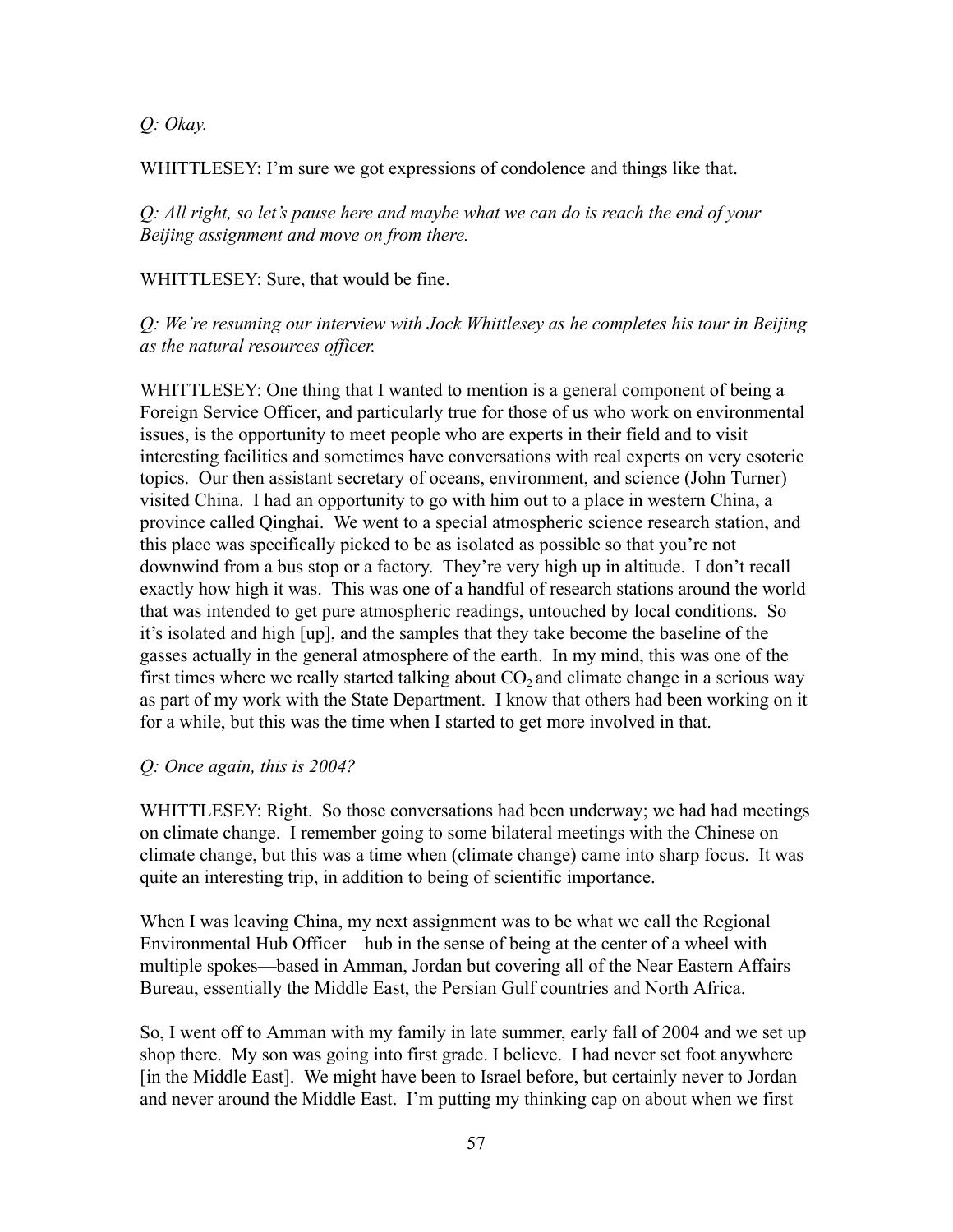went to Israel; we probably had been to Israel once before. Anyway, I had zero regional experience. I did not speak Arabic and I was really thin in terms of background knowledge, cultural knowledge, etc. It certainly had its aspects as a positive challenge, but it was also a bit overwhelming at times.

I think it exposes one of the weaknesses in the U.S. Foreign Service that somebody like me, who's essentially a complete novice in the area, gets dropped in there with a very modest amount of training and expected to function at a professional level. I think that doesn't do justice to our country, that you have somebody who's so inexperienced in the local issues. I was spending a lot of time just coming up to speed with basic cultural norms, history of the region, as well as my professional portfolio. So I note that as what I feel is a bit of a weakness in our personnel system. In a perfect world I would have had a way to break in and get trained, spend time, get up to speed, but that's not the way it happens in the Foreign Service sometimes. I was in China and two months later, I'm in Jordan.

We were in the Iraq War at that point, with Jordan playing an important role. You have the constant background of Arabic-Israeli issues, so the nature of my work changed instantly. I thought I was going to be heavily engaged in Iraq issues, but that turned out not to be the case, which was a real surprise to me. I thought that the State Department in Washington or at Embassy Baghdad, the foreign policy community, was going to say, "We've got this person in Jordan; he can be very helpful to us for multiple reasons." It never gelled the way I expected it to. I went to a couple of meetings related to Iraq, but in terms of playing an important and detailed role with respect to our engagement in Iraq, that didn't happen. It was surprising at the time and it's still a bit surprising even now.

But what I did spend some time on, which was part of the plan, was work in the U.S. role as an intermediary between the Arabs, the Palestinians, and the Israelis, particularly on water issues because water is an absolutely critical natural resource in that area. It's a very water-short place, so water was watched and managed extremely carefully, and of course it has political connotations as well.

To continue my theme of being ignorant, the United States had a long-standing trilateral—by long-standing I mean eight years, give or take a few. We had a term for this particular group, but it was essentially a U.S.–Palestinian–Israeli working group on water issues that was run on the U.S. side by a guy named Chuck Lawson. He was and still is a good friend of mine, a very astute, knowledgeable person, highly professional, knew the area well. [He was] everything that I wasn't! So he ran this program and my job was to assist with that.

*Q: A quick context question: The Oslo Accords were signed a few years earlier. Part of the accords was an understanding that the United States would provide assistance to Israel and the Palestinians in development issues like water. Was USAID a player in this trilateral group?*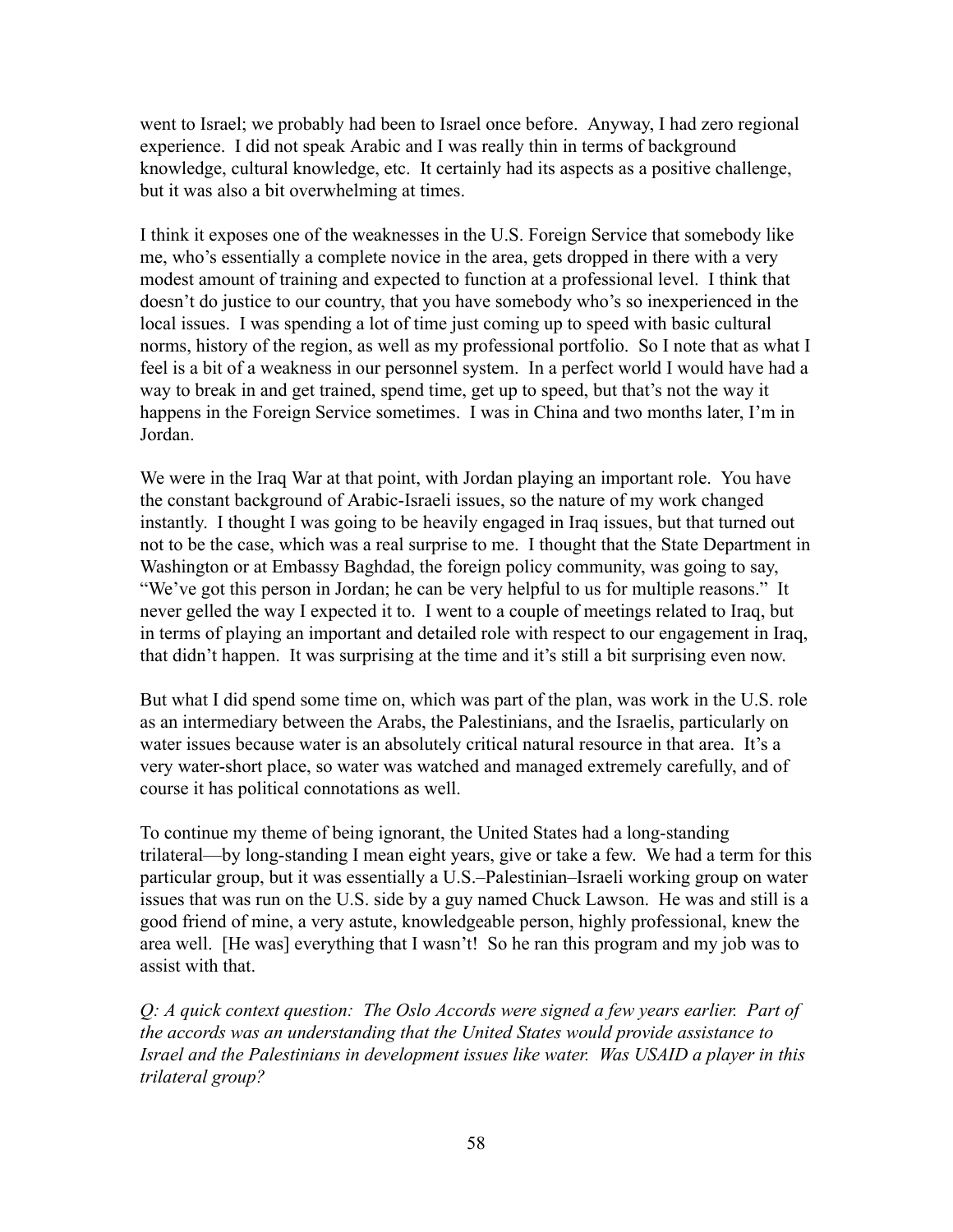WHITTLESEY: No. My memories are certainly partial at best, but I remember this as essentially being a political discussion. There were modest amounts of funding to pay for meetings, plane flights, etcetera, but in terms of getting fully engaged with USAID on projects, I think that would have been done through the bilateral AID missions in Amman and Tel Aviv, at that point covering the West Bank and Gaza, but I do not recall. We may have had folks sit in, things like that, but big projects, that was not the situation. This was a time for the Palestinians and Israelis to get together to talk about "meat and potatoes" issues; about water supply for certain parts of the West Bank or sewage treatment plants, etc. It was a talk shop for discussion rather than project management.

There were folks from the respective governments and of course I got to know some of the folks from the Palestinians and from the Israelis. I remember talking with one of my Israeli counterparts about Jerusalem and the settlements, and how that related to the Israeli footprint and areas of control, which I'm sure as you're aware can be very complex and detailed. I can't remember what question it was, but it had to do with the settlements and West Jerusalem, but some hopelessly naïve question that I asked that I'm sure completely shocked him, that anybody could be so abysmally uninformed about these issues! I remember to this day his clear shock that I knew so little about the Palestinian issue and [him] needing a moment to recalibrate his comments. All of a sudden, he realized he was talking to somebody who's in kindergarten and he couldn't use the typical language and have the sorts of discussions that he would with other people in his orbit. People talk about humbling moments; that was a humbling moment.

We would convene meetings on fairly technical topics in neutral locations. We went to Vienna once and we went to Istanbul a couple of times. We had to find places that everybody was comfortable [with] and it wasn't going to be an Arab country where the Israelis might not feel comfortable. For example, we had one of our meetings in Istanbul. We got somebody there to talk about gas stations and their effect on groundwater, because the underground storage tanks can leak. How do you prevent this, or how do you manage surface runoff from a gas station where people overfill their gas tank on the car? That can get into the water supply, so how do you manage that? These were fairly technical things. One time we went to Australia, which was a bit of a long hike, but we had somebody there who was an expert on a particular topic. I can't remember what the topic of the day was, but Australia has a lot of water management folks who are extremely knowledgeable. It was worth the long flight to get over there. These trips gave people a little more opportunity to interact more informally, out of their typical context. They're supposed to be fairly pleasant. We went out to dinner and things like that, so it's a way to build some human-to-human interaction outside of the professional context. Those were fun and useful.

One of the clear moments in my Foreign Service career that I remember after 26 years, there was a bit of a confrontation between a Palestinian and an Israeli during one of these meetings. There were just the three of us in the room and I had to figure out on the spot how are you going to handle this. Something had triggered a bit of a hostile remark from somebody, the other person had reacted to that, and we had to settle that and move on in a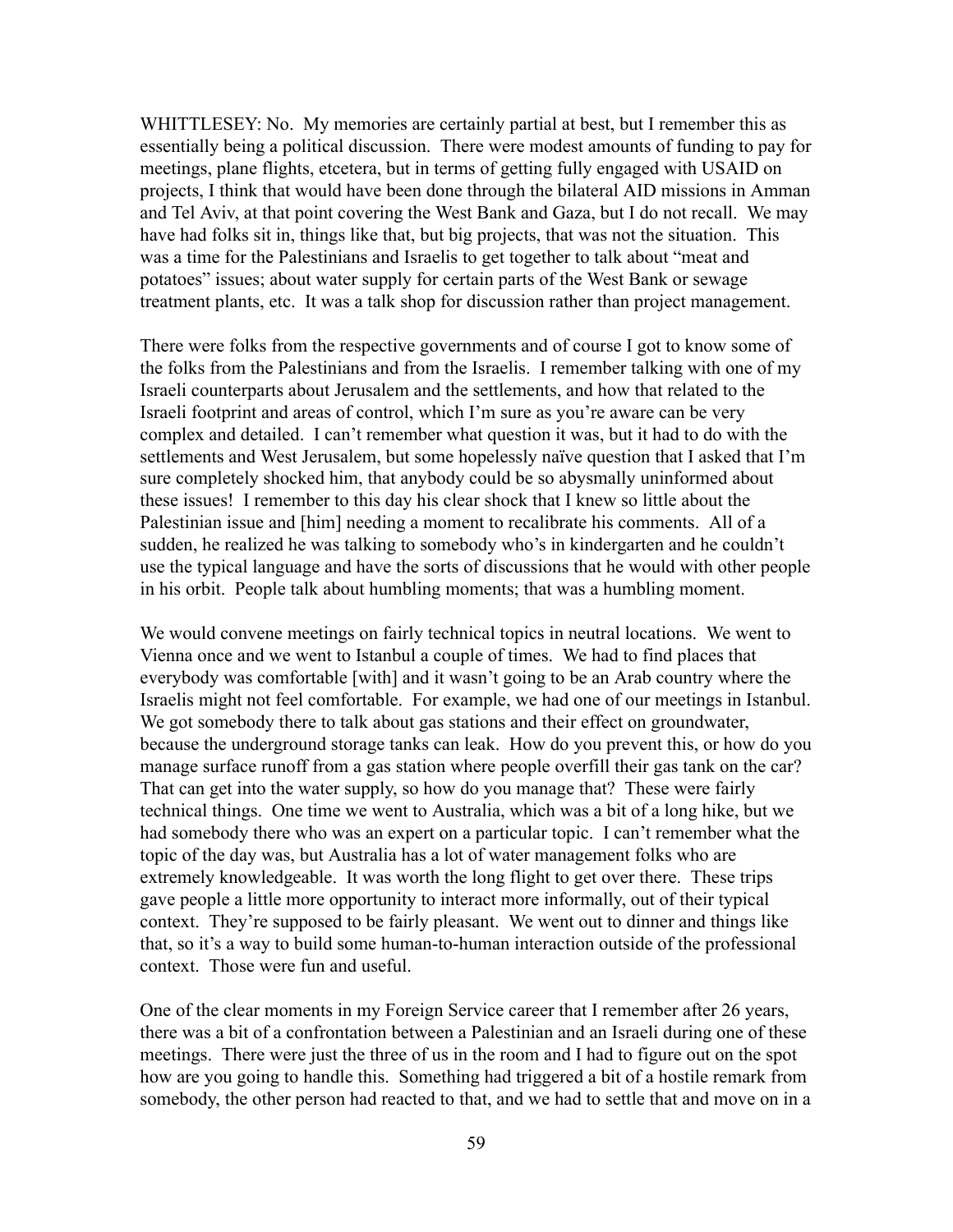professional context. That was something that burst into flames right in front of me. I may be exaggerating in my own mind the extent of the hostility, but there was clearly an edge in the atmosphere, and that was real applied diplomacy. You have a second to decide what you're going to do with these two guys. They spoke their piece and we moved on, so that was fine. But Chuck Lawson, who managed this larger context of the meetings, was a master at letting people speak. That's an important part of diplomacy, just letting somebody say whatever they want to say. You can go ahead and [let them] say it, knowing that when they've gotten enough of that, it's time to conclude that comment and move on to other things. So it was very interesting.

This little group of us met in London one time. There were several different meetings at various places, and that was nice. It was a challenging portfolio for that reason. You felt you were really working on an important issue and obviously a critical part of U.S. foreign policy. But [it was] much different from my experience in China, where local management and institutions and natural resource management within a country was the topic of concern. Here, it was water in a political context and [that] made it much more complex and of course relevant to U.S. foreign policy interests. So, that was quite fun. We visited various sewage treatment plants [in Jordan] and a place that desalinated groundwater using some kind of osmosis filter that I think AID was involved in. There were several things that I got to do as part of that. We talked a lot about the Jordan River and the Sea of Galilee, which has another name, I'm trying to remember.

### *Q: Kinneret?*

WHITTLESEY: Lake Kinneret, a huge freshwater resource in the area. I met a lot with the water folks in Jordan who participated in this; I believe they participated sometimes—Now I'm getting a little bit—Whether it was just the Palestinians and the Israelis or whether—I think the Jordanians were part of that as well because they were seen as supporting the Palestinians and could provide some institutional expertise. And of course the resources themselves were intermixed between Jordan, Israeli and the West Bank. So, I got to know the folks who worked in the [Jordanian] water ministry. Not AID, but the U.S. Geological Survey had a water person there who also participated in these things from time to time. It was very interesting and challenging work to deal with these issues.

I did a bit of travel to other parts of the region; some just on personal time and other trips were for professional reasons. The general theme is typical for the environmental policy people at the State Department, [which] was using scientific issues as a tool for political engagement and for local economic development. You want to encourage people to support their scientific infrastructure and their scientists.

One of the projects we worked on was called SESAME, and that was a shared scientific research project similar to CERN or other big-science projects. [It was] too big for any individual country to manage, but everybody, the theory was, could share that, and that was a scientific machine called a synchrotron. As I recall it now, it's a machine that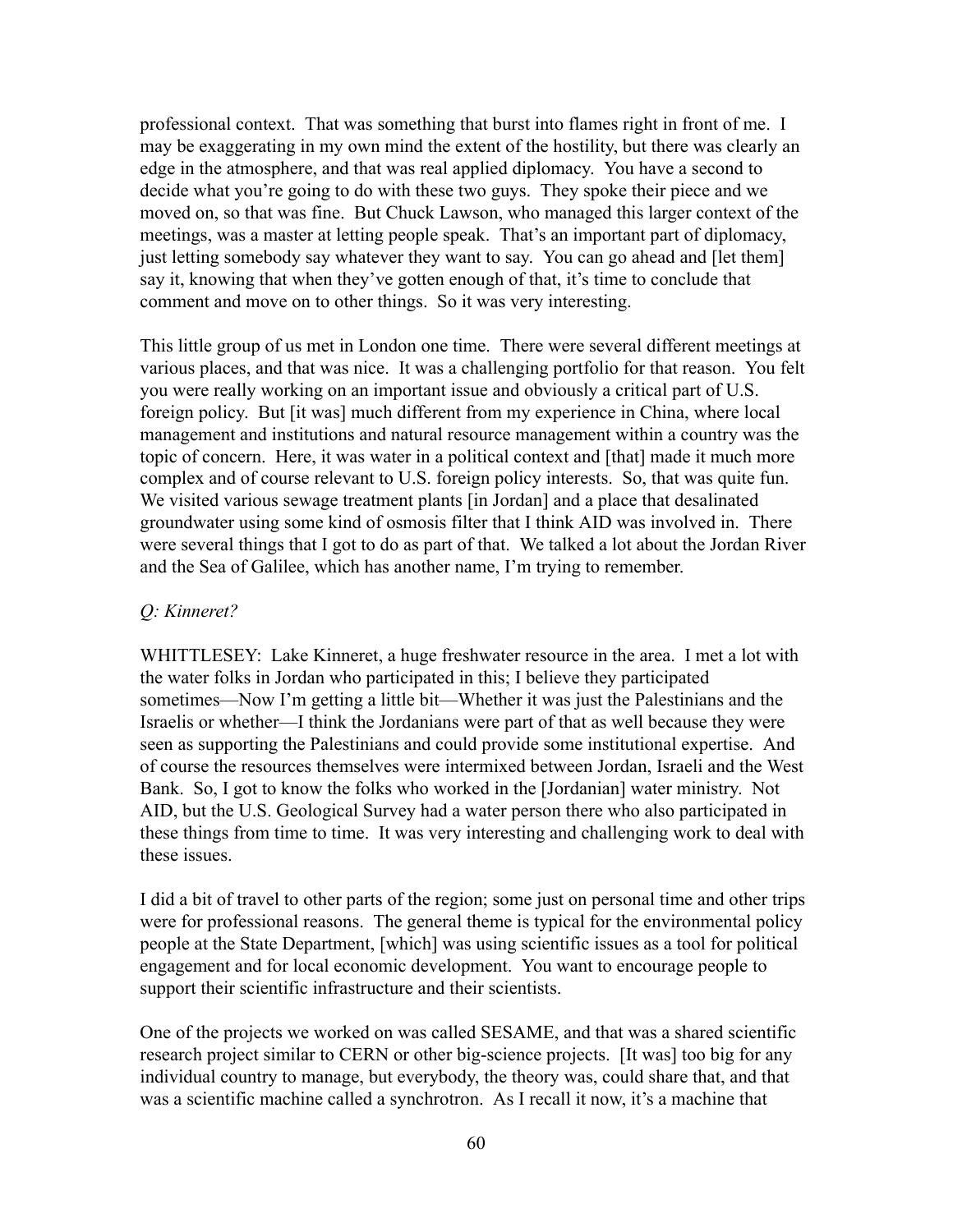generates electromagnetic particles and you can do research based on that. It can also be used as a very high-end x-ray machine, to put it in simple terms. I couldn't go beyond that now at this point. The Germans had an old one that they didn't need any more, but it was still functional and our job, with multiple countries, was to try to establish a physical location and together get it up and running, and establish the governance structure, etc. I believe Iran was a member of that. So [it was] one of the few places where Israel and Iran met on an equal footing.

#### *Q: What was the thinking in terms of where to base it?*

WHITTLESEY: It would be in Jordan. That was why we had the meetings in Jordan. I'm not sure it would be possible to reconstruct where the other meetings took place, but the plan was that it was going to be in Jordan. I believe they've made some progress and it may even be up and running at this point. So this was a large scientific project, a perfect target for diplomacy in an area that needs reasons to interact, needs reasons to develop its scientists, and contribute to the world's scientific knowledge.

I remember this Jordanian I had some interactions with. I think he [Khaled Toukan] may have been the minister of science—I may not have his title exactly right. This was one of those situations where he crystallized for me the situation that people face in developing countries. Folks you often meet, it's so easy to believe that their folks are just not as well trained as… He was a big guy, 6'4" or 6'5," so a towering physical person. He went to school in the United States and got a Ph.D. from MIT in something like nuclear physics. So that's all you need to say. This person really had an extraordinary mind and by anybody's standards was an extremely intelligent and well-trained person. I remember him being a very gentle person. I was at an event where the king of Jordan was there and I remember this minister—I cannot remember his name, but I could probably dig it out if necessary—bowing very humbly to the king. I remember being enormously impressed with this individual as an extraordinarily gifted intellectual but also with the skill set to manage a bureaucracy; to operate in a political environment as well as a scientific one. A very impressive person. I remember him well.

The minister of environment, a guy named Khaled Irani, was another person who was extremely pleasant to work with. [He] spoke excellent English, and at the point where I met him, I think he was the head of a Jordanian environmental NGO [Royal Society for the Conservation of Nature]. I can't remember the name of it now, but it is a conservation organization. He had gotten plugged into USAID and they had funded various projects that his organization had worked on related to conservation in Jordan. They had renovated a building to be their headquarters that was very cool and up-to-date and a hip kind of place. He was the head of that organization for a while and eventually became the minister of environment for a few years when I was still there. I was in Jordan from 2004 to 2007.

These were some of the principal things we worked on: conservation within Jordan, water issues with the Palestinians, and scientific development through SESAME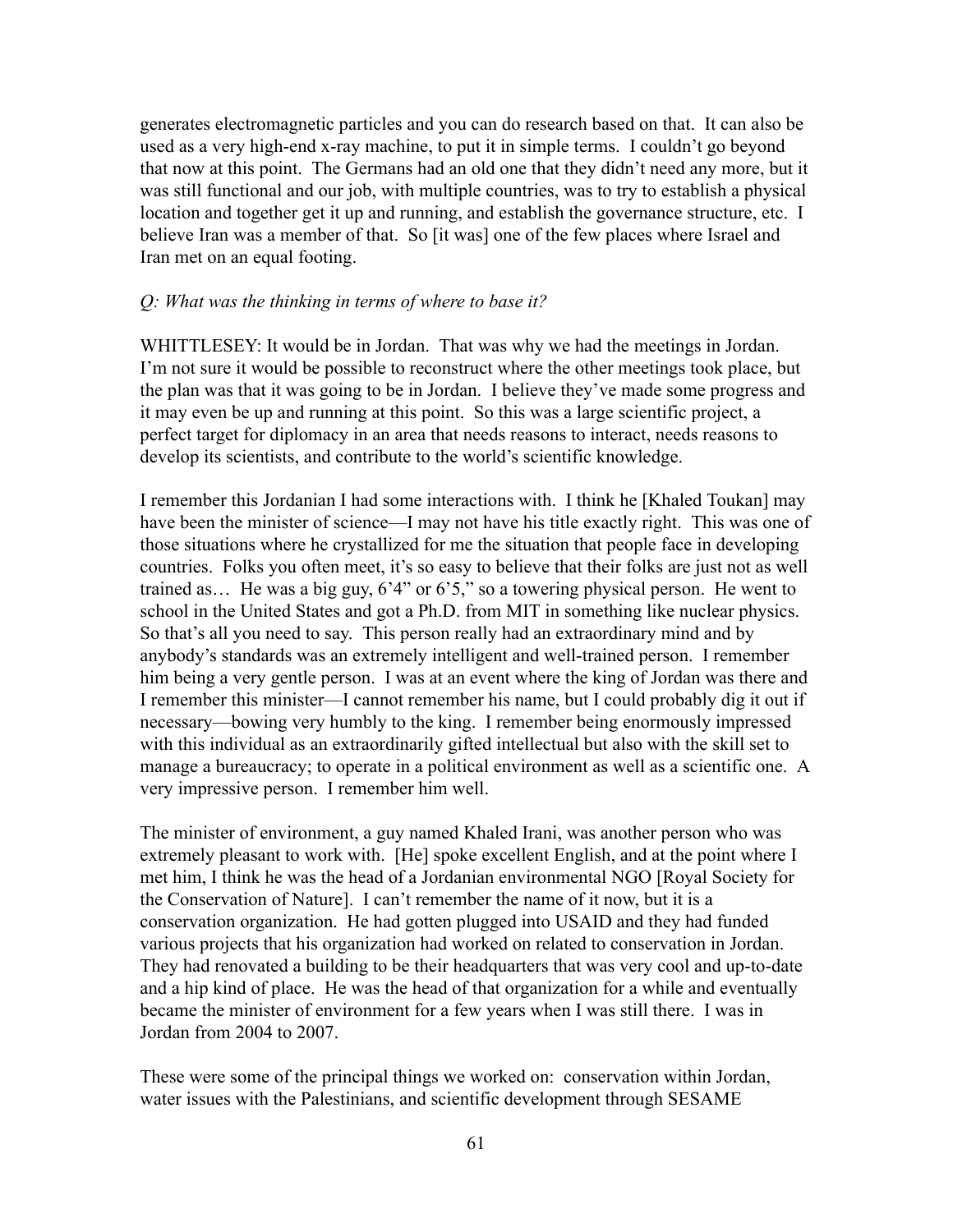regionally. Some of the trips I made…. We went with some Washington colleagues to North Africa to Tunisia, Morocco—not Libya—and Algeria with the idea of trying to establish peer-to-peer connections with U.S. organizations and individuals who were interested in science as a global thing. There are always resource constraints so it's good when you can get people who are working on something similar to say, "Hey, we're both working on this, you do this and I'll do that." That's where you have a project. Could I see your data? Could we talk about the results? That's very clearly a win-win.

*Q: In this kind of advocacy where you are trying to create connections, were you also trying to create commercial connections in the environmental industries that might have been developing in the United States at that time?*

### WHITTLESEY: I think on that particular trip it was much more

government-to-government. I don't recall any specific situations where we were out to promote U.S. businesses, but that would have been a general part of our remit at any point. If somebody had asked, we certainly would have tried to make connections. I don't recall any specific situations where there was a project or a company that was involved. But that would have been a routine part of our business to keep our ears open, to make offers like, "By the way, if you guys are looking for some help, here's the person in the Commercial Section and they can connect you with U.S. companies."

I remember part of that trip in Morocco. We went to visit the small but interesting space agency that they have and a similar type of situation to Jordan. They had two young guys who had gotten a first-class education either in Europe or in the United States, good English speakers. They were probably not more than 45, I'm guessing more likely in their 30's, so pretty young guys. What impressed me about that situation was—Morocco is not a country that's drowning in wealth—somebody had found these guys, and I'm sure others early in their academic careers, maybe at university. These people had been nurtured and supported as they grew through their careers and been given opportunities. You're talking about somebody paying for you to go get a Ph.D. somewhere overseas. Somebody has to say, "This is something we want to have happen, and you're the guy." I remember being very impressed by that long-term vision, like, "These are the kinds of people we need and we've got to have folks who are sophisticated and knowledgeable about not only their technical sphere but can make things happen organizationally, familiar with the world scene, real high-quality folks in various areas." They had a couple of them, for sure, in their space agency.

We were also talking to people about their national laboratories. We had somebody from some of our labs with them so they could have a little shop talk about how they do things. So, it was very rewarding and interesting for me to have the opportunity to play a part in that, and to facilitate these conversations between peers, to see these countries and what kinds of folks are there.

Another individual I remember. We were in Algeria on that same trip, so this all took place in the northern Africa countries within a week or ten days, something like that.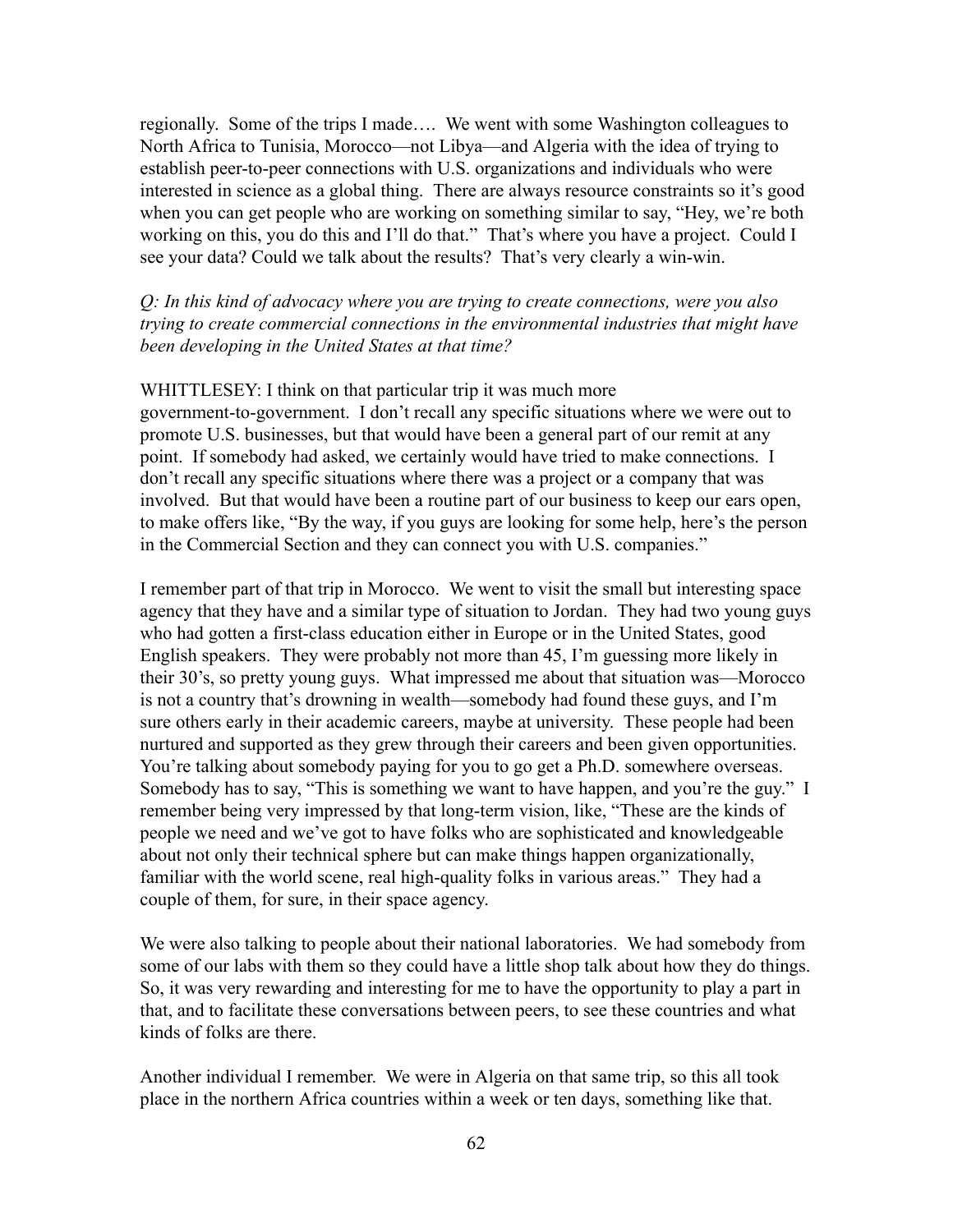While we were in Algeria for just a couple of days, we went to meet their environment minister or conservation department to talk about their park system or something, which is one of the things people are often interested in about the United States, as I think I've mentioned in previous contexts. Our environmental agencies and natural resource management agencies are highly respected around the world. Folks are always very... "How do you do this? Here's a problem that we have. What would you do in this situation?" I remember, he wasn't the minister or the lead person, but one of the folks we met in Algeria who was somebody was down a layer or two, so still a very senior person in their parks and conservation. He just had the look of somebody who was completely at home in the outdoors, and I was thinking, "If I was going through the desert, this is exactly the person I would want with me." Dark tan, tough looking, and it was just an amusing moment to think, this is someone who's familiar with this really challenging environment. It was great to be able to meet folks like that and see what they look like, how they acted with each other, as well.

### *Q: A general question, were health issues part of your portfolio?*

WHITTLESEY: Yes. We had an outbreak of avian flu. I believe that was a global issue, and that certainly was part of my portfolio in the Environment, Science, Technology, and Health Section. That was our full name. We did the policy things relating to health, as is very typical of the State Department. You get things where you really don't have a lot of expertise, but nobody else does either, so you're in charge. You have to be able to deal with the Department of Health and Human Services and get somebody from the Centers for Disease Control on the phone and be a conduit for information, these kinds of things. So, there was an outbreak of bird flu, for want of a better term. We would talk to our colleagues in the health services in Jordan about how to deal with this. What's the United States doing? What would you do in Jordan if you had what we would call a tabletop exercise, or a blackboard "in theory." How would you respond if the following circumstances emerged?

Like a lot of health issues, that was something that ended up not really catching fire the way the Spanish Flu did in 1918, where you're talking about bodies in the street. But these things always have a potential of spinning out of control, so we did some information exchange. [We] thought, "How are we going to deal with our mission if this thing becomes highly contagious and you have a global outbreak of a deadly flu. What are we going to do with the Americans who are working in Jordan?" [You've] got some big problems if all of a sudden you can't just get on an airplane and fly to Washington, DC in a few hours. You might have to hunker down. Food, water, all these sorts of things. What are you going to do with them? You have kids, school, all the aspects of daily life, which are challenging enough already in a regular context, but if you have a global health emergency, then it becomes extremely difficult. I would like to mention that when I arrived, David Hale was the deputy chief of mission, [and later] became the ambassador. He is now the political under secretary, the No. 3 guy in the entire department, so he has done very well. But he came up through Jordan and the Middle East as his area of expertise.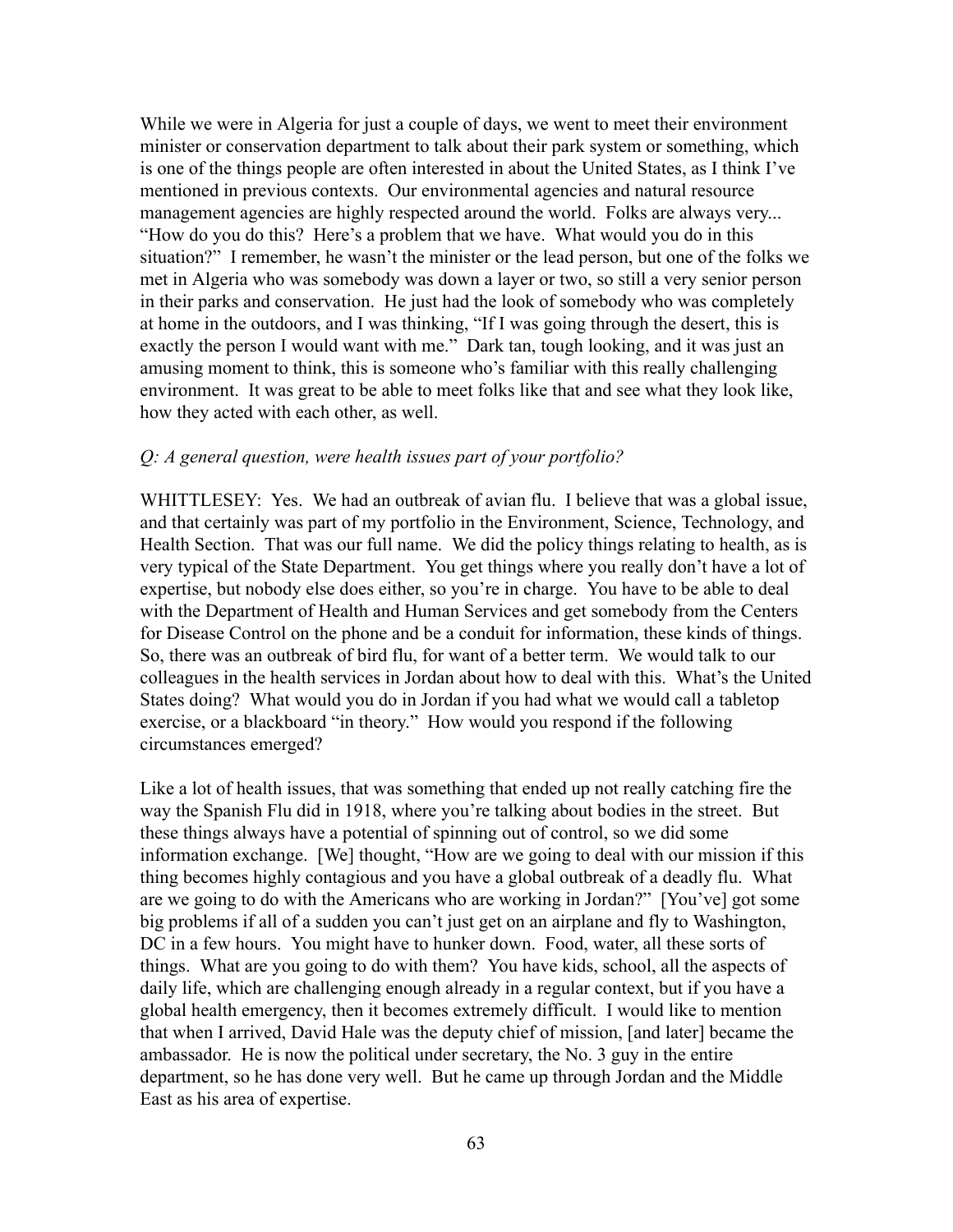# *Q: One other question about health. Did you get involved with PEPFAR in any way? Was that an issue for your region?*

WHITTLESEY: No, PEPFAR is the president's program for AIDS. We may have talked about it a bit, but it was not a big issue there. In the same way, climate change was not a major concern for Jordan. It was just starting to come up in China when I left there, where China really was a global player, and mattered a lot. Knowledge of the issues at that point was relatively low but it was clear that they [the Chinese] were a big component of any solution on climate change. In Jordan, water was clearly something they really cared about. AIDS was just not enough of an issue, [but] climate change, they're a tiny country and they're already extremely water-short. They don't have any global muscle to deal with [AIDS], so it was just not something that came up.

*Q: Related to environmental carrying capacity. When you're talking about the North African countries especially, desertification and what has now become environment refugees, people who can't live on their land anymore and are desperate to find somewhere else to go. Was that becoming an issue when you were there?*

WHITTLESEY: I don't remember that being thought of in that way there. They were always water-short so [they had] their desert cultures in the Middle East, Egypt and Jordan. Syria was a nearby neighbor and I remember the water minister in Jordan saying he always got along better with his Israeli water counterparts than with the Syrians! Very amusing. Maybe [this gives] a little sense of how these things shake out when they're on the ground and they need to interact to solve a problem or figure out what's going on. He found the Israelis much more open and willing to work with him than the Syrians.

I don't recall any use of the term environmental refugees or any issues being framed around that topic. But they're on the edge there with respect to water in particular. They were pumping groundwater to keep their water supplied. It was always on their minds about how they were going to deal with water.

Talking about working and living in Jordan and the Middle East and talking about environmental issues, I hosted a U.S.-only meeting, essentially an inhouse environmental meeting of folks from around the region. We had that in Petra, which is a beautiful and amazing historical site. One of the benefits of living in Jordan is having an opportunity to visit places like Petra or go to Wadi Rum. We went down to Aqaba several times. I would go down with my family and go swimming, snorkeling. and see the corals there. We went to the Dead Sea a lot, which was also a great place to visit. There was a very nice Marriott Hotel down there. That was a typical weekend getaway. It was only an hour or two away from Amman and we could drive down there. Down, down, down because Amman is quite high and the Dead Sea is obviously the lowest point on earth. We would go down there, enjoy the swimming pool, go in the Dead Sea, have a nice meal, etc.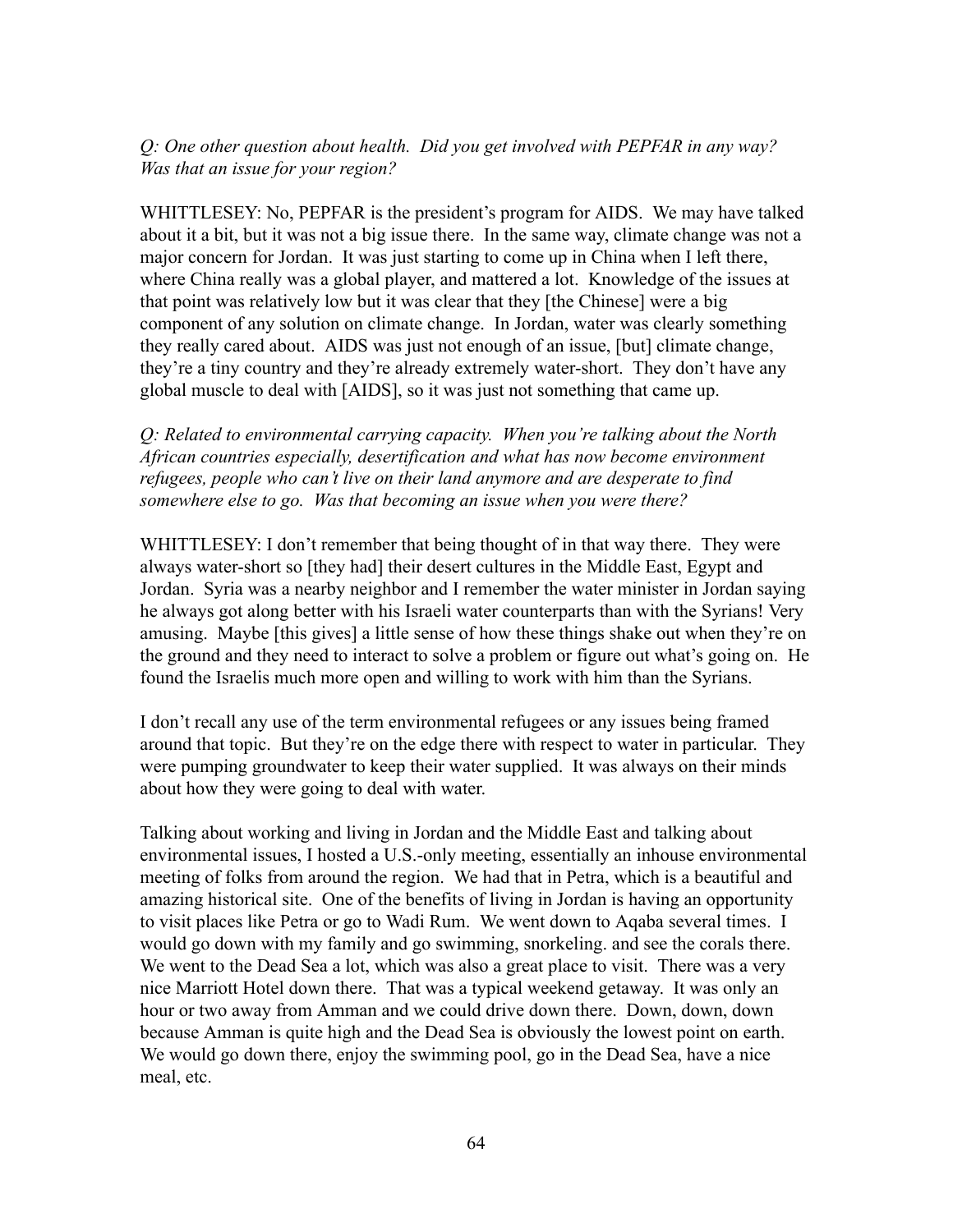Talking about what the issues are in the Middle East, water just dominated the conversation. Water touches quality of life for almost everybody, but it gets into agriculture and the economy. There's still lots of folks there who raise animals and for whom their animals are a source of their daily survival with milk and meat. So overgrazing would be a concern, but as I recall, water was really something that caught everybody's attention and had a real, direct impact on the quality of life. It was something that people cared about a lot and were willing to talk about, which is precisely why we worked with the Israelis and the Palestinians on water. This is something they honestly cared about and weren't being forced to talk about. They really needed to work together.

I went to Egypt several times, primarily as a place where people could meet to talk. It was great to have the opportunity to see Cairo, the traditional center—along with Damascus—of the Arab world. I visited more [countries] for exploratory meetings to get a sense of what was going on in their country, including several places in the Arabian Gulf. I went to Saudi Arabia, Kuwait, Qatar, the United Arab Emirates, and to Lebanon. All of a sudden I'm the science expert, the environmental guy for that area, and the [U.S.] embassies didn't have anybody who was a specialist, except for in Israel, where they did have somebody. So if I visited, it gave the embassy an opportunity to meet the environmental minister and say, "Here's our visiting person from Jordan who focuses on these issues." It gave them a chance to touch on all the different issues that I was working on.

I also went to Bahrain. I'm trying to recall if we had any particular larger meeting there. I think in general those [meetings] tended to be just visiting the folks in country to talk to their environmental ministry or their science person. Qatar was very interesting. This was actually more on the science side, because they were setting up an educational center that drew on U.S. universities. Their vision, which I fully supported and respected, was to establish world-class educational facilities in Qatar by partnering with Georgetown University and Cornell and some other very well-respected, primarily U.S. [universities], I think. There might have been a U.K. or a European university mixed in there, but I remember them being essentially U.S. universities and establishing what amounted to an offshore campus. I have not followed up on that to see how they're doing, but I thought it was an audacious and a worthy goal to try to bring great education to a country like Qatar. [It] would draw people from around the region who might not want to have their 17-year-old daughter go off to live in upstate New York, but would be okay with them going to Doha to get their degree where the cultural gap is not quite so big. Some fabulous facilities there. They built custom-made buildings for these places and they were just getting that whole project started. It had been years in the making. By the time I got there, I would say they had a lot but not all of the physical infrastructure complete and were just starting up with classes and trying to get this thing going. It was interesting to watch.

#### *Q: Was any of your work related to either air pollution or carbon capture?*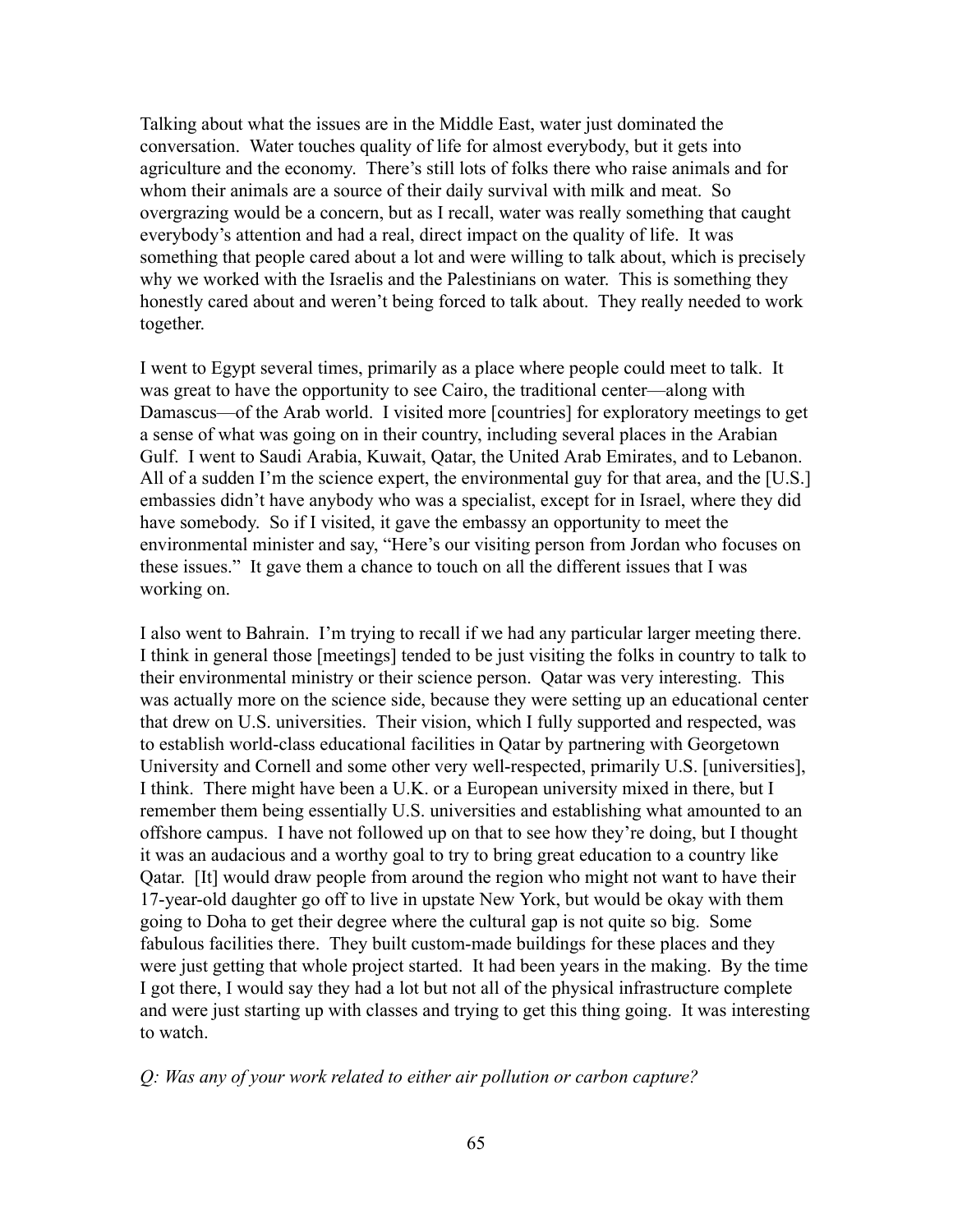WHITTLESEY: I don't recall that being an issue there. I believe that at this point it's pretty clear that some of the places in the Middle East have horrendous air pollution. But it was not on the top of anybody's list. I was in Jordan from 2004 to 2007 so I was leaving just when we established our air quality monitor in Beijing, where we had a clear problem. The situation worked perfectly there [in Beijing] for us to start up this experimental program, but it was not a big issue in the Middle East. They had much more pressing…

# *Q: Were most of the countries at the time you were there using unleaded fuel? Had they at least gotten out of leaded?*

WHITTLESEY: I think they had. I think one of our meetings had to do with unleaded fuel because I remember having a conversation with somebody. That meeting didn't take place in Saudi Arabia, I think it was in Egypt. Somebody who was a real oil guy from Saudi Arabia came who knew just everything there was to know about refining and drilling. He was a very interesting guy to work with and to hear him talk about the science and the industrial side of petrochemicals.

I think they may have still been in transition. What happens in some places is they have a refinery that's built to make leaded gas and it becomes a national asset. Trying to rebuild that or stop using that and build up a refinery that makes unleaded gas upsets the apple cart in a way that makes it very difficult. They [refineries] take big investments, and for many folks it's just easier to say, "Too bad, but we're going to keep making leaded gas because we've got a leaded gas refinery. We're going to stick with that rather than try to scrape together \$100 million to build a new one." You have a very complex global market. I guess some countries don't want to get involved in that, and they're happy with the status quo. There were some discussions about that but I don't recall it being a top-tier issue.

# *Q: Given the desert environment there, I wouldn't imagine biodiversity was a big issue.*

WHITTLESEY: No. [Biodiversity was not a big issue.] There were a few conservation types. We had a bit more problem with the reverse, having Arabs who would want to hunt using falcons or who would go on safaris into Africa to shoot certain antelopes. There's a bit of a hunting culture there that has some unfortunate effects on conservation. This was one of many issues that we would bring up as part of our conversations. Obviously the more you get into something that's part of the culture, the harder it is to try to find a solution.

# *Q: While we're on this subject, were you the CITES person, the international guy to prevent trade in endangered species?*

WHITTLESEY: Yes, I would have been. I would have been the person, for example, if we had been preparing for a CITES conference of the parties and Washington had information, I would be the one to trot over to the environment ministry and hand them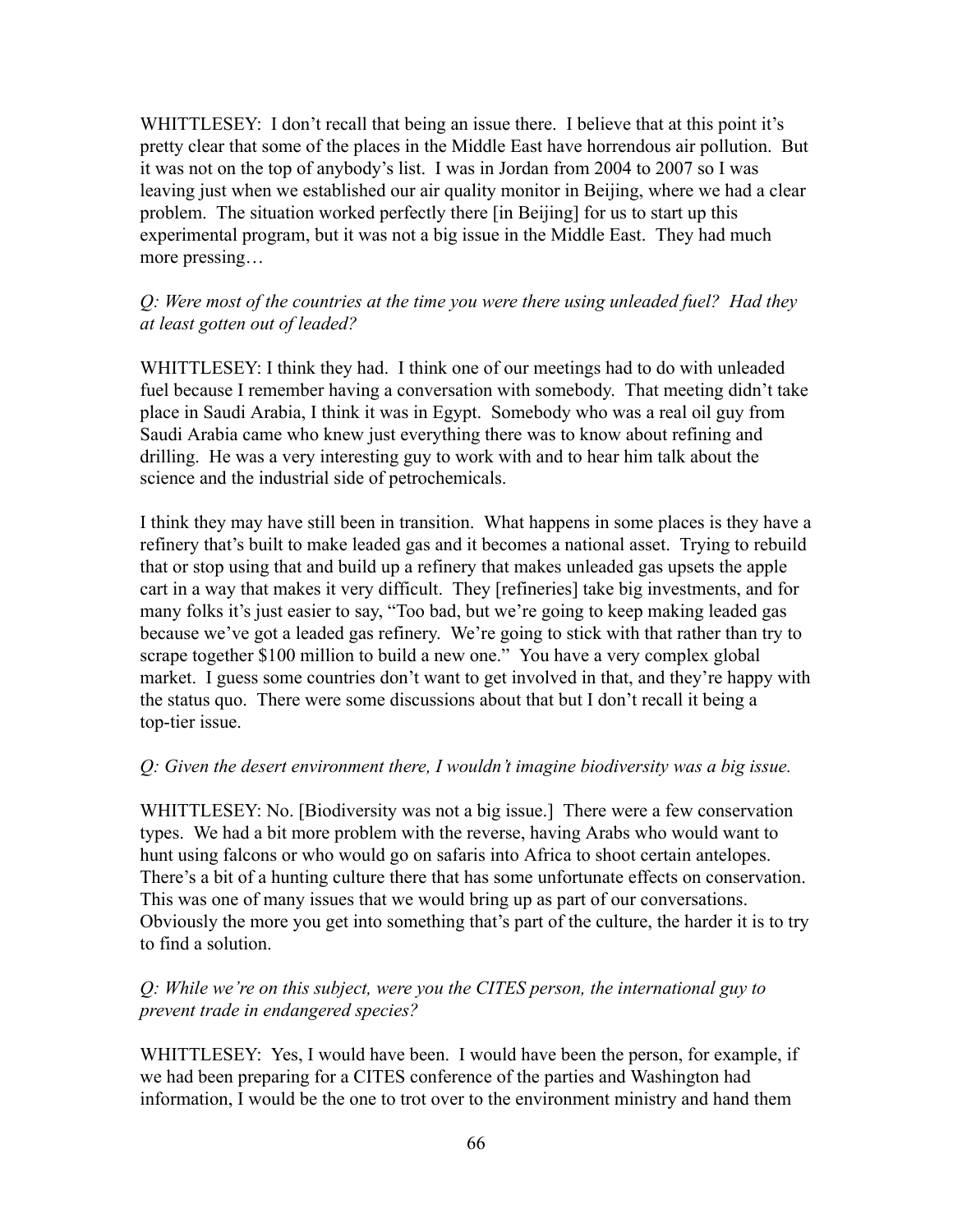the paper and say, "Here's what we're trying to do with the upcoming conference and we would really appreciate your vote." That would have been on me. As is typical for diplomacy, I mean, within my portfolio. The same with health issues. If something needed to be passed in official channels, that also would have been my job.

Talking about local issues, during my visit to Saudi Arabia one of their problems had to do with waste water management. I'm pretty sure that was in Jeddah or Riyadh, maybe Jeddah. They had been just pumping their waste water into some place in the desert not too far away. Two things I remember about that. A very pleasant, urbane Saudi was the director general of the environment department and he brought in three or four of his senior people to sit in on our meeting. I'm still not quite sure why he did that. I think it could have been just a simple, "Here's a native English speaker to give you a chance to interact with an American in a business setting." It could have been perhaps he wanted to show them that he can hang in there and that he speaks excellent English, or maybe he wanted them to listen to the substance of the discussion. I have no idea, but I remember being a little—I was right in the middle between startled and pleased that all these people—It makes you feel good, for whatever reason, that you're important enough that he's getting his folks in there to talk to you, or at least to listen. He called it the Perfume Lake! [Laughter]

"So, who deals with these issues in your country? Is there somebody we can talk to?" It tends to be the way these conversations go. "Here's a problem we're having. How do you deal with it? What are the tools or the instrumentalities that you would use to manage waste water, etcetera?" A lot of times I wouldn't have the detailed knowledge in my own head, but [could say] "Let me put you in touch with somebody from this organization or this part of the bureaucracy who does deal with wastewater every day, or who does deal with solid waste, who can help you." Trying to build these connections to fight common problems. Some environmental issues have a clearly global—something like climate change, a better example. You release  $CO_2$  in one place and it affects everybody around the world right away. You're talking about conserving ecosystems and biodiversity. Yes, it makes a difference that this endangered antelope in the Arabian Peninsula is thriving and is not wiped out. These are the kinds of things we're trying to accomplish and make a contribution to. For me, that's what felt good about working on environmental issues. Even though these are global assets and sometimes they require global solutions, people working together can really make a difference. So, that's what got me out of bed in the morning.

#### *Q: How did your family adapt to life in Jordan?*

WHITTLESEY: I think they did fine. My son was quite young. He was in first, second and third grade there. My wife is a trooper and very tough mentally and so I think she did perfectly well. We were lucky in that Jordan, in the context of other countries in the Middle East, is a pretty easy place to get around. She can drive, a fair number of people speak English, it's not super dangerous, there's not a lot of religious restrictions, etc.. A much more open society. So I think they all did fine. There's enough of an American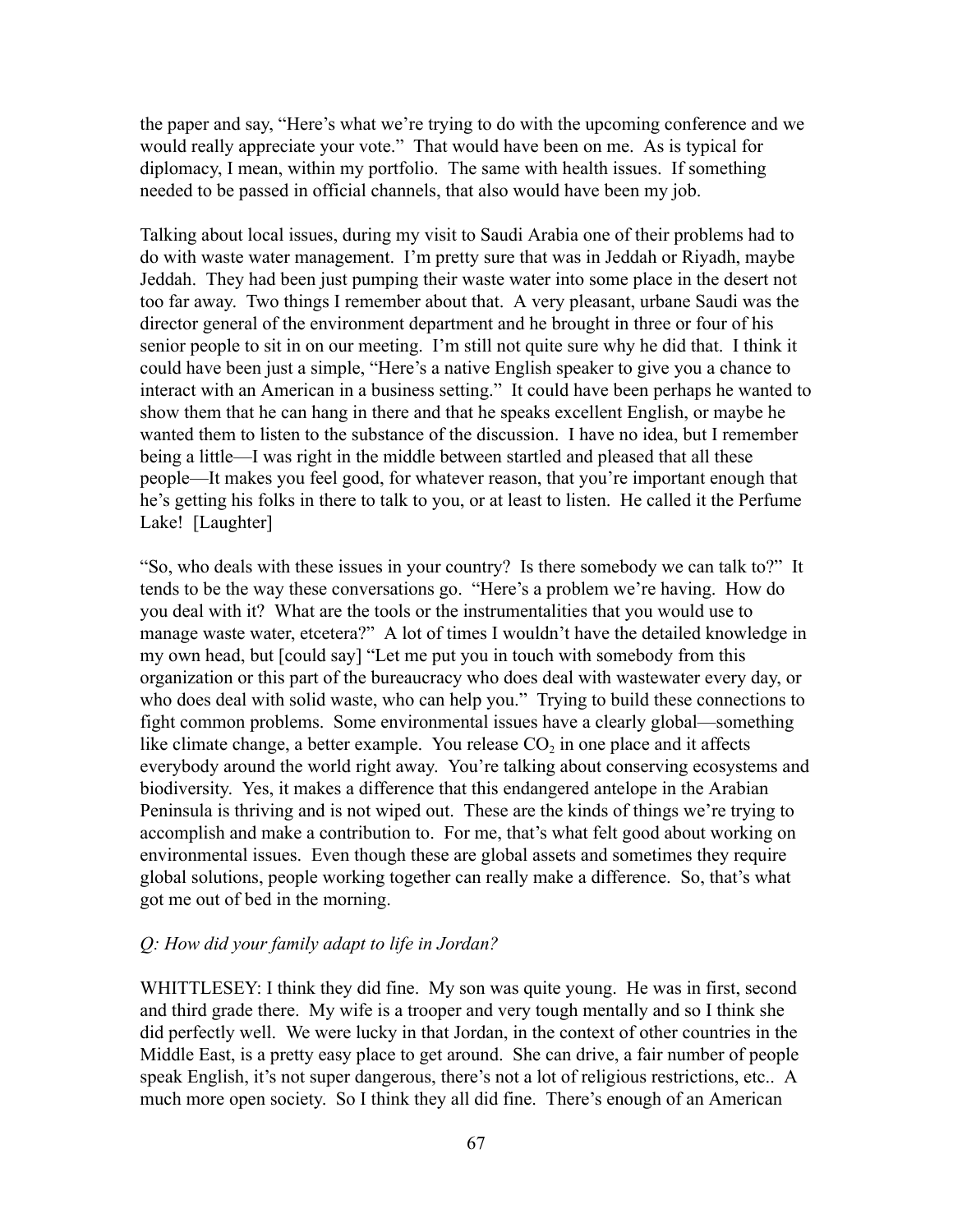population there that they had the Amman Little League, so my son learned to play T-ball and Little League in Jordan. When I look back on my time at the State Department, that to me is one of the real gifts that I could give to my son: the opportunity to….He would have been nine, 10 at the most, when we left Jordan, so I doubt he has specific memories, but the experience of growing up in a truly different culture, Muslim culture in this case, Arabic speaking, different food, different habits, different dress, different climate, everything. Just the experience of growing up there, even in an American household, is, I think, extremely valuable. It certainly was to me, and I think it was for him as well. So I was glad that he had the chance to do that.

We certainly had our security issues there. I can't remember the gentleman's name [Laurence Foley] from AID who was shot to death maybe two years before I got there, not far from where we lived. We were very careful with security, but we were still living in a regular Jordanian apartment building. We'd have an embassy security patrol stop by once in a while, but if somebody really wanted to get to you, it was not going to be a problem. I remember having conversations, because the embassy there had been built--You're probably familiar with it—with Inman standards. I'm trying to remember what bombing led to that evaluation, but there was a major push within the State Department to upgrade our physical security following some horrible attack on one of our facilities at some point. [It was] led by a former navy admiral, Bobby Inman. Embassy Amman was definitely a post-Inman embassy, built from the ground up to be highly resistant to whatever kind of attack folks could think of. I remember people would complain, "Sure is tough to get into the U.S. embassy!" We had to go through this and it looks like a fort and all of that. I remember telling them, "Listen, if you worked in there, you would be very, very happy that it looked like that and you wouldn't care." It just depends on what side you're on. It really did make a difference to me that the place where we were most likely to have a problem had been very carefully thought out to protect the folks who were working in there. So that was good.

I think it was before we went to Jordan that I went to the—I can't imagine doing it any other time—the "crash and bang" course out in West Virginia where they take you on a closed automobile track and you learn to do high-speed maneuvers, safety training with a vehicle, and all kinds of other safety training. That was a lot of fun also. You get in a car and [they say], "You see that car over there? Push it out of the way!" Bam! Oh that was great! That was fun.

We never had anything affect us personally but there was a hotel bombing that took place when we were in Jordan where somebody walked in with a suicide vest and set themselves off in the middle of a wedding reception. [Then] there was a U.S. amphibious ship that carried helicopters and a couple thousand marines or so that came in and docked in Aqaba and they [terrorists] launched a couple of missiles at it from some place in Aqaba. I think it actually ended up killing somebody in Israel by mistake because Eilat is right across the strait there. The idiots didn't know about missiles and they just fired it off and hoped it would hit something and it went over and took out a taxi in Eilat. It didn't bother this amphibious carrier too much. They picked us up by helicopter in Aqaba and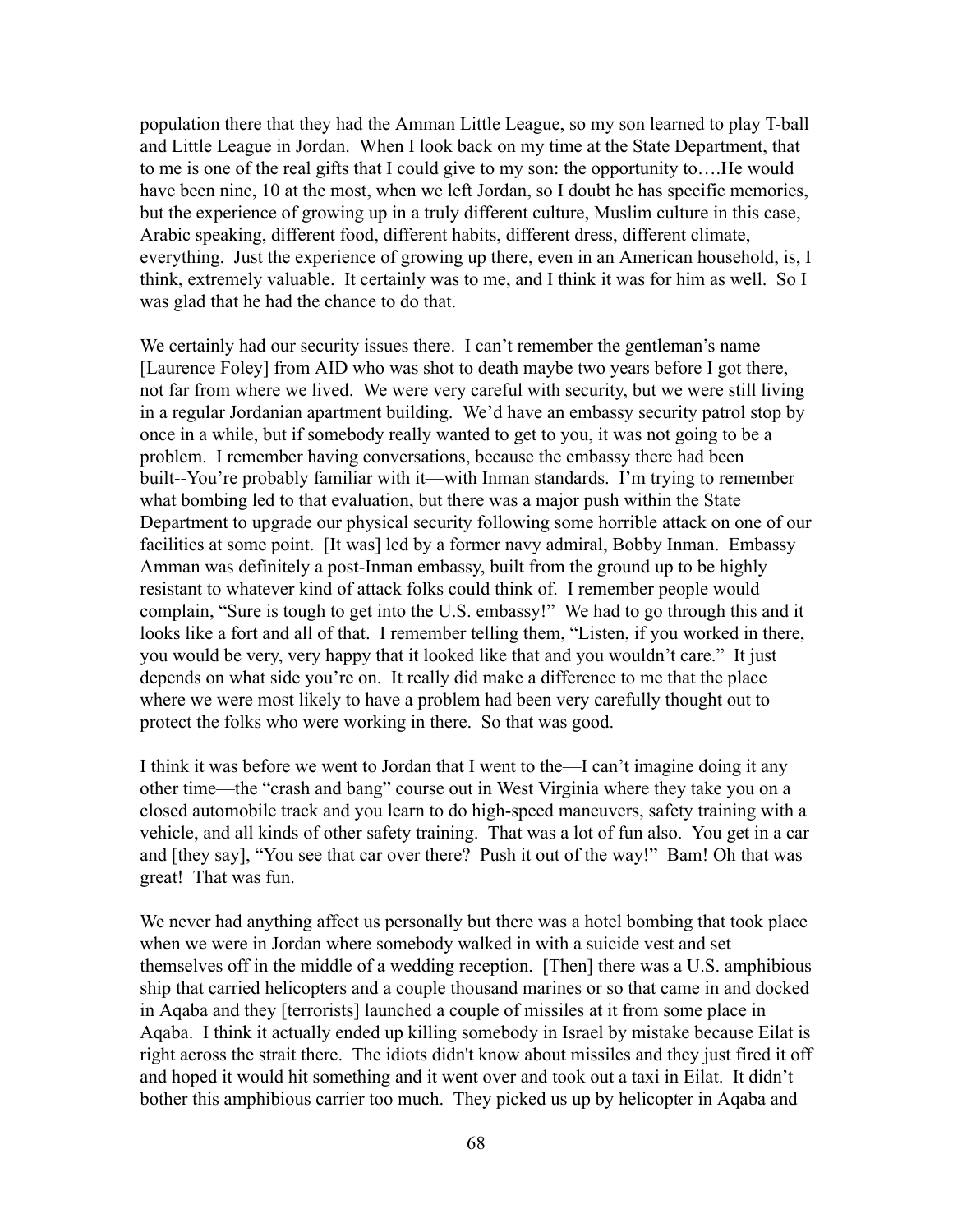flew us out and we landed on the carrier as it was approaching Aqaba to dock. That was enjoyable.

The job is just so wonderful that I could just go on and on with the interesting folks that you have a chance to meet and talk about. He [Alex Azar] may be the actual head of Health and Human Services now, but he was the deputy back then. The ambassador or maybe it was the DCM [Daniel Rubinstein]—I think David Hale was the ambassador at that point—had a reception for him [Azar] so he could meet his colleagues. I was doing some research on the Department of Health and Human Services, which I didn't know a lot about, and their budget was multiple times the entire economy of Jordan! It was just mind blowing. Here's this one U.S. department that was 10 times the GDP of Jordan. Just extraordinary.

One of the things that we worked on that came onto my turf in Jordan—because of Jordan's unique role as both a U.S. ally but also as an Arab country, and a relatively safe and proximate to Iraq—was a program of the science and technology advisor to the secretary of state, which is essentially an outside scientific person who's appointed to keep an overview on science issues in foreign policy. I think his name is George Atkinson. He had the idea of trying to keep Iraqi scientists engaged in the scientific world, to give them something positive in a world that was otherwise just topsy-turvy for them. So they had meetings in Jordan because it was relatively easy for the Iraqis to get there, and our folks could come in easily. They'd stay in nice hotels, so it all worked nicely as a place to have these things. This Iraqi science engagement project, they called it a virtual science. That may have been a component of it, but it was, "What can we do for the science community of Iraq? We're spending all these uncounted billions of dollars on munitions and soldiers, let's spend a little money to try to work with their scientific folks and get something good out of all this." I believe there were a couple of times when we had those types of Iraqi engagement meetings in Jordan. I remember looking at the picture of Vice President Biden. A lot of U.S. politicians would come through Jordan on their way to Iraq because they could fly commercial or fly U.S. standard military jets into Jordan and then get onto an Air Force C-130 to fly them the rest of the way into Iraq. Mike Pence, who was then a congressman from Indiana, was one of the folks who came through with a delegation. He was one of five or six congressmen. They were just doing a fact finding, "Let's go to Iraq, see what's going on, and get the briefing and talk to some folks." I was their control officer. I think they didn't have any specific scientific goals for their trip, but this is just something that we all had to share as staff of Embassy Amman to take care of visitors. We had a ton of them going through.

So I remember having dinner with then Congressman Pence and a couple of other folks from his group at their hotel in Amman and talking to them about Jordan. I remember a couple of things he said. One made a lot of sense and one I found amusing. I think it must have been at the end of their trip or maybe it was just the end of their Jordan day. They were relaxing and in a jovial mood at the hotel and having a nice dinner, and one of his congressional colleagues asked, "I'd really like to have a cigar. Would you mind if I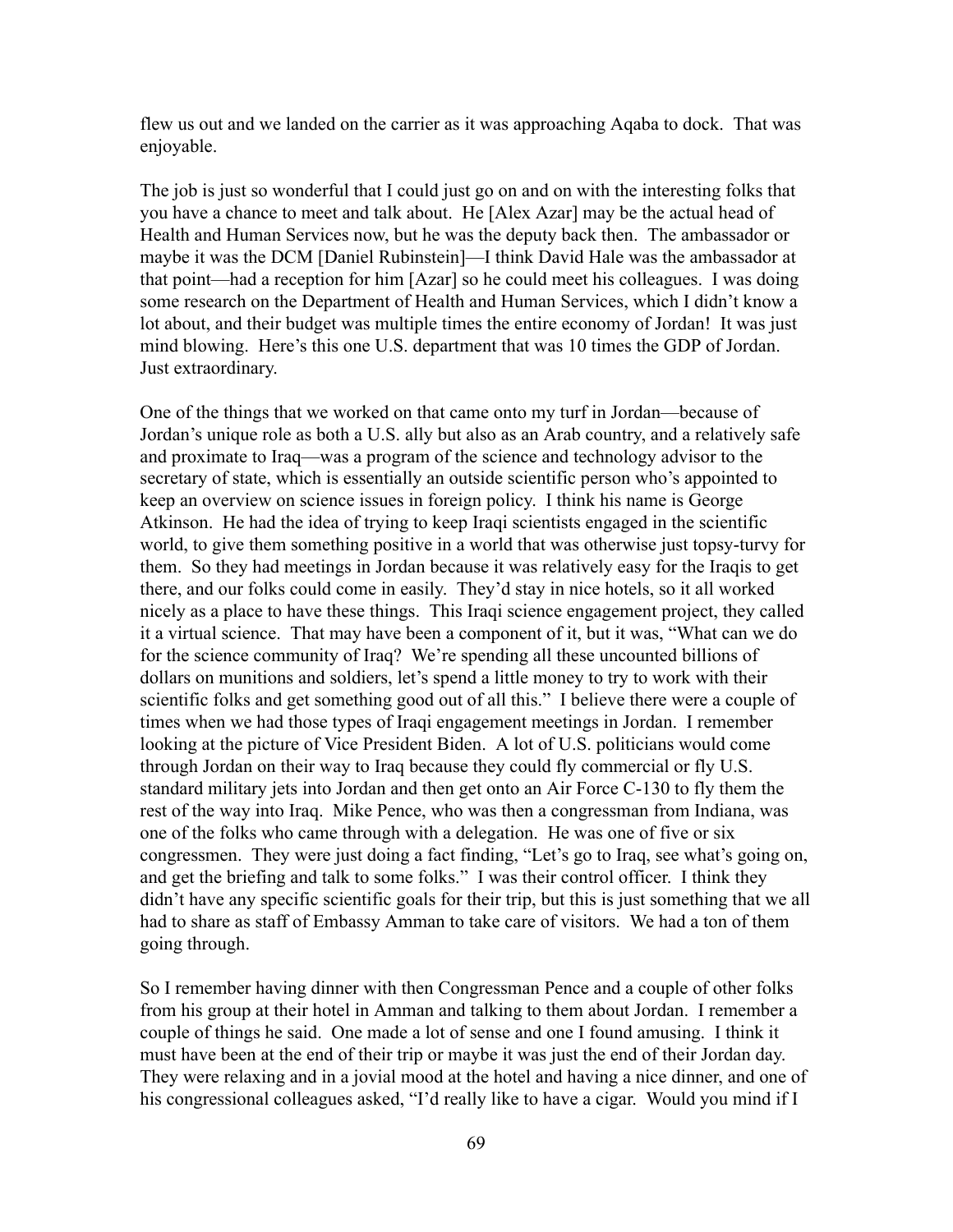lit up?" Pence said, "I insist on it." It was a sort of, "If you want it, I want you to have it." It was a very pleasant and kind remark for him to make. The other thing he said was more on the political side. He said, "No matter what you think about the Iraq war, I think we can all agree that the more we know about what's going on there, the better it is." I mean, you can't argue with that. That's a very sensible thing. We're not going to sort out the pros and cons of it, but coming here, seeing what's going on, trying to learn about it, is a good thing. As a diplomat, that's certainly something that I believe very deeply. I remember his comment and thought, "That's a perfectly reasonable thing to say."

When we put them on the military planes, they got body armor and helmets and the whole deal. They took it very seriously at that point. It was a small but non-zero chance of having something go wrong there. I mean, people do get killed. This was 2005 or 2006. I remember when they came out. They got off of one plane [from Iraq] and got onto another jet and were going to go somewhere in Europe, very safe. One of the congressmen borrowed my phone to call his wife but he didn't get through. So [after] the plane took off—I think one of the rare times I did this—I called back later and just said [to the wife], "Listen, your husband is okay. He's on a plane to Brussels." It just made me feel good.

### *Q: Absolutely, absolutely. Wow.*

WHITTLESEY: Let me think if there's other things that we spent our time on in Jordan and visiting around the Middle East. My family and I visited Oman, but that was just our own personal vacation. I'm pretty sure one meeting was in Kuwait. We had some meeting there and I cannot for the life of me remember what the connection was. I think you get the sense that regardless of the specific topic, our general approach was to try to promote engagement between the U.S. scientific community and the various scientific and environmental communities around the region. I am lost as to what the specifics were for that specific meeting, but I do remember somebody coming from NASA. They had a woman scientist and she's an astronaut. I could figure out her name if need be, but as I'm sure you're aware, the astronaut corps is a very impressive group of folks. I remember it definitely had to do with women in science, so she's a female astronaut. Somebody said, "How did you deal with all this and being a woman? She said, "Well, in three years I got my PhD, I got into NASA, and I got pregnant! [Laughter] I mean this is somebody who's really super-organized and has it all thought out, and bam! Here she is! She's got her family, she's an astronaut. All good.

I remember an emotional scene there with somebody standing up wearing a full burka, one of these ones where you could just see the eyes. She was from Yemen, which was not exactly at the front end of women's rights, and saying, "I'm from Yemen and we're not as sophisticated as you guys are, but we're trying." It was just very touching to have someone stand up there and face the specific shortcomings of her society, having seen what to her must have literally seemed like somebody from outer space. A woman, whose daily dress is a burka, and she's talking to an American woman who's wearing a blue NASA jumpsuit. The cultural gap was just extraordinary, but this was precisely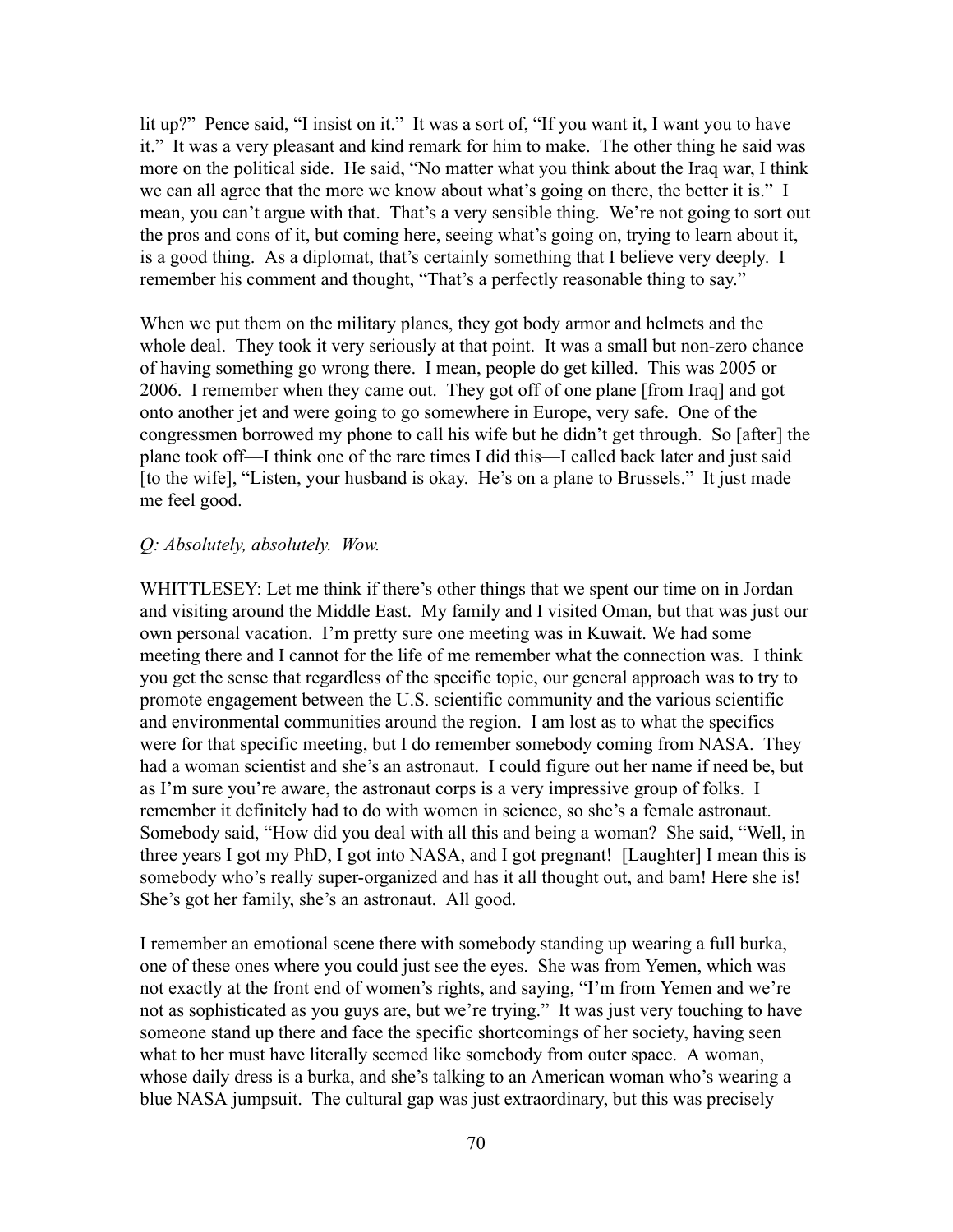what we were looking for, to reach out to those folks. We care about you. Yes, science has got this, and there are other people like you. You're trying to create a community. This was what all this work was for.

I remember a meeting in Kuwait with women scientists. It took place in this absolutely gorgeous building that some Arab bank built. Not a private bank but the equivalent of the Inter-American Development Bank or the Asian Development Bank, which was a pan-Arab financial institution. They had poured some serious money into their headquarters building and it was just gorgeous, with beautiful Arab furniture and design features. Very Arab, but just impeccable quality and taste. To meet in there was just fantastic. So I really enjoyed that. [It was] one of those little things that you get a chance to do; even a wealthy tourist would never go. You can go to Kuwait any time you want, but unless you know about this bank or you know somebody there, you're never going to get in there. But because we're working and you have local connections, somebody from the embassy knew these folks and this was our professional community, it literally opens the doors to you and in some cases you get to see these fantastic buildings. In other cases you're going through the Ministry of Health, which is a dumpy, forgotten, dusty place in some anonymous corner of town. It's not always great, but to have a chance to see folks in their real working environment is a very positive one, and a huge plus for me just as a person to get a chance to see all these things. All these little dots of experiences and meetings are the lifetime of memories you carry away from being in the Foreign Service.

### *Q: This is a good moment. What were you beginning to think about as a next tour?*

WHITTLESEY: I went to Guangzhou because I thought I'll get some language training, work in a big country, and be an econ officer. My Beijing tour was less about the environment than it was about, "I want to stay in China." I had been in Guangzhou and I want to do another China tour and there was a job in the Environment Section.

Clearly by the time I went to Amman, I was saying, "This environment stuff is a lot of fun, I like this, I see that there's this job in Amman that sounds great." I will be essentially a solo player. Let's touch on that before we move on from Amman. I'm sure that when I was bidding on tours after Amman, I looked around for environmental stuff. I was very interested in that because my top pick was to be the Environment, Science and Health Counselor in London. We can talk about that process in a minute, but at that point I had thought, "This is good stuff. Look, there's an environment job in London!" The State Department is not either so big or so organized that I could count on getting an environment job, so I had other things in mind, but I think at that point it was clear that I wanted, if at all possible, to stick with that.

Now let me think of what I was recalling…

*Q: Being your own boss!*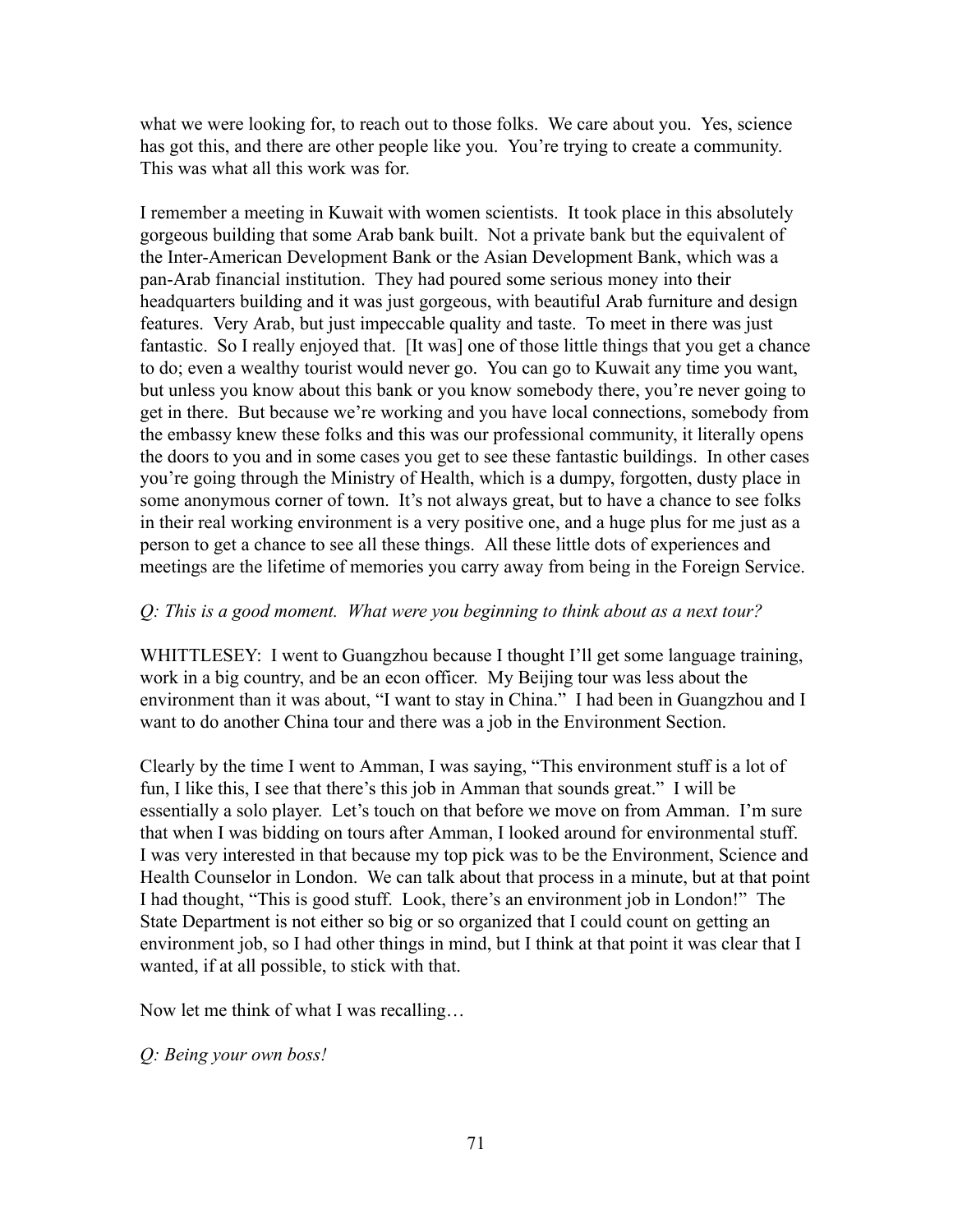WHITTLESEY: Yes, thank you! Good memory! See? Thirty seconds and it's gone! When I was in Jordan, I had this unique regional job and nobody except me actually knew what I was supposed to be doing. There were people who knew parts of it, but nobody day-to-day was responsible for every minute of my time. If I said, "I want to do this," or "I'm going to go here," my boss who had enough work for three people to do, he was not going to say, "Do you really need to take that trip?" Nah, he's like "Go away, I've got a delegation coming next week. I can't be deciding your work for you." So I had this lovely sense of independence and I had a fulltime FSN—In fact I just got an email from her this morning—Rana Safadi, and so that was a great working situation. I had some travel budget that I alone was responsible for and I made several very enjoyable as well as meaningful trips, and [even] went to Venice one time. We had all of these meetings with the water group, the quadrilateral or the trilateral group, in London or Istanbul, which I had never been to before, so all kinds of good things came with that working arrangement. I really enjoyed that.

When I was bidding to leave Amman and bidding for my next tour, we still wanted to stay overseas. Again this was sort of what's possible and what's not. Being the environment counselor in London…. I was an [FS-]02 officer then, and that would have been what we call a stretch, a temporary promotion or assignment to a job that's ranked at a higher level. I think that was an [FS-]01 job. I can't remember the other jobs that I worked on except for one. I pursued the London job diligently and at some point they said, "We've got somebody else for that. You're out." These things happen. Sometimes this person may have been in Iraq and somebody said, "Hey this guy or this lady had been dodging bullets." I don't have a problem with that. So this is part of life as a diplomat. You don't always understand how these things work out.

I then picked a job to work on counterterrorism issues back in Washington. Nothing to do with environment, but there it was. I knew somebody in that office, so I said "Okay I'd like to put my hat into the ring for that job." They said, "Okay you've got it." We were still in the bidding cycle, and I can't remember the precise timing, but after I had said I would do the counterterrorism job in Washington, I got this call or an email saying, "Are you still available for the London job? The person we selected has dropped out." No explanation given, but "they're not available. "Would you be interested in this?"

I probably said, "Give me 24 hours, but definitely I'll give you a solid answer tomorrow," something like that. If he had said I need to know right now I probably would have said, "Okay." But I asked around and said, "I've already committed"—no sort of. I had said, "I would do this [counterterrorism] job but I'd really like to take the London job. What's going to happen to me [if I back out of the counterterrorism job]? Is this okay?" I asked my colleagues and the general tenor of their replies was, "You should do the London job. Yes, you'll get a minor ding on your reputation for backing out of a commitment, but I think most folks would understand that something else came up." So I agreed, and I talked to the deputy of the mission who's not quite the senior professional, but the No. 2 professional in the mission at that time. He said, "Listen, I can never counsel you to break a commitment, but this would be the kind of commitment that would be the least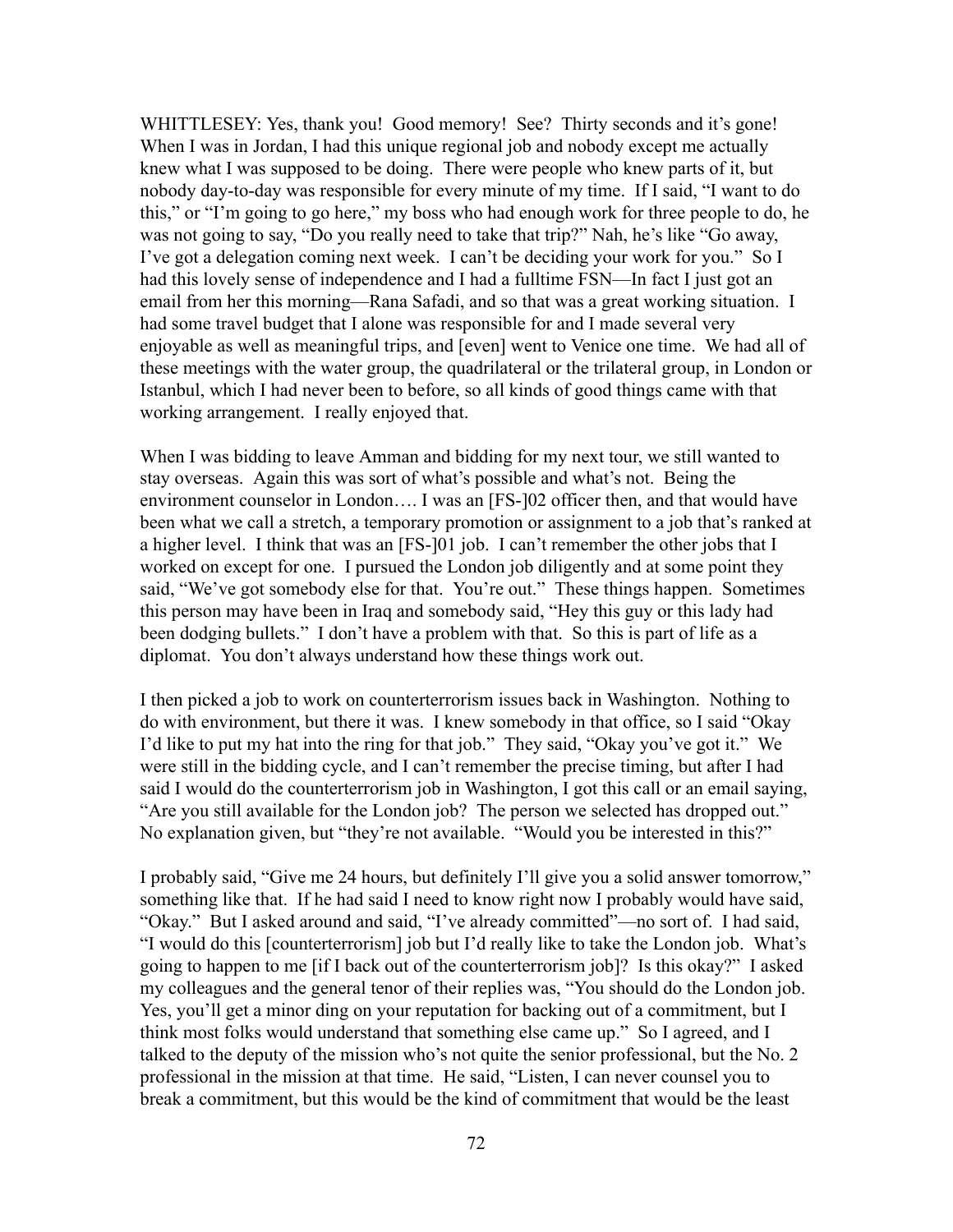damaging to break." So, I took all these different opinions that I got from folks, and some of the folks were like "What are you, nuts? Of course you got to take London. What are you even talking about?" So there were some funny moments in there.

Anyway, I accepted the job and I called up my friend in the counterterrorism office and I said, "Listen, I'm sorry but I'm going to have to break that [commitment]." She was not pleased, but I think life went on, and I never heard another thing about it. I wasn't blacklisted or had some horrible thing happen like being drummed out of the Foreign Service. These things happen. There are always balls in the air. I still remember we were down in the Dead Sea at the nice Marriott having dinner and I got a phone call from Washington saying, "You're our guy [for London]!" I remember my words, "I'm the happiest FSO in the world right now." This was something that I had dreamed about and was so overjoyed to get it. So, I hung up the phone and said, "We've got to get dessert tonight!"

# *Q: Something to commemorate this!*

WHITTLESEY: I was just thrilled beyond words to have this golden panorama of working in London on environmental issues. It was just perfect.

Shall we end there, and then we can just start next time with "Off to London?"

*Q: We're resuming our interview with Jock Whittlesey. Jock, you had one more point you wanted to make from our last session before we move on to your tour in London.*

WHITTLESEY: Yes, I was recalling a couple of things that I think were particularly relevant in Amman with its heightened issues related to terrorism. This never approached what other people in the diplomatic corps and the military were facing [in other countries], but from my limited experience, two things were interesting.

One was we had a regular stream of U.S. government visitors over on official business. Keeping track of them and helping them out fell to me. At one point, we had an attack during a time when some of our visitors were there. I think it may have been a knife killing downtown where it was Westerners who were targeted. Pretty unlikely to find an official U.S. government visitor down there, but nonetheless, somebody was killed in a deadly attack. My response was straightforward to get the folks back to their hotels. Just a simple, "Go to your hotel room and stay there!" And that took care of it. The Jordanian police presence was probably raised for a while, but the sense was that, "We're going to send an embassy vehicle to pick you up and here's what you should do to protect yourself."

I remember hearing later from someone whose wife was in Jordan [with that group]. He was really appreciative, saying, "We felt like somebody was looking out for her. When you're traveling in those circumstances, that's when you need somebody who knows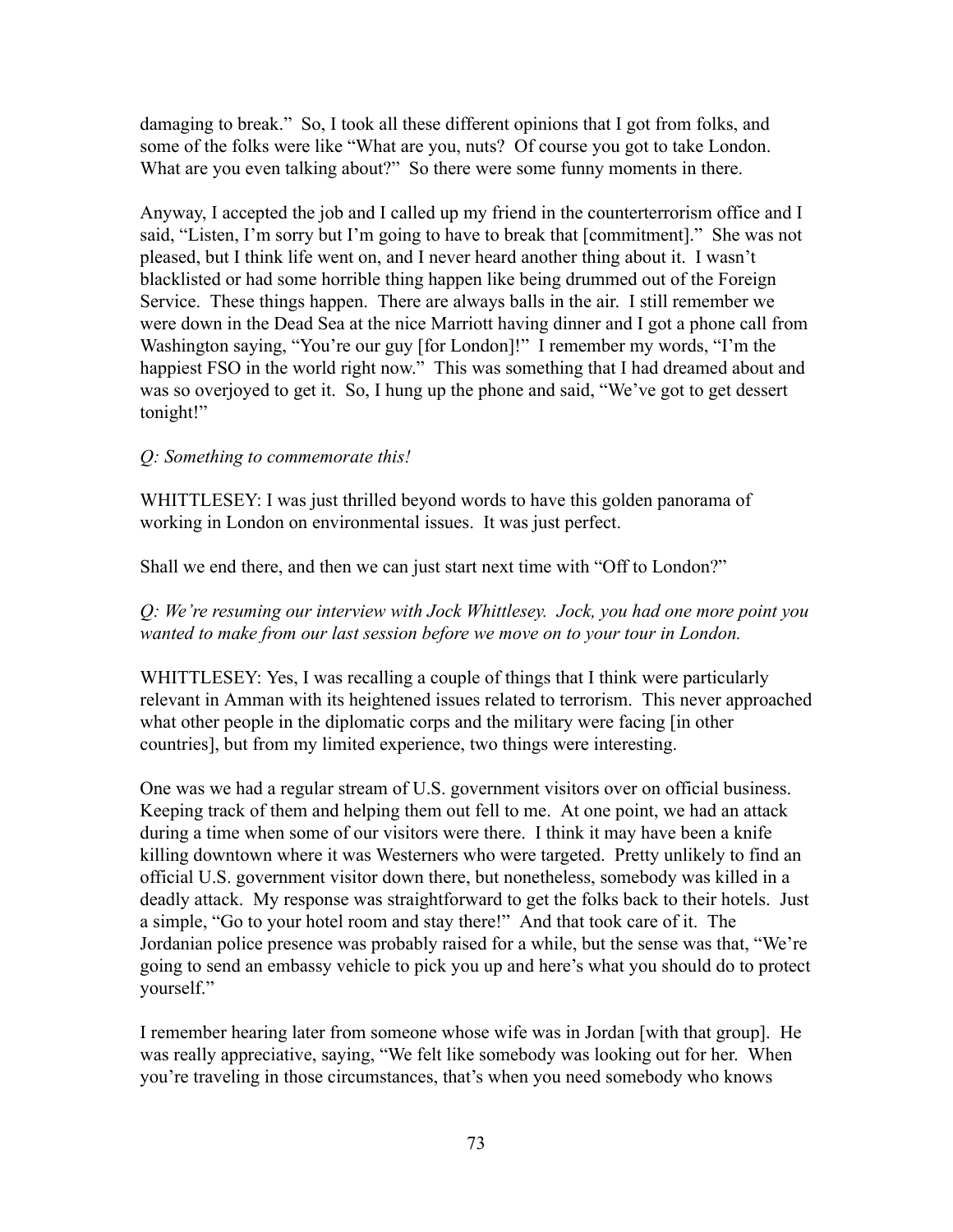what's going on in the area to tell you what's going on." That was a nice "thank you" from that person, clearly heartfelt.

The other terrorist-related thing was we had some suicide-vest-style bombings in Amman. I think the timing was such that the bombing took place a couple of weeks before we had a pretty good-sized meeting with a lot of U.S. government folks coming to Jordan to participate. The DCM, at that point the chargé, was, I thought, quite sensible about it. He said one of our tasks was, "What are we going to do? Are we going to end official travel for a while? He had a very sensible plan, which was to just tell people, "Listen, usually when these things happen they're not followed immediately by another attack. That's no guarantee; it could happen tomorrow or it could happen never. We're going to let you make your own decision about whether you want to come." So, I passed that on to the folks who were coming.

For example, we had 10 or 15 people coming for this meeting and almost all of them said, "Fine, we'll come. I understand what the situation is; I can accept that as something that's uncontrollable. I'm willing to take the risk." But there were one or two folks who said, "Sorry, I'm out. I have a four-year-old daughter. I am not coming home in a box. [I don't want] to open myself up to the risk of getting killed to talk about air pollution in Jordan," or whatever the issue was. That was just something that was on an individual basis. Almost everybody was okay with it, but there were a few who were not, and you had to respect their individual decisions. It was an interesting situational study in personal evaluations of these things. There's not a right or a wrong answer. Some folks were perfectly fine with it, and for other folks, it was more than they wanted to deal with.

So those were just a couple of things to wrap up thinking about Jordan in general. We felt pretty safe in Jordan—certainly compared to other parts [of the Middle East]—and well taken care of. There was no sense that the government was after us or anything like that. I had my wife and family there so we knew that there was a possibility of attacks and other things happening, but that was something we were comfortable with and accepted as part of working there. It's just one of those things that you live with as a diplomat overseas, whatever your particular situation is, and we were comfortable with that.

I hope I'm not repeating myself, but I remember one time we had some congressional visitors or some fairly senior folks visiting. They were important enough that they had a dedicated security team following them; three or four congressmen or some senior people from the administration. I heard that when they pulled out of the embassy's driveway their security team pulled in behind them to trail behind them. They poked their guns out of the car windows as a sort of visible, "You don't want to tangle with us." It made the guests a little nervous like, "Does everybody here drive with guns poking out the window?" "No, they're with us, and it's okay." It made them a little unsettled.

We had an excellent tour in Jordan. [It was] great to have the opportunity to live in the Middle East in a Muslim country to work on Arab-Israeli issues, but I was absolutely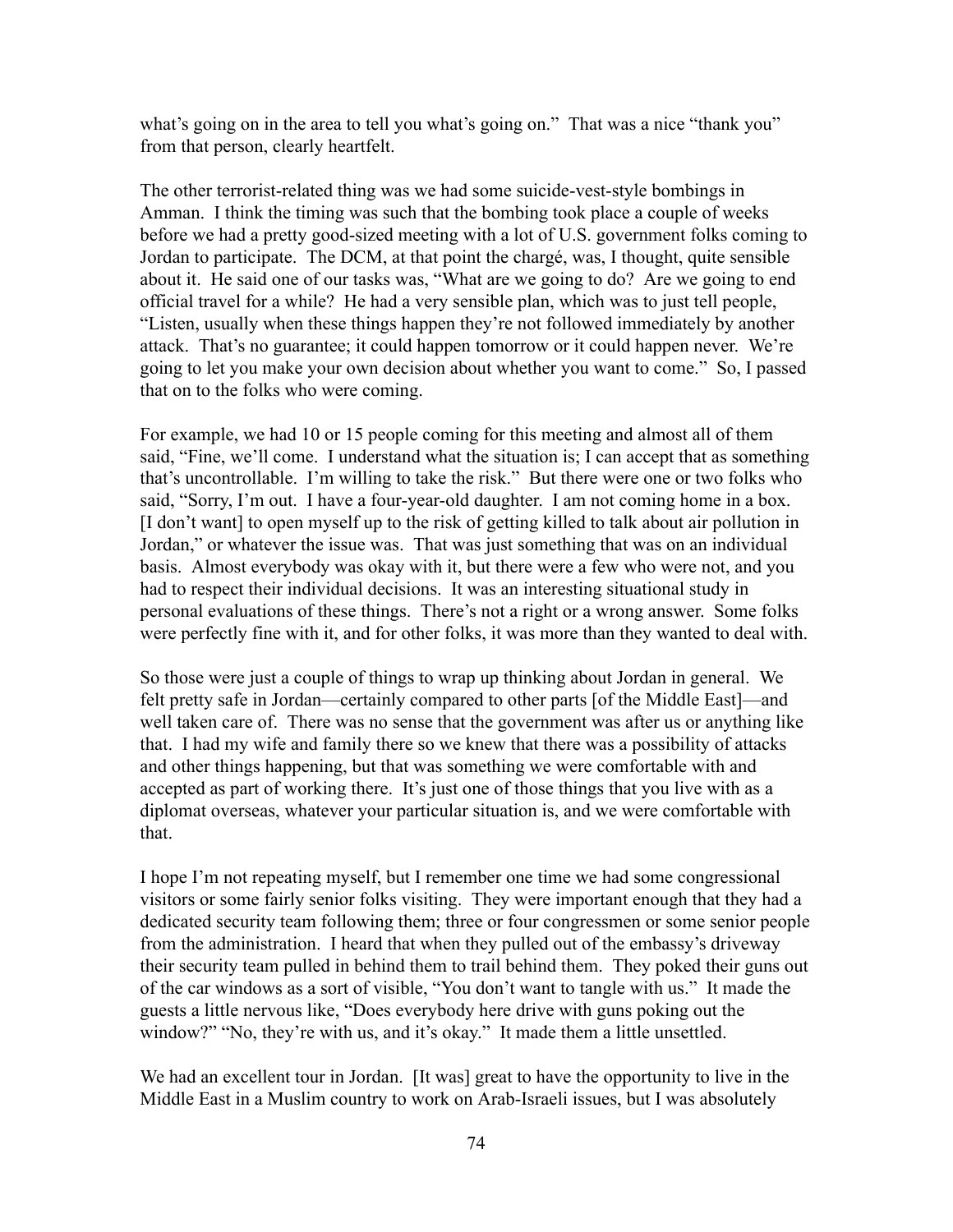delighted to get the assignment to London. That was both a professional step up because it was a higher-ranked position for me, what we call a "stretch" assignment in the Foreign Service. I was an [FS-] 02 officer and that was an [FS-]01 position for a more senior person than myself. Of course the opportunity to live and work in London was absolutely a delightful prospect to me.

### *Q: You arrived in 2007.*

WHITTLESEY: Yes, it would have been the summertime probably. I would guess August, but I'm not positive.

### *Q: Did you have to go through any additional training before you went to London?*

WHITTLESEY: Not that I recall. Maybe a week or two weeks of European tradecraft or something like that; obviously no language training. Possibly somewhere in there I did a tradecraft course on energy issues. It's possible that was that summer, I've lost track of where that came. The climate change issue was becoming of great importance in our foreign policy. The energy course is where they talk just about the factual aspects of large-scale energy generation grids, coal mining, the whole panoply of issues that relate to energy production and consumption. I probably did it that summer so that would have been maybe a week or something like that. It was more of your typical Foreign Service schedule of leaving post in May or June, have a little vacation, pick up some training in Washington, and then show up at your new post in time for your family to get settled and kids to go into school in late August or September.

For the only time in my Foreign Service career, [we had] a little problem getting our son into the school we wanted in London. And I'm not quite sure what the problem was. We were trying to get him into the fourth grade at the American School in London and they just didn't have room. By the time we had gotten the [State Department] assignment, we were a bit late in the school cycle. Fine for the State Department, but a little bit late in the academic cycle. They just said, "We just don't have the room for your kid." So we found another school that turned out to be fine. He went there for a year and then transferred to the American School in London, which we can talk about in more depth, but which was excellent. So that was a little bit of a hiccup, and one of those aspects of living overseas and moving constantly that you don't think of as being related to diplomacy or the State Department, but as just your family life. It's not guaranteed to go the way you want every single time, and I'm sure it is much more challenging for folks that have special-needs kids, or there's some aspects that require special handling, or there's something different that needs a lot of attention. That can be very tough on folks to manage all that in addition to dealing with the move and things like that.

A final issue was that we sold our car in Jordan because the UK drives on the left and the wheel on the car is on the right. We made the decision to get a car there [in the UK]. Nothing there that's an unsolvable problem, but it just adds to the complexity. You don't have a car for a while. You have to buy one. You have to deal with getting a car in a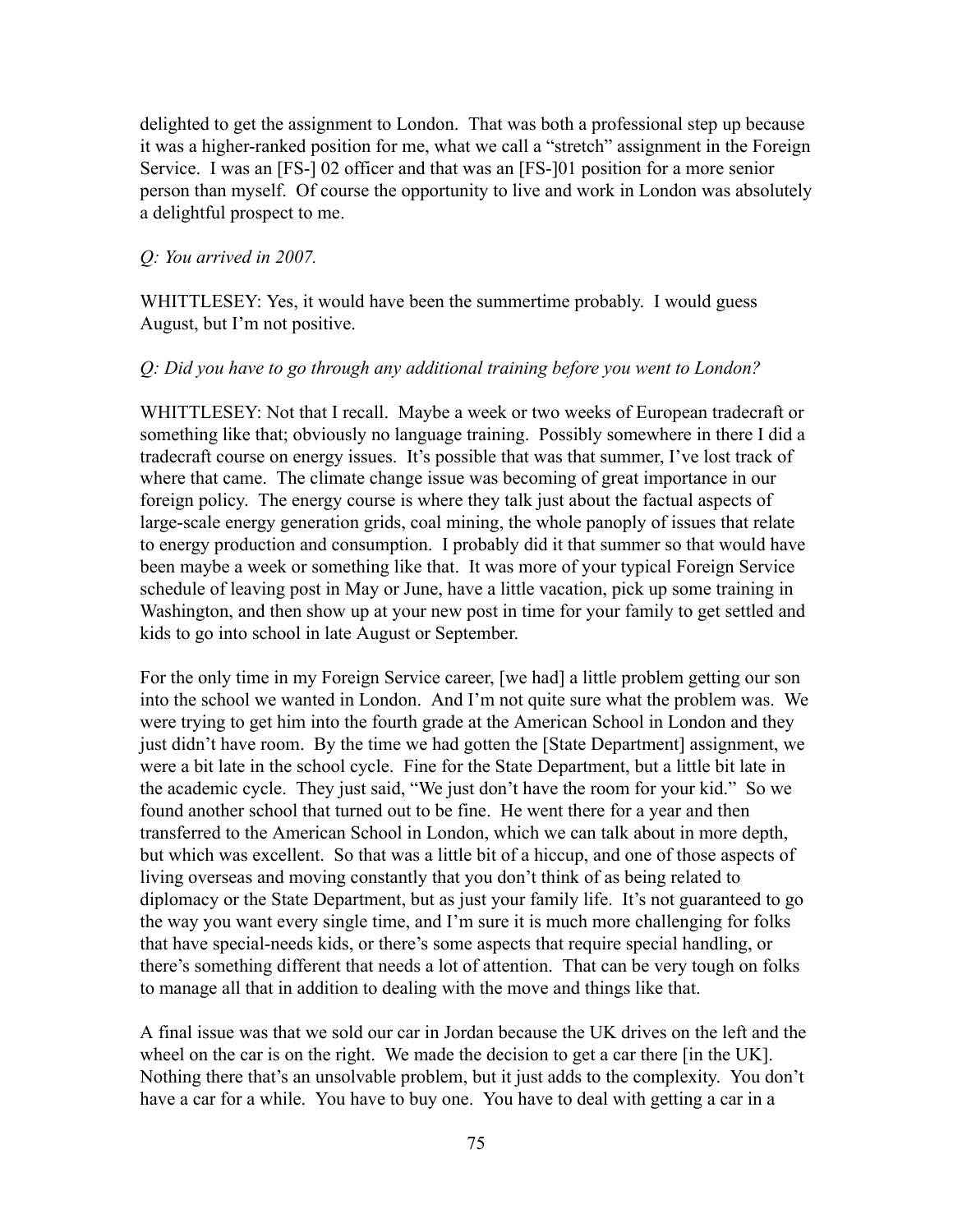foreign country, getting it licensed, and all of these things. so the overhead of moving is a bit of a pain.

## *Q: Did you take driving lessons to learn how to drive on the wrong side of the street?*

WHITTLESEY: No, as you mentioned that, I was just thinking of the lady [Anne Sacoolas] who killed a person [while driving] over in the UK. This is one of those things that most people do fine. I'm sure everybody has momentary lapses and forgets that they're driving on the wrong side and corrects them, but in that case, there were serious and fatal implications. It sounds like a joke, but it's certainly not to that family.

To answer your question, we did not have any special [driving] training. I don't think I was going there for my assignment, but [years earlier] we were just going there for vacation. I remember we flew into Heathrow and rented a car. To get a rental car and go out into Heathrow traffic after a long flight without any orientation was very, very stressful. Fortunately it was no problem, but you could have easily gone 100 yards and had an accident. We made it through our entire U.K. tour without having any car accidents! [It's] solvable, but you do have to pay attention.

As is clear from my description, we just had a wonderful time both professionally and personally in the UK. One of the nice things about it was the location of our housing. We were given an apartment in a very pleasant—I guess you would call it an internal suburb—residential neighborhood in London called St. John's Wood. It was close enough to the embassy that I could walk there in half an hour, but it was also right on the subway line, the Silver Line, the Jubilee Line, so that was close by. By coincidence, it was 200 yards from the Abbey Road crosswalk and the Abbey Road Studio, which is still there. I always tell people that throughout our tour, in rain, sunshine, winter, summer, late, early, there were always people out there getting their picture taken in the Abbey Road crosswalk. It was just part of life in London, and very enjoyable.

My son's school, the American School, was also 200, maybe 300 yards from our apartment. I could walk him to school and then either walk to work or get on the subway for a quick ride down to the embassy, which was in a lovely part of London, Grosvenor Square. The embassy itself was a little run down, but nobody's complaining about it when you're in London! You're in one of the most fun and interesting cities in the world with restaurants, all the historic buildings. It's beautiful, it's safe, and it was just great.

## *Q: Take a moment to describe what your Environmental Section was like in the embassy.*

WHITTLESEY: I think I had what they called counselor rank or title. I was the environment counselor, which was a nice title to have. We had a total of four people in my little section: myself, a full-time office manager or secretary, a full-time entry-level officer who would do a year in my section, and then a year probably in consular or something like that, but assigned to me for a full year, and then a part-time eligible family member, who I think might have been on a 20-hour-a-week schedule; as opposed to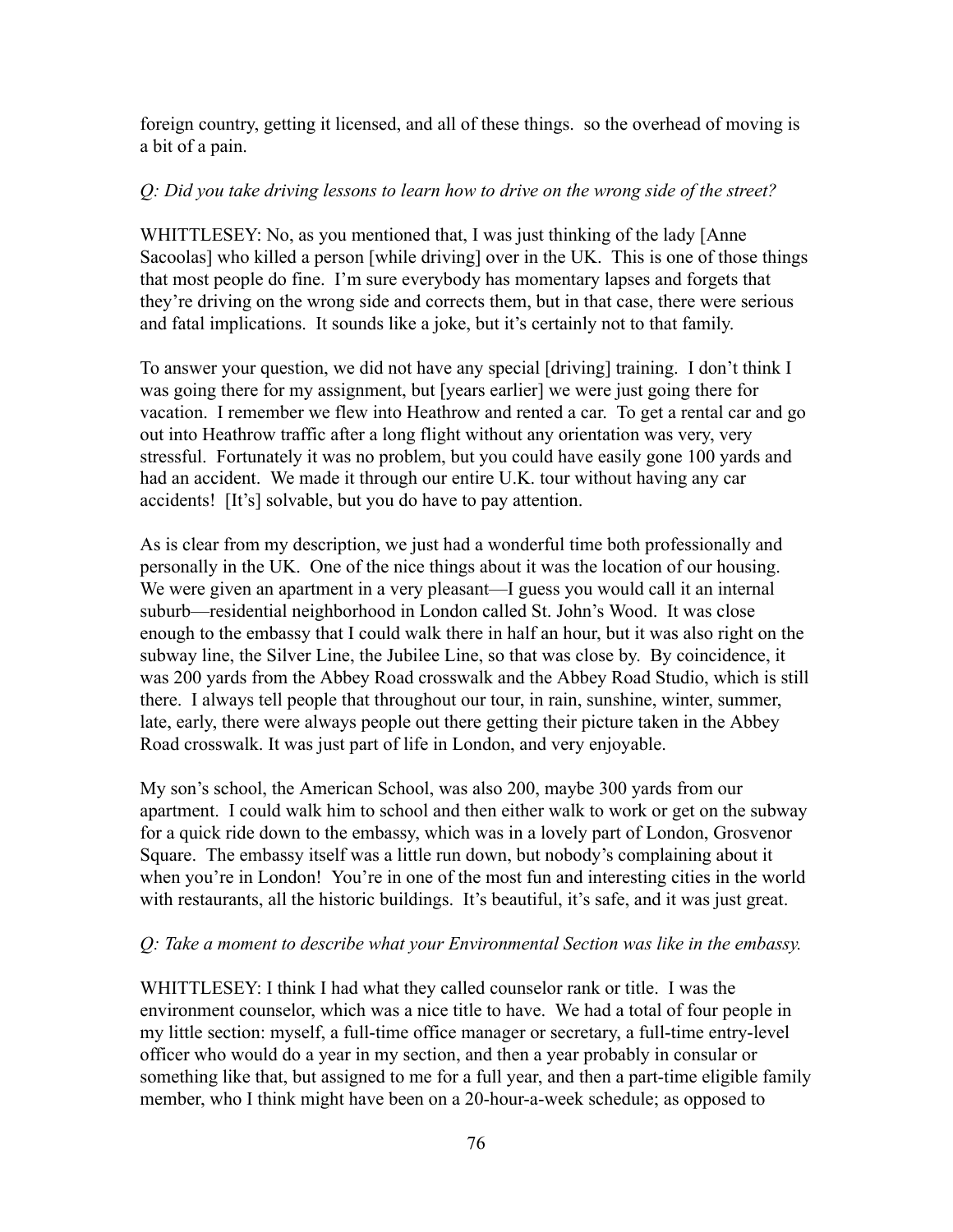Jordan where I supervised [only] one FSN who was wonderful and got a lot out of her professionally. [There were] a few more hands to do the work at Embassy London, and that added a little bit of a challenge, nothing too dramatic, but a step up a bit in terms of management, supervision, work allocation, but small enough so that I could handle it.

The other part of the job was the potential range of issues, which is so broad you had a choice of an unlimited number of things you could look at; unlike the Political Section or the Economic Section where somebody for sure was going to be looking at the financial services sector. You just don't have an econ section in London without assigning somebody to that. That person comes in, "Here's your job," end of discussion. In my section, our range of issues was so broad you had to assess what's going on at the moment, what the U.S. government priorities are, where those intersect most strongly with what's going on in the UK, and finding some value to the taxpayer for your time and effort. That to me made it particularly enjoyable and interesting.

There was one part of my job that was set and that was to be the permanent representative to the International Maritime Organization (IMO), which is the UN body that deals with the commercial shipping industry. Their headquarters is in London, and the permanent representative is a very nice title without a lot of substantive work. Essentially you are the official go-between with the IMO and the U.S. government, and do things related to certifying delegations, passing documents, or receiving information.

# *Q: Were we a member of the organization?*

WHITTLESEY: Still are. In practice what that meant was the eligible family member [in the ESTH Section] I worked with did a lot of the day-to-day to work on the IMO, responding to requests for information, passing along delegation lists, and making sure the flow of information between the IMO and the embassy and the various bodies in the U.S. government that we worked with was flowing. I would go to meetings to try to learn about the substance of issues as part of my job, but it was a very intermittent thing where they'd have a meeting for a week or perhaps two weeks to talk about a subject. We would get an expert delegation from the United States that would come over to participate in that. I might go to a few meetings, or get together with the head of the delegation to talk about what was going on so I got a little bit of a background.

## *Q: While you were there, were there any major issues we had related to the IMO?*

WHITTLESEY: I think there were a couple of things that were going on. I would say major in IMO terms, maybe not front page of the *New York Times* level, but things that were important to the shipping industry. One was the IMO's management of the climate change issue and having discussions on how the commercial shipping industry was going to respond or deal with climate change. That was something that got a lot of attention. I think the measure was not passed while I was there, but we spent some time talking about what's called an "emissions control area" for the United States. IMO rules allow countries to establish a zone in their waters where all incoming commercial ships,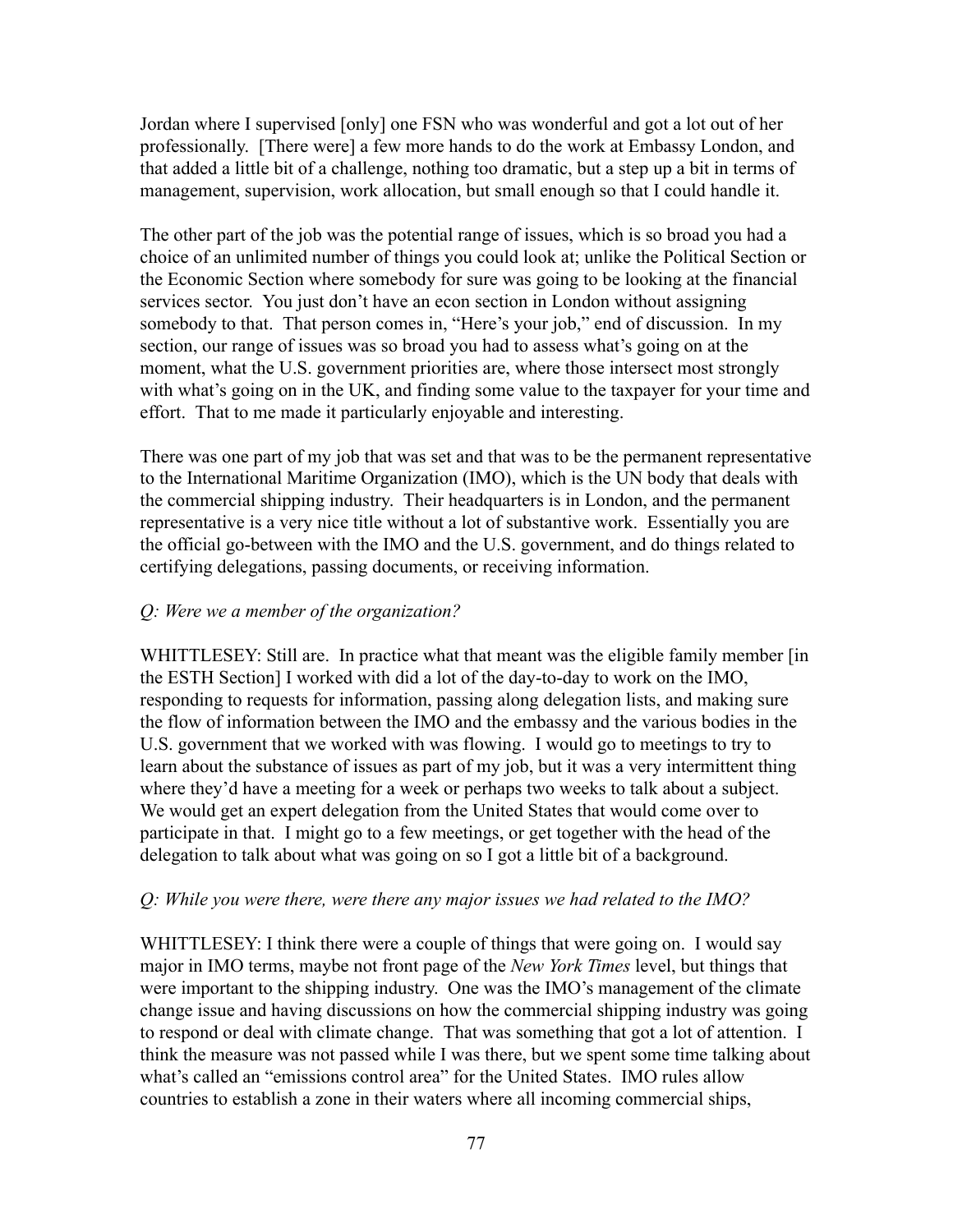regulated by size, have restrictions on what kind of pollution they're allowed to emit from their exhaust stacks.

# *Q: Did that also include noise pollution? The noise of their engines?*

WHITTLESEY: No, purely parts per million of various exhaust pollutants.

*Q: I ask because in recent years the issue of noise from large liners interrupting the signaling between whales or between dolphins has become an issue. Every now and then you read an article about whales that have been beached and the reason apparently is because they got lost or their ability to navigate using sound and communication was interrupted because of this very loud liner passing by.*

WHITTLESEY: That was not an issue we talked about in my tenure there that I recall. I think that is more likely to come into play when you're talking about ships using sonar, particularly military vessels. The other thing that gets people concerned about the whales and dolphins is using acoustics to explore for oil.

# *Q: Ah, okay.*

WHITTLESEY: ...Because those are quite loud. That's been ongoing. The science is unclear, but some of the whale species are quite threatened, and nobody wants to see them get pushed over the edge by either military sonars or oil exploration noises. The two issues I recall being the most important in the IMO were climate change in general and this emissions control area in the United States, which is certainly related to it.

As I mentioned, my role was as a mailman and a figurehead but it did give me the opportunity to interact with folks and it was quite interesting to talk to people around the U.S. delegations and in the IMO about these issues and educate myself a little bit. I've mentioned several times that one of the attractive parts of being a Foreign Service Officer is talking to people who really understand these issues and have devoted sometimes decades of their lives to a deep understanding and working with a very focused topic. That's an opportunity that doesn't come along in a lot of situations, but we get it a lot in the Foreign Service. I've always enjoyed that part of the work.

So there I was, me and the Queen! [laughter] We had three years in front of us. We had this very nice range of issues that I could work on, with climate change being the most topical. When I came [to London] in 2007—I hope I mentioned this before, but I'll repeat it just in case I didn't—that was the end of the Bush administration and the policy of the Bush administration with respect to climate change was not particularly popular in the UK and in Europe. We were getting hammered in the press for ignoring this issue.

Somewhat counterintuitively, that turned out to be a real blessing for me because people would find out that you were an environment officer and they're like, "I didn't even know you guys had environment officers." Their expectations were low that anybody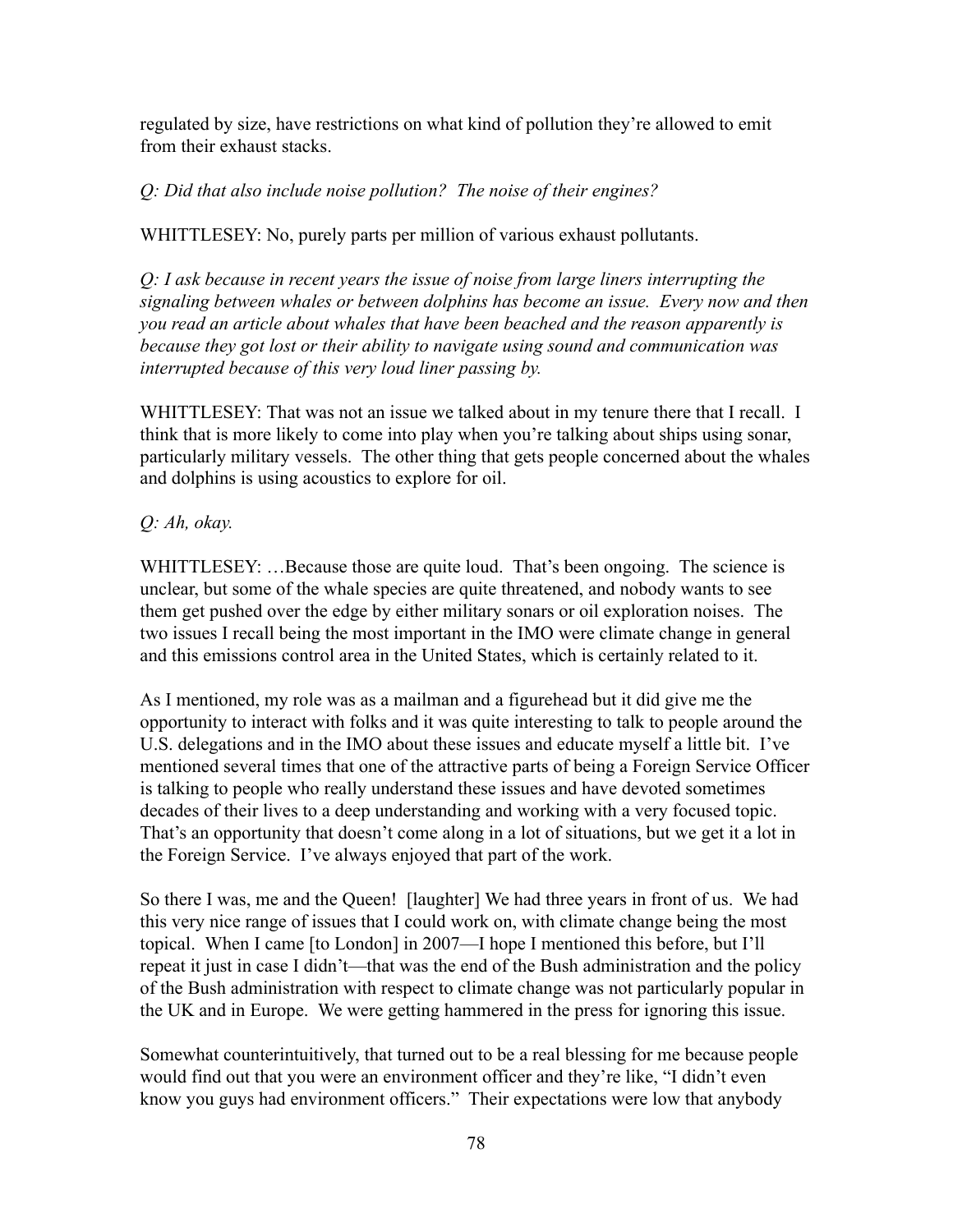was even thinking about these issues at the U.S. embassy. I remember one time I wrote something innocuous, a tweet, blog entry, or interview, and this columnist had noticed it and wrote in a UK newspaper somewhere, "It's nice that they have an environment officer, and this is something we support!" I just remember the sense that, "Wow, just showing up was good!" The Brits were so critical of us that any kind of engagement actually turned out to be quite positive. President Obama got elected, and of course that just turned the whole climate issue 180 degrees. There was a surge of positive emotion and energy towards solving the climate change issue now that we finally had a president who really wanted to take action. I think that's not completely fair to President Bush but that was certainly the popular view.

When I got there, the ambassador was a guy named Bob Tuttle, who unsurprisingly, was a political appointee. He's a Californian and had worked on President Bush's campaign as a finance person, money gatherer, so way outside the professional diplomatic corps, but two things about Ambassador Tuttle I think are worth remarking on.

One is that personally he's a very pleasant guy. I have a little story I'd like to tell about that. The other thing was that there is an advantage sometimes to have somebody [as ambassador] who is financially and emotionally independent of the State Department and they also know the president. I think in Ambassador Tuttle's case, [he was] on a personal basis with President Bush, and that is a very empowering thing. It has its risks as well, but I saw the power of that. When people would be critical of President Bush for one thing or another, Ambassador Tuttle could respond, "Listen, I know this person. I've spent time with him. I can tell you, he's not that kind of person." That has a lot of power and is very persuasive. So that's the plus side of having a political appointee. Of course he had his own business, something to do with car dealers or multiple dealerships, a very wealthy guy. He wasn't waiting for that State Department paycheck to cover his rent and things like that, so it gave him a certain freedom of movement that other people wouldn't have. Even a State Department person who knows the professional side of it, is much more constrained with their patterns of thought and action than a real outsider would be. It puts some demands on the person, too. [They have to] act in a way that's responsible and doesn't upset the apple cart just for the sake of upsetting the apple cart, but here are times when unconventional approaches are actually helpful.

I wanted to mention that Ambassador Tuttle and his wife were great hosts, not only in a professional sense, but to the embassy community. We had a pretty good-sized embassy there, not gigantic, but probably at least 100 or 150 embassy staff plus their families. The ambassador's residence, the house that he lives in in London, is just an absolutely fantastic piece of property that backs up, I think, on Regent Park. He's got this big house and a huge piece of property. It's just something out of the 1920s. It was someone like Barbara Hutton, a wealthy heiress, who built this in the old days when London was a third the size it is now. She built this beautiful house on this enormous piece of property and bequeathed it as the ambassador's residence, and it's been there since. It's called Winfield House and is not too far from the embassy.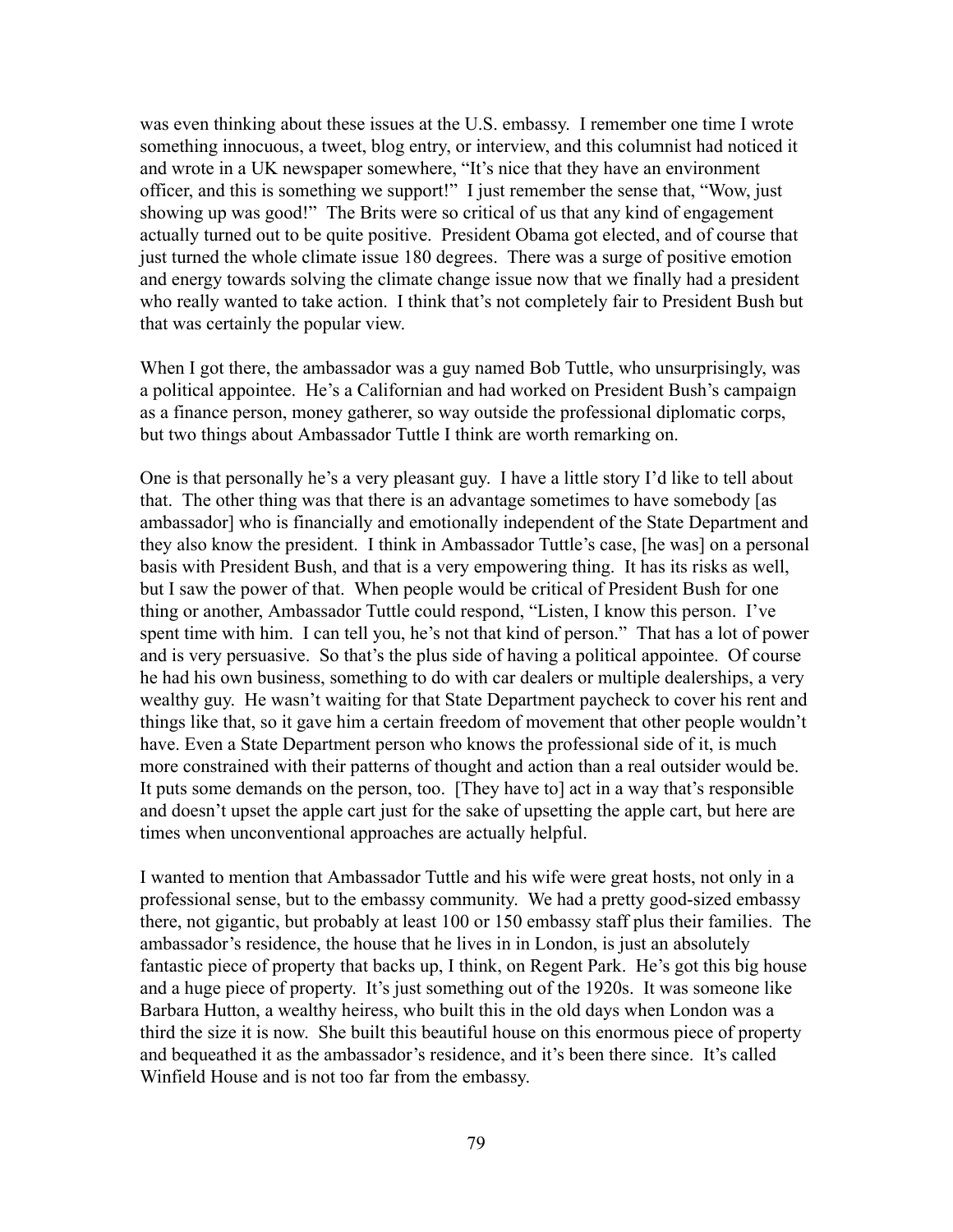He would have a Christmas party for the embassy staff. This is not a diplomatic gig where you're entertaining other ambassadors and the U.S. diplomats were there working; this was a fun day for us and our families. He, and I'm sure his wife, was really the prime mover here; they put some real effort into organizing this party. I don't know where they got all this stuff, but it looked like something out of Willy Wonka. It was just piles of candy, food, and giant lollipops. It was a spectacular-looking event. Of course the kids are just in heaven! Anywhere they put their hand, there was something good to eat. Cakes and food all over the place; candy and chocolates and just mounds of it. It was a perfect way to celebrate the holidays, and it was typical of this very generous guy.

Another reason why it's sometimes nice to have a little extra money floating around: he was financially capable of underwriting an event like this. People outside the government don't know; they assume this is all government money that people spend. Uh-huh [no]. This is coming out of his pocket. Nobody said he had to do this. He was a kind person who wanted to do something nice. He not only had the inclination, but really put some effort and expense into it. I always remember that about him.

I'm trying to think of a thematic way to talk about my time in the UK. I guess the climate change issue would have to be the one thread that works through my entire time there. Going back to the tail end of the Bush administration, a guy named Jim Connaughton ([James L. Connaughton\)](https://en.wikipedia.org/wiki/James_L._Connaughton), who was the head of the White House Council on Environmental Quality, was President Bush's lead guy on climate change. He came over to meet some folks in the UK government and they had established a meeting on climate change that I think they initially called the Major Emitters' Meeting, or forum, something like that. That was his idea. President Bush set this up—I'm sure under the advice from the State Department and Jim Connaughton—and the idea was that you really need to get the major players off to one side, outside of the formal UN process, to talk about things. So this was a way to do that, and Jim Connaughton was our representative. I give President Bush credit for getting that process started. President Obama, when he came into office, was smart enough to realize, "That's actually a good idea. Let's not be stupid. I don't agree with President Bush's climate change policy down the line, but he did something that's helpful here; let's keep it going." They renamed it modestly, but it essentially stayed untouched and that mechanism carried forward.

### *Q: Do you recall who the principal members were?*

WHITTLESEY: It would be China, the European Union, Brazil, Indonesia, India, probably Australia, and Mexico, I think, was in there. Let me think who else—Japan. So it amounts to taking the top 12 to 18 economies in the world who would be the ones who are emitting the most carbon dioxide or who otherwise have a major role in climate change; Brazil because of the Amazon and things like that.

One of the great things about London was, when we had meetings they were often in absolutely gorgeous rooms and buildings around London. That just made it so much more enjoyable. One of the major economy meetings was in a lovely place—Lancaster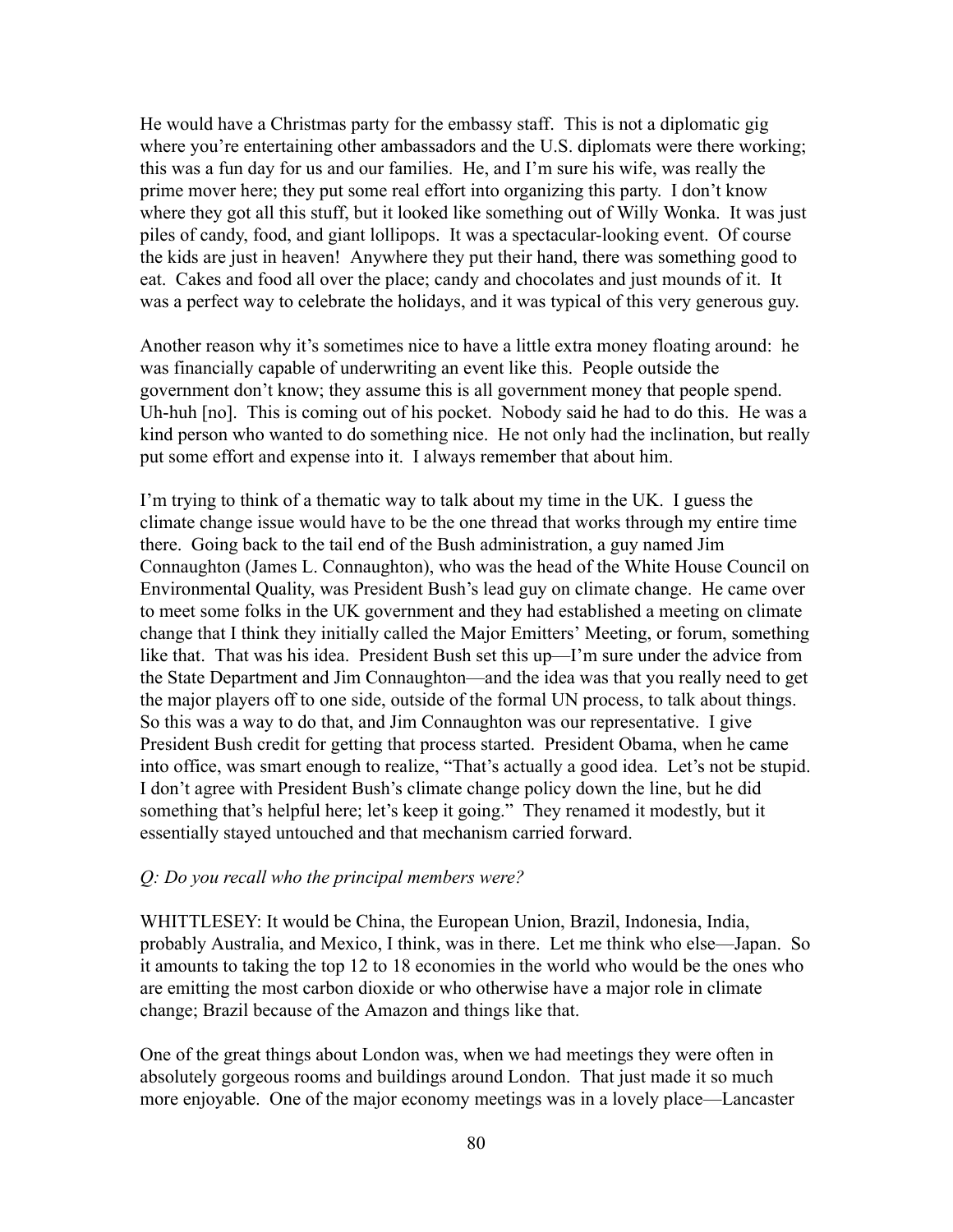House or something like that right near Buckingham Palace. It was a government meeting room. It would probably have been some royal residence at some point—I've forgotten the history of it—but it is a lovely building and we had our meetings there.

### *Q: Was there a set agenda? Were there goals; some kind of long-term deliverable?*

WHITTLESEY: I'm sure there were. I'd like to talk about that a little bit in a more general context. In terms of a specific meeting, there was probably something they wanted to focus on. They wouldn't just walk in and say, "What are we going to talk about today?" People were gathering from all over the world to talk, so they had to be prepared. They come in to move something forward, but the general purpose of this meeting group was to have a place where people could have informal discussions that didn't essentially get into the press and were not covered in a formal way. They gave people the chance to talk about ideas and begin to move policy suggestions forward and to ask people, "If we ask for this, what do you think about that?" They were very informal and flexible, and that was the power of it, especially getting out of the very stuffy UN format where you've got 160 countries there. That process is stifling. It has its reasons for being, but it's not as effective for moving forward and establishing consensus. The idea was, if you've got these guys to say "yes" to something, everybody else could say, "Fine."

As I was thinking about our conversation today, one of the things I wanted to mention was that, particularly because of the style of the UN negotiations on climate change, the duration and the complexity of the issues, the international nature of them, these were really extremely arduous processes to be engaged in. I knew several of the folks in the climate negotiator's office, which was led by Todd Stern, and he came in essentially on Day 1 with the Obama administration with the express portfolio of managing the international climate change process. He carried that role all the way through the Paris Agreement, so virtually to the end of the Obama administration. I don't know how many miles he logged with his team, but just the physical and emotional demands of the schedule of folks like him is just extraordinary. I don't think people realize how incredibly exhausting it must be. This is somebody who would fly to China, fly from China to India, go back to Europe, be at home for a couple weeks, then be in Indonesia or go back to Europe. Flying all over the place, not just a couple times a year, but multiple times a month, long haul. Then at each place he'd have intense meetings on very esoteric and technical subjects that would go from dawn to midnight. Just the physical demands on keeping up with this in the context of jet lag; it's an extraordinary burden that I remember Todd in particular exemplifying. The secretary of state was always on a plane somewhere, never getting away from the pressure. You never get away from the issues. There's always something that you've got to look at, things coming at you all the time. It's just an amazingly heavy burden for somebody to bear, especially for years and years, and I deeply respect Todd for his work and I hope he's rested up by now and still feeling good about the Paris Agreement. That was really an extraordinary achievement, and simply wouldn't have happened without his personal contribution. Of course he had folks working with him, but it was not a big group of folks, maybe eight, 10, or 12 people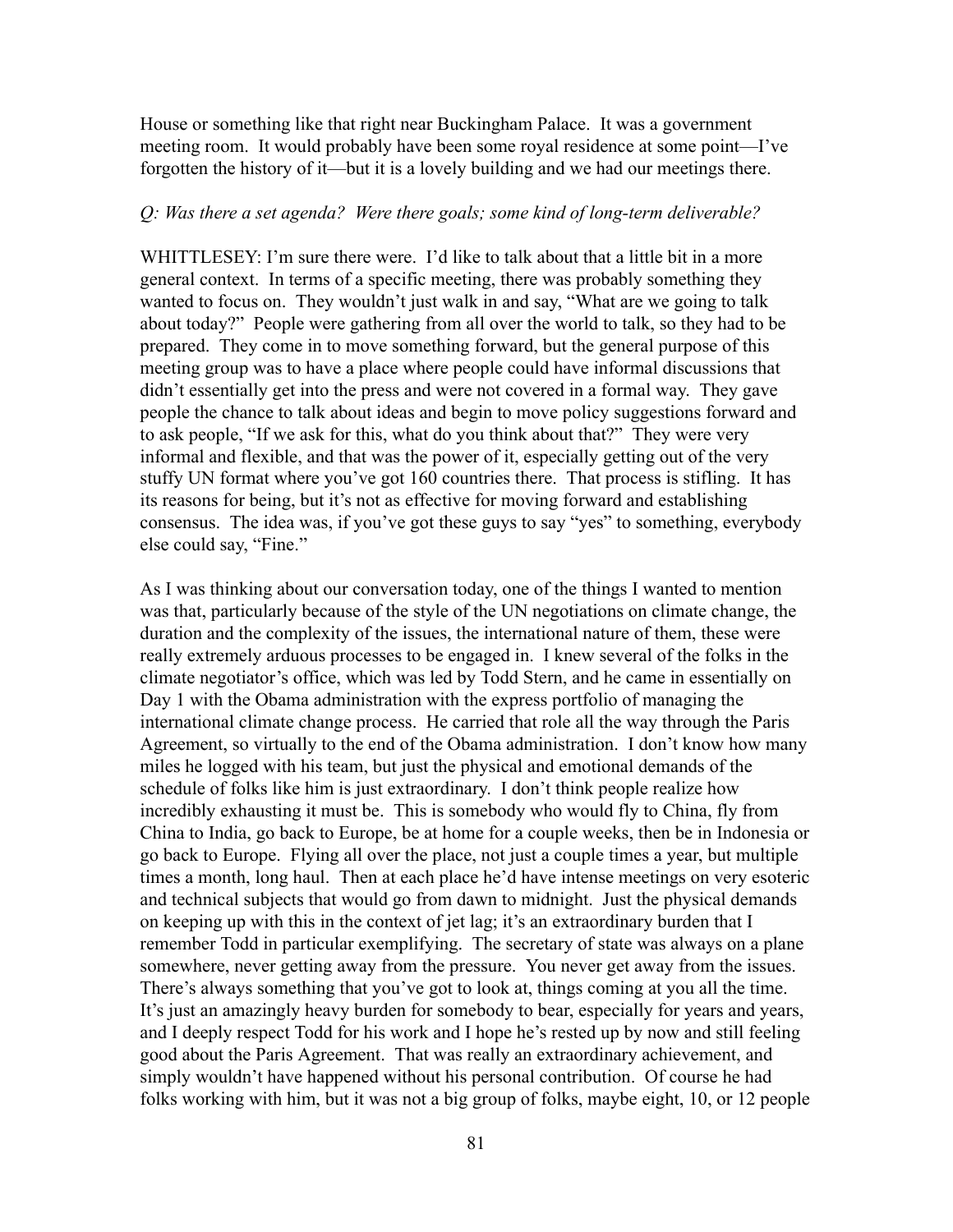in his office. He would draw on other U.S. government agencies, the Energy Department, EPA, and so on, but a small group.

*Q: This is the presidential-level federal engagement, but individual states or groups of states also began engaging amongst themselves in various attempts to reduce carbon emissions or do other things. Did they come through to meet with their counterparts?*

WHITTLESEY: Yeah, as a federal mission we would sometimes hear about them, but it was more of a courtesy. We would not be directly involved. Todd would have been somebody who was well informed on the state and local issues and trying to weave that into his overall approach in trying to assemble a policy that made sense and was effective. The states would have been a big part of that. So yes, the narrow answer to your question was, "We were not involved because those were state level folks, but those conversations were going on." When I was in Beijing or London, those folk were showing up and having conversations.

One of the topics we spent a lot of time talking about was emissions trading, where you are monetizing carbon emissions; putting a price on those and putting a cap on them so they can be gradually pushed down. It's a mechanism for companies that gives them a financial incentive to reduce their carbon emissions. London, of course, as a financial center was a big-time location for that.

One of the highlights of not just my London tour but my entire time at the State Department was getting to meet Prince Charles. He is a committed environmentalist, and also, because of his unique role as British royalty, can pick up the phone and call whomever he wants and get top-level people to at least listen to his comments and to ask questions and have thoughts. He has the financial resources that he personally brought in that were not insignificant, but were a small part of his overall contribution. But what he really brought to the table was his ability to convene and to network with folks. He had a small staff of folks who would work on these things, and one of the groups he put together reached out to what are called the re-insurers, which is a little known but important part of the insurance world where re-insurers insure insurance companies. They are massive players. It's a group of folks who are people who really care about things that happen with a 50-year or 100-year timeframe. They deal with long timeframe infrastructure. If part of London or Shanghai goes under water because of climate change, these are the folks ultimately who are going to have to pay for that.

I thought that was a clever idea of Prince Charles to gather these folks. He convened a meeting and a group of us had dinner at—I think they call it—Clarence House, which is his residence. It was 30 or 40 of us; it wasn't just me sitting at the table with Prince Charles, but I did shake his hand and have a brief conversation with him about the issues of the day. It was a memorable evening and something I won't soon forget.

One of the things you're doing as a diplomat is trying to find interesting folks who are at the center of issues. You're in a new country, so how do you find those folks? Some of it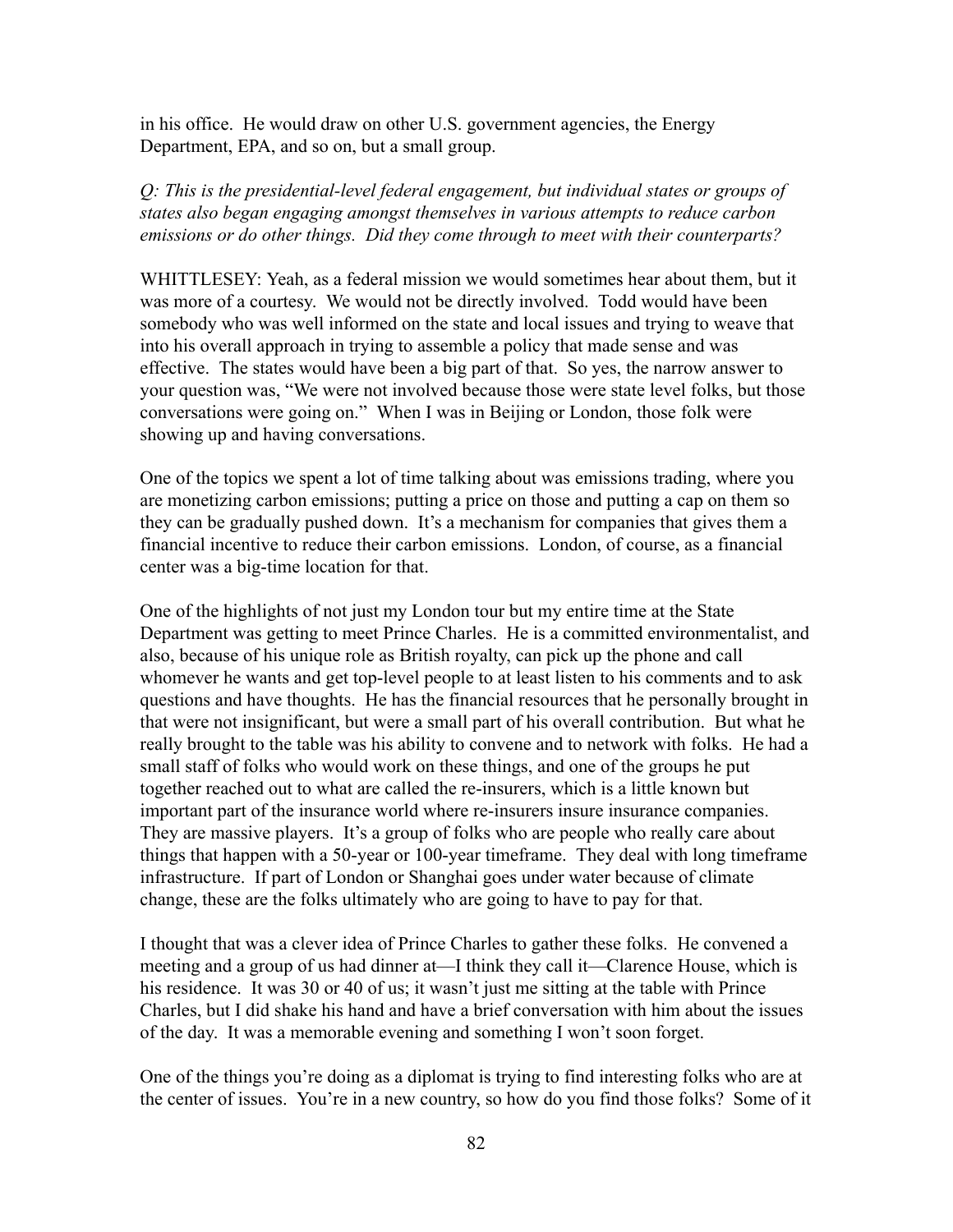is institutional, your predecessor can give you a few names, but you're always looking at the newspapers and talking to folks. "Who's doing this? What's going on? Who should I be talking to?" So I found his staff people who were engaged specifically in his environmental work. It was named the Prince's Trust or something like that. They were his group of staff who worked on his ideas for improving and protecting the environment. One of the folks I eventually came in contact with literally had been working for Greenpeace as a staffer and got hired by, or decided to go work for, the Prince's Trust. Talk about going from the left wing to the right wing; going from an environmental NGO to a royal staff member in one step! It made perfect sense as an environmental person, and he was a very nice guy.

I spent a lot of time talking to financial people in London about ways that the financial industry was dealing with climate change. One of those folks [Paul Bodnar] ended up back in the United States. I knew him when I returned to the United States and he ended up working at the State Department and at the White House on environmental issues, I'm sure in large part because of his knowledge of the capital markets and the financial industry. I spent a lot of time going to various finance companies, big banks, smaller operators, who were related to emissions trading. That was something I ended up spending a lot of time on when I was in the UK.

### *Q: Did any agreement or organization result from any of the talks while you were there?*

WHITTLESEY: The closest we came would have been the UN Conference of the Parties (COP) for the climate change convention in Copenhagen. I think that was in 2009 and it was COP 15. Those meetings take place every couple of years and the one in Copenhagen was seen as the first real opportunity to lock down some serious international agreement on climate change. It didn't happen, at least the best-case scenario did not develop, but it was really a very interesting thing to be a part of.

I had a minor role as a control officer; essentially being the escort for a couple of different folks. One was the head of the Council on Environmental Quality for the Obama White House, Nancy [Helen] Sutley. The other was Lisa Jackson, who was the head of the EPA. And that was really extraordinary! It was a couple weeks' worth of meetings, and it was one of these things where Arnold Schwarzenegger showed, probably Michael Bloomberg was there somewhere, and the movie stars were around a bit as well as the grubby government people who were doing the actual negotiations. There were a lot of receptions. Nancy Pelosi came over, a lot of senators, and it was a little bit crazy. Senator James [Mountain] Inhofe from Oklahoma had a press conference and said, "There's absolutely no way we're going to pass climate change legislation." Senator [John] Kerry, who was a strong fan, got up two hours later and said, "We are definitely passing climate change legislation in the U.S. Congress." Anyway, it gave everybody a chance to come and talk about climate change.

There were very interesting dynamics in terms of the meeting itself. The way it works is, the first week is, in general terms, preparatory. The working-level folks set up the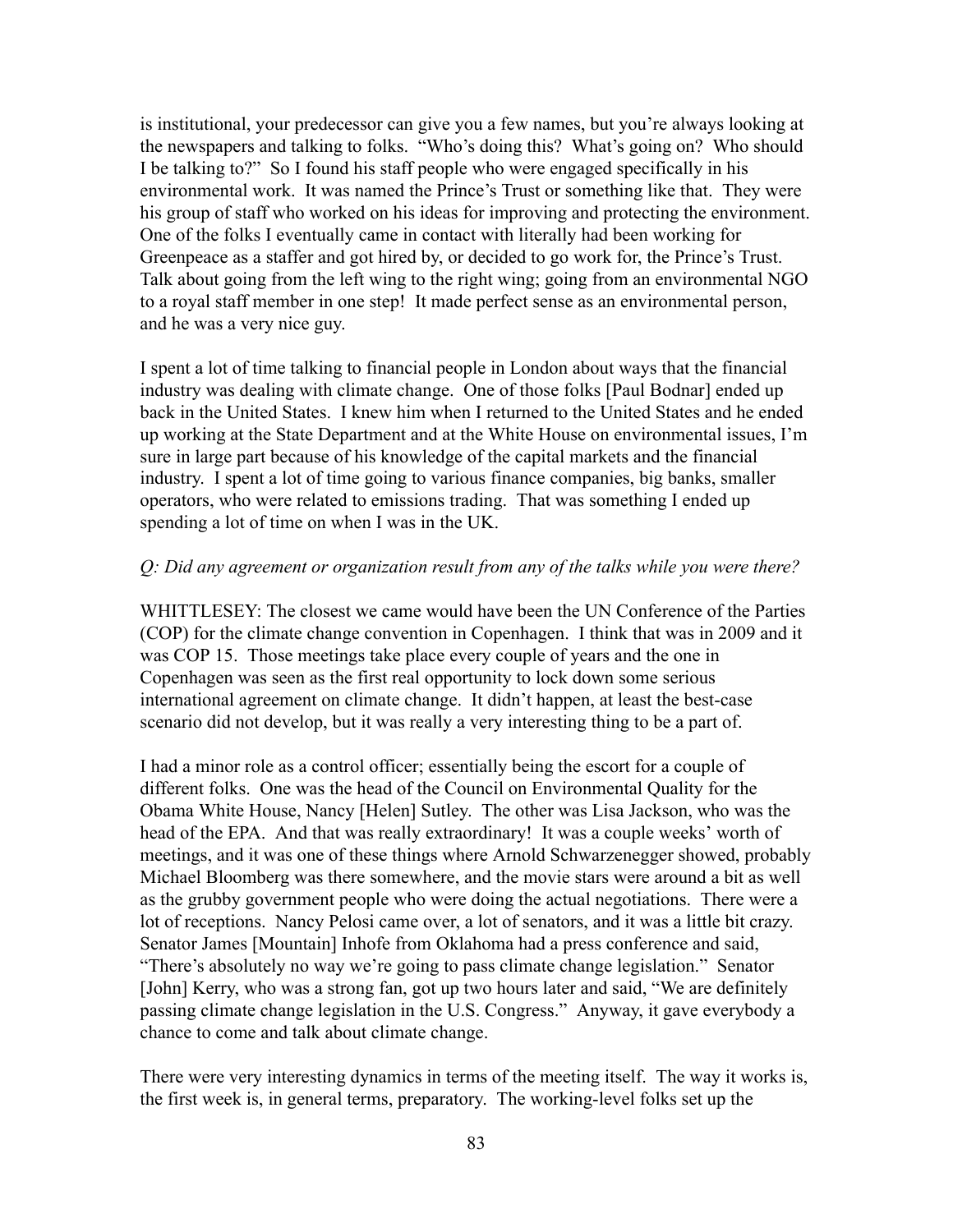discussions and organize things and the general plan is that the second week the more high-level people come in and try to work out something. Then the top-level comes in on the last day for the photo op and some announcement. I would be remiss if I did not mention again the physical demands of these negotiations. People are up sometimes literally around the clock. They will work through the night and go straight into negotiations the next day. They go to bed at 2 or 3 o'clock in the morning, get a couple hours sleep, then get up at 6 to get ready for the next day. Just extraordinary, and they do this for weeks in a row! It's just exhausting. I was exhausted and I didn't have anywhere near the demands on my time that they did, plus the intellectual rigors of trying to negotiate all these things.

A real question [at COP15] was, "How is this going to turn out?" Sometimes I guess the end is pretty straightforward and other times nobody really knows, and this was a "nobody really knows" situation. You're talking about thousands of people there; these aren't small. You have NGO people plus the official delegations. I can't imagine what the size of the official U.S. delegation was. It must have been 20 or 30 people and could have easily been double that, so it's thousands of people in these cavernous meeting rooms, plus all the hangers-on like me who are there in a support role. I remember a couple of times wondering, "How is this going to turn out?" And having and listening to speeches. The president of China was there, and gets up to make a speech, which I'm watching on TV, not in the conference room. Because I knew China reasonably well, having worked there, I just remember being very disappointed that this was a real opportunity for China to break out of its inward-looking, traditional foot-dragging approach. It was just more of the same [old] from President Hu (Jintao). I remember thinking, "This isn't good. This isn't what we need here. What we need is somebody to explode and say, "We are going to deal with this, China's in, and we're going to work on it in a serious way." Instead, it was just a business-as-usual approach. That was disappointing.

A lot of this was going on outside of my personal area of contact, but I heard later apparently President Obama literally walked into a room with some of the other leaders and just sat down and said, "Hey, guys, how about let's wheel and deal here. Let's get something done." I certainly give him credit for giving it a try and being personally willing to roll up his shirt sleeves and listen to what other people have to say and try to do something. You have this tremendous opportunity. We have all the top-level people who don't need anybody's permission; they don't have to go back to their capital to get an answer. They're it. So let's make a deal. It didn't quite come off, but it was I think a valiant effort and at a minimum saved the Copenhagen meeting from being like, "Nothing happened." It was an imperfect and partial step forward, but at least it was a step forward. I think President Obama should get a lot of credit for that.

The nice thing about these end of the meeting events is Obama can say, "I'm leaving at 4 o'clock tomorrow afternoon, and we're either going to do it now or it's not going to get done." So they had, at a minimum, a serious attempt at engagement and real negotiations with the top people. That was very positive. Thinking back on Todd Stern and looking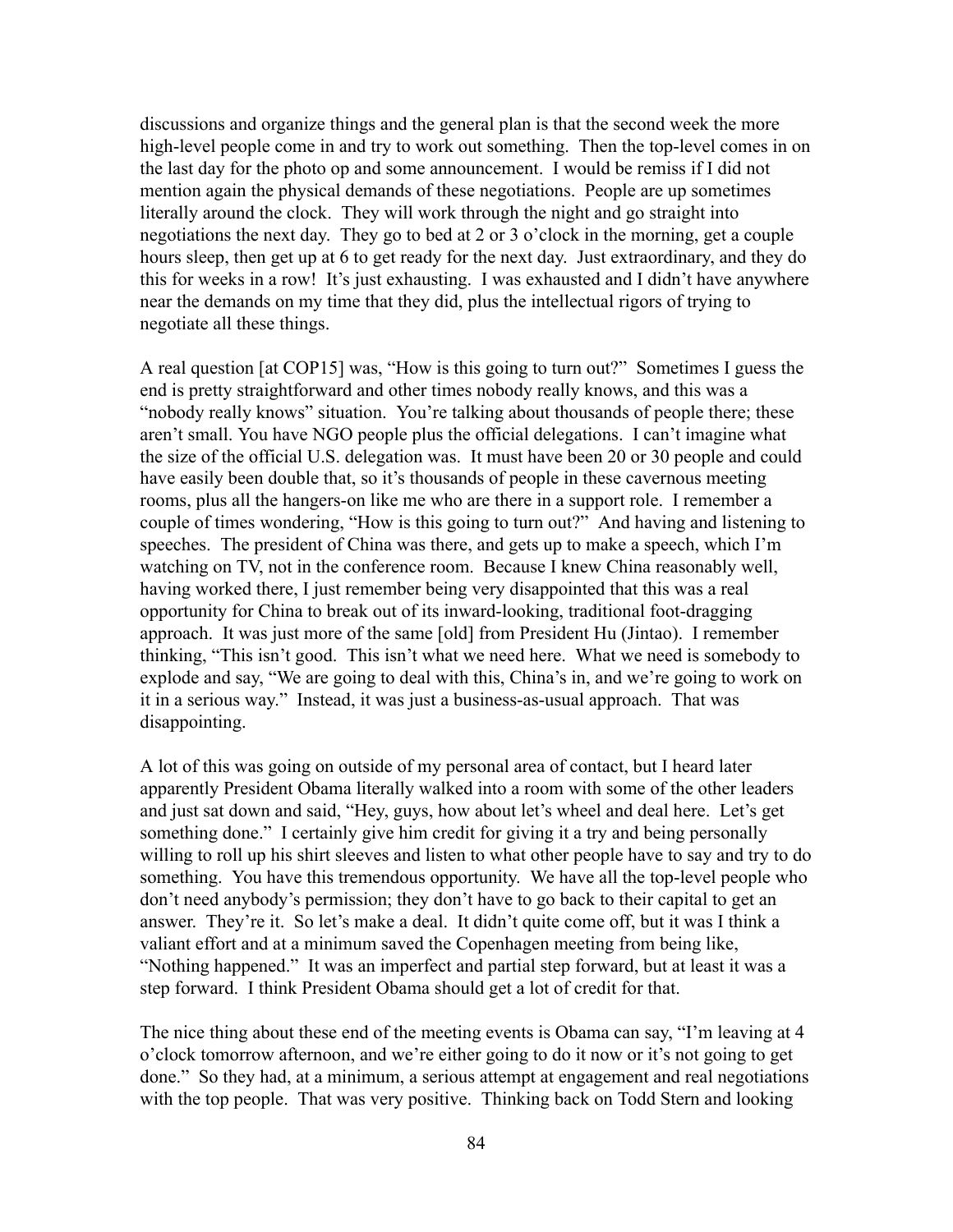back over the arc of climate change leading into the Paris Agreement where it all came together; this [COP15] was trying to start the car and it conked out after a couple of revolutions. I'm sure it was disappointing to the folks who were there, but if you look back, and you think, "Well, we got to Paris and made the agreement eventually." Copenhagen didn't happen that way, but it certainly moved the ball forward and helped to establish the momentum and the mechanisms for ultimately reaching an agreement, so it was positive.

I had a chance to meet Hillary Clinton. She was secretary of state at that point. She came: just a typical "thank you for your work," a photo, and a handshake, maybe. I got to be in that picture of a very tired-looking group of people with big bags under their eyes, including her. We met President Obama, at that point still very early in his administration and was—I don't want to be flip about this—the new kid in town and the hot ticket. Everybody was excited to meet him. He had all of this youthful and new star power which had been brought to bear here. The excitement and the energy of having somebody—this is with a group of folks whose professional lives are focused on this issue--to have a young intellectual president who was behind you 100 percent was just thrilling to a lot of folks. It was a lot of fun.

As I mentioned, the scale of this meeting was really gigantic. Any one of these individual things would have been a major lift for a fairly small embassy like Embassy Copenhagen, and to have this all dropped on their heads—secretary of state, president, giant international meeting, senators, congressmen, multiple department heads—it was just absolutely crazy. Nothing is going to be perfect under those circumstances. One of the little things that happened, I remember, was when I was going to a breakfast that the ambassador was holding. I can't even remember what the purpose was, but there's a lot of these side things going on to spark conversations between important people relative to this issue. I guess it was either at her house or at the embassy at 7:30 in the morning. There were 20 or 30 people there, and these things are very tightly scheduled as you can imagine. Breakfast starts at 7:30. People have got to be out of there at 8:30 to go to the meeting that was going to start at 9. So there's not a lot of flexibility. They have one thing after another, and their day will be packed like that, and it goes on and on.

So we were there at 7:30 to have breakfast and apparently the cook hadn't gotten the word exactly right and thought it was at 8:30. We ended up having hard rolls or something like that with butter and jam. It was just one of those things. I'm sure the ambassador was very embarrassed by that, but at the end of the day who cares? It's going to happen; these little things happen and nobody really gets hurt, but it was certainly not the way she wanted it to come off. I was just glad it wasn't me who had to take the blame.

It shows you the difference between folks. I did not know that particular ambassador, [and] I didn't hear anything further about that incident, but some folks are really very attentive to those things and when they go wrong, they get angry. That can be very tough on the staff who are also under tremendous pressure, and maybe got misinformed by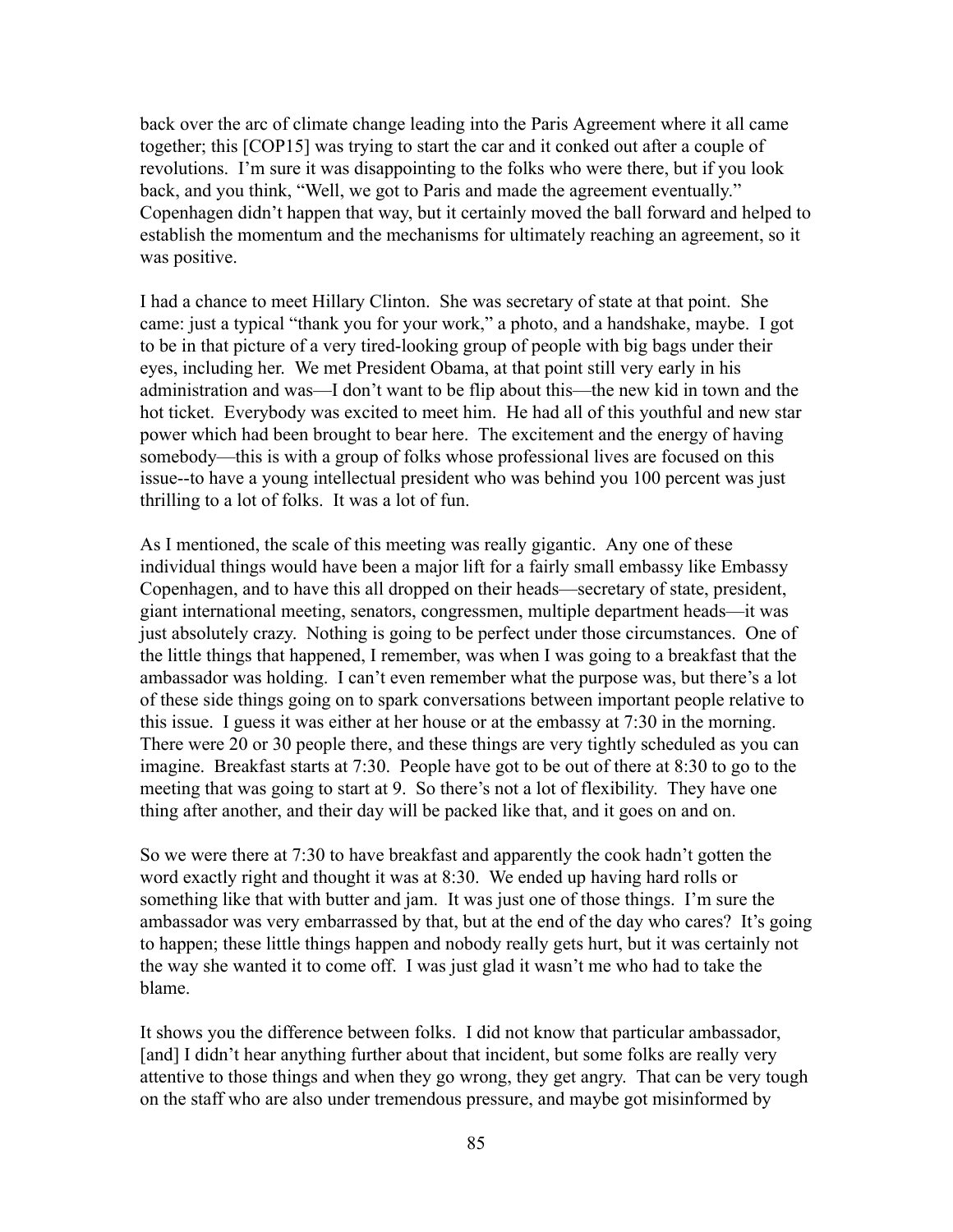somebody else, but they're the one who's standing there getting chewed out. Other people are, "Oh well, let's hope that doesn't happen again." So you get different reactions to these things, depending on the individuals.

# *Q: Yeah and unfortunately in Copenhagen you can't go out to Dunkin Donuts or Einstein Brothers bagels and bring back 50 plates of something in 20 minutes.*

WHITTLESEY: No, the circumstances didn't allow for any kind of graceful recovery, so it was just a shame.

Here are the last couple of things I remember that I wanted to mention about the Copenhagen meeting. One thing was that my watch is a solar energy watch, and Copenhagen in the winter is a pretty dark place. I was inside virtually all the time, and by the end of the meeting, the battery started to really run down on my watch, which it almost never does. It's always on high energy, but two weeks in dark, wintery Copenhagen, inside all the time, wearing long sleeves and a suit cut off the light to my watch.

The last night of the COP, there was a proposition that came up before the group. They can schedule breaks, like, "Okay let's meet again at 10 o'clock tonight." It might have been 8 [o'clock] or something, but, "Let's break for dinner at 7, we'll reconvene at 9 and take this on." The U.S. delegation would head down to our little meeting room, which is plastic tables in what amounts to a tent city in their conference center. Not a lot of teak and mahogany in there; it was all temporary stuff. I remember watching one of the delegation members, just so exhausted, trying to pull in the energy to deal with this one more complex fraught issue after just three hours' sleep for a week and just rubbing her face and her feet, trying to pull herself together. It was a very extraordinary scene.

# *Q: Nobody told you to pack a Red Bull into your purse for moments like this!*

WHITTLESEY: The guys who do it a lot do that, but those things are also awful. People are eating terrible food, they're up around the clock, and you can get through a day with power bars and diet cokes. But if you're doing that essentially full time for years, you can't do it. This was somebody who was at the very end of her physical and mental reserves, but hung in there to try to come up with a practical solution and move the ball forward. It was a very impressive performance by a lot of folks.

The COPs have a very distinct formal ending time and I'd stayed until 8 or 9 o'clock on Friday night. Then I went out to pick up my family at the airport and took them to our hotel. On Saturday I thought, "I'll show you [my family] the place where the meeting was held." We went over there and by the time we had looked around it might have been noon or 1 o'clock in the afternoon. The meeting was just breaking up. It had run all night and I saw two of my friends getting on the little subway car to go down the street to their hotel. They had been there 36–40 hours, something like that. I mean just crazy.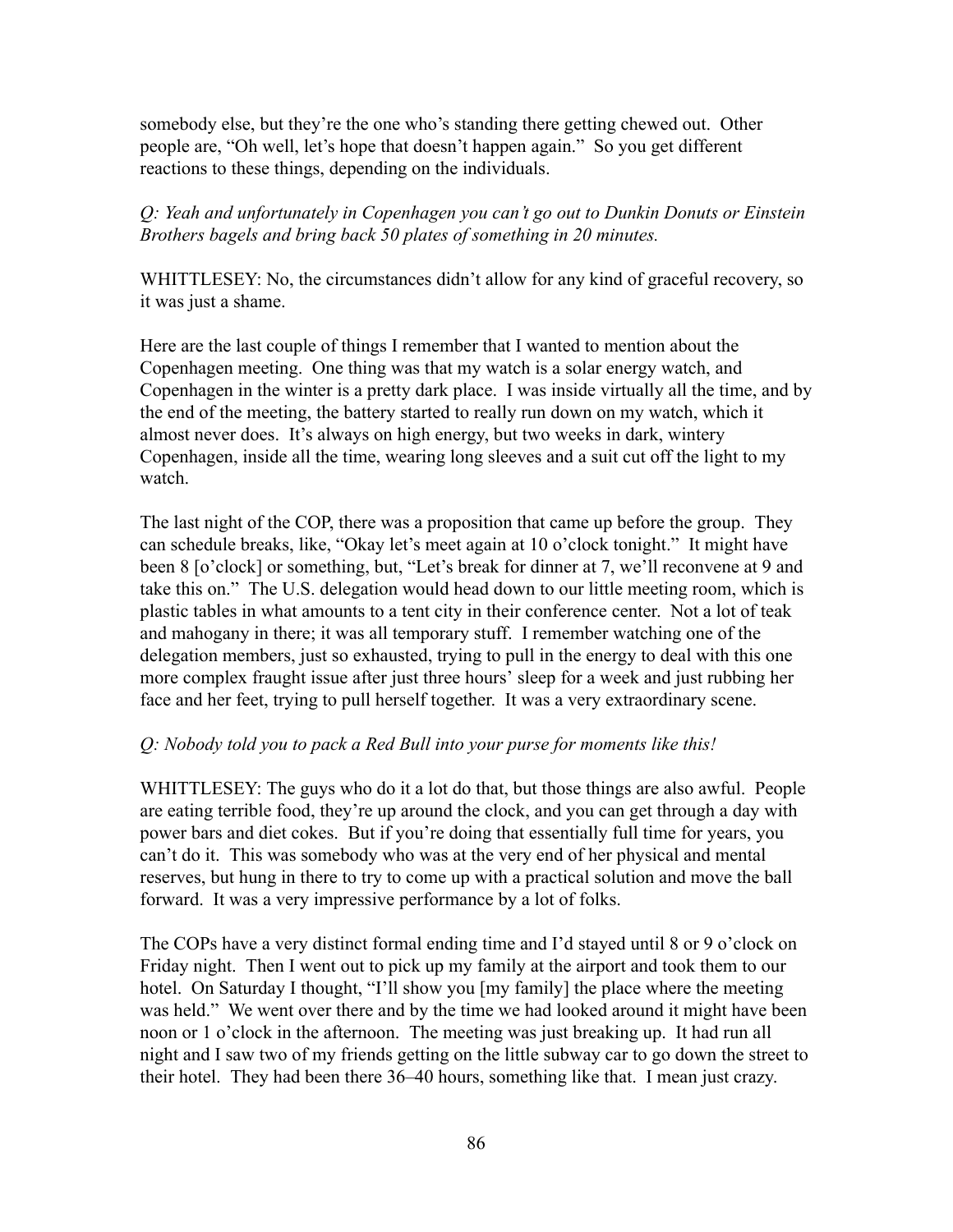You think, "How are they even standing under these circumstances?!" Just amazing. So the physical toughness of these jobs is something that makes a difference.

Let me mention some of the other things that I did and that I worked on. One of the events that stuck in my mind [that] was unrelated to climate change was a basic science facility that the UK had built on its own. It was what they call a "light source." That sounds pretty simple but this was a very fancy high-physics machine that shot electrons in a loop that were condensed by magnets and used for physics experiments, and also for some very high-end uses of pure particles that they could use for testing things. It was way beyond my capabilities of understanding but I'm sure they made a valiant effort to explain everything to us. This was something, I think it was called the—I think it was something having to do with "diamond" was in the name of this place [Diamond Light Source]. It was a brand-new facility, big science, so I went out for the opening and the Queen came! Certainly one of the reasons I wanted to go was to see the Queen.

As we're hearing now with Prince Harry and his wife, a lot of the royal events are these openings where they go and, "Thank you all for coming out." They make some pleasant remarks about whatever event or facility they happen to be at and support the good works of UK society, whether it be academic, professional, nongovernmental, etc. This was a science facility and the Queen was out there. It all opened up in due course and we were given, I'm sure, a talk about what it was all about and a tour of the place. It was very interesting to see.

I remember watching the Queen. Of course she's done this 50,000 times, no surprises there for her. She's meeting people, and saying, "Thank you," this sort of thing. There was somebody trailing along behind her who was very elegantly dressed and I thought, "That's not Camilla." Here I am like we're in *People* magazine all of a sudden and in a whispered voice I ask myself, "Is that Camilla, Prince Charles' wife? Who is that?" I eventually turned to somebody next to me and I asked, "Who is the lady in the light blue dress? I don't recognize her." She's clearly not staff in the sense of she's not a 28-year-old with a cell phone and a clipboard. Who is she? And the person next to me said, "That's the Queen's lady-in-waiting." "Aaah." It was just the funniest thing because it was as if the history books had opened up right in front of me. This is a phrase out of the 1300s—a lady-in-waiting! I didn't even know that these things were still around! I'm certainly familiar with the term but it had never occurred to me that they still have them, but there she was, the lady-in-waiting. I guess she just hangs around and if the queen gets handed something, she can give it off to this person; not security, just there to be helpful. So it was very amusing.

I guess we're all a little bit influenced by the star power of the royalty. I saw Prince Charles at something like the Royal Geographic Society give a talk one night. I've forgotten what precisely he was talking about, but it was an environmental theme, I'm sure, dealing with conservation or climate change. I just remember what a super public speaker he was. I mean he either really….Maybe multiple factors, but he either had somebody who really understood him and could work with him in a way that he was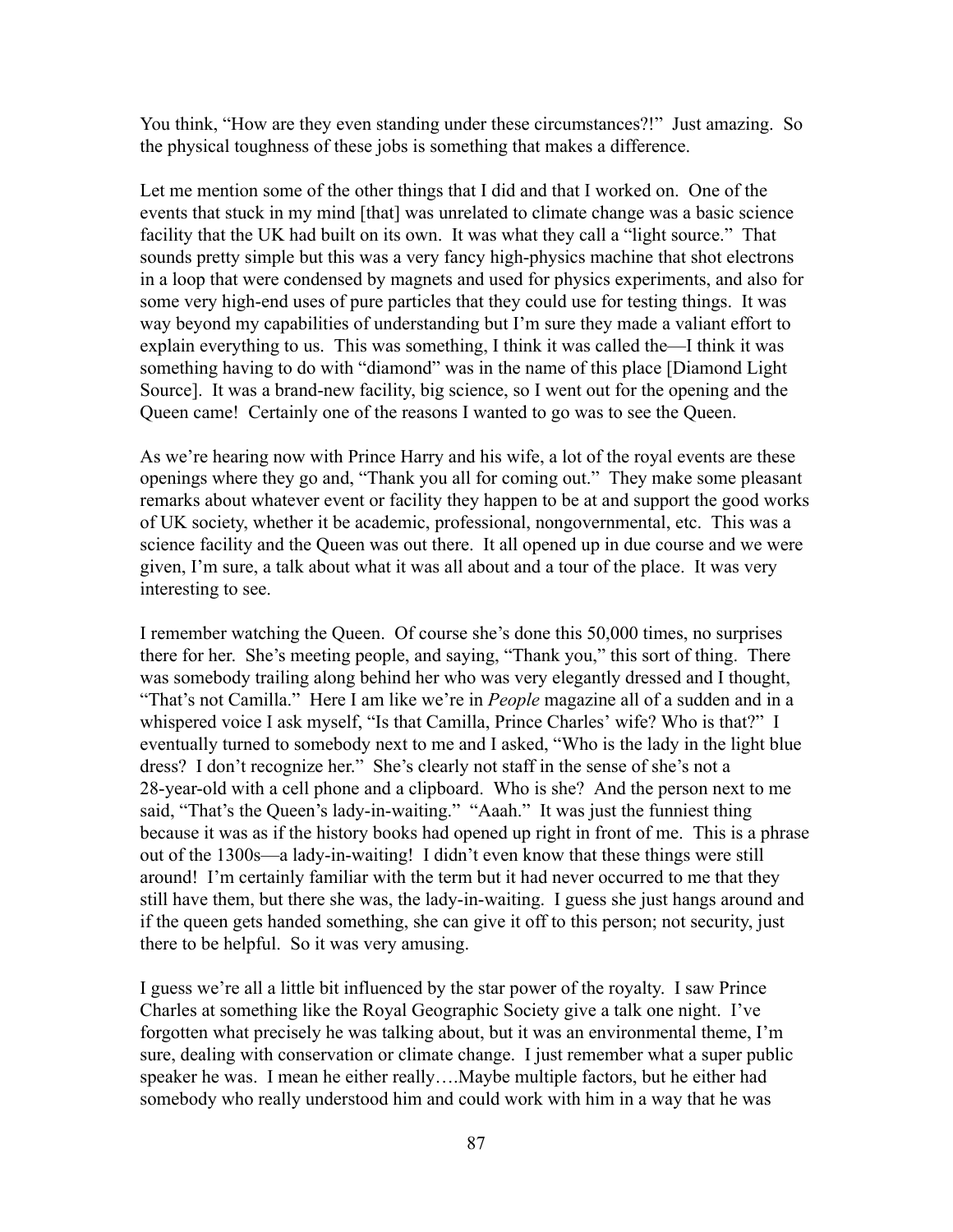comfortable with, but he was absolutely fantastic at speaking in a natural but informed way, and just really interesting to watch. Of course being Prince Charles didn't hurt at all! But his familiarity, his comfort on the stage was palpable. He really did a good job of reaching out and engaging the audience. His ability to do that was very impressive. I think he's sometimes seen as a bit of a stuffy old guy and just a wooden figure. I mean he's not cracking jokes or anything, but very natural and engaging, and it was great to see that.

Another general event that I remember. The International Maritime Organization would have its assembly. I don't think they have them every year; it may have been every other year. I'd have to think about that. I just remember one time when the commandant of the U.S. Coast Guard came over for an IMO meeting. This was their big meeting and he is essentially the big cheese in the U.S. government when it comes to IMO issues, commercial shipping, safety at sea, environmental standards. This is all Coast Guard stuff and he is the senior person so he was the head of [the U.S.] delegation for the IMO meeting. Being the Coast Guard commandant, he had certain resources at his disposal, so he got flown over in a nice Coast Guard jet. He landed, not at Heathrow, but at some other airfield nearby, and he had, relatively speaking, a small but dedicated group of his staff come over to lay the groundwork, do the security checkouts, and all those types of things that come with a senior person's visit. That was Admiral Thad [William] Allen. I don't know if he was the commandant then, I think maybe not, but he was the U.S. lead person on both the response to Hurricane Katrina with the New Orleans response, and the Deepwater Horizon oil spill in the Gulf of Mexico.

### *Q: Oh, British Petroleum, yeah.*

WHITTLESEY: This is a very effective guy who knows how to get things done at the highest level, so a super interesting person to talk to, also very pleasant and down to earth. So were the folks he worked for. I don't recall anytime anybody really acted like a stuffed shirt and was full of themselves. I don't remember really taking away a negative impression throughout my Foreign Service career of somebody who really rubbed me the wrong way and made a bad impression with them being too arrogant and demanding. Many times it would be the other way, people were accommodating, pleasant, practical, understanding of what's going on, and things we can and can't do. But I certainly remember the Coast Guard folks being very practical and down to earth. This was a very senior guy who's a global official in a sense, and a world leader in these issues in addition to being one of the very top people in our own government, so you want to be respectful and give him the respect that he has earned and deserves.

I remember he was flying in on the Sunday before the meeting, which was going to start on Monday. I was going to go off and spend the weekend with my family somewhere, and I talked this over with his, what we call an advance team, which is his staff who was out there a few days before the meeting starts to make arrangements. They must have either had instructions or reached back to the admiral's staff and asked, "Do we need the embassy guy?" They basically said, "No don't worry about it," which I thought was very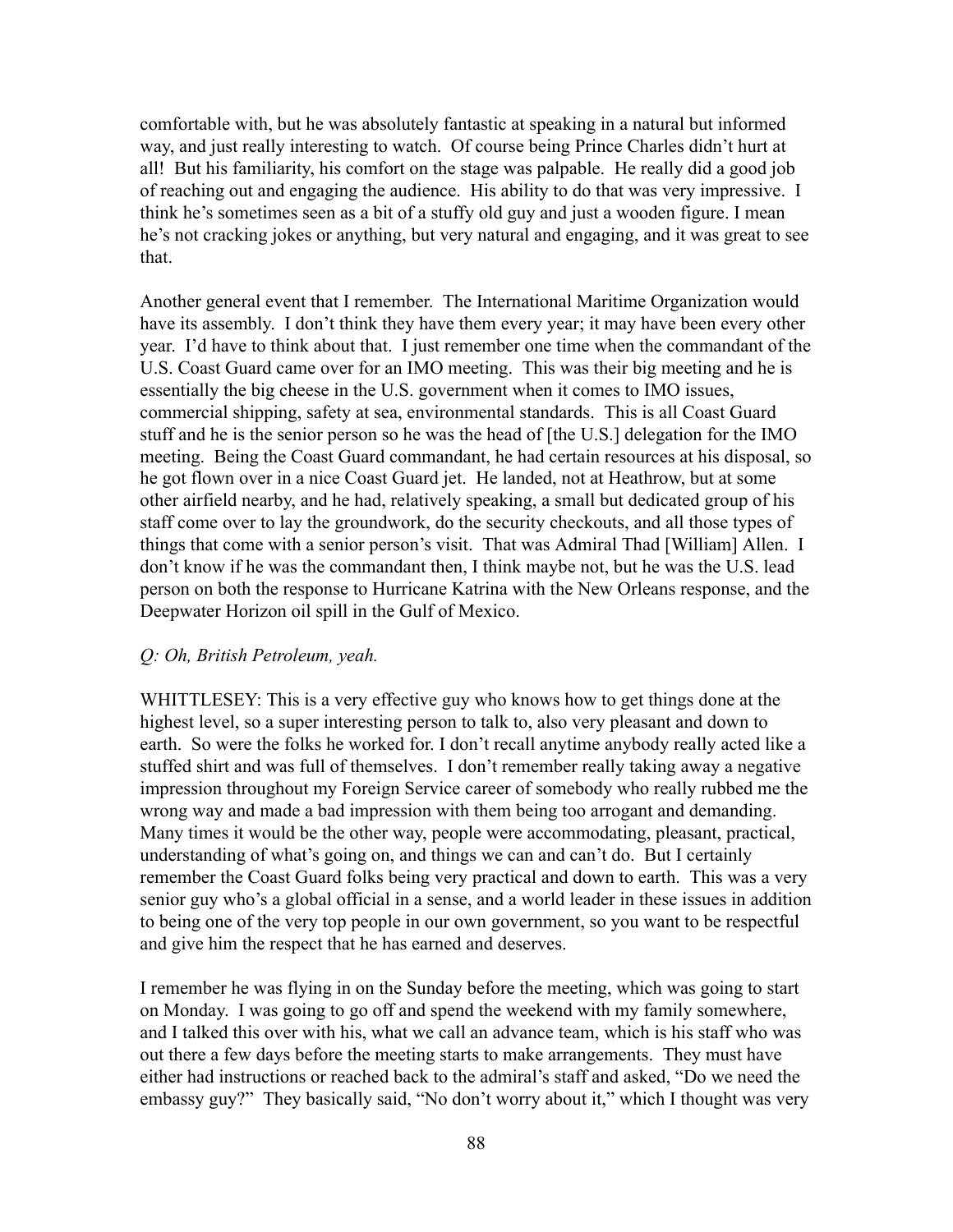nice. You know if they had said, "No, you really should be there." You count on your colleagues to tell you, "Does this person care? Do I need to be there?" We're diplomats; we care about these things. That's why the president or the secretary goes out and meets people at Andrews Air Force Base. It counts in our business. But in this case the guy said, "Don't worry about it. We know that you love the Coast Guard. It's all going to be okay, so we'll see you on Monday morning." That was very kind.

# *Q: You've talked about principally environmental issues, but your portfolio also includes health and technology. Were there activities involved in that while you were in London?*

WHITTLESEY: That answer is certainly "yes." This is the U.S.–UK relationship. All of these issues across the board are very tight and very high level. The UK is an extremely advanced society with a lot of good thinking and good work going on in many issues. We simply depend on them for a lot, just as they depend on us, so you name an issue in my portfolio, it mattered. Again, one of the nice things about working in the UK is people really did care about these things. We had several meetings on the topic of space interaction between the US and the UK. The head of NASA came over. This is the way it is when you're a diplomat in London. You're dealing with heads of agencies, department secretaries, head of the Coast Guard. These are very, very knowledgeable, experienced, intelligent people who are absolutely at the peak of their professional lives, and it's just a lot of fun to be involved in those conversations and to follow those issues around.

So the head of NASA, a guy named Mike Griffin, came over for conversations with the Brits about space and what's going on, looking for ways we can work together.

The Diamond Light Source that I mentioned was more a technology and science thing than anything else.

I don't recall any global health outbreaks that we had to deal with during my time in London, but one of the more interesting health things that did come across my plate was—literally in this case—the fallout from the polonium poisoning of the former Russian spy Litvinenko; I'm probably mispronouncing his name. He was poisoned in London in a hotel by another Russian spy and it killed him after several days. There was a global search for evidence, first of all trying to figure out what happened to this poor guy, and then managing the issues and finding the polonium in various places around London and on airplanes. It was a true international incident. We had some meetings [in the UK] with health folks from the United States asking, "How did you manage this? What was the thinking here? What was the protocol? What were you trying to do?" This was very typical of the learning process that I think that people maybe don't fully appreciate from the outside that this is going on all the time, not only within the government, but between governments. Polonium poisoning was one case.

The other thing that I still remember very clearly was this. As I mentioned, this was during the Deepwater Horizon oil spill and the British have their own set of oil wells out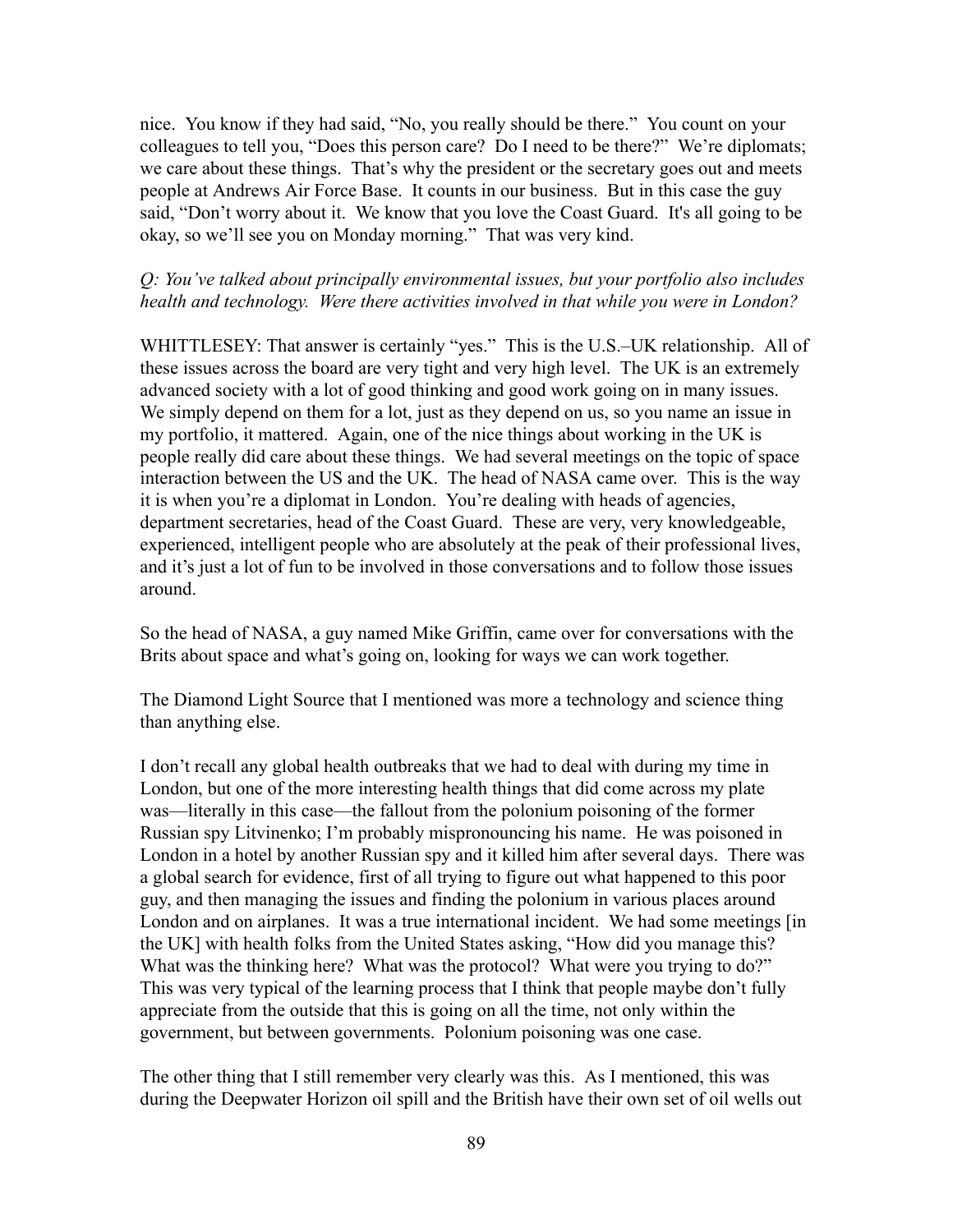in the North Sea. I remember going up to Aberdeen, which is the oil capital of the UK. It's up near the North Sea oil fields. I can't remember whether we had a visitor or just had a phone meeting with some folks from the United States who were doing the offshore oil rig management, but I do remember that the folks from the UK were very tense. All of a sudden they realized the enormity of what they were doing, and it was like, "There but for the grace of God go I." They were a very chastened group of folks and very anxious to hear about what we were doing and the reactions. How were we planning to adjust our policies and our technology to prevent this from happening [again]? This was something they cared deeply about and there was no mistaking the gravity of the issue. That was the sense in the room that we [the UK] have really got to pay attention here and make sure this doesn't happen to us. It's different in many ways in the North Sea but the fundamental issue of controlling an offshore oil rig was something that's shared between our two countries. My role in that case was to help have the conversation about, "What do you guys do here? How do you manage?" We were doing a lot of those after-action reports. "What do other people do? How do we stop this? How come this hasn't happened in other places?" "Did we do something wrong in having feedback from other people?" "You mean you don't do annual inspections?" "You don't take this for this [certain problem]?" "You don't have this piece of technology?" It's this information sharing. That was a time where the atmosphere in the room was very focused because of the deadly serious context of the offshore spill in the Gulf of Mexico.

# *Q: Another technology issue that's growing when you're in London but may not have quite matured is cybercrime and all of the issues around that. Was that something you dealt with?*

WHITTLESEY: No, not at all. It's much more likely to be something under the FBI. I didn't have anything approaching the [necessary] technical skills. The State Department probably has some interest in those things, but I think the primary cooperation there would have been with law enforcement agencies.

A few more thoughts crossed my mind about work that I had done in the UK. One was going up to a marine research lab in Scotland. A lot of times I tried to mix in an official visit with a family trip. We wanted to go to Scotland and I realized that there was a place, so I would take a day and go over there and talk to those folks. I just remember having a conversation along the lines of, "You're the U.S. diplomat working on science." You get to see the head of the institution. Wow, that's pretty good! Very fun. We were talking about one of the issues of the day: biofuels from algae. There's algae or certain forms of them that apparently contain some natural oil and this can be used as a substitute for gasoline or diesel oil. It's seen as a climate friendly and environmentally friendly. You don't have to drill it; you just have to have a pond full of these things. I'm not doing justice to the complexity of it, but it's seen as a possible energy solution. I remember the head of this institute saying that. This is essentially a sleepy academic center, people dissecting jelly fish and abalone, and doing other kinds of very academic research. The algae people had been there with their little containers of algae and happily studying them and doing science on them for years and years and then all of a sudden, biofuels from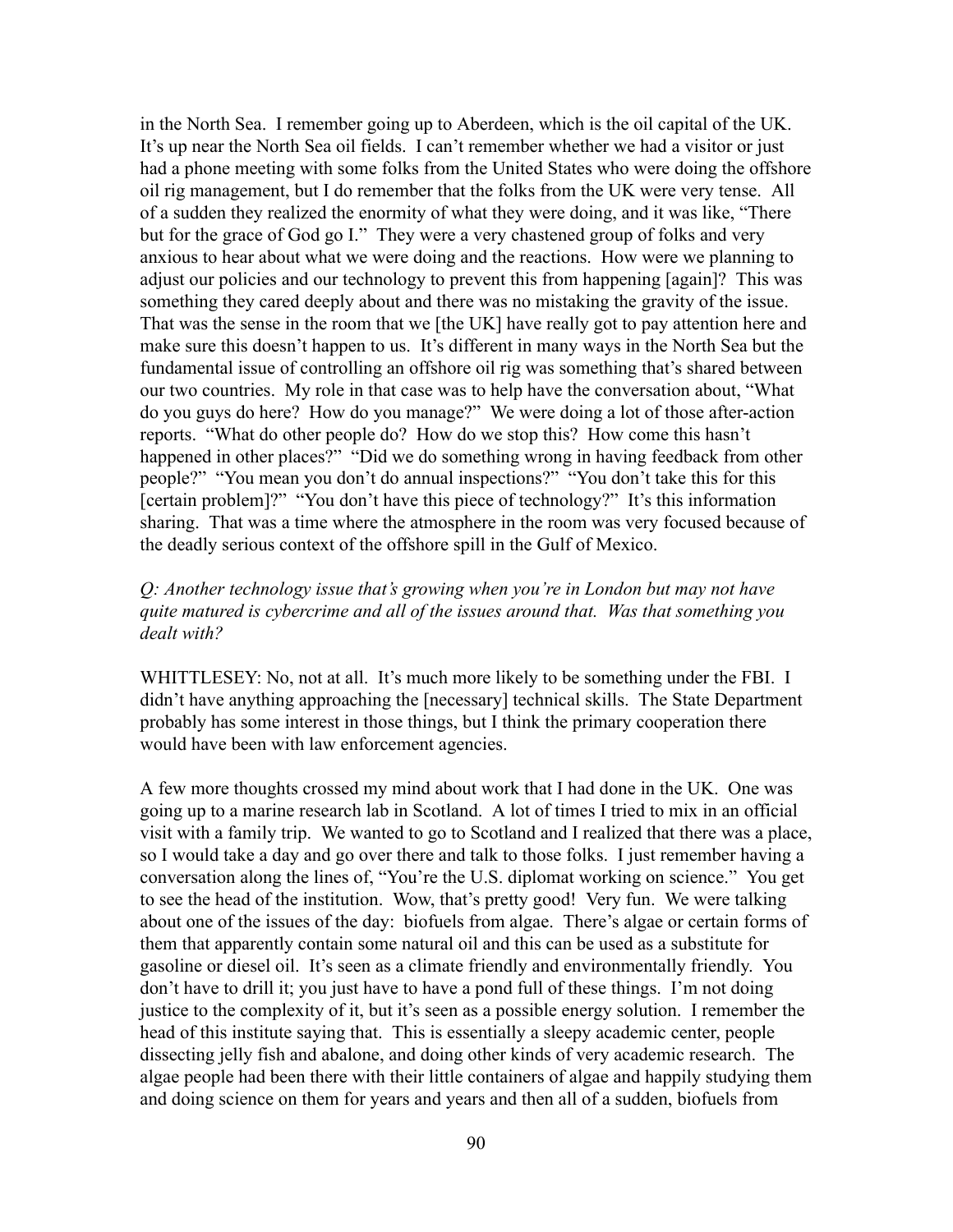algae pops up! Now these guys are getting recruited by Exxon Mobil and BP. How would you like to come and work in our fancy algae energy lab and make three times the salary that you make as an underpaid Scottish government scientist working in this place? The sense of the spotlight coming on them was palpable there. All of a sudden their little area of expertise was something these giant corporations cared about deeply and they had the money to go out and hire who they wanted. They would disappear and head off to who knows where to continue their work for Exxon and other folks.

I guess we have an analogous position; we have a chief scientific officer. It was John Holdren for President Obama. I'll figure out his official title, but he's the head of the science office [Office of Science and Technology Policy] and the president's chief scientific advisor. The British have a similar position and I got to know two of them pretty well: Sir David King and eventually knighted Sir John [Rex] Beddington. They were both very pleasant folks to work with and I had a lot of contact with them on scientific issues. There was a guy who was not the chief scientific advisor but a scientific advisor, I think, in the Foreign Ministry, [named] Bob Watson, who's also very well known in the international scientific world, and particularly in climate change. Part of your job as a diplomat is to do outreach and tell folks about science or the environment in the United States or U.S. foreign policy on these issues. There were several times I remember talking briefly to meetings about U.S. science and environmental policy and a couple of funny and embarrassing things came up.

I remember one time somebody like Sir John Beddington or Bob Watson was talking to a crowd about the United States and the biblical view that some people in the United States hold related to the history of planet earth and things like evolution. He's saying, "You know there's a museum dedicated to the creationist school of thought and they think that the earth is 6,000 years old." I just remember this audible gasp from the audience! So part of my job is to put that in context for people and to neither ignore it nor explain it away, but to put that in context. "Yes, there's definitely a group of our citizens, this is what they believe," and leave it at that.

I remember another person asking me a question in some form or other about the same issue of having a very conservative, religious group of people within the United States who took a very biblically based view of evolution and science. They asked me, "Is that focused in particular areas of the United States?" I think the clear implication was what we would call the "Bible Belt." I had to think for a second before I answered that question because I guess the quick answer would have been "Yes, the southern United States is undeniably more conservative and has a more biblical viewpoint of these issues than other parts of the United States." But I remember reading even in San Francisco you've got some folks who hold those beliefs. Places like Alabama, which in general would be a conservative place, have a liberal group of folks. So I didn't want to paint anybody with a brush, so I just brushed [the question] off and said…. This was one of the few real diplomatic answers in my entire career. I really tried to split the difference, not answer the question, but without lying about it, I said, "I'm not aware of any formal studies," and that was true. You have to provide information that's reliable for something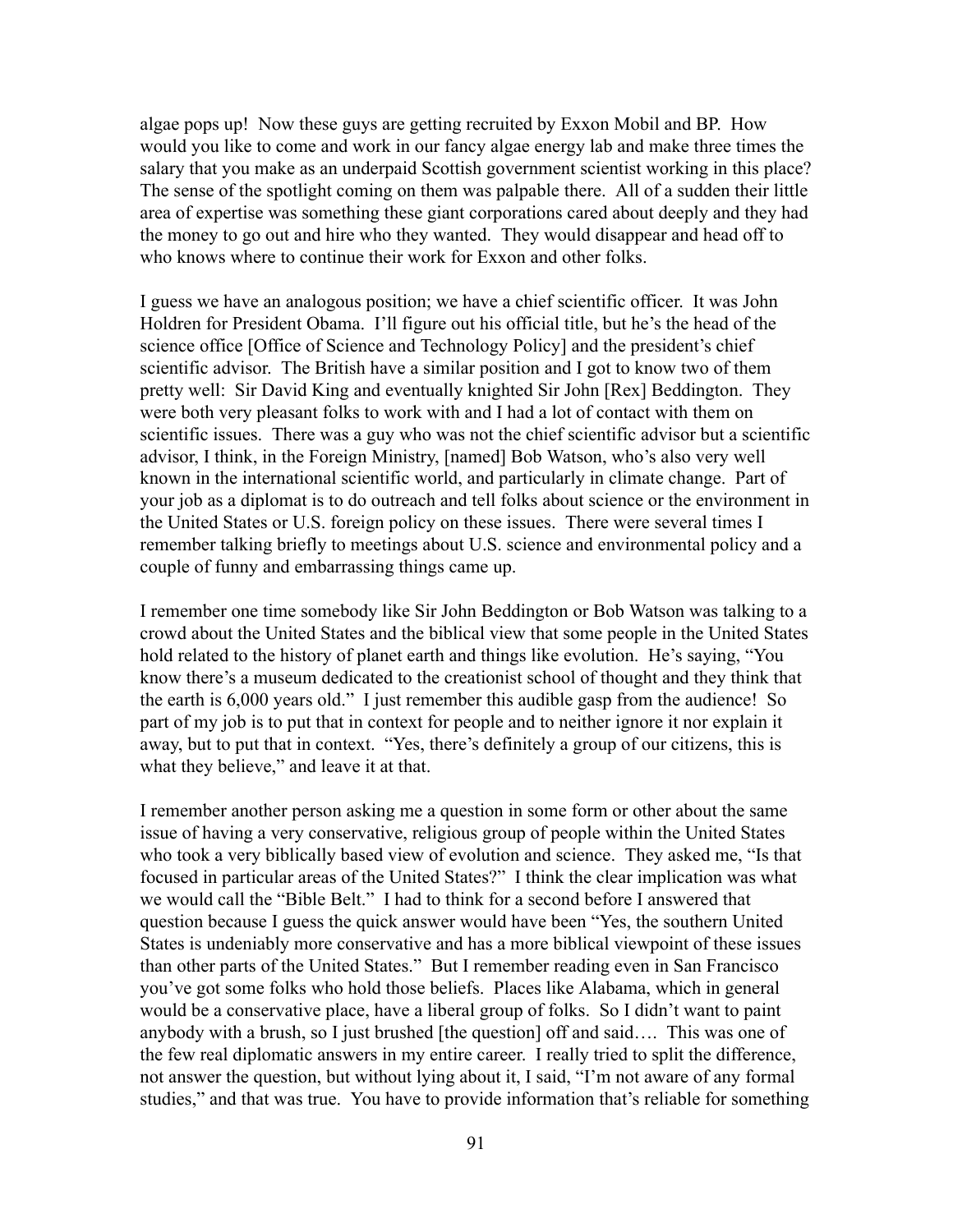like that. You don't want to make a casual judgment that could be an inaccurate assessment of something that really matters to a lot of folks. So better to just plead ignorance, which was true. I remember walking off the stage and Bob Watson saying, "You had to dodge that question," because he knew all about the situation, and he was there listening to the question and heard my answer. He was supportive in an amusing way saying, "You had to dodge that question!"

One of the things I wanted to mention was Energy Secretary Chu talking about batteries. We can go into this in more detail when we talk next time. And being connected with what's called The Royal Society and the person who's the head of that. I'll actually go look up his name. I think it is Martin Rees. He had a great title like the Astronomer Royal!

The final thing that I want to make sure I mention was when the Apollo astronauts came through. If we can kick things off with a discussion there, then we'll certainly get through London and my return to the United States on the next go-round.

# *Q: We're resuming our interview with Jock Whittlesey as he's concluding his tour in London. Remind us, what year again is this that you're concluding?*

WHITTLESEY: I was in London from 2007 to 2010, essentially summer to summer, so some of these events may be a little bit earlier, some a little later in that timeframe. There were a couple of additional items that were high points of my time there that I wanted to mention. I thought they were of particular interest to me personally or of larger interest to the folks who might be interested in my experience there.

The first of these stories was the Environmental Cleaners. Because England has this wonderful, long-lived social structure that has evolved essentially over millennia—certainly over hundreds and hundreds of years—they have a lot of historical events that take place in London in particular. One of them that caught my attention was a parade of the various guilds, which are working societies. This would be the leather workers, butchers, shoemakers, and all of these things, which in England's past were controlled by what amounted to professional associations. I went down with my family and it was absolutely wonderful. Typical British event, which I didn't really understand before I got to England. I think one of the real joys of my tour there was seeing how the British not only have this tremendous history, but are able to bring it into a modern era in a way that is fun and interesting, and hip in many cases. So this parade of the guilds was one of these events.

We were down there watching these people parade. Bookbinders and all of this. They each have what amounts to a uniform, or a formal dress that identifies them as members of that guild, the way you would have Ph.D. professors in their gowns with specific colors and badges. Each guild had its own particular style of dress.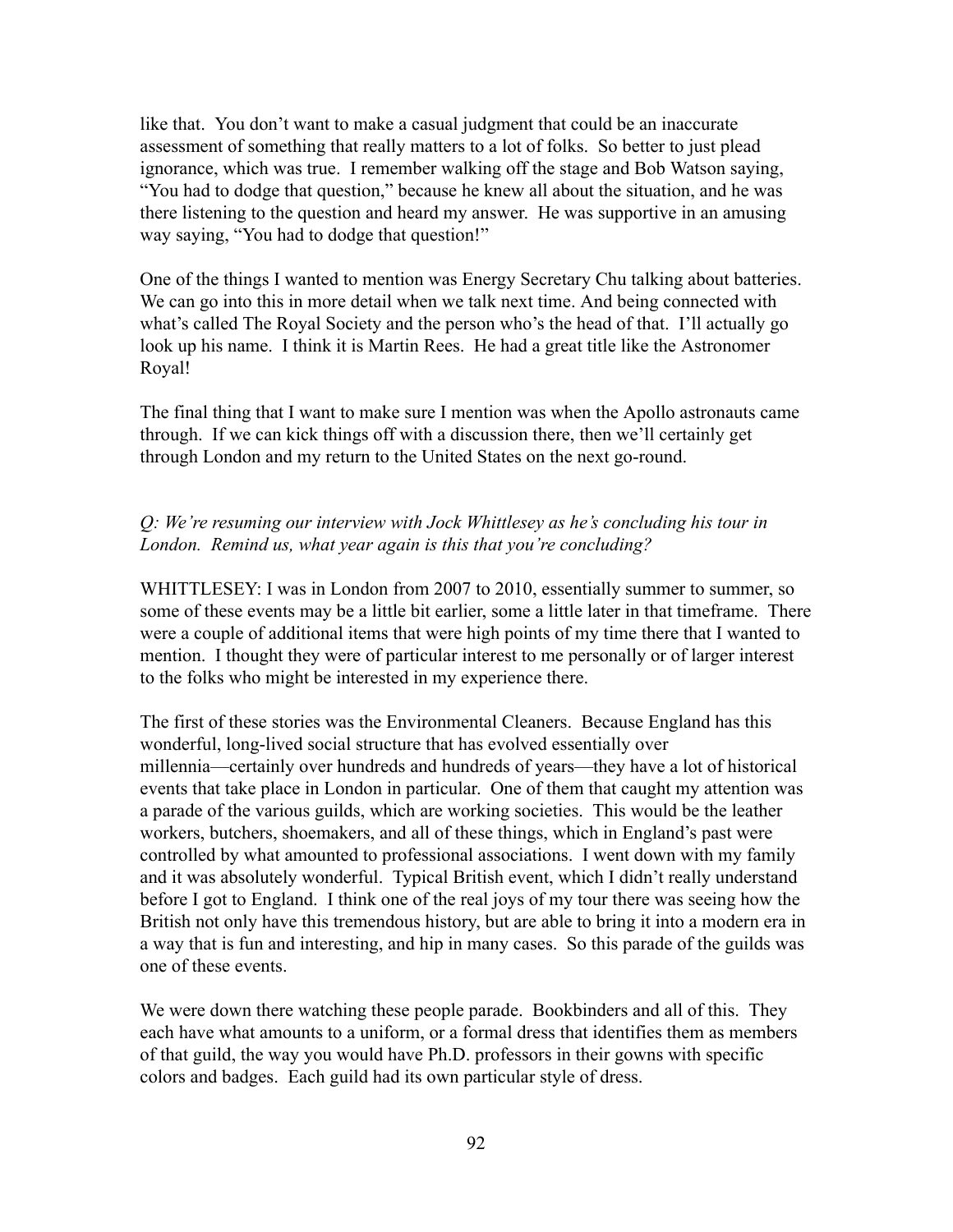One of the guilds I saw go by, which was probably holding up a sign or somehow identified, was, and I quote, "The worshipful company of environmental cleaners." I thought, "You're talking about my business! Let's have a little conversation about this." So through the course of a few phone calls I found them and was in correspondence with some of their members. They essentially were a trade association. They would have had an elected president or something akin to that and a board of directors, and it probably rotates. But this amounts to people who own companies, who work in the environmental business in one fashion or another. So I went down, and I talked to them about their work. I got a little sense of what was going on. I had an opportunity to tell them about my work as an environmental diplomat at Embassy London, so that was useful.

They kindly invited me to their annual dinner meeting, which my wife was able to join me at their kind invitation. To give you a little bit of a sense of British style, this was a white-tie event. I think it's probably the only time in my life I've worn white tie! I've forgotten the exact address but it was beautiful and historic. Might have been the Lord Mayor's house or something in the city of London—beautiful and historic home or building. It would have been not just a home, because it was pretty large scale. So this was a dress-up night and a fun night. Because London is a very difficult place to drive your own car, my wife and I took a taxi there and then went to dinner. There was a reception beforehand. They had people from what I assume are the English equivalent of Civil War reenactors. These were going back a few hundred years in English history. They were like Pikemen, wearing helmets and body armor from the 1400s or the 1200s, way back in English history. They were holding pikes and swords, etc. We had our picture taken with a few of them and it was just a very enjoyable evening. We had dinner and folks chatted about their work. I talked briefly about my work and learned about the folks who were in this profession. It was a great night and a good example of how the British have modernized their ancient ways and styles of doing business without losing the contact with tradition. I think it's one of the real strengths of their society.

At the close of the evening, my wife in her practical way said, "It's so expensive to take the taxi down here. Let's just take the tube (subway) to go home." I was okay with that. London is very safe and the tube goes right near our apartment. I remember the two of us, me in my white tie and my wife in her long dress riding the London subway and getting home that way instead of something more regal! Anyway, a great night and a real tribute to the very kind and lovely people who invited me to this thing. You know they pay a lot of money for their dues, and were kind enough to allow me to get a little peek of what their work was like and about their society.

### *Q: Did your return ride get any curious onlookers?*

WHITTLESEY: Nothing that I recall. Nobody came up to us or said anything. I think because of the importance of the subway in London, people are a little bit more used to all kinds of folks riding the subway and riding buses. I remember going to concerts at the Royal Albert Hall and there would be a big group of people at the bus stop, which you would practically never see here in Washington, DC, where by far the greatest number of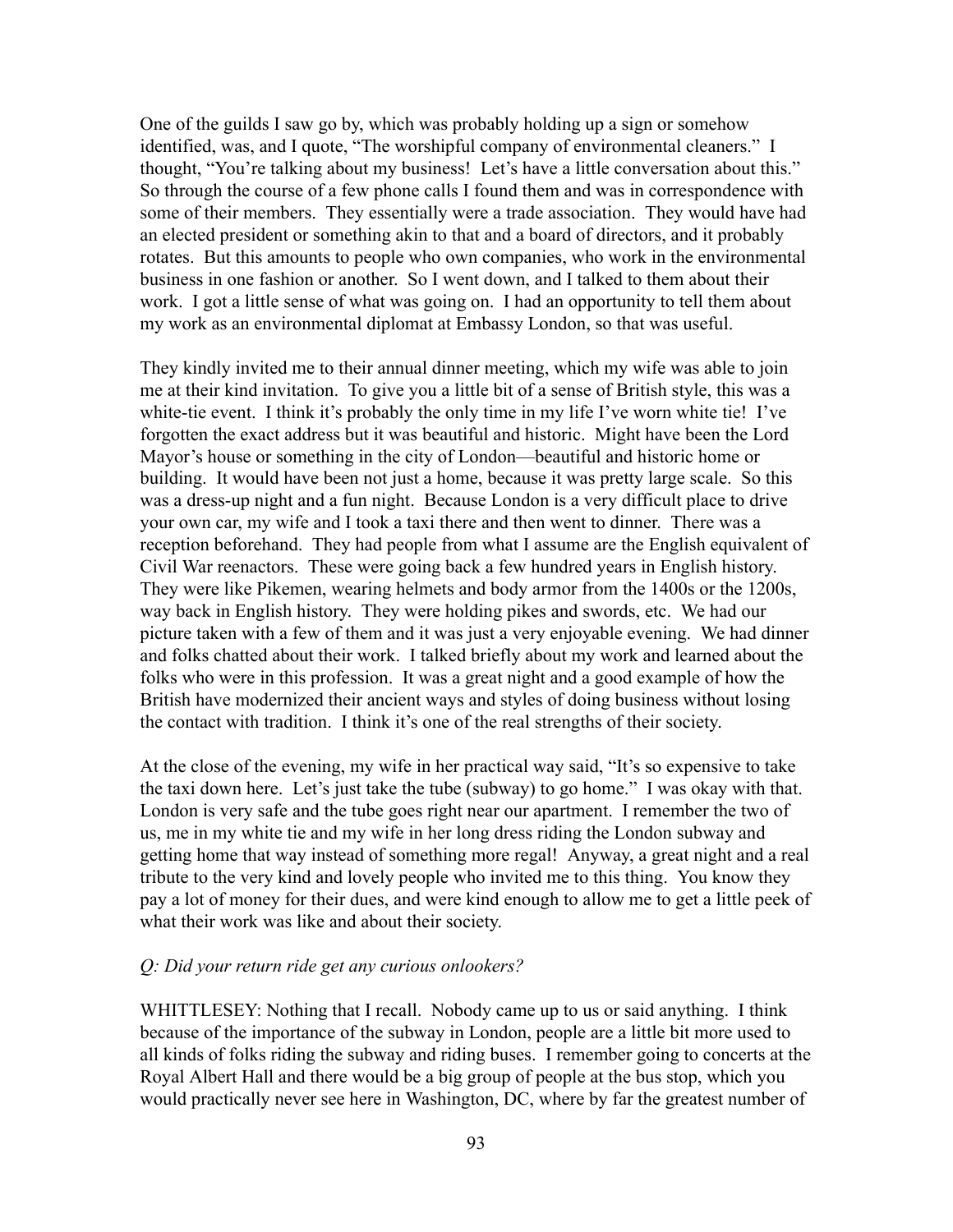people would just get in their cars and drive home. It probably merited a sidelong glance, but it was certainly nothing that had never been seen before. Kind of like Tokyo, you see somebody in a kimono or something along those lines, so it was maybe a little bit out of the ordinary but nothing that caused a real ruckus in the tube.

Another—I won't say ancient, but certainly historical—British institution that I had a chance to work with closely in a professional context was essentially the scientific society of the United Kingdom, which is called the Royal Society. They are the nongovernmental organization that serves as a representative of all sciences. They do a lot of work to establish policy and standards and bring people together to discuss not simply the individual scientific issues of the day, but establishing policies and ways of doing business that are positive for the scientific world. They would represent science in larger social debates.

I went down to their office building, which is in downtown London, many times to meet people or to attend meetings. I got to know the president at that time of the Royal Society, Martin Rees, who has two of the best titles I've ever heard. His academic title is cosmologist, so he studies the cosmos. As it was explained to me by someone else, not by Professor Rees, the universe exploded billions of years ago in about half a second. It's been expanding outward, but he's trying to figure out what happened in that first half second. After that first moment they have got the science under control; it's that first little bit. His second title, which I love, is Astronomer Royal, which has a very stately ring to it. I have nothing but respect for Dr. Rees and I don't mean to make light of his very heavy work or his intellect, but to an American, Astronomer Royal was such a beautiful title, just fantastic!

He was also a very down-to-earth guy. I'll talk about this specific meeting in a second, but I remember he was managing a discussion on a particular topic one day, and I was joking with him afterwards. I said, "Listen, if your job as the head of the Royal Society doesn't work out, you could always be a professional meeting manager." He was kind enough to see the humor in that. The president of the Royal Society is an extremely high-level, delicate job that only a few super-qualified persons would be able to handle. He did it with aplomb, but he kindly took my joke about doing something a little bit more down to earth as a meeting manager! A very nice guy.

One of the things that astonished me throughout my time in London and the UK was this ability to see yourself reaching back in history. The Royal Society is one place that I could do that because Sir Isaac Newton, who is a revered figure in the history of science, was one of the original presidents of the Royal Society and obviously a leading figure of the day. [At the Royal Society] You have this direct line with somebody who's sitting across the desk from me, this institution's going back hundreds of years with incredibly distinguished names from science, which even today, hundreds of years after their death, are still well known in the scientific world. Hook, Faraday, and all these names out of history, there they were at the Royal Society. This institution is still alive and vibrant and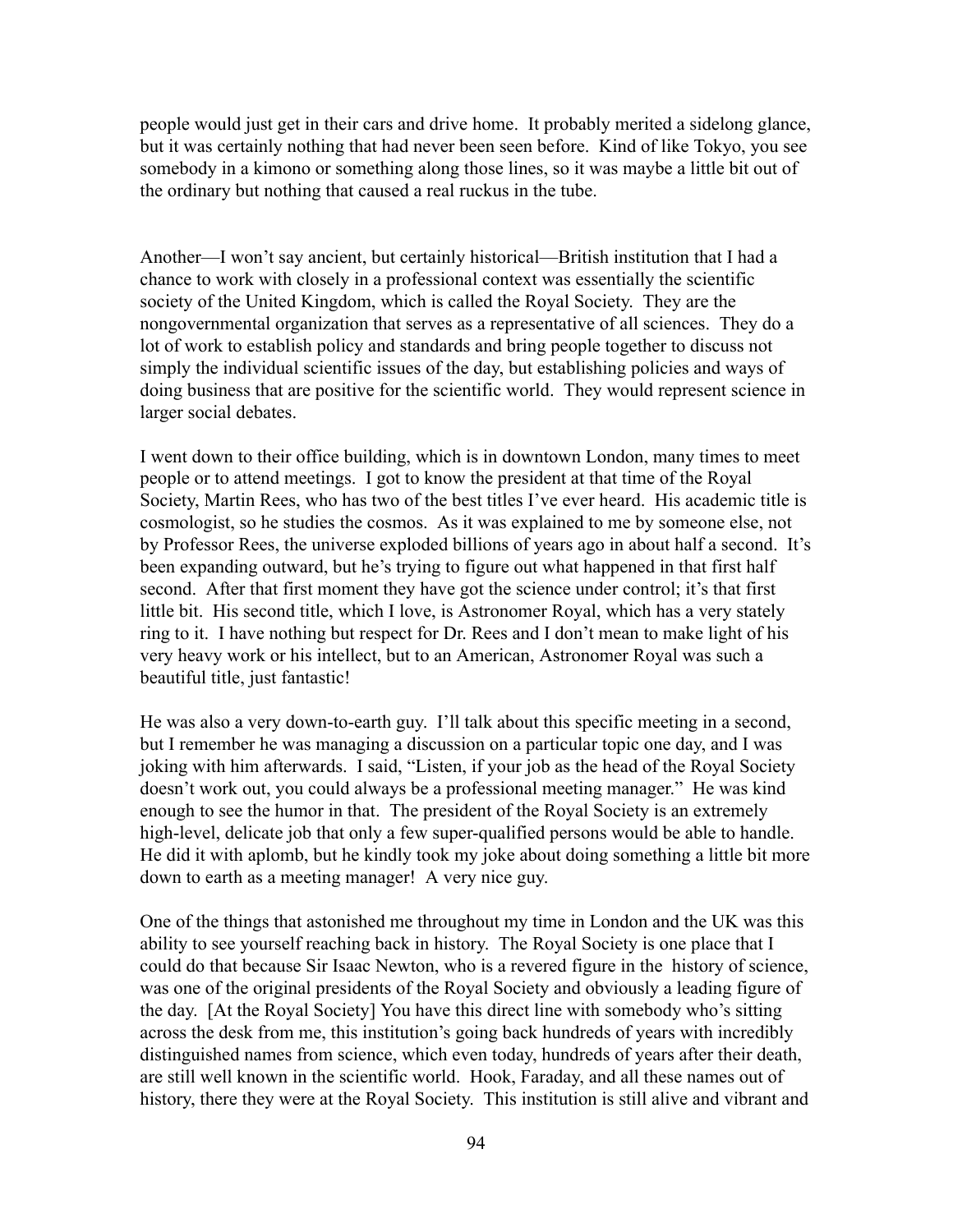contributing to UK society in a very real way. It was a powerful symbol of how British society has evolved over centuries to produce the kind of society and civilization we have now.

The specific meeting that I remember where Professor Rees was acting as the moderator was one that included our Energy Secretary Steven Chu. One of the good things about the Royal Society, they were able to find the right people to have interesting discussions on topics where science and policy and business overlapped. You could hardly do better as a representative of U.S. society than Secretary Chu, who I think was a Nobel Prize winner. I'm not sure, but in any case he's an extremely distinguished and extremely smart guy with a Ph.D. in physics and lasers and ran the physics department, perhaps at the University of California. You just don't get much higher up in the academic world than Secretary Chu. He was the secretary of energy, so he was running this big bureaucracy, which is a challenge to any person. I remember asking him in his past what job he liked the most. He said he liked being the chair of the physics department because it was at a level where he could see changes and make things happen without a lot of difficulty, something which I think is a little tougher when you're head of DOE [ Department of Energy]. It was a wonderful morning.

I was there as what we call a control officer to manage his schedule, take care of his transportation, get him to the right place, and provide him with whatever background papers and things he needed. We were in this discussion at the Royal Society. I'm pretty sure it was about renewable energy and these types of things. It was a real treat for me to see a top-level cabinet official able to engage in serious scientific debate with real professionals from heavy scientific fields. This wasn't talking-point-level discussion with people who spend their time behind a desk. This meeting was serious, practical scientists with real-world experience in their craft talking about these issues. It was great to see.

Another thing, and I think we'll bring our discussion of my UK experience to a close on this note, and this was actually an American-related experience. We had a situation where—It may have been two Apollo 11 astronauts, but it was certainly not three. For sure, Neil Armstrong from Apollo 11 had been doing a tour. I think it was a morale-boosting type of event for the U.S. military because he was a naval officer, and he had been visiting U.S. bases in Europe or around the world and he was coming back through London and kindly agreed to—I don't want to seem like I'm not appreciating the importance of the topic, but a prepared presentation about Apollo 11. This would be in the form of an interview between Armstrong and David Hartman, a TV journalist, who was in effect the emcee. I don't remember whether Buzz Aldrin was there or not, but for sure Neil Armstrong was there. I think it was through the Royal Society, but I'm not positive, perhaps it was with another scientific group. We found a place for them to do this presentation and they provided tickets for a certain number of people to attend. I was able to go, and what a thrill to hear Neal Armstrong say, "The Eagle has landed." I mean, it was chilling. That expression is overused, but that's one of the few times in my life when it has been absolutely riveting. They had this conversation going on about what it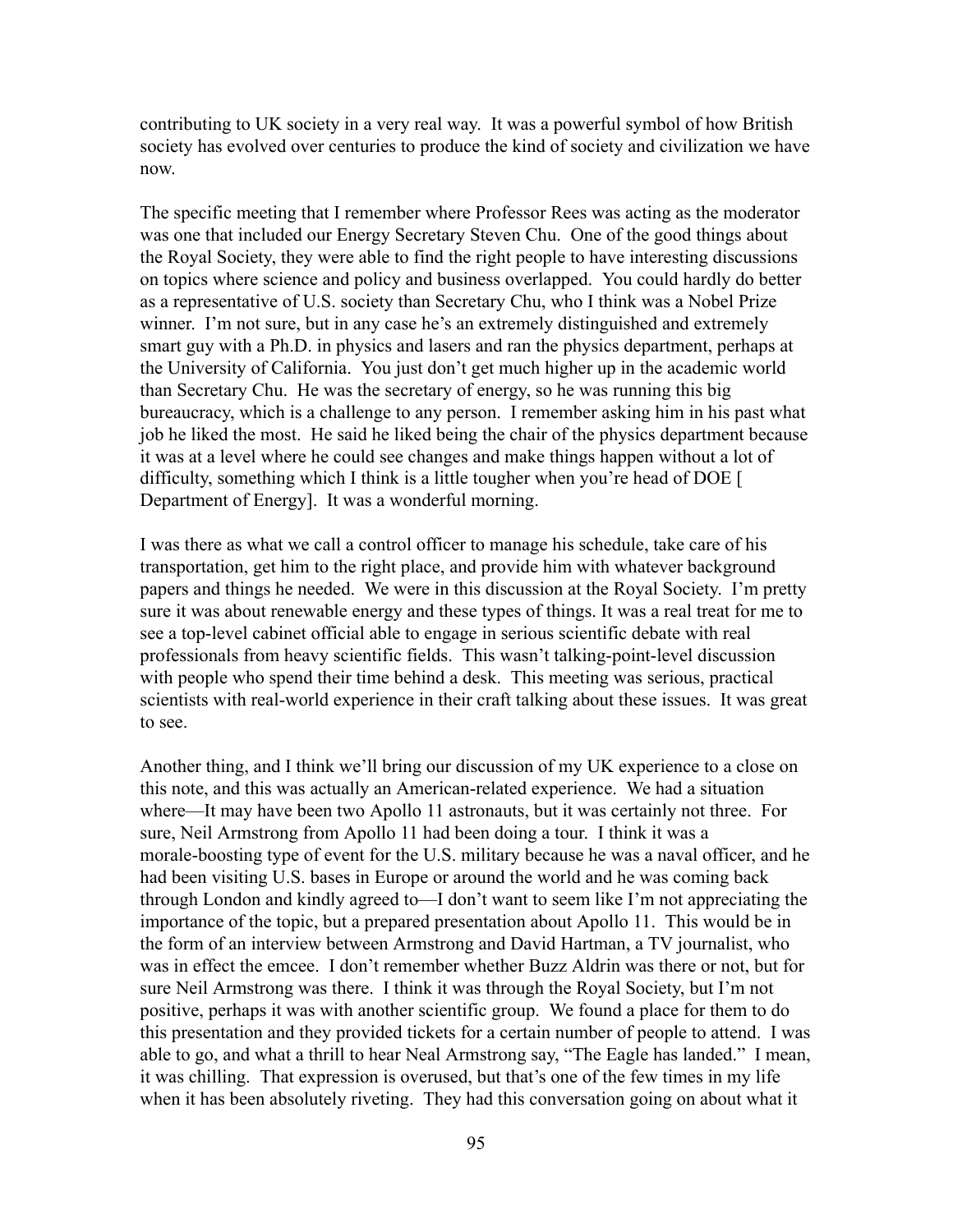was like going down in the Eagle and getting to the moon. You knew what was coming up, and this was one of the situations you rarely encounter where literally everybody in the room was absolutely riveted. [I recall the expression, "You could hear a pin drop." It was just dead silence, with maybe 100 to 150 people listening to Neal Armstrong saying, "The Eagle has landed." It was an unbelievable privilege because he's gone now. This is the first person who walked outside the earth, a real privilege. One of those moments in a diplomat's life where you're dealing with an historic figure and it was wonderful. So alas! [Laughter]

### *Q: All good things must come to an end. Yes!*

WHITTLESEY: So alas, my UK experience came to an end. Tours in London lasted three years and most other places if you wanted to stay an extra year you could. In London that was not an option. It was three and goodbye. That was the sixth consecutive tour that I'd done outside the United States. I'd not worked a real domestic assignment for the Foreign Service in my career, other than going back [to Washington] for language training, which is a little bit different than working there. Also I did not have a clear picture of where I wanted to go after London. A friend of mine, my predecessor as the environment counselor in London, had gone from London to Rome. I can't remember whether he went from Rome to London or London to Rome, but his comment was, "After you go from London to Rome, there's no place to go but down!" So he decided, and we decided in the fullness of time for us, that this was a good time to go back to the United States, get a domestic assignment in, and re-tool and get ready for another overseas assignment. So we went back to Washington.

My job, which was a one-year assignment based on the type of work it turned out to be, was what the State Department calls a special assistant to the assistant secretary of state for oceans and international environmental and scientific affairs, which we abbreviate as OES (Oceans, Environment, and Science). That job took me from the summer of 2010 into the summer of 2011, a one-year job. Special assistant jobs vary from bureau to bureau. I was the only special assistant in OES. Typically bureaus will have two or three. I think the secretary's office has five, maybe more by now because for somebody who works on an around-the-clock schedule like the secretary, you need all of those people and maybe more. They [special assistant positions] are known as fairly grueling hours, long hours, and a lot of pressure because there's this constant stream of the papers and things like that.

I didn't find it particularly onerous in OES. Some of that was due to rookie inexperience. I think I did not understand the job well when I started it. I had not had the benefit of working a previous tour in Washington so I really didn't have a good picture of what my job was all about and it took a little while for me to figure it out. I'm sure I made many mistakes in the course of that. Fortunately that didn't seem to create any long-term problems, but I'm sure other people were rolling their eyes at my rookie mistakes. It was very interesting, as I described to people later, the job is 100 percent logistics and zero percent substance. I had been thinking that my background with OES, working as an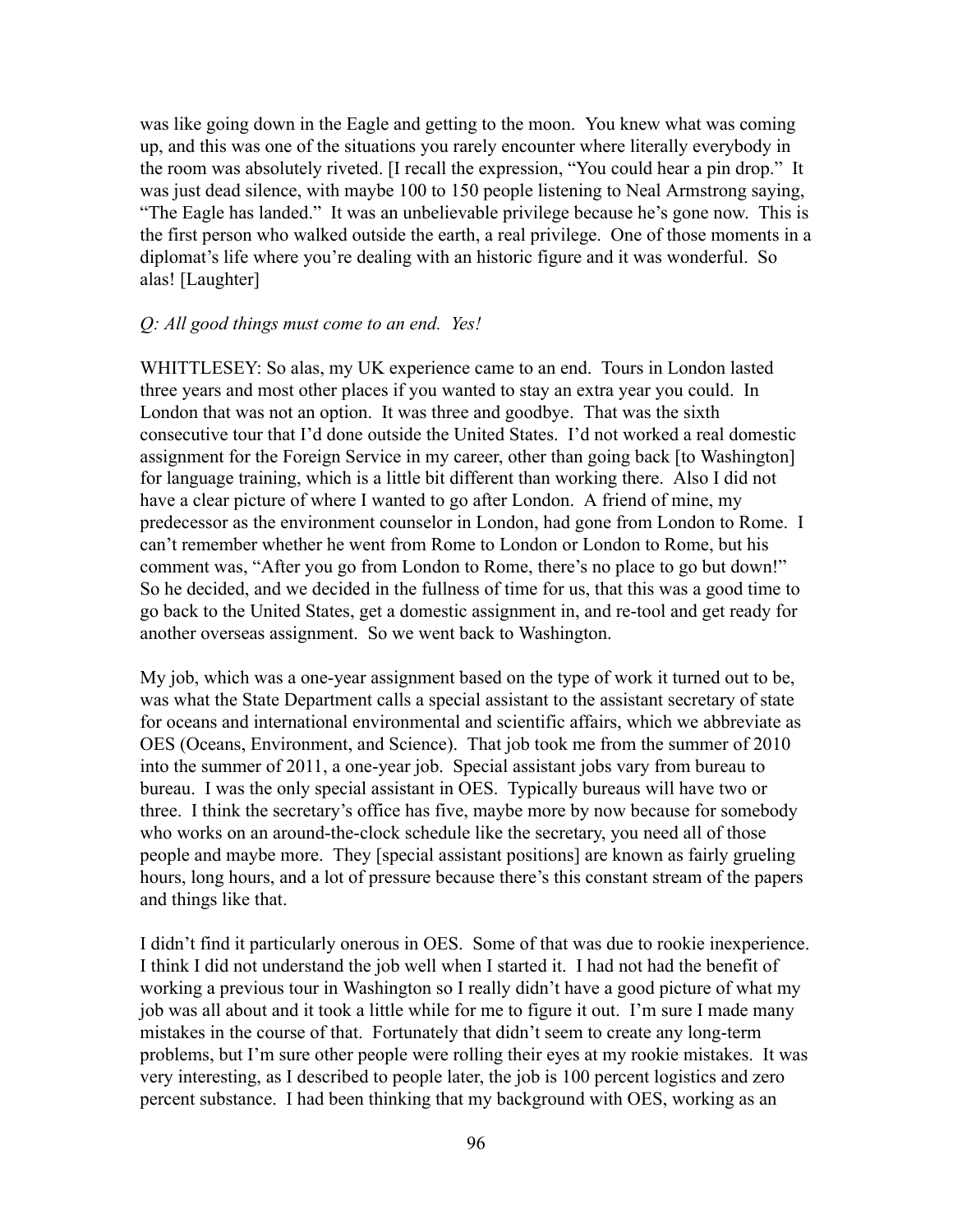environmental officer would have been a benefit; that somehow knowing a little about the substance would have been helpful, but I think that's not true at all. It certainly made me comfortable working there. I knew some of the people, which was helpful, but in terms of your ability to do the job, it really was about managing time and paper flow and getting people lined up to do things and making sure they came through on time, and doing small things like escorting people to meetings, that sort of thing.

The substance of the work of the bureau was done by the Assistant Secretary Kerry Ann Jones, who had worked in the White House Office of Science and Technology Policy. She was a Washington hand with a lot of experience in this area, very professional. Our principal deputy assistant secretary was Dan Clune and we had three deputy assistant secretaries. Dan Reifschneider. I think the science person was Jonathan Margolis. [He] was the one I worked with the most, and Dave Balton, the long-time deputy assistant secretary for oceans. The three of them plus the PDAS and Assistant Secretary Jones were the substantive core of the bureau. I was there just to assist her with logistical things and make sure what she needed got done.

One of the events that took place during that time was, I believe, the Deepwater Horizon or some other oil spill or some major catastrophe where there's a response for that. The climate change issue continued to develop and it was interesting to see that from the inside. The thing I appreciated the most [and] that I benefited from the most in that job was the perspective of what it's like to be in a policy-making job in Washington; particularly from working with Assistant Secretary Jones who really had a very clear idea about what being an assistant secretary was all about and what was done and what wasn't done. That was very helpful to me to see somebody operate in that world, who she dealt with, and how she dealt with them. It was very educational, and as I said, I bumped along learning things the hard way. I'm sure I was inflicting some of that on the staff I worked with, but that was a very interesting, different kind of job.

As soon as you start the special assistant job, you're looking for your next assignment because it's only a one-year job. And I found another [assignment.] I did not want to go directly back overseas; that was too short of a turnaround in Washington. I think my son was in the  $7<sup>th</sup>$  grade when we came back. Yes, we were back for four years, so he started in  $7<sup>th</sup>$ , so  $7<sup>th</sup>$ ,  $8<sup>th</sup>$ ,  $9<sup>th</sup>$ , and  $10<sup>th</sup>$  grades. We wanted to time it so he would not go to a new place for his senior year. That would not have been a good idea in terms of managing that whole process of applying for colleges and things like that. So, we decided to stay in Washington a little longer. I got an assignment for two years to work on the Mexico Desk in the Western Hemisphere Affairs Bureau (WHA) working as the environment officer on the Mexico Desk. The Mexico Desk is pretty good-sized, as State Department desks go. On any good-sized desk, you always have a political person, an economic person, we had a consular specialist, and we had people working on border issues in particular. We had me as the environment person. There was an assistance program called MERIDA that provided money for training. I think that was essentially a drug-war effort. I think we ended up with a deputy director, and a director and all these folks. I think we were at least eight or 10, maybe a dozen folks. It probably varied a little bit.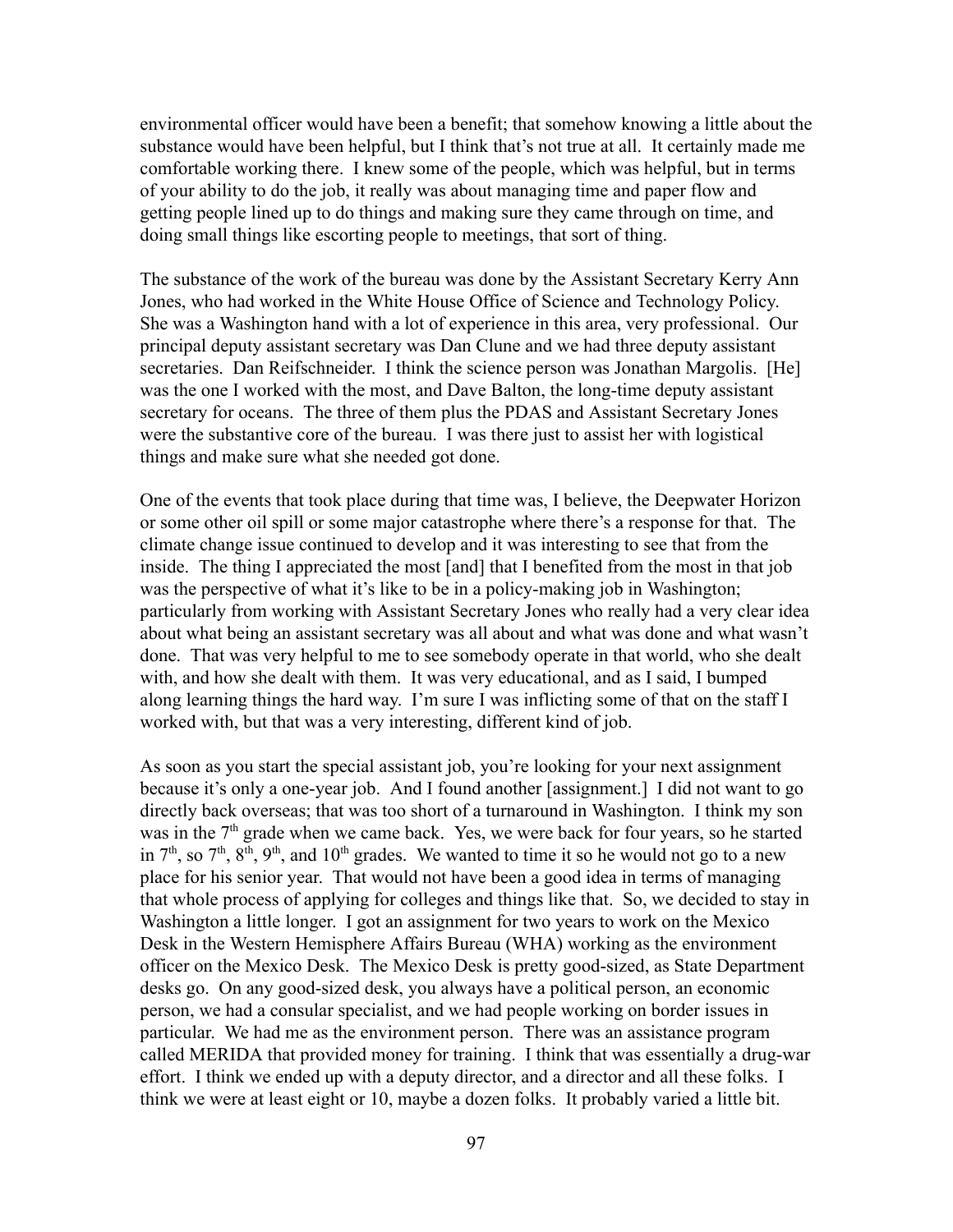The job in the front office as special assistant of OES was an [FS-]01-ranked job. This [new assignment] was back to being an [FS-]02-ranked job, so a little less demanding in terms of responsibilities heaped on me. Any logical person would have done the [FS-]02 job first, and done the [FS-]01 job second. It would have given me an opportunity to get a little more experience with the tradecraft issues of working in Washington. Be that as it may, I did the special assistant job first and then the desk officer job second.

The biggest individual component of my time on the Mexico Desk was as the working-level person from the State Department with somebody from EPA and with somebody from Treasury in an institution called the North American Development Bank. We called it the NAD Bank. This was somewhat analogous to the Asian Development Bank, or European Bank for Reconstruction and Development, but this was a U.S.-Mexico institution that was formed as part of NAFTA. I think it was an endowment, I'm not positive about that, it may have just been regular funding. I've lost track of the origins of that. The two countries formed this institution and its specific focus was development along the border with an environmental focus, because one of the concerns on the U.S. side with NAFTA was an erosion of environmental standards in the United States due to economic pressures from Mexico. This was an attempt to say, "Look, what we're going to do is raise the level in Mexico."

The NAD Bank, which is headquartered in San Antonio, Texas, was a small but professional lending institution, and their mission was to support, with their lending, environmental projects on either side of the U.S.-Mexico border. There had to be some kind of environmental nexus, some demonstrable benefit to the environment. It didn't have to be 100 percent environmental, but there had to be something there. The types of things we would do would be wastewater treatment. In some cases, we would build roads if somebody could say, "Having an asphalt road there will reduce dust." Some of these places just had dirt roads, and you drive vehicles over those things all day and they raise a lot of dust that creates a type of air pollution that can affect folks. So having an asphalt road reduces that pollution, and you get a net environmental benefit. Maybe putting in a renewable energy project in a place that doesn't have any electricity, etc. One of them, I think, was a wind farm—a renewable energy facility in California, and there were other ones where the NAD Bank would put in some money as part of a project to renovate or construct a wastewater treatment plant, or put in a sewer system in a place that didn't have them. These were actually pretty valuable to the people who lived there. I think a lot of folks don't realize that a lot of these areas, even on the U.S. side of the border, are marginal economic entities and poverty is very real down there with water problems, low incomes, etc. They're small populations, so to build a sewage system or renovate their wastewater treatment plant is a huge issue for a small town in rural Arizona or across the border in one of the Mexican states.

We would evaluate these projects and I would work with my counterparts at the EPA and at U.S. Treasury. These were the three prongs of the U.S. group. We had our Mexican counterparts and we would have board meetings which we would support. In my case, a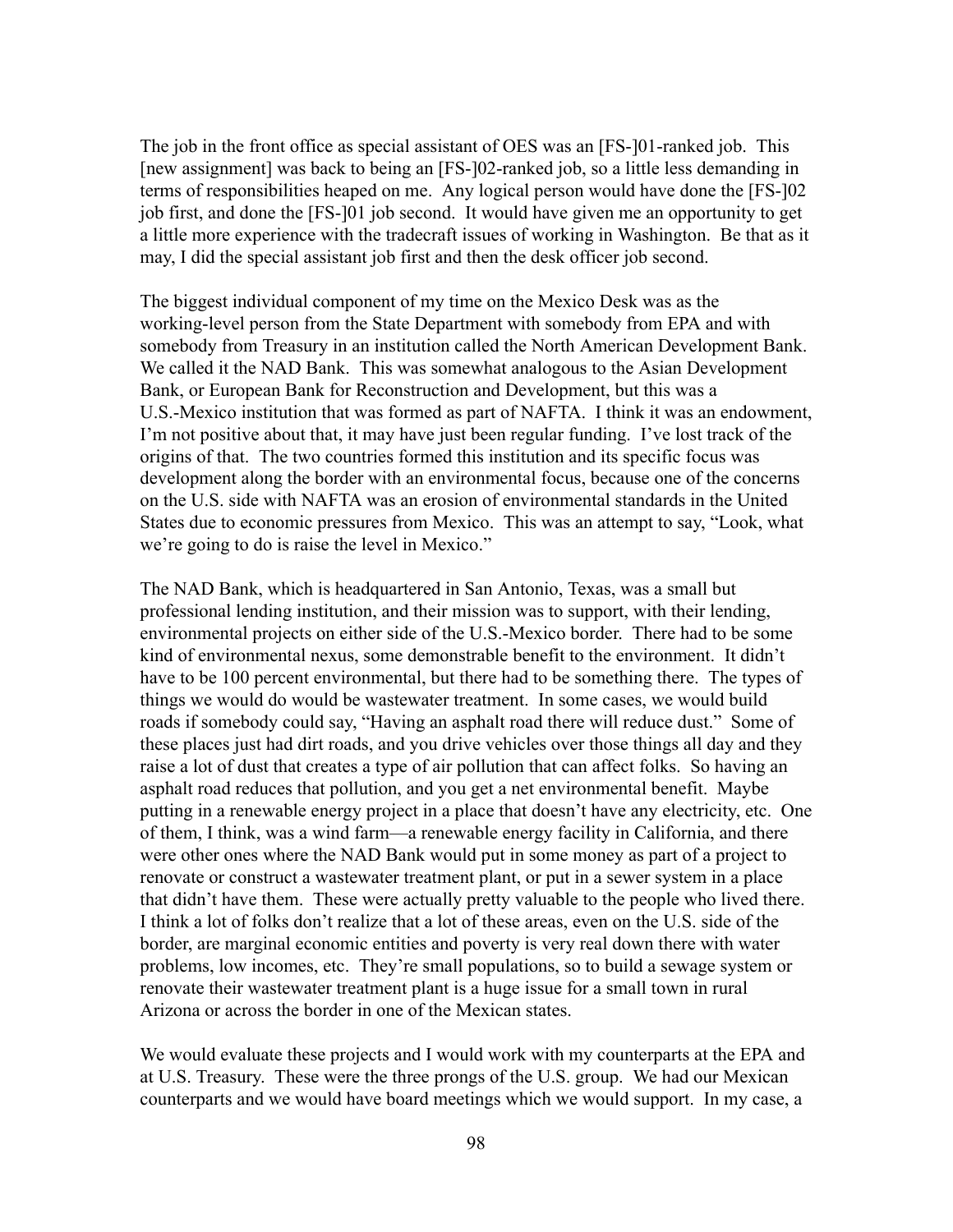deputy assistant secretary from WHA was the working-level head of delegation, and we would meet the Mexican counterparts. They would approve proposals and things like that. So that was quite interesting.

I got to see a fair amount of the border at various times. I went to Matamoros once for a board meeting. I went to San Antonio at least a couple of times, and went to Ciudad Juarez, Mexico when they were right in the center of their really horrible violent era with people getting killed on a regular basis, including lots of policemen. I stayed across the border; I think it's El Paso. Part of the structure of the North American Development Bank was a separate environmental evaluation group called the Border Environmental Conservation Commission (BECC). They were headquartered in Juarez. My friends, a couple of American staffers who literally lived in El Paso, would drive over to Juarez to go to work and go home in the evening. This was something they were used to. Most of the staff was Mexican and lived in Juarez, or in the area.

We went down there to look at some projects in the Juarez area. One of the memorable visits we made was to the Juarez landfill. It's what amounts to the city dump, but that doesn't do justice to what I saw, which was a professionally managed waste operation there. We all think of ourselves as being open-minded and progressive on international relations. You work for the State Department; you hope you have respect for other cultures, but I think what really surprised me was the level of professionalism that I saw there. You think, "Juarez, all those John Wayne movies with all the negative images of Mexicans." I remember the simplest thing, looking at pictures of it. It's stuck with me to this day, and this is getting on to 10 years later. I remember (in the photo) the folks in the Juarez waste management sanitation department were very professionally turned out with uniforms and modern equipment and all of this. They had a picture of them somewhere doing a piece of work. It was just very impressive to me.

The landfill was quite an operation. Juarez is a big city, and we had a tour of their landfill. One of the projects the NAD Bank had undertaken was to help support the development of renewable energy from the landfill by capturing methane gas. There's a certain technology and waste has to be managed in a certain way. It's not what people think where you just back a truck up to a hole and throw the stuff off and the seagulls have at it. It's very carefully handled. They put a piping system in and they capture the methane that comes off the garbage as it rots. That gets fed into big generators and runs electricity generation! So we saw this whole thing going on.

I think it was also in Juarez where they showed us their recycling operation where people would sort out cans and bottles that had been picked up for recycling. They had a place where they got old tires. Those get ripped apart. The metal that comes out of our steel-belted radials gets recycled as metal and the rubber either gets put in playing fields or burnt. So, they had this very comprehensive system for waste management. I won't say "very enjoyable", but it was an interesting several hours going through this thing.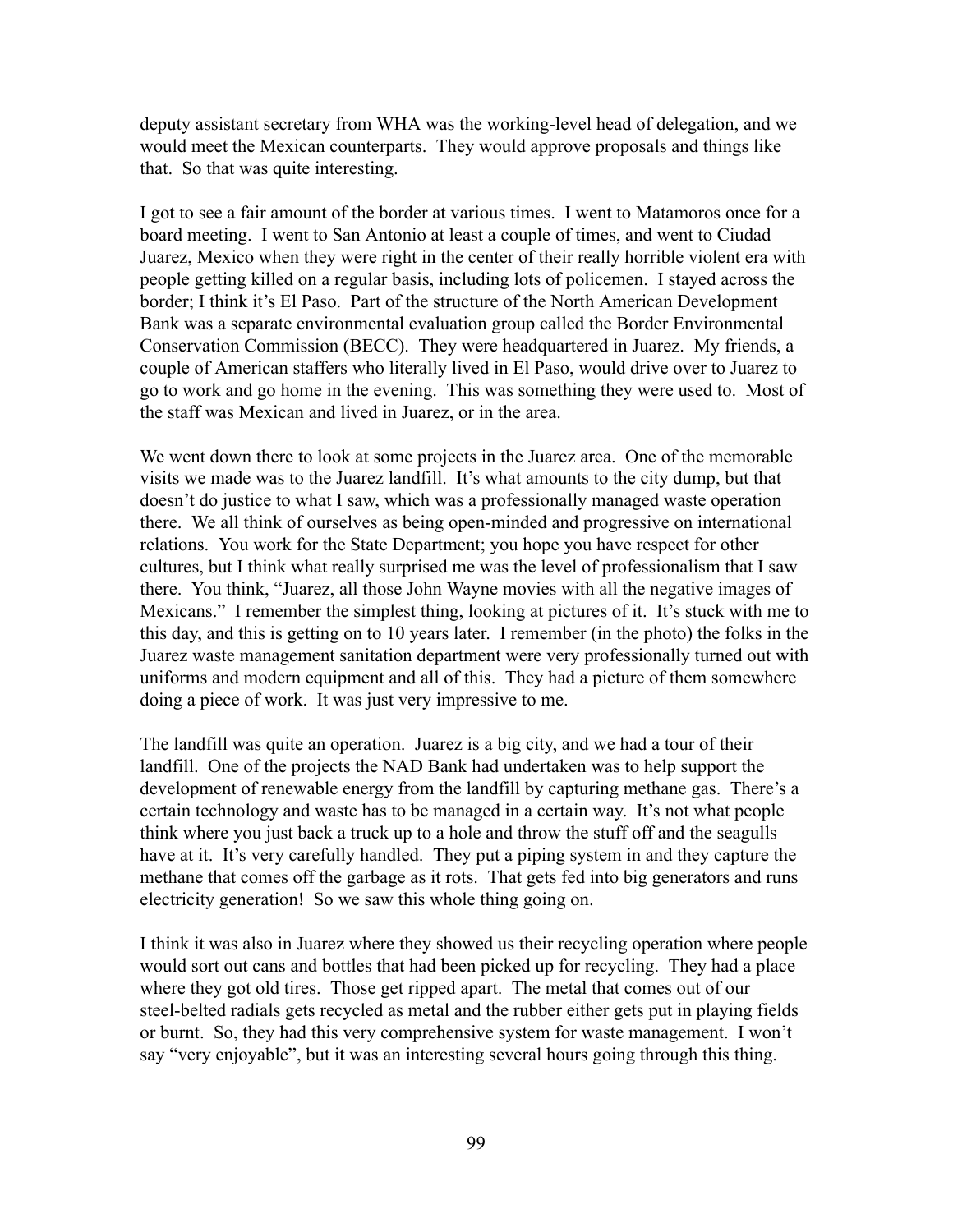I'm trying to mention things that I think we in the diplomatic corps get to do from time to time that would be tough for other folks to do, especially because you're not just looking at it as a tourist; you're sitting there with the manager of this operation who's a 20-year professional and he's telling you about how this all works. This is serious stuff here; these are big issues. You're seeing top-notch professionals and getting it explained to you, with the ability to ask questions. This is a form of education that I found great, interesting, exciting, and worthwhile. It was something that was very important to me throughout my career and was a big part of being a State Department officer.

# *Q: This responsibility was principally for the border area between the United States and Mexico. There are areas along the border where it tends to be sunnier; there's a desert. Were there solar collectors that you saw?*

WHITTLESEY: Wind generation was the one that we specifically visited. That was in Brownsville, Texas. I remember seeing a presentation about another wind farm. The reason I'm laughing is that of course they go through a lot of work to find out where the windiest places are so they can build these things. Somebody had found a hilltop in Mexico where it was just super windy all the time, a perfect location. He had a picture of this dog that lived up there with its master. I don't know whether it's part of the wind farm or not, but the dog had this look of a very windblown animal, as if it had spent its whole life peering into the wind with squinty eyes and its fur blown back from its face! (Laughter) It was just hysterical!

I do not recall specifically going to a solar energy site, but I have no doubt you're 100 percent right that it's a great area for solar energy. You have the technical resources, and you also get into some very interesting diplomacy related to producing something in, not just a state, but producing it in one country and using it in another country. So that's why the State Department plays an integral role here, because there's a special legal entity that has to approve these types of transborder connections, whether it's a water pipe or an electricity connection. They get looked at very carefully. This is something that is not just a rubber stamp operation, but there's a very careful examination of what's going on and the way it's handled in both places. "Do we really need to have this?"

This reminded me that I also specifically wanted to mention one of the utilities—if you will—that works between the two countries is a telephone system. There was some facility that was right at the border to manage this cross-border communication. The very impressive deputy of the Mexican embassy, Mabel Gomez, was in a meeting. It was 4:55 on a Friday afternoon where everybody else was getting out of town, going home and getting ready to enjoy the weekend. She was in a meeting with somebody at the State Department. I remember walking past because the conference room was in glass so I could see what was going on without participating in the substance. I just remember being so impressed with her: focused, engaged in the conversation, representing her country on a very dull and esoteric subject, which she probably could not have been less interested in, but very professional. I'm sure she's gone on to great things from there.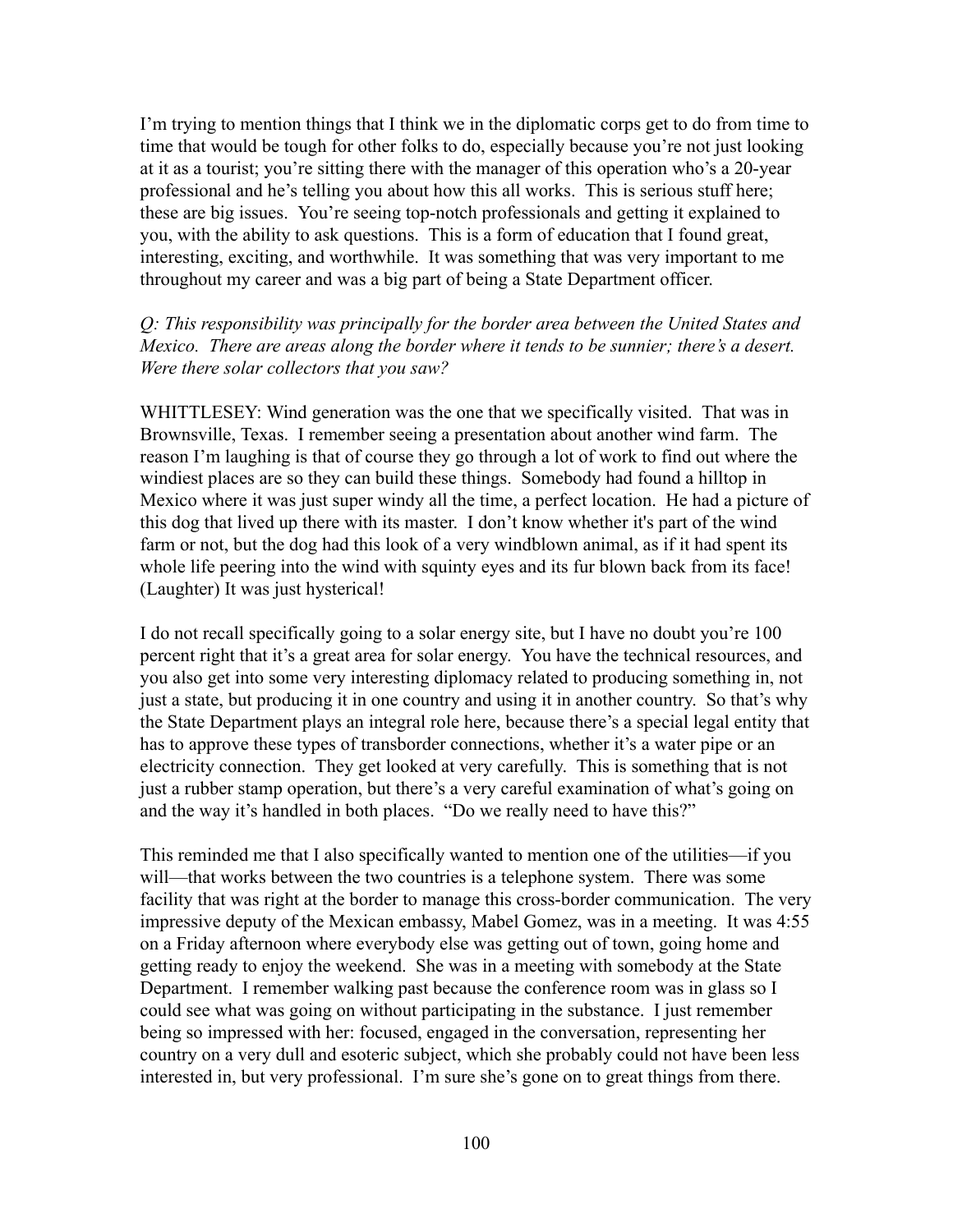There were some other good folks on the Mexican side who I worked with. The Ambassador Arturo Sarukhan (Casamitjana), who had the reputation of being a prickly guy, a tough customer, was always perfectly polite and pleasant with me. I enjoyed his company and respected him. One time I was able to attend an event with the president of Mexico. I'll be darned if I can't remember his name…

# *Q: Vicente Fox (Quesada)?*

WHITTLESEY: No, after Fox and before Peña Nieto. He was the one who managed Mexico's involvement in the climate change issue, so a real environmentalist. Bless him. The fact that I can't remember his name should not affect the esteem in which I hold this person. It will come back to me at some point or I'll be able to look it up.

He was in Washington for an event that had to do with the monarch butterflies because they (monarch butterflies) live down in Mexico. As an environmentalist, and to this day, I have no doubt that he is a sincerely committed environmentalist, in part because of the climate change issue where Mexico played a really important role.

# *Q: Felipe Calderon.*

WHITTLESEY: That doesn't sound right, I've got to say. But it has so far escaped my memory that—Do you have a list of them there?

# *Q: Vicente Fox, Pena Nieto, and then Obrador.*

WHITTLESEY: Yeah. No, between Fox and Pena Nieto. Maybe it was—Anyway we'll track it down at some point.

One of the things that was going on in Mexico was the horrendous drug violence, and this was a guy who was the head of a government that lost lots and lots of people—civilians, military, and police—in drug violence. This is someone who's used to real tough decision-making. People having to die because of decisions that he made. It really impressed me that he was willing to get up on the stage and talk about butterflies! Here's somebody who would go out of that meeting and be faced with a major crisis with real violence in his society, or something that would face a presidential level-person, and yet he thought it was important enough to get up and talk about the forests in [Michoacán](https://www.planeta.com/michoacan) and the monarch butterfly. That was very impressive to me as somebody who really had his priorities set right!

Those were the things that I remember from my time on the Mexico Desk, visiting the border region, working on these projects.

*Q: So, the two presidents. You have Calderon from 2006 to 2012 and Pena Nieto from 2012 to 2018.*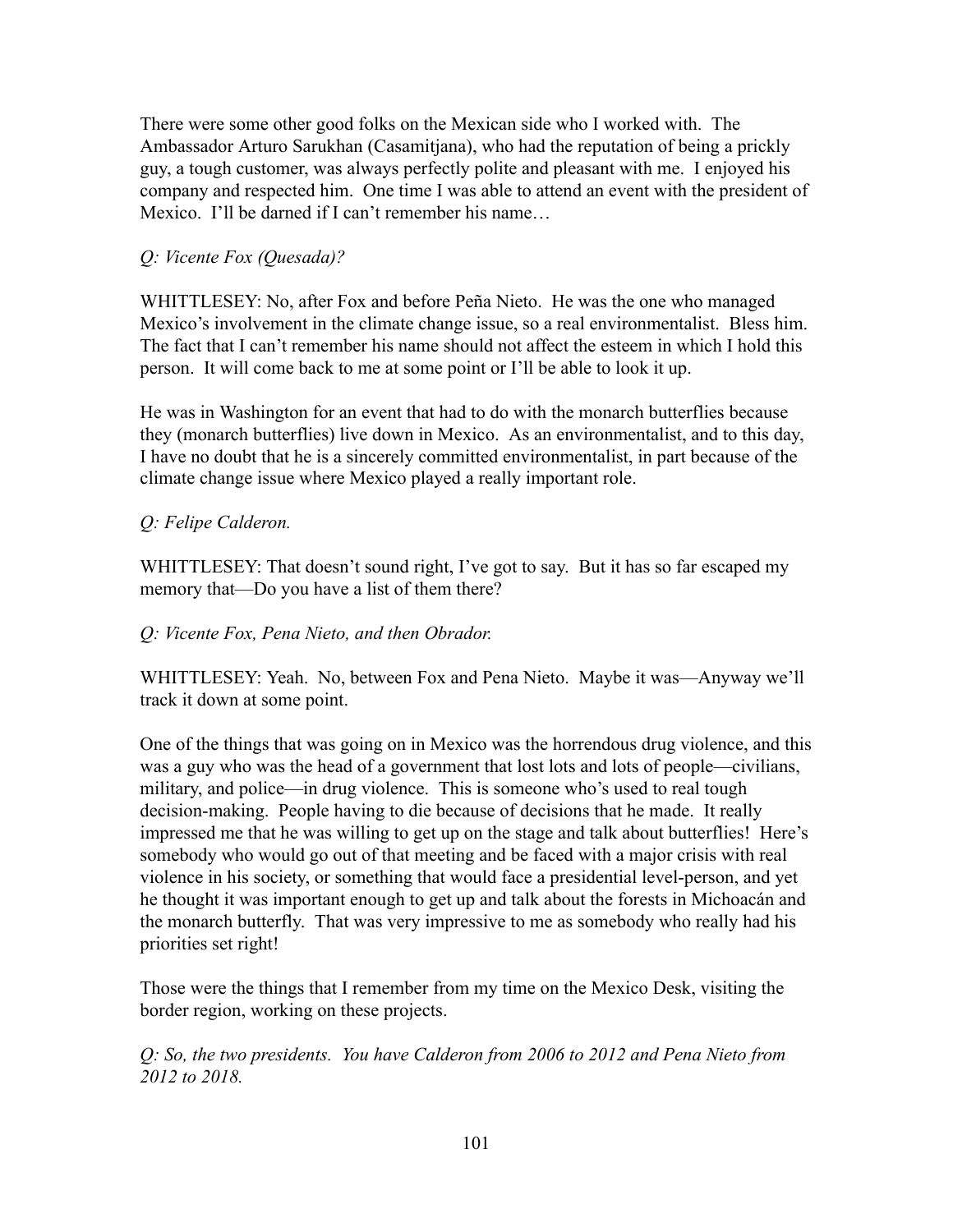WHITTLESEY: Okay, it must have been Calderon. The name didn't ring a bell with me, but that must have been him. I was waiting for the light to go on, but, even when you told me, it didn't ring a bell, but that was him, because I was on the Mexico Desk from 2011 to 2013 so that all sounds right.

Working on the North American Development Bank projects; getting down to the border area, I remember I was talking about going from El Paso into Juarez. As a diplomat we get used to having a lot of security people around us, armored vehicles, and this type of thing where you are really very well protected when you go into a dangerous area. There was no doubt Juarez was very dangerous; certainly the equivalent of Beirut or Baghdad on a bad day. They had almost open warfare with people getting killed in high numbers, and gunfire in the streets. It was very dangerous, but when I went down there, my American friend from the Border Environmental Commission picked me up in his Honda minivan, and I was like, "This is it?" We spent the morning driving around Juarez, visiting the local wastewater treatment plant, the place where the roads had been upgraded, and going to the municipal landfill. I still remember—my Spanish has left, a lot of it has disappeared by now—they call it a *relleno sanitario*. Like a chili relleno, it's exactly the same word, it means "stuffed." So this was a sanitary stuffing and it was funny to see the word in that context, where all I'd ever heard before then was *chili rellenos*, and here it was as a landfill!

Driving around in Juarez with this guy's minivan, just the two of us. Thank goodness nothing happened. He was obviously comfortable; this was an environment he knew well enough that we weren't going to get into trouble. We were going to innocuous places, but the violence at that point was so bad that you could easily stumble into something. If you'd just happen to be in the wrong place at the wrong time, you could easily get into trouble. Obviously nothing happened and it was a perfectly lovely day, but I remember that initial feeling, "Where's the armored car?" Anyway, we had a great time.

I didn't know a lot about Mexico and this gave me an opportunity to visit several times. I went to Mexico City to meet foreign affairs agencies and other folks related to the North American Development Bank. We had NAD Bank board meetings and went to other professional meetings in Hermosillo. I'd never been to El Paso before. I don't remember if there was a BECC connection or if this was just the U.S.-Mexico joint initiative, but my role was tiny, but still involved in it in a small way. We were engaged with all groups, the border patrol because there's a park down in Texas called Big Bend, literally from a big bend of the Rio Bravo. What do we call it in English? The river that flows along…

## *Q: Not the Rio Grande?*

WHITTLESEY: The Rio Grande! Mexicans call it the Rio Bravo. We created a project between our two governments to allow people to go back and forth there at the park and visit. It was a cross-border park. This allowed people to go across legally and visit the other side. It's very, very isolated, which is why this worked. I'd be curious to go back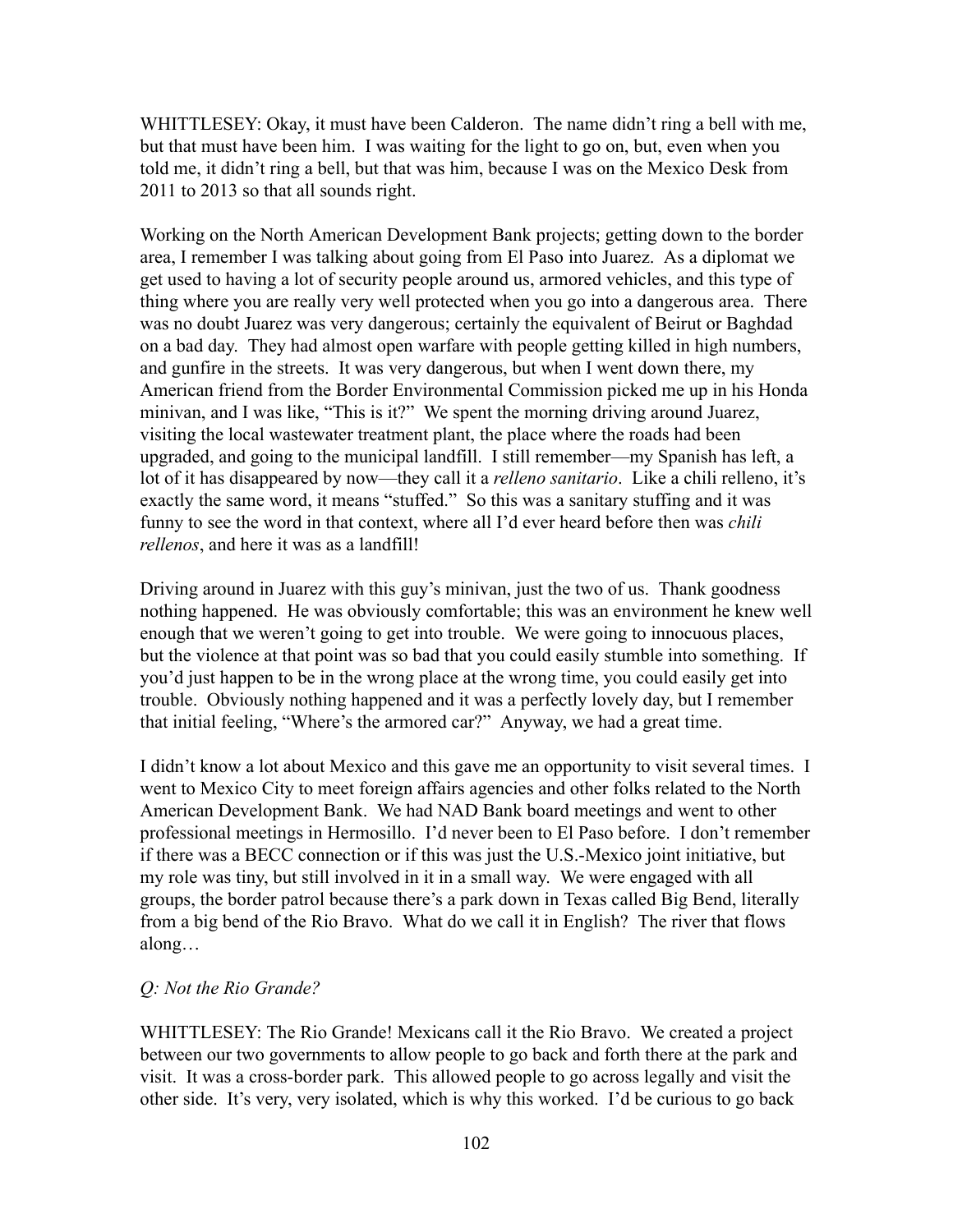and see if it's still in operation, but it allowed people to go to an ATM (automated teller) and do it autonomously. It wasn't like somebody from the border patrol or the immigration was there. They had a little machine where you could slide in your passport or something like that and get approved to go across the border. That was nice, so I had a chance to visit Big Bend National Park. They have a village-size place on the Mexican side that survives by giving rides to people on the river, selling souvenirs, selling lunch and cold drinks, etc. I'm guessing there might be a few dozen people, but there they were and this creation of the cross-border park really meant a lot to them in terms of livelihood. To go down there and visit the park—We had a little ceremony to kick this thing off. Some big dude from the border patrol was there to make a short speech. It was quite interesting. So that was my two years on the Mexico desk.

# *Q: Just a last quick question. All of these issues related to environment, were any of them also related to the other parts, the science or the oceans?*

WHITTLESEY: There was one ocean-related issue that I will talk about in a second. I'm glad you asked because I wanted to mention it; probably a couple of ocean-related topics. I don't think I got super-involved in it, but we have a fairly robust relationship with Mexico on health issues. I think there's a dedicated part of the U.S. federal health bureaucracy that is down there and deals with border issues. In some places, you have these two societies, in large numbers, living right on top of each other. You really have to be in good contact with each other, and this is one of the things that the government can do. We're (in 2020) dealing with this outbreak in Wuhan. Picture it if El Paso was 100 yards away from Wuhan. That's the situation you get along the border. You have these multiple paired cities: Laredo and Nuevo Laredo, Brownsville and Matamoros, and San Diego and Tijuana. I visited Tijuana for a meeting one time. Had a lovely visit there.

Popping those myths of Mexico. I don't really want to describe what those myths are, but they are not positive. They're sort of an old-time image of Mexico in the American mind. To go to a place like Tijuana where they had super restaurants, good infrastructure; a really enjoyable place to spend some time, meet folks who live there, well educated, professional, friendly, all you could ask for in a professional colleague. That did a lot for me personally, and I'm ashamed of my ignorance. This was an opportunity to get a real picture of what the place was like. There's just no substitute for it.

So, on the health thing, I certainly remember some meetings about that but I don't recall any particular flare-ups that happened there. I think there were some issues related to transfer of samples. I don't remember whether this was in China or in Mexico. I'll describe the issue in general and probably applies in both places, but…

Certainly with China, but I suspect also in Mexico, one of the things that the scientists are always very interested in is getting samples of things. At the same time, no country wants live infectious diseases floating through its mail system! So, these things are very, very carefully examined and controlled. Sometimes all of those elaborate controls present a problem. There are people of good faith on both sides who are trying to say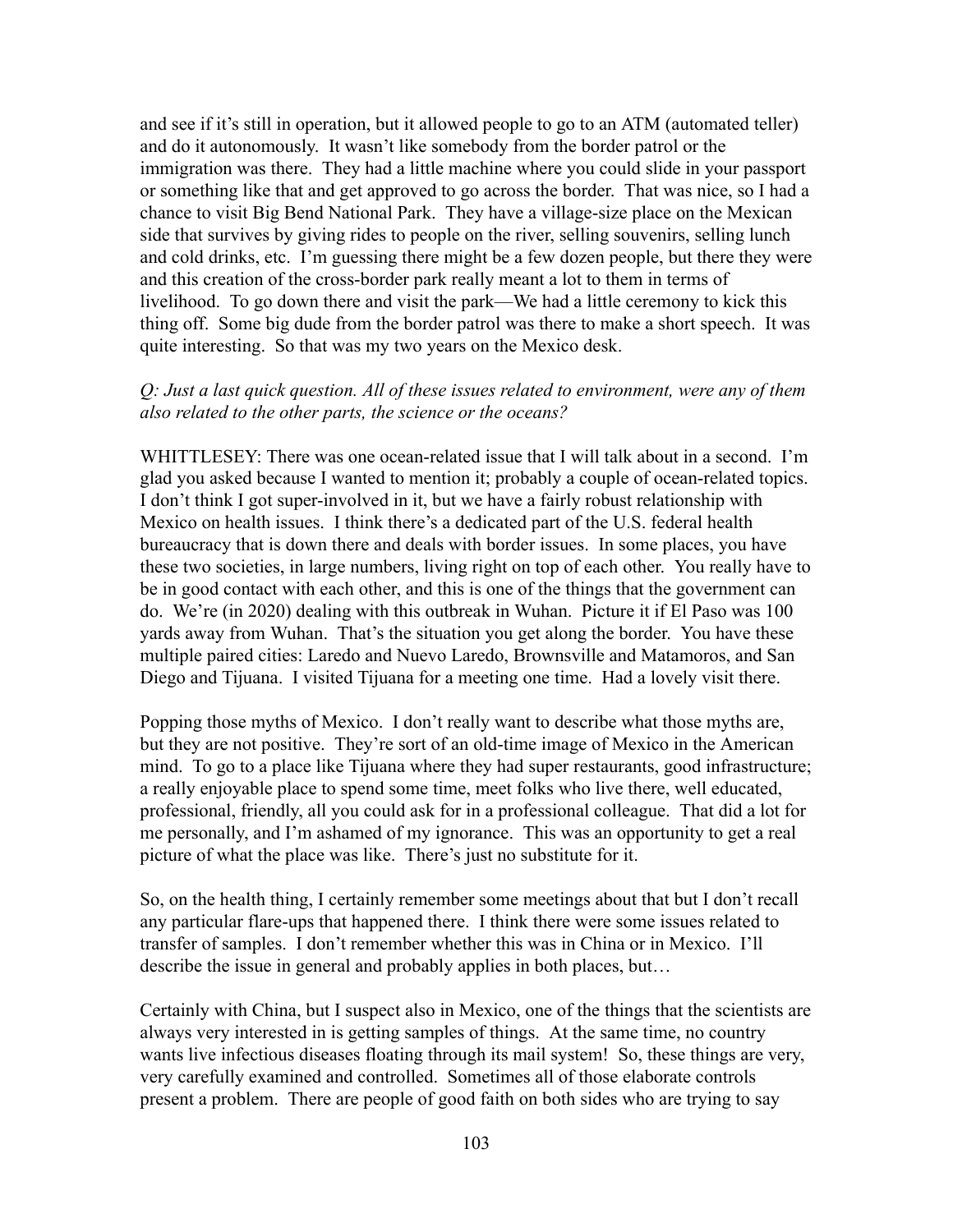"Let's see if we can make this work a little more easily, a little faster." If we ever really get an emergency, this is something that has to happen with FedEx speed where overnight is probably as much time as you want to spend. The idea of something taking three weeks to clear through customs is just unacceptable when you've got a fast-moving health emergency.

I'm sure we worked a lot on that, and definitely in China where they were just getting used to the fact that they're not just an isolated country anymore, they're part of a global system. If you want to benefit from the work that other people are doing with controlling global health outbreaks, you've got to play this game too, and that means you have to be willing to send us samples. You can't just say, "Oh we're sorry, we can't do that," or "We haven't done this before; we don't know how." This is a problem that has to be solved. That's something that goes on I suspect all the time in the health world, and is a good example of where diplomacy and health overlap.

There are times when you use diplomacy, or where you're using science or environment as a way to engage with people, like the Arab-Israeli issue: "Let's talk about water." Everyone cares about that and it will benefit everybody. Or animal conservation, things like that. Everybody wins; there's no down side to having a clean environment. There's no down side to having biodiversity, etc. So you're using that as a field of engagement and hoping that leads to broader diplomatic understanding between your two countries. While we talk about environment now, we can actually work together. What a surprise!

And while we're there, why don't we talk about something else. It's the idea that this kind of spreads out. It certainly has worked for us around the world in many places. You could not get a better example than our relationships with Canada and Mexico where, I think, unless you have been in the business or somehow connected with the technical issues there, you don't realize how carefully and deeply these countries are engaged with each other. It's very deeply worked out in a lot of very specific issues that people don't think about. It's not just stamping passports at the border. There are times when you're using environment and health to establish an arena for engagement, but there are other times when you're using diplomacy to actually build for the sake of health, or for the sake of the environment, not for the larger diplomatic mission of engagement with another country. So, the health issues there were certainly one of those, where you needed country-to-country engagement for some very specific outcomes in the health sector.

I'm trying to remember if we had any kind of pure science issues. I must say I do not recall those but like a lot of things, they probably go on unnoticed if you're not related to that particular topic, or if there's not a problem there. The State Department wouldn't get involved. A lot of that would take place under academic auspices, and you would have university-to-university exchanges, etc. These are examples of how our two societies engaged. I certainly toured universities in Mexico City and other parts of Mexico and there was a lot of exchange and engagement with U.S. universities.

### *Q: You were going to talk about the oceans.*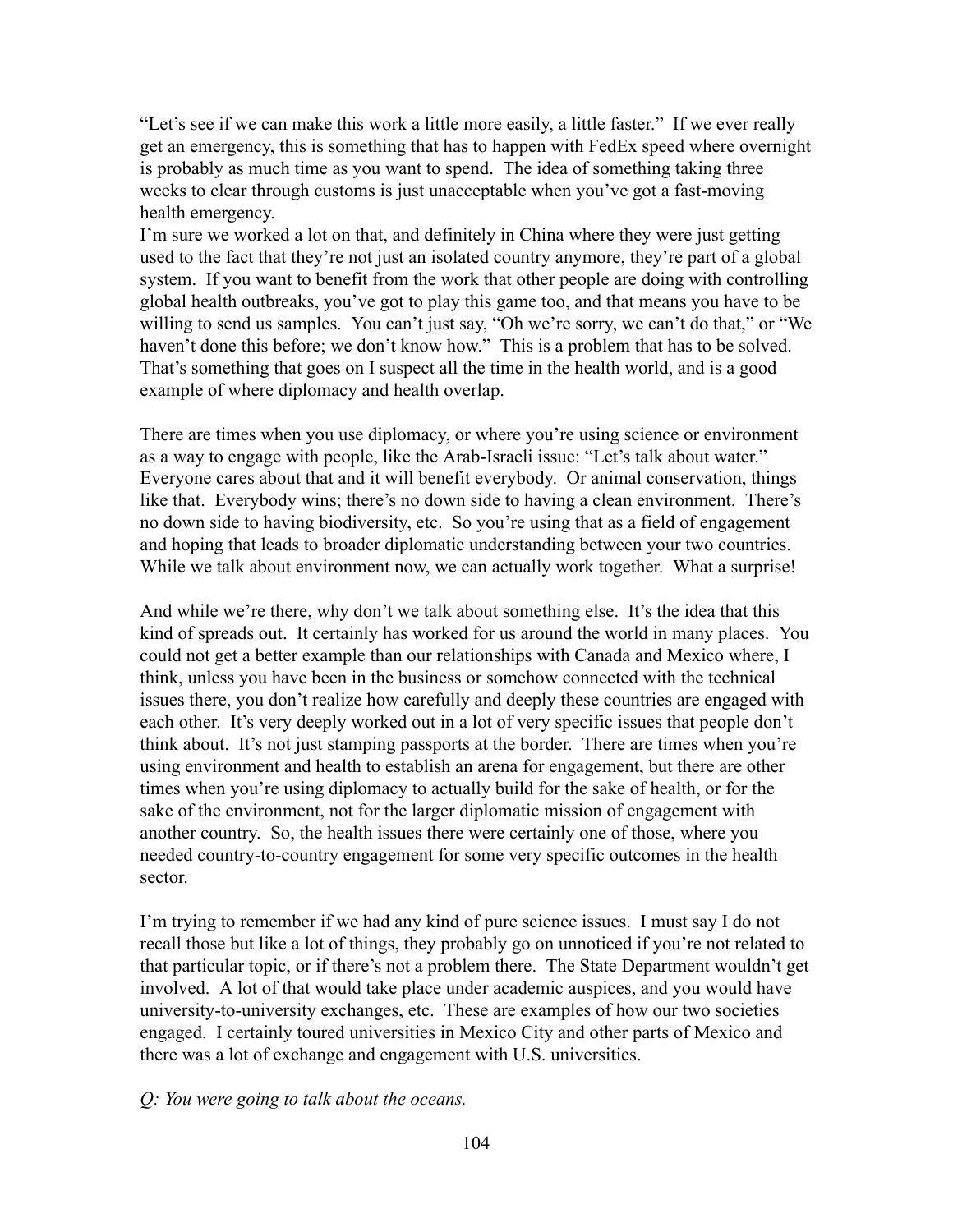WHITTLESEY: Yeah. The ocean and particularly the Gulf of California, the Sea of Cortez, and the poor vaquita. It's one of the examples where we worked with the Mexicans to try to preserve the vaquita, which is the smallest member of the porpoise family. It's a sea mammal, so it is air-breathing. I hate to say it, I suspect that they're going to go extinct within just a few years. Their numbers are tiny, in the dozens maybe, which is really too small to sustain any kind of population. So I'm afraid that there's no happy ending here. There were typical animal conservation issues of loss of habitat, human encroachment in their areas, and in particular fishing not for the vaquita itself, but for a fish called the totoaba, which lives in that same area. The vaquita ONLY live in the Gulf of California, so they have a very limited range, and this is the sad story when you're in a very specific range, if something happens there, that's it. There's no backup plan. There's no other population that will carry on the way it might be with a blue ocean whale. These little porpoises were killed, essentially, by accident. They get caught in fishing nets and they drown. People illegally fish for the totoaba, which is itself a protected species, not as threatened as the vaquita. The totoaba's swim bladder is sold as a food delicacy in China.

## *Q: Of course! [Laughter]*

WHITTLESEY: It was another instance where the cultural tastes of a group of people thousands of miles away are effectively wiping out this poor animal. This got a lot of attention from the U.S. government and from parts of the Mexican government. It's a very difficult problem to solve. You have legitimate fishermen, you have folks who illegally fish and want to continue to fish illegally, and you have this demand. Again these are poor people. Their options are limited; they're living in a very isolated part of Mexico. This is really one of the few ways they have to make money, so I think you've got the parameters of the situation.

We would have meetings about the vaquita. "What can we do? Can we educate people in China? Can we work with Chinese customs? Can we strengthen law enforcement in the area?" All of these things were not just discussed, but real people on the ground were trying to make things happen to save this animal, I think, with little success. The issues were just too intractable and intertwined and the population was just too delicate and small to be able to take the pressures that were being applied to it with the illegal fishing. I suspect they're not long for the world.

But I do remember having a conference call with somebody—this typical faceless bureaucrat—somebody in the National Oceanic and Atmospheric Administration (NOAA) fisheries [unit] who was deeply involved with the vaquita. I'm sure this is going to be emotional for me as well, but I remember on these conference calls this person talking about the situation and describing what the vaquita's situation was, and becoming so emotional and having to pause and gather her composure to continue to talk about it. It was clear these lovely animals were going to go extinct, and this was someone who really cared about them and devoted a large part of their working life to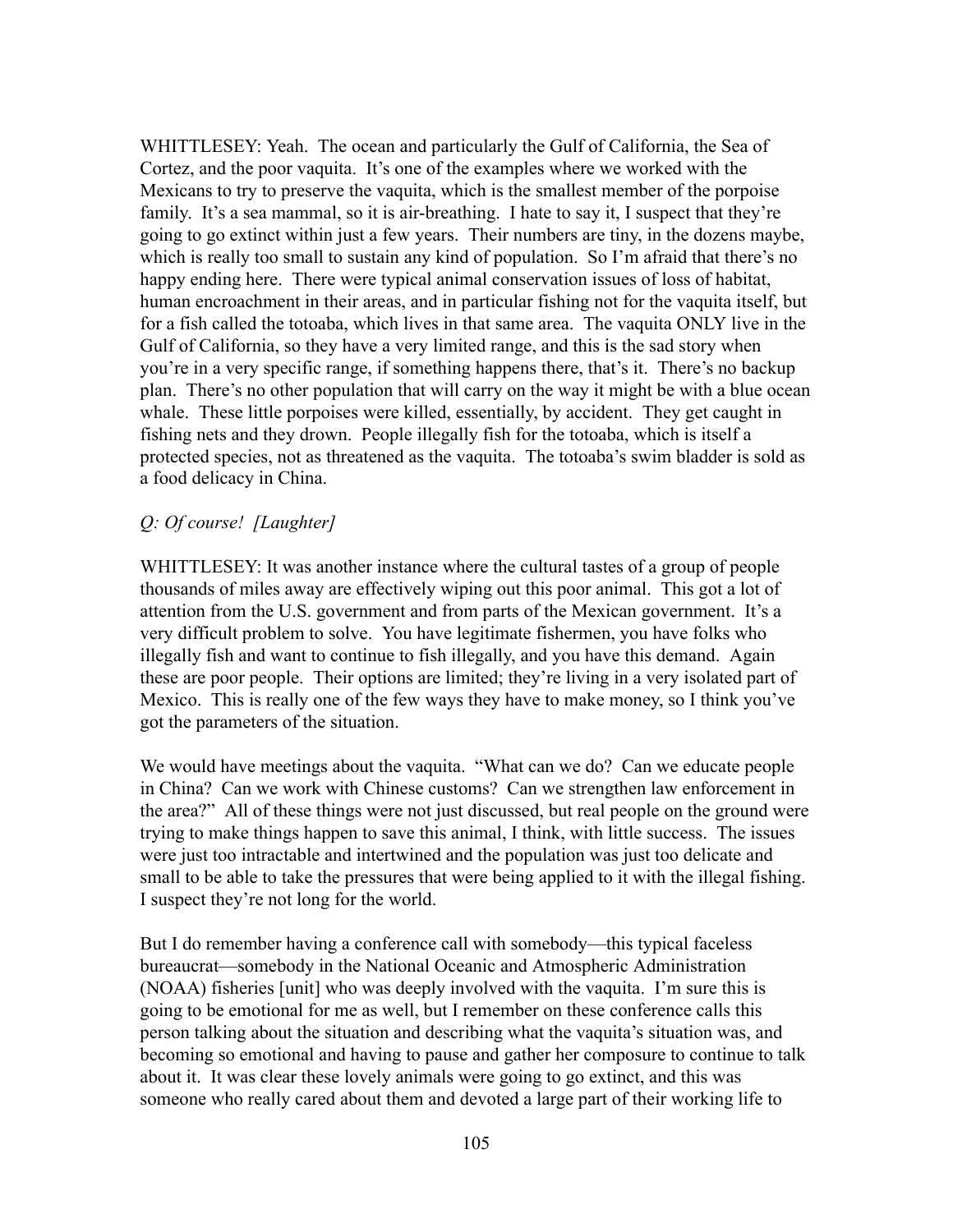trying to protect them. The feeling that this was for naught, that it was going to all be in vain in the end. This was very tough for this lady to take. For those folks who think that this is just a day job for people, that is in many cases not the case. The folks within, and not just on this issue, but in many different situations, the federal employees are personally and emotionally invested in doing their jobs well and trying their best to reach a good outcome. In this case it was not going to happen, but there are other cases where people have really put a lot of personal effort above and beyond the simple, "Come in and do your job and go home," kind of thing. It really matters to them and they've worked hard to achieve a good outcome, and 99.99 percent of the time the average citizen in the street is not going to know about that. But those folks are out there. It's good to have them working on it.

# *Q: Is it the most endangered marine mammal?*

WHITTLESEY: Yeah. Another issue that came up a little bit—more of a law enforcement issue—was Mexican fishermen who would come into U.S. waters to fish for standard food fish. It was illegal because as Mexicans they're not supposed to be in our waters without a fishing permit. It's not like the vaquita where you had a protected species of the totoaba. We had some conversations about that as well, and some of the places in Texas that are in the gulf region along the border, the Mexican fishermen would be in fairly small boats, but they rush in and try to get their nets down and get a haul of fish and rush back before the local law enforcement chases them away. I'm sure that's still an issue.

There were other things I'm sure that happened in my time there, but those were the things that I remember from Mexico.

# *Q: The only other question was, unlikely you would deal with it, but phytosanitary laws?*

WHITTLESEY: No, I did not, but you remind me of another thing, somewhat related to that. The phytosanitary you're referring to would be standards that are established for shipments of grain or food. These things are very carefully done by people who are specialists in the area. Highly technical and has to do with a certain percentage of this bacteria or this spore and if it's okay to bring this into our country or not. I think USDA, the Department of Agriculture, has the lead on that. I was familiar with that in theoretical terms, but no practical work.

Your question reminded me of a project I worked on. Let me see if I can get the name right. It was a similar type of issue, and it had to do with a parasite that got on cattle. There is a significant amount of cattle that move across the U.S.-Mexico border. I think in many cases from Mexico into the United States. The reason I was snickering was because it has something to do with the name. It's a screw worm or something like that.

## *Q: Oh. Sounds bad enough.*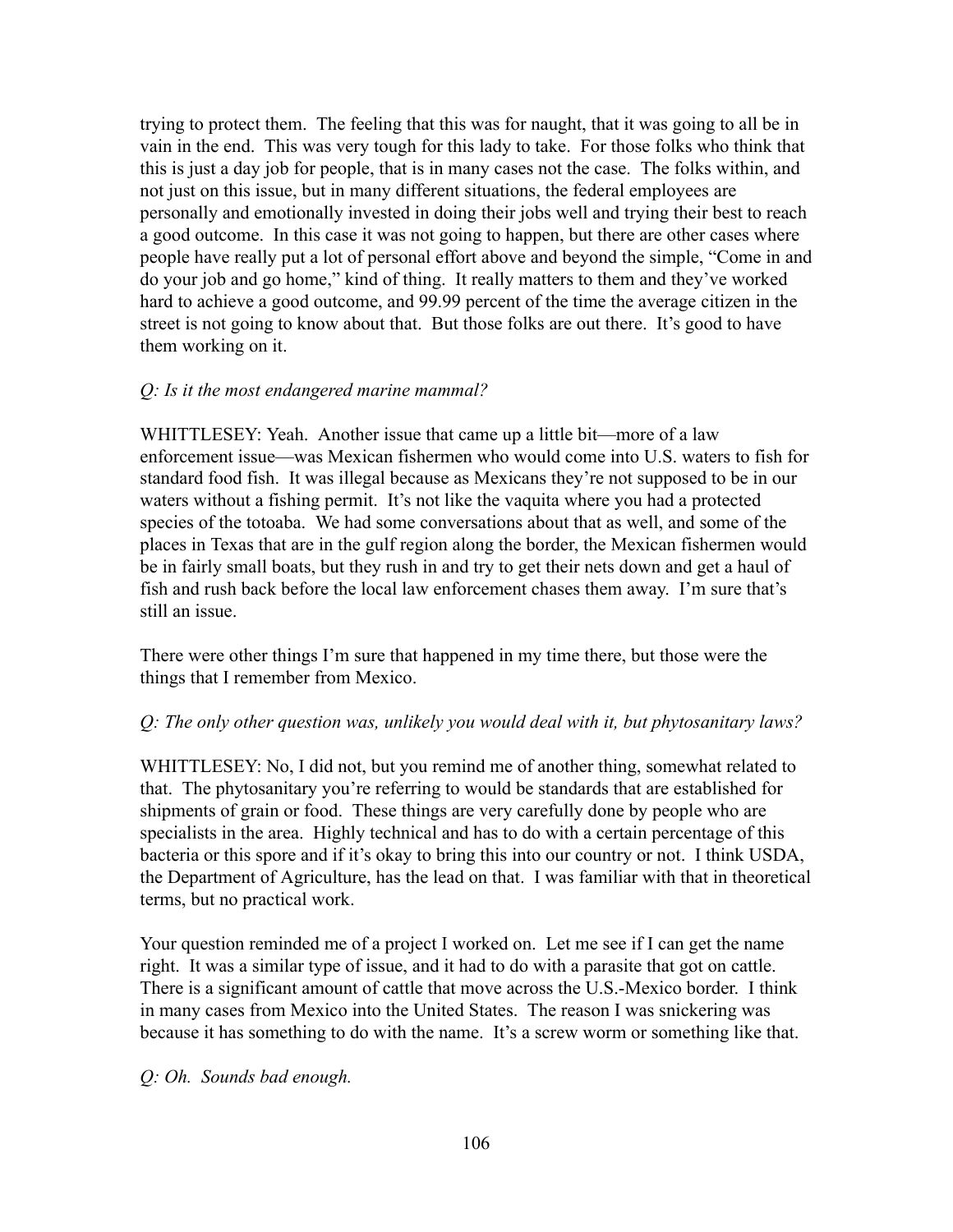WHITTLESEY: Yeah, and if you're a cow, they're pretty ugly. I don't think it's going to kill anything. I don't remember what they do, but it's considered a parasite, something that the agriculture authorities want to control. They also want to allow the trade of cattle between the United States and Mexico, so as I recall, it had something to do with an inspection facility that was right on the border, and this was the same situation. You get into what sounds like very nit-picky legal issues, but people care about this. Who's going to go inspect those cows when they're still in Mexico? Are you talking about a U.S. agriculture official exercising U.S. sovereign law in Mexico? Let's think about that a little bit. Can a Mexican official come into Texas and make a determination about something that affects economic issues? So these things cut both ways. I think it had to do with what amounts to a limited permission, a license to have inspectors come across the border and inspect the cattle and say, "They are free of the screw worm."

It always got a laugh when we would bring this up in staff meetings and things like that because of the "screw" word in there. It's one of those things that's funny if you're not involved in it, [but] if it's your cattle that have it, then it's a multi-thousand-dollar investment. It becomes a lot more serious. We did a little bit to facilitate and allow the inspections to take place and to work out the ground rules under which those could take place. Those have to be very carefully vetted by legal officials on both sides. It's something [for] which the benefits are pretty clear to both sides, yet still gets a very careful look. You're exercising your sovereignty to protect the rights of your citizens. This is people's jobs, and just applies in these very special circumstances.

I remember we also had a conversation along a very similar kind of line about importing Mexican tomatoes. It's another massive industry. Is it a fruit? Is it a vegetable? Whatever they are, tomatoes are ubiquitous in the United States. They're a year-round commodity and Mexico supplies a lot of those. You can't just grow any old tomato wherever you feel like it in Mexico and ship it up. I couldn't begin to describe, certainly at this point years later, the myriad rules about how many and when and under what circumstances, etc. [It was] very carefully controlled. I think part of this was the Mexicans wanted a more open market and there were tomato growers in Florida who were just adamantly opposed to this. So we were in one of those awkward situations where something that is beneficial to many Americans, getting good inexpensive tomatoes from Mexico in February, that's a good thing. But talk to somebody whose company raises tomatoes in Florida, and they have a different viewpoint. So we had some internal issues that had to be sorted out before we even began to deal with the Mexicans. My role in this was small. My knowledge of them is limited, but it was a good example of how these things are complicated. You have lots of people involved, even for something that seems as simple as getting a tomato into the supermarket! There's a lot behind that.

I'm still groping for any scientific things that we might have worked on. There was one energy-related issue. I just remembered this at this moment, but there was a nuclear plant in Mexico that was using what's called highly enriched uranium.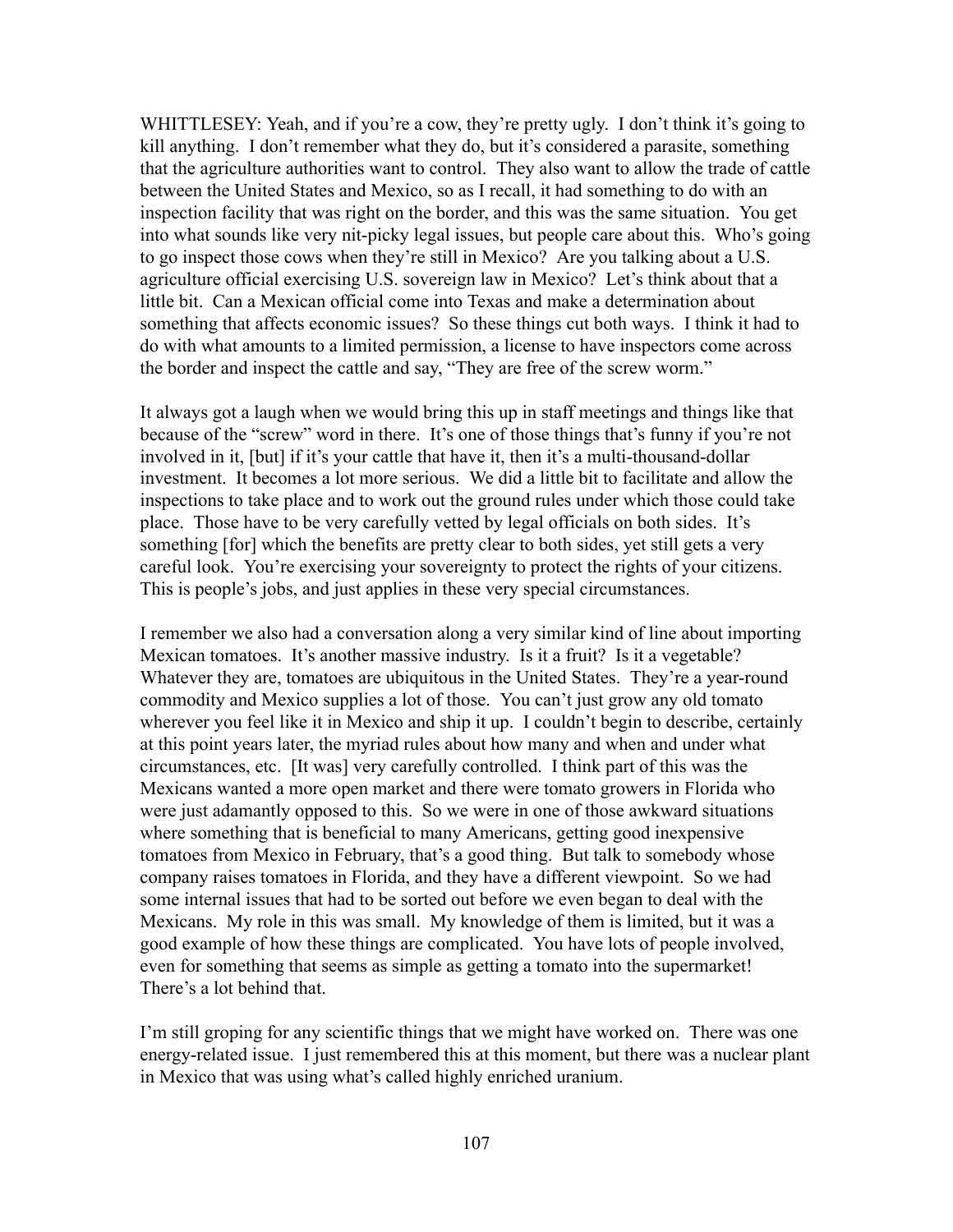## *Q: We've heard of highly enriched uranium; more in Iran than Mexico. Please continue.*

WHITTLESEY: This was all perfectly above board with Mexico. The technology was built there to produce, I think, commercial nuclear energy. I think it was more than just a research reactor. I think it was big enough to be a commercial reactor, but using highly enriched uranium, which according to the standards of the day, was perfectly acceptable. It was still carefully managed by the United States, but Mexico's a close ally. We're not worrying about them making bombs. But policy and the global situation evolved over decades and it became clear that highly enriched uranium is such a dangerous item that even in the hands of reliable and trustworthy folks like the Mexicans, it represents a danger to everybody to have that in a nuclear plant where you might have a few security guards and a fence, but a determined attack would certainly overwhelm it. It could lead to the theft of this and using a dirty bomb or some other horrible outcome for us with the risk being too high.

Over the course of years and years, the United States and Mexico worked together to figure out what to do with the highly enriched uranium, what to do with the nuclear plant. I think the outcome was that it had to be converted through some scientific, technical process to use low enriched uranium, which is considered far less dangerous in a nuclear proliferation context. But the highly enriched uranium still had to be retrieved from Mexico and brought back to the United States where it would be put under lock and key in a very secure place. The idea is you're taking this stuff out of the larger more general context and putting it under a high-security environment where you don't have to worry about terrorists coming in. Put it on an army base somewhere where nobody is going to fight their way in to steal it.

So we worked on the arrangements, the exact same process. Everybody wants it to happen, but you're talking about something that's extremely dangerous, even when being handled by folks who really know what they're doing. You're transporting it over long distances. How? Under what circumstances? When? A lot of details. You can't have anything go wrong in the process. You have to think it out very carefully in advance.

The one thing that I remember about this was the woman on MSN, Rachel Maddow, went down to do a story about this very situation. I guess if you got on Google or went to her website you could find Rachel Maddow going to the nuclear plant in Mexico. There was a brief clip of her talking to my friend from Embassy Mexico City and then driving around and talking about nuclear fuel. It was one of those situations where we bump up against the celebrity world, and we still find that amusing in diplomatic circles. "There's Bill with Rachel Maddow and he's on TV!" Sort of high-school level sense of excitement there. "You're famous!" Of course Bill was a serious guy doing serious work and we were just teasing him. It's still a reminder that this is somehow magnetic for everybody. Getting on TV is always a context where you get special attention.

That reminds me—going back to Amman—on this very point. Just one brief story there. My successor as the environment officer in Amman got to spend something like three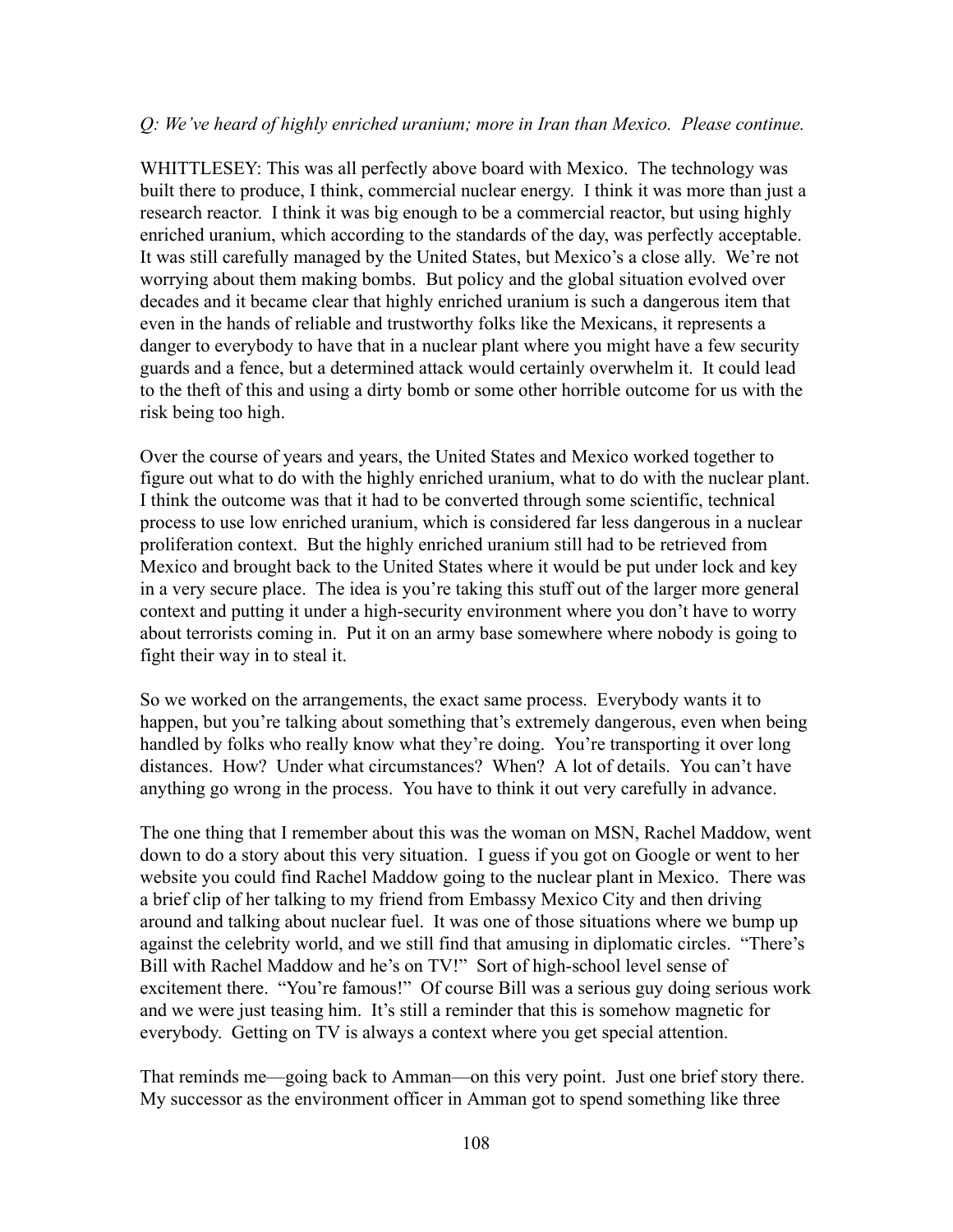hours alone with Angelina Jolie [Laughter] at Amman airport because Angelina Jolie was flying into Iraq on some U.N. kids' mission or something like that. She was transferring planes in Jordan and had to wait for the plane. So there's my friend! He's in the VIP lounge, just him and Angelina Jolie chatting. I'm like, "What happened?" He said, "It was very down home. We talked about our kids and school and stuff like that." She's this international movie star. I never had anything quite that glamorous happen to me. I did meet Prince Charles in the UK. That was good. But these things sort of happen by accident from time to time throughout a career and every once in a while you're brushing up against somebody who's really high profile. I always teased him about getting all this time with Angelina Jolie.

So, Bill was on the Rachel Maddow show talking about nuclear power and the highly enriched uranium. I think that all got worked out. Again one of those things. Nobody's ever going to hear about it except the folks who watched Rachel Maddow and her show, but it just has to go right. But if somebody messes up, or if they don't think these things out in advance, it can be catastrophic for a lot of people.

#### *Q: Oh yeah.*

WHITTLESEY: One of the things I do when I'm thinking about your questions, is literally thinking about the map of Mexico. Visualizing in my mind where I've been, under what circumstances, and what happened there; what the issues are in that particular place, but I think we've covered Mexico pretty well.

Towards the end of my time on the Mexico Desk I was beginning to look at next assignments. As I think I've mentioned a couple of times, you look at these from a professional standpoint. What's going to be good for me professionally? Also what would be fun, what's interesting, what would you like to do? Also what's your family going to do?

#### *Q: Absolutely.*

WHITTLESEY: I think by the time I was in the bidding process at the end of my Mexico assignment, the State Department's real heavy demand for people to go to Afghanistan and Iraq had dropped off, but that was certainly something that my wife and I talked about, just as a couple. I'm sure a lot of other Foreign Service families had the same kind of conversation. They may not have come to the same conclusions that we did, which was that I had no particular interest in going there. I certainly didn't want to be apart from my family. I was worried about the psychological impacts on my son in particular because at the point where the demand for people in Iraq and Afghanistan was at the highest, he might have been 7, 8, or 9 years old. That's very problematic as far as I'm concerned because you're not there. The child knows enough to know that you're in a dangerous spot, but they don't know enough to be able to deal with the reality that it's highly unlikely anything would happen. With all our American diplomats in Iraq and Afghanistan in very tough circumstances, I think we might have lost under ten people.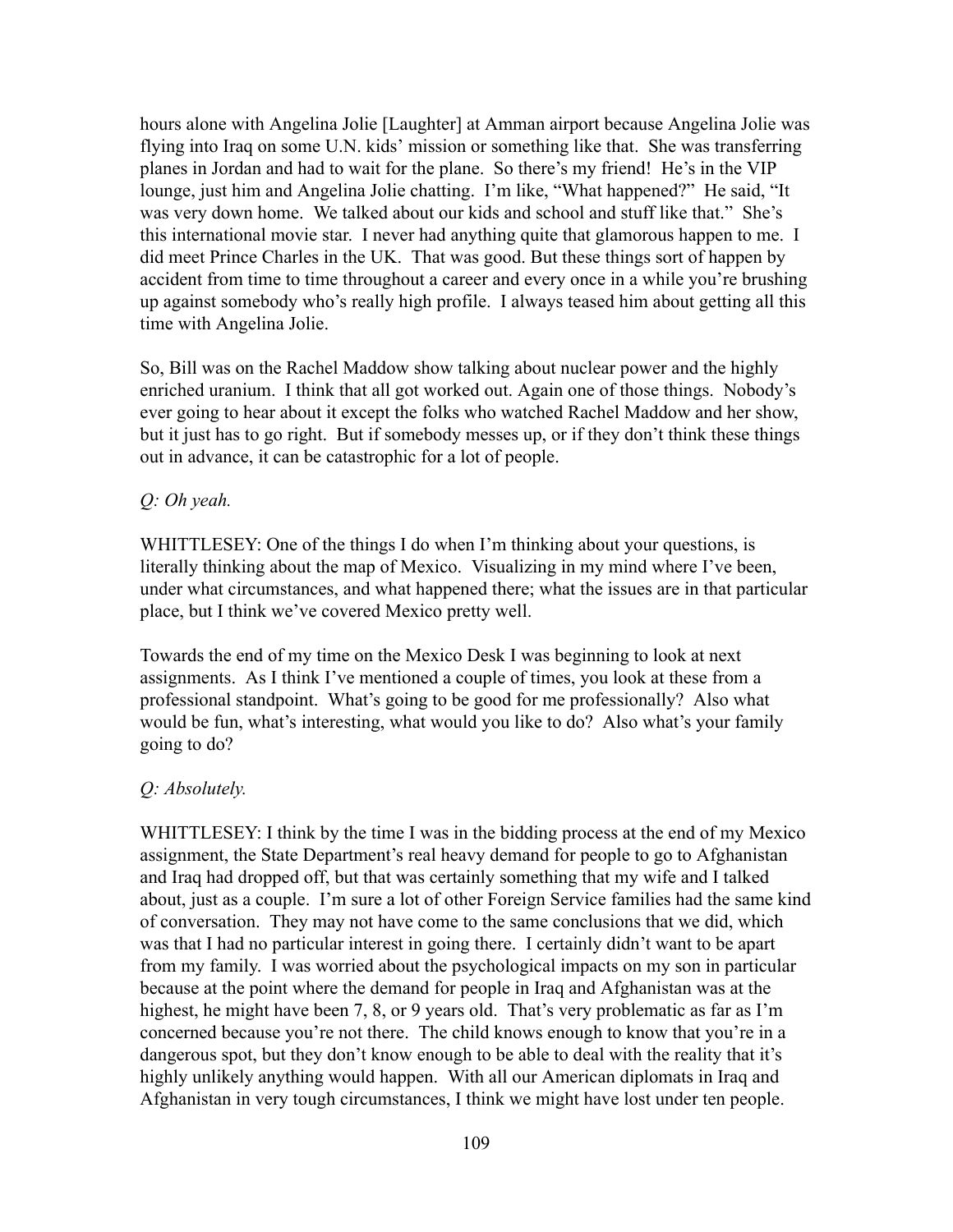God bless them for giving their lives. But the vast majority of folks came and went home without getting hurt, but that doesn't work for a 9-year-old. The kind of stress from. "Oh what's on the front page? What's on the TV today? Well, another bomb went off." They're going to be thinking, "Did Daddy get blown to bits this afternoon and I haven't heard about it yet? That was not something I was willing to undertake. Other people, different circumstances. I respect their decision that they wanted to serve there, but I did not.

When we were getting ready to move on after the Mexico Desk, one of the options that came up was to go back to China as the deputy in the Environment Section there. This actually looked like a great opportunity, and in retrospect, it was. My wife's not from China but she's Chinese; she speaks Chinese, [She was] 100 percent comfortable there. We had done two tours there before so we knew a lot of the folks. We knew the ground; we knew the issues. They had super schools there, so my son would be finishing up high school there. That was something else we wanted, where there was enough time that he would have a solid experience and not just get yanked out of school after his junior year and thrown in for his senior year, or something else where he would have to leave overseas and come back. It was great timing with respect to going over there.

Maybe I'll talk about that a little bit and we can bring our conversation to a close with respect to the discussion about what motivated me to go back to China. As a human being, but also because of my experience of being a diplomat in the State Department, I guess I'm a real believer in international engagement: being on the ground and face-to-face engagements and the actual experience with other cultures and other places. That's something I think is very deep. I almost can't imagine you can do a lot of work in the State Department if you didn't believe that that was something really worth your time and effort. I think that's a fundamental driver for a lot of us who end up working in (diplomacy). We're attracted to the international sphere maybe because it's a bright shiny object and has lots of fun, new things in it, but also because of the sense that this is something that's worth doing. There's a lot of exciting and interesting challenges about international life. I hate to put this in such stark terms, but having your child live in that environment, I think, not only gives them certain innate characteristics, it also develops personality characteristics in them. Here's the bare-knuckle version of this. When they're applying to school, it gives them something to distinguish them from every other kid. Graduating from high school in Beijing is an instant eye-catcher on a college application. The same kid with one less year of experience in China but graduating from George Mason in Falls Church, (Virginia) would just slide by. "Oh, so you've lived overseas a little bit!" But graduated from high school in Beijing? That's a landmark milestone in a person's life that will stay with him forever.

My son was down (visiting us) for Christmas. He was in an interview process at his college—this is several years later—for something he wanted to do. He's in the Coast Guard Academy so he was interviewed by a group of Coast Guard officers, senior folks, commander, captain, that level. These aren't just lieutenants who have been in a few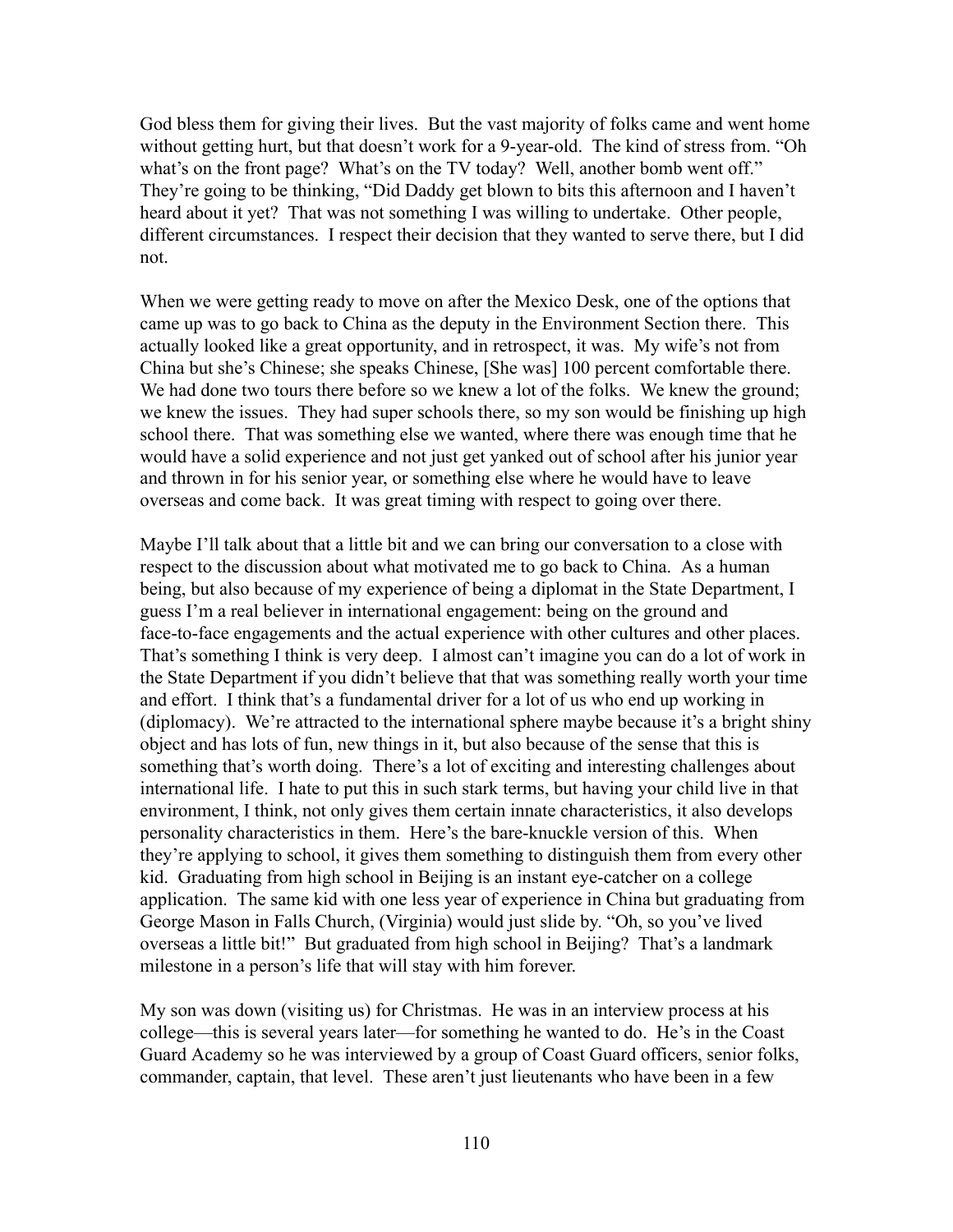years. They were very taken with his international background and wanted to talk about it. So this is something that we could do for him.

In addition to being a very high-quality education, this is—I wouldn't call it a dirty secret, but certainly a secret of the State Department—when we're overseas, the international schools are often really top quality, or at least in many places. I won't say everywhere. If you go to any big city in Europe, Paris, London, Rome, Berlin, Norway, these are all going to have top-quality, American-curriculum schools, and the State Department pays for that. My son got to go to the American Community School in Amman, which I wouldn't say is world class, but it's certainly the equivalent of a good public school here in the United States. But the American School in London, and the International School of Beijing are top-notch international institutions that provide an education that I think is just—especially because of the international aspects of it—simply unavailable in the United States. The equivalent would be Phillips Andover, Choate, extremely demanding and expensive private schools in the United States or maybe something like the magnet schools like Thomas Jefferson, very top level.

The great thing about having your children in the international schools is they're living and working and studying and having fun with kids from Korea and Norway and Germany. This is just the way it is! You go down the corridor of my son's school at the International School of Beijing and they have the flags up from all of the different countries that are there. This is a real melting pot, but it's very natural for them. So that was a huge plus that we could really approach the Beijing assignment with. This was such a solid positive outcome that I would have done almost anything to get him back into it. This was such a good arrangement for him, and also I loved the fact of going back to the Environment Section at Embassy Beijing. I knew what was going on there, I knew a lot of the people. So that was all very positive and I was delighted when I got the job.

Next time we can talk about the lead into that assignment and heading over there. So, we're in 2013 at this point and my Mexico Desk assignment wraps up and I start the entry process for Embassy Beijing.

## *Q: Excellent! Okay.*

## *Q: We're resuming our interview with Jock Whittlesey as you're ending your time in Taiwan and going on to China, is that right?*

WHITTLESEY: I think we had been talking about my Mexico Desk experience. We're in the time period where I'm starting to think about my onward assignment during the middle of my Mexico Desk experience. The issue of my follow-on assignment came up and that brought to mind one of the things that I did during my time on the Mexico Desk, and that was to take what the State Department calls early-morning Spanish, because my thought was, "Well, I'm working on the Mexico Desk, I'm working in the Western Hemisphere Affairs Bureau. It would be a good idea, not only for the current assignment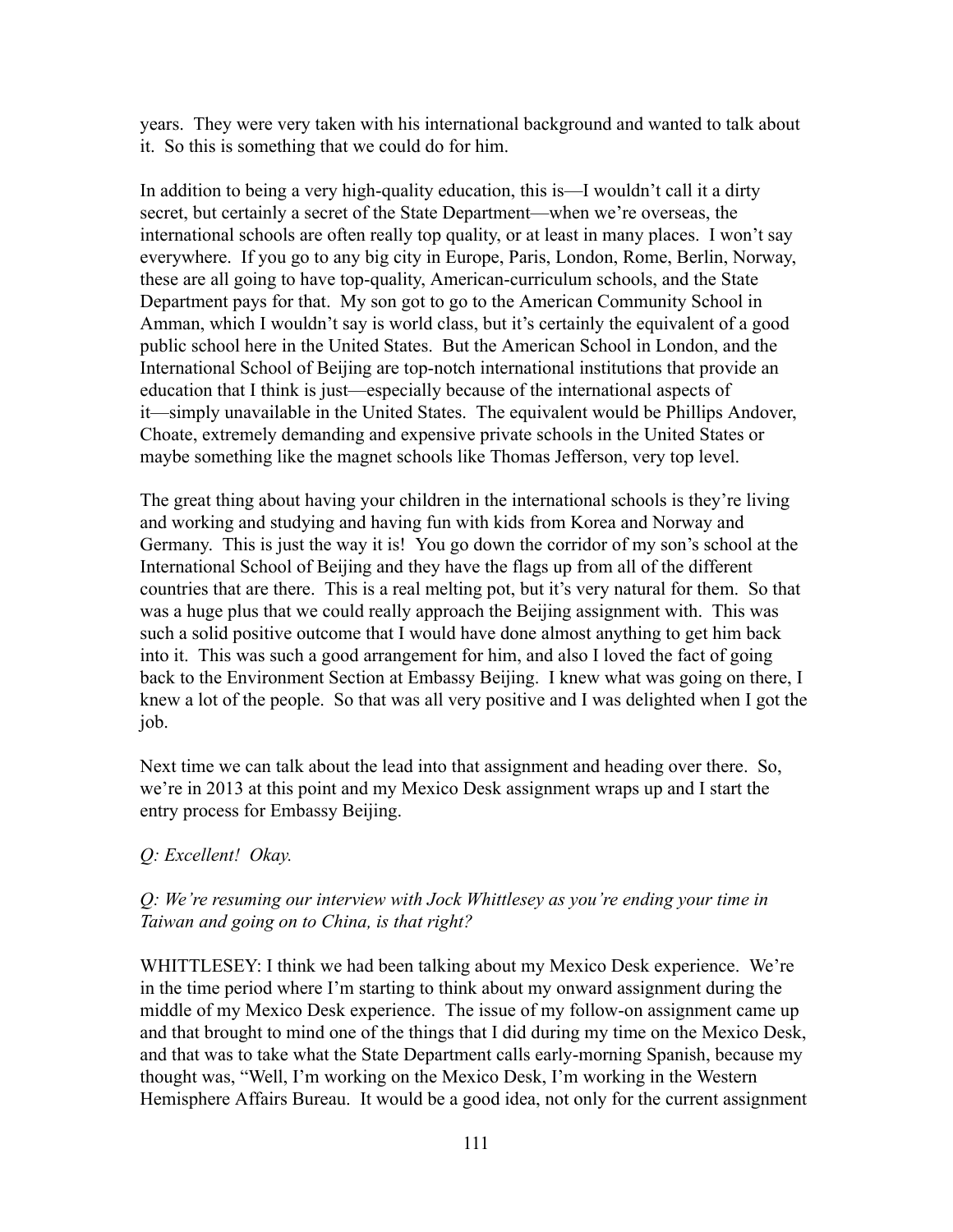to learn some Spanish, but also in case there was an upcoming assignment, that would give me some options where I had some language training." Even if my Spanish wasn't perfect, it would be a step in the right direction and a sign that I was interested in and willing to put in some effort on my own.

I can't remember the length of time I studied Spanish, but what I do remember, at last the way I did it, the timing was horrible. I'm not a morning person to start with, and the early morning Spanish class at the State Department, I think, was basically every day. We might have had at a minimum three days a week, but certainly three or more days a week and it started at 7:30. And given my other schedule commitments with the family at home and things like that, I quickly found that it was just impossible for me to study at night when I got home. That just did not work. I would fall asleep just instantly. So what I ended up doing, also because I was riding my bike to work from home, I would get up around 4:30 a.m., have breakfast at home and ride my bike in. Maybe I would leave a little bit after 5:00 a.m., 5:15, get into the building maybe 6:15 a.m. or thereabouts, take a shower. and go upstairs and study for an hour from 6:30 a.m. to 7:30 a.m. at my desk with all the computer facilities available to me there, and then go to class.

So in terms of time management, that was very productive, but it was also very tiring. But I was happy to do it, and one of the other things I remember was at the end of the class you take a placement test. And I remember you take a break in the middle between the time where you're doing conversation and when you start doing reading. I went outside and I just happened to bump into one of my Chinese teachers at FSI, because this was over at FSI. I was so intent on the Spanish I had to tell the person, "Please, don't speak to me in Chinese. Don't say a word. I'm right in the middle of a test. I cannot mess up my Spanish with whatever language skills I've got up there for Chinese." So I remember that distinctly. And I also remember trying desperately to get my Spanish to a reasonable level. The instructor used a lovely phrase to describe my Spanish. She called it, "Speaking English in Spanish," which was a clever way of saying that I was basically using English grammar and syntax and word order and things like that, so a native speaker could clearly tell that this was very elementary Spanish being spoken!

I tried for a couple of jobs in WHA, including one in Peru that I didn't get, so my Spanish sort of went back on the shelf when I got the job in China, and I had to kind of reactivate my Chinese. We'll talk about that in a minute, but there were a couple of other things that happened while I was on the Mexico Desk that I thought were interesting and worthy of discussion in our conversation.

As I've mentioned a few times, as a Foreign Service officer you get the chance to meet some very interesting people. Two different individuals that I met came to my mind in terms of remembering this assignment. One is a lady named Ninfa Salinas. She is the daughter of an extremely wealthy Mexican man who's an industrialist type. I forgot where he made his money, but well into the billions, so very, very wealthy. She was an environmentalist, and became a senator in their congress and was visiting the State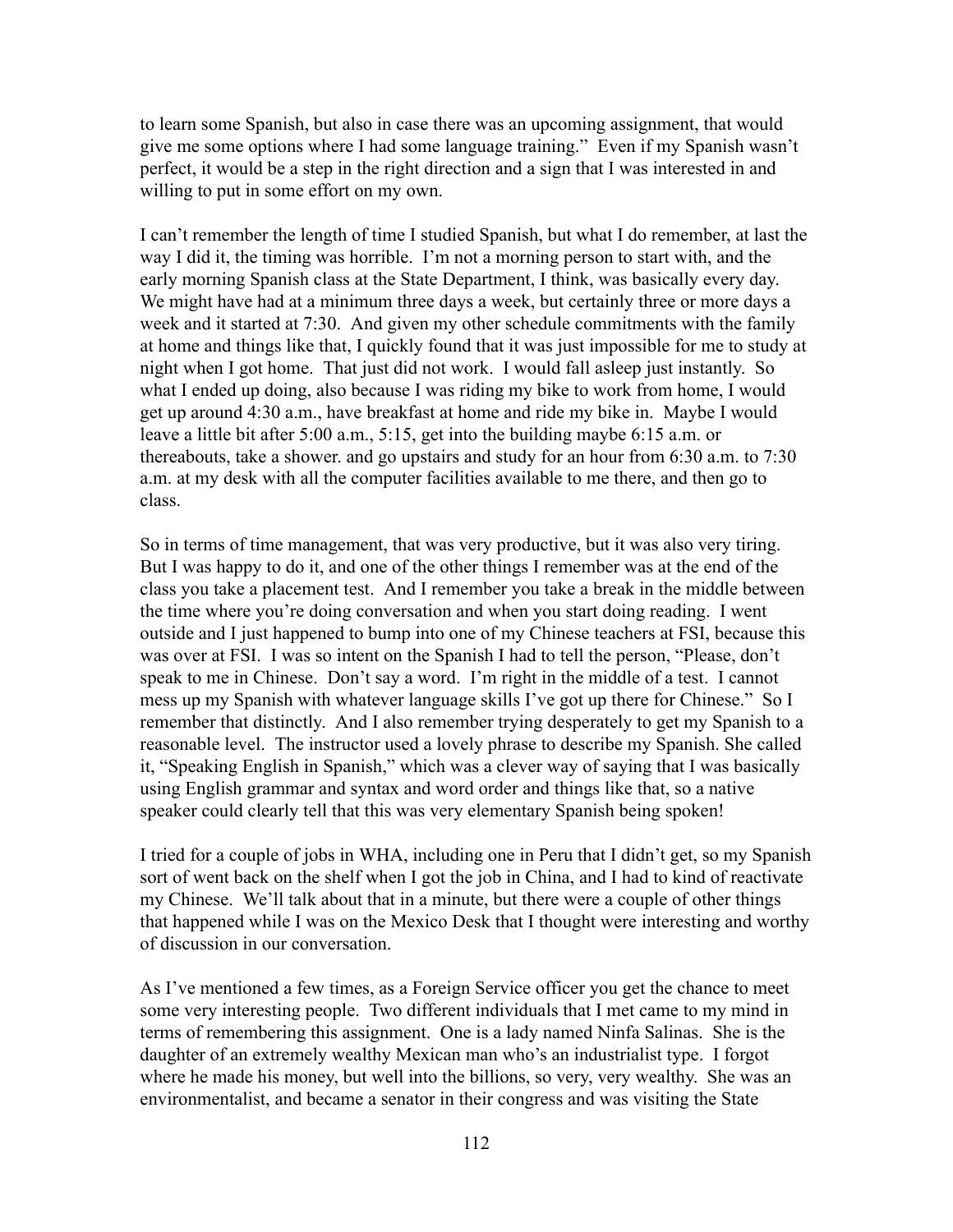Department, so I met her a couple of times. She was a very pleasant lady and I enjoyed listening to her talk. She gave a talk over at Georgetown. Something was going on over there. It just made me think of what it's like to be a billionaire's daughter; all the good things, all the bad things about that. Very interesting. But she was a very pleasant and well-educated person and, I think, truly committed to environmentalism. So that was one of those situations where you definitely want people to share your interests and your views. You want to work with them, and so we had a chance to work together a little bit with her.

Another time that I was really impressed with—I've forgotten the young guy's name—I met a Georgetown student from Mexico who was the head of the Georgetown University Mexican Student Association. Essentially the Mexican kids would get together to relax and meet each other and I guess speak Spanish and talk about home and things like that. We at the Mexico Desk, I arranged for an invitation. They came over for a reception in their honor, just to meet some of the folks from the Mexico Desk. So we had a chance to talk to them about our work and to meet them and hear what kind of people they were. Very interesting. One of the things that really just totally amazed me, especially compared to what I think of myself in college or other college kids, the guy who I had originally contacted who was the president of this association had brought a gift to us to say thank you for this reception. It was a handmade china plate in a Mexican style and said something like, "Thank you to the State Department from the Georgetown University Mexican Student Association." It just totally amazed me that a college kid had not only the class to think of giving this, but the foresight to make it happen. I mean this isn't something that you can run out and get the evening before. This would have been done weeks in advance by I assume calling back to Mexico and asking somebody to do it, somehow dealing with the payment, which wouldn't have been extraordinary but still has to be taken care of, shipping it to Georgetown university, showing up on the day, and handing it over. It was this beautiful plate, and I was so impressed with a college student being able to pull this off. That was really very impressive. I'm sure this guy is crackerjack. Whatever he's doing now, he's doing it well and at a high level. So they were a very impressive group of kids, but especially the guy who was the president.

These incidents weren't related to my work on the Mexico Desk but they happened while I was on the Mexico Desk, both of them State Department tragedies. One of them was the death of Foreign Service Officer Ann Smedinghoff, a woman who was killed in Afghanistan, of all things delivering books to Afghan children!

#### *Q: I've actually interviewed a number of people who knew her and one who worked with her in Afghanistan. It's a very sad story.*

WHITTLESEY: So they had an official, I guess a memorial would be the right word, for her one day, and I was able to attend. I remember being in the Atchison Auditorium, and it was, of course, a completely full crowd. There's sort of this murmuring in the audience, but as soon as Secretary John Kerry walked in the door with the Smedinghoff family, there was complete silence and the only sound you heard was the spring-loaded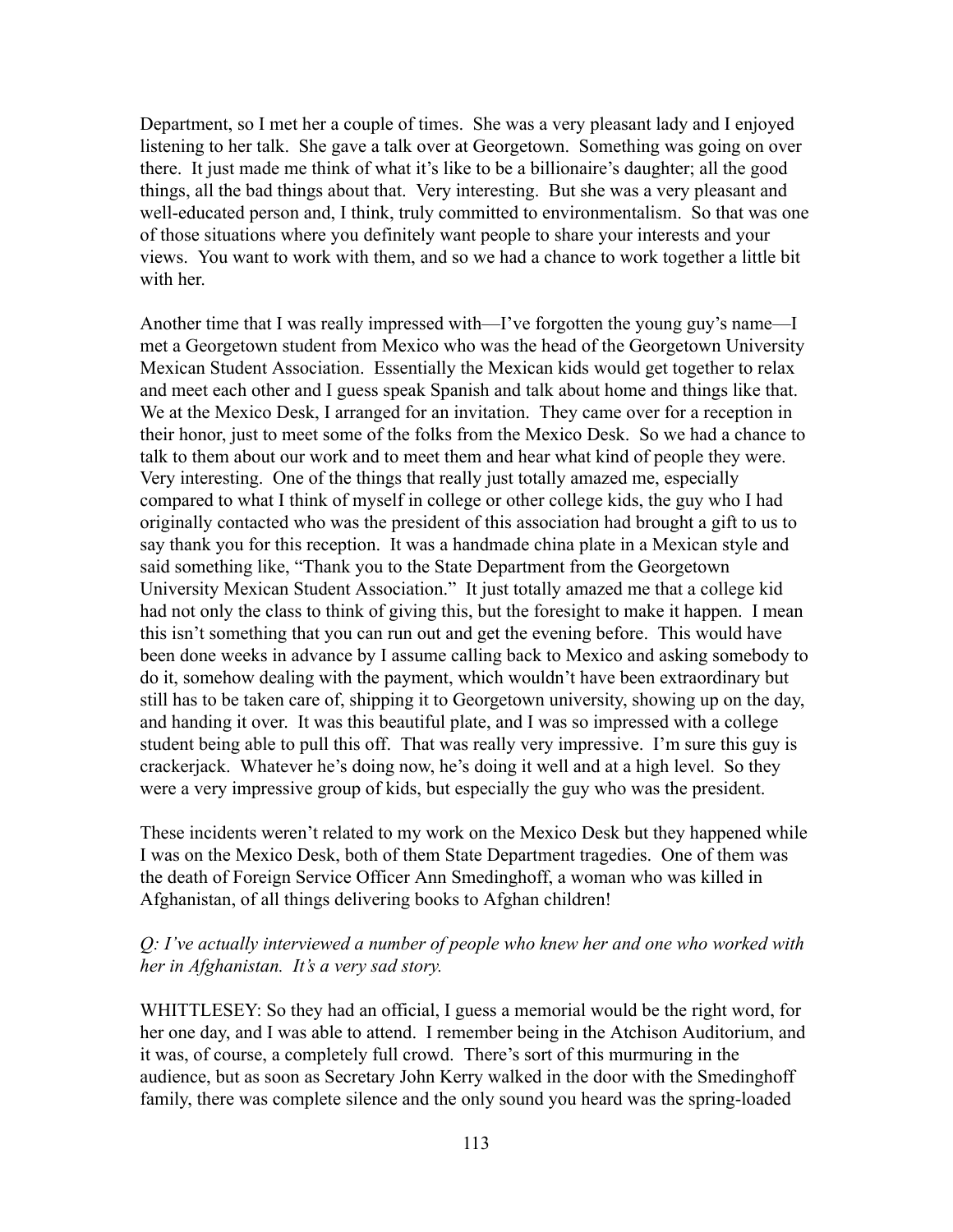chairs flipping up as everybody stood up; just this instantaneous thumping sound and dead silence as they walked in. A very touching and tragic story.. She had done an overseas tour in Venezuela. She was in a certain A-100 class and those people had grouped during this memorial. They would stand as Secretary Kerry would say, "Here are the people who worked with her in A-100." It was very impressive and moving.

The other tragic event that I participated in in a small way was when the four bodies of the American diplomats were flown back from Benghazi. I went, along with a couple of busloads of people from the State Department, to Andrews Air Force Base for the ceremony where they literally were taking the caskets off the plane and putting them into hearses and driving off. (Victims were) Four people, the ambassador, a couple of security guards, and a communicator, I believe. I remember President Obama was there, Secretary Clinton was there, and probably other high-ranking folks. I can't remember whether the secretary of defense was there or not. There was again a very hushed, emotional crowd, in probably what amounts to an airplane hangar out at Andrews Air Force Base. It was a very tragic scene with the flag-draped coffins being carried off by soldiers, and *Nearer My God to Thee* being played by the band. That was very moving.

A couple more positive things that I remember from my Mexico Desk experience. Every once in a while somebody will say something that just goes directly into your brain in a very special way and you always remember it, and it explains something in a very sharp and crisp way that is memorable. One of the times this happened to me was when I was talking to a friend of mine from the Mexican embassy. It must have been fairly early on during my time on the desk. Of course they have super people working at their embassy. The best folks in their foreign service would be working at the Washington embassy, top-notch people. Excellent English, of course, and knowledgeable on both Mexico and the United States and our bilateral relationship. Technically proficient, perfect manners, everything you would want in a diplomat. I can't remember what the nature of our conversation was, but somehow I had mentioned Mexico in the context of being a Central American country, and my friend from the Mexican embassy said, "We think of ourselves as North Americans." This was just a light bulb to me, and I couldn't thank him enough for putting it with that kind of clarity. That really reset my view of Mexico, the United States, and Canada in an instant. It was just a fantastic statement. That was one of those moments of clarity, and the fact that I needed it doesn't speak well for me, but thank goodness he kindly gave it to me in a way that made sense to me.

There were a couple of times I remember meeting people who were not only intellectually and personally attractive, but had this sort of magnetic effect on you. One of them was a lady from the Mexican embassy that I worked with. She was of course very intelligent, well educated, well spoken, physically pretty. Well, I'd say a beautiful woman, but she was a solid six feet tall and it gave her this magnetic presence as a big, strong, pretty woman. It was just one of those things that you couldn't help but notice when you were dealing with her, or when you walk into a room and there she is, not some little will-o'-the-wisp type, but solidly built, 6-footer, dead gorgeous, beautiful, attractive,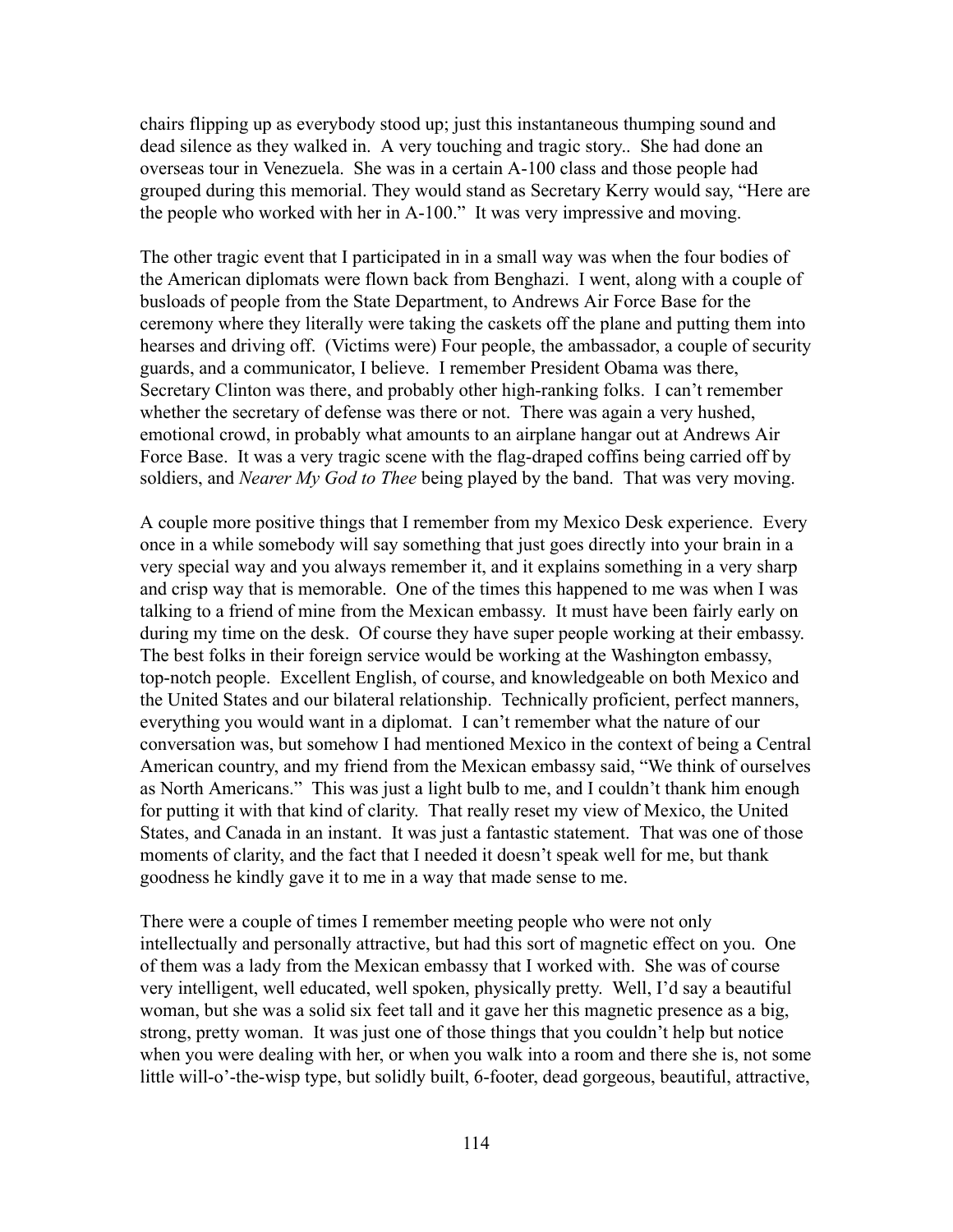and smart. It was a great combination and somebody who was a lot of fun to have the chance to work with.

Reminds me of a couple other times. Once in the UK, I met a guy who was of African descent, so Black racial group. He was, I think, a member of their parliament, but also an entrepreneur who had made—I don't know if he was a billionaire, but he had made plenty of money at something. He had started a company or worked for some company where he had made a lot of money, so he sort of had it all going for him. He was good looking and he was wealthy and of course he was in parliament. But beyond that, he was perfectly dressed, he had perfect manners, and a good-looking guy. He was fairly young, probably in his 40s at the most, or late 30s. I just remember being in a meeting once where he walked in, very politely, and just crept into a back seat, trying not to make a scene or anything. But as soon as he walked in, it just absolutely stopped the room, because everybody took a second to look at this person. He just had this magnetic effect on people, and I remember that particular instance, because it just brought the conversation to a close for a moment.

Finally, when you're living overseas, particularly in a non-European country, you get used to—This isn't related to the Mexican Desk, but more to my time in China but I thought I'd mention it now. We're talking about your relationship with the culture, the society you're in. In a lot of countries, you are clearly a foreigner, and that was certainly the situation in China, where you're visibly different and stand out. I remember one meeting—She probably would have been pretty no matter where—but there was a young woman who worked at the Danish consulate in Guangzhou who was just absolutely the classic Nordic beauty, and I think more so when you are in a room of Chinese people. Here is this blond-haired, blue-eyed, fair-skin person, it just lit up the room. So that was a reminder of just sort of the physical reaction that you have in some cases to people in a certain context.

I remember many times, like when I worked in Jamaica where the primary ethnic group there is Black; China for many years with obviously an Asian racial group; Jordan with Arabic-speaking and Arab people around you. When you're overseas, not only in a foreign country but where there's foreign language being spoken, a different ethnic group, you resign yourself to understanding at most about half of what's going on around you. Unless you are extremely gifted or have a long history in that place, are a super linguist, and are gifted with those kinds of skills, you're just not going to know a lot. You don't have the comfort; you don't understand the language very well, and of course you are not going to catch all the cultural references and these types of things. So when you come home (to the United States), you have this literally, like at the airport getting off the plane, all of a sudden you're like, "Wow, I can understand the advertisement that's on the wall over there! And that conversation that three people are having over in the corner of the bus! I can hear that. I can understand that. I know what's going on!" You also get the sense that everybody here kind of looks like me a little bit! It's like, "Did I go to high school with that person?" They all look vaguely familiar somehow because now you're back in your environment. For us here in the States, primarily a Caucasian group, you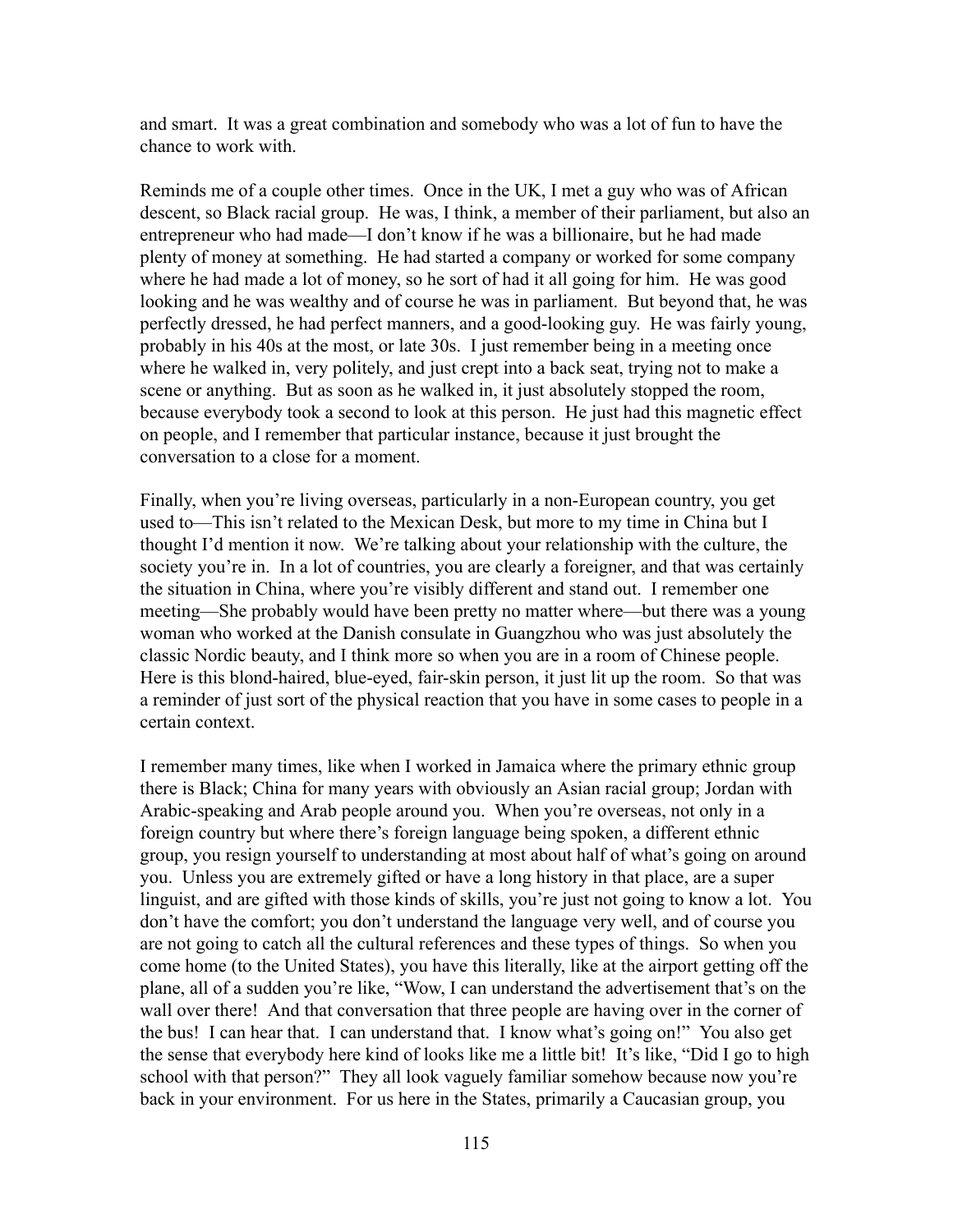really have this funny sense of things all looking very familiar to you when you come back (from overseas). It's a reminder that when you're overseas you are struggling against this all the time. You don't know the culture. You don't know the language. You look different; you're a visible foreigner. That's just the way it is and you get used to it. But when that gets lifted all of a sudden, you do get this sense of relief.

Another person I met while I was on the Mexico Desk—This occurred when we had a fairly high-level U.S.-Mexico meeting on the  $8<sup>th</sup>$  floor of the State Department.

#### *Q: What's on the 8th floor again?*

WHITTLESEY: The place where this high-level meeting...

#### *Q: No, I mean, but…*

WHITTLESEY: It's the ceremonial rooms of the State Department and they have a room up there that has a giant table where you can seat 40 people. There's a kitchen up there. Hillary was the secretary of state at that time and she was meeting—I assume either it could probably only have been the Mexican foreign minister or somebody like that. This was a pretty high-level event. The  $8<sup>th</sup>$  floor has the Benjamin Franklin Room, which is a large ornate ceremonial hall where they might do larger banquets or an event where somebody's giving a speech to a larger audience. The secretary would be one of the few people who would use that on a regular basis for high-level stuff. This is where they have all the old colonial furniture and glassware that George Washington had owned and antiques that have been passed to the State Department by folks who wanted them to have a good home, so to speak.

So, we were essentially waiting to have lunch and I think Hillary was a little bit late or something. She got tied up, so a bunch of us were up there waiting for this thing to start, and I must have been a control officer for somebody. I certainly wouldn't have been—This was way above my level, but I would have been up there just to make sure everything went well for the person that I was taking care of. It might have been the ambassador or something like that, that he was where he needed to be, he had met whoever he needed to meet, and that he was taken care of. The plan was that I was with this person, I was going to hang around until the lunch started, and then all the staff would disappear and the senior folks would have their lunch and discussion. So while we were waiting, I struck up a conversation with a person in a navy uniform, and he turned out to be the deputy (chairman) of the Joint Chiefs of Staff. His name is Sandy Winnefeld (Admiral James A. Winnefeld, Jr.). This is somebody who is right up at the top of the military bureaucracy. We were basically killing time, I guess you would say, because nobody exactly knew when Hillary was going to show up. In the meantime there wasn't much we could do, so we were just conversing. I just remember it as being a great conversation with Admiral Winnefeld. He was a very pleasant person and we talked a little bit about the navy and a little bit about naval history and things, so just a casual conversation, but it was very—You hear about people use the word humbling, well it was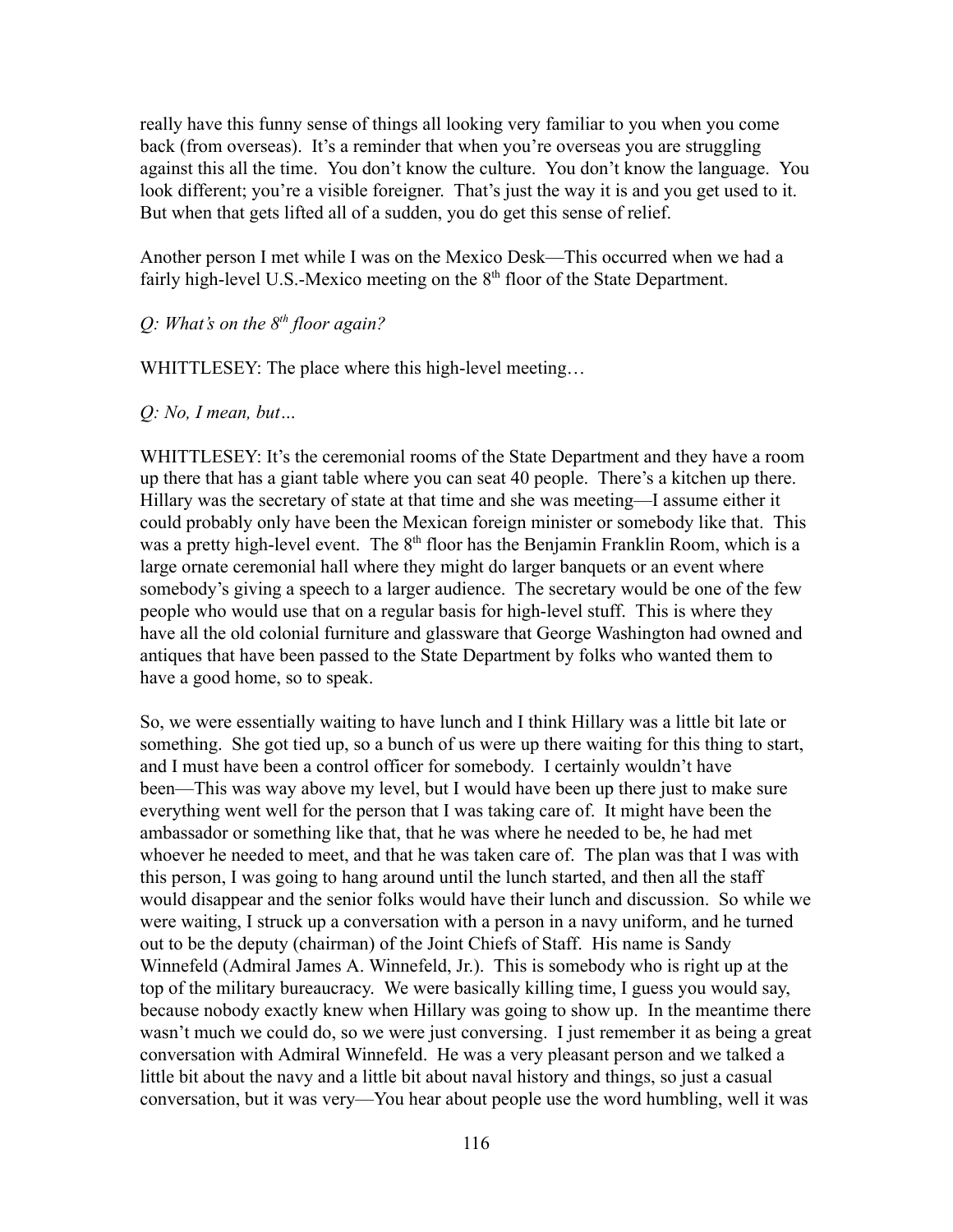very humbling for me to meet somebody who had gotten up to the top of a very highly competitive and highly skilled group of folks. This was one of the top players in the world in terms of demonstrated ability to manage complex and important issues, and he's one of them. So that was great. It might have been 10 or 15 minutes that we chatted, but it stuck in my mind as a really enjoyable few minutes, and a very pleasant guy.

Unfortunately (Winnefeld had) a bit of family tragedy, as I found out later. His son—I think he's got maybe two children—it turns out he's almost exactly my age. I remember we were talking about the navy and Vietnam and he asked me if I had served or something like that. I said, "Well no, because when I was at the age to be joining the military, we were at the end of the Vietnam war, and the military was in a drawdown situation." He said in a factual tone of voice that he was exactly the same age as I was! I don't think he meant it as criticism, but it certainly was a little bit stinging. I had not gone into the military and he had. We were essentially identical in age. Be that as it may, just one of those little situations that you get in where two people are just on different roads. He had certainly ridden the military road to an extraordinary level.

I found out later, after he had retired and left the Pentagon, which I think he did shortly after our meeting because when you're the deputy of the joint chiefs, you've got nowhere to go but out. You're not going to take another job after that. That's the end of the road. I found out that one of his children had died from a drug overdose on the third day he was in college. It was just gut ripping to hear that, to know this person in a small way and to have some sense of the tragedy that he's going to have to live with for the rest of his life. I'm sure that the lifestyle of a top military officer is a demanding one. It's tough on the families and I have no doubt that he would feel that he is in a certain way responsible for the death of his son, that his career had brought pressures and certain influences in the family life that the child had not been able to cope with. Some random events, I'm sure, mixed in there, ended in this very tragic situation. So again, (it was) a situation where somebody you know—You always wonder about people who have this charmed life, the Hollywood stars. People think, "Oh, everything is perfect for them." Here was a guy who would seem to be at the top of the world in terms of his professional career. He's got a family and a very demanding and important job, but right under the surface there is this tragedy that he will never be able to escape. It was a reminder that even the most admirable people sometimes have problems in their lives that are insoluble. So I've always felt a special bond to him. I'm sure he's forgotten me long ago, but he's somebody whose situation I remember and think about from time to time.

One last thing, a little bit later, on this topic, still on the Mexico Desk, and then we can talk about preparation for Taiwan and China. When you're on the desk you get invited to events that the host embassy gives. So the Mexican embassy has an event and they'll ask folks from the desk to attend out of courtesy. I was at an event once where the Mexican embassy was giving some kind of award to Mexican-Americans for their contribution to the U.S.-Mexico relationship, something along those lines. It mattered to them. This was something they had put a lot of effort into and probably something they did every year to recognize prominent Mexican-Americans. One of the people who got an award was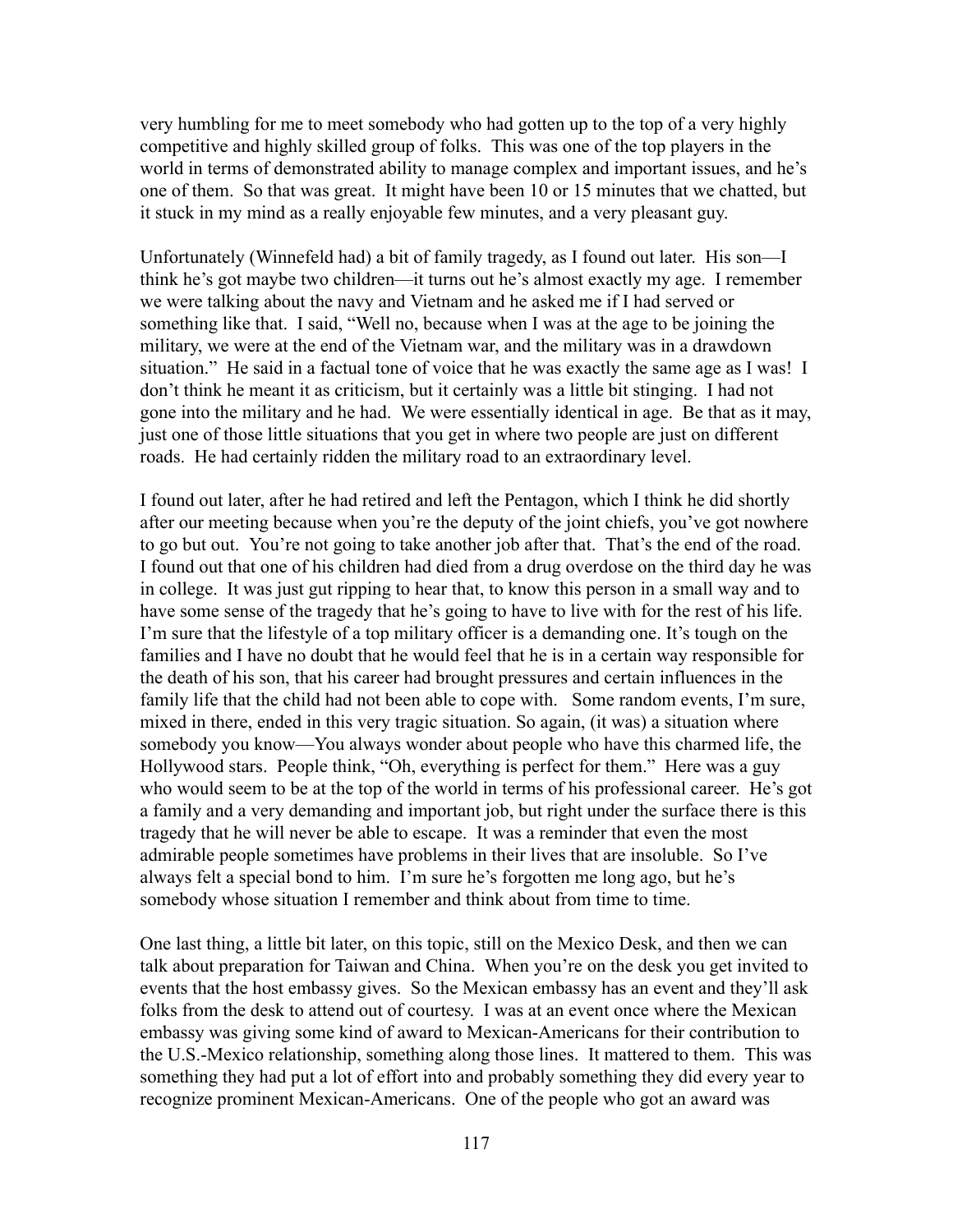Edward James Olmos, who's the actor who portrayed—For me he was always memorable as Lieutenant Castillo in *Miami Vice*, but he's been in some very big movies. He played a teacher in one. He was, as a younger guy, in some dance and song movies, a very talented actor, and somebody who also has, I think, put in a lot of work as a Mexican-American. He's from L.A. and there's obviously a huge Mexican-American community out there. He had done a lot of good work, so he richly deserved all of this. I was super excited because I loved him as Lieutenant Castillo in *Miami Vice*. So I thought, "Oh, this is my big chance." I was a little star struck, and I said, "Well, I'll get a chance to go say hi to Edward James Olmos."

I remember he gave a little talk after he received his award. I'm not quite sure how to put it. He really has the artistic temperament and mindset, obviously a very creative guy, and his acceptance speech for this award was so genuinely bizarre to me that it kind of rattled me a little bit. So I ended up not saying hi to him. He had people around him, of course, who were talking to him, but it was clear that he was just on another plane from the rest of us, and having some idiot (me) come up and say, "Hey, I'm a fan of yours when you played Lieutenant Castillo," was just not appropriate for the situation. I just remember this feeling, "Wow, this guy is just off in another world, and it just doesn't connect very well with mine."

So those are some of the things I remember from my time on the Mexico Desk.

If anybody is listening to this who is not familiar with the State Department's assignment procedures, while you're in one job, you begin and end the process of looking for your onward (next) assignment. At some point in there, I got a list of possible jobs that would open up at the time I was leaving the Mexico Desk. The job that I ended up being interested in and getting assigned to was to be the deputy of the Environment Section of the U.S. embassy in Beijing. That was perfect for me because I had China experience, I had Chinese language, I knew a lot of the people there, the timing worked out, [and] it was at the right level. So everything was good; I got the job.

I started kind of rebuilding a little bit to prepare for going to Beijing. One of the interesting things—I've talked about taking early morning Spanish—this particular job in Beijing required speaking and reading at a 3/3 level, which is moderate fluency according to the standards of the State Department. My Chinese had fallen off a bit since I had left, so I took a placement test and probably got a  $2/2$  or  $2/1+$ ; clearly not at the level that I needed to be at for this particular job. The standard option would have been for me to (study in Beijing). This was when I took the placement test. We talked to the people in the Chinese [language] department (who said), "Here's your skill level. You're below where you need to be, but we would recommend, and we'll put it through the bureaucracy of the State Department, for you to go over to Beijing, do a year of Chinese language training there, and then start your assignment in the summer of 2014." It would have meant leaving (Washington) in the fall of 2013, going to Beijing as a language student, spending a year, and then going directly into the job from there.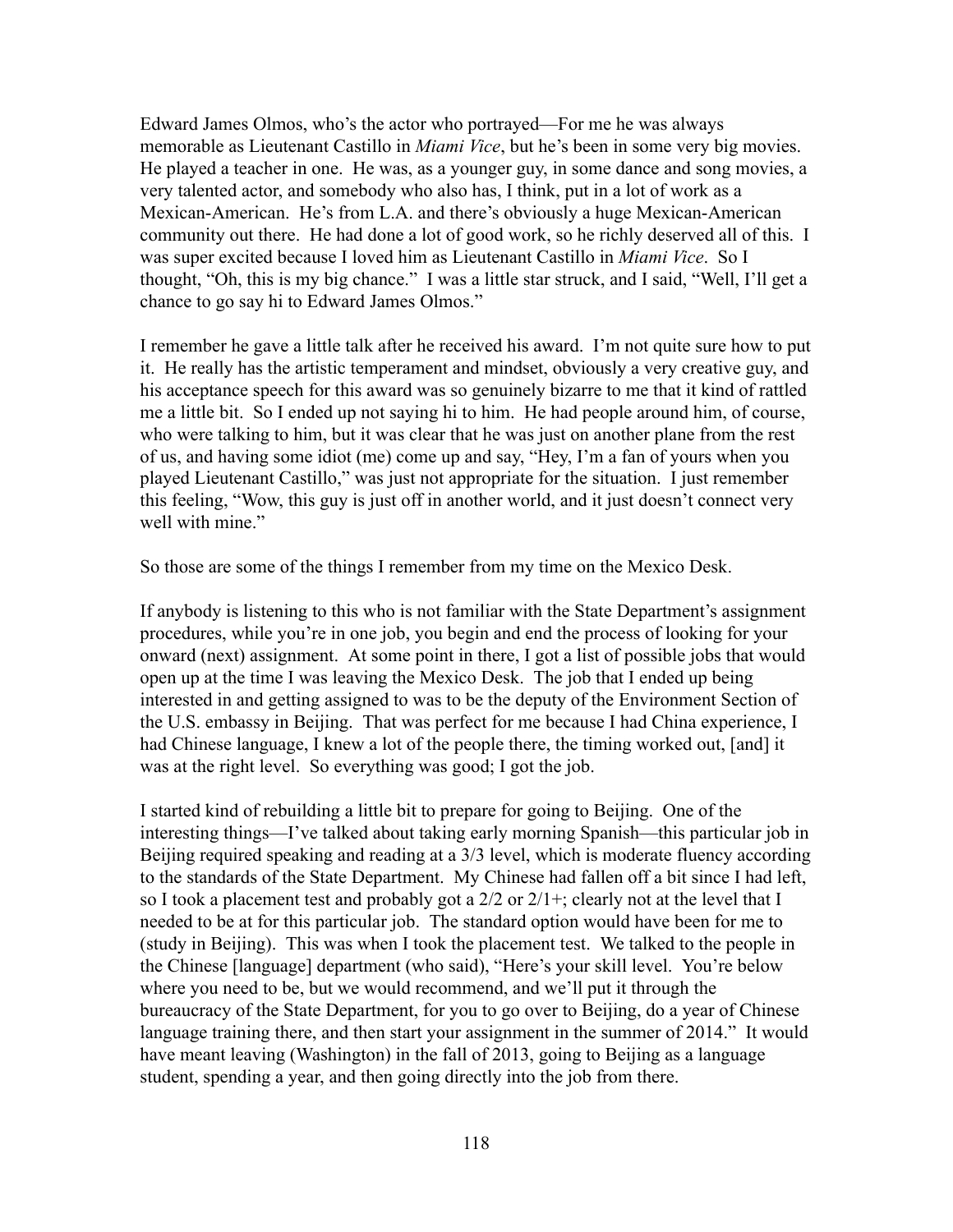But, this was not what my wife and I wanted to do in terms of our family's approach to this assignment. At the end of the Mexico Desk (assignment), we would have been back for three years and my son would have been in 7th,  $8<sup>th</sup>$ , and  $9<sup>th</sup>$  grade. This would have then put him in Beijing for (grades) 10, 11, and 12—three years. I think because of some of the things he was doing in school, we felt it was better for him to stay another year here in the United States. He was involved in the Boy Scouts and the Sea Scouts and that extra year, we thought, here in the States was something that we wanted to do rather than going to China.

What that meant was I needed to get my Chinese up to a higher level. The arrangement that we came to was that I could study on my own and then take a six-month course, which was offered in Washington. They did not have a one-year program in DC for Chinese at the level I was at. So for one year, you had to go to Beijing, but the idea was "Well, if you can get close enough that the six months will put you over the top, then we'll do that. That meant that I was studying on my own and had to pay a tutor. I had tutoring sessions at least once or twice a week, and this was also a bit of a drag on my schedule, and my personal life, but this was the way that we could arrange to stay that extra year.

The plan was I was going to work on the Taiwan Desk as a fill-in. They needed somebody there, so I would work six months. That would have been the fall of 2013 after I left the Mexico Desk. (I would) work on the Taiwan Desk for a few months, and then do the six-month language training starting in January 2014. Do that until the summer of 2014, then head off to Beijing, theoretically with my language at the right level for that assignment.

#### *Q: Just a very quick question. This is an example of when the Department accommodates family needs. Was it very difficult to arrange?*

WHITTLESEY: Yeah, it was not the good news that (it seems). I knew the person who was the head of the Chinese department at FSI, and I think that made all the difference. This is a razor's edge. He could have easily said, "Sorry, this (Washington training) just isn't going to work. Get on a plane and go to Beijing. Sorry." They are completely within their power to do so. And may even have been the right decision over the long term, at least from a professional standpoint, to have a solid year of language training. But I knew this guy personally. I went to him and I said, "Listen, I will study. I will work hard. Here's what I want. I want to spend the next year here in Washington. I'll work on the Taiwan Desk. I will do tutoring on the side. I will take the six-month course and we'll make this work so that I can get out there to Beijing with what I need. I think he was in a very jovial mood, because he was close to retirement! He was okay with that and signed whatever needed to be signed for me so that I could do the six-month course. This was going to be okay from the perspective of the Chinese language department. I would get to where I needed to be.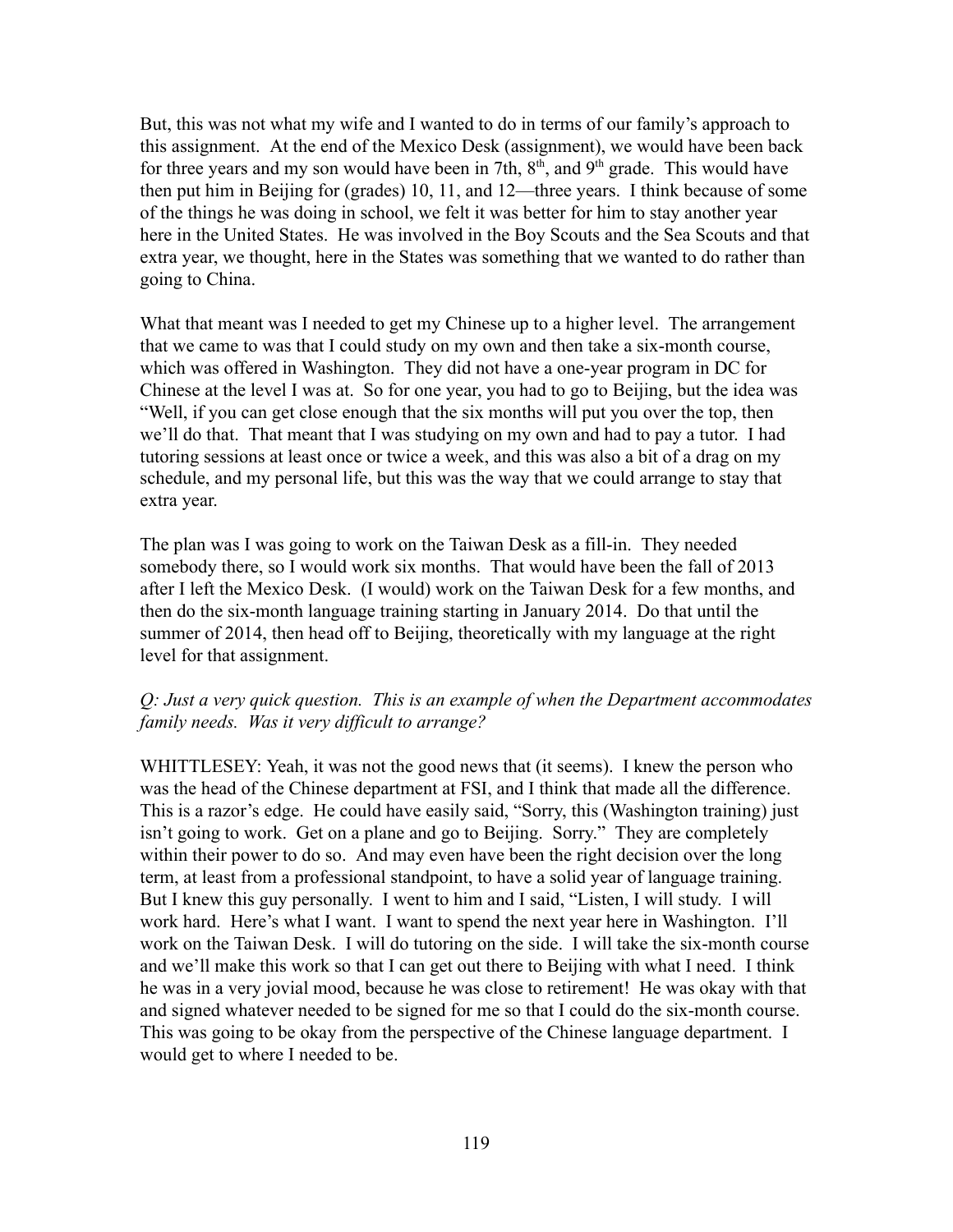This was a knife-edge decision. It could have easily gone the other way, and it was by no means a sure thing. I had to work hard on my own time to make this happen, and in a perfect world the State Department would have a one-year Chinese course in Washington to accommodate people like me, but that just didn't fit in with their style of doing business, and I understand that. They're pushing x number of people through this large global training course and certain things are available in some places and not in other places. I just didn't quite fit in with that. But he was in a good mood; it all worked out.

I did my five or six months on the Taiwan Desk and then did the language training here at FSI in Arlington before going to Beijing in the summer of 2014. Working on the Taiwan Desk, that really is shorthand, because by the official protocol of the State Department, Taiwan is not a country desk the way you would call a typical country because it's an uncertain legal relationship with the People's Republic. Let me think, it was something like the Office of Taiwan Affairs; something that isn't quite calling it a country desk.

Part of the introduction to working on the Taiwan Desk is developing this vocabulary of all the special language terms and the legal cutouts and all of these things that make Taiwan just a little bit different from being a regular country the way almost every other place is. I remember when we did the original Chinese language training back in 1997 to 1999, the first year was in Washington, which was fine. Then the second year was in Taiwan. This goes back years where Taiwan was seen as, and was, and remains our great ally and a much more stable place and the mainland was kind of *terra incognita*. (The People's Republic of China) was something a little unknown, very low level of development, very unstable politically, etc. So all of the infrastructure assets the State Department and the U.S. government built up were in Taiwan, or most of them at that point. This included our language school. But because of Taiwan's special unique legal relationship with China and the United States, when I did my second year of language, we all had to legally resign from the State Department and get hired by the American Institute in Taiwan (AIT), which remains our "unofficial representation." We don't have an embassy in Taiwan; we have the American Institute, and so on and so forth. I literally had to resign from the State Department to create this fig leaf of separation from the U.S. government. We were not over there under government auspices, and we didn't have diplomatic passports. We did not have diplomatic [privileges], we had pseudo diplomatic privileges. Everything was like "almost, but not quite."

When I was working in the Taiwan office with Chris Beede as the head of that office, a very experienced and knowledgeable China hand, part of my work was to come up to speed with the terminology, what we could do and what we couldn't do. That was a good experience to have as background knowledge going over for a mainland tour. It's the kind of experience the State Department, if it did more training, would have. We probably had some of that when we were in (A-100) training the first time around, but perhaps not in the depth that I had when I was working in the Taiwan office. So it was very helpful to have it.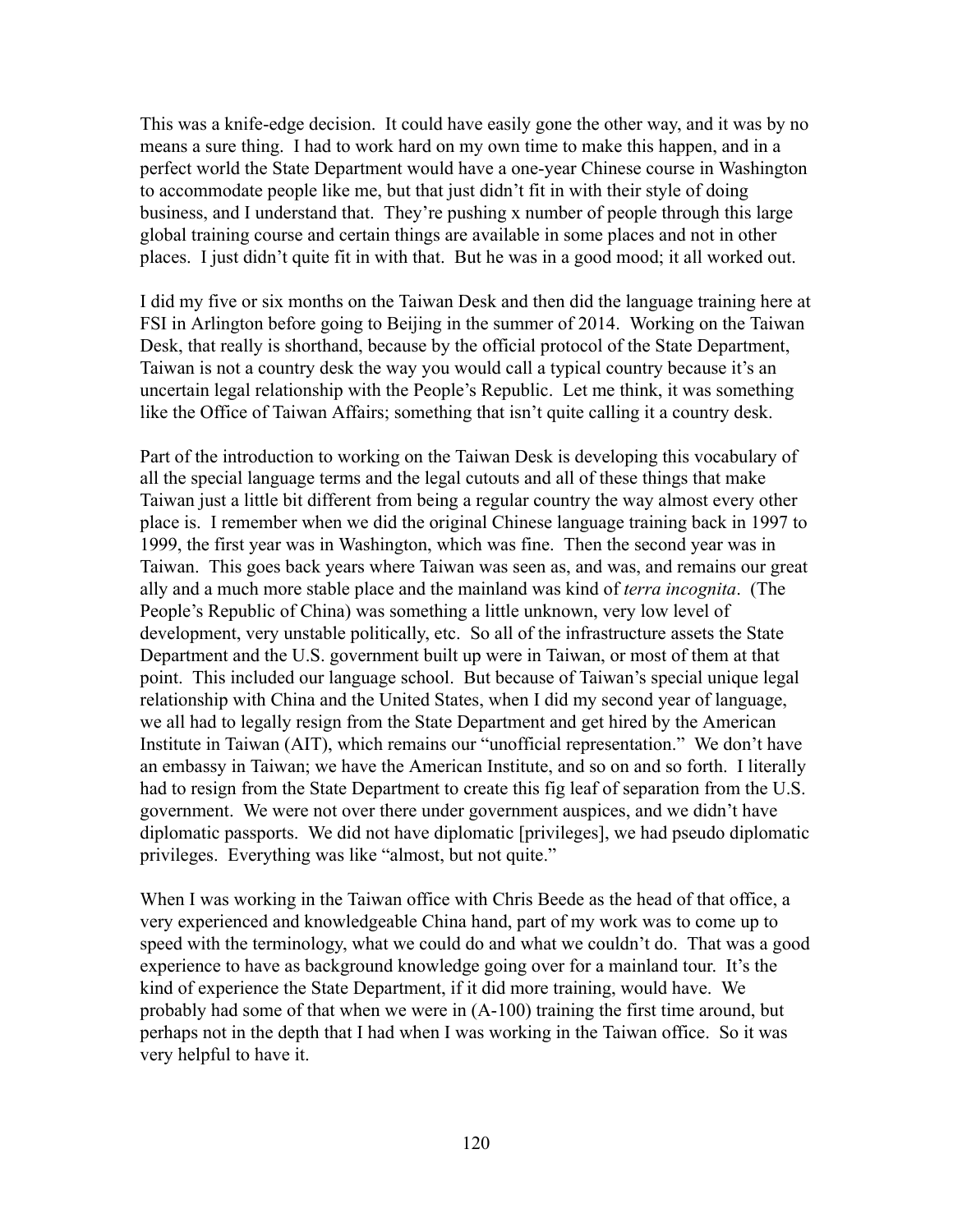There were some benefits to this. Taiwan, like Mexico, would send absolutely their best diplomatic folks to be here. They called it TECRO (Taipei Economic and Cultural Representative Office). So some double talk that made it in formal terms a standalone entity, but it amounts to a de facto embassy. That's still the same; that hasn't changed. It functions as an embassy and is staffed by their already very high-quality diplomats.

I remember when we were over in Taiwan studying language, we met some of our (Taiwan) counterparts there, and they were a very impressive group of folks. They all had Masters degrees from Yale or Michigan and spoke perfect English and were just super representatives of Taiwan. The folks they had working at TECRO when I was in the Taiwan office were more of the same. These were really excellent folks, friendly, knowledgeable, intelligent, everything you could ask for from a diplomat.

And, which is extraordinary for us, they also had money, because Taiwan is a relatively well-off place, and they were not going to skimp. If there was a way to spend some money in Washington, DC to advocate, that improves their status here for some reason, that was money well spent for what they were here to do. Unlike the State Department, which is cheap and never has enough (money) to do anything right, well, these guys had the money to do things right. They gave the best what we call a National Day party that I have ever been to, period! The national day would be.... For us it's the  $4<sup>th</sup>$  of July where it's our annual celebration of our country's founding, or some major event, and every country has one. Taiwan's is in October, the 10th of October, if I remember correctly. They had just a super reception. I think it was at the Four Seasons in Georgetown, one of Washington's best hotels. I mean this is top of the line. If it wasn't the Four Seasons it was the Ritz Carlton or something at that level; just the best that you could do.

One of the benefits of being in the Taiwan Office is we were some of the few people in the U.S. government who legally could interact with these (Taiwan) folks. You couldn't just show up as a State Department diplomat the way you could for any other event, so we had this kind of insider status. (Taiwan) had just a super reception for their national day or anniversary or how they termed it. Because they're not a country, it's not a nation, they would have called it something a little bit different. They had great food, a lot of it, and I remember thinking that these guys are so classy.

If I could speak a little bit out of school [laughter], I've also been to many national day celebrations at the Chinese embassy, and they tend to be a lot stiffer there with the ambassador doing his official duty to speak on the state of U.S.-China relations, world affairs and China's rise, and all of these types of things. It tends to be a little bit dry and monotonous. After you've heard it a few times, you know what's coming and everybody's just kind of there. They have to say it, you have to listen, we understand. A lot of diplomacy is like that.

But the Taiwan folks were so classy they didn't even bother to give a speech. They knew that nobody really cared, so the head of their office, the de facto ambassador, never even made remarks! He just circulated around, "Have a good time! Have more to eat!" He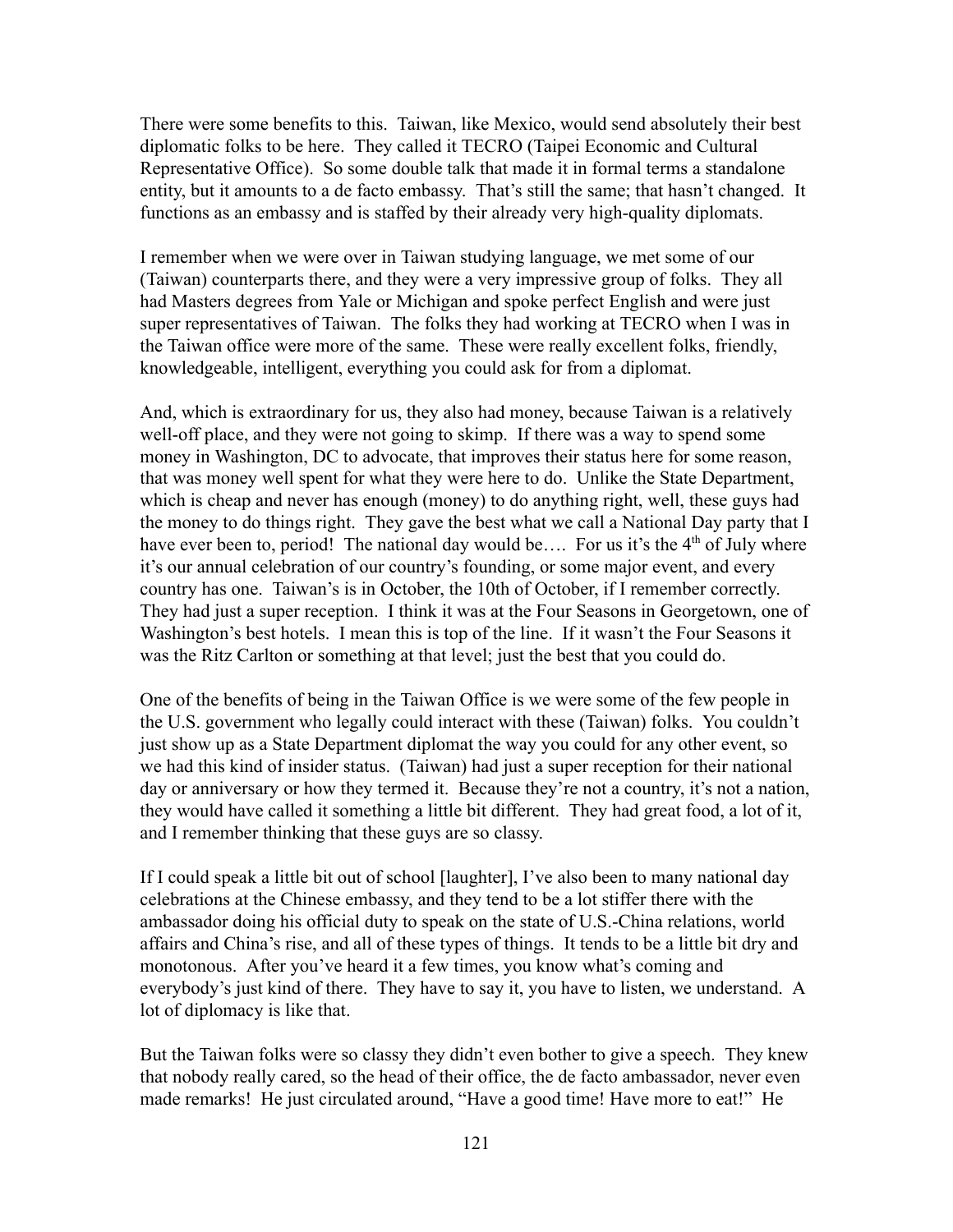was being a host but without delivering these more formal remarks, which would have been a complete buzzkill of whatever mood was in the place. But the Taiwan guys, in a very serious way, I thought that represented their ability to capture a moment, a way, a style of doing business that would work to their benefit. And the people walked out of there happy. This is what you want from a National Day. You want the guests to have a good time, to remember, "Hey, we were at the Taiwan party last night, and it was great, and I met somebody and they're good folks," and all those good things. The Taiwan representative was able to pull this off in this very subtle, and I thought, deep-thinking, approach. We certainly (do not do) the same thing on our national day. You know the (U.S.) ambassador will always give a speech, and they tend to be fairly pro forma, and it's not going to be anything that's really going to get people excited or surprise them. This (Taiwan) guy was smart enough to say, "Let's just skip that and have a good time."

I was only (in the Taiwan Office) a few months. The big thing that I was working on was a trip being planned by the then administrator of the Environmental Protection Agency, McCarthy (Gina McCarthy). I cannot come up with her first name, the lady who's from Boston. I've lost her first name. Sue or Janet or something like that. Because it's a long way to go to Asia and she's a very busy person, the idea was that she was going to go to China, the mainland, have some meetings there, which she wanted very much to do, and then with some kind of a little sleight of hand, end up in Taiwan on the same trip. To go directly to the outcome, that did not fly at all. The idea was that she was going to go from the mainland, probably Beijing, fly to Hong Kong, which is under the one-country, two-systems governance in theory, has separate foreign relations, and (then fly to Taiwan).

So she would not be flying directly to Taiwan from the mainland, but go down to Hong Kong, have a meeting there, and then go from Hong Kong to Taiwan. When the Chinese found out about it, that just blasted their redlines. They did not accept that at all. I was not in the room for those discussions. She was literally in China, the EPA administrator was literally in China when they had this discussion of, "Oh by the way, we're (leaving) from Hong Kong." Because her itinerary would just say Beijing to Hong Kong, and that was what they gave to the Chinese. But at some point they told the Chinese, "Well, from Hong Kong she's going to go over to Taiwan," and (the Chinese) found out. They probably knew a long time beforehand through their intelligence system, but never mind. They were adamantly opposed to that, and I'm sure they spelled out their opposition in very stark terms to her. "If you do this, it's not going to go well for you here, and it's going to affect our relationship," and sort of like, "You don't want to do this." She got the message [and] the Taiwan trip ended up being canceled, which I thought was a shame, but that's the way these things go, where politics sometimes overwhelms good sense and a missed opportunity there for everybody, I think, but when you're dealing with the US-China-Taiwan relationship, that's the way things go.

So those are the few things I remember from my time in the Taiwan Office and then I went into language training in January (2014). That tends to be pretty grueling.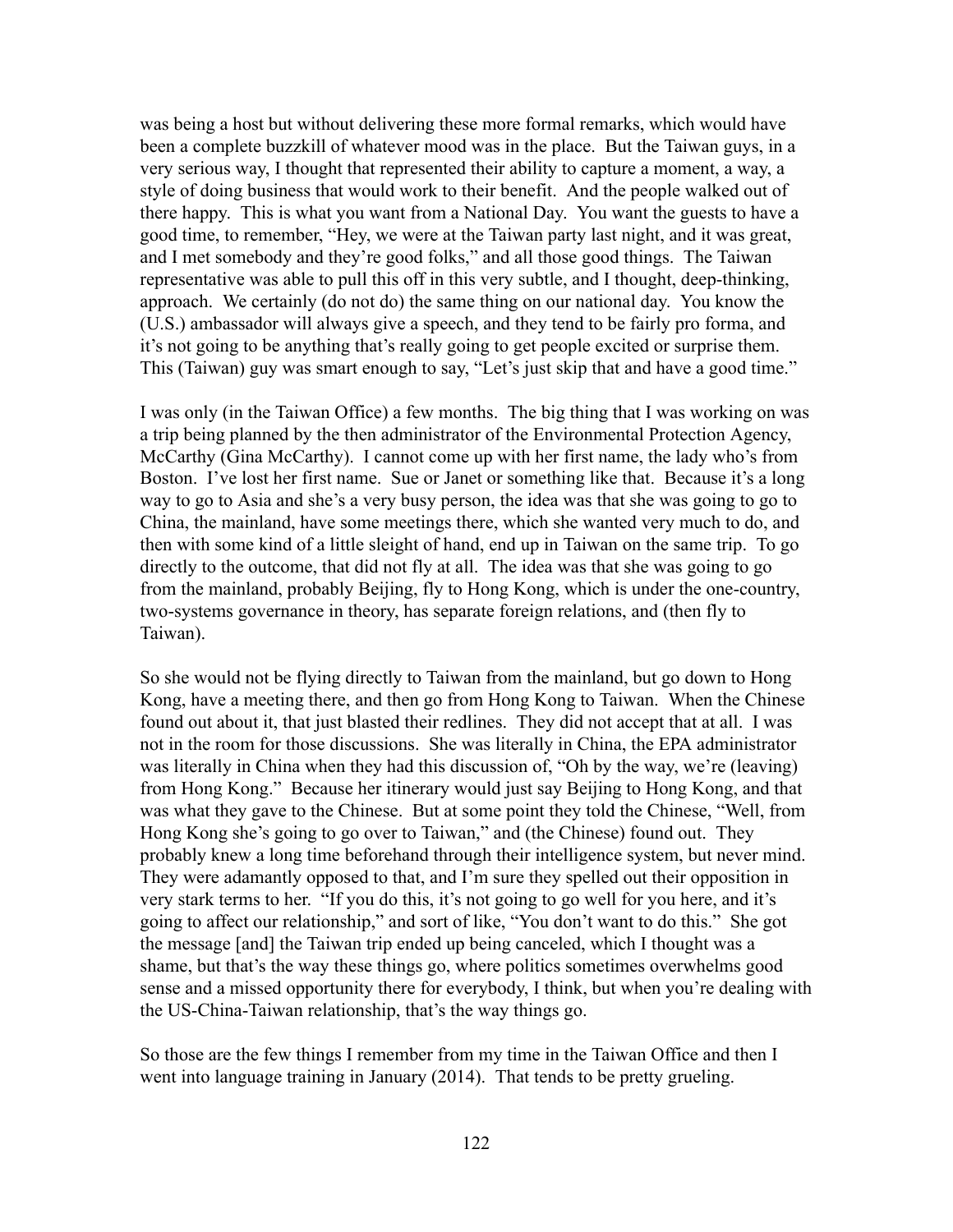#### *Q: The language study that you went into was at FSI?*

WHITTLESEY: Yes. I had done some studying on my own, but in January 2014 I began the formal course. Since I had been through the Chinese language training before, I knew some, not all, of the staff in the Chinese (course), because they have a lot of them. The Chinese program is big, very professionally run, and it's absolutely unique. It's not like they use Rosetta Stone or Babbel or anything like that. This is the FSI program and they develop all their own materials. It's custom-designed for Foreign Service Officers.

I knew a lot of the folks there. I had been studying so that meant that I was not a beginner, obviously, at that point. I had worked and lived in China for years and had some language skills. What they do is gather several people in my same situation, people who had had some Chinese language training before but needed more for some reason or other. They would call it a top-off or a lift to get to the next level. Somebody maybe who had studied outside and had not gone through the FSI course and wasn't quite up to State Department standards, or all kinds of different folks would be in there.

For some reason they called it the Cats and Dogs group! I'm not sure I ever really heard the full story of where that expression came from, but I think it originated with somebody who was their initials, or maybe somebody was named "Katz." This went back a few years. So it was Katz and somebody else, some bright spark came up with calling this the Cats and Dogs group because it was the odds and ends, the mixture of people who didn't fit into other places. So there was a little group of us who studied together and were trying to lift our Chinese up. It was actually very handy because I got to meet some of my colleagues who were going over to China. That socialization, completely separate from the language training itself, was very handy. You know who's going to Guangzhou. You know who's going to be in Shanghai, and you've met the person who's going to Shenyang, and that's extremely helpful.

So let's take a short break and we'll go to the next step here.

So we're resuming our conversation about the Chinese language training and getting ready for going over to Beijing.

Most of that (training) was just routine, but as I said (it was) grueling and fairly intense language study. It's one of those things where you can put as much time and effort into it as you wanted. I've never known anybody who I thought slacked off during language training. It's something that we take seriously, and with Chinese you can't just slide through. You really have to put the effort into it. You're in small classes. There's no place to hide if you screw up!

One time, not in this set of language classes but in my original Chinese language [class], I had not studied the night before and got just totally caught out by one of my teachers. It was obvious that I had not prepared adequately for class that particular day and as the class broke up we bumped into each other in the hallway. There was a third person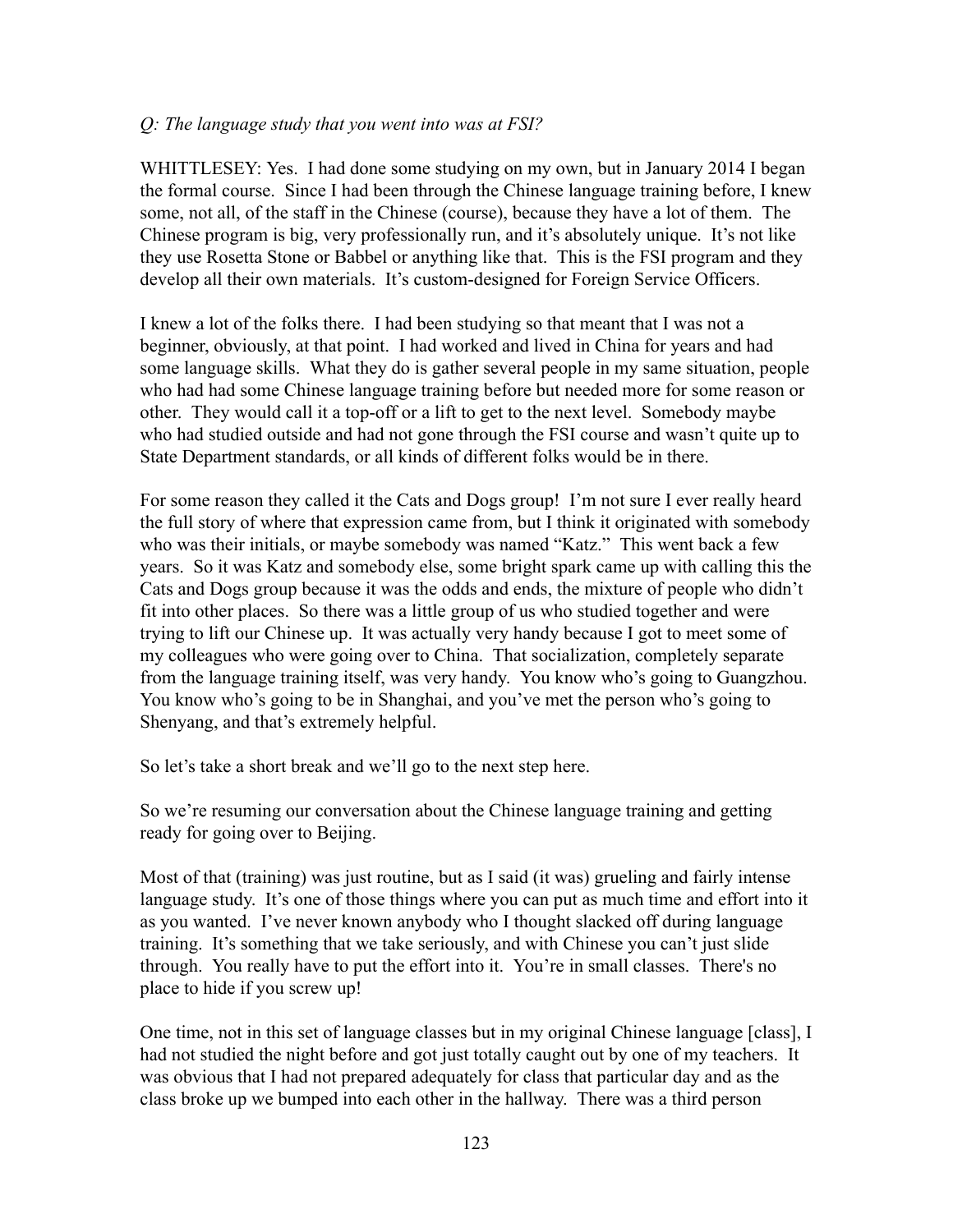standing nearby who was an FSI administrator in the Chinese program, a guy named Chris Crocoll, who I think may still be associated with FSI, I don't know. He had worked in the Chinese program a long time and continued to do that. He was just by accident standing next to us, and I went up to my teacher and began to say, "Listen, I'm sorry I did not prepare adequately for class and it won't happen again." Chris was standing there and couldn't help but overhear. His reaction was absolutely priceless. Being an Asia guy, he knew when not to be around! Two people having—It wasn't an argument—a personal discussion of some embarrassment. By Asian standards you're not supposed to be there. Chris was carrying some papers and he just held them up in front of his face like, "I'm not here, never mind, there's nobody over here listening to this conversation! You can just forget about me!" It was very funny.

I knew several of the teachers and we were working hard. The advent of computer software for language learning was just an absolute revolution to learning Chinese. I so wish we had had it when I did it the first time around. The things that the computer can do are just wonderful and were a huge help.

#### *Q: What sticks out in your mind as a particularly valuable improvement?*

WHITTLESEY: The computer being able to say things, because (pronunciation is) really hard. You're looking at symbols on a written tablet, on a piece of paper, or you're looking at characters or there's a tone mark and you want to know, "How does that really come out of the person's mouth?" To be able to literally hear the way it sounds is a gigantic help. And you also can look at the characters in much larger format so that it takes up an entire screen on the computer as opposed to a little bitty thing that's printed out. You can look at those in detail. The computer can walk you through stroke-by-stroke of how you make those characters, and it's excellent. You have wonderful searching and cross-referencing ability. You can go back and forth. You can look for it and you can find words that include that character, and it is just great. So that was a huge step forward.

While I'm thinking about it, the other thing that absolutely revolutionized, not Chinese language learning but living in China, was picture menus at restaurants! Because Chinese food is a world unto itself, it is expansive, it is deep, it is complex, and it is also somewhat opaque. It's not like grilled salmon or something like that. There's a lot of special terminology in there. I'm telling you, if you want to find out whether somebody really speaks good Chinese, ask them if they can order in a restaurant. That is a true test of language mastery, and even a lot of good Chinese speakers have trouble with that. What a lot of people do is, they'll know a few dishes and they can get through it, or they go to the same place a couple of times and they know what's on the menu and they'll just kind of memorize that. But in terms of being able to scan a menu and pick something out, that is very tough. So having pictures was great. That raised the level of cuisine markedly for those of us who have to struggle with ordering overseas.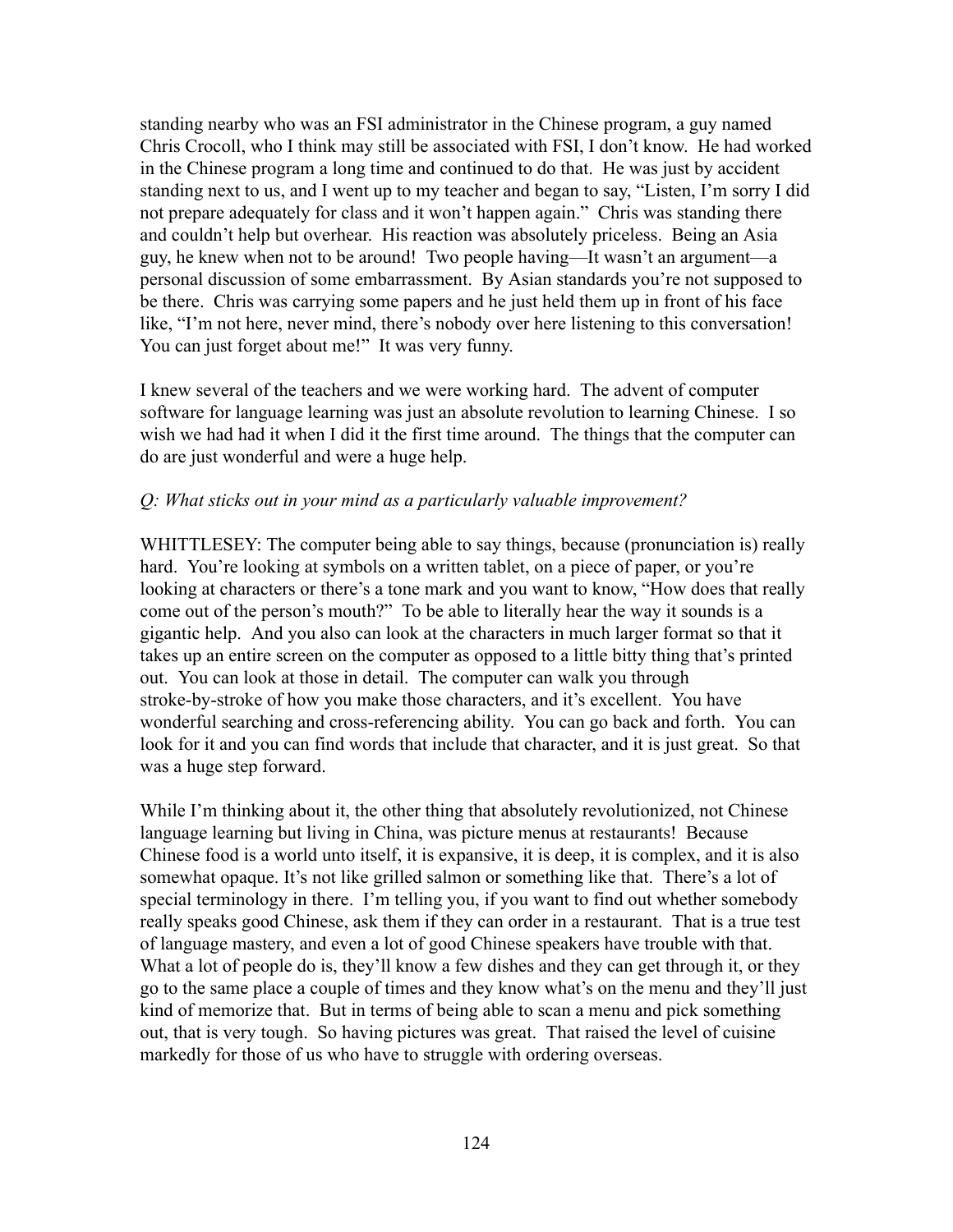I was in touch with the folks over in Beijing because I was replacing somebody there and I wanted to have a sense of what was going on. I met people who were back in Washington for some reason. We had chats and things like that so that was very good. One of the events that was being planned was the U.S.-China Strategic and Economic Dialog (S&ED). This was an annual meeting that the United States and China had. I think it was canceled under the Trump administration, but this was the umbrella high-level discussion between the two countries. It was going to be in Beijing right at the time I was supposed to show up, and of course right at the time when my predecessor was going to be leaving. So, it was terrible timing for everybody concerned, especially because the environment, science, technology, and health issues were a big part of this meeting. We had a lot of the substance of the S&ED focused on environment and science, health, and technology issues.

So the Environment Section at Embassy Beijing started asking me, "Would you be willing to come over a little early? Could you leave your Chinese class early and show up in Beijing and help us with the S&ED? It will really help us out and it will be good for your transition," and so on. There were some very reasonable arguments to be made for this. I was like, "Yeah I understand that and I'm willing to do it if that's what you would like." For me it was, I would say, somewhat less than what I really wanted to do. I would have been perfectly happy just to stay at FSI and finish up the Chinese course and show up in the fullness of time without the sense of, "We really need to get you out to Beijing a little early and step right into this big event." The embassy wanted it to happen. I understood where they were coming from; it was a completely reasonable thing for them to ask for. So we tried to accommodate their desires, but that changed the tenor of my training because now that the endpoint had been moved up maybe a month or more, and trying to finish early and get the required amount of Chinese and get out of Washington, which anytime you're moving, it's always awful because of all the arrangements that have to be made.

So this schedule made things more difficult and took a fair amount of my time and energy to try to make that happen. I ended up falling a little bit short. I think I was fine on the speaking part of the Chinese language test, but I fell a little short on the reading part of it. I ended up with something like a  $3/2+$ . I think in the larger scheme of things, that's not a world-ending problem, but that in turn created a bunch of administrative hoops that had to be surmounted in terms of getting a language waiver or something that where the State Department would say, "Well you're supposed to have a  $3/3$ , you only got a  $3/2+$  but we'll let you go anyway." All of this was a bit of a burden at the end of my time at FSI.

So the way it worked, they tested us on a regular basis at FSI anyway, and I might have gotten like, I can't remember, a  $2+/2+$  or a  $3/2+$ . Then I went in to take it again, and I was hoping... probably (I had gotten) a  $3/2$  + and I think I went in to retake it in hopes that I could get my 3/3 and that would end it. I don't know [but] I suspect that their evaluation is pretty accurate, but I had just an awful test from the reading part of it, and actually fell back a little bit. I went back to like a 3/2 or something like that.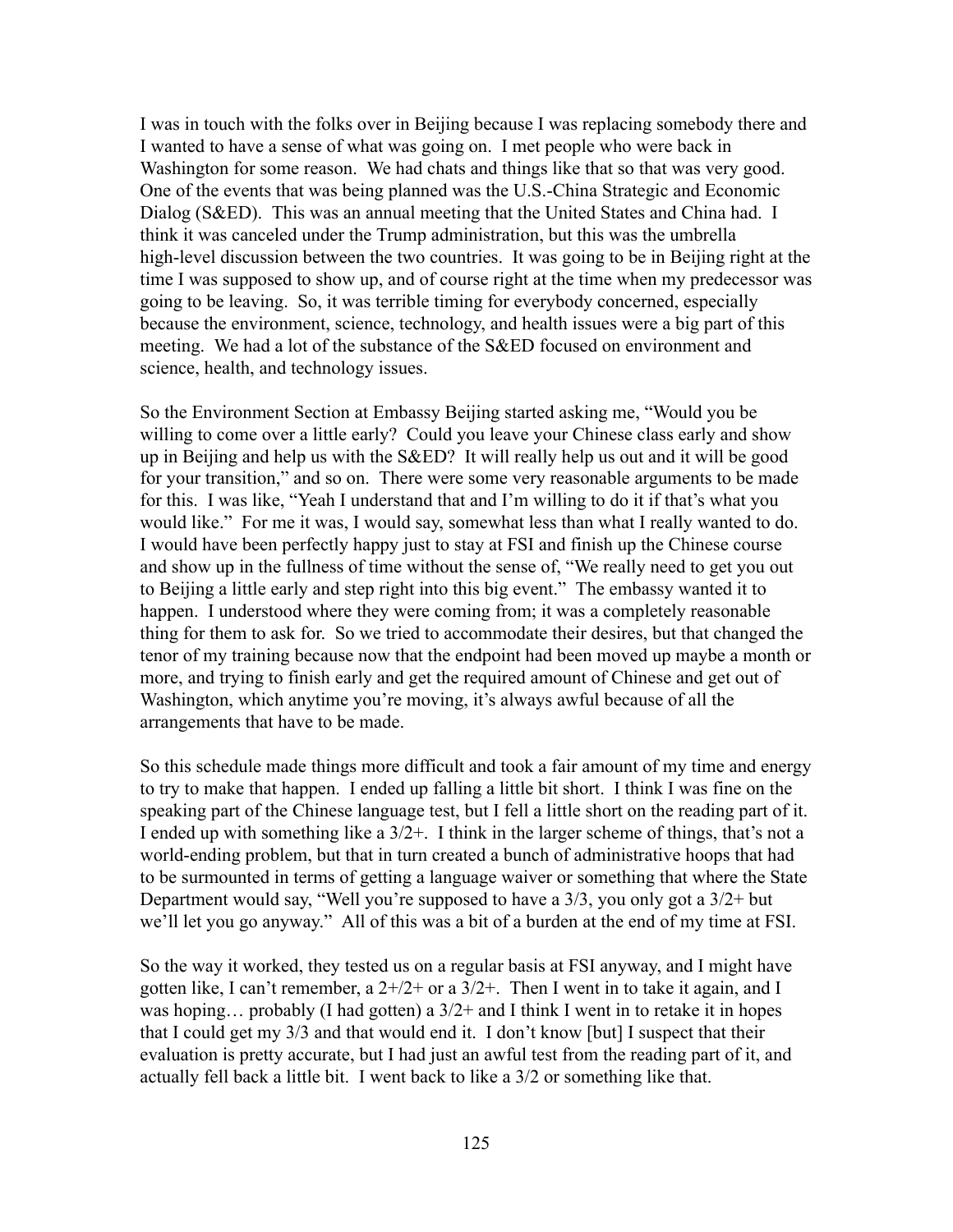I still remember this one particular article that I was supposed to read. (The reading test) has three components, and one of them is your quick reading of something for what they call a "gist". Just what's this about in general? Is this an ad for a house? Is it somebody telling a crime story? What's the general story? Then you have something a little bit more in depth that you have to read through. They give you some options, a couple of choices, and you can look through them for a minute just to scan them quickly and presumably try to identify something that you're most comfortable with. It's very fair. This is the standard test procedure that everybody goes through.

I picked a bad article! You just have that sense of dread, of horror, that, "Oh my God, this isn't coming together for me." Usually what you do is you try to look at it quickly and say, "Oh okay, I recognize some characters in here. I can work through this," because once you've picked the article, you have (a longer time) to go through it. But after I had picked (the article), it just never came together in my mind. I found out later what the problem was. It was a character which in regular usage has one meaning but in this article that I read, it was somebody's name. I kept thinking, "What? This doesn't make any sense! What are they talking about here?" Clearly stumbling and not doing a good job. I had missed the point of the article. It was not exactly a catastrophe, but certainly a step backwards. So I ended up getting a  $3/2+$ . I got the language waiver after a lot of back and forth with various parts of the State Department who have to sign off on these things.

I had worked out with my family and with the embassy that I would go over to Beijing for the S&ED and once that was over, I would come back to finish moving out and get my family, put my car in a truck, and send everything off. Then we would return together as a family, but later in the summer.

## *Q: I'm sorry, S&ED?*

WHITTLESEY: The Strategic and Economic Dialog. This big meeting that I was going to. That was the impetus behind getting me there early. So from that standpoint it was actually okay. It was just me traveling and I'm trying to remember. I think I got there right at the end of June; I mean it was like June 30 or the last day of June. These things actually matter in the State Department, because the difference—It was still June when you got there vs July and it affects when you can leave.

But it was just me traveling, just a couple of suitcases. I went and stayed in the Hilton Hotel, which is around the corner from the embassy. I could walk, so that was actually very handy. I did get to participate in the Strategic and Economic Dialog. I did get to meet folks (U.S. government contacts) who were there and who left immediately after the meeting. So that was good. All of that was very, very positive. There are worse things in the world than spending two weeks at the Hilton in Beijing. It was a very nice hotel and right next to the embassy, so it was super convenient. I got a chance to visit our house where we were going to go. It was not quite ready yet, but I got a look at it so I could tell my wife about it. So a lot of good things came out of the visit.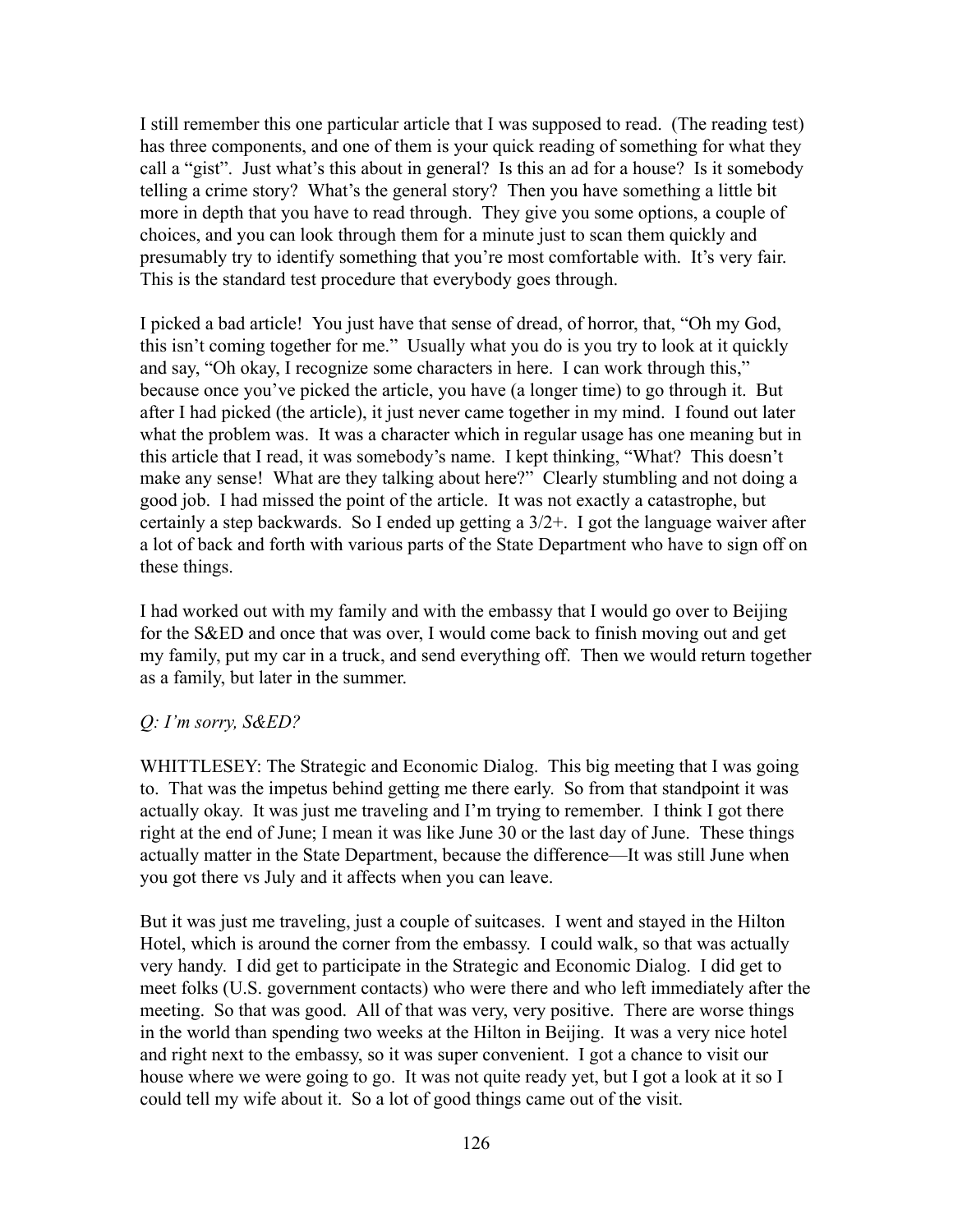I started the process of getting familiar with the people that I was going to be working with, both within the embassy and in the Chinese government, people that I would be working with. So all of that was very positive.

I met the deputy chief of mission, a guy named Dan Kritenbrink, who had, I think, been the head of the China Desk, [then] went to be the DCM in Beijing. He was the DCM when I was there—Deputy Chief of Mission. He was just a super guy, one of the really outstanding people in the State Department. He went to work for the National Security Council for a while. I don't know whether he's still an ambassador but later he was ambassador to… I think it was Vietnam or Cambodia, one of those Southeast Asian countries—Probably Vietnam. I've lost track of where he went. But a very talented guy.

For folks who are not familiar with the State Department, when you are the deputy chief of mission in a big embassy like China, I mean there are not many jobs in the world that are more challenging than that. It is a nonstop ordeal of difficult decisions and judgments under very pressurized circumstances with results that really make a difference. This is an important bilateral relationship. Mistakes are costly. You have to be patient, strategic, and smart. They're extremely demanding jobs, and Dan was fully on top of that. Anybody who gets up to that level is a high flier. I mean that in a very positive way. They're extremely skilled and talented folks with a lot to offer the United States in terms of their ability to promote our foreign policy goals.

Of course I met him multiple times when I was in Beijing as an officer, but I remember he took the time to say hello to me when I first got there. He's one of these guys who's probably got an inbox that's ten feet deep with emails, everything is urgent, has to be done by the end of the day, but he's somebody who took that 15 minutes, "Hey, good to see you! Great to have you here!" It was like he didn't have a care in the world, nothing going on. Let's talk, let's catch up. That was very positive. A great guy to work for. You never saw him get angry, always unruffled, on top of things, knew exactly what was going on, experienced, had been there, helpful, everything you could hope for in a supervising officer.

So I met Dan, went through the Strategic and Economic Dialog, which did have a lot of environmental aspects to it, and we had a lot of very senior people from the U.S. government over there, assistant secretaries. I can only assume it was John Kerry at that point who was the U.S. lead. The Treasury secretary was over as well, head of the Office of Science and Technology policy, so it was an all-star team on both sides. So a very intense and productive meeting, and it's all over in a couple of days—but the preparations last for a long time, and the logistics are very intense, because people are moving around. You've got a lot of people, they're all high-level, they need support, and hotel rooms and all of that. So it's a very demanding thing to organize and pull off.

It goes back and forth. One year in Beijing, the next year in the United States, and then back to Beijing. That was the Beijing year and pretty much as soon as that was over, I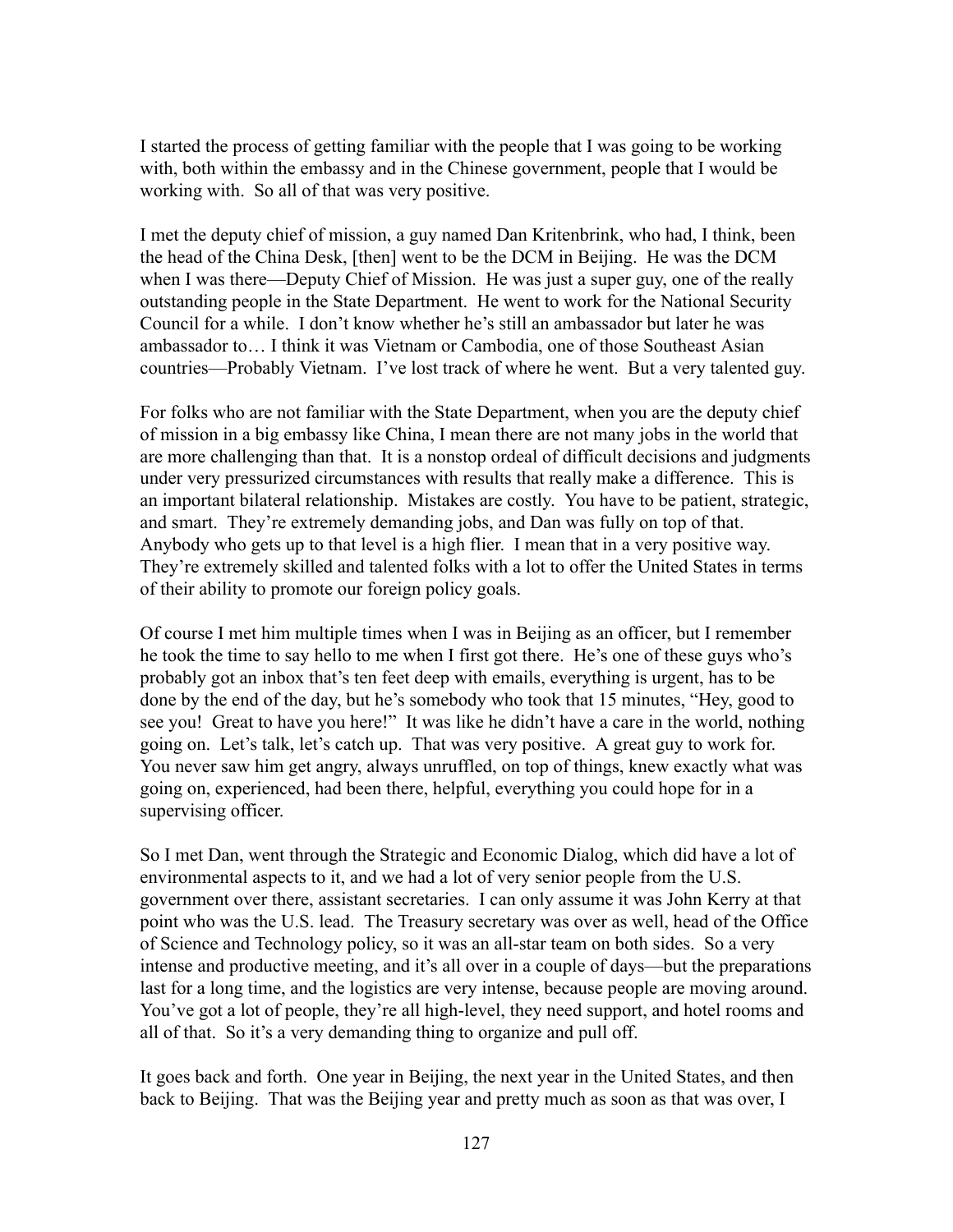came back to Washington. It was the usual flutter over who was going to pay for my plane ticket. This is the State Department at its worst. A \$1,200 plane ticket and you generate another \$800 worth of costs and people talking about it, and trying to get somebody else to pay for it. It's very frustrating.

So I came back to Washington. I don't remember a lot of our move-out details, but we shipped our personal vehicle over to China. I remember the folks coming to pick that up and people packing up our household goods. Things get broken. If they're doing something other than what you think is going to happen in terms of the procedure, my wife would get a little tense. That had to get taken care of. One of the reasons why the Foreign Service has the high levels of stress it does is the moving process.

Meanwhile my son had just finished  $10<sup>th</sup>$  grade. He had some summer things that had to be done, and so everything was very tightly timed. We had to get real estate people to deal with our house once we moved out and on and on and on. It all came together. My son had his last Sea Scout event and people knew we were leaving. I remember at the Sea Scout event, which is the sailing part of the Boy Scouts, somebody said, "I heard you're going to China, when are you leaving?" I was like, "Tomorrow!" That kind of brings it home to folks, like this is right at the edge here, we're going to do this, and then we're gone.

I remember you always end up with stuff after you pack out that you've either kept too much to carry in your suitcases or you've found something that you should have put in the boxes and didn't. It got left behind, or it was in the car, or it was at your brother's house, and now you need it. You always have too much stuff and then you've got to figure out what you're going to do with it. So we decided, let's box this stuff up and we'll just mail it to ourselves over in China. It will show up in a couple of weeks and everything is fine. We literally had things in the boxes and then my wife decided that "No, if we get a slightly larger suitcase it will all fit in." So we did this repacking exercise. The boxes were unpacked and the cardboard thrown out and we packed things into our suitcases and we just got in under the wire with respect to weight limits, because if you go over those, the cost is significant and YOU have to pay that. That's not something the State Department will cover.

We were in business class, too. I think because of our own upgrading with miles or something like that. I don't think it was the State Department who paid for it, but I can't remember. I do remember we were in business class, and I remember moving things around at the airport to make each of our suitcases come in underneath the weight limit. So when we finally got on the plane, I was like, "Ah, thank goodness that's over with!" So off we went to Beijing.

There was one more thing that my son had to do. I've forgotten about that till this moment, remembering back on that. He had a Boy Scout event that he was going to in Japan, of all places. A global Boy Scout event, and this was part of what we had hoped for in terms of staying that extra year in the United States that had allowed him to get into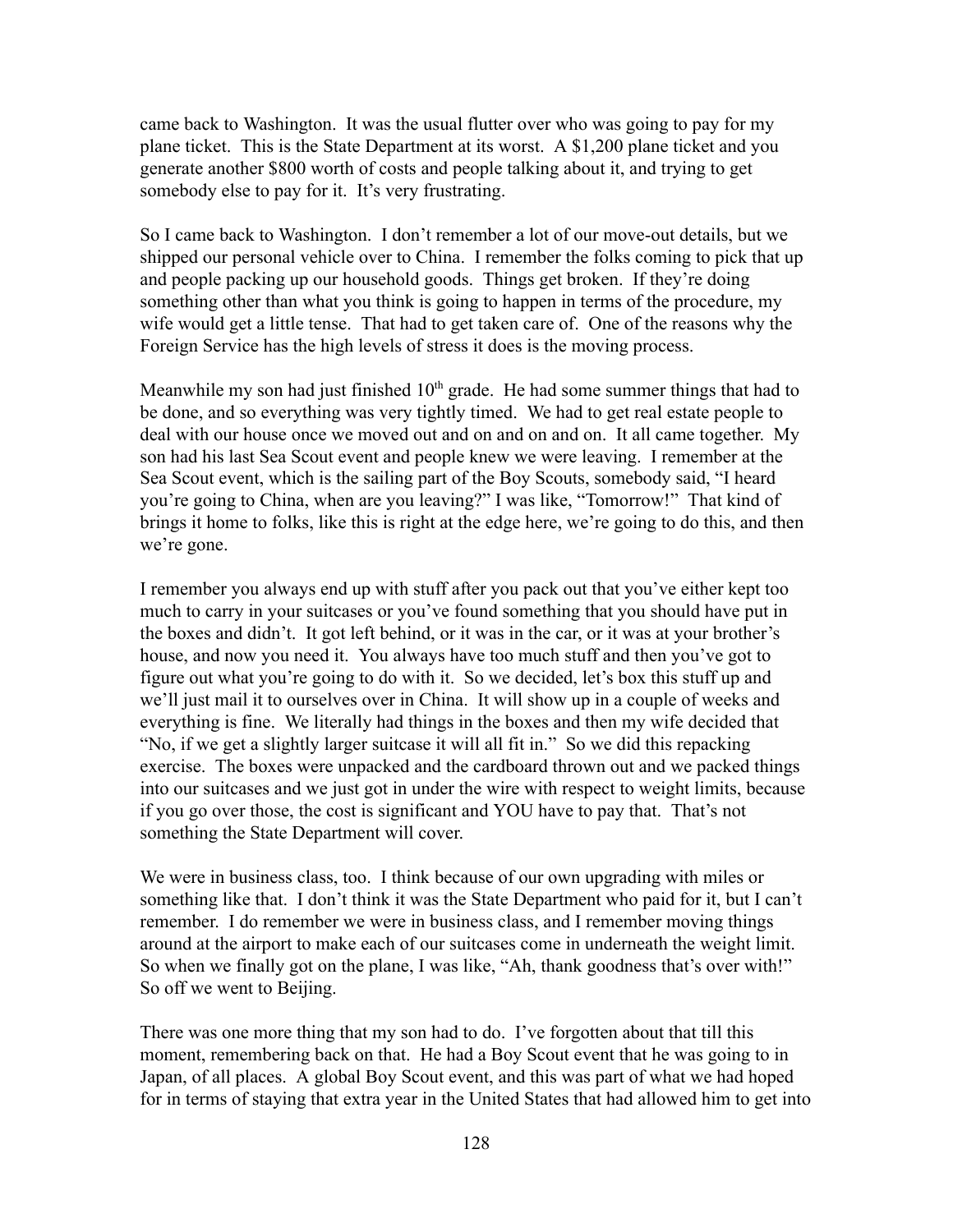a leadership position in the Boy Scouts. He was going to be a troop leader or something at this jamboree in Japan. It impinged on the start of the school year at the International School of Beijing by a day or two, something like that. I think he missed some of the very initial orientation-type things. But we were able to make it all work at the end and the school was not particularly worked up about it. We did have to make a lot of excuses and explain things to people about our schedule. I think part of that is our own desire to get as many of these things done as possible. We may have been a little ambitious and a more prudent person might have said, "Why don't we just skip that? You're trying to do too much." But that's the way life is in the Foreign Service, and we were able to move, and to get in all my son's events. We went to those. I think there's certainly some benefit to him from those.

Then we were in Beijing in August or September of 2014. We're back! We had been there before; we were literally living in the same housing area that we had lived in before, which was out near the airport, away from the embassy itself, but close to the school, which was excellent. I was set in my job as the deputy in the Environment Section, meeting my new boss, Chris Allison, who had been in the Economic Section. If I recall why this worked out this particular way, there must have been something with the timing of the replacement for the head of the section, who had been Erica Thomas. Chris filled in for a year and then a guy named Chris Kavanagh was coming in 2015. He was going to start a regular three-year assignment as the head of our section. There was something about Erica's departure that left a one-year gap and I've lost track of what the triggering event was of why she left. Because he had been there a long time and she may have just run out of time. The State Department may have said, "No, you've been here too long now. You have to leave." So she moved on and Chris Allison was filling in for this one year.

I was replacing a guy named Eugene Bae, a Korean-American. I think he was going off to Seoul to work as the environment officer there. So after a fairly chaotic summer, and a lot of stress in there with all the moving and setting things up, and flying back and forth, we were where we wanted to be, and everything was then set for our three-year assignment as deputy in Beijing.

Shall we just stop here? Are you okay with that?

*Q: Yeah, that makes sense.*

WHITTLESEY: Next time we can begin with literally starting the work in that section.

*Q: Today is Valentine's Day 2020, February 14th . We're resuming our interview with Jock Whittlesey in his role from 2014 to 2016 as the deputy of the Environment and Science Section in U.S. Embassy Beijing, China. You arrived there in summer of 2014?*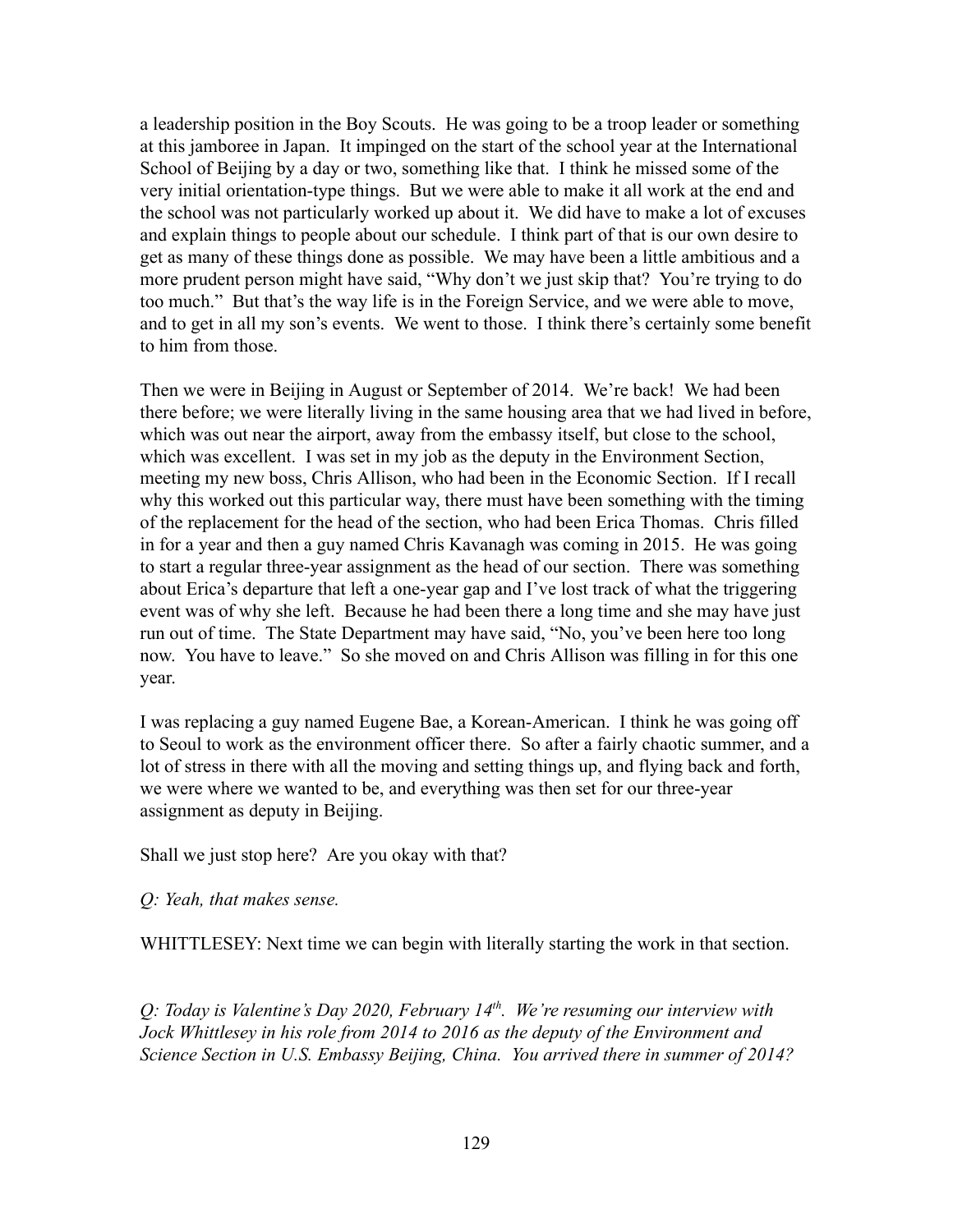WHITTLESEY: Exactly. As I was talking about previously, we had a huge annual meeting with the Chinese that I think was in the middle of July. I made a major effort to get there a little bit before that and participate in these bilateral meetings because it was a great chance to capture the overview of our relationship with China. This was the set of meetings called the U.S.-China Strategic and Economic Dialog (S&ED). I was somewhat of a passenger, rather than substantive. My role was more logistical, making sure people got to meetings and that there was notetaking and such. Not official meetings, but what you would call a Track 2 or 1.5, where you have academics and supporting organizations that came out. These big bilateral meetings where you had a lot of high-level people tended to attract a lot of people from not just around the U.S. government but also from nongovernmental organizations. They knew that folks were going to be there, there are going to be receptions, and this was a good opportunity for them to meet. So we took full advantage of that, but it does impose a big burden on the staff to organize everything. So it was a very busy time but a great way to get an introduction, which I certainly needed, to the current state of the relationship, and to meet some of the folks who were involved in that.

So that started with a bang in the summer and typical for the Foreign Service, a lot of what we would call 'churn', people departing from their original assignments, new people coming in. I think in our particular section it was just myself and the head of section. We were the "new guys" and most of the regular staff had been there previously, which was very helpful to us.

The person who was the head of the Environment Section was Erica Thomas, who left that summer, I think right after the S&ED, like the day after. She had obviously been asked to stay around to provide some continuity for the incoming folks like me. I think our new head of section, Chris Allison, was probably on home leave or training in the summer and didn't arrive until the end of August. So I had a little bit of time with Erica when I first got there. She's a well-known figure in the China environment world and has stayed working with energy issues, but she was one of the real powerhouses behind what turned out to be one of our major, not just environmental issues, with China, but our political and diplomatic issues, and that being the air pollution in China and in Beijing. She was really the guiding spirit on that. She did an amazing job of getting the nuts and bolts of the program up and running and keeping that going and dealing with all the political issues that accompanied this, in addition to the straight technical issues. She really made a gigantic contribution to U.S.-China diplomacy and to international environmentalism and is a major person. (She is) not particularly well-known outside of the U.S. government, but (is) somebody who should be. She left right after the S&ED and went to Brussels or someplace like that.

I remembered why we had a shift. I was going to be the deputy and a guy by the name of Jonathan Fritz was supposed to be the new head of the Environment Section. The two of us were supposed to be the replacements. My predecessor, a guy named Eugene Bae, his assignment ended routinely. He left a little bit before the S&ED, hence the need for me to get there early. He went to Seoul, I believe, and worked there on environmental things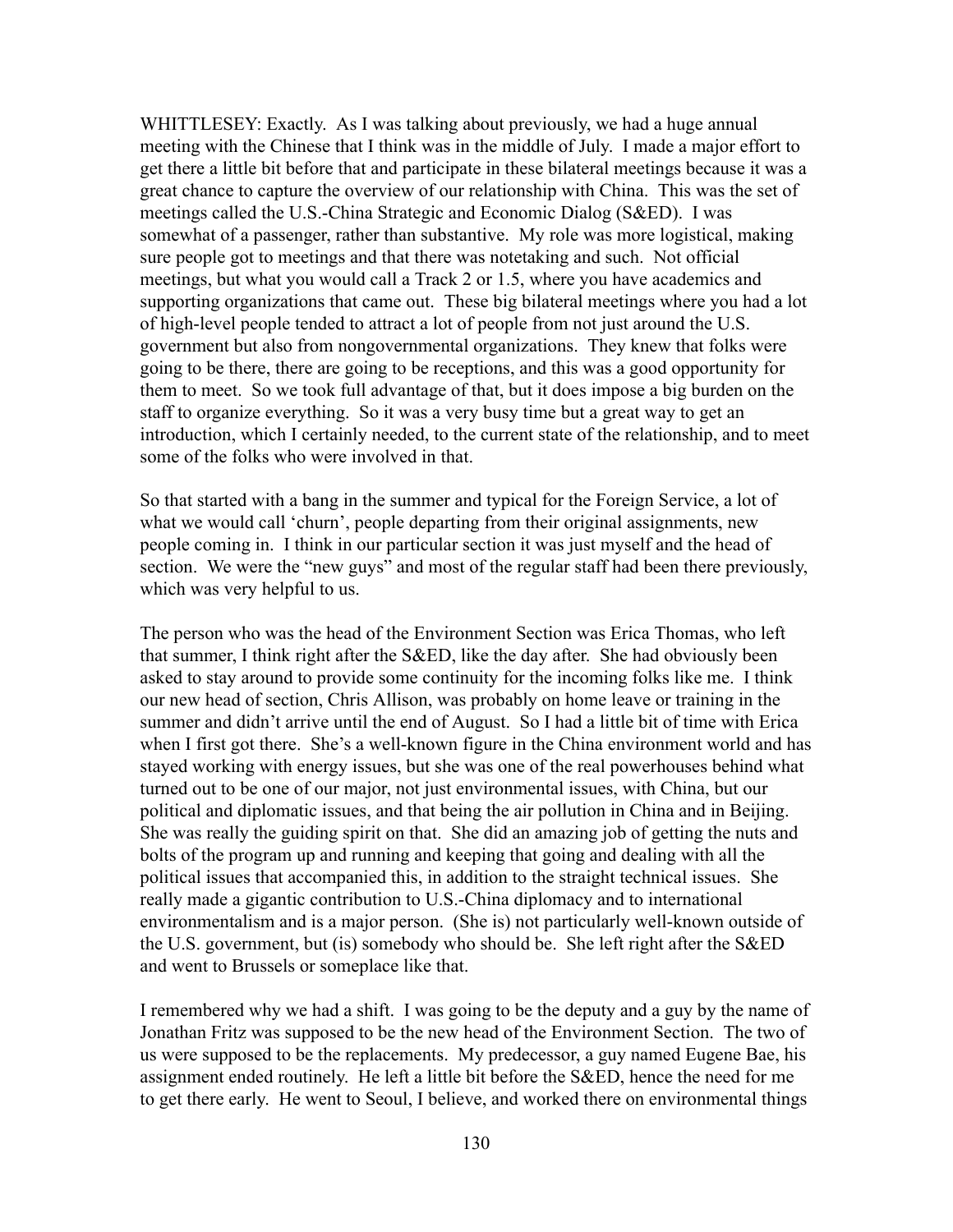for his next tour. So Erica and Eugene were leaving and Jonathan Fritz and I were supposed to be the new kids, he as the head of section and me as the deputy.

This is difficult in the Foreign Service [because] we're such a small group that a change in one place can really affect a whole series of dominoes, and that's what happened with Jonathan's assignment. I'm not sure I can pull all of the pieces together, but it might have been Susan Thornton who was going to be the consul general in Shanghai. She got pulled to be a deputy assistant secretary so now we needed somebody to fill the consul general Shanghai job, and that was the economic counselor-to-be. I've lost his name, so he was in a sense pulled out of Beijing and put into Shanghai, and that left the economic counselor job open in Beijing. Jonathan Fritz, who was supposed to be the head of my section, got tagged to be the new econ counselor, and that left the ESTH job open. Because the human resources machinery takes a long time to fill all these positions, we had in effect a job that needed to be filled right away. What they did was to ask Chris Allison, who was a reasonably senior and very competent member of the Economic Section to act as the environment counselor for a year until the [human] resources at the Department of State could advertise this job and find a full-time replacement.

So you have this clear trail of dominoes with people moving around to try to fill these jobs because it's difficult; you have to have language skills, and it's not something where you can ask somebody, "Could you?" It's not just like moving to the office across the corner." These might require people to move their families and [that] takes time, or they don't have the necessary training and that takes time. So we often have these stop-gap series of personnel moves to cover all the positions because of our small size, which I think a lot of people don't fully appreciate outside the State Department. The whole China group within the State Department, if you add up all the people who have skills, is probably only a few dozen people; certainly not more than 100. You're talking about a pretty small list who can work in a political or an economic job there right away. So, Chris Allison came in to be the head of section and I was the deputy and away we went!

I was delighted to be in Beijing. Everything had finally fallen into place with respect to my family situation, and we were where we wanted to be, when we wanted to be there, all of the various hurdles with respect to training had been either overcome or gone around in some way! So I was feeling good, and very pleased to be in Beijing. There was a real sense that, as there almost always is in China, that this was a very challenging and interesting time with a lot of opportunities ahead of it. Nobody quite knew how that was all going to work out, but China was getting more powerful by the day, and for a lot of us that was not a threat so much as an opportunity to really turn this relationship into something very positive and bring China into a global relationship that was going to be stable and positive and really make a contribution and move away from their more authoritarian past and become in the phrase, "a member of the global community."

We also felt, particularly in the Environment and Science Section, that this was seen as a real area of opportunity for us. China had big problems in those areas, they wanted our help in those areas, and we had established through the science and technology agreement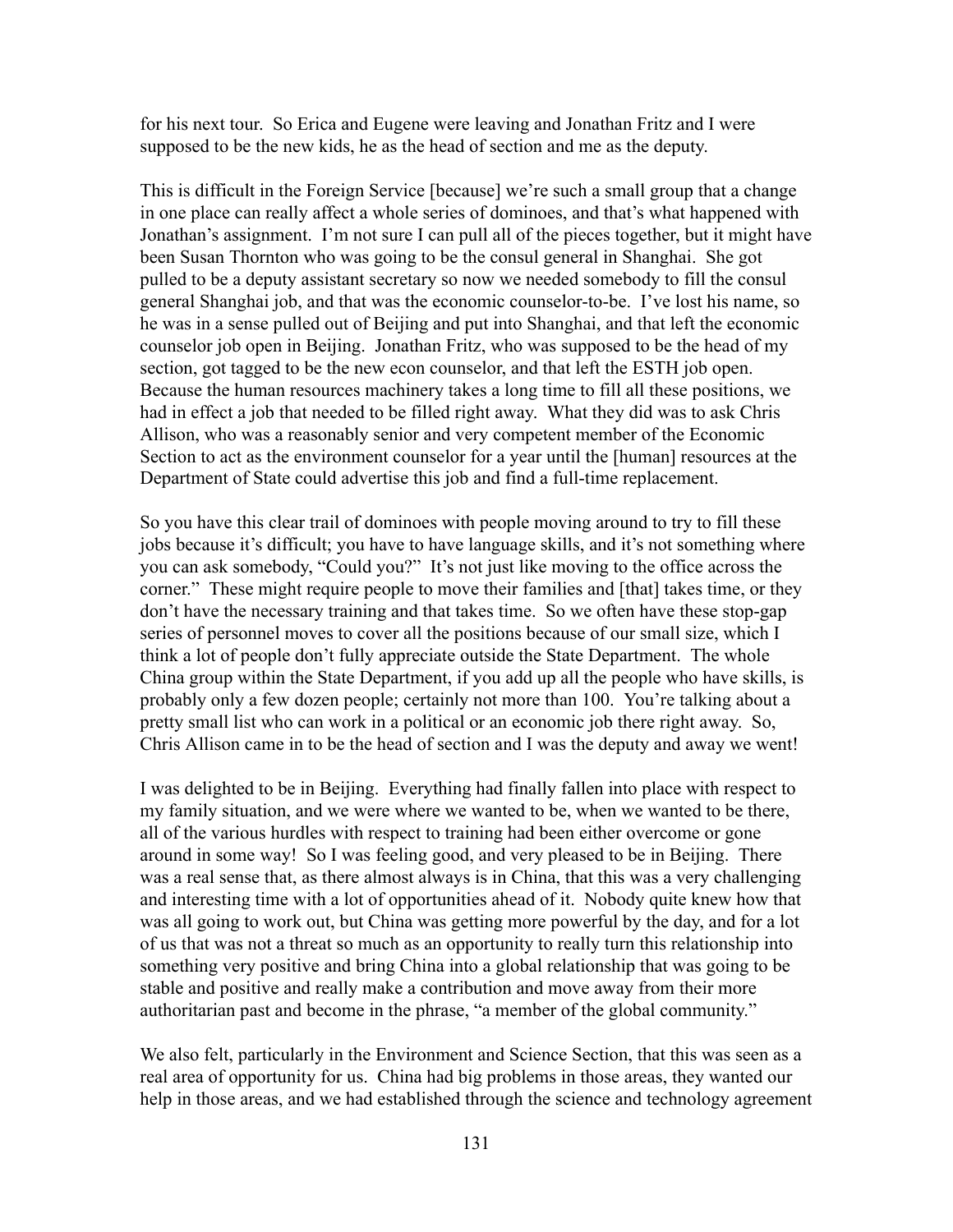between the two countries, a long track record of working together. So everything was very exciting.

We also were in the Obama administration, so this was the first of our big issues that we were working on over the course of years, and started to really come to a head, and that was climate change. We can talk about that in a little bit more detail. As I mentioned earlier, Erica's work on air pollution reporting was just an absolute pivotal part of not just the environment relationship, but our entire political relationship. Air pollution reporting was a huge breakthrough, in my opinion, a key piece of the whole relationship. So the air pollution reporting was important.

## *Q: When you say "air pollution reporting," is this an embassy report that's required by Congress, or required by some agreement, or what's the nature of it?*

WHITTLESEY: Sure, well we'll talk about that in detail, and then if you could remind me to get back to the last thing and that is Ebola. I think those were the three major issues—climate, air pollution, and Ebola. Let's talk about the air pollution issue in some depth because this was really—I'm groping for the right word—the centerpiece issue for the Environment Section. It started in a very modest way. I think sometimes folks don't realize how incremental diplomacy is, but this was a classic piece of incremental diplomacy. I can guarantee you that the people who started out with the first steps of that (air pollution reporting project) had absolutely no idea the way it was going to end up. They just had a short-term, small question in their minds that they wanted to solve, and that led to one thing, and that in turn led to other things, and over the course of years it mushroomed out.

The air pollution issue was started with a very basic question that ran smack up against the Chinese political culture, and that is, keeping information away from people. Everybody knew that Beijing had horrendous air pollution. There was a lady—I wish I could remember the name. I'll have to dig it out to give this person the credit that they are due for starting this process off. There was somebody who I think was a science fellow who was working in Beijing on a short-term basis. Not a career diplomat, but somebody who came over there who had some scientific training and a scientific approach to issues and worked in our Science Section, who came up with the question, "Well, what is the air quality here?" Nobody really knew.

## *Q: Now wait. Didn't the State Department periodically send somebody to take measurements at least for the purposes of determining the differential for health?*

WHITTLESEY: Not that I'm aware of. It's not impossible that it was done, but I've never heard that. It's completely possible that it had gone without my attention and it was happening, that somebody would show up, but usually these things are pretty well-known. You're going back now into the 1990s and we didn't have handheld monitors and things like that. The air pollution issue, in terms of its role in diplomacy and foreign affairs, had not really taken hold. The United States had been dealing with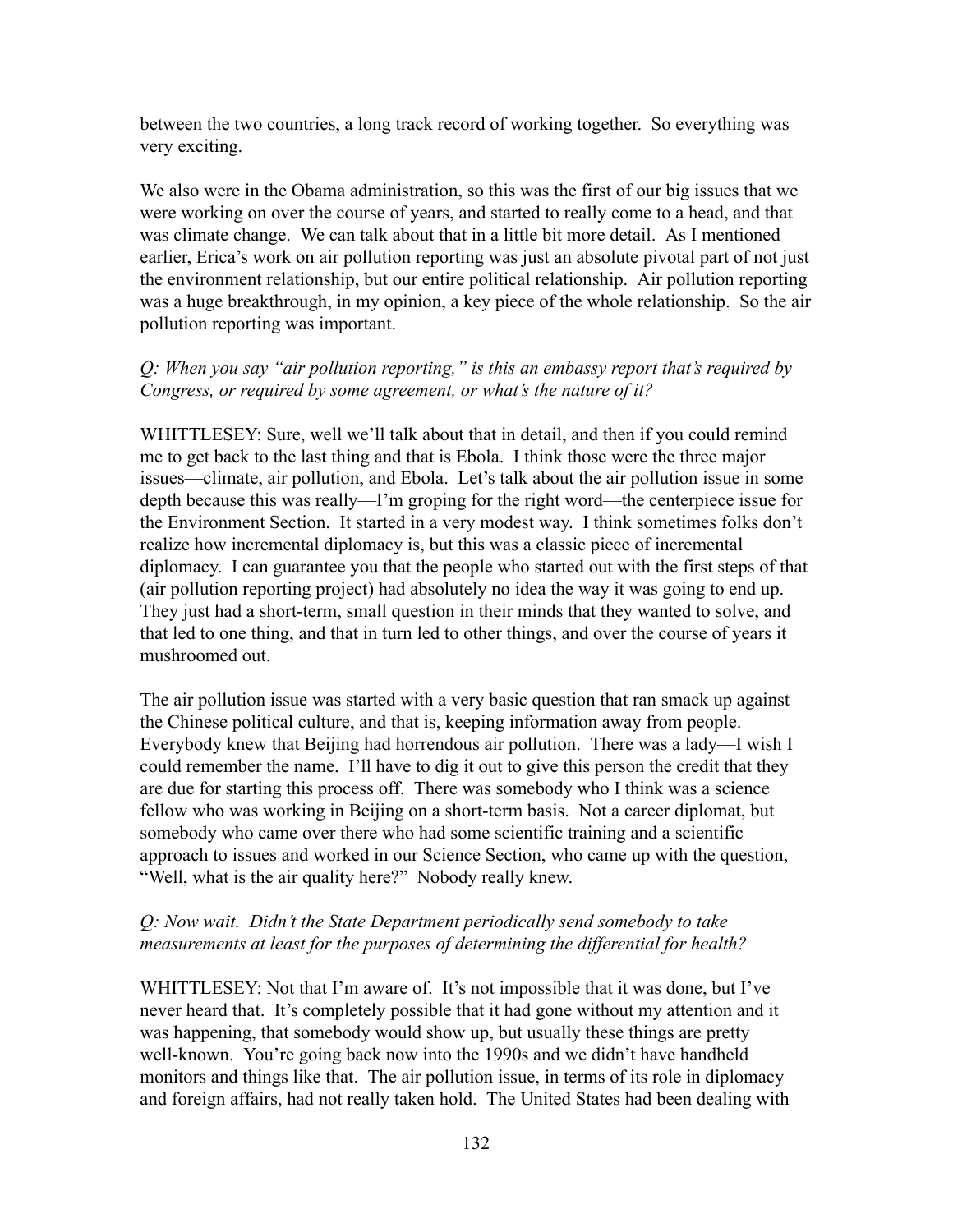air pollution domestically for decades but the thought that this was an opportunity for diplomacy I don't think took off until the Beijing air quality monitor really took root.

So it's not impossible that the Overseas Buildings Operations had dispatched somebody, but I doubt it because those are fairly sophisticated machines. It's not something they could carry in their handbag. It would require a lot of setup. It doesn't sound like the kind of thing we would do. It's also unlike water where you can get somebody to send you a jar of it and run it through a lab in Bethesda just as if you were in Beijing. Air has its own peculiar set of conditions that require careful analysis. I don't think those conditions really existed until we got the air quality monitor going there.

To resolve your comment, I'll end by saying, "I'm not sure." I had never heard that, but it's possible. Even if it was done it was not done on a long-term, steady basis that was good for anything more than feeding back to our human resources system for determining hardship. Somebody probably just said, "On a scale of 1 to 5, how's the air pollution?" It may have gotten to that point.

This scientist working in our Embassy Beijing said, "What is the air quality exactly?" The Chinese, even they may not have had a very good idea, because in Chinese political culture this would be something like lifting the tent flap to poke your nose underneath and see what's going on. That is not a recipe for a successful bureaucratic career in China. The idea that somebody was going to stand up and say, "Hey, why don't we just check what the air pollution is like in Beijing?" doesn't sound like the kind of thing they did. So everybody would have been in favor of studiously ignoring the air quality from the Chinese side. Even if they had data, which to me seems maybe possible but not likely, that was being closely held and no doubt massaged very carefully to provide a rosy picture of what was actually a very grim situation.

So this lady said, "Let's get an air quality monitor." I think it was Erica, but it may have been somebody else. I want to try to recognize the folks who did the good work up front and had the idea that this is how we do it. We found a small pot of money that the State Department offered that had to do with public diplomacy. This is one of these grab bags of funding. If it was a few hundred thousand dollars I would be astonished. The State Department is not a wealthy and well-funded organization with respect to these sorts of things, but they had a bit of money and somebody said, "Let's get some of that and buy an air quality monitor and start monitoring the air quality." I think that was as far as the person had thought it through. It wasn't like, "This is going to open the door and we're going to be able to have the following diplomatic engagements that we take the next step and publicize. I think it was just the germ of a question, "What is the air quality?"

[We] got a monitor; it was \$10-15,000, something like that. They set it up at Embassy Beijing and started checking the air quality. Once they had this information coming in—I don't know at what point they decided to start publicizing this, but let's give folks the benefit of the doubt and say, yes, they had thought that once they had the air quality information, they would publicize it. Because it was on the grounds that we have an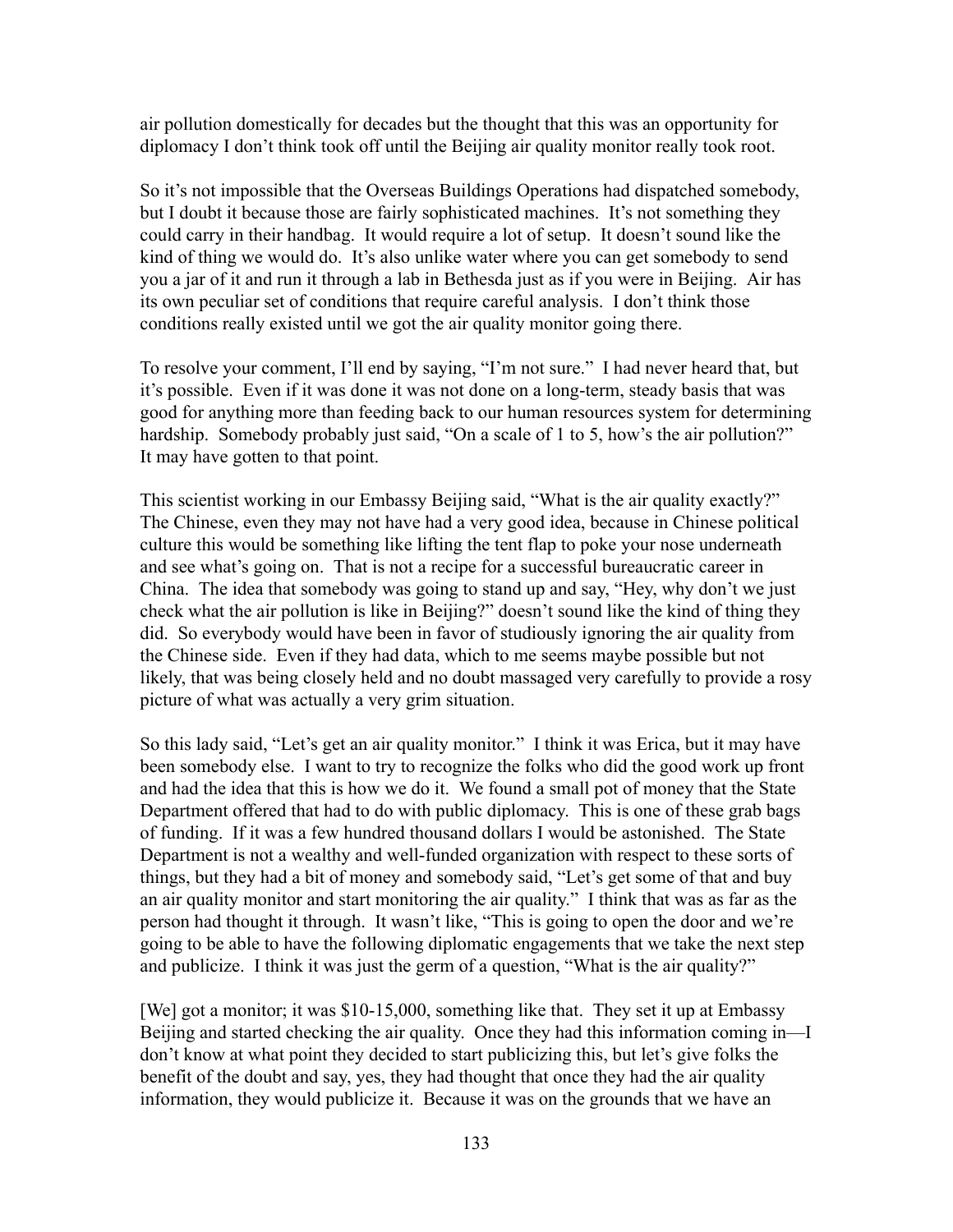obligation to inform our citizens living in Beijing of this health issue. So that was the first step; getting the air quality monitor and publicizing the data as a way to inform our citizens. This was the diplomatic foundation stone of the whole process. It was not done as a way to embarrass the Chinese by blowing the whistle on how terrible their air is. I don't think that was really the genus behind this idea. It was, "Let's find out what it was and tell you." So pretty straightforward.

In diplomatic terms I think that's an absolutely defensible position. We have an obligation to protect U.S. citizens. Everybody can understand that. We started, I think, with a very basic approach to this and putting information out by email or by Twitter at the beginning, and this caught on a little bit. All of a sudden this was—I think it's worth noting that the political atmosphere in China, while it may have been authoritarian, hadn't started really pulling in the social media toolkit that they have now where they have this gigantic security operation to monitor and squash anything they don't like. These two developments grew up together, the air quality monitoring and putting it on social media. Nobody really had a sense of how this was going to play out, but the basic fact that we reported air quality on a regular basis took hold, and it was certainly done by Twitter. There started to be people within the Chinese community who said, "Hold on a second! Why is the United States—?" They were positive about it, "Why do we have to depend on the U.S. embassy to hear about air quality data in our Chinese city?" So it was the government people who were unhappy. The average citizens were like, "Hey this is very useful! Why didn't we know this before?" The Chinese government is nothing if not attuned to its areas of deficiencies and when people start complaining about it, they pay a lot of attention.

The (Chinese) government is now in high dudgeon about this and saying, "It's not the role of a diplomatic mission to put this information out there." They were clearly unhappy and asked us on multiple occasions to stop. I'm getting this as lore, second- and third-hand information, but I think it makes sense that this is the way things developed. We're putting this information out and we are getting a bit of a following in the Chinese social media, which was just budding then. Probably Twitter was still possible to do back then. It became clear that this was an issue that had some traction with the Chinese public, and for very good reasons, for the same reasons that it has traction with us.

This went along for a while and frequently the Chinese complained about the air quality monitor. They asked us to stop. This went right to the top of the State Department and secretaries of state were involved with this, and stuck with us, and said, "No we're going to keep doing this. We are not going to stop, even if you ask us." That took some backbone and it was appreciated. I think it was a major step in our relationship and I'm glad we didn't fold under pressure because the Chinese government was clearly unhappy about it.

One of the major incidents of the whole process happened in a typically accidental way. This whole air quality monitoring and hooking it up to social media and tweeting the results every hour was very much an ad hoc process. It just hadn't been done before. It's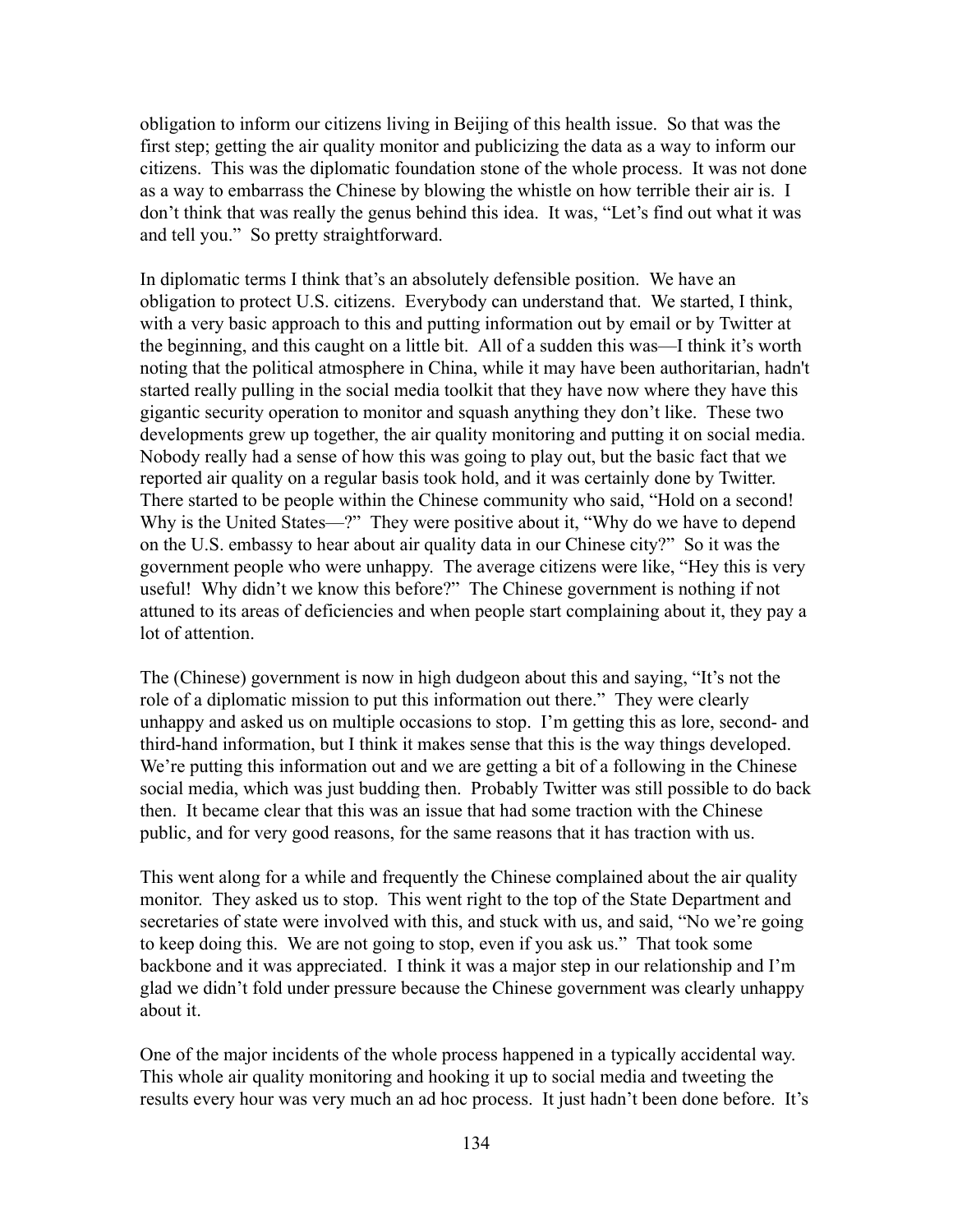also something the State Department as an organization is not particularly good at, even on a good day! Maintaining technical equipment is just not something that we do! It was all done in a, relatively speaking, very casual and ad hoc way by people who were figuring it out as they went along. It was a one-of-a-kind situation. I'm sure we were pressing people into service who were pretty new at what they were being asked to do, but they did their best. So you had this patchwork thing that developed over time.

I'm going to have to delve a little bit into the peculiarities of air quality information. EPA within the United States has the clear government lead on that information. (It is) something they do well and have done a lot of thinking on. They have the technical expertise. They came up with this set of gradations for public management of air-quality information. It was a green, orange, yellow, [and] red scenario, so people could quickly get a sense of, "What's the air quality today?" EPA had a difficult problem because of the multiple pollutants in smog. They have to come up with a way to compare. What if the nitrous oxide level is in this part of the scale and soot is in another part of the scale? Or particulate matter is where? And sulfur dioxide? So they came up with what amounts to a zero to 500 scale and they set off areas where they thought there was good air quality. Or this could be a problem for people who are sensitive to air pollution. Slightly higher—getting into an unhealthy range. Very unhealthy.

In a somewhat naïve way, they set an upper limit on just how bad air quality could be, which is essentially an artificial number because you're comparing all these different scales where you're taking a physical measurement and turning it into a scale number that just comes out with these healthy, unhealthy, very unhealthy ranges. So 500 was the top of the scale, and the idea was, "It's never going to be any worse than that." So that gives you an upper limit and lets you coordinate all your information. But they did call this like "beyond scale" or something along those lines. This was over the limit and it would just never occur.

Somebody—I don't think I've ever heard the name, but I could probably track him or her down if necessary—when they did the Twitter, they would figure out what the 0 to 500 value was and then print out the associated healthy, unhealthy, or unhealthy for sensitive groups, or very unhealthy. "Beyond index" was the term. The person had written the computer program that says, "If the 0 to 500 value is 150, print out 'unhealthy for sensitive groups." That's the message. Here's what it means for your health.

Apparently as a little joke to themselves, they said that if it goes over 500 it's "crazy bad!" This was just an innocent joke. You can see the computer programmer laughing to himself, putting it in as, "Nope, this is never going to happen." It's a comment, or it's not really working code. Of course, sometime later the next programmer came along and saw, "This was a comment?" So they made it live code and then one night the air quality index got above 500 and the Tweet goes out saying, "What's the air quality? It's 'crazy bad!'" This was completely unintentional and also flies in the face of everything EPA stands for, because they are nothing if not careful and meticulous and consistent and very staid. I mean this is their bread-and-butter reporting and they're very careful in how they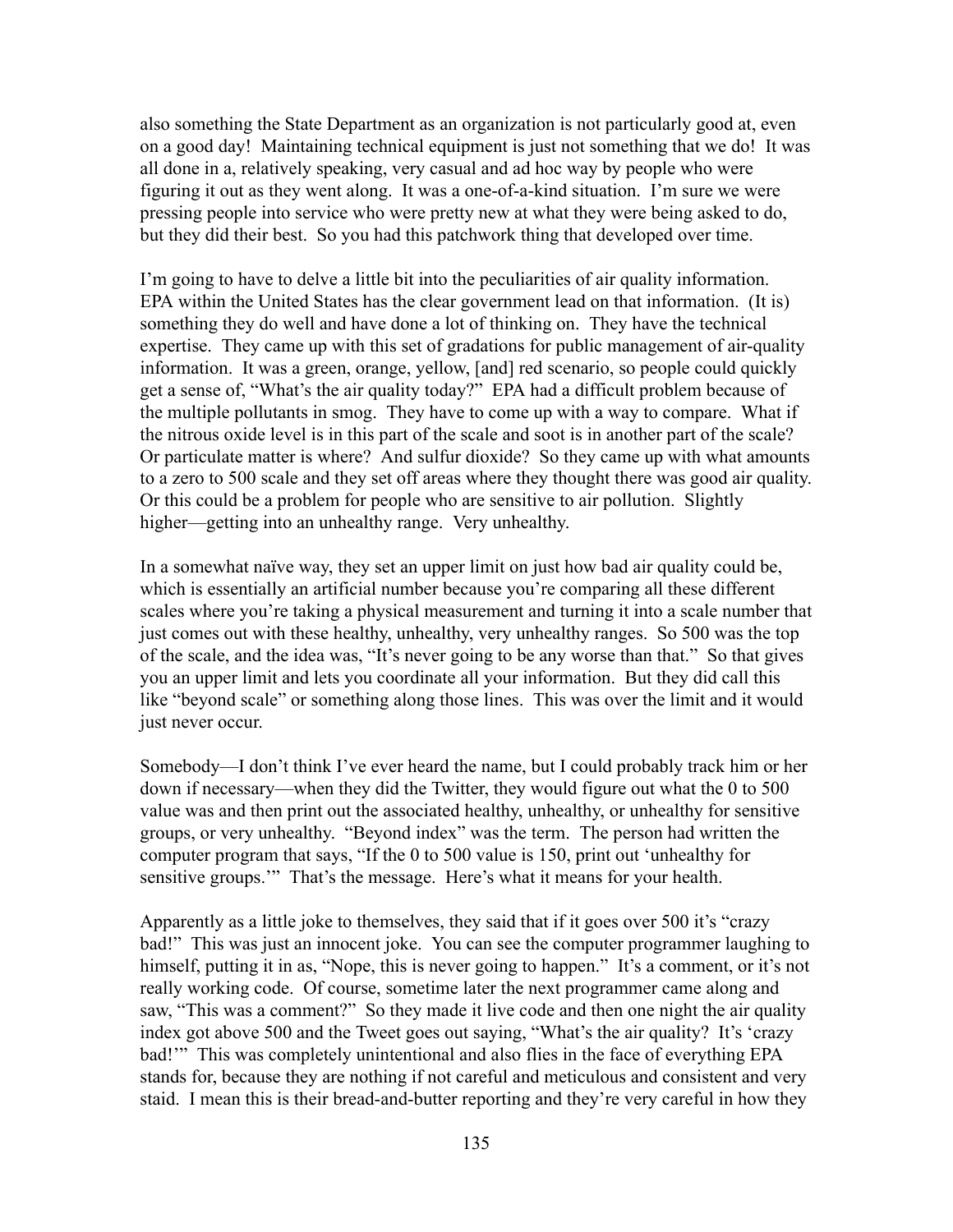manage it. The idea that this little joke would pop out on a U.S. government Twitter feed was shocking, not only to the Chinese, but also to the EPA.

So this thing got out there and the uproar from the Chinese was immediate. It entered into legend as "crazy bad" air. So we fixed the problem, "Sorry about that; it won't happen again. We'll just say 'Beyond Index'". But it did. In one of those social media moments, it just circled the globe within 20 minutes of being tweeted out. That was a major incident, but the air was in fact that bad. It was perhaps not the most professional way we could have made those observations, but it happened, and "crazy bad" was born.

I think the very beginnings of the air-quality monitor system were in 2007–2008, between my tours (in Beijing). When I left in 2004 there was none of this. When I came back in 2014, it was up and running. It started, I think, in 2007-2008 and gradually developed over time. We had established protocols for managing the system, having it repaired, and recording the information. Over time we had raised our game a little bit and gotten more organized about it, but it was still essentially a one-of-a-kind system. And I think, too, as sometimes happens with these issues, there is a part of the Chinese government that found this completely outrageous and they were furious and wanted it to stop. But there was also the part of the Chinese government where they said, "These guys have got something here. This is something we should be doing." The Chinese Environmental Ministry, which was not even a ministry when we began this process, but more the equivalent of a bureau, they started to build their own network, so this was a positive outcome. I think leading by example, we did it. It was just facts; here's what the air quality is.

#### *Q: Once we began to measure it and measure it over time, did that data get back to the Department for purposes of determining the health quality for American diplomats?*

WHITTLESEY: Ultimately, the answer is "Yes." I want to be frank and also fair to people. This was just completely new and because the air pollution in Beijing was so intense, it really was something qualitatively different from the air pollution in the United States. We would say that just for purposes of giving people an understanding of what it was like in Beijing, if you take the worst air quality in the United States, the average air quality in Beijing was multiple times as bad as it was in the worst place in the United States. People just weren't used to thinking about air quality like this. This is a classic example of why this international discussion on these issues is so important, because conditions outside the United States are often radically different than they are internally. These are conditions that you simply won't find in the United States but are easily found in other places. All of a sudden the medical people, who hadn't really been thinking about this, they were only there for a couple of years, and nobody told them to worry about it, I can't speak in any detail, but they finally grasped that this is something that is affecting the health of our people. Not just the U.S. citizens who lived there, who are a much more diffuse group and we don't have any immediate medical responsibility for, but when you're talking about diplomatic people, now all of a sudden it's "Hold on a second!" You're taking somebody who maybe has asthma, or bronchial problems...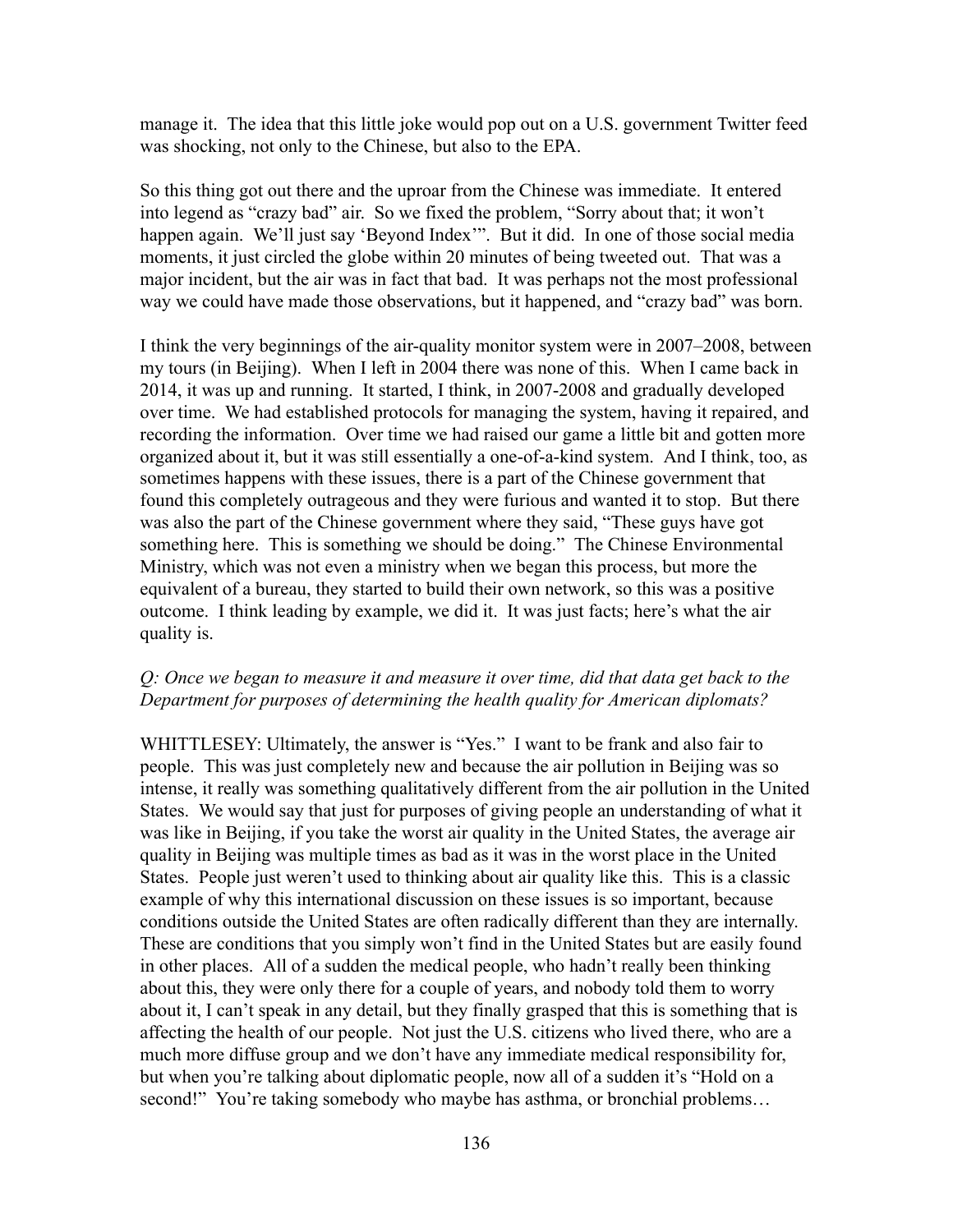## *Q: Or small children.*

WHITTLESEY: ...or lung problems, or COPD and you're putting them in an area with intense pollution. Let's just talk about this for a little bit. There were folks within the medical (staff), the inward-looking part of State MED who did start looking at this and got involved with the air pollution and took it on in a serious and institutional way. I'm sure we look at that with much more care and detail than even 20 years ago, where that would have been like, "What are you talking about? Danger comes from bullets, not from little bits of stuff floating around in the air."

#### *Q: Given that it did go on for a while, was it an object of interest for other posts to try?*

WHITTLESEY: Certainly, yes. I think there's a lot of human psychology in all of this; it won't surprise you. The Chinese certainly deserve all the scorn that they get for their horrible management of air pollution. It was just too tempting a target journalistically for people to ignore. You had this unpopular regime who took a lot of trouble to hassle journalists and make their lives difficult and be mean to them. And you have this problem with air pollution that affects everybody and that the Chinese were doing their best to cover up, ignore, and keep people from finding out about. Of course [for] the journalists, this was the goose that laid the golden egg right in front of them! This was the story they could go to over and over. It was just absolutely fascinating to read, and the Chinese certainly had dirty hands on this and deserved everything they got.

It became a media sensation because of the fact that you had all of these elements for a great story where you had a bad guy, you had a legitimate problem, and all the journalists. Because Beijing is a world capital, everybody was there. You had the *New York Times* and you had the *Washington Post*, plus every other journalist. I remember talking to—I don't remember where she was from, maybe one of the Nordic countries. This was years later. They started looking at air pollution as it affected their missions. I remember telling this person—She came in to talk to me and wanted to hear the history, what we did, and things like that. I said, in the context of diplomatic engagement on air pollution, you had in effect a perfect set of circumstances in Beijing because the U.S. embassy there gets a lot of attention. It's big, it's well funded, we had a lot of good reasons, both health-wise and for political purposes, for really taking on the air pollution issue. So in terms of how the embassy, and of course with our U.S. legal system, you can't put your employees, just from a human resources management perspective, into what amounts to an unsafe workplace. So they had some serious issues to work on.

All of that meant the U.S. embassy was capable of mounting a real response to the air pollution issue. It took a while to get there, and one of the key events here happened—I got there in 2014. I think it was in 2012 or 2013 and they had bad air pollution, which in Beijing tends to take place in the winter when you have people burning coal. Parts of China even now are still quite poor and use coal, or they have poor-quality fuel. They don't operate their air-filtration equipment on their scrubbers, their big smoke stacks, and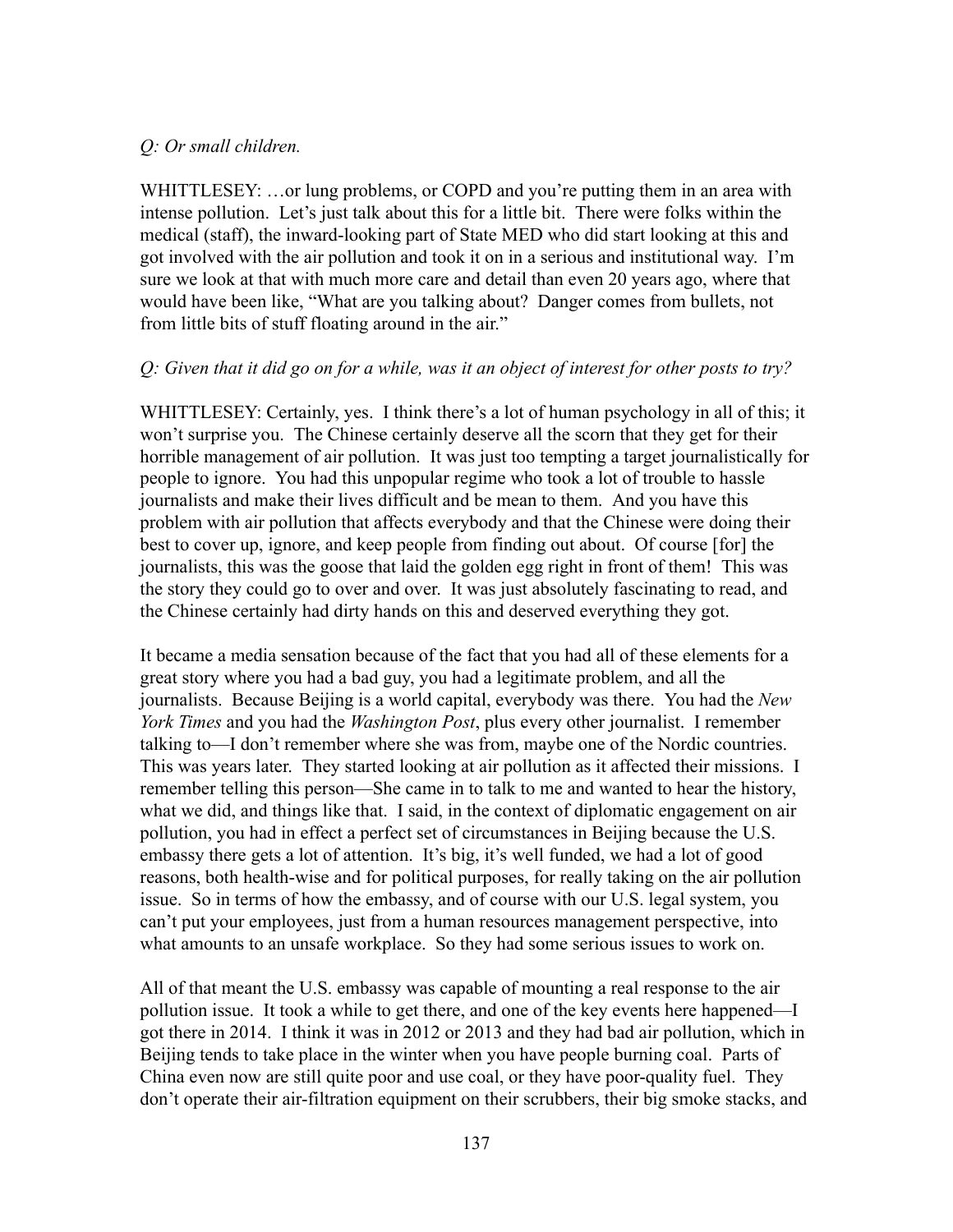so on and so forth. So the air pollution in the winter is when it's really bad. They had incidents, I think it was probably in January or February 2012. It could have been in 2013 where they had a very, very bad, not just a few hours, but several days' worth of just horrible air quality. You get the "beyond index" where it's so bad that EPA hadn't even come up with the terminology or the rules for reporting on it.

This was a bonafide crisis where it brought people, not only the Chinese, but the folks at the U.S. embassy into very clear awareness that they were at risk in some very serious ways for health damage. There was a lot of angst, a lot of concern, within the embassy community. I was not present for that but I have been told about the management of the embassy, the ambassador, and the Deputy Chief of Mission Dan Kritenbrink at that point, having a townhall meeting. It wasn't quite like a mob with pitchforks, but it was a very concerned and upset group of employees. This had nothing to do with the political situation; this had everything to do with, "We work in this place, and you're the boss. We have a problem. What are you doing about it?"

To the credit of the State Department and to Dan, they dealt with it in a serious way. We had, I think, quite a good air filtration system in the embassy. Fortunately the embassy was newly built there, built in time for the 2008 Olympics. People knew that the air quality in Beijing was bad so we had a good filtration system at the embassy, but now the question was, "What about our apartments?" and things like that. So the embassy started purchasing and distributing air filters for free so that people could run them at home to keep the air quality within their residences at an acceptable level. This was a serious investment. These were top-quality machines, plus all the procurement and maintenance that goes along with giving people a piece of equipment and something where filters need to be changed every so often.

We're now starting to look at the totality of somebody's life in Beijing, and "Okay, you're an employee. You're at the embassy for 9–5, five days a week, probably more than that, and the air quality is good within the building. We know that because we have a good filtration system, and now you have these good filters at home. If you run those (air filters), we have proven that they will (clean the air)." The embassy came up with a process for checking that and all the logistical ways that the State Department checks on things, and has to conform to this standard, and here's the way we test, and here's the machine that you use. People sometimes are unkind to bureaucracy, but this was one time where it worked for us.

Now you've got clean air at the chancery, the work building. You've got clean air at home. Most of the (international) schools in Beijing had high-quality air-filtration systems because they were not dumb and saw what was going on, and had the money. They invested in industrial-scale air-filtration systems.

One of the events that took place, which was an absolute sensation, again captured the moment, was when the International School of Beijing built a soft dome over its athletic field. When the air quality had reached a certain level the kids were banned from going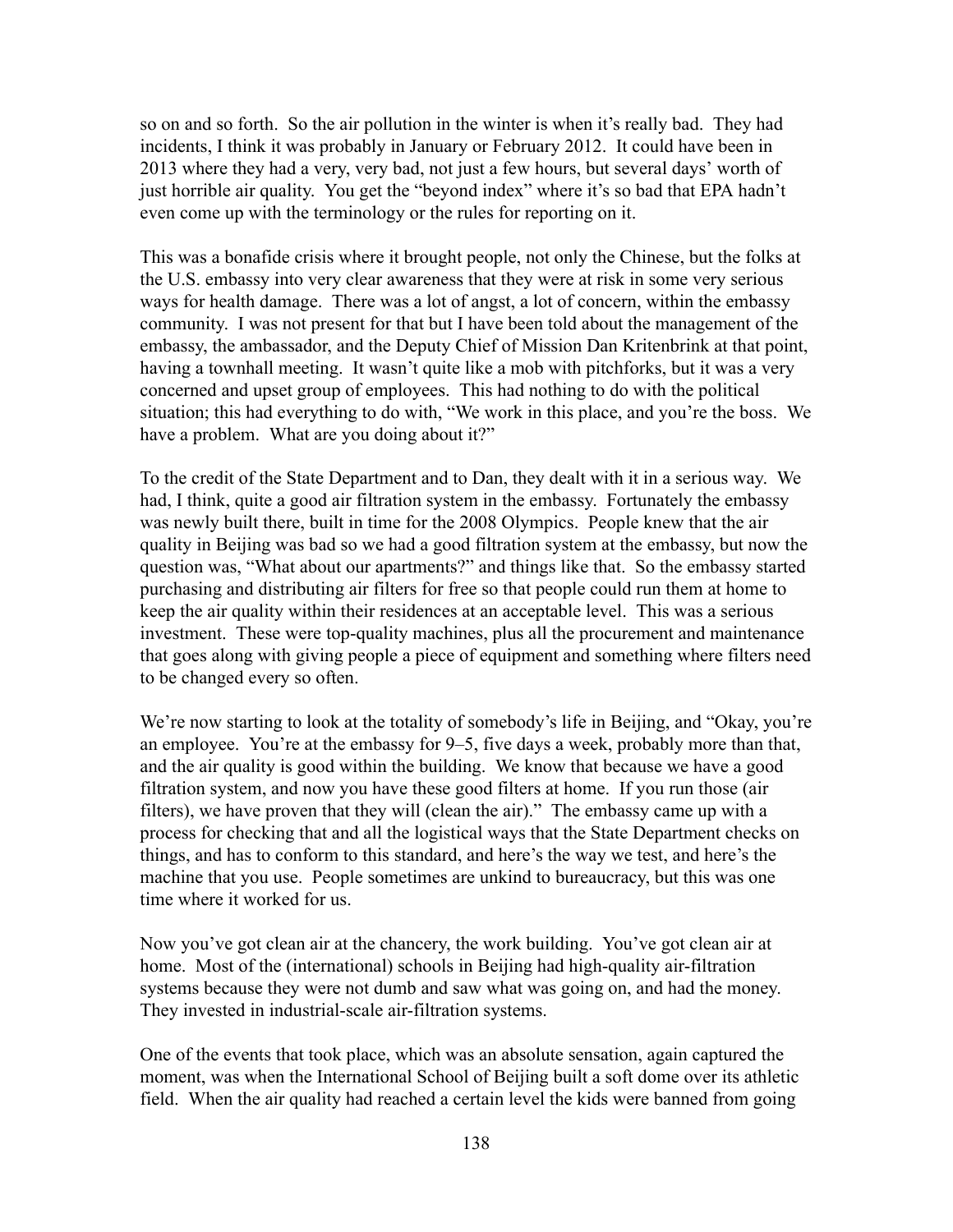outside. All of this worked off our air quality monitor. So when you get to 200 on the U.S. embassy air quality monitor, that's it (the end of the day) for outdoor athletics. These bubble-top athletic fields were a sensation and again captured that this is the world we live in these days. Things are so bad there that we're having to, in effect, breathe filtered air when kids go outside to play.

# *Q: Wow.*

*Q: Yes, go right ahead.*

WHITTLESEY: So the upshot of all of these individual events and the continuous reporting from the embassy was that this really broke open the air pollution issue in China with its specific connections with personal health. It also raised a lot of very troubling political questions for the Chinese about the relationship between their government and the people. "Wait a minute, guys, how come we're not hearing about this from you, and what are you doing about the pollution?"

Let's be completely clear here that the health ramifications of this are really horrendous, especially for somebody who lives and grows up in Beijing. Bad enough for us who were there for a couple of years, but if you're a child who is born up and just constantly battered by the Beijing air pollution, they have long-term, serious chronic impacts from the air pollution, which are non-trivial. Their lungs are smaller, they have higher rates of respiratory disease and heart attack, and cancer across the board. It has a number of serious health impacts, so this really cracked things open a bit, starting with our little air quality monitor and tweeting these things out like, "Crazy Bad." They had a cute name for our air pollution emergency in 2012. It might have been "Airmageddon," or something along those lines, which lent itself beautifully to social media and newspaper headlines and helped to bring it to everybody's attention. It just goes to show you the power of the media in all these things.

*Q: A very quick question, the actual beginning of the use of this piece of equipment started before you arrived.*

## WHITTLESEY: Yes.

## *Q: By the time you arrived, how long had it been in operation, more or less?*

WHITTLESEY: On a steady basis, I would say five or six years, so it was well established. This actually brings to mind one of the issues that I think I alluded to earlier about other places wanting these, and I have told you about Beijing being the laboratory for all this. But one of the issues that we faced, other folks started to say, "Wait a minute! We have air pollution here too!"

*Q: India's famous, and there are times even in Brazil when they're…*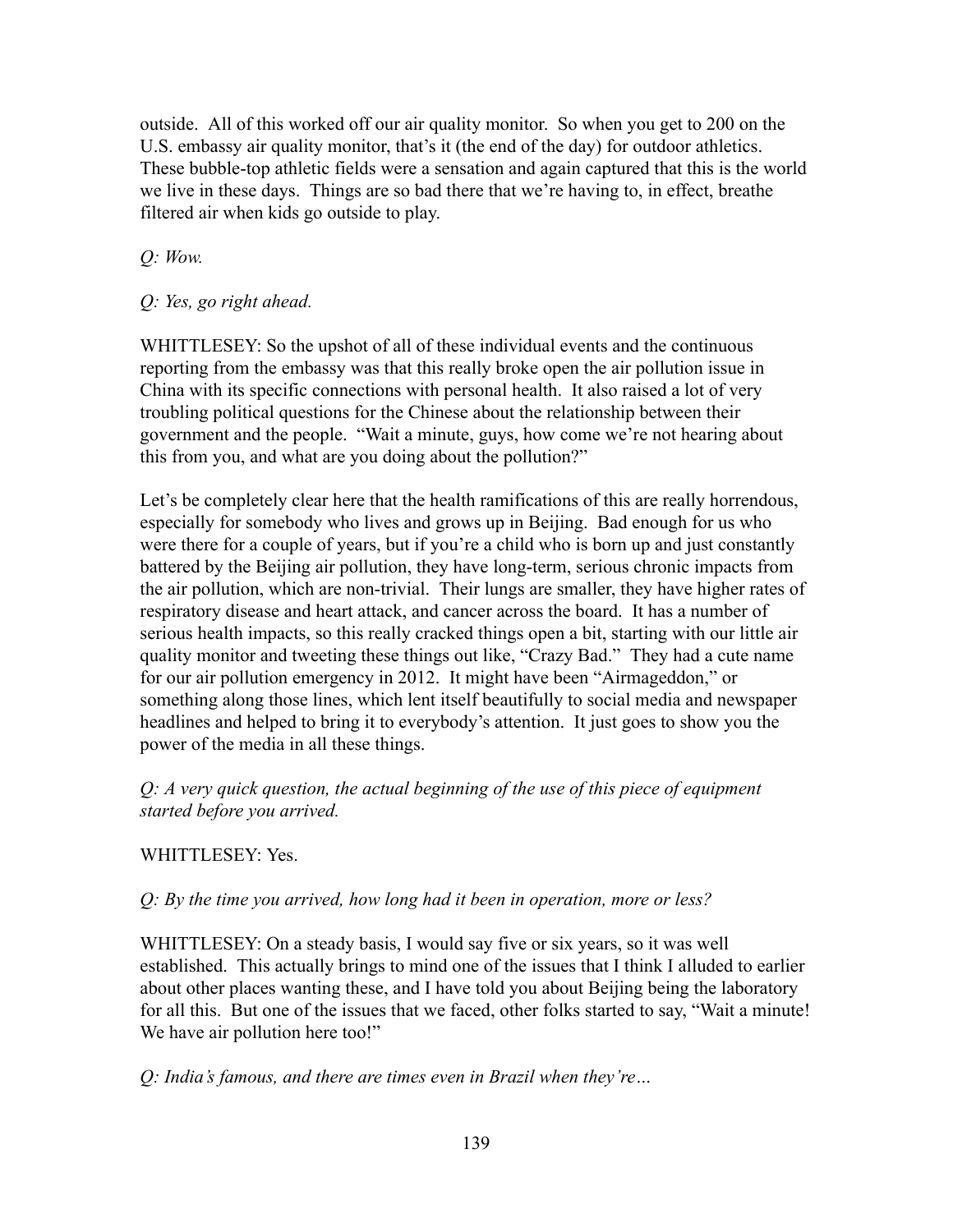WHITTLESEY: This is something I have not checked in on the current state of these things, but the State Department, to its credit, tried and I think successfully expanded the use of air quality monitors. We began with the other parts of Mission China, the consulates, so Guangzhou, Shanghai, Shenyang, and Chengdu, and eventually Wuhan. So, yes, there was an effort to expand the air quality monitor program. We were working with EPA on this because they really are the air quality professionals. We're just diplomats. We'll do what we're supposed to do here, just tell us how to handle this.

But the idea was that this would go beyond that and become a global thing. So another program now that's embedded within the State Department is the air quality monitoring systems. There were some interesting discussions about where we need air quality monitoring. These things are not trivial to manage. They're not super expensive, but there are some costs. They require maintenance, and people have to manage the information, etc.

A place where there's very good air quality doesn't really need it. Nor a place where you have a responsible, open government. Nobody is going to be questioning the air pollution in Oslo, or places that have well-funded and open governments. So you're looking for places that a) have a problem, and b) don't have the government's willingness. Sometimes it's not their willingness, but their technical ability. Again, they're not simple matters to manage, and there's some expertise that's needed. Some places want to do it; they just don't know how. That's just not available or they don't have the money.

There's a bunch of criteria that came up. I think if you go to the EPA air monitoring website you can find the international sites and our U.S. embassies at this point. As far as I'm aware, those are the official ones that the pollution information is displayed on the EPA's website.

Of course this was a tremendous point of pride for us, and this goes back to the work that Erica Thomas had done to develop all of the, not the technical standards, but just the management that these things need, the reporting on how it's done, and to make sure that it can hold up under the political pressure that we were seeing in China. When I came in, it was just at the front end of expanding the air quality monitoring system, so people were starting to ask, "Well, how do you guys do that?" We took another hard look at the way we managed the system, with the idea of coming up with a global standard that other embassies or consulates could apply if they needed to run an air quality monitoring system. So that was, of course, a real point of pride.

Embassy Beijing and Erica had really broken ground on this, and it was a completely new way—It was a huge diplomatic win for us, in addition to being a real help for people who were concerned about their health. We're talking about the embassy's reaction to having the terrible week or two of really bad air quality. This began to raise questions like, "What about wearing face masks? Is this something we should do?" This is just simply something people hadn't thought about before in terms of providing guidance. "Well,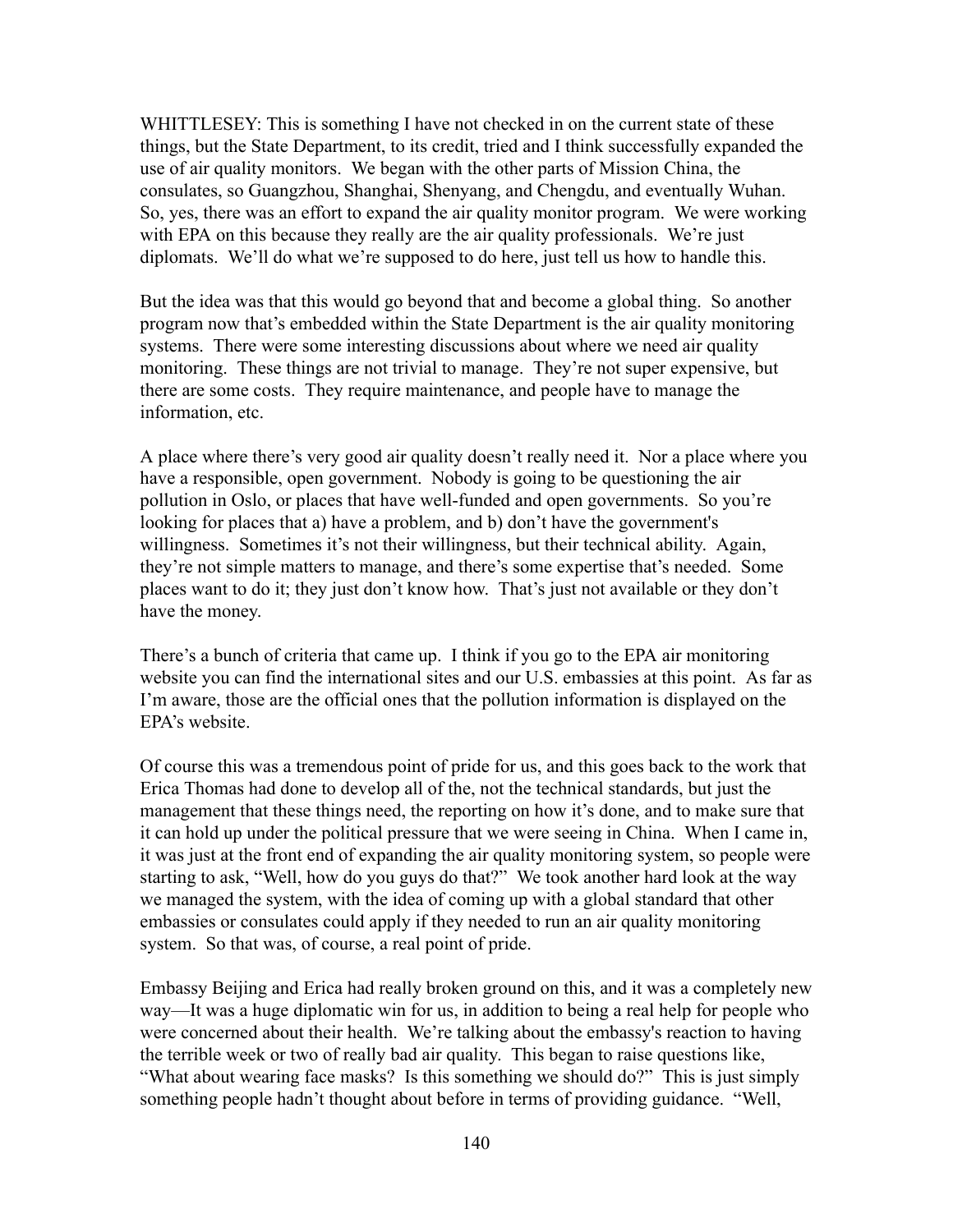what do we do? Does the embassy provide face masks? Should you bother? At what time? Who should wear them?" It gets quite complicated.

I remember talking to one of the embassy doctors, and this really flabbergasted me, because he had been involved in the discussions about air quality with respect to employees. We had two classes (of staff). You had ones who were permanent, or there for an assignment, so there for three years. You also had people coming in who were maybe for a meeting, for a couple of weeks, a few days. What do you tell them? Are there people who shouldn't be coming?

He did not break any medical confidences, but he did say there are people here who really shouldn't be in this high pollution. They've got a breathing problem or some other kind of medical issue that interacts with the high air pollution in a way that's potentially very bad. I said "Are they nuts? What are they doing here?" He said, "Beijing is seen as a place where you can get a promotion coming out of this. It's a career enhancing assignment, because it's in the center of all the action, busy and big. You get to know people, and your name gets around. So you have people who really want to come here." So they're actively trying to subvert the medical people who are telling them, "This pulmonary disease. You really should not be going to this high-pollution place." And they're, "Well, I'll get an exemption," or I'll do this, I'll do that, and they find a way to come. MED has its own set of problems. That really caught me by surprise.

I thought people should be begging for this information and saying, "Well, golly, if the air pollution is that bad in Beijing, I'll just find another assignment." We should set up guardrails on our assignment system, and if you have the following medical conditions, you're out. But we hadn't gotten to that point yet, and I guess MED doesn't have quite the bare-knuckle power to tell somebody, "You cannot go to this place. We are not going to let you do that." But I do think that people may be more responsible if their kids have asthma or something like that. They will decline an assignment there, not seek it voluntarily in order to protect the health of their children. You think they'd be that smart for themselves, but when it comes to their own health, people are a little less careful.

I remember a couple of things related to the air pollution issue. I tried to set a strict rule for our family that if the air pollution got to a certain level, we would wear face masks outside. Period.

# *Q: The masks themselves are not just the ones you might wear for a cold. They were much more serious to keep out the really polluting particulates, I imagine.*

WHITTLESEY: Yes, it's called an N95 style mask. It's the wealthy relative of your basic paper surgical mask. They are made a little bit more solid and made to capture the small particles that otherwise can literally get into your bloodstream. They're so small that they can cross the barrier in your lungs and get into your blood.

*Q: N?*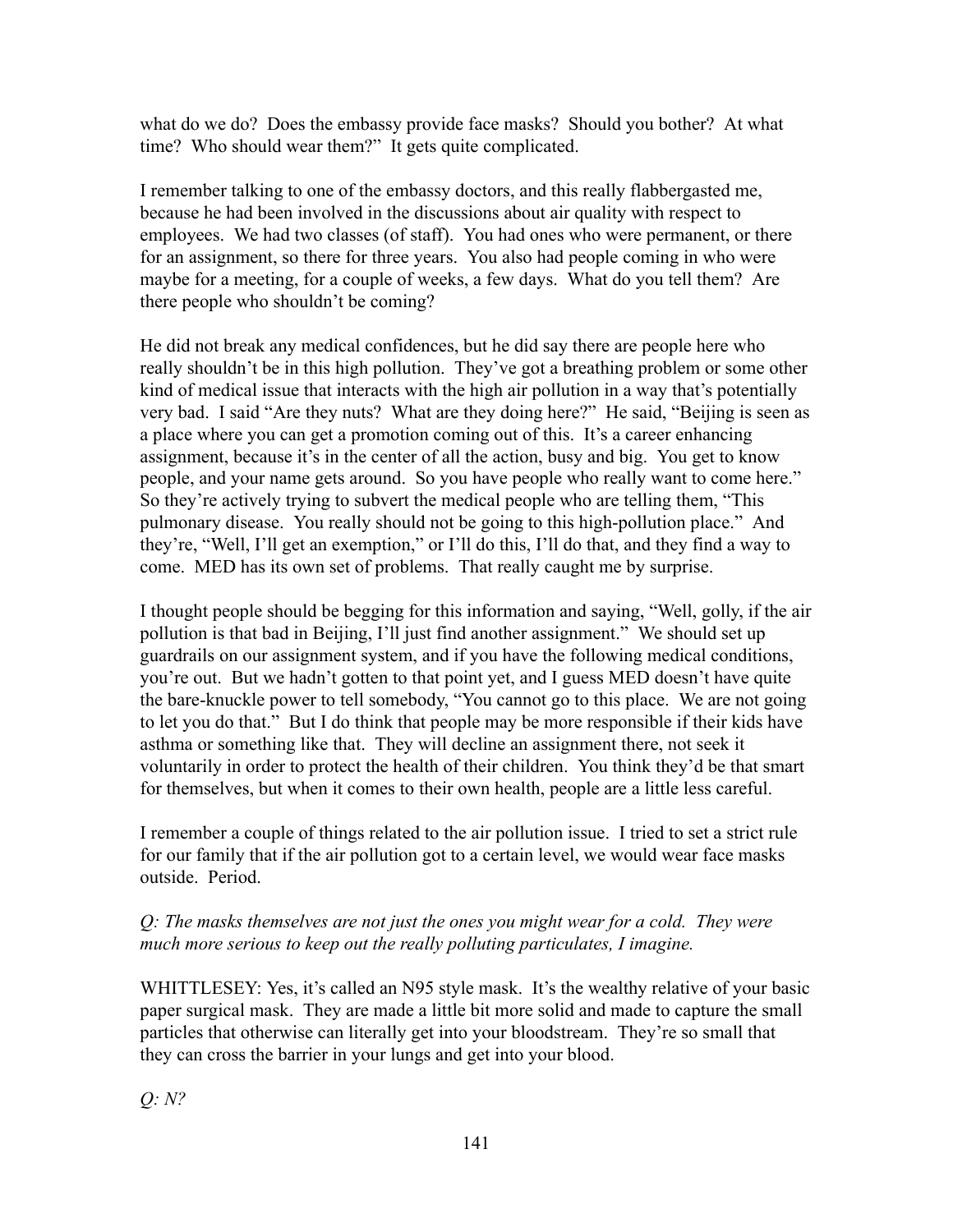WHITTLESEY: N95. I think it has to do with the percentage of a certain size particle that will get trapped. They're a standard item. You go to drugstores here and you ask for N95 masks, and you get 10 of them. They're not super expensive, a couple dollars apiece, something like that.

I remember riding the bus in (to the embassy) one day and one of my friends was taking their children into the embassy for a medical thing. They were both wearing masks, and I was thinking, "How odd it is to have this mask over your face!" I realized that as an adult you compensate automatically, but for a child, now they're unable to see the person's lips, the voice is somewhat muffled, the face is hidden behind this white mask, and so it's really an odd condition. You're a parent interacting with a child and they're both (distorted talking) covered behind their mask and you get this muffled sound. A bit weird.

So a lot of strange things start happening. You would check the air pollution the way you would check the weather. [You] look at it in the morning with the embassy's hourly distribution of the air quality information. This got modernized and put onto air quality apps that you could get on your phone. You'd just pull it up and see what it was like. You would check, "Oh, the air quality is 225 this morning. Let's put on masks when we go out."

It's just one of those new conditions, like the weather, whether it's raining or not. Now you're dealing with the air pollution. We would tell folks who were coming to be prepared for air quality issues. Because you live there, you get used to it a little bit, but somebody who's coming, it's a real shock to their system. They might be feeling dizzy or something like that. I don't recall any specific incidents where people got off the plane really and felt terrible, but different people have different reactions. You could hear people even around the embassy, "Well, the air has a particular smell today." Or they taste something in the back of their mouth, these types of things, so it was clearly evident.

The Chinese government, to their credit, the different camps within the Chinese government—There was certainly the environmental camp who said, "Hey we've got to start dealing with this in a responsible, mature way." They started building up their system of air quality monitors. I think this encapsulates the U.S.-China relationship. The working-level folks were very interested in talking to the EPA. "How do you do this? How do the systems work? What do you do with the data? What do you store? What do you throw away?"

Of course at the top level they were unwilling to show any kind of enthusiasm for working with us. Frustrating. I think that the pendulum has now swung in the direction of disengagement, which is a shame, but at the time there was, at a minimum, "Hey, we need to work with these guys because they know what they're doing. They've been doing this for 40 years. They've got a lot of it figured out. We've got to do in three years what took them 40. Let's get on with it. Let's bring the folks over and let's have a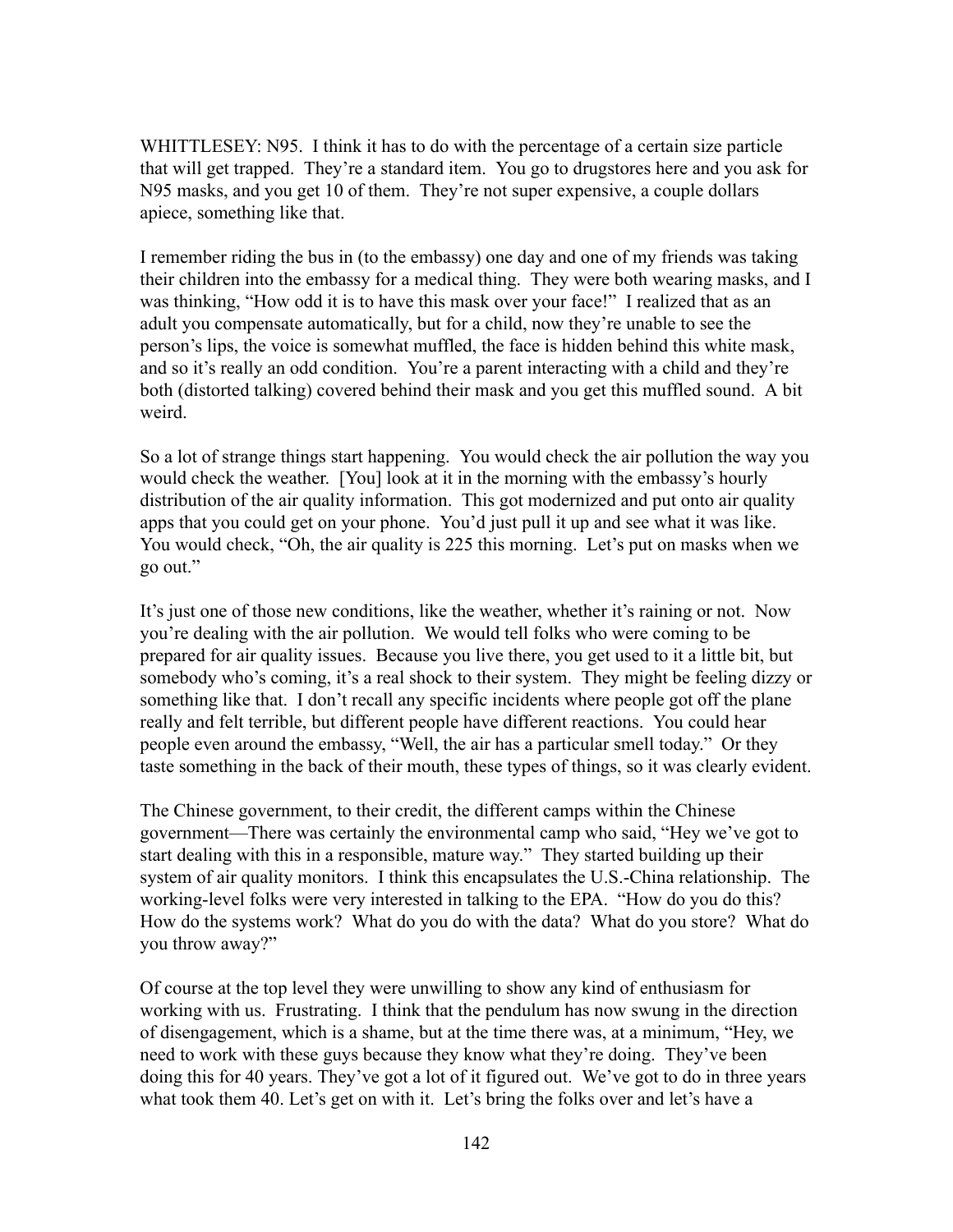discussion." I've been in the meetings where those kinds of conversations took place, and this would never make it into the newspapers, but with high-level Chinese officials from the environmental part of the government saying, "We need your help. We can't do all the things that you know how to do. Help us. This is important to us."

As is our style, we did work with them. So that was very positive. So we had this engagement with one part and then the other part of the Chinese government, which is the reactionary, "Don't do anything to make yourself look bad." We would see pictures of (Chinese) people putting fire hoses, spraying water down on the air quality monitors so that their readings would be minimized, or they would unplug them, and go offline. Or they would just go into good old-fashioned data manipulation, and fix things.

Erica Thomas had done—I think it was a little bit earlier in the process, and as you develop this scientific infrastructure for reporting air quality, it becomes more and more difficult to fake it. But in the old days it was relatively easy. They could just manipulate the numbers. Somebody sat down and counted up the days for what the Chinese report of their air quality was like over the course of a year, and there was this extraordinary number that fell just short of the real warning level of bad air quality. The actual value that would trigger the air quality, on their scale it would have been at 100. You have an air quality alert or something, or an air quality emergency, a huge number of days were at a level of 99 and literally none had the 100. Then a few out in the higher levels where it became difficult to fake and cover it up, but clearly trying in a dishonest way to manipulate their data and make themselves look better.

*Q: They were doing that back then. Now, in this day and age, given the greater sophistication with internet tools, I imagine it might be even easier to create false data or cast doubt on the data that have been for many, many years trustworthy.*

WHITTLESEY: I would say no.

## *Q: Ah. Okay.*

WHITTLESEY: I think there's a couple of factors that make it more and more difficult for them to really lie about the air quality. One is the advent of individual air quality monitors. People can buy things on the internet. It's the size of a small clock. They can put it on their bedside table. It tells them what the air quality is right there at that moment. They're not as sophisticated or quite as accurate as the big air quality monitors that we would use for professional purposes, but they're pretty darn good and would come close. So if the government monitor says, "It's a lovely day and the air quality is beautiful!" And your personal one, which you just got from Switzerland two weeks ago says, "Boy, the air quality is really awful today," that's not going to fly. So that's one reason why. In the old days there was just one air quality monitor for the whole city and everybody just looked at that number. Yes, that's relatively easy to fudge, but the more stuff you got going on, the tougher it is.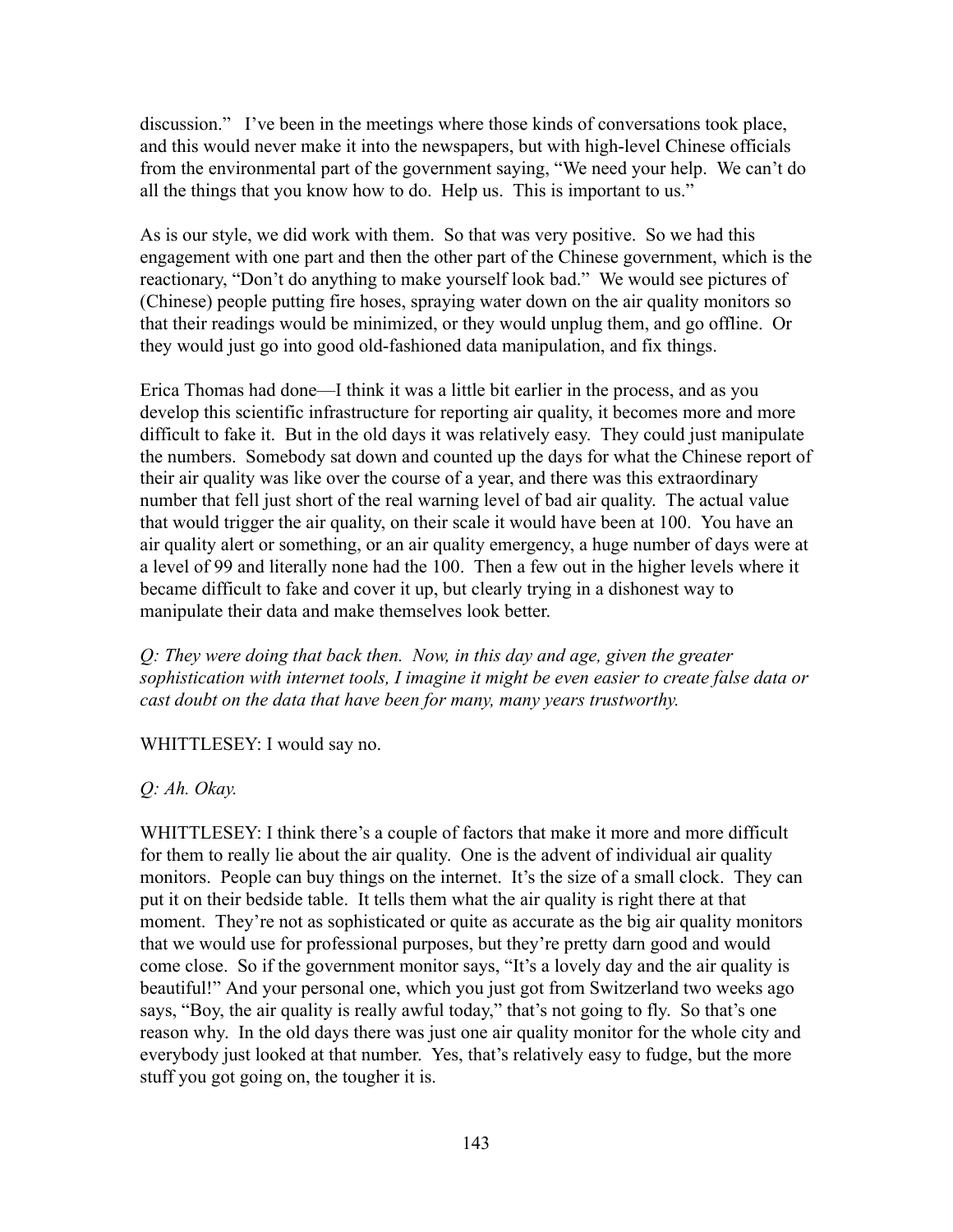The other factor—and this goes directly into Chinese politics—is the national environmental ministry set up its own network of monitors, specifically to avoid or to try to short circuit the process of local people lying about their air quality. So when we were doing a report about their national air quality monitoring system, we were going to visit one of their air quality monitors, and the national environment ministry literally put somebody on an airplane from Beijing with the keys to the little cubicle where the air quality equipment was. They were the sole proprietors of that monitor, and not about to let the local government folks get in there and have access to it.

#### *Q: Oh, wow.*

WHITTLESEY: This is one of those unfortunate aspects of Chinese political culture, that nobody wants to look bad, nobody wants to show that their air quality is poor. In their political culture, that's the local government in effect perceiving themselves as having complete ownership of that problem. Their solution is simply to cover up the problem, which is awful. But this is the way the Chinese government works. The local officials don't want to be seen as owning any portion of a problem. It's a longstanding tradition to bury bad news. This goes back millennia, not just air pollution, it's just the latest version of how this is done.

But now that you've got the national government running its own network, they have a tool with which they can call out the local government. "Your monitor, which is a mile and a half from ours, shows an air pollution level that's 50 percent less. You want to explain that to me? Let's talk about that." The national government is certainly capable of bringing down the hammer when they want to. This is a way to keep everybody honest. We had real friends inside the environmental community, not just the environment ministry, but the whole environmental community, who wanted to deal with this problem in their own way. They wanted to figure out what they had, real reporting, and they wanted to manage their air pollution in a serious way. So there was this, not a little battle. I guess this was a real battle, because you've got major economic stakes here, like, "Are you going to shut down this misbehaving cement plant that's going to put 5,000 people out of work if you have an air pollution emergency?" "Are you going to have an honest-to-god low-pollution vehicle, and air pollution monitoring in a legal system where you can't drive unless your vehicle is outfitted with the correct anti-pollution equipment?"

As the expression goes, a lot of people's "oxen get gored" in those situations. You have some very powerful interests, which are saying, "We don't want to have to put on the scrubbers in our cement factory smokestack. It cost us too much money. You, as the local party chairman, better tell the (Chinese) EPA to shut up and leave us alone so that we can just go our merry way." So you start to have all those issues, but clearly the issues are much more out in the open. The Chinese government's various mechanisms are coping with that. We had a similar air pollution emergency when I was there, and one of the things they did fairly early on was to implement an even-odd license plate system to try to manage air pollution of cars. The Chinese solution: Buy two cars! So you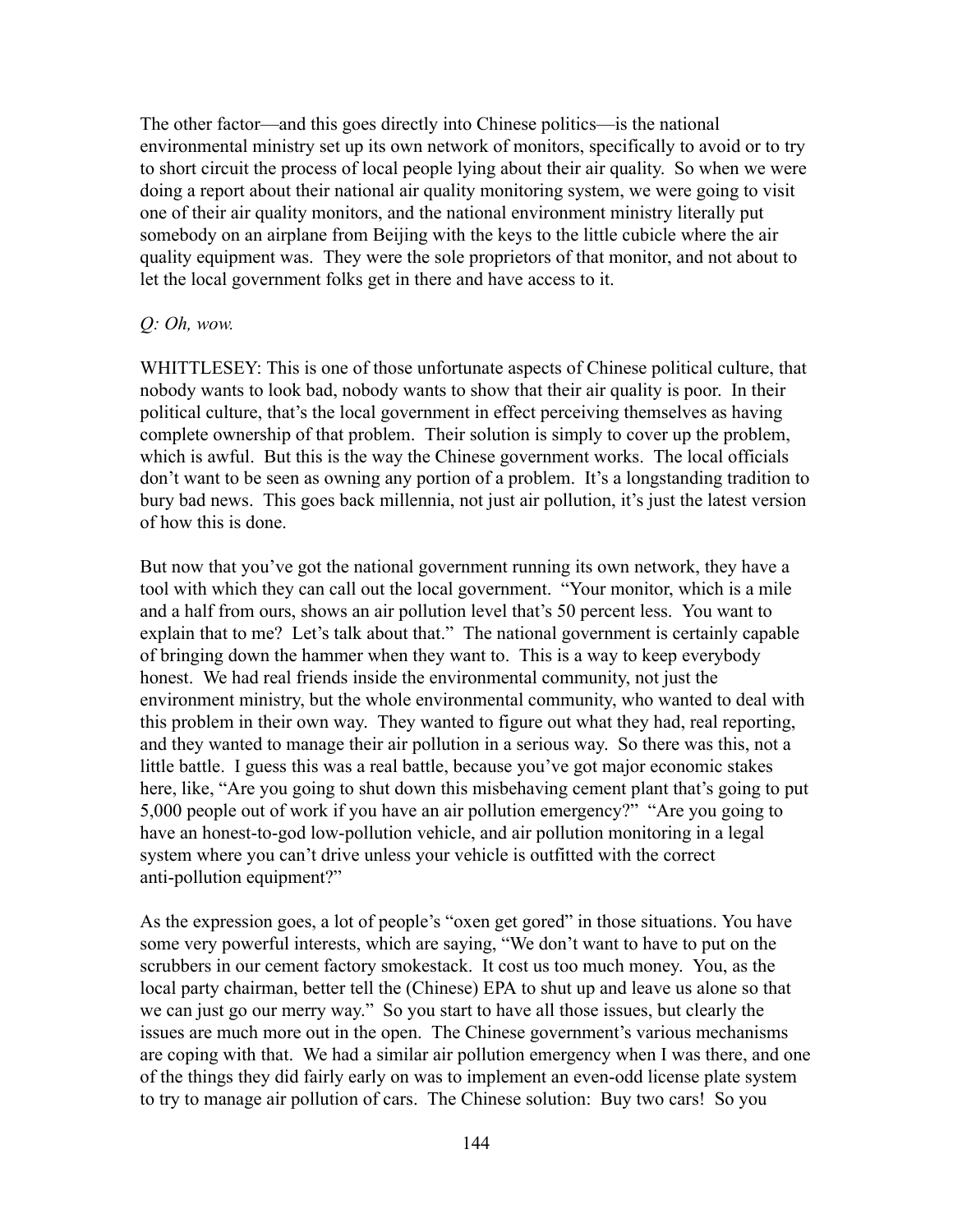always have one that had a license plate that would work for that day, stuff like that. China's a funny place in that they're a very serious group of folks, and when they try to deal with a problem, they're very comprehensive about it. They know what's going on. They work these things carefully and in detail and they look at the way other folks have done it. Their laws and standards are often quite good, but their problem is on the implementation side. It's not that they don't know what to do, or they don't know how to do it; it's that they won't do it.

You hear these stories of other pollution issues, where the environment ministry in most countries is usually pretty small and weak. We would hear stories of environmental officials showing up to inspect a factory or a manufacturing plant, and just getting roughed up by a gang of bullies from the place and getting tossed out on their ear! Or locked up in an office until their boss got onto somebody's boss and got on to the (Chinese) EPA people and said, "Pull those people out of there. We don't want them around!" So, really dramatic law-breaking. There's nothing fake about it. Although they were certainly capable of doing fake stuff as well. They knew that the environment people were coming to inspect, so they'd turn on the air scrubbers. They (officials) come, they measure. Oh everything's great. They leave. Air scrubbers go off. So the compliance network was one thing that the Chinese had real problems with. The U.S. EPA has been much more successful at getting American companies not just to do the right thing, but to do that voluntarily without having to have EPA put in a lot of costly inspections and things like that. They have this voluntary compliance.

There's no doubt there's some coercion behind that. The local factories in the United States know that if we get caught then it's really going to cost us. So it's not even worth the trouble; compliance is going to be easier. This is really where the U.S. model shines. Our combination of technical expertise and engagement with industry would come up [with] what would amount to reasonable ways to reduce pollution, but at the end of the day the companies know that if they don't comply, they can really get in deep trouble.

But the Chinese political and economic model is, "We just won't comply and we'll fix it politically without even trying to have a pretense of technical compliance. We will just call the local party secretary who's my brother in law. He'll take care of our problems."

I did want to mention one more thing about the air pollution, then I think we'll bring our conversation to a close for this week, if that's okay with you. Different air quality monitors work in different ways. The one we had in Beijing—I suppose there are bigger and more expensive ones—was a professional-quality machine. They're not huge. The whole package is about the size of a refrigerator. The actual working monitor is much smaller than that, a bread box size. This also may be something that by the time people are hearing this, these words will be completely outdated and (pollution monitoring) will be done through a different technology, but the one that we used literally pulled the air through a piece of white paper tape. You would get the actual physical smog being deposited on this white paper tape. The way it was measured, it would pull a very carefully calibrated amount of air through this tape for a very precise amount of time.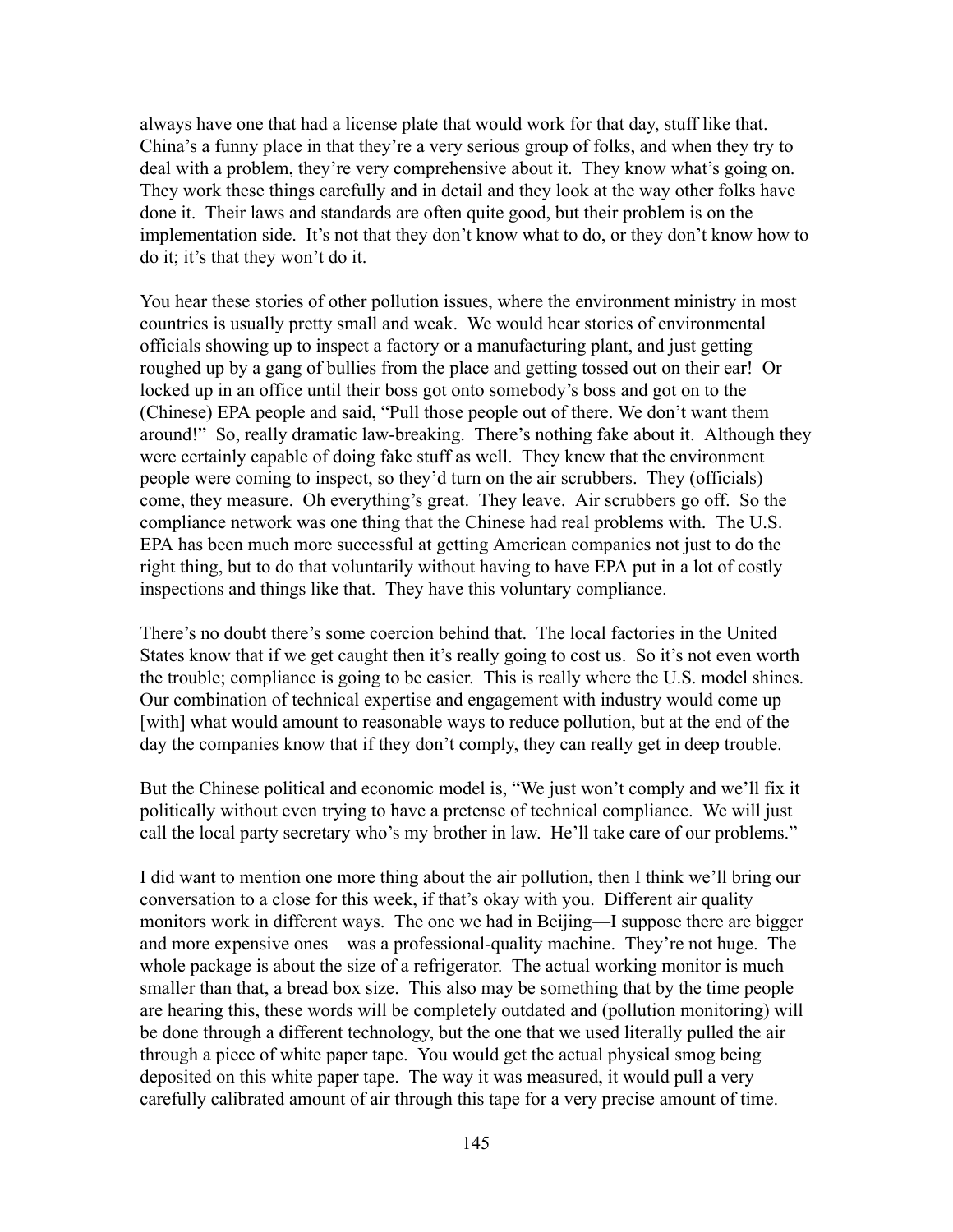Then it would pull it through what looked like a little circle about the size of a dime, it would pull that over half an inch, and see how dark it was; how much light would pass through.

The technical aspects of these go well beyond my capabilities, but this is basically how it works. It literally collects the smog on this dime sized circle, and then it figures out every hour how dark that (circle) is. Our monitor, which sat up on the roof of one of the embassy buildings, had this long roll of paper tape that would be fed through. Every once in a while, we would have the repair man go out, who worked for a Chinese company, and replace the paper tape; put in a new one and bring the old one out. But the reporting was all done electronically. As soon as the monitor pulled that thing out, 10 minutes past the hour, and read it, that (reading) got reported through electronic means, so instantaneously. The paper tape at that point was really unnecessary, it was superfluous. It only needed to be there for the hour that (the monitor) was pulling the pollution through and for the few seconds that it takes to determine the amount of pollution.

When we had briefings for visitors, I would hand people pieces of the paper tape. You have this long piece of tape; it's like a miniature roll of toilet paper. It's only about an inch wide and you can see these series of dots along it. I said, "This is actual Beijing air pollution." You could see it. If somebody had a roll where you pulled it out and you would be looking at 20 or 30 of these little circles, you could see the variation of the dark spot over here, "Hey, that's not too bad. It's a very light gray, not a bad day at all, or not a bad hour." I hoped that it was a fun thing for people, that I would just say, "This is your souvenir from Beijing. This is the real stuff. This isn't a printout. This is the smog that is coming into your lungs." People's psychology for you. Everybody knew about the air pollution in Beijing, and if we had clear air they'd be disappointed. It's like, "Oh, here's the Beijing smog!" "We can't throw this away! It's a beautiful clear day!" [Laughter] So that was funny.

We had been talking about the comparisons of Beijing and other cities, and you had mentioned India. This is one of the interesting things about Beijing in particular, and without going into a lot of details about it, sometimes the air pollution was horrible in Beijing, and sometimes it wasn't bad at all. People, of course, never heard about that! They expected it to be awful all the time, but it was just awful some of the time. It depended a lot on the weather, the seasons, things like that. Based on my limited knowledge, someplace like India has much more steady air pollution. Maybe the bad spots are not as bad as the worst in Beijing, but it also doesn't have the beautiful clear days that Beijing has once in a while.

And one of the things that I would always tell folks when we were talking about air pollution is that I think the psychological effects are just as strong as the physical effects. You would go through a time when it was gray and smoggy for maybe a week, ten days, wearing an air mask. Then one day, a front comes through, or the weather warms up for some reason, or the wind direction changes, and you have a beautiful clear day. You just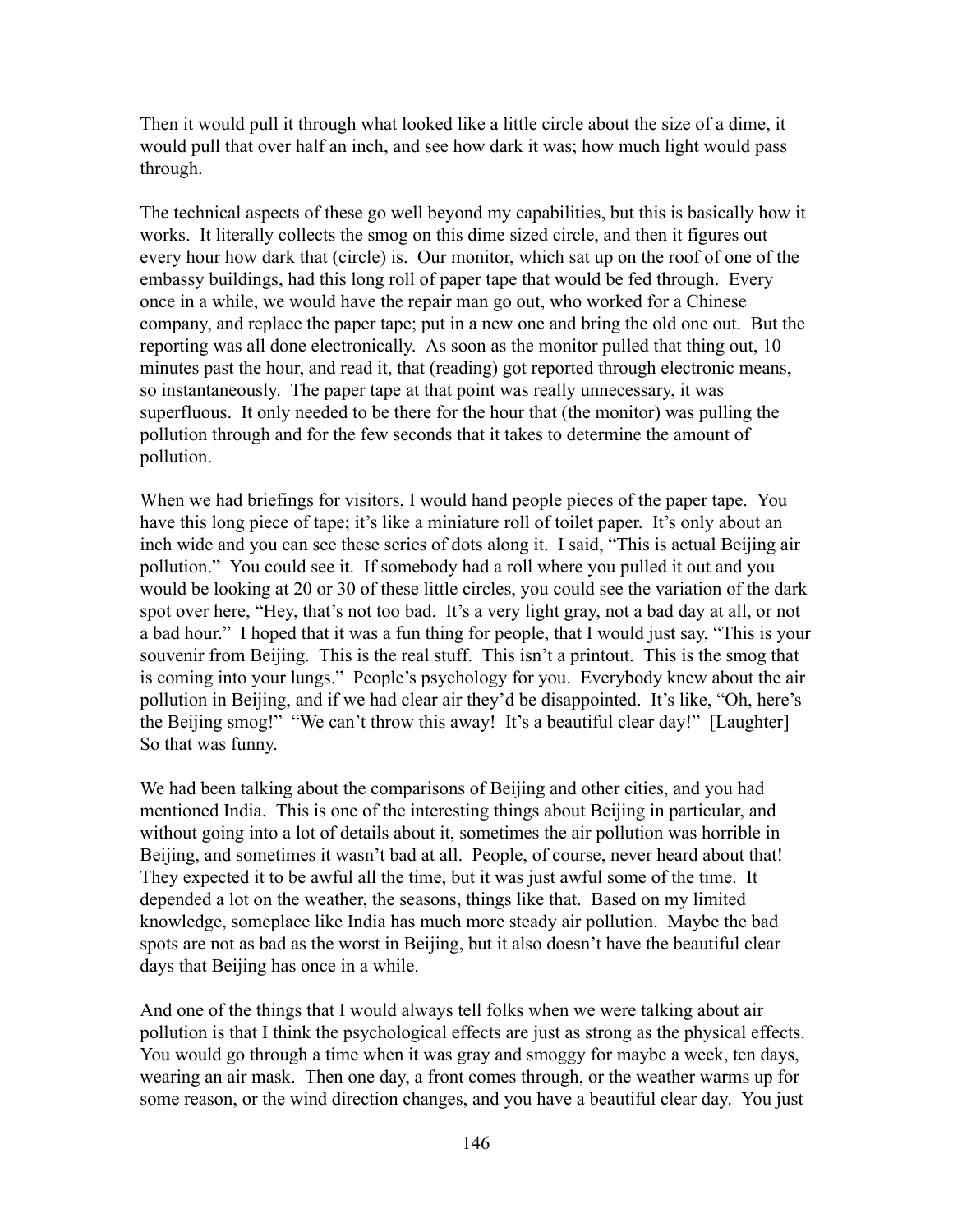feel elated and buoyant. if it comes back you're depressed and moping about. So you've got this real psychological effect, but it does go up and down. To have a few days off from it is great, and you don't have to wear a mask. But the places where you're hitting it all the time, I think, are much more difficult to deal with psychologically. That was part of the process of dealing with air pollution.

I think there was something else at the back of my mind about the air pollution in Beijing and living with it… Anyway, I think we handed people the little circles that showed what it was like. I remember one time because the air quality monitor was on the top of a gate house. It was near a little side street where a lot of embassy vehicles parked. One night one of those vehicles caught on fire and you could see the air pollution from the monitor, which was 100 yards away, just skyrocket to unbelievable levels instantly in the course of an hour. It was an absolute spike going straight up because it was downwind of this vehicle fire that was close by. These things do happen, but in general having steady readings.

You asked about the history of this, because this is really what (mattered). One of the keys to the whole project was having consistent, comparable, reliable data over a long period of time, and that was really one of our key contributions. That was something we took very, very seriously. As I said, at the beginning when we started this project, I think without really supporting it in a serious, institutional way, just sort of ad hoc that I described, it was fine. But as we went along, it became clear that we really had to do a much better job of providing regular institutional support and to protect the (monitor) from potential hacks and other tricks that the Chinese might be willing to take. This was something that I spent some time on. Some of the other folks in my office spent serious time thinking about it, because with our IT infrastructure at the embassy, we were very careful about allowing access to our computers. So all of the information reporting for the air quality monitor had to be kept separate from our regular IT infrastructure, the regular computer and communications things, and it was just a lot of trouble to manage. We had to rethink that and not only in the sense of having reliable IT but also we had to make it defensible in that we had to be able to maintain this under what would amount to an information attack from the Chinese government if they wanted to take us offline. I mean if there was a terrible incident and they wanted to stop our reporting for their own purposes, we wanted to prevent that. We wanted that consistent reporting that was reliable, and that was key to us. It took a lot of energy to figure out how to do that. Then State Department regulations were managing computer hardware and communications software and the whole mess is not something we're good at. But we're working on it.

So I think if we could end our discussion here that would be great.

## *Q: We're resuming with Jock Whittlesey as he's departing Beijing. It's 2017 that you're departing Beijing.*

WHITTLESEY: Yes. I guess that my pursuit for an assignment began probably in the fall of 2016 in the typical Foreign Service way. It was pretty clear to me at that point that I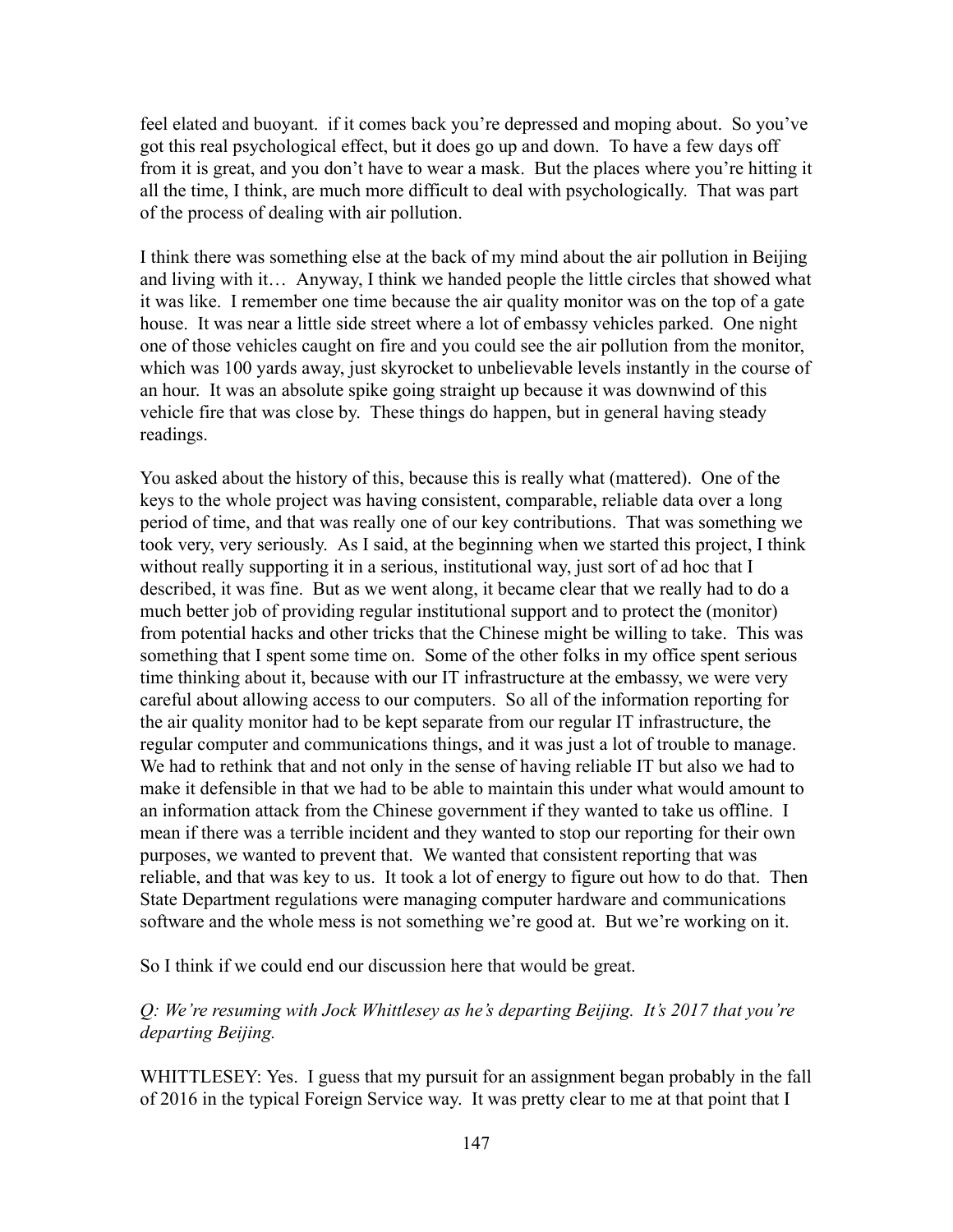would, as we say "tick out" of the Foreign Service in 2018 so I basically had a year from the middle of 2017 to the middle of 2018 where I could be useful and employed.

Q: *Now one second. You reached what grade at this point?*

WHITTLESEY: I was an [FS-]02.

*Q: So, you were an 02 and you were in the 02 grade for as long the Department says is permissible and you hadn't yet been promoted to 01. I just wanted to be sure that I…*

WHITTLESEY: In our typical fashion, I theoretically could have been promoted to [FS-]01 the day after I got back to Washington from my Beijing assignment. The promotion panel that met in the summer of 2017 was essentially deciding my fate in a formal way, but I think the die had been cast well before that. I didn't expect to be promoted and I thought it would not be appreciated by my colleagues if I bid on an overseas assignment and the first thing that happened when I showed up was, "Guess what, I did not get promoted. I've got to leave next summer." I didn't want to do that, so I was looking for something in Washington in the OES Bureau because I wanted to continue to have contacts in the environmental world because that was where I was heading once my State Department career ended.

So I asked around and found a friend of mine who worked in the office that deals with conservation issues and water. They were kind enough to help arrange, I think we call it a Y tour, just the letter Y. What that means is that it's in effect a handmade one-year assignment for some special purpose. It's not unknown to have those. I'm sure there's lots of them every year, but it fit my purposes just fine to come in where I could have a year in Washington. That also was very helpful to me because I wanted a year to start to get ready to be outside of the State Department, so that was extremely helpful to be in the Washington environment for my last year at State. All of that worked out.

At that point, my son had already been in college for a year so I didn't have any transition issues with him. He was fine, going into his second year of college, so my wife and I departed Beijing.

I guess this is actually a good time to release a little secret. This is like a mini scandal, or it could be perceived that way, but let me tell you the story anyway, because it's directly relevant to my work both in Beijing and on environmental issues.

When I was a lad, my first big overseas trip was to Hong Kong in 1980. During that trip I got myself a little ivory figurine that I had been carrying around the world and loved dearly. It was there with me in Beijing as I was working in the Environment Section, promoting U.S. policy to end ivory trading! To cut a long story short, I decided to throw it out because I simply could not take the risk (of being caught with it). You know the Chinese government would have loved nothing more than to find a U.S. (environmental) diplomat who had a nice ivory carving in his house. That was something I just could not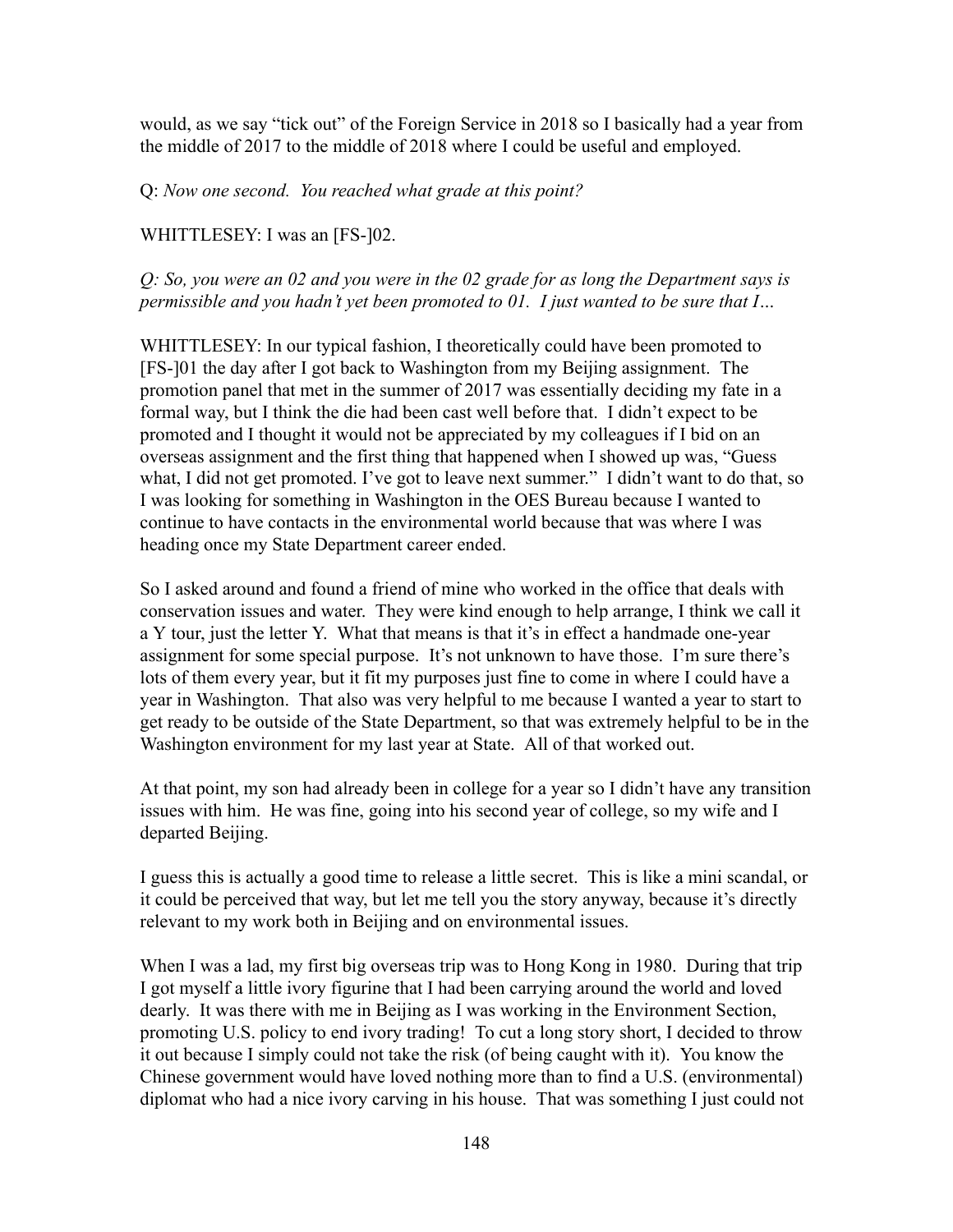entertain as a possibility. So not quite in the dead of night, I snuck it into a common trash can out at our housing and it's gone! So that was a sad part of our pack-out. I miss that poor little sleeping man greatly, but that was just something that had to be done so that I didn't put the State Department at any risk of myself and the embassy of looking foolish and hypocritical. Although I had had it for nearly 40 years, those sorts of explanations wouldn't have been too convincing to anybody, I think.

So we packed up. We already had a house in Washington, so that was also easy, and very helpful. That's a big part of it, and I'm sure it's much worse now where everything is interlinked with your cell phone, your emails, you have to talk to each other, you get confirmation codes and things like that. I didn't have a personal cell phone, but at that point I think it was not too difficult. At least I had the address. My wife and I knew where we were going and could make all the arrangements with our household goods and things. So that was very handy.

So, we packed up, sent our car back, and I started work in September 2017 in the OES Bureau. I knew a few of the folks in that particular office and around the building who had worked on environmental issues, so I was on comfortable turf. Pretty much as soon as I got there, I got this very official letter from Human Resources saying, "Sorry about that, but you've got a year to clear out (retire)."

I ended up working on what they called the Wildlife Team in that office, and our mandate was to gather information and generate policy related to wildlife trafficking, which is the illegal trade in living and dead animals around the world, animal parts such as ivory and things like that. We assembled a report about that, working with colleagues around the U.S. government and in the NGO sector. That was one part of it, but also anything we could do to understand the situation that wild animals were in around the world and to find ways to encourage their protection, so we had a vibrant natural sector that benefits not only the animals, but people as well. So that was my work for that year. I enjoyed that very much and was working with pretty good-sized NGOs on the international environment; NGOs like WWF and Nature Conservancy, and then some more specialized ones that deal with particular species, such as Panthera, which deals with the big cats. You get into working with these odd animals like pangolins, which not a lot of people have heard of, but are very heavily trafficked animals. There's a pangolin organization, it won't surprise you to know.

#### *Q: I'm sorry, what is a pangolin? I've never heard of it.*

WHITTLESEY: P-A-N-G-O-L-I-N. It's not unlike an armadillo. It's a small ground animal, and its claim to fame is it's covered with fairly hard scales and that's its defense. Unfortunately for the pangolin, Chinese folks have developed a hankering for the scales and some form of Chinese medicine that's supposed to be something good for you somehow. They are killed and their scales and their meat are trafficked in just enormous quantities, certainly more than the population can bear. They're becoming more and more threatened. It's a difficult scenario where they live in Africa and they are captured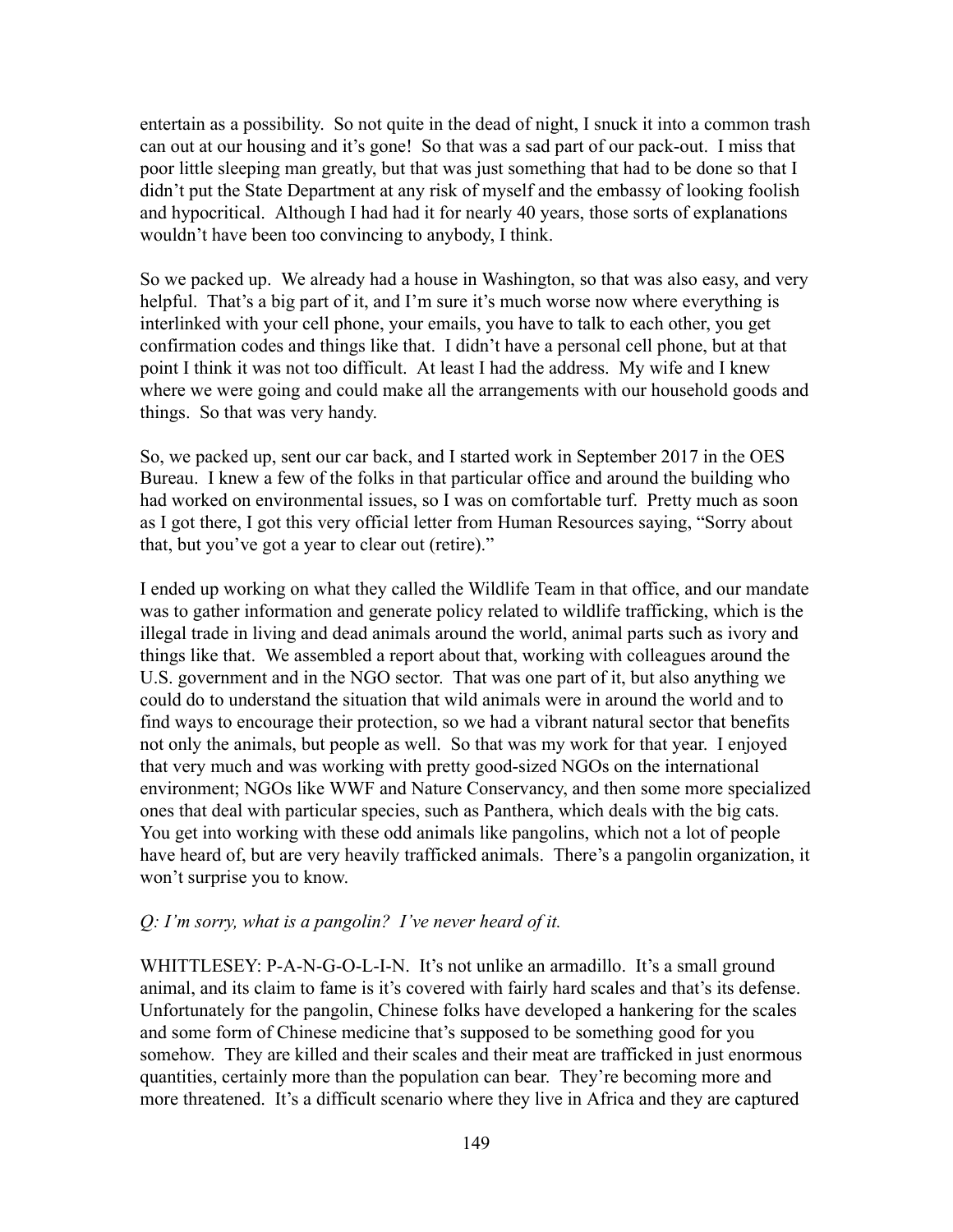and killed there, and their scales are sent up to China in vast quantities; tons, sometimes. For something about the size of a small dog, a ton of scales represents a lot of animals.

So there's a very sad side of working with wildlife, but the opportunity to try to do something positive for the animal kingdom is a great one. We worked on a wide variety of species, trying to develop policies that would lead to their protection. Another animal we worked with a lot was the snow leopard, a very beautiful and rare big cat that lives in—There's a bunch in the Asiatic mountains, so Mongolia, western China, some of the "Stans" have populations of snow leopards. We had an event to promote snow leopards and brought policy people, NGOs, and other interested parties together to talk about it. So this was the sort of thing I was working on. As I said, I really enjoyed the opportunity to work on wildlife issues and meeting folks around town who shared that interest, both professionally and personally.

You never quite know who you're going to run into, but the Humane Society turned out to be a big player in this. There's a group called IFAW, the International Fund for Animal Welfare. The Association of Zoos and Aquariums brings in folks like the San Diego Zoo, the Monterey Bay Aquarium, the New England Aquarium, and all of the big zoos and aquaria around the United States who play a big role in protecting and preserving wildlife. They had a very fun event that I attended at Capitol Hill, which they do every year where they bring live animals to let people look at all kinds of different things that are suitable—we always say—for that kind of a setting. They're not bringing tigers or anything in there, but somebody had a little crocodile and some birds. I've forgotten all of the individual animals that were there, but they really are extraordinary looking and just the opportunity to work in that setting was a lot of fun.

One other thing that I wanted to mention that I enjoyed a lot about that assignment. I was in a sense on my way out of the Department, so the good news was that I was not required to participate in management-type things which, had I been a regular working officer at that level, I would have been a deputy or a section head or something like that, where you're [processing] leave requests, putting people in for training, ordering supplies, all of that stuff. So my job was almost 100 percent focused on substance, which was great! We had interns and entry-level officers and it was fun to spend some time with them, to show them how the State Department works on these issues, and to acquaint them with the federal government from the inside. So that was good.

Of course we're working with other agencies, the Department of the Interior and the Fish and Wildlife Service. One of the issues that came up at that point had to do with wildlife trophies being imported to the United States and the role of big-game hunting. I think most folks would say that if something does not help the local people,. you're in trouble because they might for financial reasons be forced to support poaching or kill animals directly to support themselves. It's a very tough problem to resolve. You have folks who are living in these areas who are trying to survive as best they can. You don't want to see animals get killed, but sometimes the best solution might be to lose a few animals to hunters who bring in a significant amount of money from the hunters who pay big fees to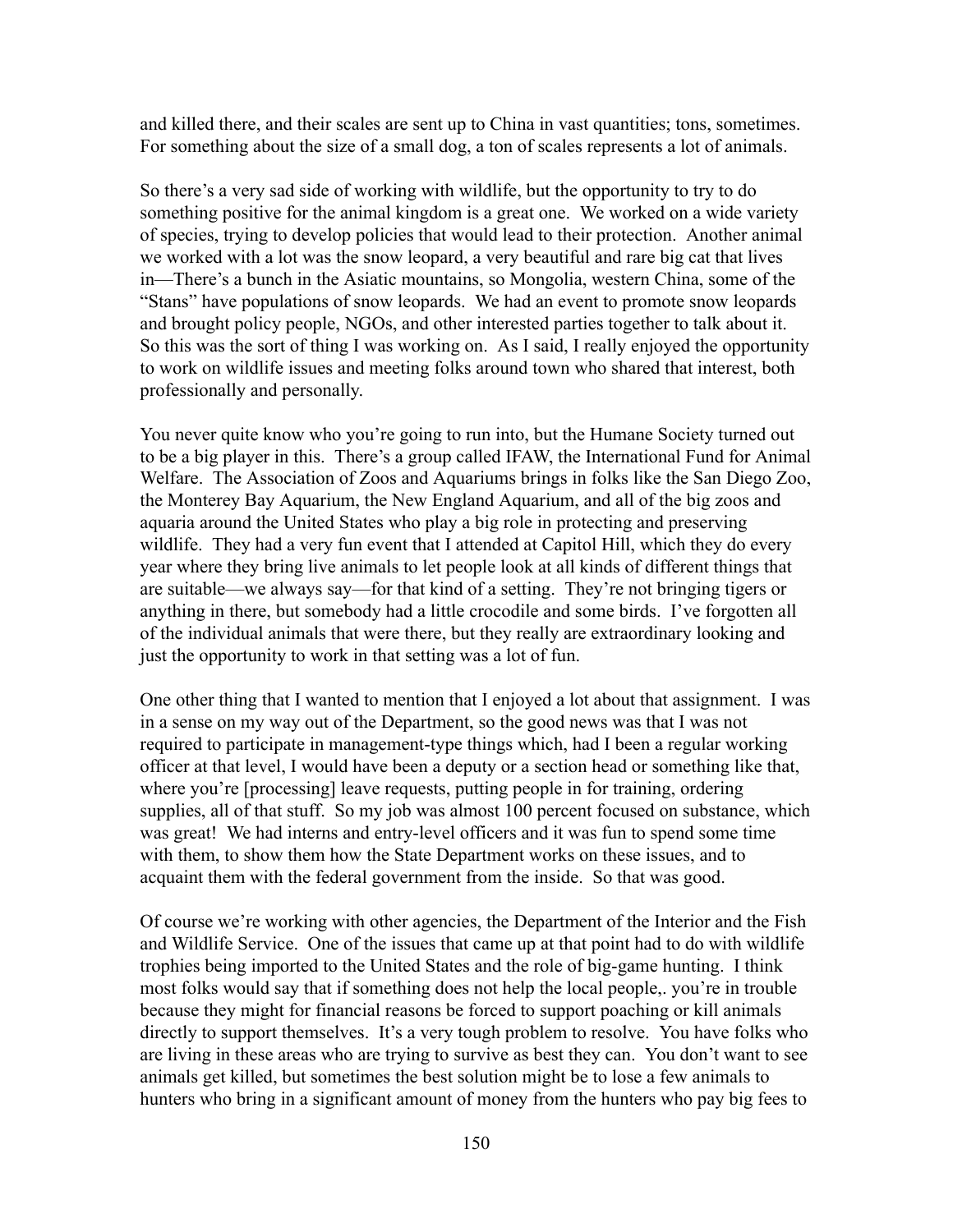go out and shoot these animals. Most of our time was spent on trying to support ways to reduce the trafficking of animals. That might be training for police forces, computer systems that allow folks to exchange information, or just bringing people together to talk about the problem, both the supply and the demand ends, so they have each other's cell phones and they can say, "Hey we're seeing this shipment coming to your country. Maybe you ought to take a look." You also have technical things. There are people who train dogs, like drug-sniffing dogs, to sniff out wildlife. They can be trained to identify ivory or other wildlife products by smell.

#### *Q: That's interesting.*

WHITTLESEY: There's all kinds of things going on. There are technology issues related to using drones, special cameras to detect poachers, and to support professionalizing the local park rangers. One of the most interesting groups I had the opportunity to hear from is a group called African Parks. They're basically a British-organized NGO that is there to help protect wild animals and wild places. They do it by coming in and running national parks in areas where the local government simply does not have the money or the technical capacity to operate these parks. They're still out there doing their thing, and they essentially offer, "If you let us come in, we'll take care of this problem for you. We will train the rangers and we'll bring them good equipment." In some of these places, it's literally getting the people paid and fed. Your guy's got some kind of muzzle-loading gun from a long time ago and the poachers have AK-47s. So some of those places are quite dangerous and more than a few rangers have been killed in confrontations with poachers. It's nice to have some training, some weapons that will work, and ammunition and radios. All of these things make a big difference.

So that's a little bit about the substance of my time there. My colleagues worked on the official report related to wildlife trafficking, which I will say has remained one of the few issues on Capitol Hill that really has true bipartisan support. It's hard to find somebody who's going to argue against protecting wild cats and beautiful animals in the wild. So this has also made it relatively enjoyable to work on because you don't have things that are poisoned in a partisan way.

I didn't testify myself, but went to listen to my colleagues testify to folks on Capitol Hill, which basically amounted to an information exchange with Capitol Hill staffers, or senators or congressmen, and describe what we do and (provide) information about the wildlife trafficking situation. They are seeking ways to help. So all of that was very good.

### *Q: Did you take part in any of the bilateral or multilateral meetings of some of these conventions, like CITES?*

WHITTLESEY: No. My boss, Christine Dawson, did some of that. CITES was handled by a colleague, Kristin Koyama. She was working with (U.S.) Fish and Wildlife. She was our official point of contact for CITES and would work on the documents, reading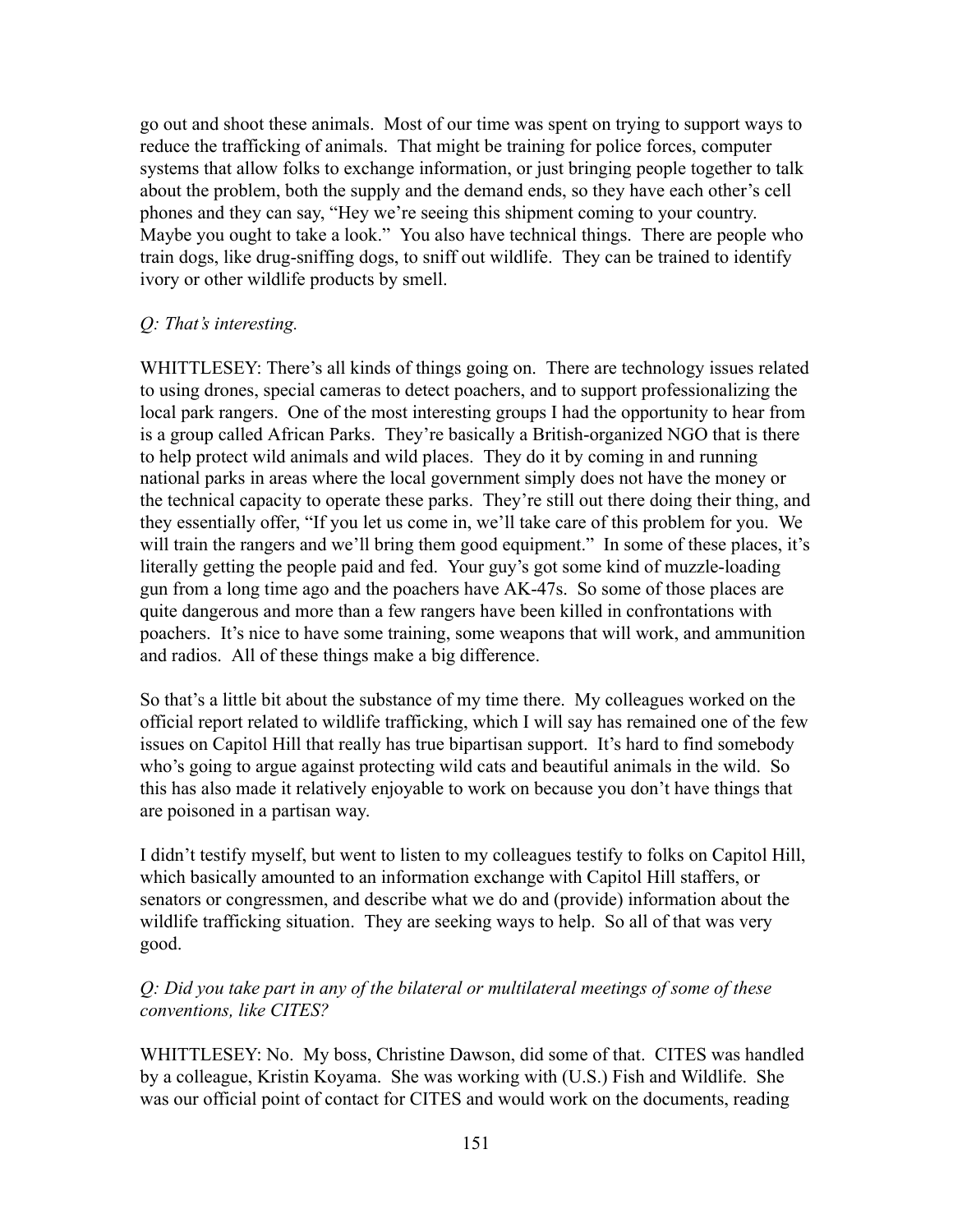reports, gathering information, and sharing that. I did not do that, but Kristin was a very able and effective person who filled that role beautifully.

As I said, when we started talking about this assignment the time table was clear. I had to be out of the Department, gone, badge turned in by the end of September 2018. The State Department has what they call a retirement course for the Foreign Service that runs two months. I knew that was going to be August and September 2018, and at the end of that, I was going to be out the door. It was very nice to have a clear time table with some transition period built into that. So I left the OES Bureau at the end of July and began the retirement course at the beginning of August. The August portion of that (course) was classroom-type information, literally at FSI where somebody would come in and talk about Medicare or all kinds of grim topics like managed care, what to do with your Thrift Savings Plan, or ideas for people about what am I going to do now? Or, here's what you need if you want to be a teacher, or if you want to open a restaurant, a little bit about running a small business, all these different options. It was quite an effective and useful course, I think, and really packed with a lot of information. Different people were going to take different things away from that, because some folks really have a pretty clear picture of what they want (to do in retirement). They may even already have a job or be close to it. The (instructors) make some effort to connect you with potential people who are interested in hiring Foreign Service Officers, and they let you work on your resume and other good life skills and teach you about LinkedIn. So that was useful.

Then September, essentially you're still getting paid for that last month, but you're not in class and you're free to go out and do job interviews and scout around for whatever you want to do when the time comes for you to leave the Department at the end of the month. So I did that and my wife joined me for large portions of the classroom stuff because it was very helpful for her to hear some of this, e.g. how you manage your finances, and health-related issues. Guess what! You're in your 60s now. It's not like being 28. Here's some things to keep an eye out for to keep your physical and psychological health. All of these types of things.

So that was it! In due course, the end of September rolled around. I don't remember what day, whether it was at the end of July when I got my retirement badge or at the end of September. It may have been at the end of September. That's one of the things that this retirement course does for you. I had filled out a form and so I had this knife edge experience where I was in the main HST building in Foggy Bottom with my regular State Department badge, which gives me essentially full access to the entire building without any trouble. It was a few days before my official retirement date. I went to the badging office to get my retiree badge. They take your picture, they give you a new badge, and take your old one (laughter). All of a sudden, once I went out the door, I had to go through security to come back inside. I was no longer welcome above the  $2<sup>nd</sup>$  floor. All of these little problems emerged and it was just this instantaneous and somewhat shocking transition from being part of the team to being something less than a full member of the State Department, simply because of the badge and what that gave me access to.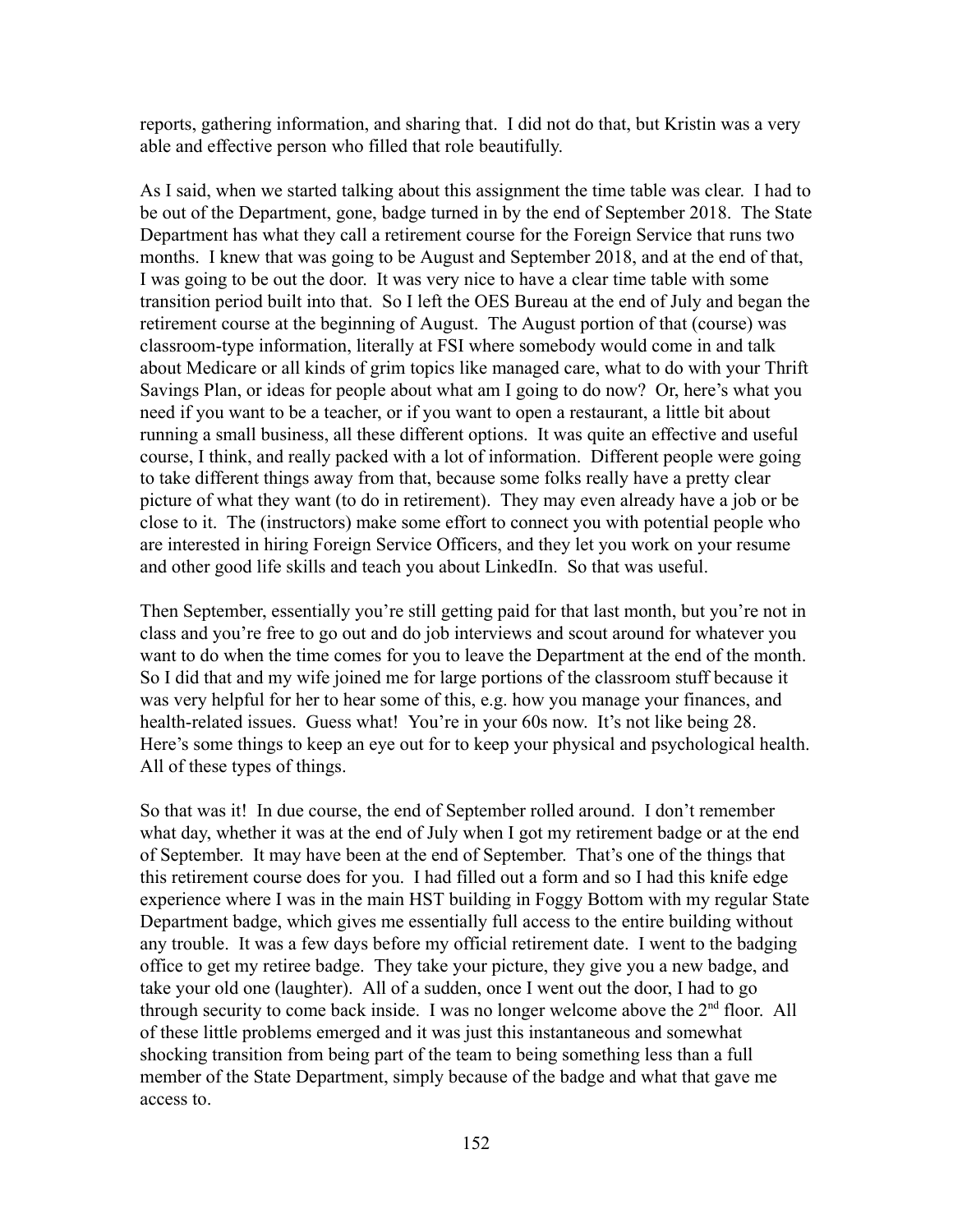So that's my story, and so Phase II, maybe Phase III of my life started October 1, 2018 and chugging along. I've come back now. One of the…

I took the course in August and September of 2018 and I think it was maybe December 2018 or January 2019 that the lady who ran the retirement course sent around an all-hands email to the people who had recently graduated saying, "This office in the State Department is looking for people like you to be editors of the human rights report." I said, "That sounds like fun!" I had not had any luck getting a job with an NGO or a firm that dealt with environmental issues, so this sounded like a reasonable alternative, and I pursued that. So I ended up coming back as what the Department at one point called the WAE, While Actually Employed. There's another acronym, something like a Reemployed Annuitant, and REA, but it's basically a half-time program for State Department retirees. You're brought back at the same pay grade for a maximum of half a year's worth of hours. You can spend that any way you want, whether you work full time for six months or half time for the full year, but they have a clear idea of how many hours per year you can work.

I started doing that in September 2019, working on human rights reports (for 2019), primarily for the Western Hemisphere Affairs group within the Democracy, Human Rights, and Labor Bureau, and have enjoyed that. So I'm kind of on summer vacation. They get all their information together and cleaned up in January and February, so I think it was in February the work ended and I walked away from that. But with an expectation that it will begin this coming September and start all over again for the 2020 HRR.

So that's been part of my post-retirement world. I'm still connected with the State Department in a slightly different policy area, but have enjoyed working on the human rights aspect and have gotten into that in a little more depth these past couple of months during the pandemic when I have lots of time at home. I've been reading up on the aspects of that to try to expand my knowledge of the field. So that's what I've been doing. That's the Jock Whittlesey story in more detail than you probably wanted or needed, but there you go. I'm happy to field any questions or develop this in any ways that you would like.

*Q: Looking back on your career, have you seen changes in the way the Department handles families, since you did have a family and you were traveling with them during your career? Has the Department changed for the better or for the worse? How would you say it deals with the family aspects of life?*

WHITTLESEY: I don't think that it has changed remarkably, I've got to say. I joined in 1992, 1993. You've got my resume there that will have the correct date. I'm lost as to when I went overseas, but anyway, '92 or '93. We did not have any children at that point. My wife was given access to a lot of the training that I had, which I thought was great, much appreciated. She had the chance to work, either with assistance from the Family Liaison Office when we were overseas, or to work in the local economy, or in the case of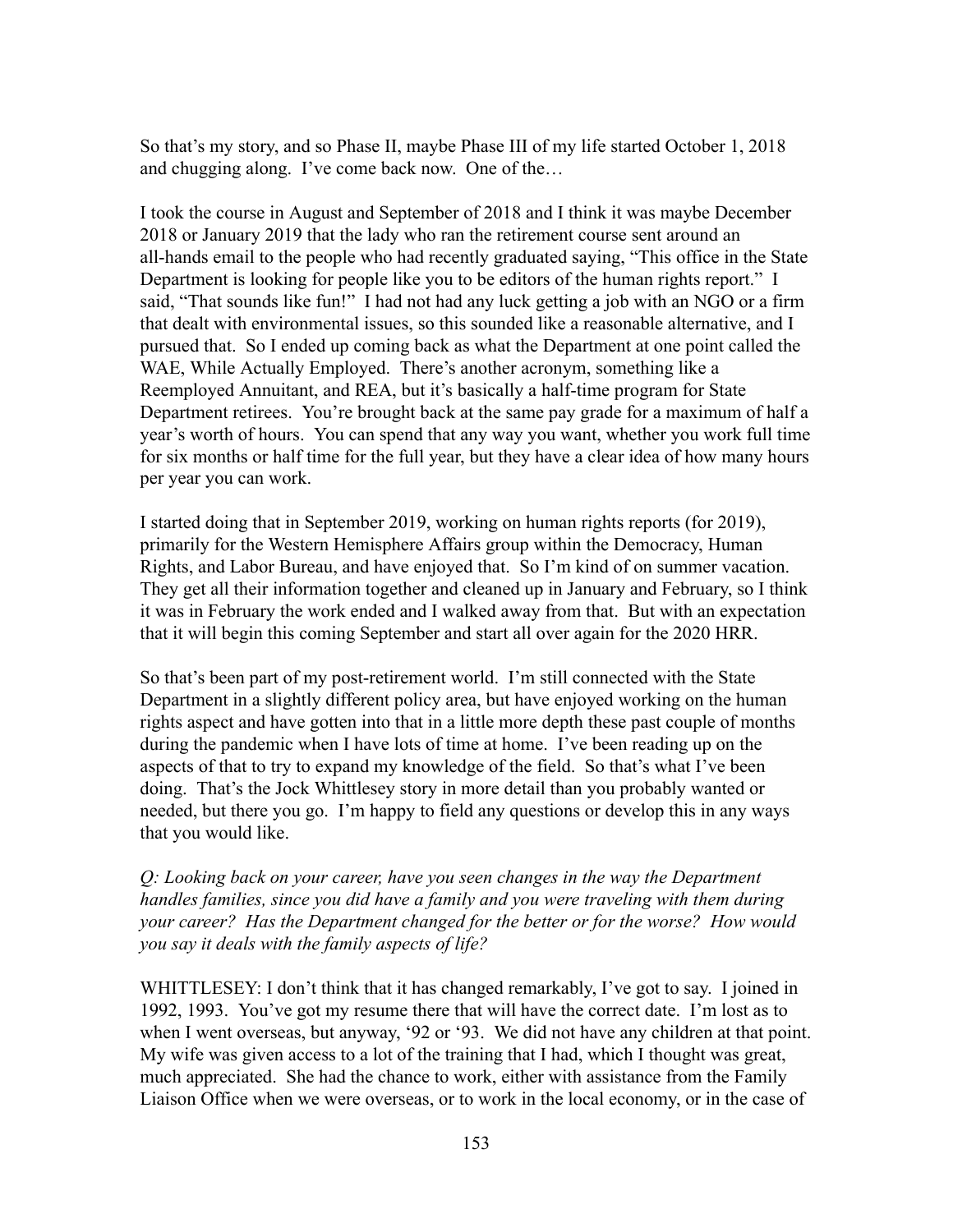our last Beijing assignment, to be an embassy employee, which was also very helpful for her. I think those options were there all along, and I must say I don't recall any huge shifts with respect to either the types of support that were available or financial issues, anything like that. I'm sure there were people working hard to make that as beneficial a relationship as possible, and I don't want to minimize their efforts, but I don't recall any earth shattering change where we came in one day and the situation had changed dramatically from the status quo into something more helpful for families. I'll ask my wife about it, and if there was something that got her attention, I can reconnect with you to spell that out, but resources were there from the beginning. It has remained somewhat of a thorny issue for the State Department, I think, and it is far from being a completely solved issue.

#### *Q: The next question, was your training adequate for the requirements of your jobs, or how would you address the question of training in the Department?*

WHITTLESEY: I think this is something the State Department can do better. I've thought about it a fair amount and have seen a lot of discussion of training issues in the Foreign Service Journal and other learned publications. The one thing I think the State Department does pretty well is language training. That is something they have carved out the space and time to make happen. That is a good aspect of State Department training.

My suggestions would be to spend more time on the equivalent of area studies and learning more about the countries you're going to, history and current events and who the political and social leaders are. A lot of that takes place organically at this point when you show up at a place, but with the demands of your job coming right away, I think you end up taking something of a haphazard approach to understanding what's going on in your particular country.

I think more knowledge about our own government would be helpful, because all of a sudden you're dealing with a set of issues and you have to figure out how does this work in the U.S. interagency. Part of our job is to explain that to our foreign counterparts, and if we ourselves are trying to figure that out, that does not make us effective representatives of our own system. I was working on wildlife issues, for example, so that meant I had to figure out what the department of … how they were organized, who worked on those issues? I had to find them, all those types of things, and insert myself into the process. This is something that goes on, and you're going to do it for maybe two or three years, and then another person's going to come in and pick that up, and they have to go through the same thing, so there's a lot of inefficiency in that process. While you're trying to figure something out, not quite from scratch each time but pretty close to it. I think it would make us more effective as an organization if we had a little bit of training to raise the floor a little bit on what our knowledge is, stepping off the plane.

Another area that I think we don't know a lot about is the international system. We're all dealing with the UN, and right this moment the World Health Organization, the World Trade Organization. I think people just get dropped into these situations and have to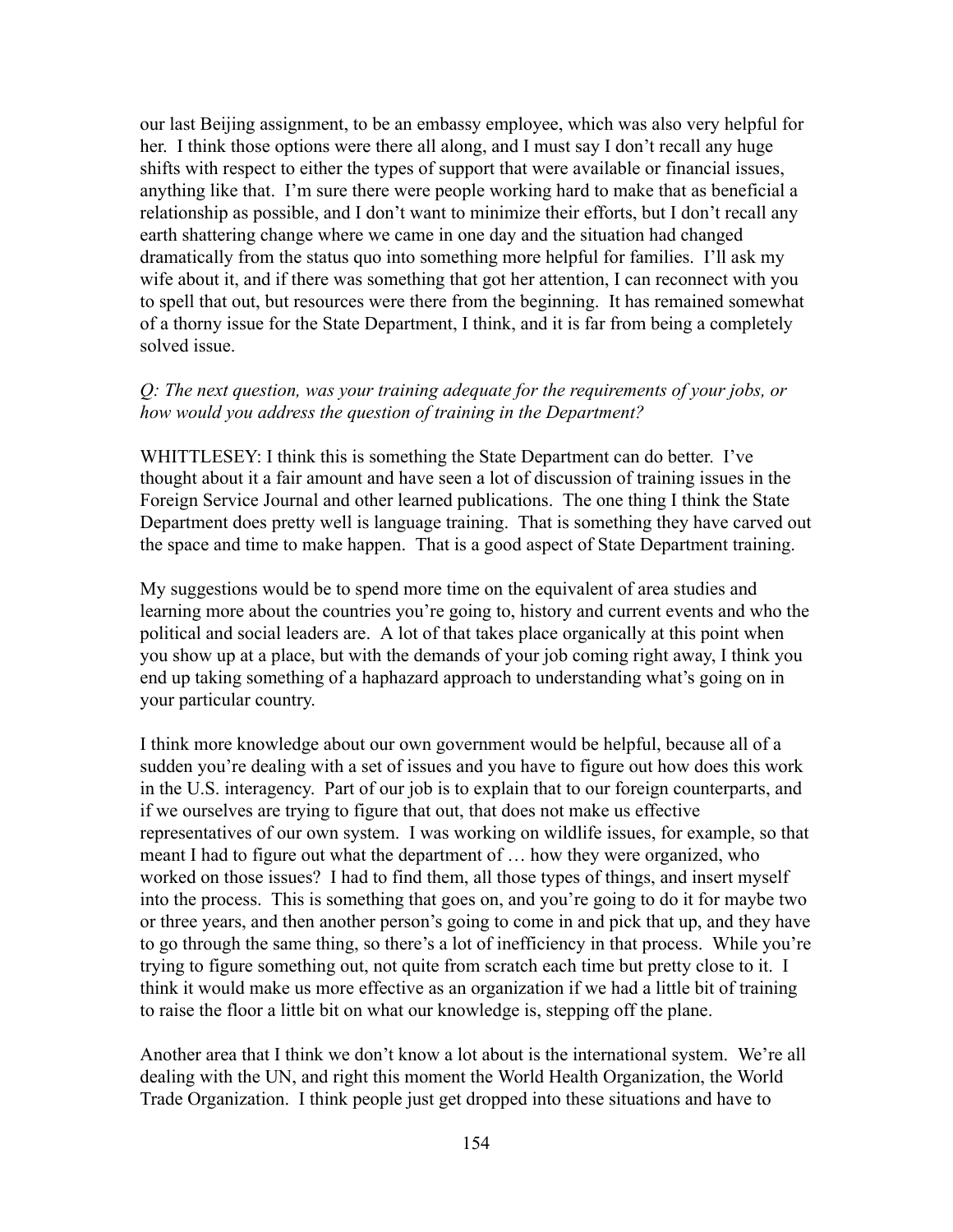learn on the job about how they operate and what their history is. I think that is very inefficient and makes us certainly look bad for those situations where you may be talking to somebody who's spent their professional life working on UN issues and they know everything about it, or a lot about it, and you know nothing. That is not a good way to represent U.S. foreign policy.

Two things about the State Department that continue to amaze me, from the beginning or through to the end, is our institutional phobia about interaction with Congress and our institutional phobia about interacting with the press. It reminds me of that great Mark Twain expression, "A cat who goes onto a hot stove, he won't hop onto any more hot stoves, but he won't walk on a cold one, either." I think there's just so much that's lost by having those interactions so tightly controlled. I know the press can be ugly sometimes and requires some management, but I also think there's a lot that we give up by not having a better chance to interact and be more proactive. I don't want to say offensive in the sense of being overly aggressive, it's just that we have a good story to tell. We certainly have policy issues that we're trying to deal with, and let's make some friends out there in Congress and then the press so that we're not just talking to people in the foreign ministry. I think this is related to the public outreach aspects of our work—I wish that we had better support for that. A couple times I signed up for various—I'm trying to remember what they call it here—the home town diplomat course, or program that we had. Just zero support to you in terms of connecting you with folks. It's like sure, okay, fine, you go out and you find all of the people to talk to.

## *Q: Just one quick thing. I think I'm getting a little bit of static or background noise on your side. Is there anything that's brushing against the…?*

WHITTLESEY: I'll bring this up a little bit closer to my mouth. There's nothing major going on. I think I hear a washing machine in the background, but it's very faint.

# *Q: No, it just sounded like something was brushing against it.*

WHITTLESEY: It could be the microphone is just rubbing up against my shirt. That's the only thing I can think of. I'll sit up and try to hold it a little bit closer to my mouth and avoid generating any external sounds.

# *Q: Okay.*

WHITTLESEY: The hometown diplomat program, which I did a couple of times, I was very much disappointed in the level of support that we got from the Department. You're coming back for home leave and looking for somebody in the press to talk to, and it seemed to me a good place for a couple of energetic people to be very helpful, who did this all the time, and knew who to reach out to, and could connect you to. Same thing overseas, I was always ready to go out and talk to a school or talk to the ladies' lunch circle, or the chamber of commerce or whatever, and just got zero support for that kind of thing. If you wanted to do it, fine, you can go ahead and do it. But in terms of saying,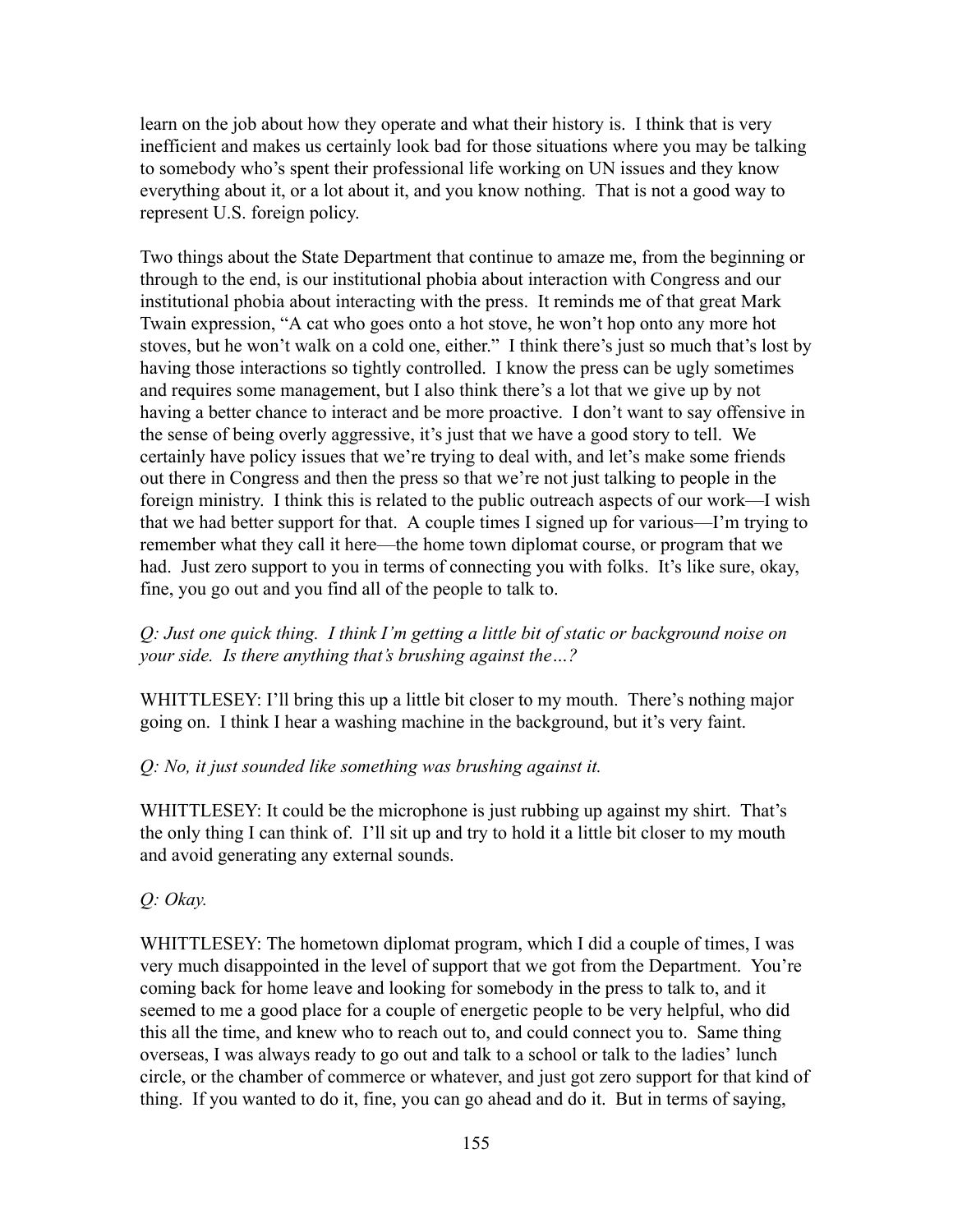"Hey I'd be happy to do this," and have somebody come back in a week and say, "We got a request here. Could you go? Nothing. Zero. So I found that disappointing.

*Q: Now over time how have you seen the Department change? Obviously you lived through the changes of the internet and the ability to communicate 24/7 instantaneously, but aside from that, were there other changes you noticed in the way the Department did business, either for good or for ill?*

WHITTLESEY: Let me think about that for a minute. Certainly the development of the internet and cell phones and quick social media, all of that made a difference. I guess you'd have to say that that certainly changed, if not revolutionized, the way we do business. I think the State Department culture is, for better or worse, a much more conservative, slow-moving way of interacting with people. I'm not going to say we were dragged kicking and screaming into the  $21<sup>st</sup>$  Century, but compared to some of the options that I think are now open to us for really dramatically changing the way we do business, I would say that has not happened. Our traditional role of being the official voice of the United States and interacting with foreign counterparts in professional diplomatic matters, which is writing cables and things like that, has stayed the meat and potatoes part of our work. I don't think that has changed dramatically. Yes, you can now put photographs in cables and things like that, and probably there's a little more interaction with a wider range of stakeholders, but not quite to the extent that I think could have taken place.

There are good reasons for us to be a relatively conservative organization. We have a huge mission and that is something that has developed over time. I respect the fact that for decades, and if you look way back, for centuries, this has been an evolving process. An electronic toy isn't going to change the fact that we still have to meet people to hammer out agreements and things like that. That's the nature of our work. Since that hasn't changed, the way we do business hasn't changed dramatically, I think. Anyway, that's my take on that.

## *Q: My last question is, if you were going to advise someone who wants to join the Foreign Service, what skills and abilities would you tell them to try to acquire to be competitive and to be successful in the Foreign Service today?*

WHITTLESEY: I do meet people all the time in various ways who are at least potential candidates to join the Foreign Service. I talk to them about my experience and this is where some of the traditional aspects of diplomatic service remain completely current. Whether you're talking about 1950 or 2020, it is not as different as you might think. I guess in the old days you would get on a ship and disappear for three years, and have limited interaction with Washington. That part of it has changed a lot. But the first thing that I think is really more of a personality issue is that you've got to really want to do this, and enjoy international life. My advice to somebody who is young is not to ask their friend from college who graduated three years ago about what it's like to work in a law office, a business, Wall Street, or something like that. Ask somebody who's in their 40s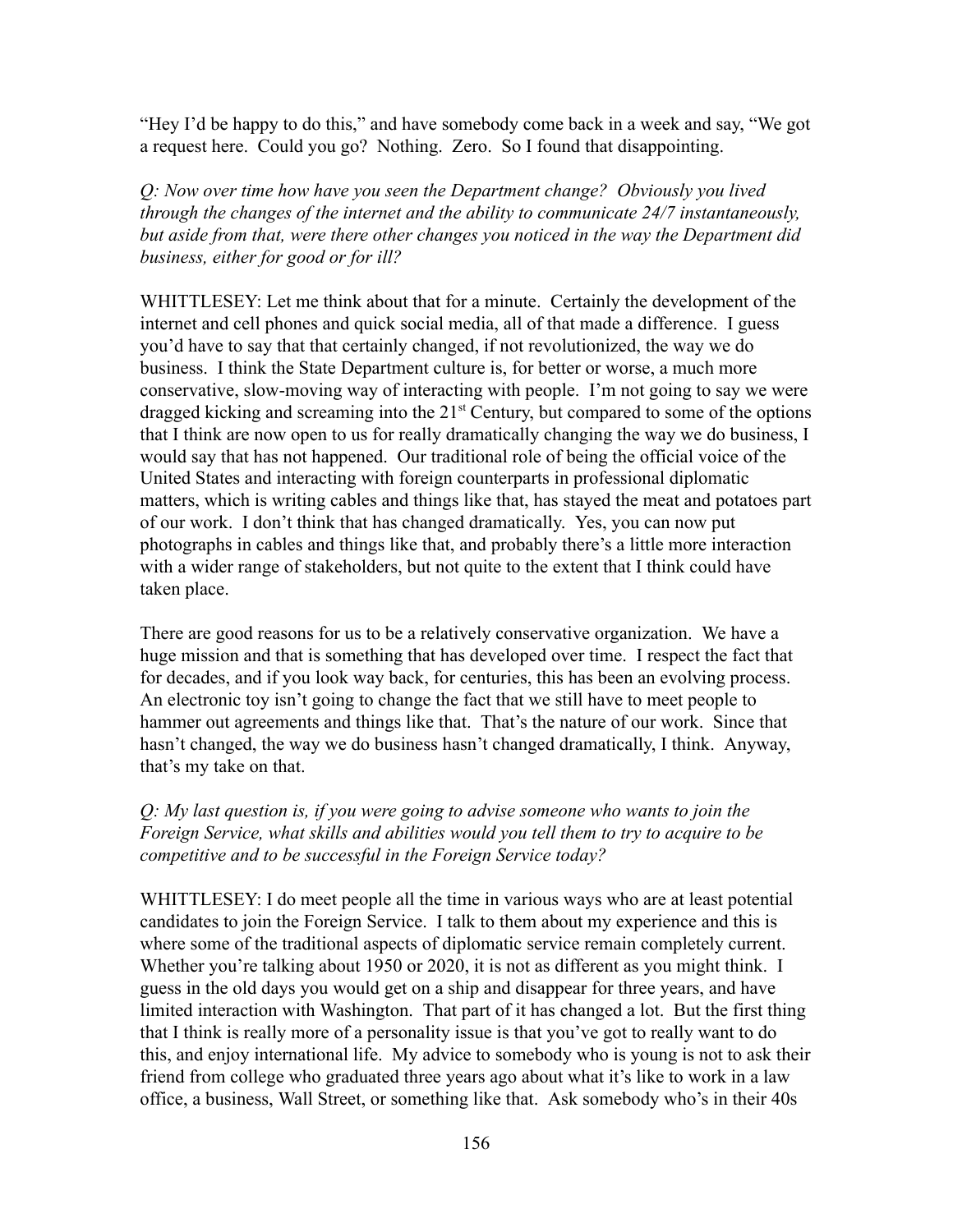and has been there for 15 or 20 years and really understands what it's all about. Then make some decisions about it. I've worked a full career in the State Department and when you walk away from a career after 20 or 30 years, and you can say, "Hey, I just loved every part of it," that is a good career for you. So you have to focus on why is that so good. What is it that you like about that? That's the part that's going to make it work over time.

Let's pick on the lawyers, okay? Since they're a nice, easy target. People go to law school and they have this vision of what it's like to be a lawyer, or maybe a financial person. I've known some folks in the Foreign Service who started out in the financial world, and they worked there for four or five–eight years, and then they started looking at themselves and saying, "Is this really what it's all about? Is this what I want to do for the rest of my life?" The answer is, "No," for some of them. So they come to the Foreign Service because we have this very mobile lifestyle that pushes a lot of change and adaptation onto you; gives you an opportunity to live and work overseas. That's just not something that you see a lot. It's completely different from taking your annual vacation in Mexico or going to Italy or something. When you live and work in a foreign country and have your family there, it's just much different than even an extended vacation. That's something that has to really appeal on a very basic personality level. It doesn't happen a lot, but I think one of the traps is that people think they are going to enjoy international life, and the reality is that is not always the case. It's stressful to live overseas, to be in a place where you don't speak the language, you don't know what's going on, where everything is going to be a little tougher than it is at home.

When I have these conversations with prospective diplomats, I say, "My own two brothers couldn't be more unlike me in that respect. I'm the one who always wants to get on a plane and go somewhere, and they are perfectly content to be home boys, staying in the same place. They like that, that's what they want. It's not whether I'm a better person, or they're a better person, but that's chemically what they want. If you put them into my job, it would drive them crazy, they couldn't do it, they would drop out." Probably the reverse is true, that if I had to take the lifestyle of my brothers, I would not be happy in that. So you've got to really match up at a very basic personality level to the demands of moving all the time, and living overseas in a foreign culture, and to understand as best you can what really that means in terms of its demands on your psychological energy, your native abilities, and your personality. Is this something that you can tolerate for extended periods of time? The answer for some people is no. Don't get into it if it doesn't seem right to you or you're not sure you're comfortable with that. Of course there's going to be anxieties and concerns with every move, but if at a basic level that doesn't seem an attractive prospect, I think folks really need to think carefully about whether they want to be in the State Department.

That's something that I think has not changed much. Yes, you have the internet now. It helps a huge amount to have email, phone calls, things like that to know what's going on. But the fundamental issues related to living overseas and interacting with people from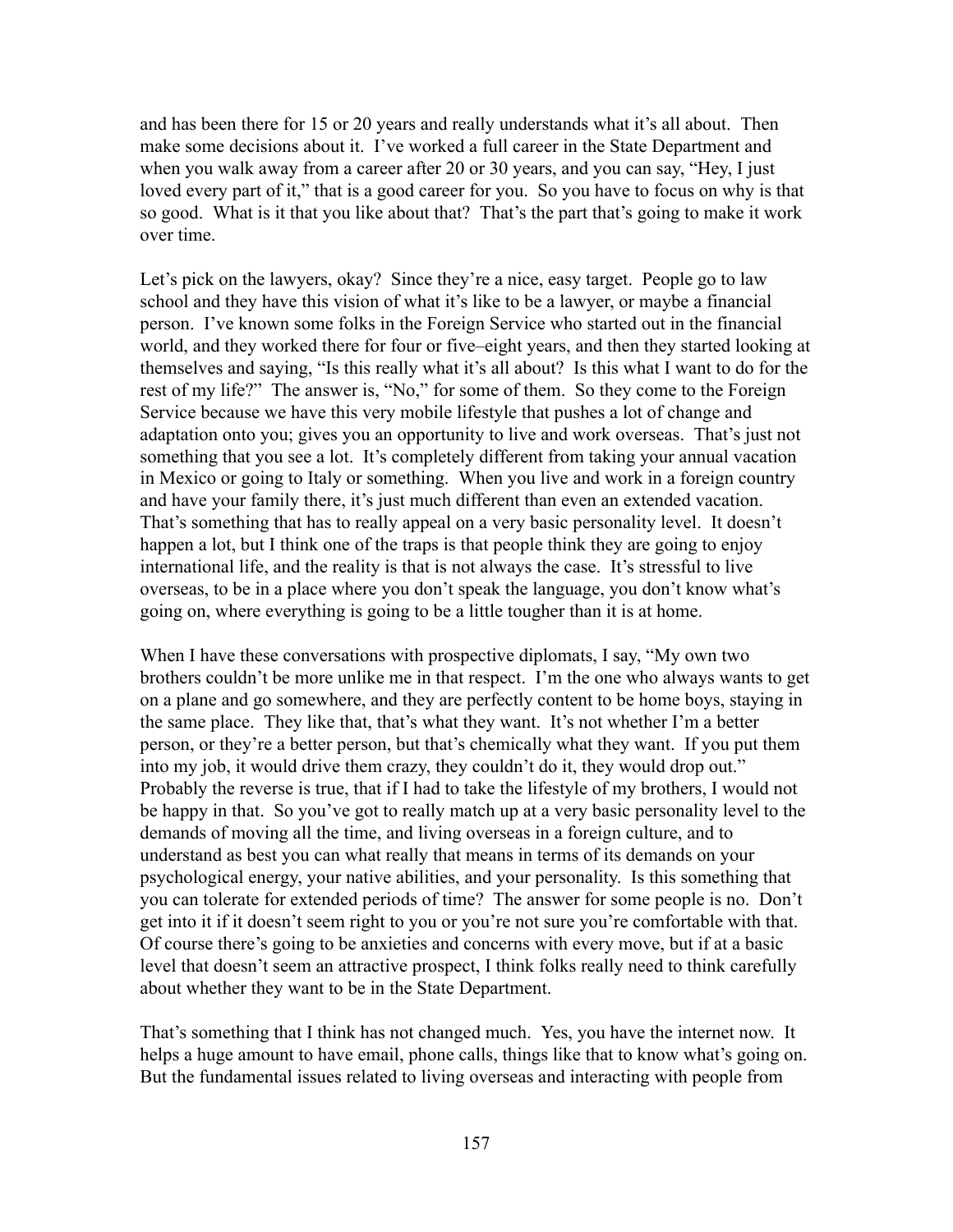other cultures and countries have not changed, I think, at all or very little, for us in the State Department. So that's the overall take.

I criticize our lack of education and training, but I think the State Department does more of that than a lot of companies where they're much more likely to just hire somebody who's qualified. It's the idea of developing in-house talents. I don't think it's unheard of in the private sector, but certainly the State Department should be (doing more training). I think in the military there's an expectation that everybody who's a military officer is going to do at least a master's, take a year off, do a sabbatical. We (State Department) don't do any of that. We're just constantly going to the next assignment. You've got maybe a couple of weeks in Washington to catch up, and that's just not enough.

I'd like to see more education, but I think we do more of it than a lot of careers offer. I personally like all the changes and the new settings coming around all the time. When I first joined the State Department, I had been working as a self-employed consultant for a while and the sort of retirement issues and benefits and all of those things (at the State Department) were not a big issue. I remember one of the happiest days in my life was when I heard that the State Department actually provides your housing overseas! I was thinking, "Gosh, how am I going to cover an apartment in Rome on an FS-04 salary? That's going to be a big bite there." So that was a great moment when I realized that was something I didn't have to worry about. As I've stayed in, of course the financial aspects, this kind of continuity of it, the solidity of it, having good benefits, (has mattered more).

But one of the things that I appreciated more and more as I stayed in the State Department, and it's not the financial and economic aspects of the civil service, but first of all the basic cultural ethos of service to the country. It's a great thing to get out of bed and feel that that's your role in life. Also the civil service protection, which take a lot of flak for being red tape and bureaucratic, and there's no doubt there's some downsides to it, but on the other hand, I've always felt that I could take a—What's the word I want for a rational decision to, the equivalent of being a whistleblower or to express dissent in a mature way and have the civil service protections around me so that if I said something critical of the boss I couldn't just get fired the next day because he or she didn't like me; that it had to be a little bit more than that.

I know there are folks who coast along in civil service and it is tough to move them, to get rid of them if they're underperforming. On the other hand, I really felt that—Let's say something like sexual harassment, that I think is an issue that the State Department has taken increasingly seriously over the years that I've been in; issues related to gay and lesbian employees; racial prejudice, all of those things. You have some serious protection and some structure on your side that will protect you if you speak up against a supervisor who has crossed the line and those are bad lines to cross. People should get in trouble for making passes at their subordinate employees, or for making stupid jokes about racial or religious issues, these types of things. Those are people who deserve to be fired. I'm glad those protections exist and it's not just, "Oh well, that's the boss, so I don't want to get fired so I'll shut up." That is not a good work situation, in my opinion, and I think the